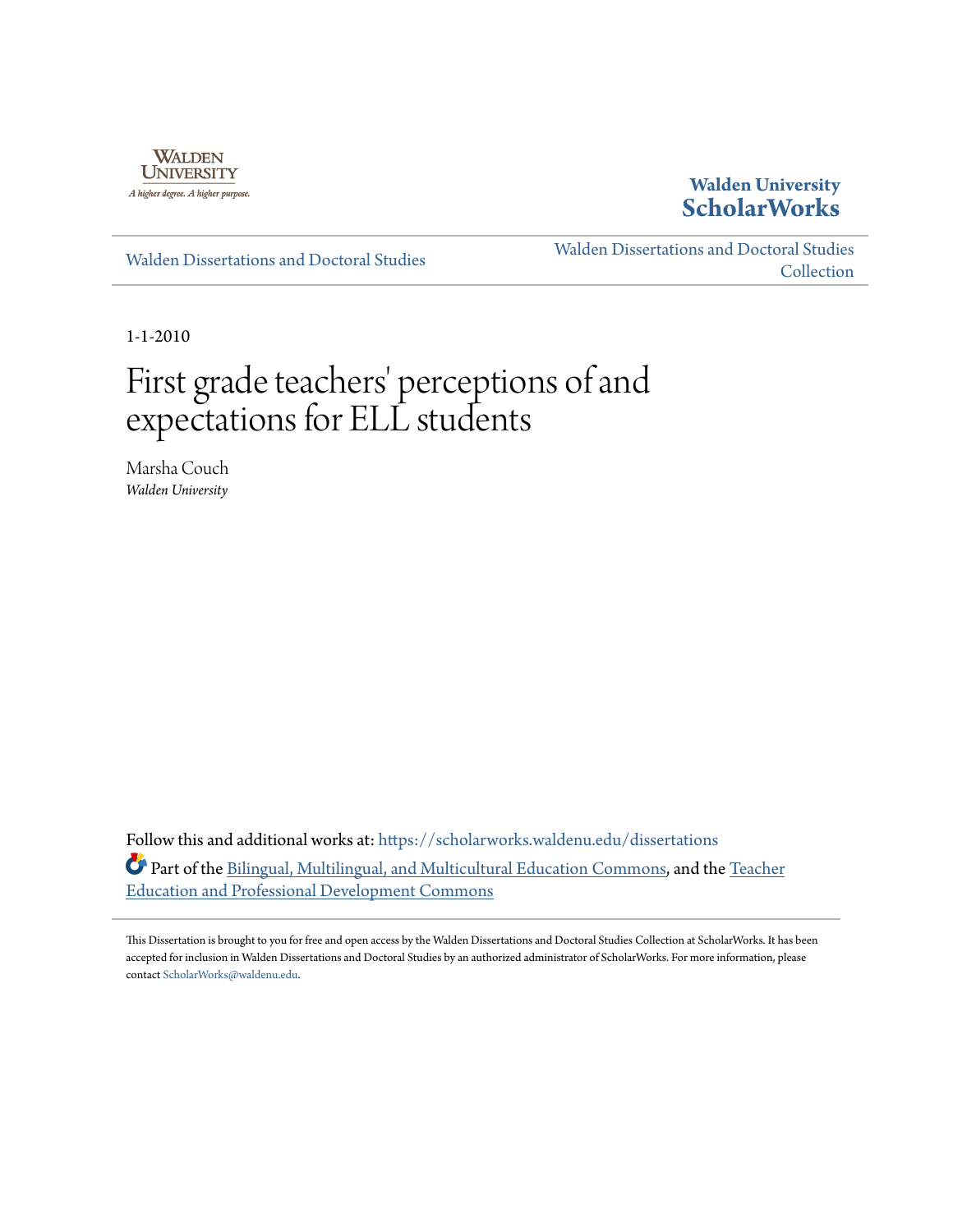## **Walden University**

#### COLLEGE OF EDUCATION

This is to certify that the doctoral study by

Jacqueline Couch

has been found to be complete and satisfactory in all respects, and that any and all revisions required by the review committee have been made.

Review Committee Dr. Lillian Castaneda, Committee Chairperson, Education Faculty Dr. Li-Ching Hung, Committee Member, Education Faculty

Chief Academic Officer

Denise DeZolt, Ph.D.

Walden University 2009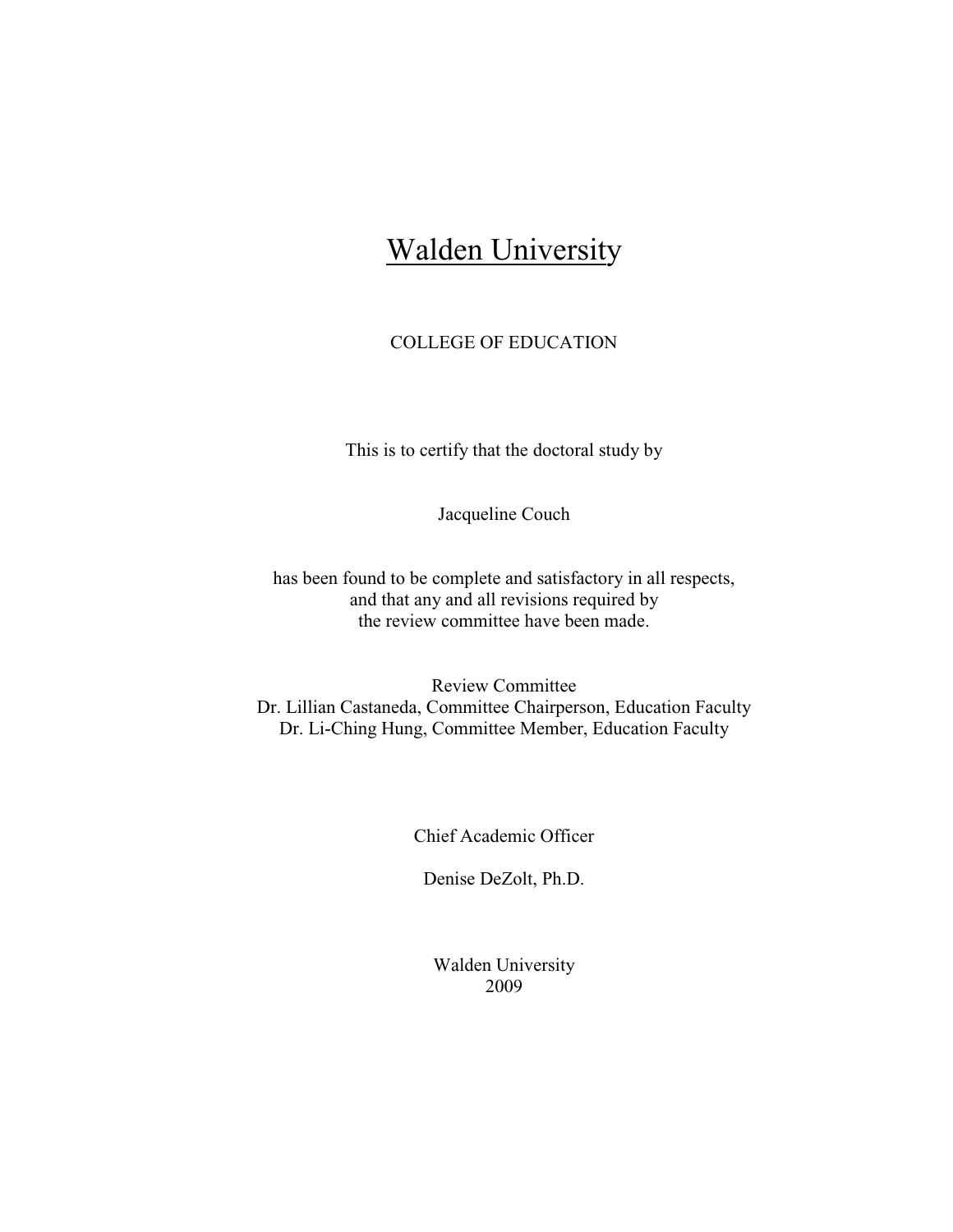#### Abstract

First Grade Teachers' Perceptions of and Expectations for ELL Students

by

Marsha Couch

M. Ed. State University of West Georgia, 1992

B. A. State University of West Georgia, 1969

Dissertation Submitted in Partial Fulfillment

of the Requirements for the Degree of

Doctor of Education

Teacher Leadership

Walden University

December 2009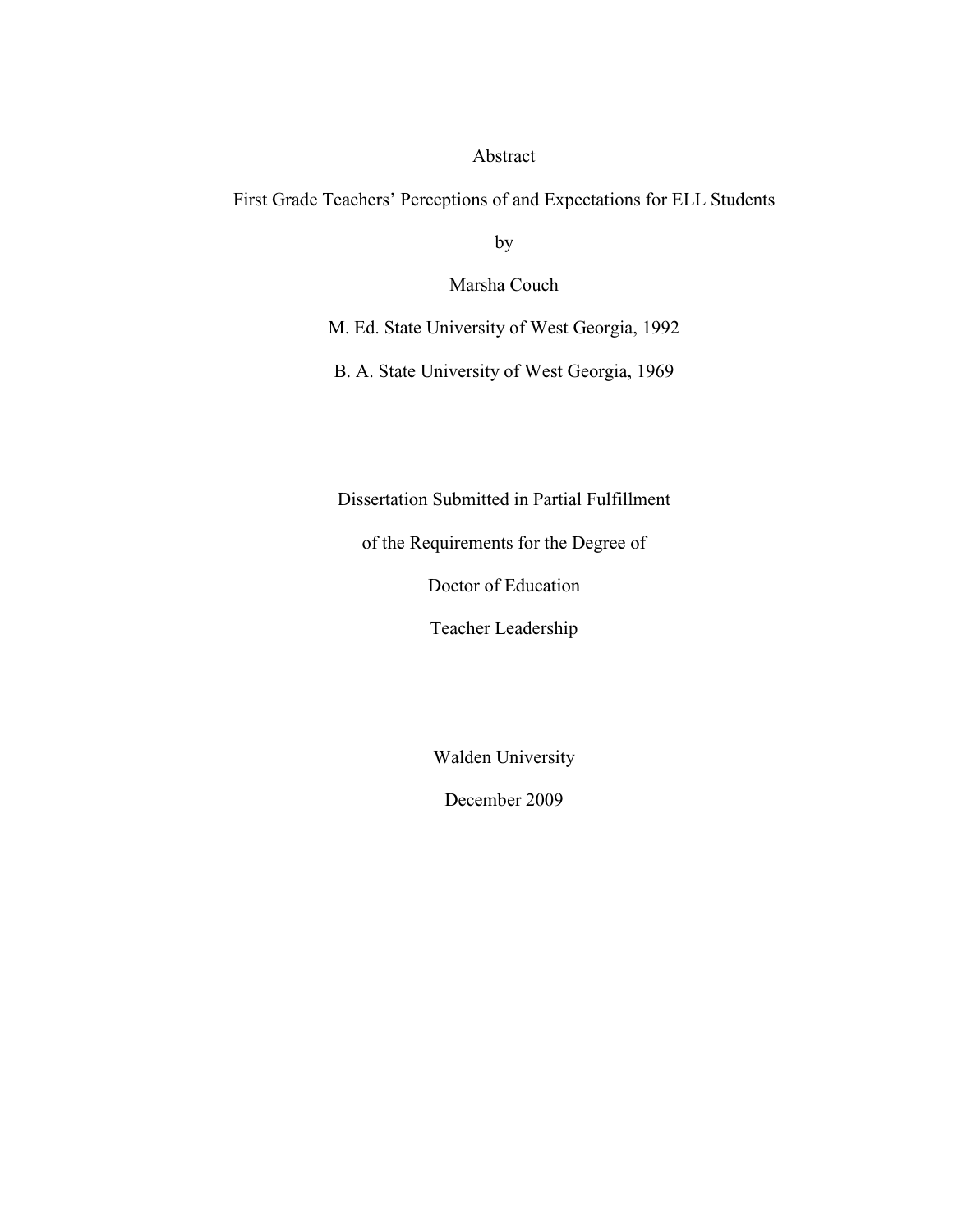Abstract

Educational disparities exist between English language learners (ELLs) and native English-speaking students. Evidence suggests that, by fourth grade, 35% of ELLs, compared to their native English-speaking peers, are behind in math, and 47% are behind in reading. There is also evidence to suggest that these lower achievement scores are impacted by teachers' perceptions of and expectations for ELL students. Guided by the theories of interpersonal expectancy and self-fulfilling prophecy, this study examined first grade teachers' perceptions of and expectations for their ELL students in a small southern U.S. town. Using a case study approach, data were collected through interviews, observations, and a qualitative questionnaire. Data were analyzed by comparing and contrasting emergent themes, with similar themes being combined as a method of data reduction. Findings from this study indicated that the teachers did not see their ELL students as inferior to their native English-speaking peers. Students were viewed as similarly capable as any other student in the classroom and are expected to reach the same level of achievement as their native English-speaking peers. Teachers generally expressed the need for more training to address ELL learning styles and communicate more effectively with parents. Teachers, administrators, and parents would be interested in the findings of this study, and this study may motivate teachers and administrators to consider how their perceptions of and expectations for ELL students are linked to effective and equitable curriculum and instruction for these students. The implication for social change is that examining equitable instruction of ELL students will enhance these students' chances to compete for good jobs and be productive citizens of the local community.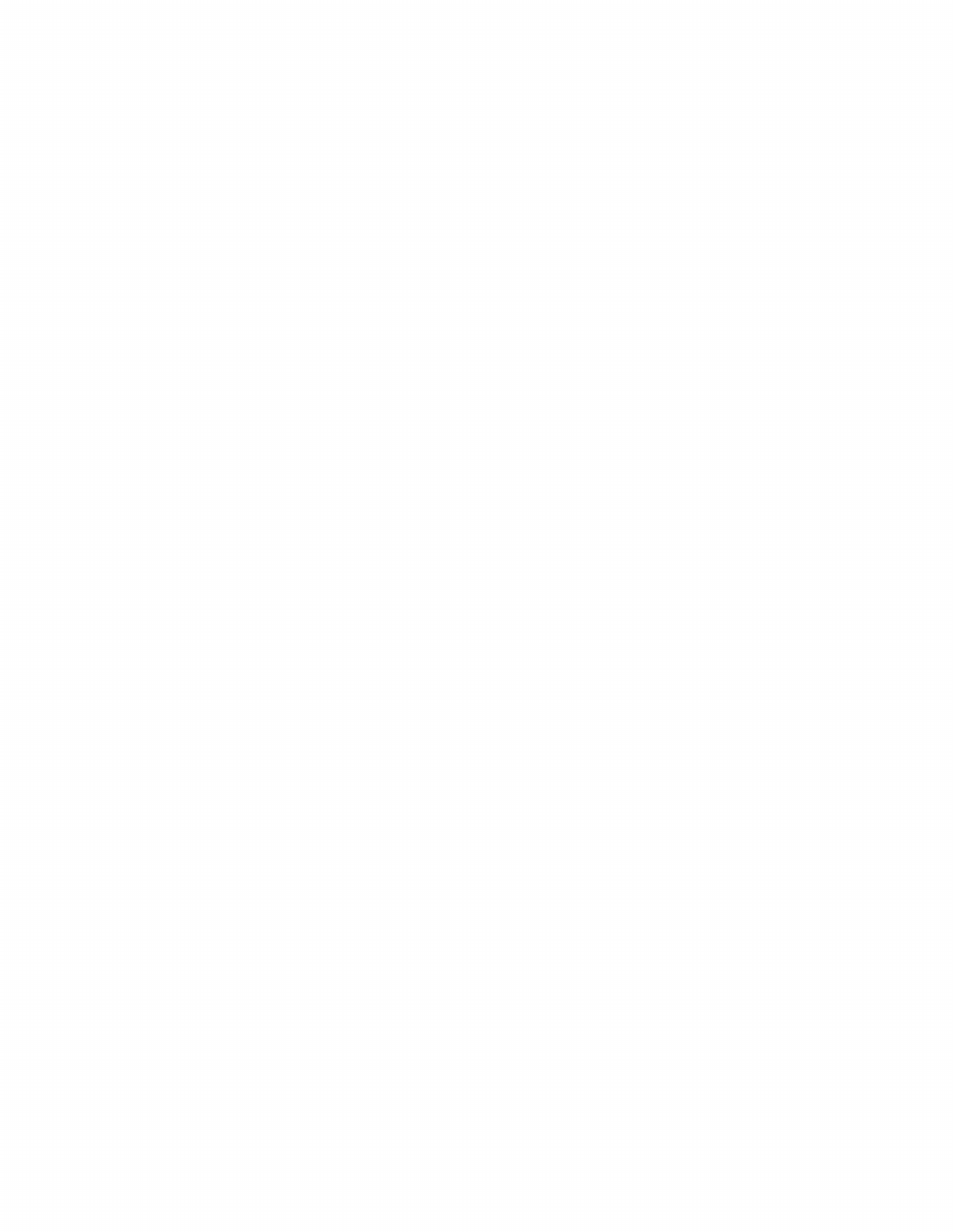#### First Grade Teachers' Perceptions of and Expectations for ELL Students

by

Marsha Couch

M. Ed. State University of West Georgia, 1992

B. A. State University of West Georgia, 1969

Proposal Submitted in Partial Fulfillment

of the Requirements for the Degree of

Doctor of Education

Teacher Leadership

Walden University

December 2009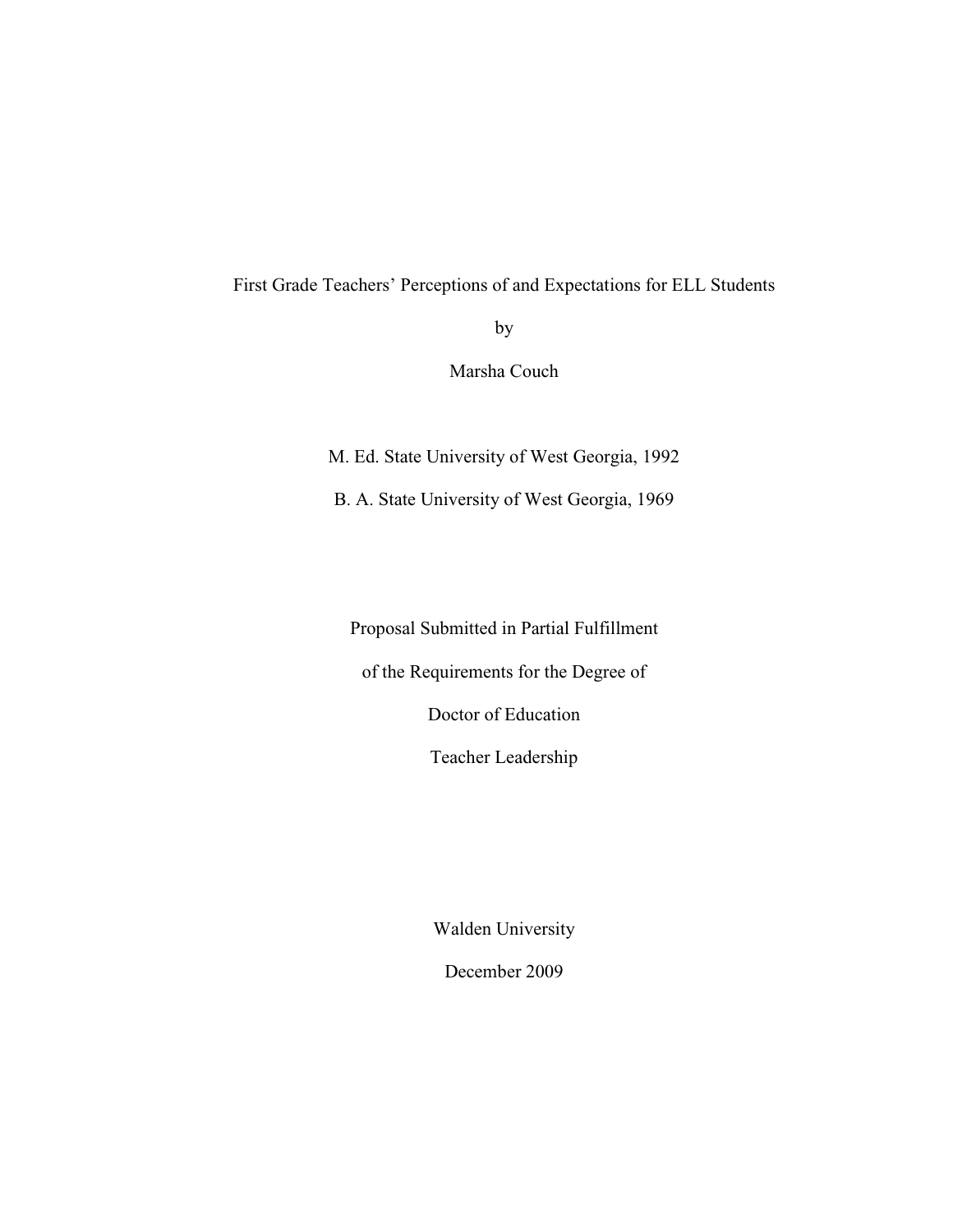UMI Number: 3396309

All rights reserved

INFORMATION TO ALL USERS The quality of this reproduction is dependent upon the quality of the copy submitted.

In the unlikely event that the author did not send a complete manuscript and there are missing pages, these will be noted. Also, if material had to be removed, a note will indicate the deletion.



UMI 3396309 Copyright 2010 by ProQuest LLC. All rights reserved. This edition of the work is protected against unauthorized copying under Title 17, United States Code.



ProQuest LLC 789 East Eisenhower Parkway P.O. Box 1346 Ann Arbor, MI 48106-1346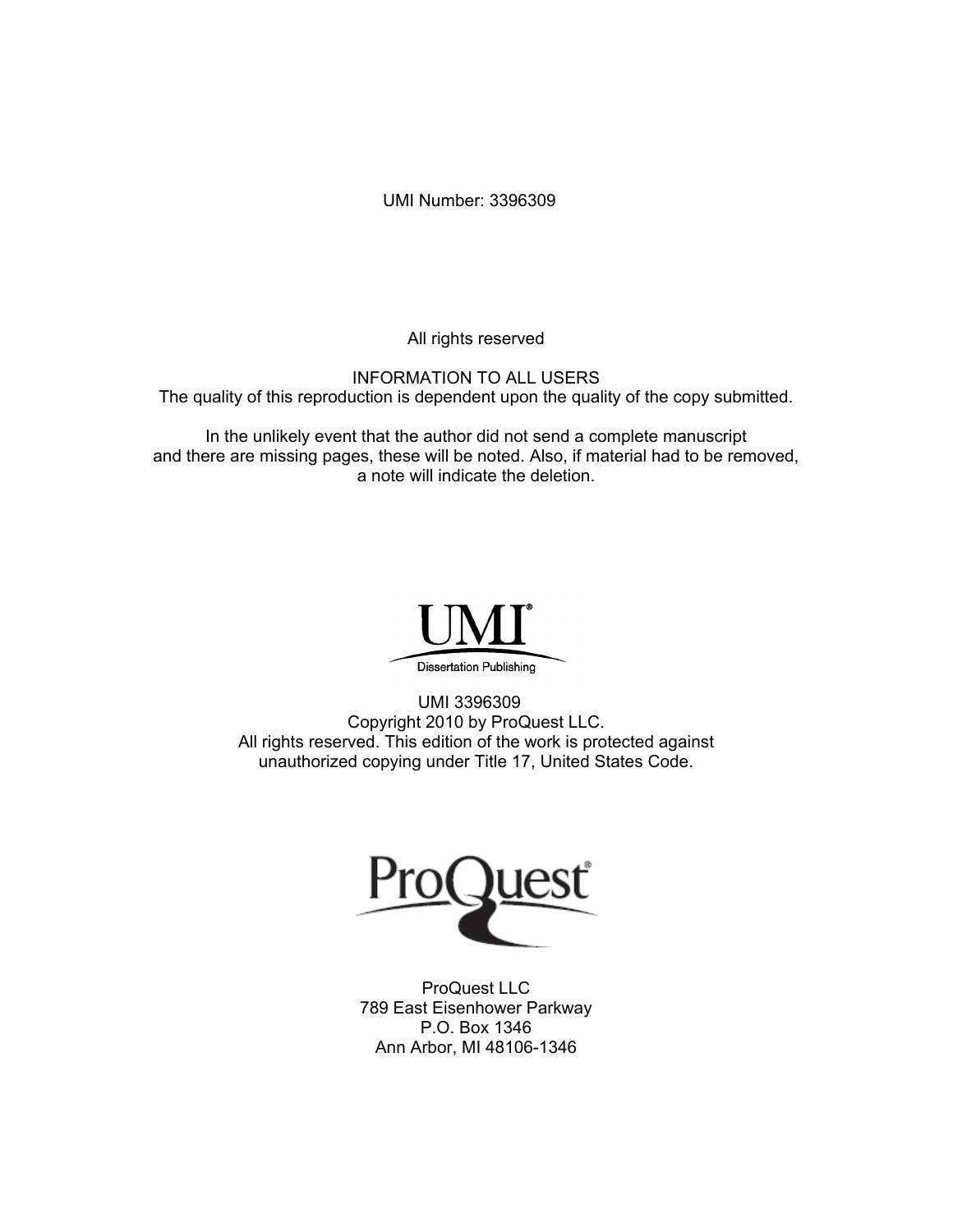#### Dedication

 This research study is dedicated to my precious sons, James (wife Cathy) and Jason (wife Emma), and my precious little angels—my grandchildren, Logan, Landon, Parker, and Anna Beth. They are my reason for living. They give meaning to my life on earth. They have had little of my time and attention during my pursuit of this degree; yet, they have stood by me and have freely given encouragement and praise. Had it not been for their patience and understanding during all the weekends I was unable to spend with them, my perseverance would not have been as strong. I appreciate with all my heart their support and prayers for my successful completion of this enormous task.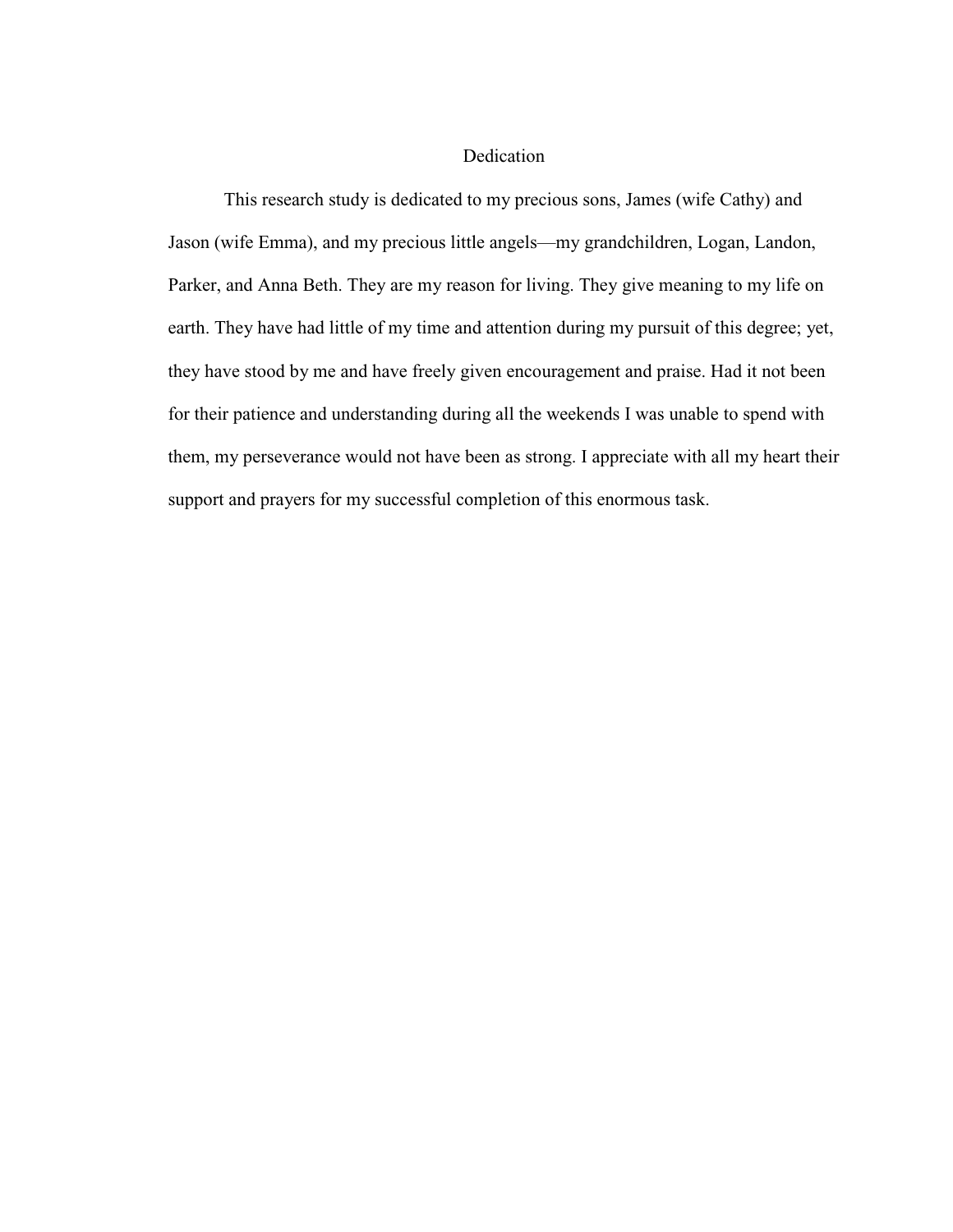#### Acknowledgements

 I wish to acknowledge the unwavering guidance and counsel of my committee chair, Dr. Lillian Castaneda. Without her advice and encouragement, completion of this degree would not have been possible. She has gone above and beyond the call of duty to help me with the study, and has been a strong advocate for me every step of the way. I also owe special thanks to Amber Cook and Annie Pezalla at Walden's Writing Center. Always there to encourage me and to help with writing concerns, these two editors exhibited incredible expertise and knowledge. They also served as a priceless source of support during the very difficult journey of earning a doctoral degree. These ladies are a genuine asset to Walden University and the doctoral program. I also wish to thank the URR and the IRB for their timely response and guidance with the documents submitted to them.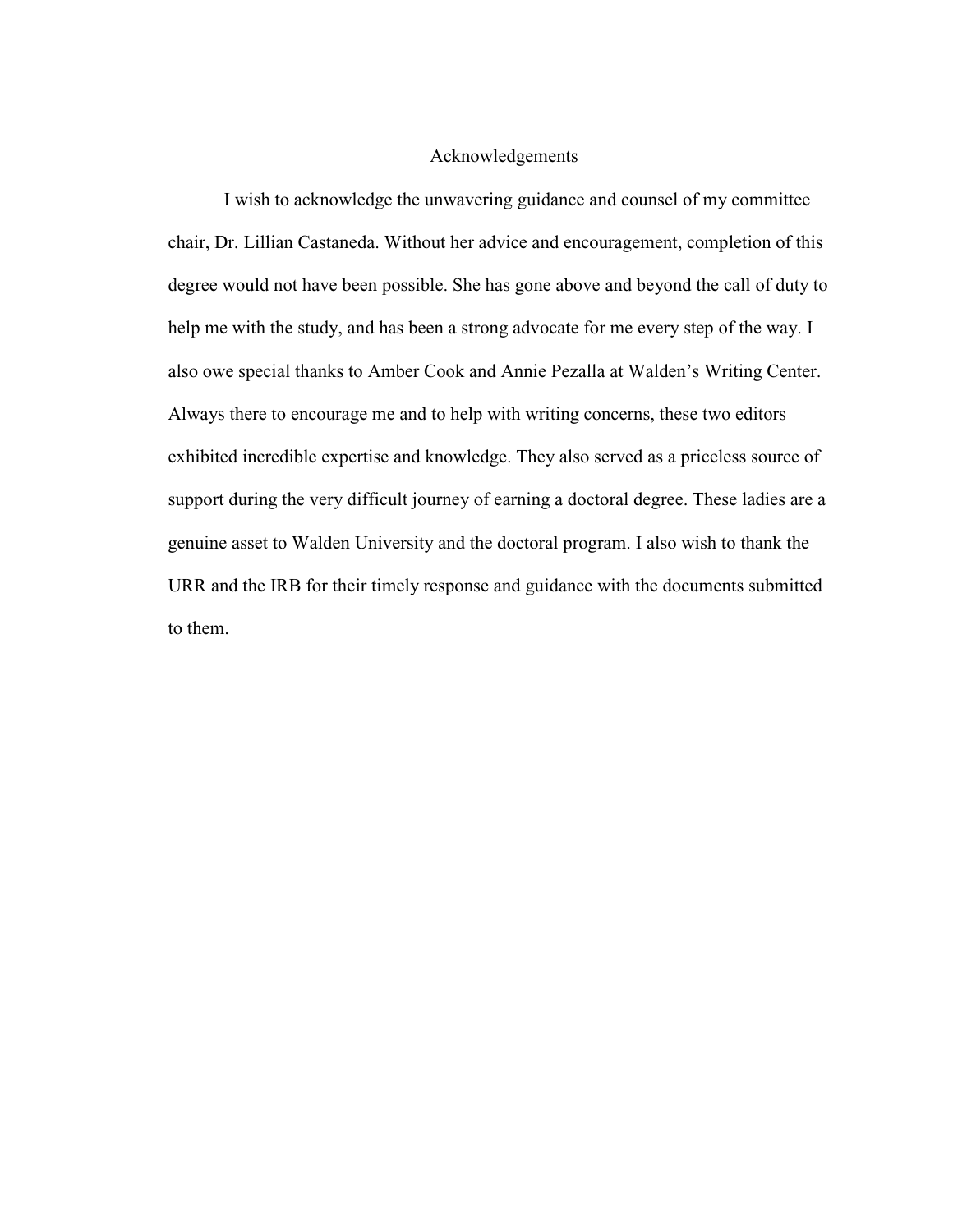#### Table of Contents

| Teachers' Stereotypic Perceptions and Low Expectations for ELL Students17 |
|---------------------------------------------------------------------------|
| Impact of Teachers' Perceptions of and Expectations for ELL Students22    |
| Challenges Encountered by Classroom Teachers of ELL Students28            |
| Teachers' Perceptions of Professional Training to Teach ELL Students36    |
|                                                                           |
|                                                                           |
|                                                                           |
|                                                                           |
|                                                                           |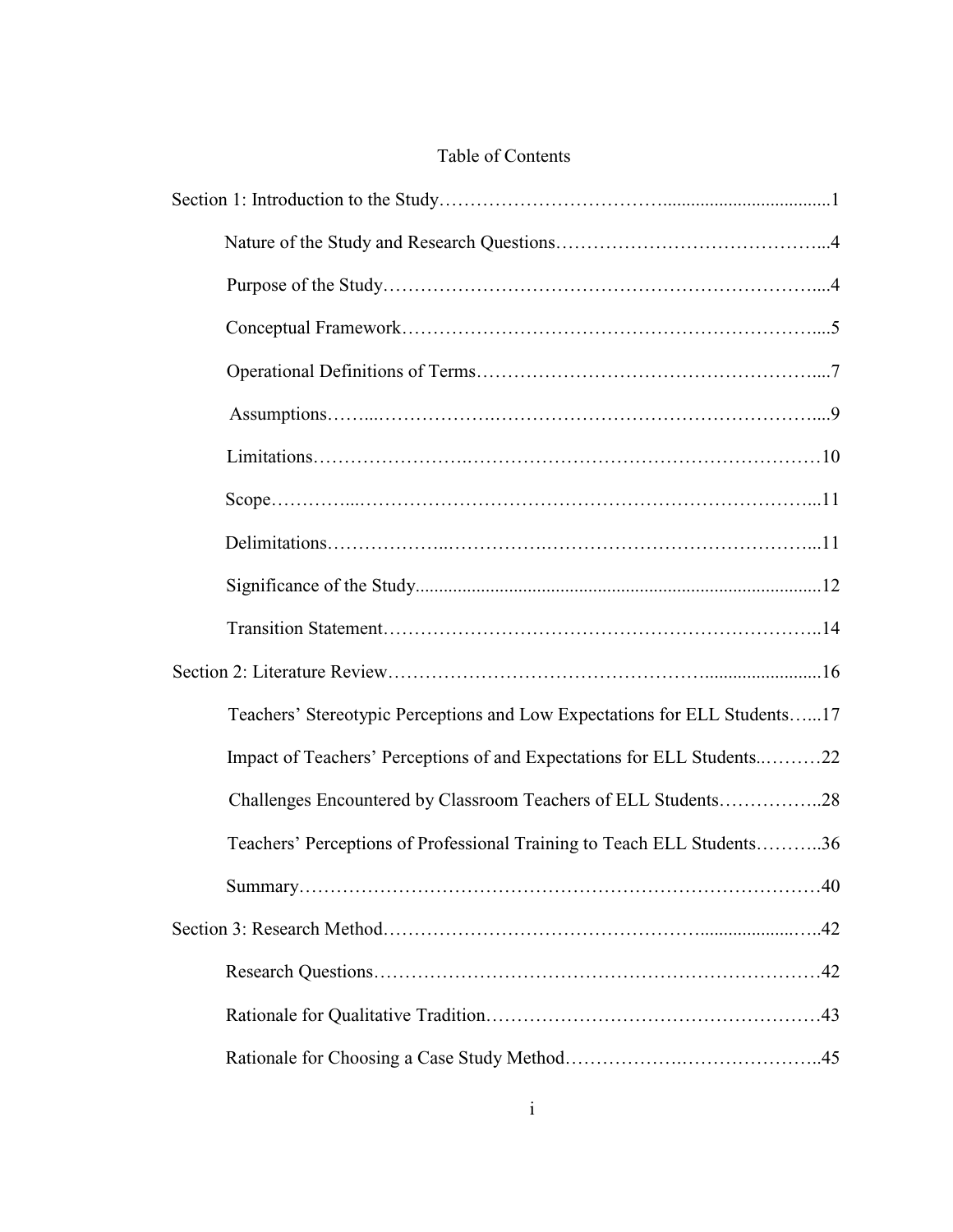| Methods to Address Validity and Minimize Bias and Error55 |
|-----------------------------------------------------------|
|                                                           |
|                                                           |
|                                                           |
|                                                           |
|                                                           |
|                                                           |
|                                                           |
|                                                           |
|                                                           |
|                                                           |
|                                                           |
|                                                           |
|                                                           |
|                                                           |
|                                                           |
|                                                           |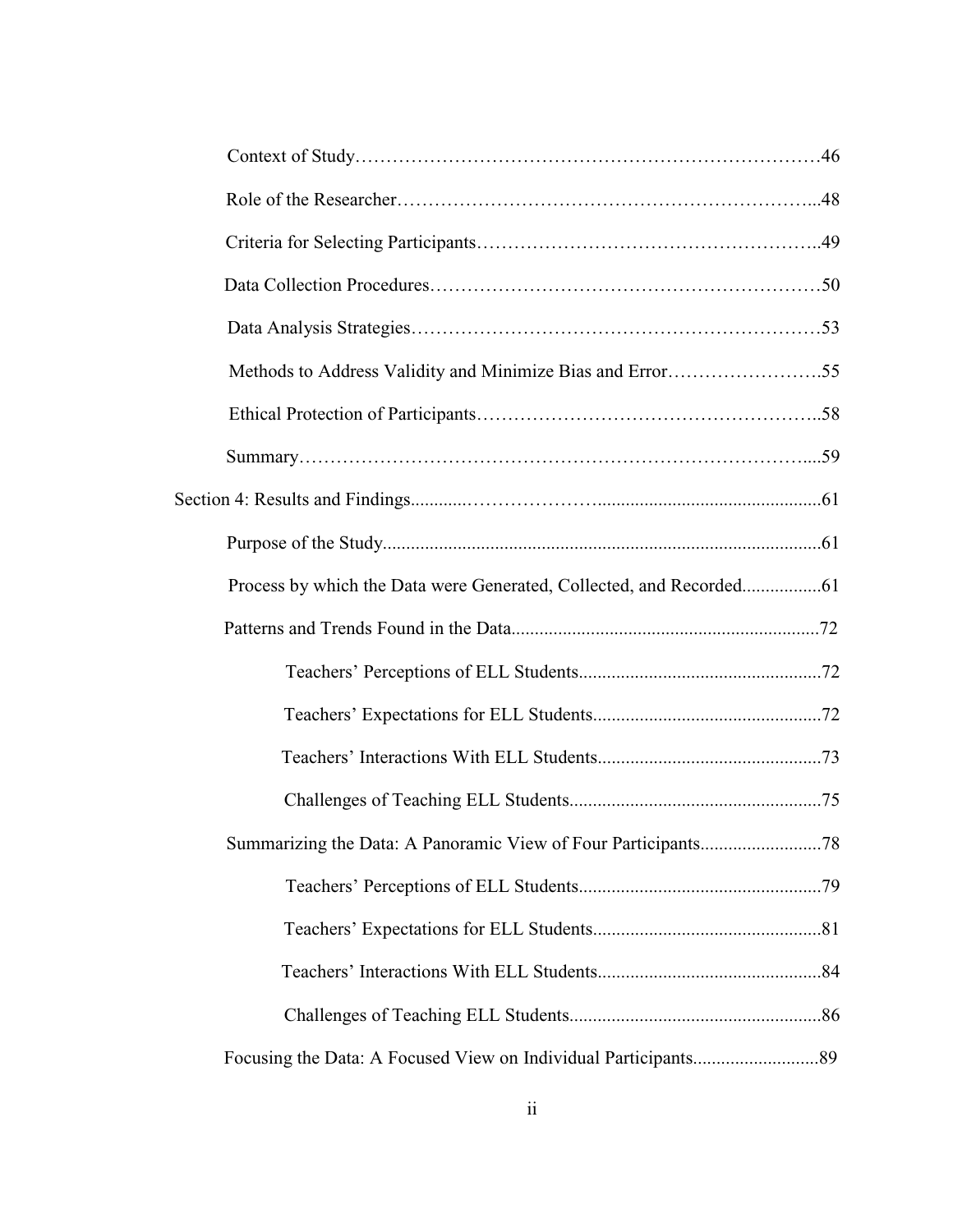| Teachers' Perceptions of ELL Students    |  |  |
|------------------------------------------|--|--|
|                                          |  |  |
|                                          |  |  |
|                                          |  |  |
|                                          |  |  |
| Teachers' Expectations for ELL Students  |  |  |
|                                          |  |  |
|                                          |  |  |
|                                          |  |  |
|                                          |  |  |
| Teachers' Interactions with ELL Students |  |  |
|                                          |  |  |
|                                          |  |  |
|                                          |  |  |
|                                          |  |  |
| Challenges of Teaching ELL Students      |  |  |
|                                          |  |  |
|                                          |  |  |
|                                          |  |  |
|                                          |  |  |
|                                          |  |  |
|                                          |  |  |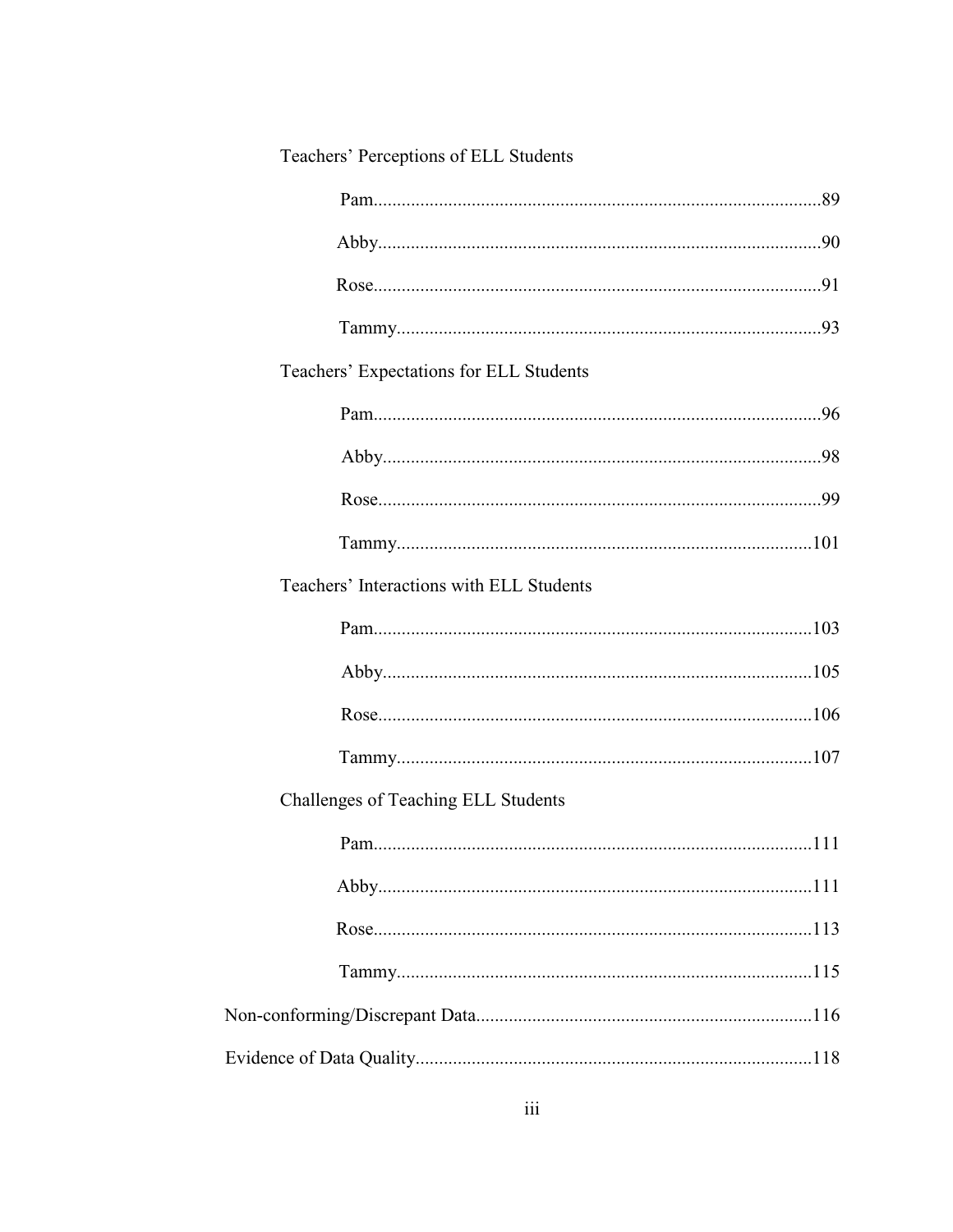| Section 5: Summary, Conclusions, and Recommendations |  |  |  |
|------------------------------------------------------|--|--|--|
|                                                      |  |  |  |
|                                                      |  |  |  |
|                                                      |  |  |  |
|                                                      |  |  |  |
|                                                      |  |  |  |
|                                                      |  |  |  |
|                                                      |  |  |  |
|                                                      |  |  |  |
|                                                      |  |  |  |
|                                                      |  |  |  |
|                                                      |  |  |  |
|                                                      |  |  |  |
|                                                      |  |  |  |
|                                                      |  |  |  |
|                                                      |  |  |  |
|                                                      |  |  |  |
|                                                      |  |  |  |
|                                                      |  |  |  |
|                                                      |  |  |  |
|                                                      |  |  |  |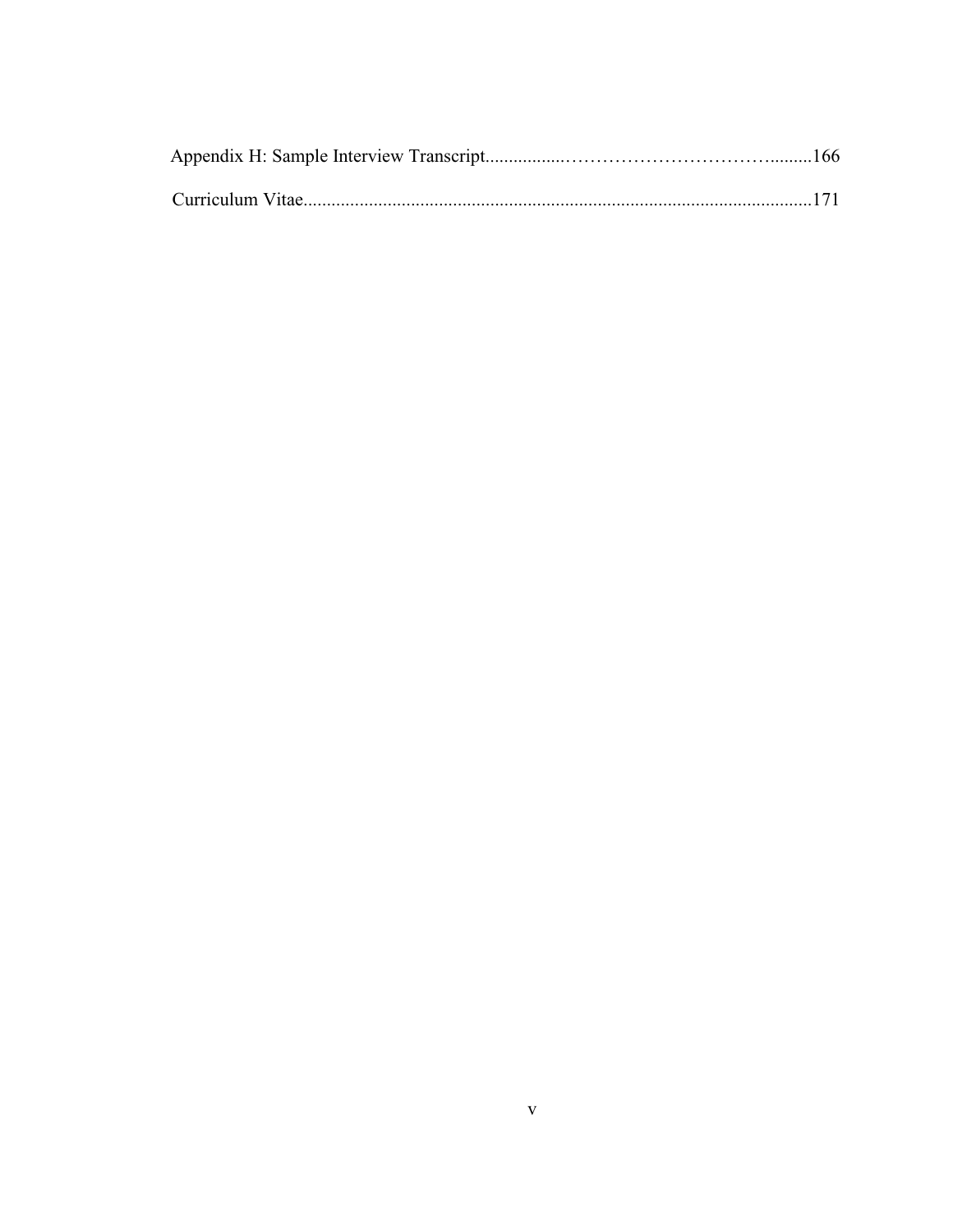## List of Figures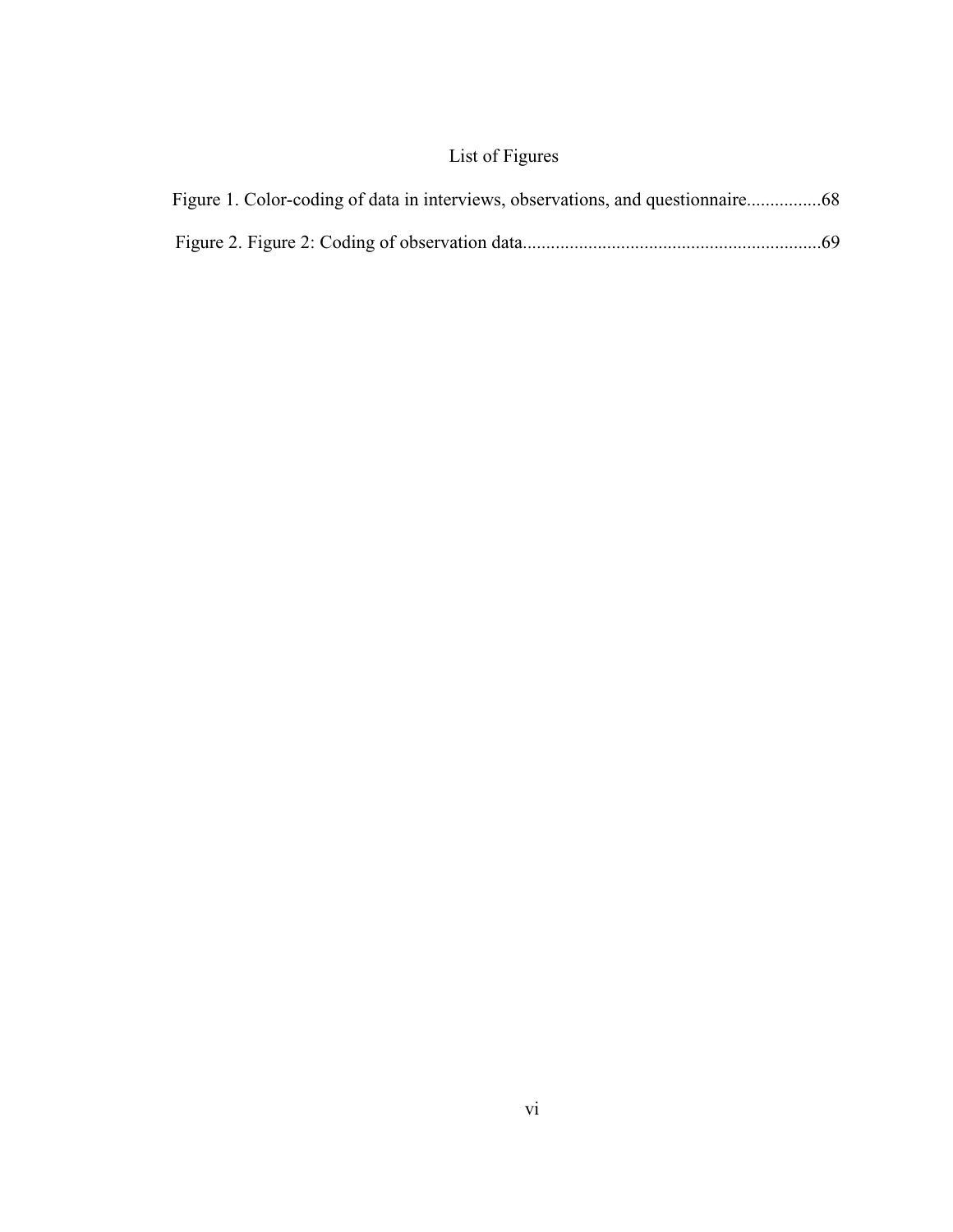#### **Section 1: Introduction to the Study**

 The number of English Language Learners (ELLs) in the United States has grown to record levels (Batalova, Fix, & Murray, 2007). From 1994 to 2005, the limited English proficient (LEP) population in the United States grew more than 60% and by the year 2025, 25% of students may be Hispanic (American Federation of Teachers [AFT], 2004; Batalova et al., 2007; Padrón, Waxman, & Rivera, 2002), comprising the largest minority group in the United States (Batalova et al., 2007).

 The increase in ELL students has been evident in the state of Georgia, where the current study takes place. Between 2000 and 2006, the state of Georgia was ranked fifth in the United States in terms of its increase in foreign-born people (Terrazas, Batalova, & Fan, 2008). According to the United States Department of Education (2006), Georgia's ELL population grew more than 200% between the years of 1994 to 2005. Research focusing on teachers' perceptions of and expectations for ELLs will be helpful in increasing knowledge about this growing population of students. Teachers' perceptions of and expectations may affect how ELLs feel about themselves and ultimately how much these students learn. Because this population is growing, we should study teachers' perceptions of these students. ELL children often do poorly in school. Even though evidence suggests that teachers' perceptions may be linked to students' achievement, this relationship has not been explicitly studied in regard to ELL children.

 The lives of the growing population of ELL children are often changing, as their families may relocate frequently for the purpose of making a living (Wainer, 2006). Unsure of the future and their new surroundings in a different country, ELL children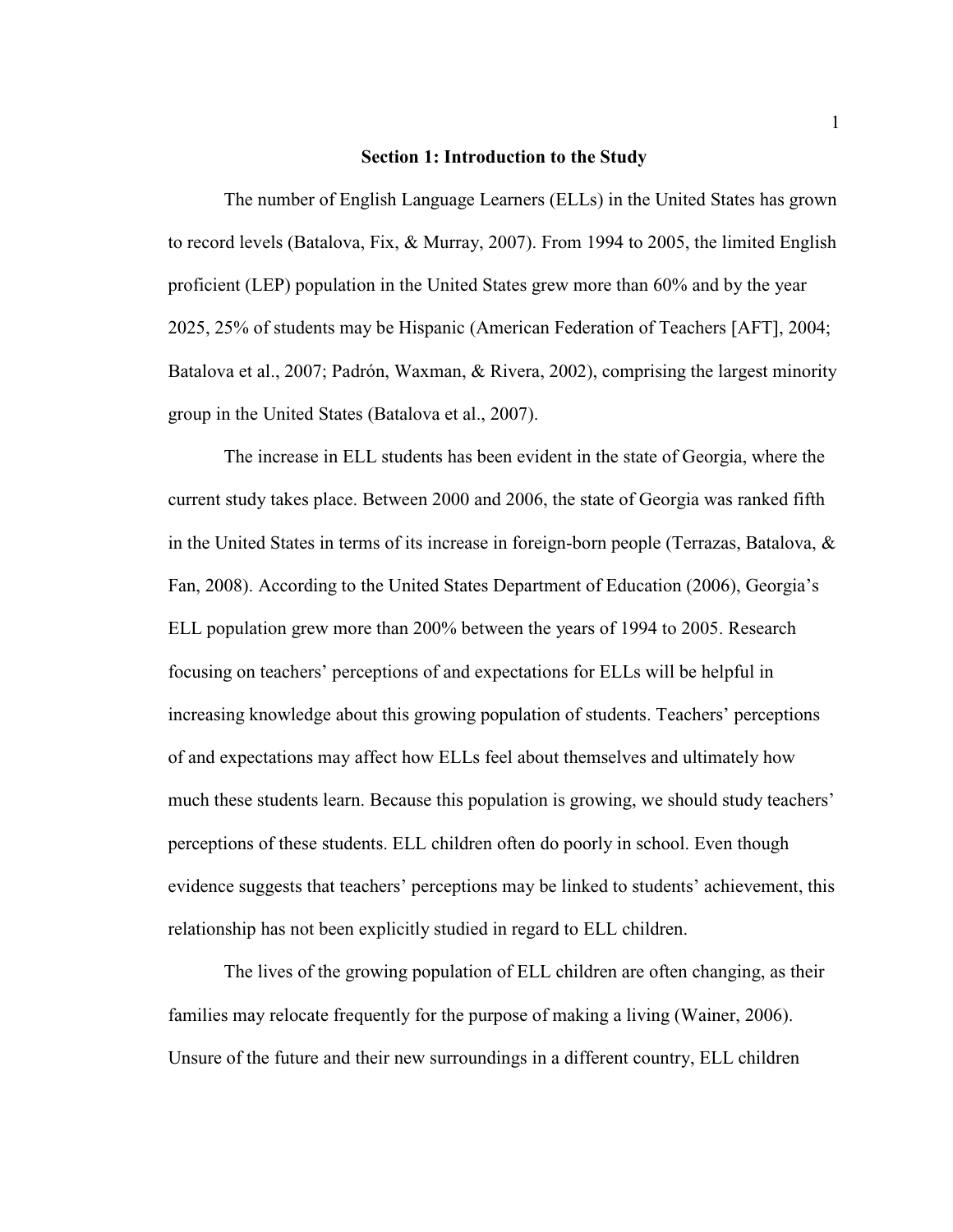want assurance that their teachers hold in esteem their individual cultures and languages (Gray & Fleischman, 2004; Miller & Endo, 2004; Nieto, 2003; Verdugo & Flores, 2007). In many cases, however, teachers are already handling many responsibilities (Reeves, 2006; Rumberger & Gándara, 2004) and may not have the time or energy to expend the particular needs of their ELL students. As they begin school in United States schools, these children speak and often act differently from native English-speaking students (Aronson & Steele, 2005; Brock et al., 2006; Delgado-Gaitan, 2001; Rist, 1970; Trumbull & Pacheco, 2005). Because of the differences between ELL students and non-ELL students, teachers may experience negative perceptions, low expectations, and differential treatment of ELL children (Villegas, 2007; Weinstein, Gregory, & Strambler, 2004).

 Research on teacher expectations for ELLs suggests the possibility that negative expectations can affect ELL children's self-concepts and perceived abilities to achieve the same as native English-speaking students (Batalova et al., 2007; Delgado-Gaitan, 2001; Hite & Evans, 2006; Trumbull & Pacheco, 2005). Likewise, Aronson and Steele (2005) declared "how a student construes the way he or she is viewed and treated by others matters a lot…. these perceptions can exert a profound influence on intellectual confidence and ultimately upon a student's academic self-concept" (p. 437). Indeed, low expectations and differential treatment of students may be a significant factor in the educational disparities between ELLs and native English-speaking students (Batalova et al., 2007; Nieto, 2003; Klump & McNeir, 2005). Examining possible causes for this disparity, including teachers' perceptions of students' academic success, is important for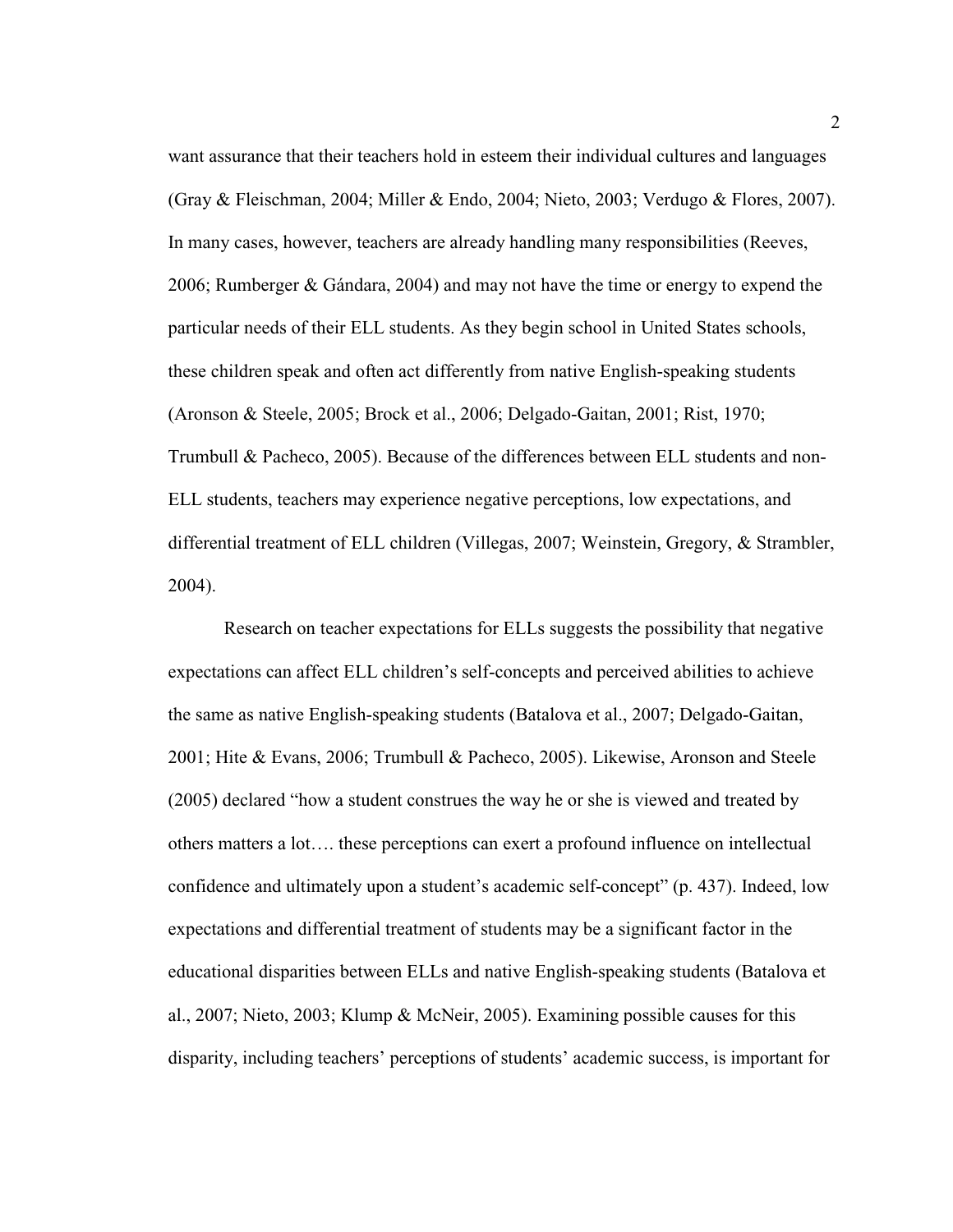schools as they strive to provide equal treatment for all students. More equitable treatment by teachers may help reduce disparities and promote academic achievement for all learners.

 According to the Alliance for Excellent Education's (2007) report on the literacy crisis involving ELL children, growing numbers of ELLs are not reaching acceptable academic levels and are among the country's lowest-performing students. The National Center for Educational Statistics (2005) reported that only 4% of eighth grade ELL students were proficient in reading, while 31% of the total population of eighth graders were proficient in reading. In addition, on the 2007 National Assessment of Educational Progress, ELLs in fourth grade scored 36 points below English-speaking students in reading and 25 points below in math (National Center for Educational Statistics, 2005).

 Because teachers' low expectations and differential treatment of students may add to the achievement gap between ELLs and mainstream English-speaking students (Batalova et al., 2007; Nieto, 2003; Trumbull & Pacheco, 2005), research on educating ELLs must examine classroom teachers' perceptions of and expectations for their ELL students. Improving teachers' expectations for and treatment of ELL students may result in positive social change and greater justice for a diverse society. Therefore, the purpose of this study is to examine classroom teachers' perceptions of and expectations for their ELL students. Although there are classroom teachers who hold high expectations for all their students, including ELLs, some classroom teachers may harbor negative perceptions of and expectations for students who represent other cultures. This examination may provide insight into what teachers' perceptions of and expectations are for their ELL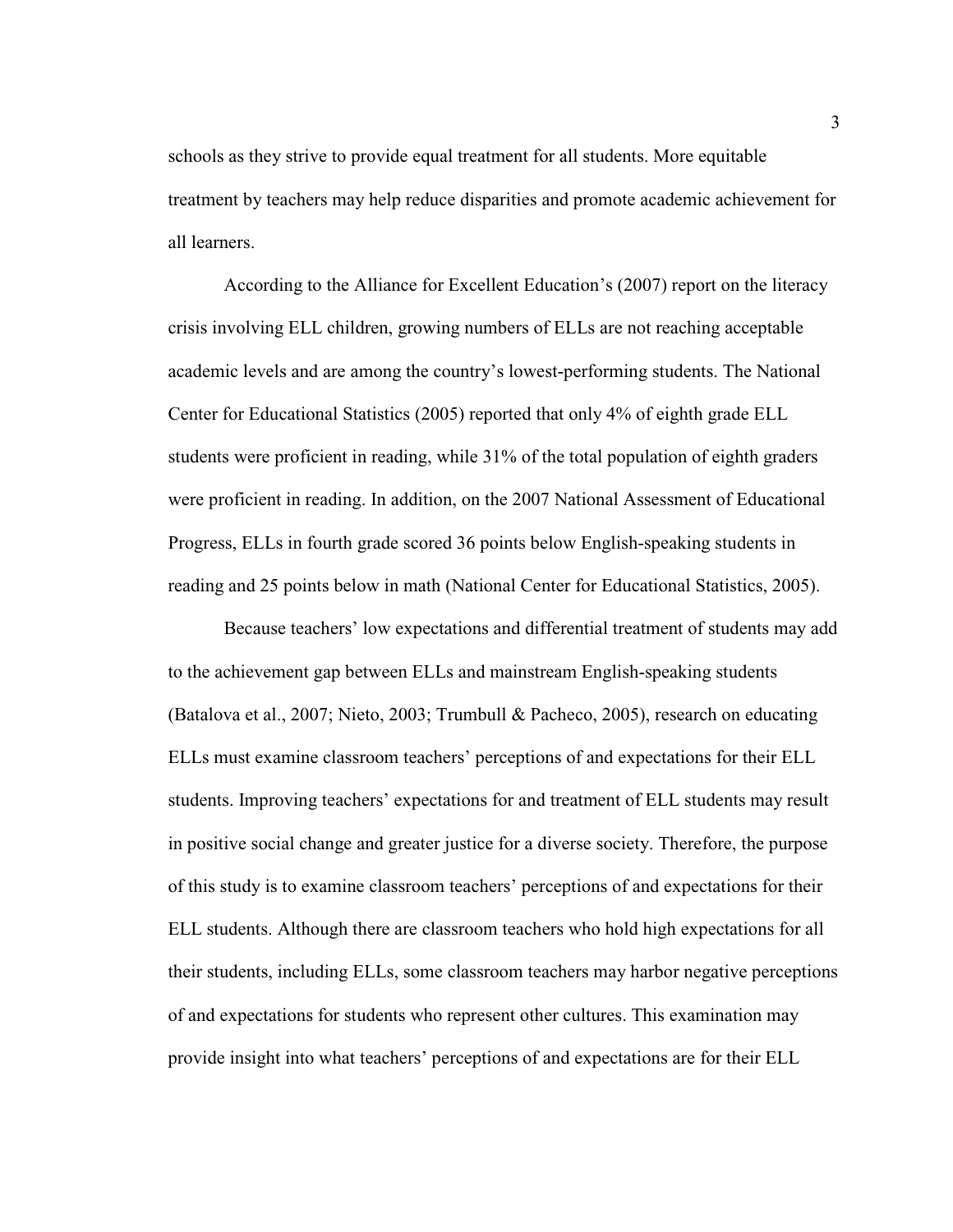children. The hope of this study is that a connection will be found between teacher perceptions of ELL students and ELL student performances. An additional hope is that the findings from the current study will provide suggestions for ways that teachers can maintain appropriate perceptions of and expectations for ELL children.

#### **Nature of the Study and Research Questions**

 To examine teachers' perceptions of and expectations for ELL students, a case study approach was used. A case study calls for examining a contemporary, rather than a historical phenomenon, within specified boundaries (Hatch, 2002). The experiences described and analyzed in the present study are the perceptions and expectations shared by first grade teachers in one southern elementary school. Creswell (2007) posited that case study research "involves the study of an issue explored through one or more cases within a bounded system" (p. 73). First grade classroom teachers who teach ELL students will be interviewed, observed, and given a qualitative questionnaire to get an in-depth understanding of teachers' perceptions of and expectations for the ELL children they teach. During one-on-one interviews, research questions will focus on teachers' shared perceptions of and expectations for ELL students. The overarching questions addressed in this study are: What are first grade teachers' shared perceptions of the ELL students in their classrooms and what are teachers' expectations for the ELL students in their classrooms? The objectives of the proposed research include an examination of the following: (a) classroom teachers' perceptions of and expectations for ELL students, (b) challenges faced by classroom teachers of ELL students, and (c) classroom teachers' perceptions of the amount and quality of training they have received to teach ELL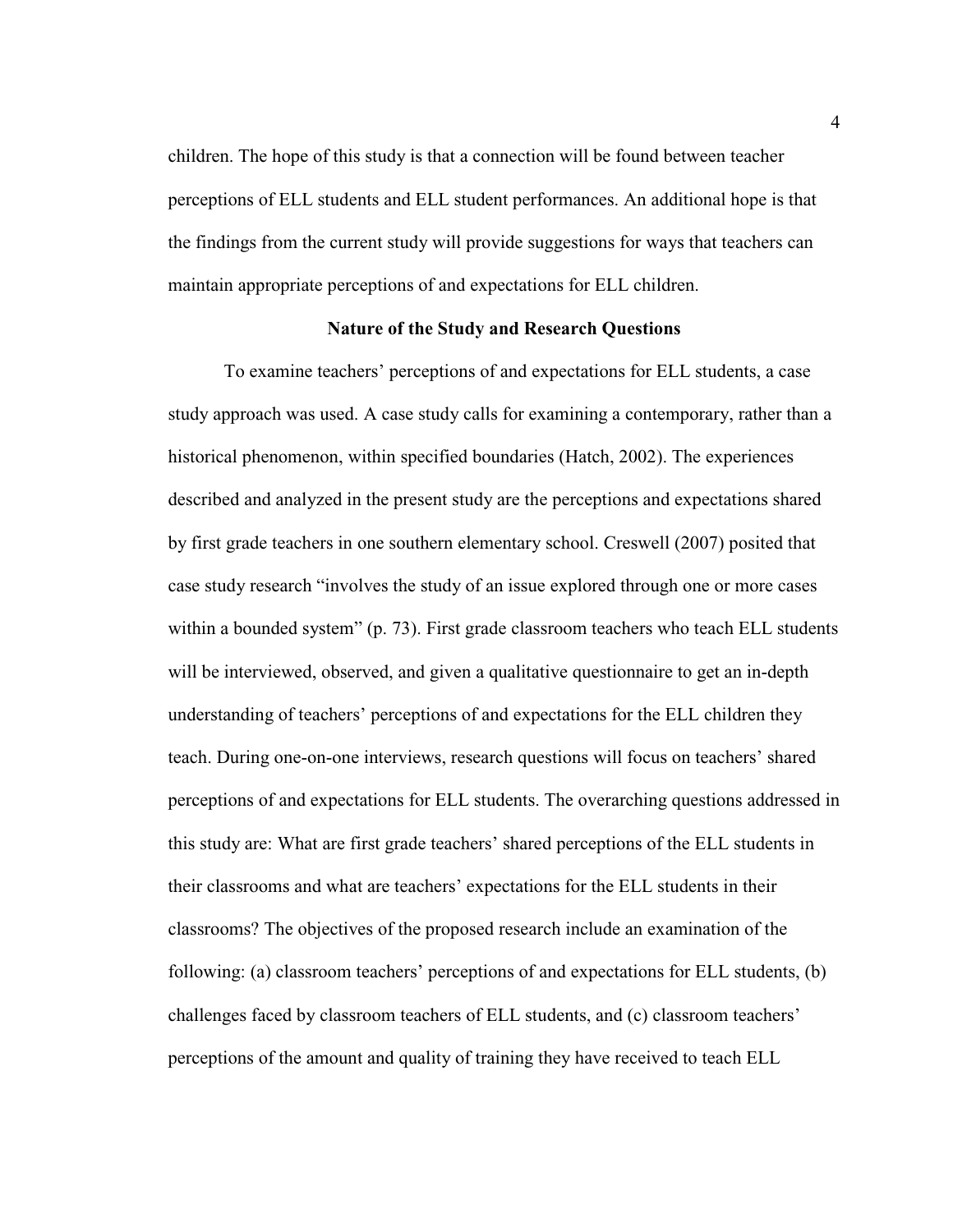children. The nature of the study and the study's research questions will be discussed in more detail in section 3.

#### **Purpose of the Study**

 The purpose of this study will be to examine first grade classroom teachers' shared perceptions of and expectations for their ELL students. Examining this topic may lead to increased knowledge about how teachers' perceptions of and expectations may develop, change, and potentially impact the community.

#### **Conceptual Framework**

 The conceptual framework for this study will be guided by the interpersonal expectancy and self-fulfilling prophecy theories. Interpersonal expectancy refers to one person's expectations for another person (Rosenthal & Jacobson, 1968). ELL students' feelings about their academic capabilities may be linked to the academic potential envisioned for them by their classroom teachers. Students may unconsciously bring about a kind of self-fulfilling prophecy by their response to teachers' expectations and treatment (Aronson, 2004; Boyes, 2004; Jussim & Harber, 2005).

 The way that teachers behave towards ELLs may impact students' self-concept and their capacity to learn (Rist, 1970; Rosenthal, 2002; Rosenthal & Jacobson, 1968). Teachers can instill in ELL students a feeling of inferiority to their native Englishspeaking peers (Lindsey, Roberts, & CampbellJones, 2004; Nieto, 2002; Sleeter & Grant, 2003). They may surmise that children from other cultures are incapable of learning to the same extent as native English speakers (Aronson, 2004; McIntyre, Kyle, Cheng-Ting, Kraemer, & Parr, 2008; Landsman, 2004; Sleeter & Grant, 2003). Research suggests that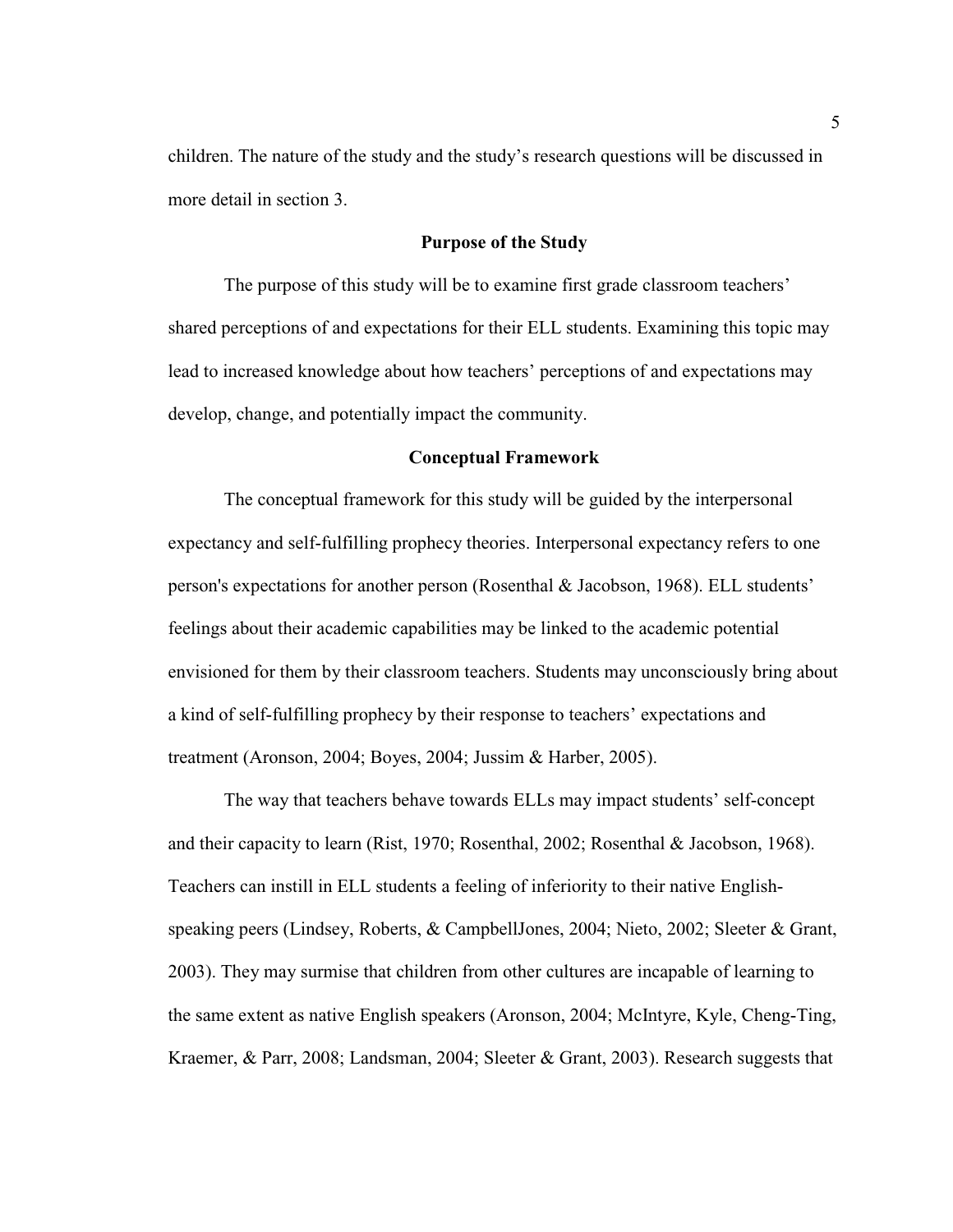some educators perceive ELLs as inferior students simply because these students speak, look, or act differently and come from a different culture (Klump & McNeir, 2005; Landsman, 2004; Sleeter & Grant, 2003; Wainer, 2006). If teachers suggest in some way that ELL children possess inferior intelligence, such opinions may serve as a selffulfilling prophecy for the ELL children. The self-fulfilling prophecy refers to the idea that students achieve to the level that others expect them to reach. Teachers' negative views of these students may somehow prevent ELLs from attaining their highest potential (Landsman, 2004; Lucina & Sowa, 2005; Sleeter & Grant, 2003; Trumbull & Pacheco, 2005). Contrarily, teacher perceptions of value and praise, directed toward ELL children, may help these children to achieve more than they had expected of themselves.

 Low expectations and differential treatment may damage ELLs' self-esteem by making these students feel less capable than native English-speaking students (Landsman, 2004; Wainer, 2006). Aronson's (2004) research suggested that people's beliefs about their own cognitive capacity may be impacted by others' perceptions of them. This research informs the current study, which will explore teachers' perceptions of the ability of their ELL students to achieve academically. When children think that other people consider them to be intellectually inferior, these children may even begin to doubt themselves and their capacity to achieve academically (Aronson, 2004; Rist, 1970; Spindler, 1987; Wolcott, 1974). Spindler (1987) suggested that when teachers degrade students' culture and language, students' confidence and desire to learn is diminished. Wolcott (1974) depicted the relationship between ELL students and teachers as analogous to that between an enemy (teacher) and captive (student); students feel as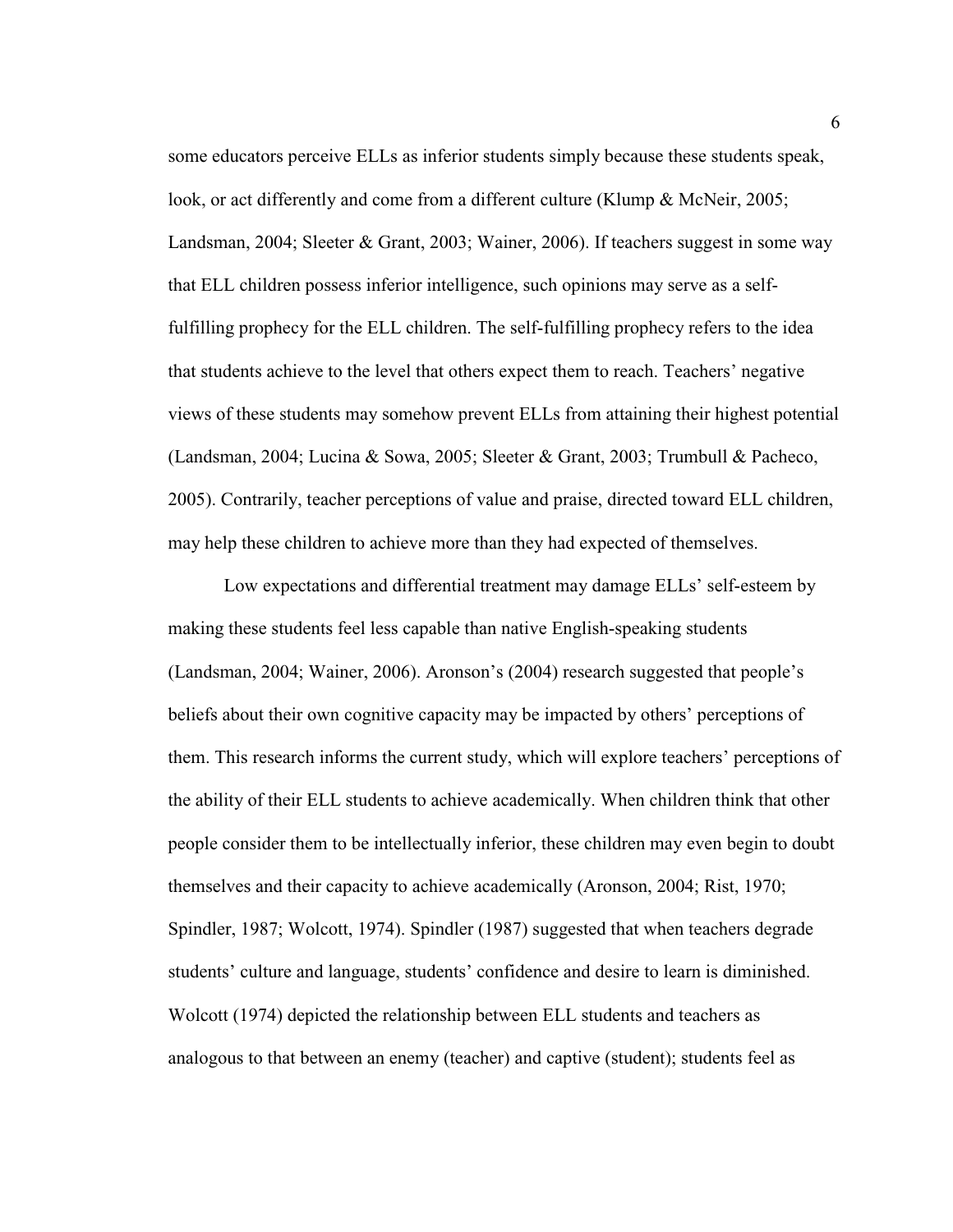though they being held in captivity and their educational lives controlled by their teachers. If Wolcott's analogy represents the typical classroom teacher-ELL relationship, this scenario creates an atmosphere detrimental to ELLs' learning.

Alternatively, teachers' high expectations for ELLs may increase students' achievement (Brock et al., 2006; Rist, 1970; Rosenthal & Jacobson, 1968; Rumberger & Gándara, 2004), perhaps because students feel better about their own capabilities or because they do not want to see their teacher disappointed. For those students expected to do well, teachers may work harder to promote learning (Harris & Rosenthal, 1985; Villegas & Lucas, 2007). ELLs may attain more academic progress when teachers have the same high expectations of them as they have for native English speakers (Aronson, 2004; Hite & Evans, 2006; Rumberger & Gándara, 2004). Nieto (2003) noted that "teachers who care about, mentor, and guide their students can have a dramatic impact on their futures" (p. 9). The current study was grounded in the idea that the way teachers view ELLs' academic capabilities may influence how these students perceive their own abilities and ultimately how they will perform academically. Students may unconsciously live up to their teachers' expectations, thus making worthy of study the concept of interpersonal expectancy as it relates to ELLs in the mainstream classroom.

#### **Operational Definitions of Terms**

 Several terms will be used throughout this study. For the purpose of clarifying terms for the reader, the operational definitions are given below.

*Achievement gap*: A term that refers to the academic deficiencies between ELL students and their native English-speaking peers (Goldenberg, 2008).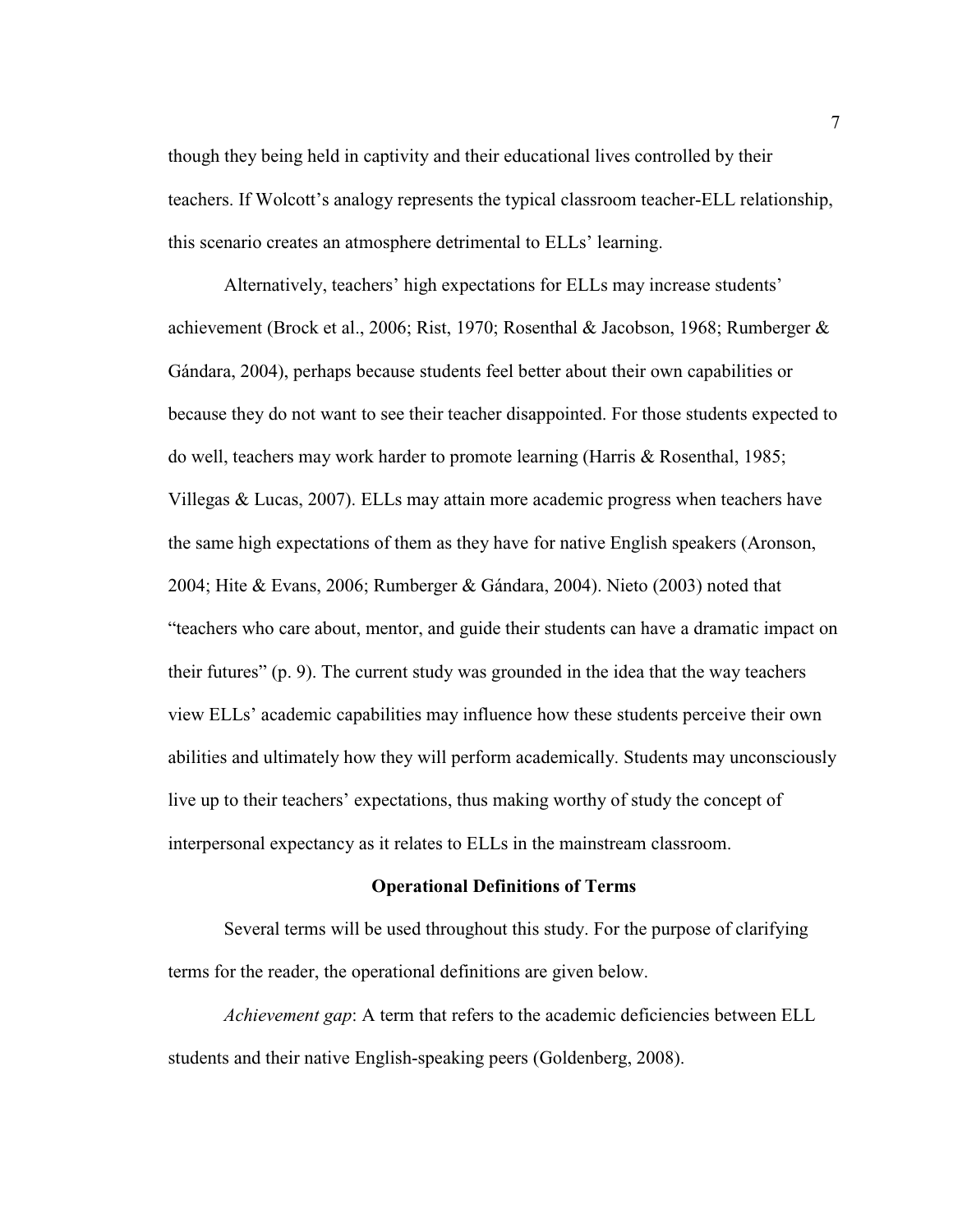*Bounded system*: The case selected for study is bounded by time and place and has interrelated parts that make up the whole (Stake, 2006).

*Case*: The object or focus of the study, such as an event, process, program, or several people (Stake, 2006).

 C*ollaborative group*: A group of teachers who participate together in authentic, professional behavior that includes "openly sharing failures and mistakes" (Marzano, 2003, p. 61) and constructively analyzing teaching practices.

*Cultural proficiency:* Refers to "honoring the differences among cultures, seeing diversity as a benefit, and interacting knowledgeably and respectfully among a variety of cultural groups" (Lindsey et al., 2005, p. 54).

*Culture*: The systems of values, beliefs, and ways of knowing that guide communities of people in their daily lives (Trumbull & Pacheco, 2005).

*Culturally responsive teaching*: Teaching to meet the cultural needs of students (Freeman, 2008).

*Diversity*: In relation to school populations, this term refers to culture, language, race, ethnicity, and many other aspects of human identity; it applies to a group that has people from many different backgrounds and refers to the entire population, not just those perceived to be "different" (Trumbull & Pacheco, 2005, pp. 13-14).

*Dominant group*: Those defined as a majority group on the basis of their race or ethnicity, and who historically have had greater advantages, access, and power in society. In U.S. schools, the dominant group is often characterized as white, middle-class students and teachers (Trumbull & Pacheco, 2005, p. 15).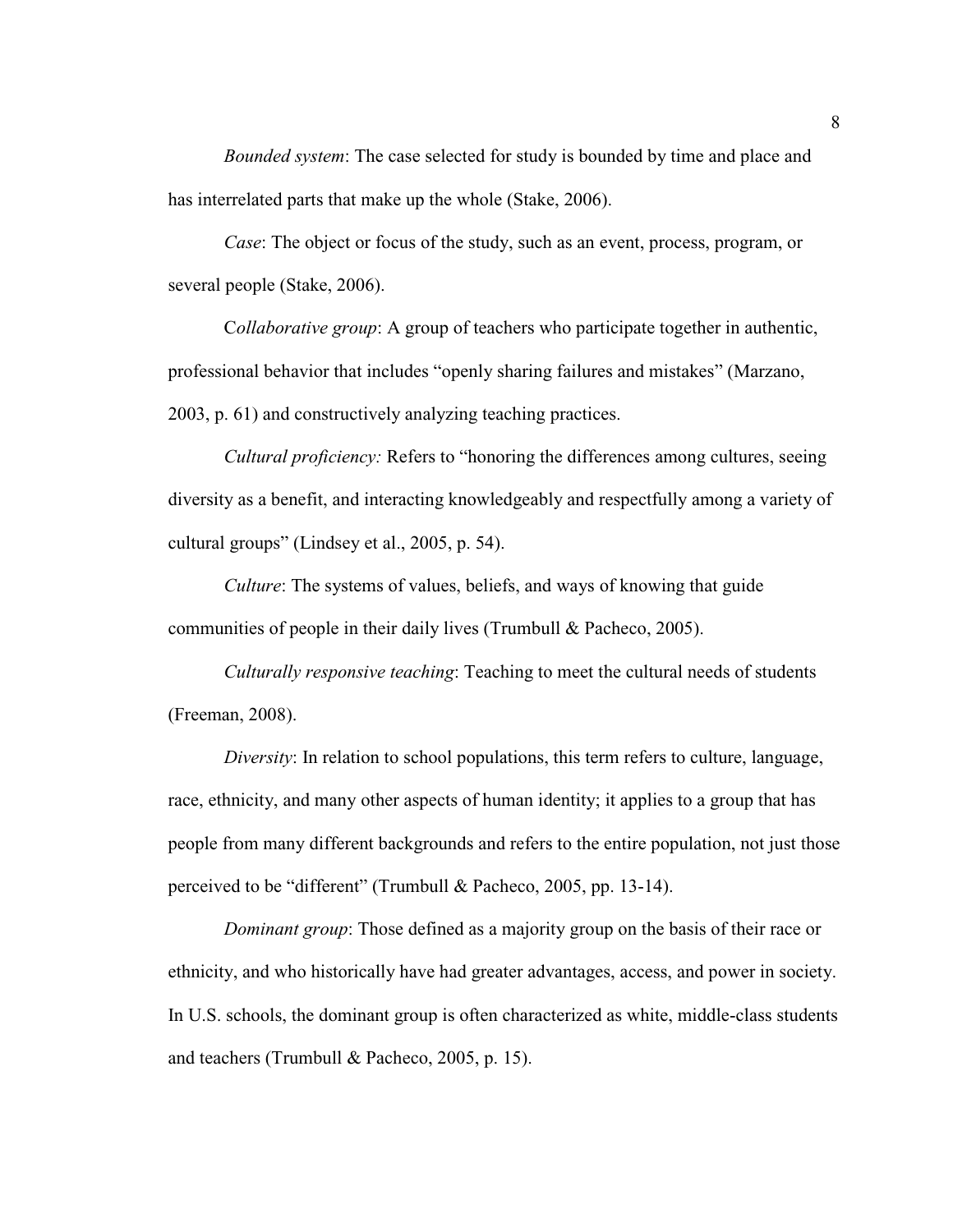*ELL students*: ELL is an acronym for the term English language learners and refers to those students for whom English is not the first language of communication (Giambo & Szechsi, 2005).

*English-speaking peers*: Those students whose native language is English and who do not speak a language other than English in the home setting (Freeman, 2004).

*Interpersonal expectancy*: Refers to the phenomenon that people appear to reach the potential level that others set for them (Rist, 1970; Rosenthal  $&$  Jacobson, 1968).

 *Mainstream teachers*: Teachers who teach in the regular classroom and use English as the language of instruction (Carrasquillo & Rodriguez, 2002).

 *Stereotypes*: Mental pictures that simplify thinking about other people who are different; these mental pictures produce expectations about what people are like and how they will behave (Aronson, 2004).

*Teachers' perceptions:* How teachers view their ELL students' abilities to achieve academically; it relates to teachers' seeing these students as contributors or as deficits to the school community (Nieto, 2003).

 *Teachers' expectations*: Internalized beliefs that teachers have for their ELLs vis à vis native English-speaking students (Nieto, 2002).

#### **Assumptions**

 Assumptions about the study include the expectation that all participants will give honest, in-depth answers. The assumption is also made that participants will not give responses based on what they think I want to hear, even though I am an English to Speakers of Other Languages (ESOL) teacher.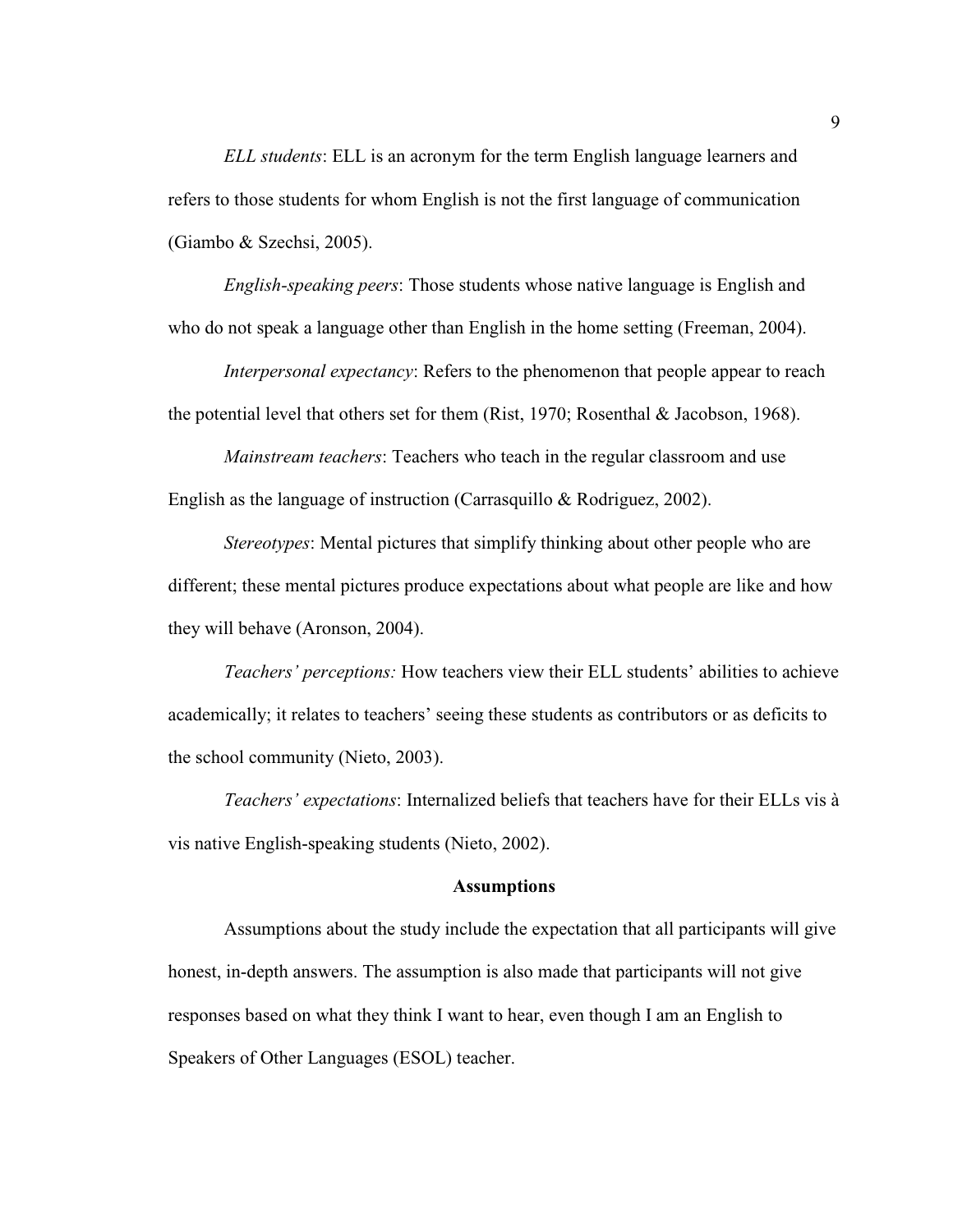Additionally, as the participants represent the predominantly Caucasian, female, and middle class teachers in the entire school, it is assumed that the findings will be generalizable to the school's teacher population. For this reason, teachers who did not participate in the current study can be assumed to have the same basic expectations for ELLs as the teachers who did participate in the study.

 Finally, the assumption exists that "all research is value laden and includes the value systems" of the participants (Creswell, 2003, p. 247). Researchers are the ones who interpret the data, but other interpretations may be given (Briggs & Coleman, 2007; Hatch, 2002). Therefore, apprising the reader of any personal biases and interests about the research topic is an imperative duty for researchers (Creswell, 2003), as these biases or perceptions provide an interpretation of the data that may not be shared by other researchers or readers.

#### **Limitations**

Because study participants are comprised of only first grade Caucasian female teachers in a small southern town, findings may not be generalizable to male teachers, to multicultural faculties, to other grade levels, or to schools in other areas of the state or country. The results cannot be applied to schools with lower or higher percentages of ELL students than are present in the school used in this study. The findings may also not be applicable to schools whose first grade teachers have had substantial training working with diverse student populations.

 Further, the accounts given by participants may be affected in some ways. For example, teachers may not take the time to thoroughly think through interview answers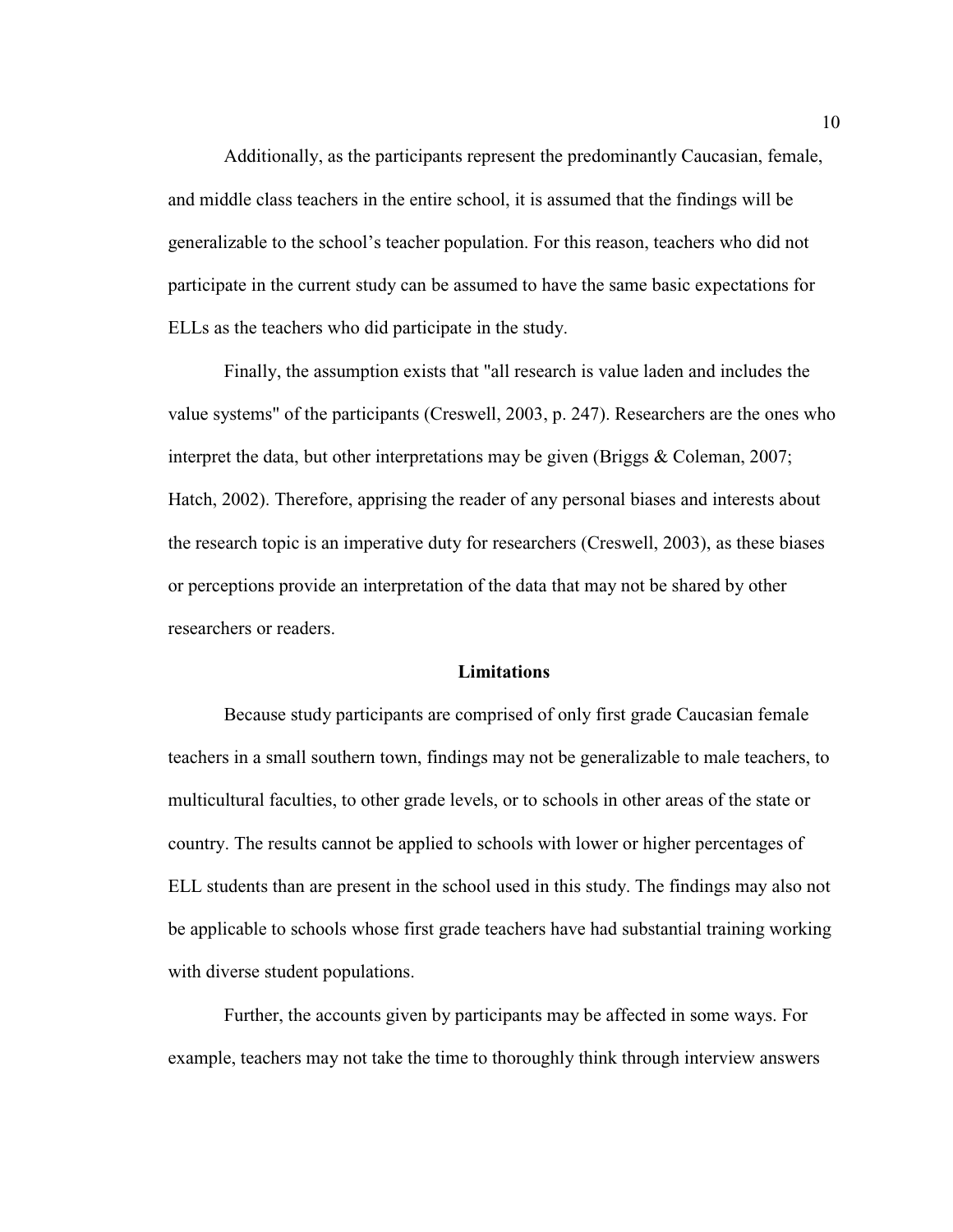because of high stress and demands of teaching-related responsibilities. Educators may also be embarrassed to admit that their expectations are low for some or all ELL students. For example, educators may not be completely honest and admit that they have different expectations for Latino students as compared to Asian students or different expectations for Asian students as compared to Indian students.

#### **Scope**

 The scope of this study will include all first grade teachers in one specific elementary school in the southern part of the United States. The purpose of this study will be to explore first grade classroom teachers' shared perceptions of and expectations for their ELL students. Examining teachers' perceptions of and expectations may lead to strategies for addressing different beliefs and decrease educational disparities. The study will also examine the basis of teachers' negative perceptions of and expectations, ways to address the issue of different expectations, and the impact on society of different perceptions of and expectations for ELL children. Four first grade teachers comprise the first grade staff in the research setting. However, using a small number of participants was suggested by researchers as beneficial for gathering richer and more profound information from participants (Creswell, 2007; Lasso & Soto, 2005, Merriam & Associates, 2002). I am persuaded that, because this group of teachers has taught ELL students, they will be able to give adequate information to answer the research questions.

#### **Delimitations**

Teachers of levels lower or higher than first grade were not included as participants. Including male teachers or teachers from other cultures was not feasible,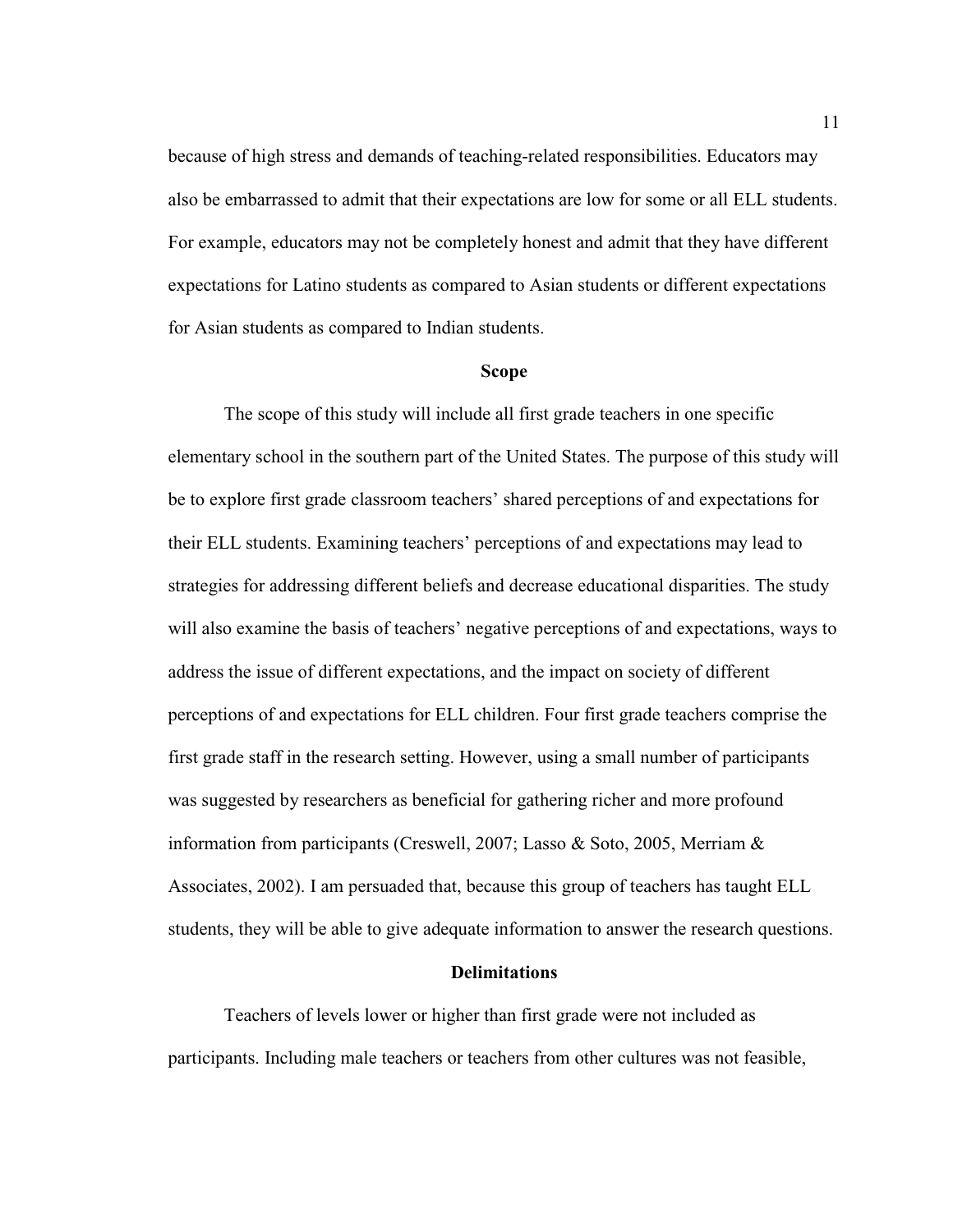because all first grade teachers in the particular school being studied are female Caucasian Americans.

#### **Significance of the Study**

 The study is significant because it focuses on teachers' shared perceptions of and expectations for ELL students, which may either promote or impede ELLs' achievement. This problem impacts society in a small southern town because of the self-fulfilling prophecy that students tend to live up to teachers' expectations (Aronson, 2004; Brock et al., 2006; Rist, 1970; Rosenthal & Jacobson, 1968; Rumberger & Gándara, 2004). If teachers' perceptions of ELL children do impact students' success, these students' adult lives as contributing workers, family members, and citizens in this town may also ultimately be affected (Goldenberg, 2008; Lasso & Soto, 2005).

Interacting with students in a positive way, which includes exhibiting high expectations for these students, may affect the amount of information that students are able to learn (Hite & Evans, 2006; Lindsey et al., 2005; Reed & Railsback, 2003; Wainer, 2006). If teachers have high expectations for ELL students, these students may develop high expectations for themselves. This kind of positive learning environment is vital for learning and can increase ELLs' chances for success (Colombo, 2005; Guest & Dawson, 2003; Tinajero, 2006; Verdugo & Flores, 2007).

ELLs frequently connect personal aspirations to achieve in school to their teachers' encouragement and high expectations for success (Ferguson, 2002; Nieto, 2005). Indeed, some research on educating multicultural children suggests that teacher expectations, rather than teaching strategies, may be a more important determinant factor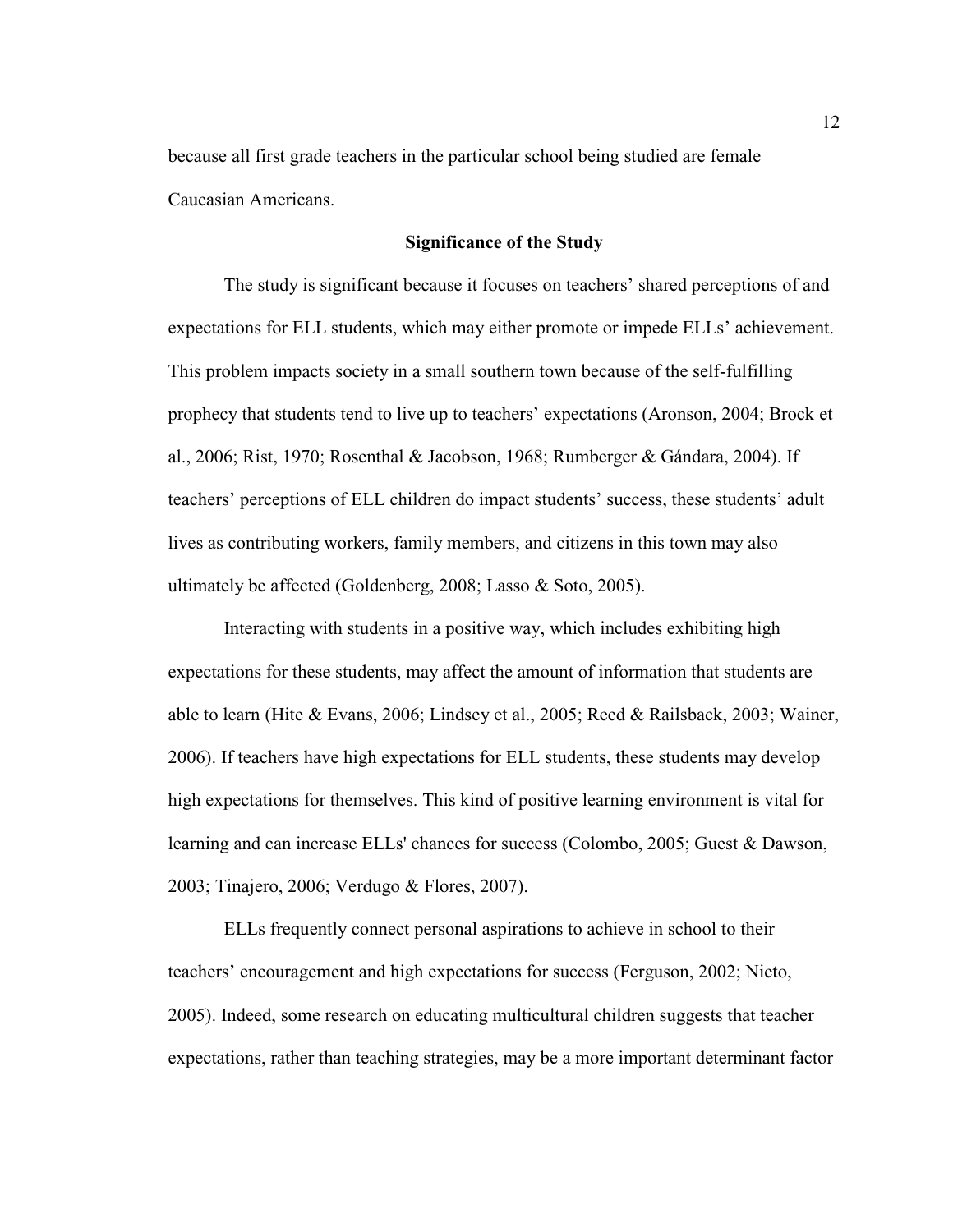in ELL students' academic success (Brock et al., 2006; Landsman, 2004; Lindsey et al., 2005; Lucina & Sowa, 2005; Trumbull & Pacheco, 2005). Students' beliefs in their own abilities appear to increase as their teachers' perceptions of and expectations become more positive (Aronson & Steele, 2005; Landsman, 2004; Lucina & Sowa, 2005; Reed & Railsback, 2003). However, time is limited for teachers to significantly help these children. Rumberger and Gándara (2004) posited that a "critical window of opportunity" (p. 2051) exists during which time young children are eager to learn. Teachers must seize the opportunity and exhibit high expectations for these students before the eagerness to learn diminishes (Rumberger & Gándara, 2004).

 This study is significant in that it will generate knowledge about teaching ELL students, provide information for teachers to apply this knowledge professionally, and impact the school community through its findings. Hargreaves (2005) stated that "only teaching is expected to create the human skills and capacities that will enable individuals and organizations to survive and succeed in today's knowledge society" (p. 9). Through reflection, examination, and discussion of personal beliefs, teachers will become more aware of how they interact with their ELL students (Lucina & Sowa, 2005; Nieto, 2000, 2003a; Verdugo & Flores, 2007). Because the nature of this study focuses on teachers' self-reflection about equitable expectations for ELLs, this study may contribute to positive social change in the local community for these students and their teachers. Valuing equality and maintaining that all students should receive equitable chances to succeed in the workplace may help to promote social justice and democracy in society (Crowther, Kaagan, Ferguson, & Hann, 2002; Lalas, 2007; Lindsey et al., 2005; Spring,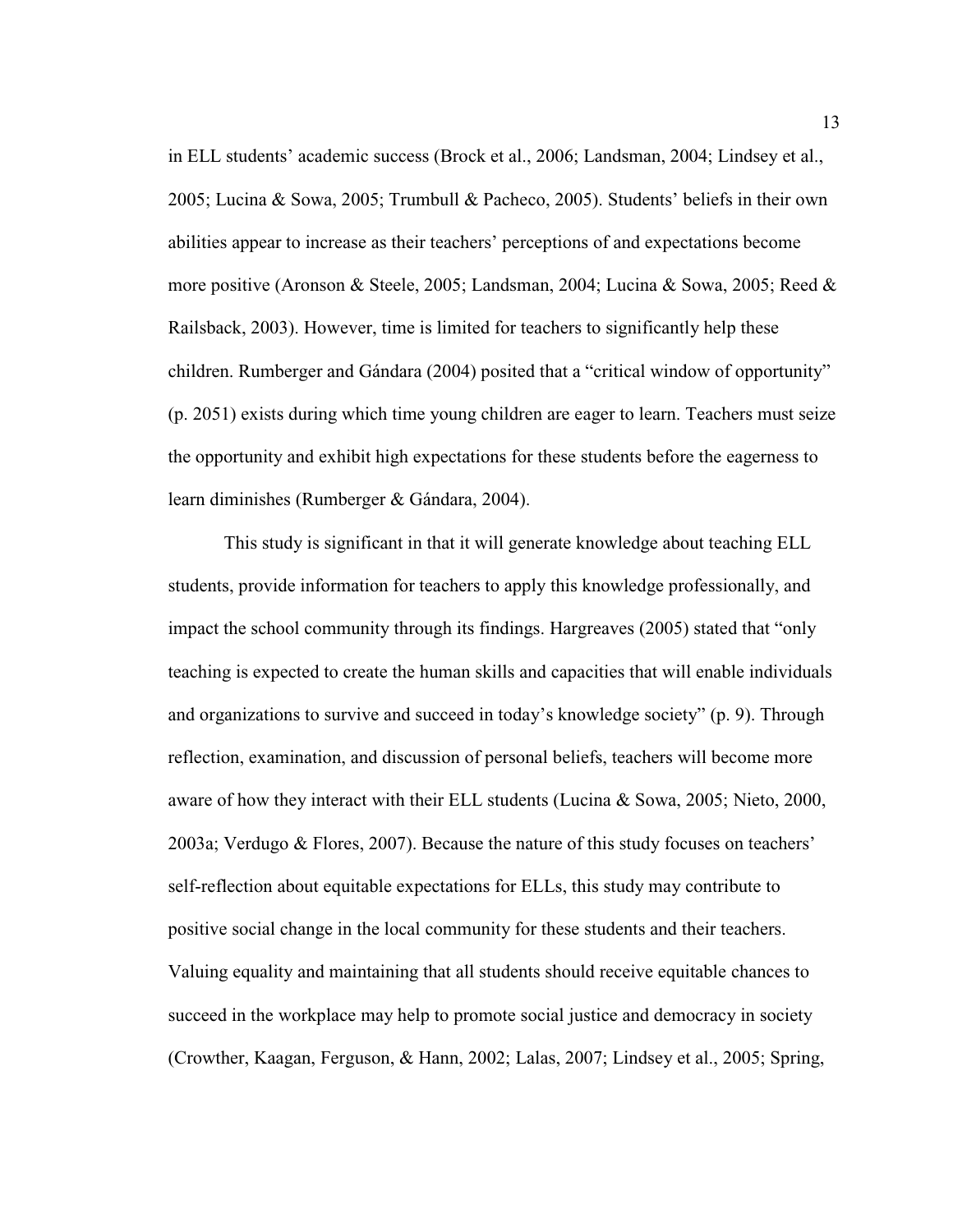2005; Trueba, 1992). If teachers view the various cultures as valuable elements of the local community, others in the community may develop a greater propensity to see life from different viewpoints (Cochran-Smith, 2003; Freedman, 2001). The result may be an increase in cross-cultural awareness. Viewing other cultures as assets rather than liabilities helps a local community to create an eclectic pool of knowledge and resources that benefit all of its citizens.

#### **Transition Statement**

 Along with the growth in ELL student population comes the challenge of making education equitable for these children (Banks, 2001; Nieto, 2000; Spring, 2005). If teachers are unprepared to teach these students, providing equitable education for all students will be difficult (Howard, 2007; Short & Fitzsimmons, 2007; Solomon, Lalas, & Franklin, 2006). Because under-preparedness to teach ELLs may influence teachers' perceptions of and expectations for these students, the study will also explore teacher training in this area and how teachers might maintain positive perceptions of and expectations for ELL students. Raising expectations, overcoming stereotypic perceptions, and learning how to interact with ELL students may contribute to increased overall achievement for ELL students. As a result, the achievement gap between ELL children and native English-speaking students may narrow, making society a more just and equitable place where all cultures are valued. Section 1 has presented a summary of the research literature related to the topic of teachers' perceptions of and expectations for ELL students. The conceptual framework of interpersonal expectancy and the selffulfilling prophecy was provided in addition to the problem, purpose, and significance of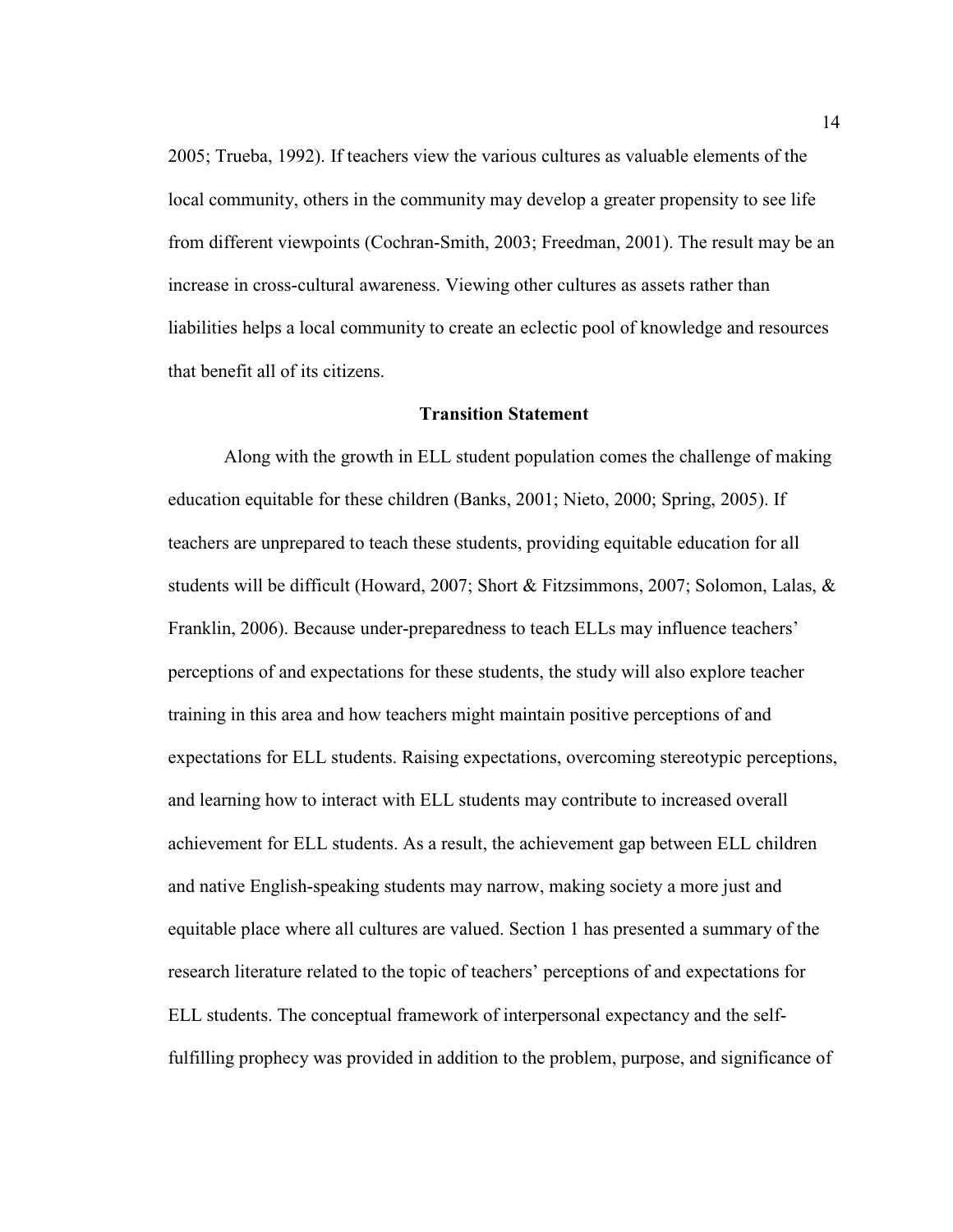the study. The remaining sections will further explore and elaborate on the phenomenon of teachers' shared perceptions of and expectations for ELL students. Section 2 will review research and literature related to the conceptual framework of the study. It will also include literature related to the use of different methodologies considered for investigating the topic. Included also is a review of literature on the impact of interpersonal expectancy as it relates to classroom teachers perceptions of and expectations for ELL students. Section 3 will provide a description and justification of how the research design fits the problem examined. Additionally, section 3 will present the context of the study, ethical precautions taken, rationale for selecting participants, my relationship to the participants and to the data, and an explanation of data collection procedures and analysis. Section 4 will present the results of the study, and section 5 will summarize interpretations of the research findings, put forth the implications for practice and social change, and offer recommendations for further study.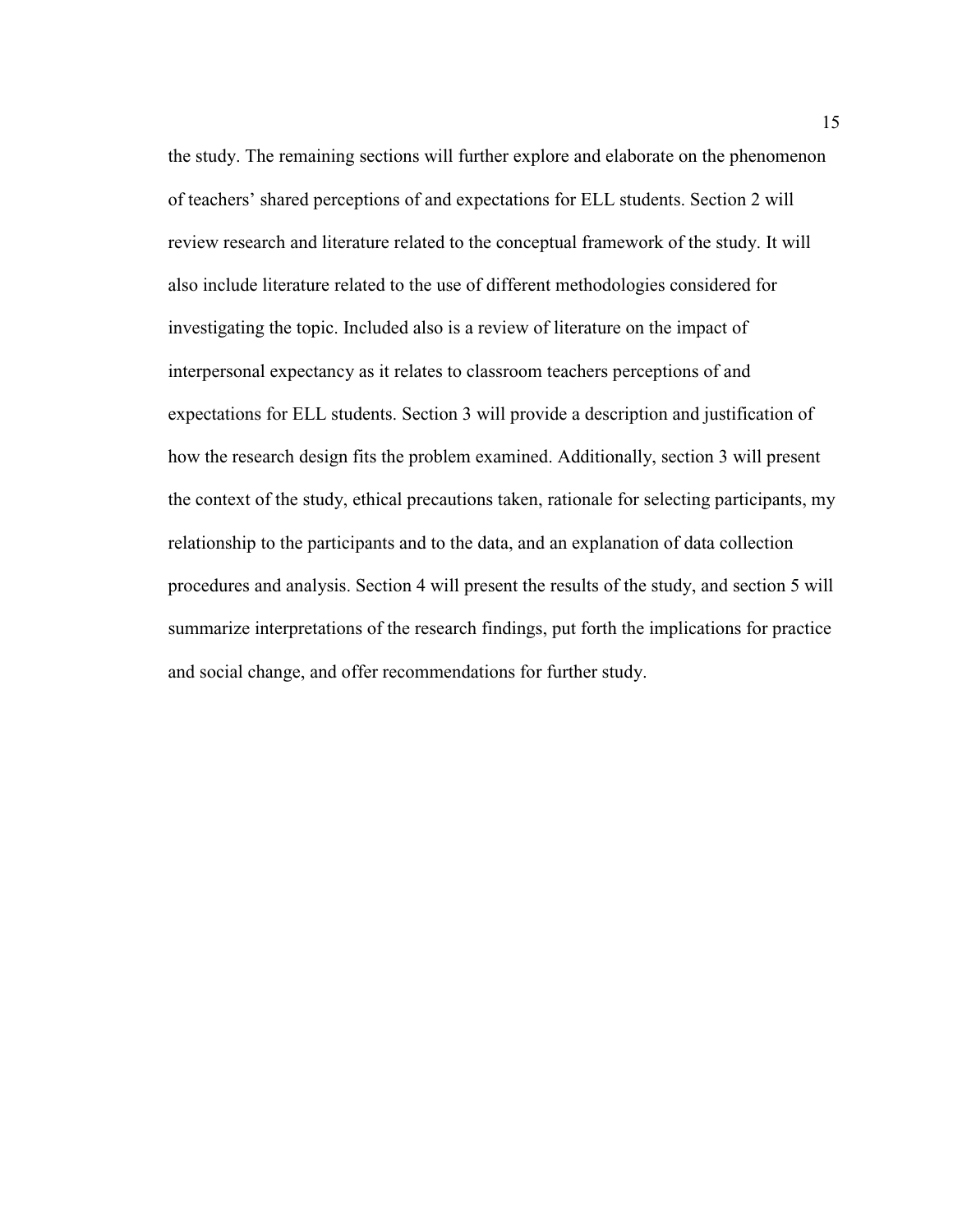#### **Section 2: Literature Review**

 The purpose of this study was to examine first grade classroom teachers' perceptions of and expectations for their ELL students. The content of the literature review includes a presentation of current research related to the focus of the research. The review is organized around theoretical and empirical research on: (a) the impact of classroom teachers' perceptions of and expectations for ELL students, (b) the challenges faced by teachers of ELL students, and (c) teachers' perceptions of professional training to teach ELL students.

 The strategy used for searching the literature consisted of examining sources on mainstream teachers' perceptions, expectations, interactions, and differential treatment of ELL children. Peer-reviewed journals, Walden materials received during the course of the doctoral study, current home and school library resources, as well as journal articles and books available through the Walden Library and Questia were explored to find information on the topic.

 In searching the literature on the research topic, terms used were: *case study approach*, *qualitative research*, *English language learners*, *classroom teachers' expectations for ELL students*, *interpersonal expectancy theory*, *stereotypes of other cultures*, *teachers' differential treatment of ELL students*, *training for classroom teachers of ELL students*, *equitable education for ELL students*, *achievement gap*, *dropout rate for ELL students*, *providing equitable education for ELL students*, *collaborative teacher learning*, and *developing relationships with parents of ELL students*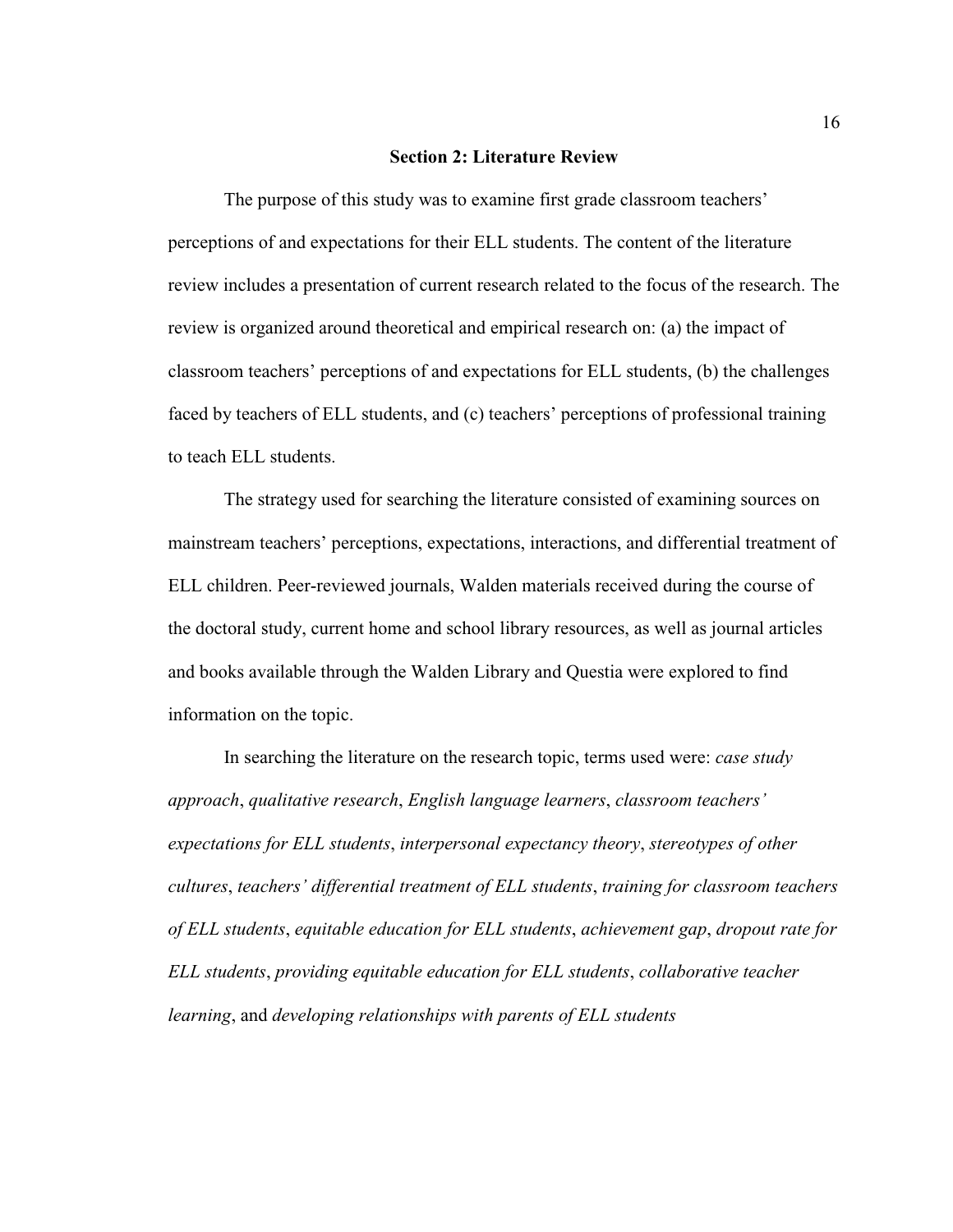## **Teachers' Perceptions of and Expectations for ELL Students Teachers' Stereotypic Perceptions of and Low Expectations for ELL Students**

 Teachers who are unfamiliar with teaching children from cultures different from their own may have perceptions based on misinformation and stereotypes about these children. Teachers may have difficulty accepting of other cultures until they become aware that they have these feelings.

 Before teachers are able to address negative perceptions, however, they must first engage in self-examination to assess if negative perceptions exist (Banks et al., 2001; Lucina & Sowa, 2005; Nieto, 2000; Spindler, 1987). Examined in Ndura's (2004) qualitative study of 34 in-service teachers in a multicultural class is the concept that classroom teachers must evaluate personal perceptions of their own culture before they are able to adequately assess their perceptions of and expectations for people from other cultures. The study is grounded in Hones's (1999) and Marshall's (2002) idea that people must first understand their own culture before they can understand and accept that of others. The main research question in Ndura's study asked participants to describe how they viewed their own culture and how this view impacted the way in which participants related to people from other cultures. The author found that participants are often so involved in everyday life that they may be unaware of how they feel about their own cultures; even though they may be proud of their cultures, they consider them to be simply normal and nothing special. Ndura also noted that some participants held negative views of other cultures and how various cultural differences, such as lack of eye contact from some cultures, were annoying to the teachers.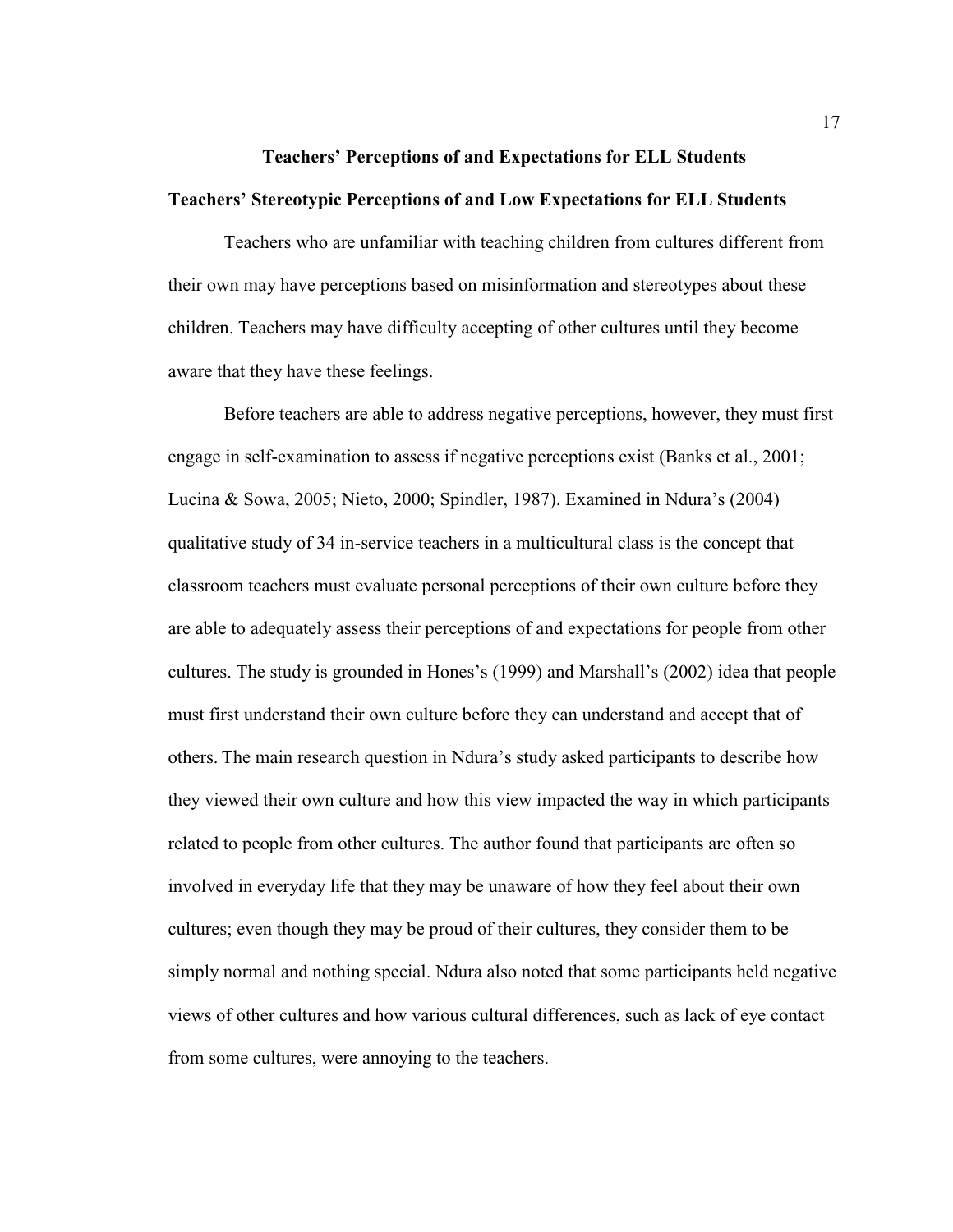Although Ndura's (2004) information is obtained through in-service teachers' written reports on cultural identities, the study does relate to the present study. Like the present study, it implies that teachers' must be willing to examine their personal beliefs about their own cultures to unearth sources of negative perceptions of ELL children. Only then can they begin to change negative perceptions of these students. Therefore, Ndura's research provides support for the importance of examining the topic of teachers' perceptions of and expectations for ELL students.

 Various studies, including those by Landsman (2004), Lucina and Sowa (2005), and Nieto (2000), have provided insight into the factors shaping teachers' perceptions of their culturally different students. Lucina and Sowa's (2005) study focused on Sleeter's (2001) concept that a growing difference exists between teachers' cultures and the cultures of the children they teach. The purpose of this study was to help Caucasian, middle-class teacher candidates develop ways to work with students from various cultures. The results of the online discussions with teachers indicated that the teacher candidates knew little about other cultures and thus their view of multicultural students may be very limited. This study supports the present study's research on how teachers' negative views of diverse students may be defined by teachers' lack of knowledge about other cultures. The findings help substantiate the importance of training teachers in the present school setting, which continues to grow in diversity.

 In addition to examining preconceived ideas that influence teacher's feelings about their ELL students, exploring if teachers' attitudes differ for the various cultures represented by these students is essential. Research has been conducted on this topic.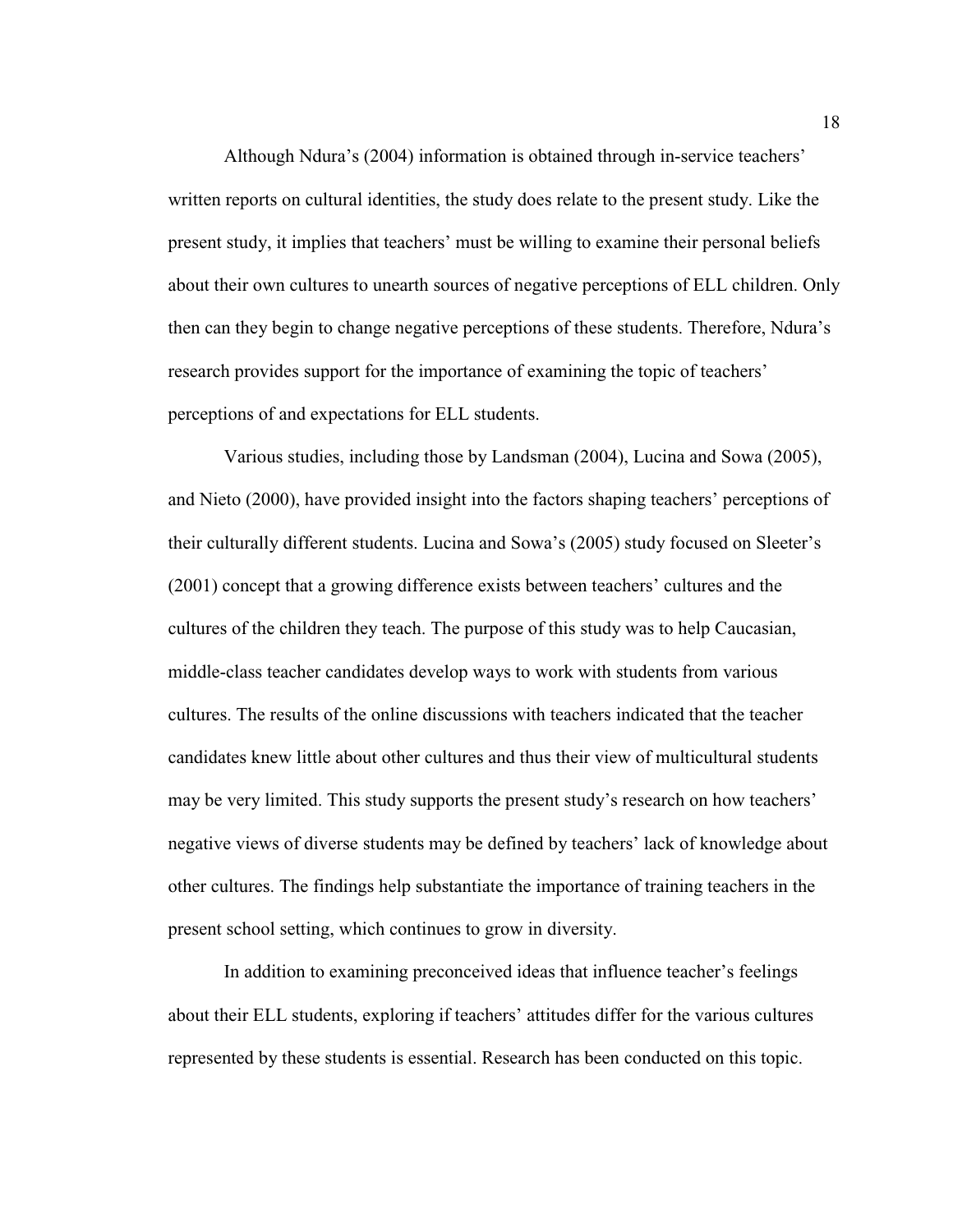Rubie-Davies, Hattie, and Hamilton (2006) affirmed the possibility that teachers' perceptions of and expectations for various cultural groups may vary. The authors' quantitative study of 21 primary teachers from different schools in New Zealand examined how teachers' expectations differed for the ethnic groups of children in reading. Research questions asked were: Do teachers' expectations differ for various ethnic groups? If they differ, do teachers' expectations align with students' social class and academic achievement? How accurate are teachers' judgments of student performance for various ethnic groups? Findings revealed that teachers' expectations for one ethnic group (Maori students) were apparently lower than were teachers' expectations for the other ethnic groups (New Zealand students, Pacific Island students, and Asian students) involved in the study. Maori children performed at the same level as other ethnic groups at the beginning of the year but scored lower than the other ethnic groups at the end of the year ( $p < .001-.004$ ); thus, the authors surmised that teachers' lower expectations may have resulted in a self-fulfilling prophecy for the Maori students.

 The Rubie-Davies, Hattie, and Hamilton (2006) study is not the same as the present study, as these authors' research revolves around teachers' expectations of various ethnic rather than linguistic groups. It does, however, pertain to the present study in that it points out the importance of teachers' expectations in students' academic achievement. Like the present study, it suggests the possibility that teachers' low expectations and stereotypes may result in a self-fulfilling prophecy in which students achieve to the level that others expect for them. The fact that this study took place in a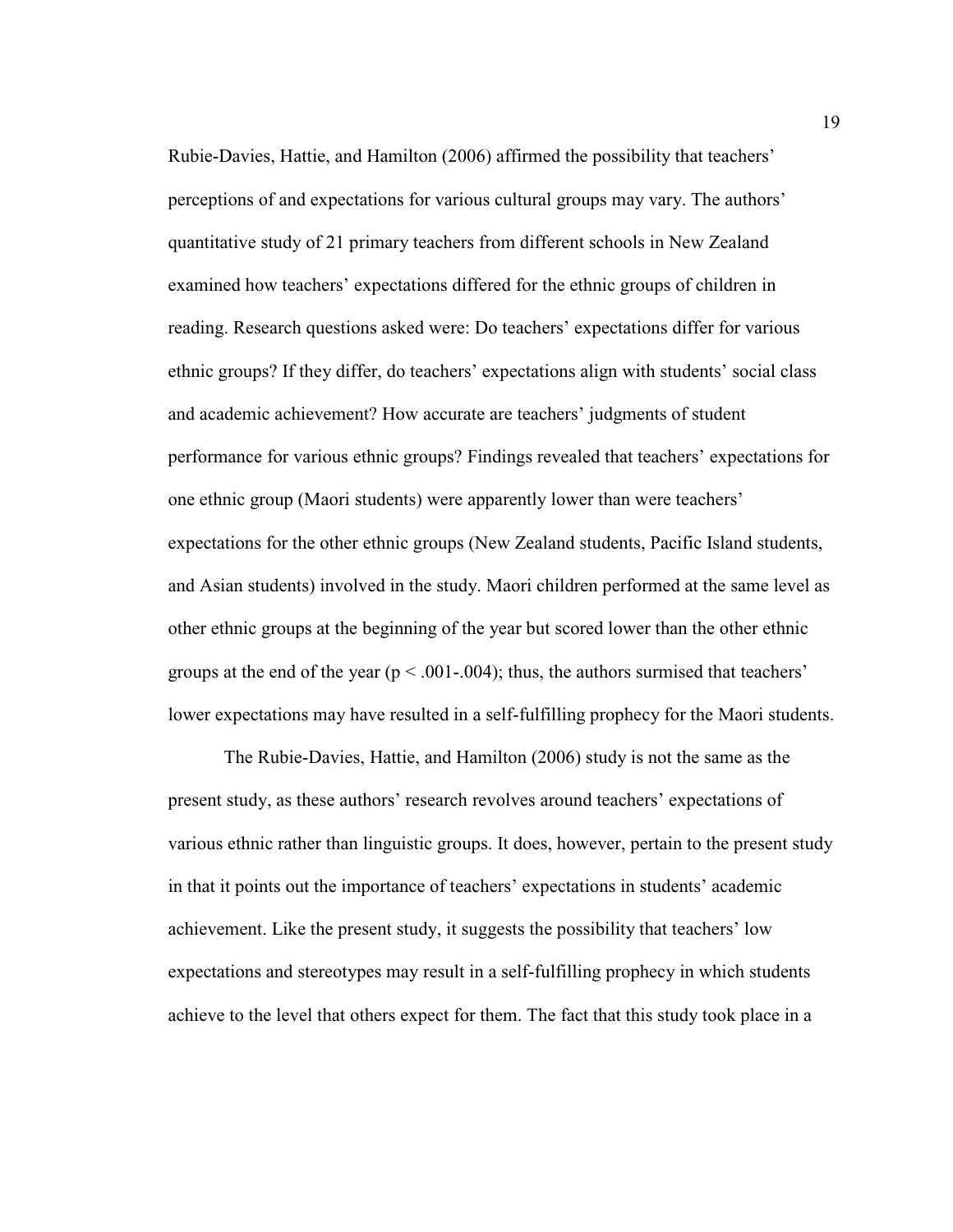country other than the United States reveals the global need to address educational issues related to minority and ELL students.

 Another study on how teachers view various cultural groups was that of Walker, Shafer, and Iiams (2004). The authors conducted a mixed-methods study of mainstream teachers' in 28 schools, including 422 K-12 students and 6 ELL teachers, about their attitudes towards ELL students. The ELL population in this study was mainly from migrant families. Research questions focused on the nature of classroom teachers' attitudes, factors that influenced attitudes, and demographic effects on these attitudes. Walker et al. also examined contributing factors such as teachers' prior experiences with ELL students and years of teaching experience. The purpose of the study was to aid in staff development that would address negative attitudes about students who are linguistically different. The study concluded that regardless of teachers' demographic characteristics, the majority of participants held negative attitudes towards their ELL students, which had an effect on ELLs' desire to learn; in fact,  $70\%$  ( $n=288$ ) did not want ELL students in their class. Teachers in the study expressed frustration about not having the time, energy, and training to teach ELLs. This study highlighted the significance of inadequate training for mainstream classroom teachers of ELL students. The authors suggested the need for more substantial teacher training in this area.

This study relates to the proposed study in that it focuses on teachers' attitudes towards ELLs and the effect that negative perceptions may have on these students. On the other hand, teachers in Walker et al.'s (2004) study taught students who were mostly from migrant families. In the community in which the present study takes place, most of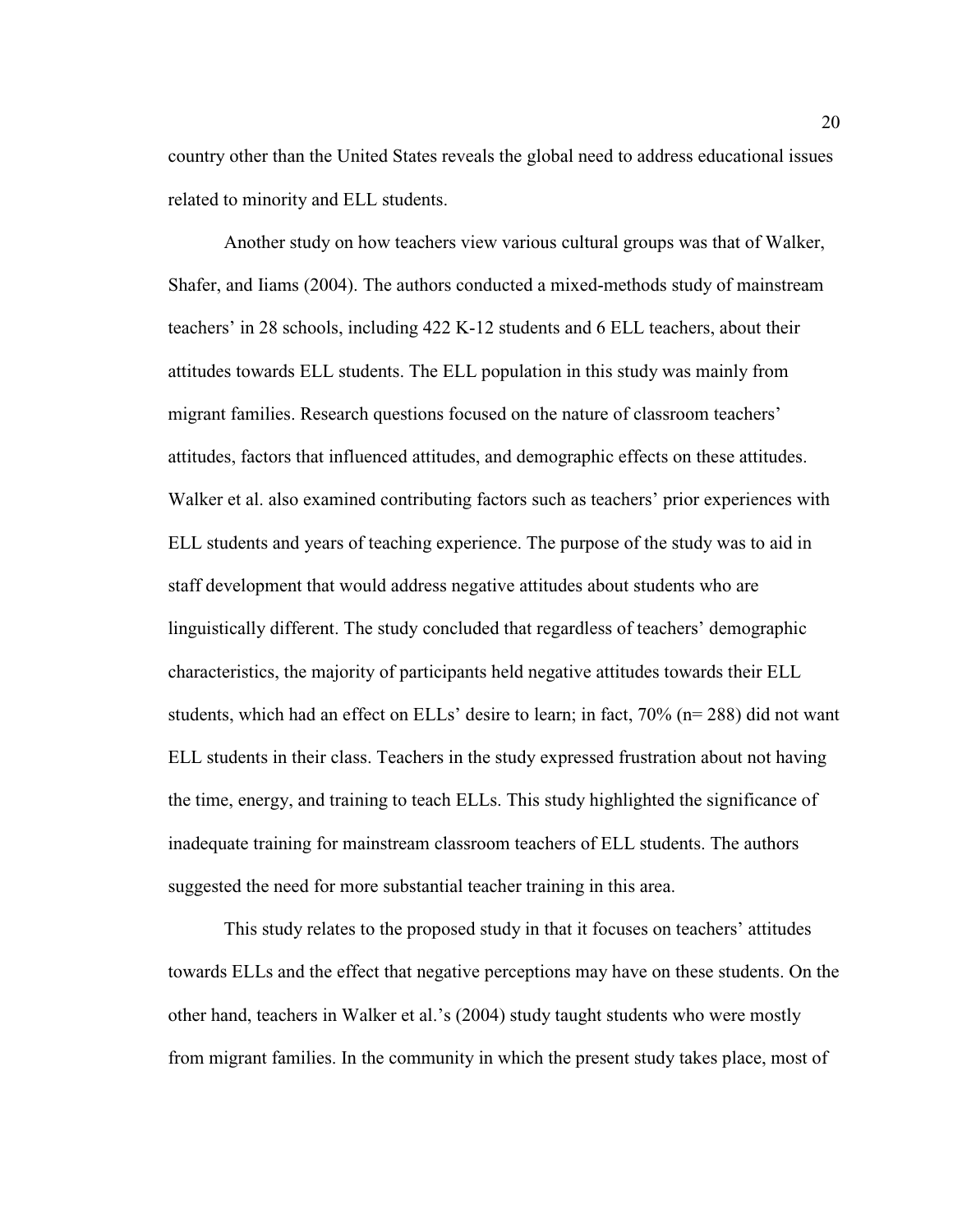the ELL children do not come from migrant families and thus do not move from place to place as much as ELLs who come from migrant families.

 In line with Walker et al. (2004), Herzog's (2007) study focused on teachers' perceptions of and expectations for their ELL students. The conceptual framework of this study was based on the sociocultural theory of Gutiérrez, Baquedano-Lopez, and Turner (1997), which refers to the relationship between ELLs' cultural and linguistic backgrounds and their learning. Herzog's qualitative study examined the beliefs of three elementary teachers who were perceived by others in the school community to be successful teachers of ELL students. Research questions asked teachers to describe several aspects of their teaching, including their perceptions of the language and culture of their ELL students, the instructional strategies used to teach ELLs, and the challenges presented when teaching ELL students. Herzog found that teachers' perceptions of ELLs did not prevent them from having high expectations for ELLs' academic achievement. Teachers did not believe that being an ELL student made these children academically inferior to English-speaking students. Teachers noted that challenges related to teaching ELLs included how being labeled an ELL student may result in the student's being tracked through school. Another difficulty was preparing ELLs for standardized tests and showing students how to critically assess test questions.

 Herzog's (2007) study relates to the present study in that it explores the topic of teachers' perceptions of students from various cultural and linguistic backgrounds; however, the participants in Herzog's research were considered successful teachers of ELLs. Teachers' success may have been due to their attitudes being the same for all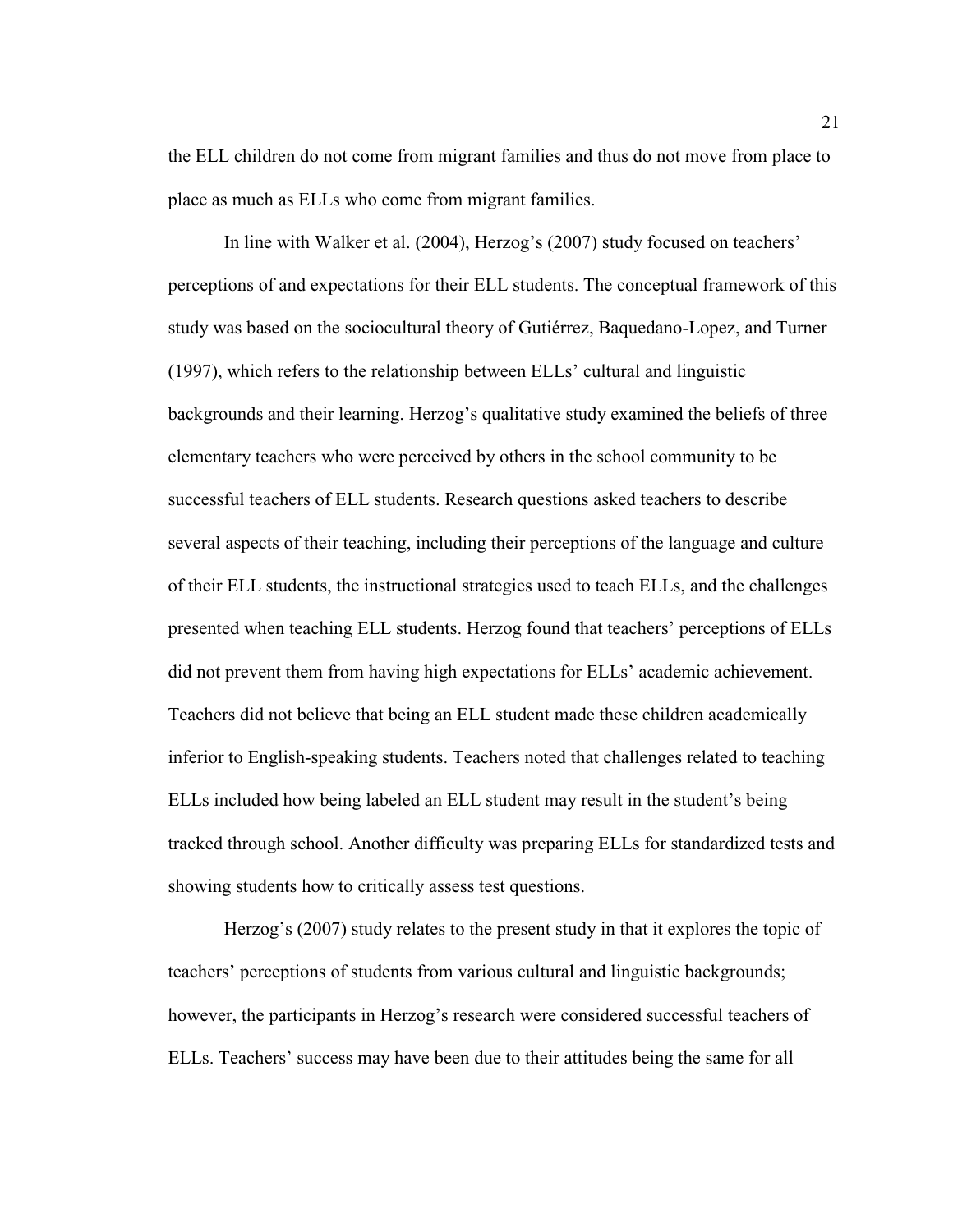students, including ELLs. The present study seeks only to describe what teachers' perceptions of and expectations are exclusively for teaching ELLs, regardless of teachers' success with educating ELL students. Perhaps Herzog's study could be expanded to include both kinds of teachers—those deemed to be successful and those who do not feel successful teaching ELLs. A comparison of the two groups might shed light on the characteristics of each group and which of these characteristics, if any, may contribute to teachers' success in teaching ELL students.

# **Impact of Teachers' Perceptions of and Expectations for ELL Students**

Research on teachers' stereotypes and expectations for ELLs implies that students' sense of ability may increase or decrease in proportion to teachers' perceptions of and expectations of these students; this association results in a kind of self-fulfilling prophecy. Literature exploring this concept includes that of Merton (1948), Rosenthal and Jacobson (1968), and Rist (1970).

 Merton's (1948) qualitative study discussed teachers' expectations and stereotypes and how these perceptions may materialize into a self-fulfilling prophecy for their students. Rosenthal and Jacobson's (1968) study also suggested that teachers' expectations may dictate students' academic achievement. Rosenthal and Jacobson found that what teachers expect of their students does matter and can significantly impact students' academic achievement either positively or negatively. Rist's (1970) study of a Black kindergarten teacher found that the teacher, based solely on her personal perceptions of the students in her classroom, determined which ones were academically capable of succeeding and which ones were not. Her perceptions of the students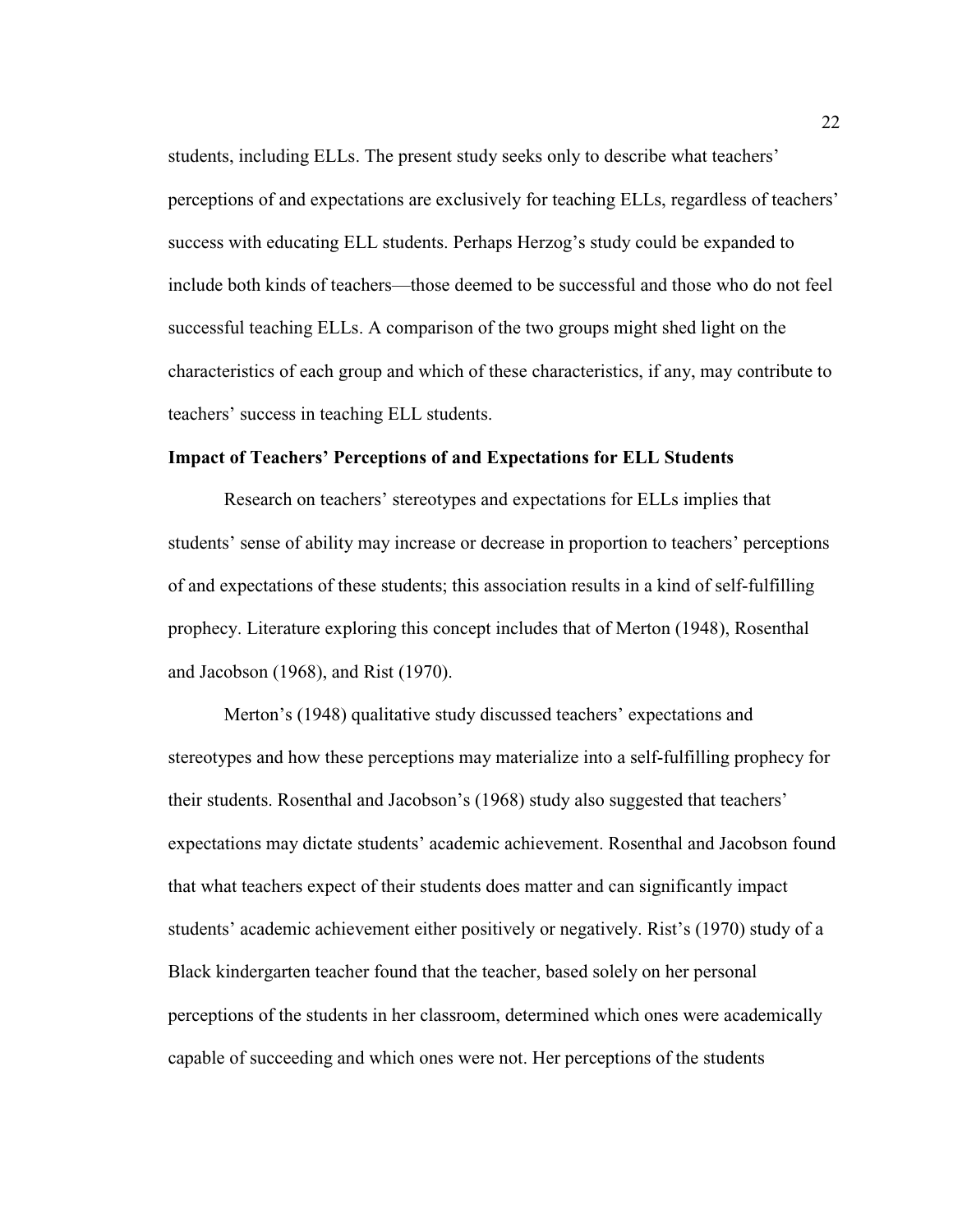determined her interactions with those students. As a result of the teachers' perceptions, some students became successful, while others developed low self-esteem and failed to live up to their academic potential. These studies corroborated the idea that what teachers expect for their students may bring the self-fulfilling prophecy to fruition. When teachers expect students to reach a particular level of success, whether positive or negative, students are likely to perform at that level. For this reason, examining students' perceptions of stereotypes about themselves is important.

McKown and Weinstein's quantitative study (2003) of 202 children, ranging from ages 6 to 10, examined the age at which multicultural children became aware of stereotypes about themselves and how these children responded to testing that was influenced by stereotypical ideas of other cultures. The authors concluded that "ethnic stereotypes about students' academic ability can lead to self-fulfilling prophecies" (p. 500). If children are aware of others cultural stereotypes of them, these children's academic performance on tests and other intellectual activities may be negatively impacted. McKown and Weinstein found that by the time they reach third grade, most children are consciously aware of and influenced by stereotypes. The authors noted that "46% of children from stigmatized groups reported broadly-held stereotypes by age eight" (p. 510). Further investigation of these children through qualitative methods, such as in-depth interviews, could have provided further insight into the topic of children's perceptions of stereotypes about their individual cultures.

 Unlike the present study's concentration on ELL students, McKown and Weinstein's (2003) study focused on children from all minorities. However, the results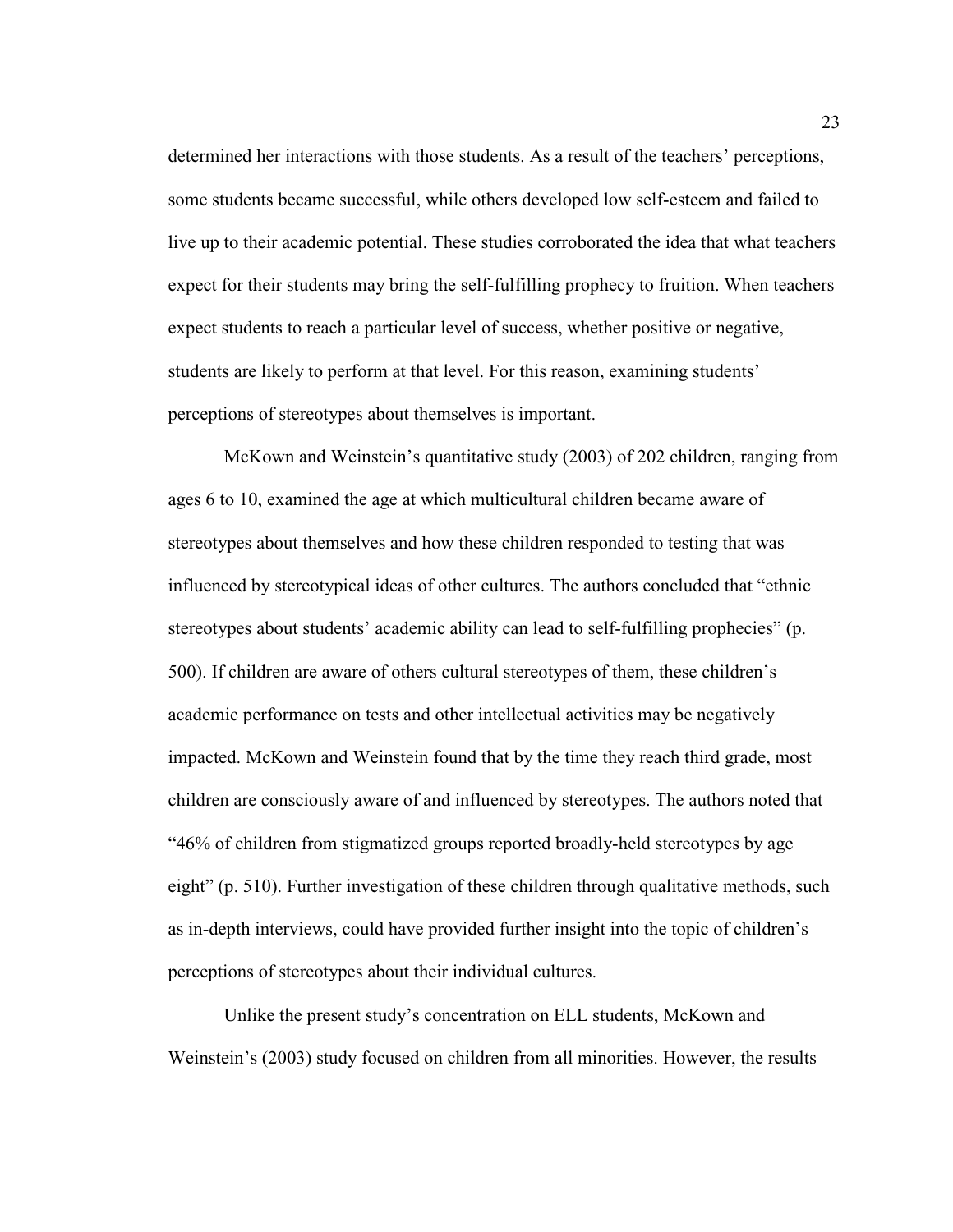may easily be applied to ELL students as a group, bearing out the idea that teachers' stereotypes of these children may influence students' academic performance, thus opening the door to the self-fulfilling prophecy for these children. Additionally, McKown and Weinstein gathered data from students in order to examine children's perceptions of how they are stereotyped by others; however, the present study will examine whether teachers hold possible stereotypic thoughts about children from other cultures.

 As suggested by McKown and Weinstein (2003), teachers' stereotypes about ELLs may influence how ELL children feel about their capacity to learn. Madon et al. (2001) also proposed that teachers' stereotypical views of ELLs may result in a kind of self-fulfilling prophecy for these students. However, the authors suggested that teachers' perceptions of their students may not easily influence students' self-perceptions, as suggested by McKown and Weinstein; rather, teachers' perceptions of students' abilities may serve to weaken the self-fulfilling prophecy for some students. Based on the concept originally supported by Rosenthal and Jacobson (1968) that teachers' expectations can significantly influence children's academic performance, Madon et al.'s study sought to examine the effects of teachers' expectations on their ELL students. The researchers administered a quantitative survey to 108 teachers and 1,692 students in 108 sixth-grade public school math classrooms at the beginning and at the end of the school year. The aim was to understand the validity of this self-fulfilling prophecy in a sixth-grade math classroom's teachers and students, determining if students changed the way they viewed their abilities according to how others saw them was additionally considered.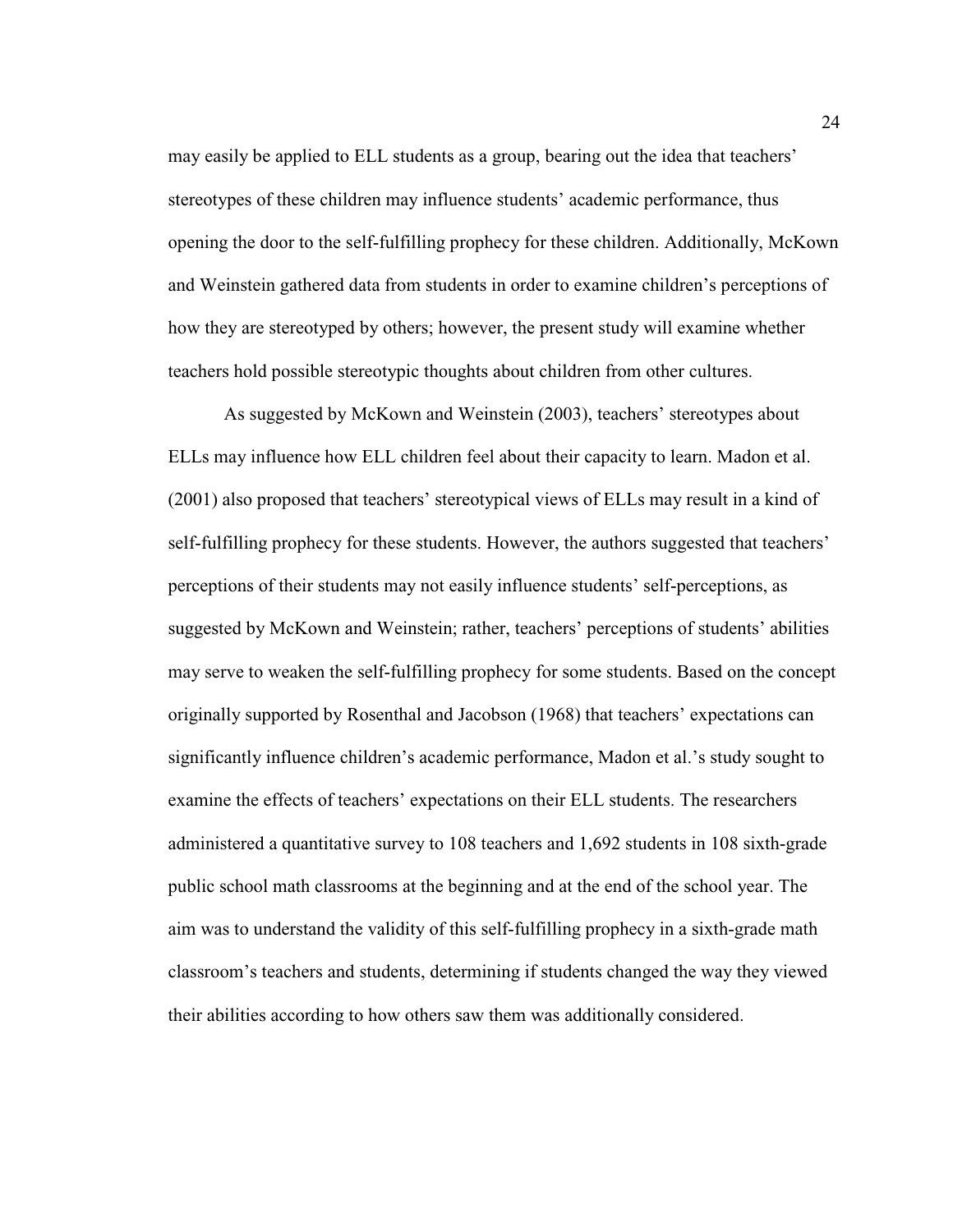Madon et al.'s (2001) study sought to determine if the concept of self-fulfilling prophecy and students' verification of their own abilities happened concurrently, given that teachers and students have information about students' prior test scores. Research questions for teachers centered on how capable at math they considered their students (a mixed ethnic group consisting mostly of Caucasian students); further questions probed how these students ranked according to the other students in the classroom. Students were posed questions asking them about their perceived ability in math and how they ranked themselves in relation to the others in their classrooms. Madon et al. found that students with positive perceptions of their own academic abilities were not as likely to fall prey to the self-fulfilling prophecy ( $p < .05$ ). On the contrary, the relationship between the selffulfilling prophecy and students self-perceptions may be stronger if students, along with their teachers, hold negative views of students' abilities.

 As opposed to the current study, Madon et al.'s (2001) study was conducted with participants representing all ethnicities, including native English speakers. The study was also performed at a higher grade level and concentrated only on math students. Because it concentrates on an older group of students, Madon et al.'s study does not take into account the difficulties faced by first grade students who are just beginning their education and are more susceptible to how others think about and treat them. At such as young age, these students are often unable to rebuff the influences of negative perceptions and treatment. The present study, on the other hand, pertains exclusively to ELL students and classroom teachers who teach all subject areas, not just math, to their ELL students. Some of Madon et al.'s research is applicable to the present study in that it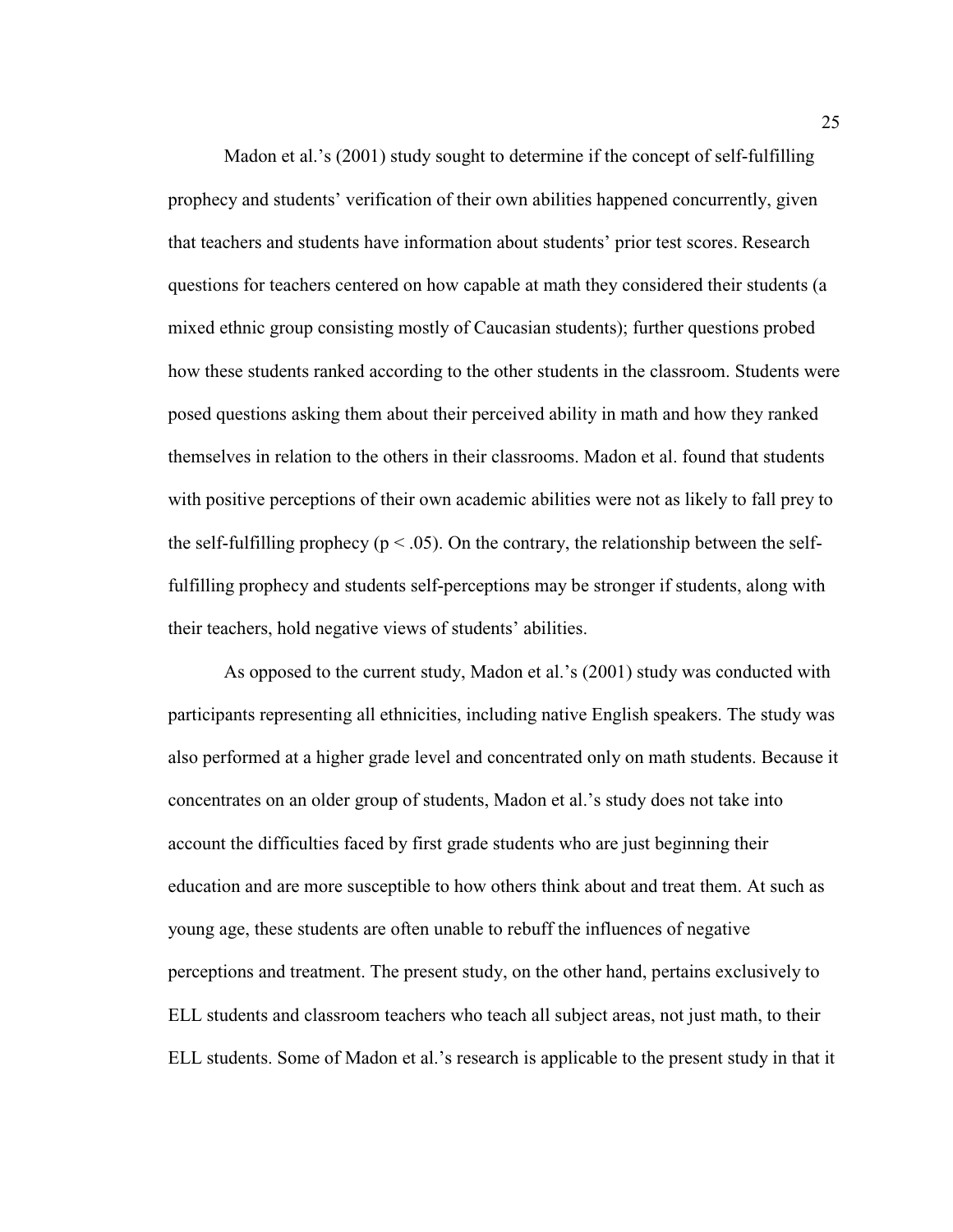sheds light on the relationship between the self-fulfilling prophecy and its influence on students' perceptions of their abilities.

 Because of the potential of the self-fulfilling prophecy coming to life for ELL students, research on equitable education has supported the need for teachers to examine their perceptions of these students (Rivera-Goba & Nieto, 2007). The phenomenological qualitative study of Rivera-Goba and Nieto (2007) described how Latina students in a nursing program perceived their experiences in nursing school. The authors advocated for culturally responsive teaching that accepts and values the contributions of other cultures on the United States society. Based on the role model theory of Banks (1995) and Ouellette's (1998) theory linking self-esteem to positive identification with one's ethnic background, the study discussed the impact of teachers' stereotypical thinking towards Latino students. Rivera-Goba and Nieto sustained that, in order to develop positive cultural identities, minority students need role models who possess the same cultural backgrounds as themselves. Research participants, including 17 Latina recentlygraduated nursing students, were queried about their perceptions of their educational experiences in a European American nursing school and how these views impacted them personally and educationally. Further, participants were asked to tell how nursing programs could be improved to be more culturally responsive to Latina nursing students. The research findings revealed that students were sometimes negatively influenced by others' stereotypes of their looks, culture, or language. Consequently, these students often experienced feelings of being alone and inferior in cognitive skills; they felt forced to work extra hard to prove their capabilities.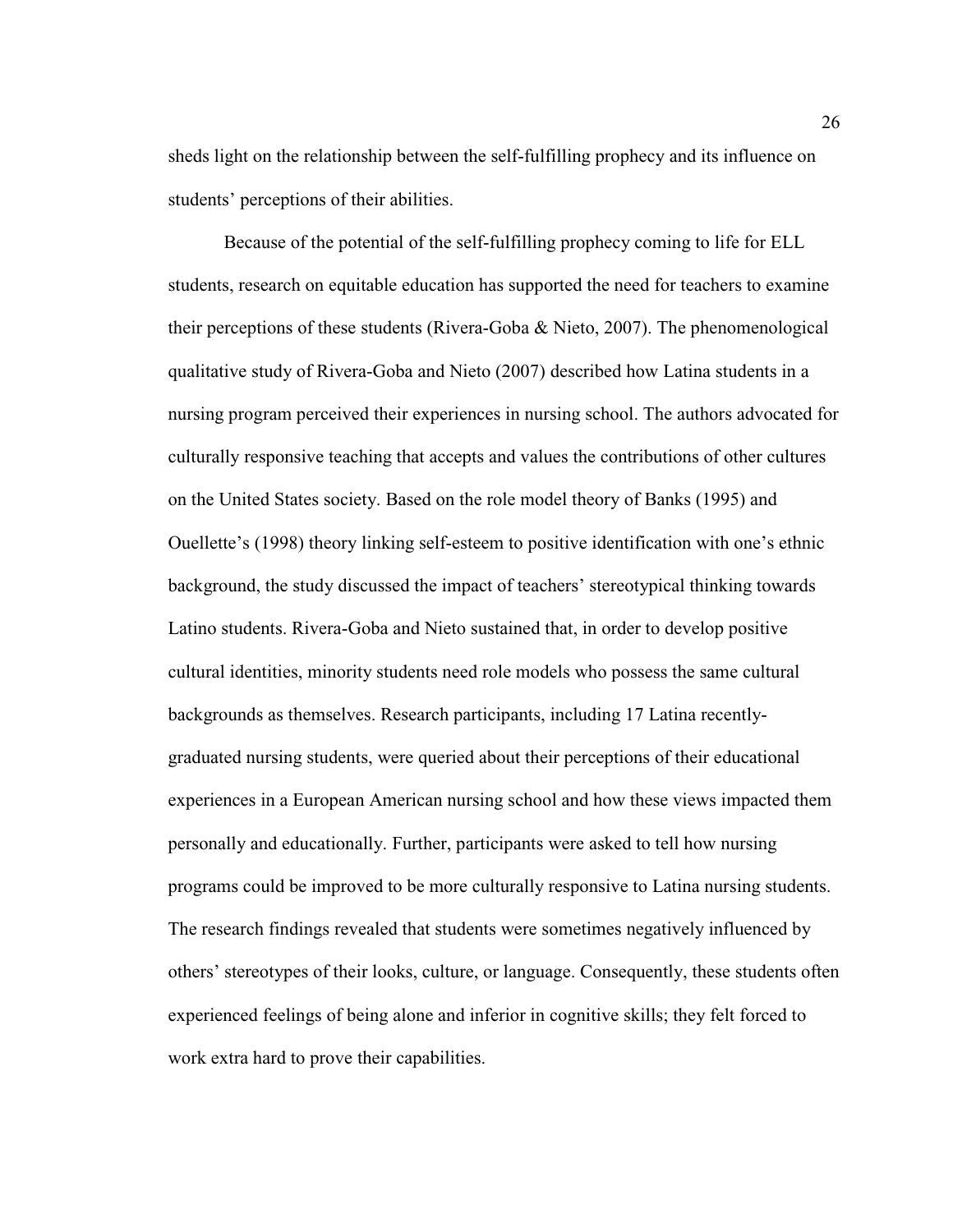Unlike the present study, which involves young students, Rivera-Goba and Nieto's (2007) study focused on the educational experiences of adult students. However, both studies are related in that they emphasize the importance of teachers' perceptions of and stereotypical thinking about students who represent different cultures. Beliefs, negative or positive, can influence a person's self-esteem and personal perception of ability, regardless of age or educational setting.

 Teachers' perceptions of and expectations for their ELLs can undoubtedly impact students' self-esteem. Tatum's (2004) study addressed how teachers' perceptions of and expectations for African American students' affected these students' self-esteem from childhood through adulthood. Based on Cross's (1971) concept of how people develop an identity of their particular race, Tatum's qualitative study examined how racial identity develops. The study of 24 African American college students revolved around these students' perceptions of growing up in neighborhoods and attending college in environments that were almost exclusively European American. Research questions asked participants how they see themselves, how they developed their identities, and how their identities were influenced by the experiences they had in an almost exclusively European American atmosphere. Tatum found that students' perceptions of their experiences substantially impacted how these students viewed themselves. All participants had at one time experienced teachers' low expectations of them based on their ethnicity as opposed to their actual abilities. These students had also encountered stereotypical perceptions of their race, and these perceptions continued to decrease their self-esteem.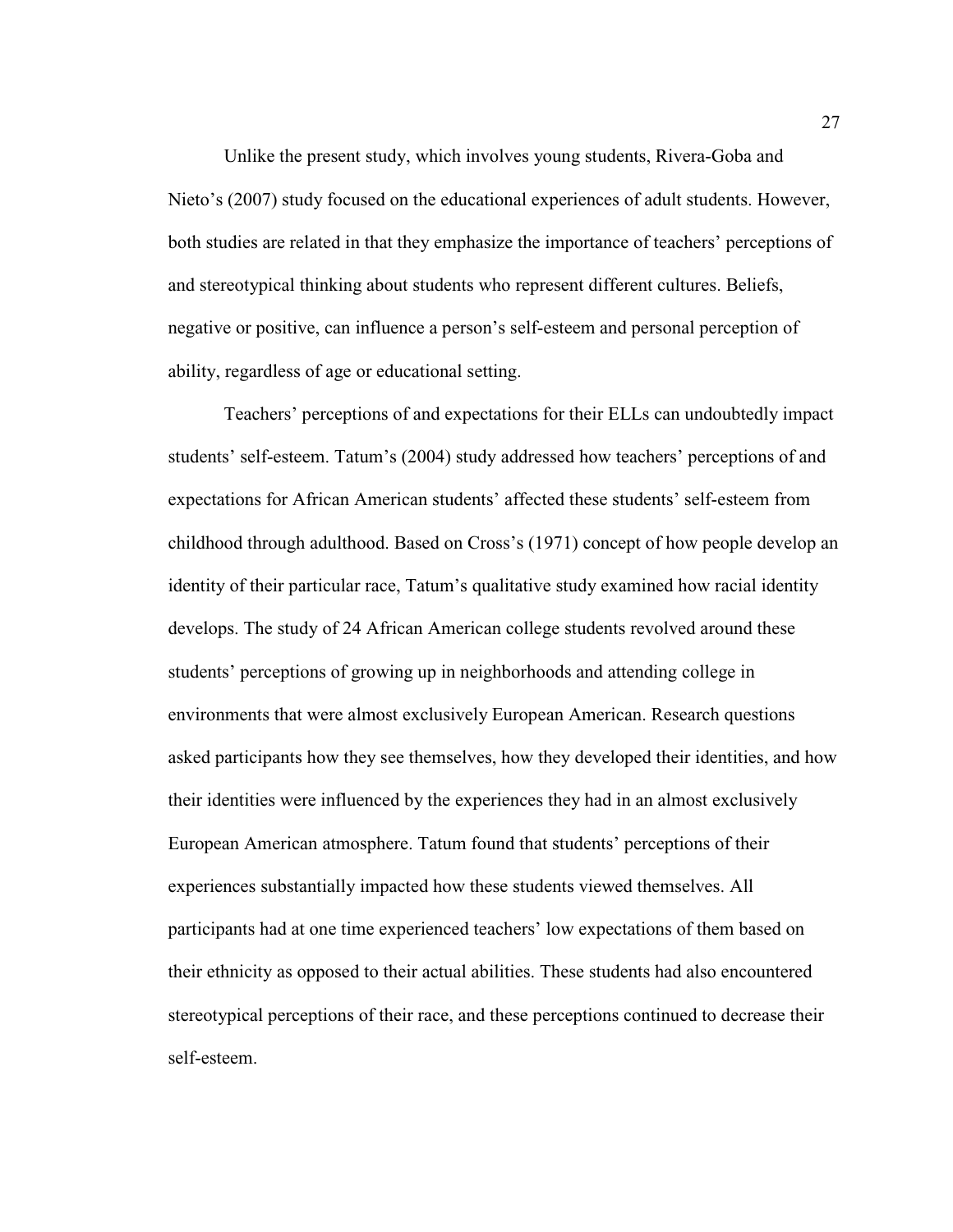Tatum's (2004) research relates to the present study in that it discussed the impact of teachers' negative perceptions of and expectations for minority students. Though Tatum's study focused on college students, her study and the present study emphasized how negative attitudes towards minority students may influence students' self-esteem throughout their lifetimes.

# **Challenges of Teaching ELL Students**

As more culturally and linguistically diverse students enter the United States, teachers are faced with challenges involved with teaching these students (Newmann, 2002). Classroom teachers of ELLs may be concerned about insufficient knowledge of students' culture and instructional strategies for teaching ELLs. They may also be anxious about how to incorporate this type of information into a curriculum that is more equitable for all students.

 Focusing on the problem of ensuring equitable education for all students, Sleeter (2008) conducted a qualitative case study in which she described some of the forces behind today's current educational practices. The study was based on differentiating between the concepts of corporatocracy and democracy in education. Sleeter cited Woodruff's (2005) philosophy that people in the United States are perplexed about what democracy is. The author pointed out that political policies enacted over the past few years have changed. Rather than focusing on providing democratic school environments, there has been a push to create a corporatic society that is guided by government control and the desire for monetary profits. For this reason, teachers face the challenge of creating a democratic classroom that serves the needs of all students, including ELLs. At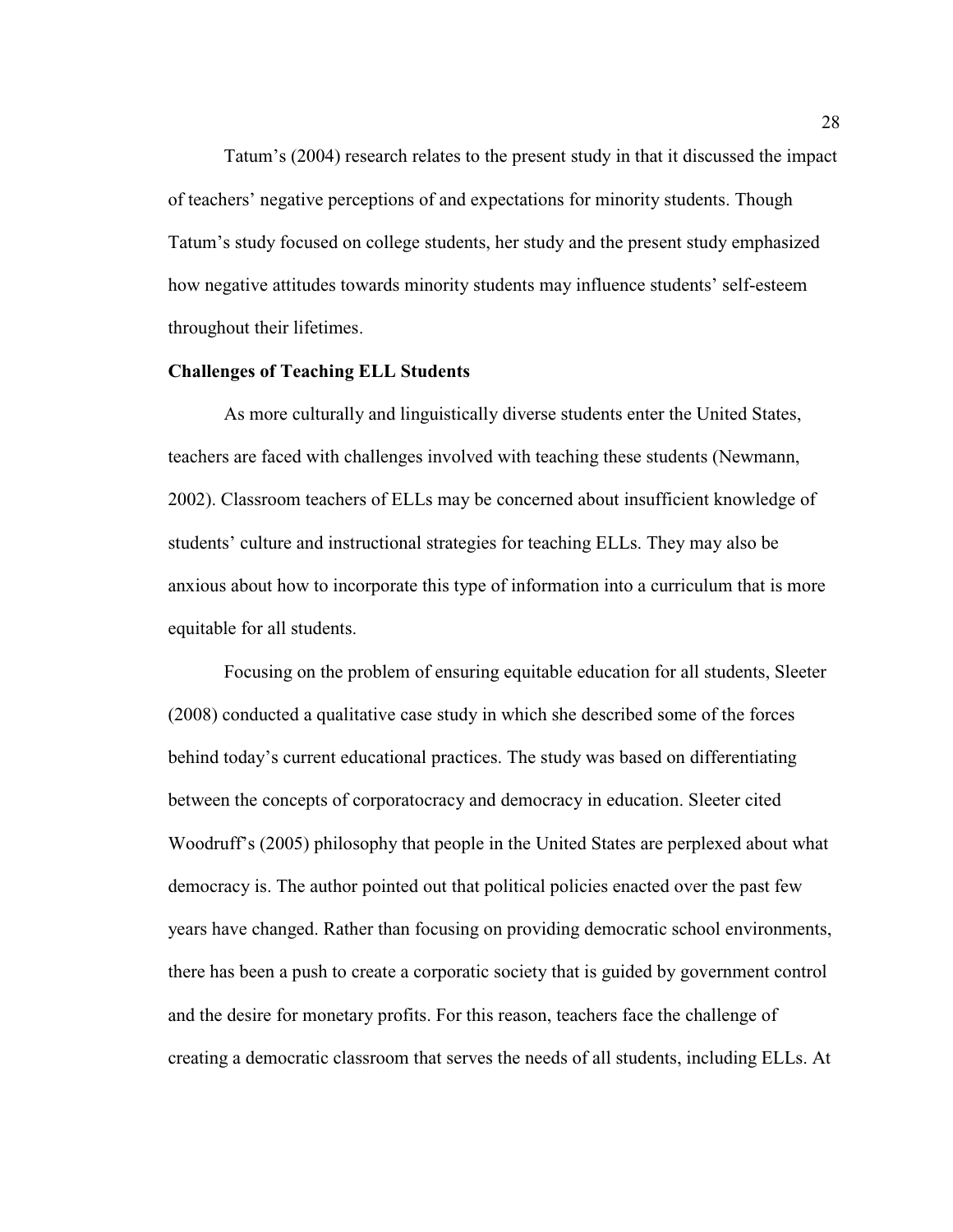the same time, however, teachers are forced to be subservient to test score accountability; they are thus limited in their time and efforts to incorporate culturally-related teaching strategies and content that may be unrelated to standardized test content.

 The purpose of Sleeter's (2008) study was to examine what teachers perceive as the challenge of simultaneously creating a democratic classroom environment and teaching the material that students are required to know for standardized tests. Participants included one middle school teachers and one second grade teacher. Participants were asked questions related to the problems they encountered in instituting democracy in a system in which the focus was on test scores. Sleeter found that a significant difference exists between the concept of democracy and the way in which schools practice democracy in the United States. Teachers want to provide a democratic environment that encompasses the needs of all students; yet, they are often forced to be subservient to the pressure of covering the material their students will see on standardized tests. Sleeter's study helped to increase the knowledge about the problem of democracy versus test score accountability. Public schools are compelled to address the conflict between the two concepts in an age of growing student diversity.

 Sleeter's (2008) research is different from the present study, as it centers on the complicated struggle that teachers face when teaching in today's educational system that is grounded in a corporatic philosophy. However, like the present study, the research does offer insight into the many challenges faced by teachers of ELLs. Among these challenges is ensuring democratic, culturally responsive education while teaching in a society guided by a profit-making mentality.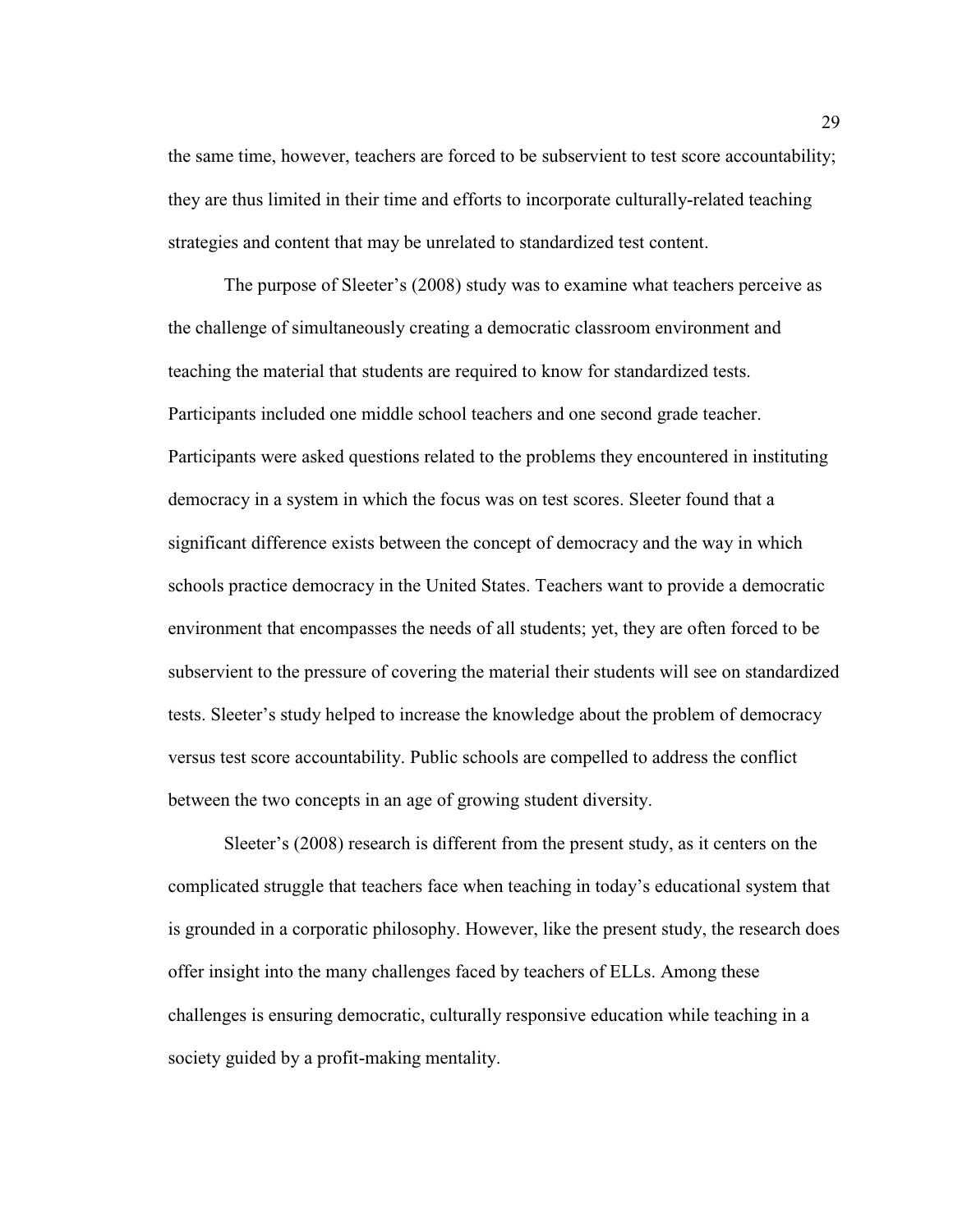Some research has drawn attention to these challenges. Batt's (2008) mixed methods study highlighted challenges to improving education for ELL students. Participants, 106 educators at an Idaho Association for Bilingual Education conference and 55 of the states' multi grade level teachers of ELL students, were questioned about these challenges for the purpose of developing more effective classroom teacher training in this area. Study questions included: (1) What are the greatest challenges impeding effective education for the state's ELLs? (2) What areas of professional development are needed to overcome these challenges? Batt found that teachers were concerned about inadequate training in ELL-related matters. Teachers needed more knowledge about students' culture and proper instructional strategies for these students. This study is different from the present study in that it involves ESOL teachers rather than non-ESOL teachers. It does connect to the present study, however, in that it supports the importance of training classroom teachers in the area of cultural knowledge and skills needed for teaching ELL students.

 In addition to Batt's (2008) study, research on the challenges faced by classroom teachers of ELLs was conducted by de Oliveira and Athanases (2007). This qualitative study emphasized the need for better preparing classroom teachers to deal with issues related to ELL students. Conceptual framework for the study included that of Merino, Martin, and Pryor (2001), who asserted that classroom teachers should be advocates for their ELL students. In this study, participants cited challenges to teaching ELLs, such as how to obtain challenging, quality materials to meet the different levels of language proficiency, and ensuring that other students treated ELLs with respect. The study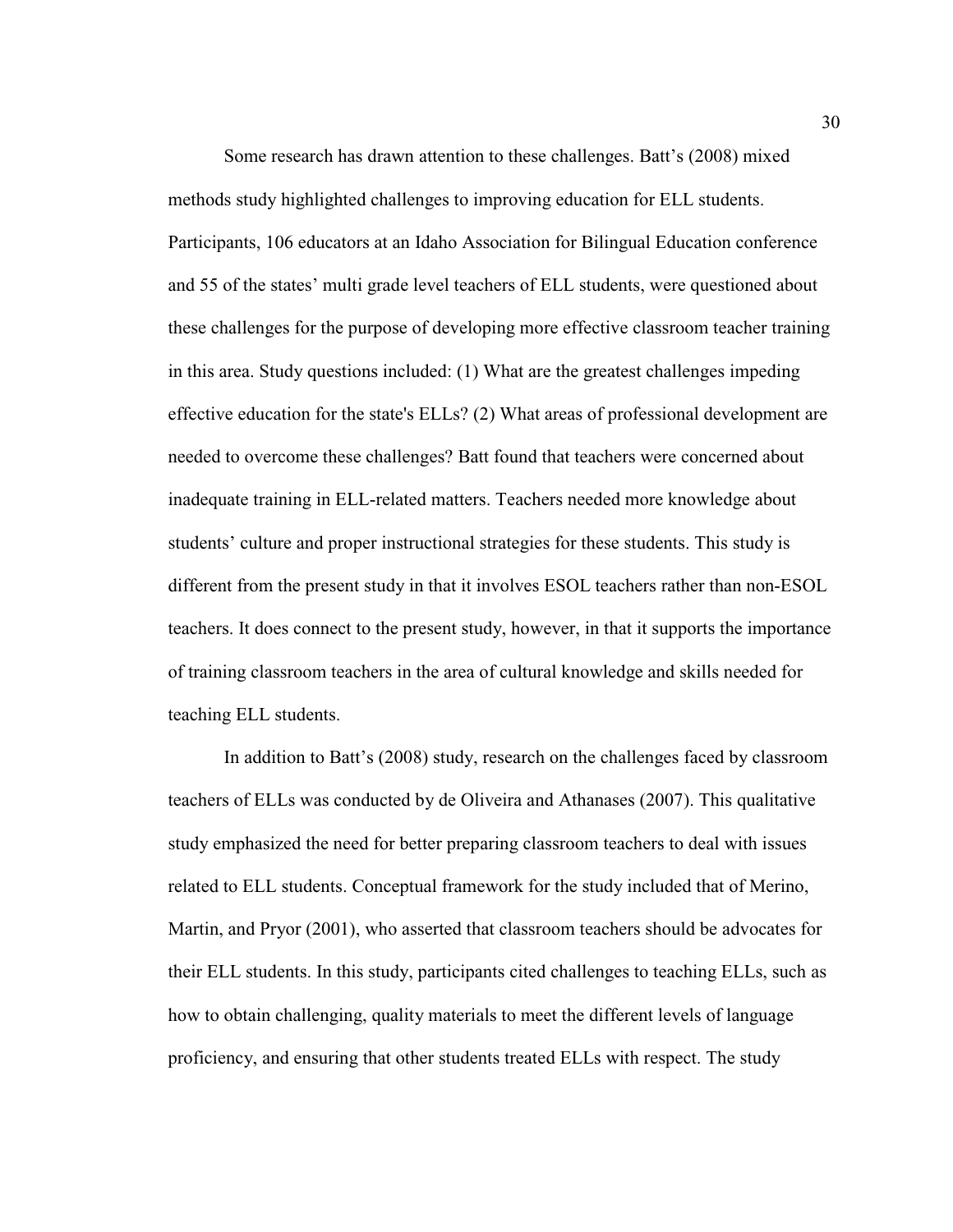examined how teachers in a teacher preparation school were trained to advocate for their ELLs by ensuring equity for these students, including quality classroom materials and a supportive, non-prejudicial environment. Data were obtained from 38 K-12 teachers who participated in focus group discussions. The teachers were asked how they advocated for their ELL students and what challenges they met when advocating for these students. De Oliveira and Athanases found that these teachers advocated for their ELLs by creating welcoming classroom environments; for example, students were allowed to draw pictures or use their native languages to communicate. Participants also made their instruction relevant to students' culture, thus allowing students to make connections between their cultural backgrounds and their learning in the classroom. Challenges that faced these teachers as they worked in advocating for their ELLs included the large amount of time needed to adequately prepare lessons reflecting diversity. Teachers strove to meet this challenge, however, by interacting with students and parents after school and by exhibiting high expectations for these students' academic success.

De Oliveira and Athanases's (2007) study is different from the present study in that it involved the use of focus groups, rather than in-depth interviews and observations. De Oliveira and Athanases (2007) also used a participant sample of teachers who had received training about how to meet the challenges of teaching linguistically diverse students. To enhance knowledge on this topic, my suggestion is that the researchers design another study using a comparative group of teachers who have not had the benefit of this type of training; the results may shed light on how these groups compare and what characteristics contribute to success in teaching ELLs. In addition to focusing on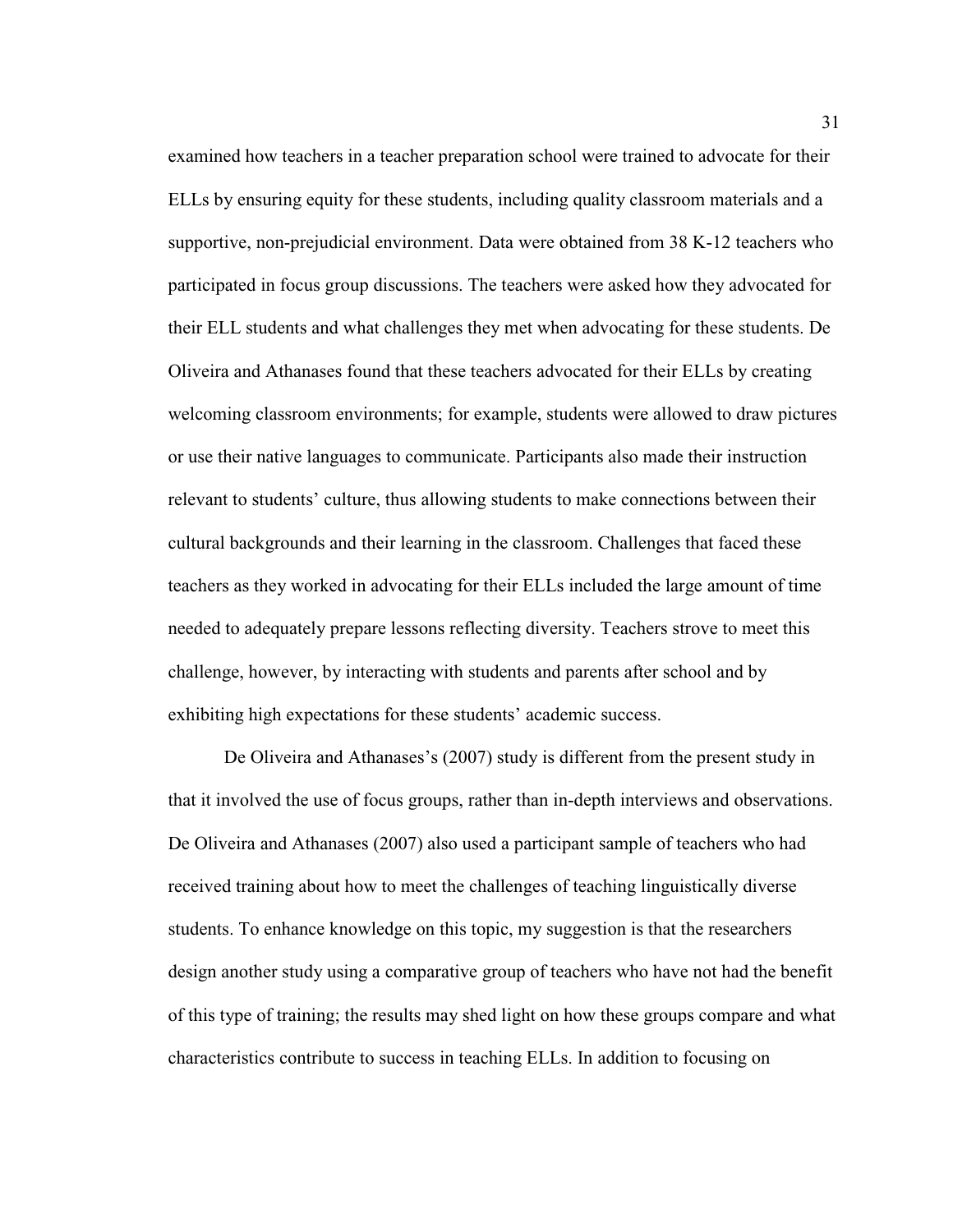teachers' expectations as does the present study, De Oliveira and Athanases (2007) takes discussion of the topic a step further by noting the importance of advocacy for ELLs as an added component to exhibiting high expectations for ELLs.

 Another study regarding the challenges involved with teaching ELLs was done by Lee, Butler, and Tippins (2007). The authors conducted a qualitative case study of one first grade teacher to discover how classroom teachers can best help their diverse groups of students. Research questions asked teachers what knowledge and skills they needed in order to teach ELL children effectively. Lee, Butler, and Tippins' study is based on the concept set forth by Tirri, Husu, and Kananen (1999), van Driel, Beijaard, and Verloop (2001). This concept alleges that teachers' beliefs about diversity result from their own personal experiences in life. Challenges for classroom teachers' of ELL students were delineated by the participant, along with suggestions about how to address these problems. The teacher participant noted that an inability to communicate effectively with both ELLs and their parents can often present a challenge to teachers. Another challenge, according to this participant, was modifying the curriculum to reach the varied academic levels of ELLs within the classroom, as some of these children enter first grade with much more knowledge than do others. The study participant also alluded to the lack of cultural knowledge about ELLs as a barrier to helping students achieve academically. As a way to confront these challenges, the participant recommended that the teacher be persistent in establishing parental communication, provide ample hands-on learning opportunities for ELL students, and ensure an environment that is welcoming and that values other cultures.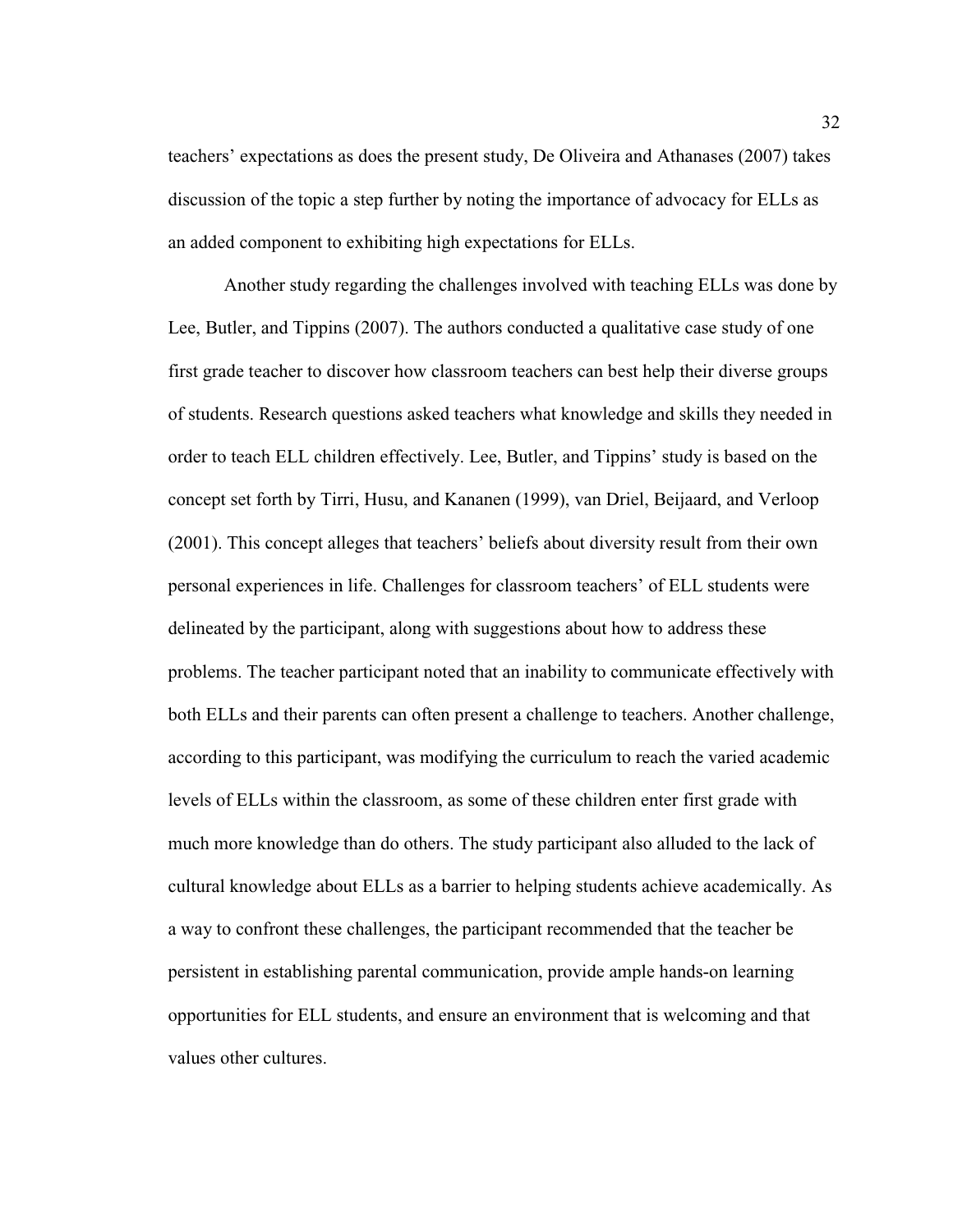Unlike the present study, which involves four teacher participants, Lee and al.'s (2007) research was limited to only one teacher's perceptions. The challenges faced by this participant may be those generally encountered by classroom teachers of ELL students. The knowledge gained from this study helps support the focus of the present study, which implies a need for training classroom teachers in the area of cultural knowledge and in the use of instruction that will make learning more comprehensible for ELL children.

 Cho and Reich's (2008) study also highlighted the challenges of teaching ELL students. This quantitative exploratory study surveyed 33 high school social studies teachers for the purpose of determining these teachers' perceptions of the accommodations they use for ELL students, the challenges they face in teaching these students, and the areas in which they feel more training is needed for teachers of ELLs. The authors related their study to that of Duff's (2001) study which emphasized the importance of teachers' cultural knowledge and strategies to modify instruction for ELL students. As a result of the study, Cho and Reich found that the majority of teachers (54.5%) indicated a need for more knowledge about instructing ELL students. These teachers cited as their greatest challenges: students' lack of background knowledge, lack of sufficient time to work with these students, and a need for more training in understanding students' cultures and instructing these students in a culturally responsive manner. Even though classroom teachers encounter some of these challenges as part of daily teaching, confronting these issues may be even more difficult when teaching ELLs,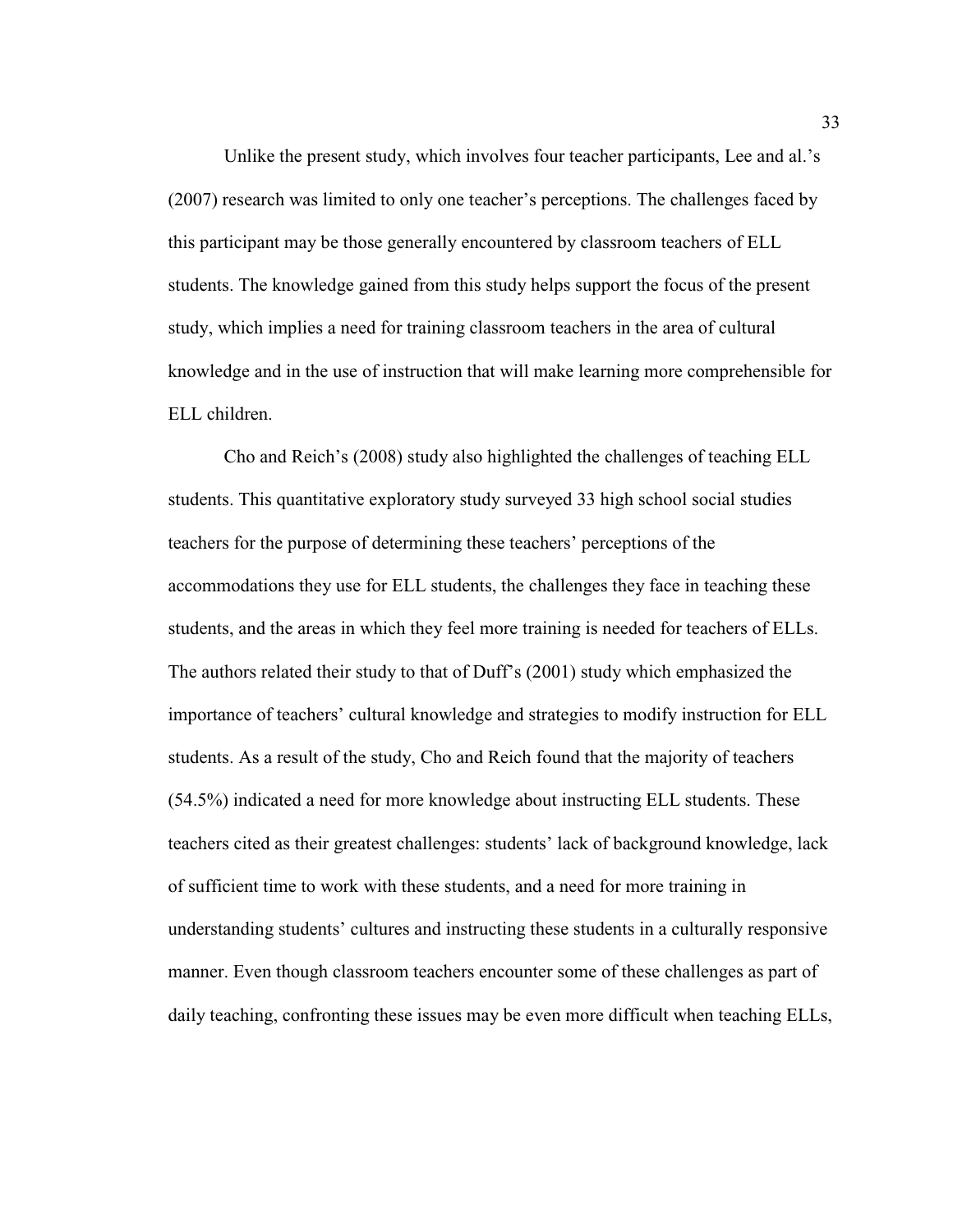who possess cultural and linguistic characteristics different from those of native Englishspeaking students.

 Several differences can be found between Cho and Reich's (2008) study and the present study. Cho and Reich's research addressed the challenges of multiclass high school teachers from various schools, whereas the present study will focus on first grade teachers who teach only one class in only one school. Even though a wide gap can be found between the ages of the students involved, Cho and Reich's research bears out the possibility that teachers of all age levels may be facing similar challenges, among them the need for more training in culturally responsive teaching. Like Cho and Reich's study, the present study aims at describing teachers' perceptions of and expectations for ELL students and the challenges and difficulties teachers confront when teaching these students.

 Other research on challenges faced by classroom teachers of ELLs included Curtin's (2005) qualitative study, which described experiences of recently mainstreamed ELLs and teachers' challenges when teaching these students. Mainstreamed students are those who have received regular help from the ESOL teacher at the school but have exited the ESOL program and been placed in the mainstream classroom for the entire day. The author used as the basis of her study the concept of culturally responsive teaching as outlined by Dreikurs (1972) and Banks (2002). Participants included 6 regular classroom middle school teachers. Research questions asked teachers what they thought to be ELLs' challenges as they come into the regular classroom, and what they considered to be effective pedagogical methods for helping ELLs learn. Teachers were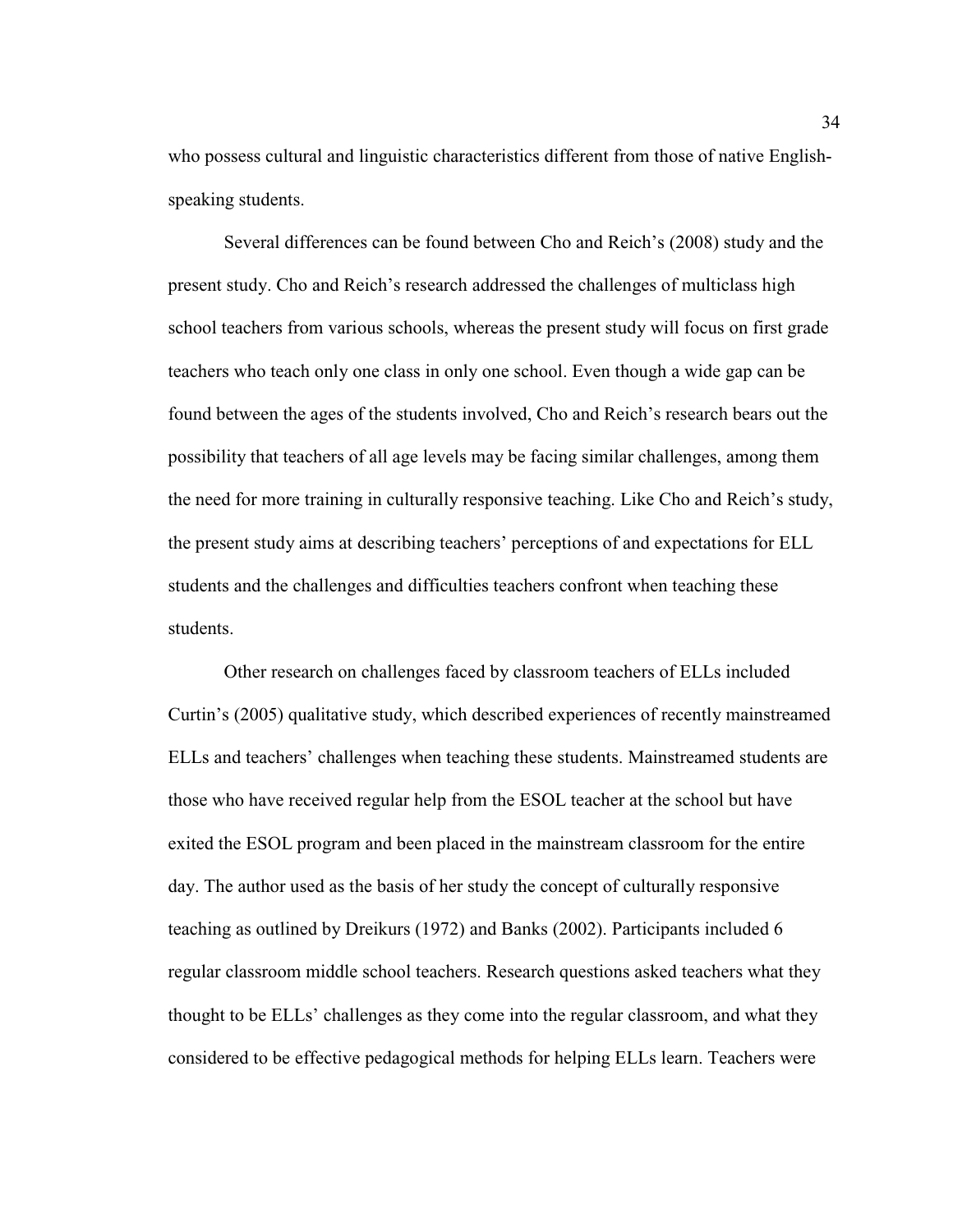also asked what school and district policies had been enacted to improve education for ELL students. Curtin concluded that teachers who used cooperative and interactive learning are those who understand and demonstrate more culturally competent teaching.

 As opposed to the present study that involves very young first grade children in a small rural town, Curtin's (2005) study took place in a middle school situated in an expansive Texas school district. The student population consisted of a much larger percentage of ELLs than that of the present study, in which teacher participants have few ELL students. Furthermore, before entering the mainstream classroom setting, ELL students in this study spent at least two years in very supportive learning taught by ESOL teachers and entered the mainstream classroom only upon approval of their ESOL teachers. Therefore, this kind of environment for ELL students could have affected the results of the research. It would seem logical that classroom teachers' expectations for ELLs would be more positive if these students entered their classrooms more prepared for academic achievement than those children who are not as well prepared. Additionally, Curtin's study implied that the length of teaching experience may impact teachers' expectations for their ELL students. Veteran teachers exemplified a warmer, more interactive teaching style, whereas newer teachers appeared to be less helpful and understanding of their ELL mainstreamed students. The present study, on the other hand, focuses mainly on teacher participants' expectations for their ELLs and not on the relationship between years of teaching experience and expectations for ELLs. Even though the two studies differ in context, they are related in their efforts to elicit information about teachers' expectations for ELL students. As is the case with the present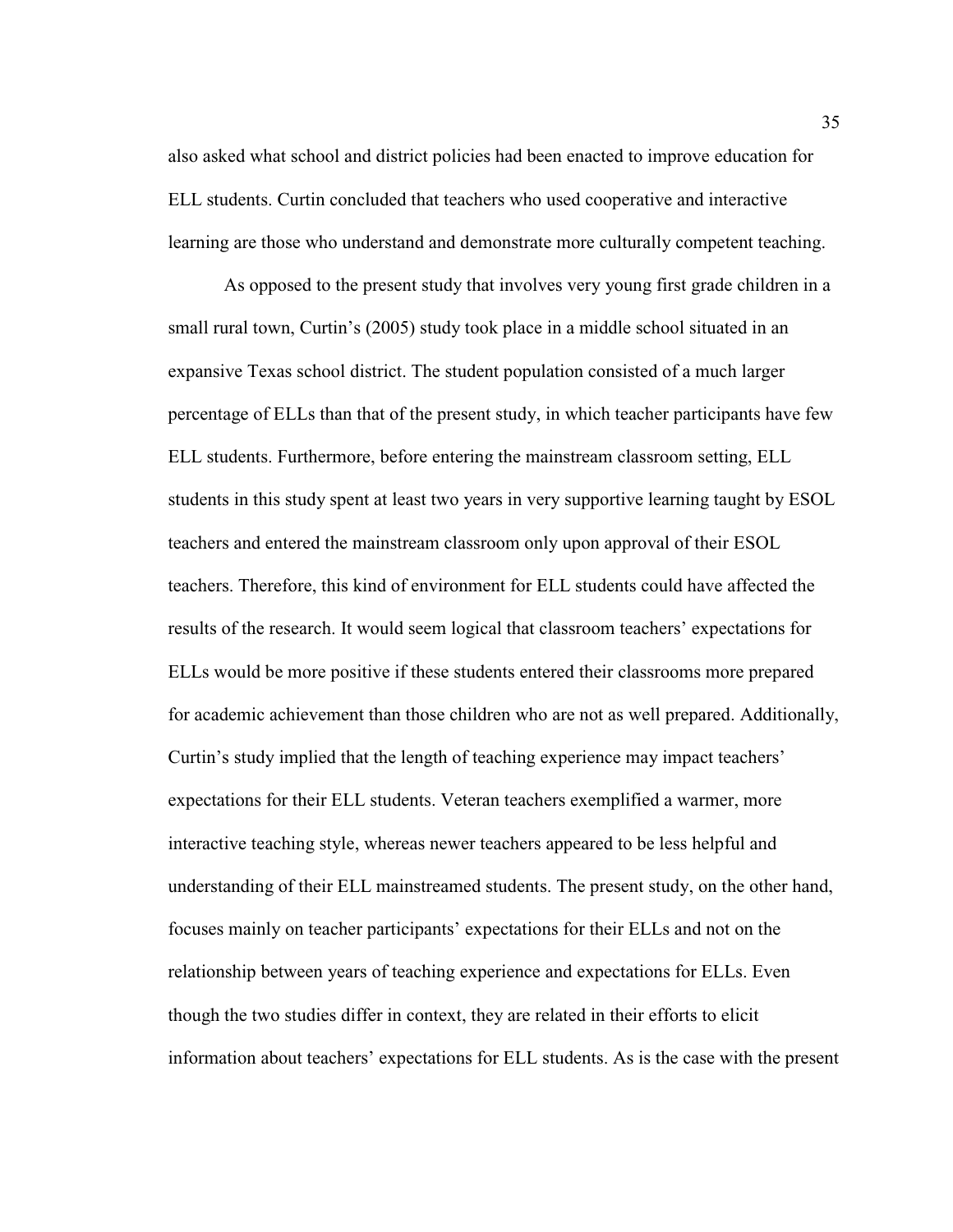research, Curtin's research strengthened the need for more examination of teachers' expectations for ELL students and the necessity of training teachers how to interact with their ELLs.

# **Teachers' Perceptions of Professional Training to Teach Effectively ELL Students**

 Research on training teachers to address ELL-related matters has indicated that teachers desire more knowledge in the area of culturally responsive teaching. Among researchers who have explored this topic is Rivera (2005). His qualitative study of four elementary school teachers focused on how teachers' views of ELL students influenced instructional strategies used with these students. Rivera asked questions related to classroom teachers' perceptions of their ELLs and how these perceptions influenced the ways teachers interacted with, instructed, integrated culture, and viewed training in this area. The conceptual framework for this study was based on the idea of culturally responsive teaching as espoused by Ladson-Billings (1994). This concept points out that teachers increase their ELLs' learning when the students' culture is integrated into instruction. Rivera pointed out that teachers' failing to integrate students' culture and holding low expectations for ELLs may cause these students to do poorly academically. The author found that all four participants in the study experienced a desire and need for more training in being culturally responsive teachers.

 This study differs from the present study in that teacher participants in Rivera's (2005) study taught classrooms consisting mostly of ELL students, whereas the present study will use participants whose ELL students make up only a small percentage of the class. Teachers' expectations for ELLs may be influenced by the number of ELLs in their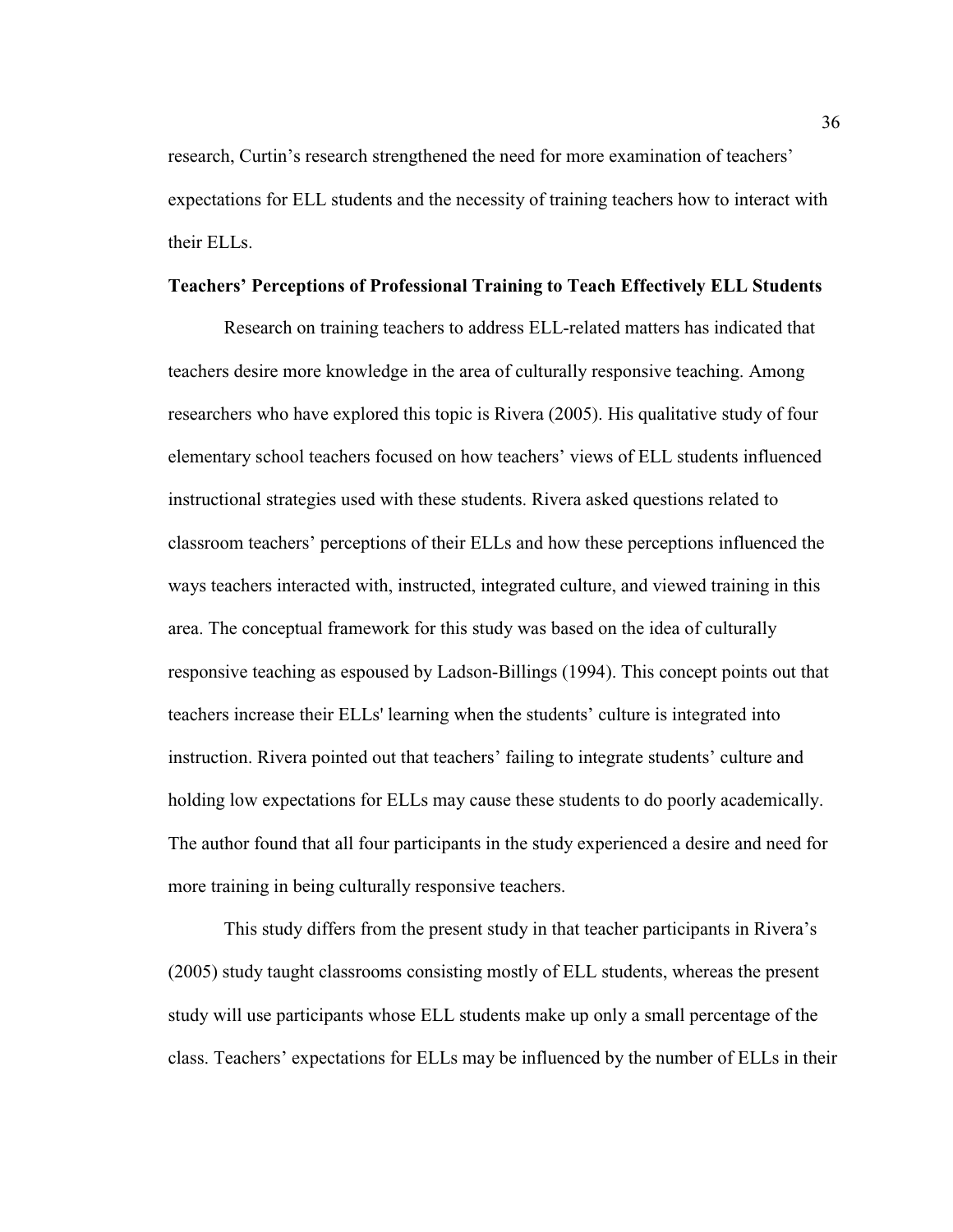classrooms. Participants in Rivera's study, who taught classes with an ELL majority, may have perceived ELL students differently from teachers who will participate in the present study. Additionally, participants in Rivera's study represented second through fifth grade, whereas the present study concentrates only on teachers of first grade students; the issues may be somewhat different for teachers of first grade students, who are just beginning their education. Similarities between Rivera's study and the present study are evident. Research in both studies suggests that learning about ELLs' culture will enable teachers to integrate this knowledge into pedagogical strategies that appeal to the various cultures in their classrooms.

 Knowing more about how to integrate students' culture in instruction may help reduce teachers' apprehension about teaching ELL children. For example, Karabenick and Noda's (2004) qualitative study probed 729 teachers of all grade levels about their perceptions and teaching strategies for ELL students. The researchers projected that teachers' perceptions of efficacy in teaching ELL students determined teachers' attitudes towards ELLs; if teachers feel capable in teaching ELLs, they also feel less frustrated when teaching these students. The research is based on the idea that teachers' positive attitudes lead to positive teacher-student interactions, more highly-motivated students, and ultimately to greater student performance. Research questions were aimed at finding out teachers' perceptions and attitudes about teaching ELL students. The research supported the present study's emphasis on investigating teachers' attitudes toward ELLs; however, Karabenick and Noda's study included a look at teachers' acceptance of bilingual education, an element that is not included in the present study. The authors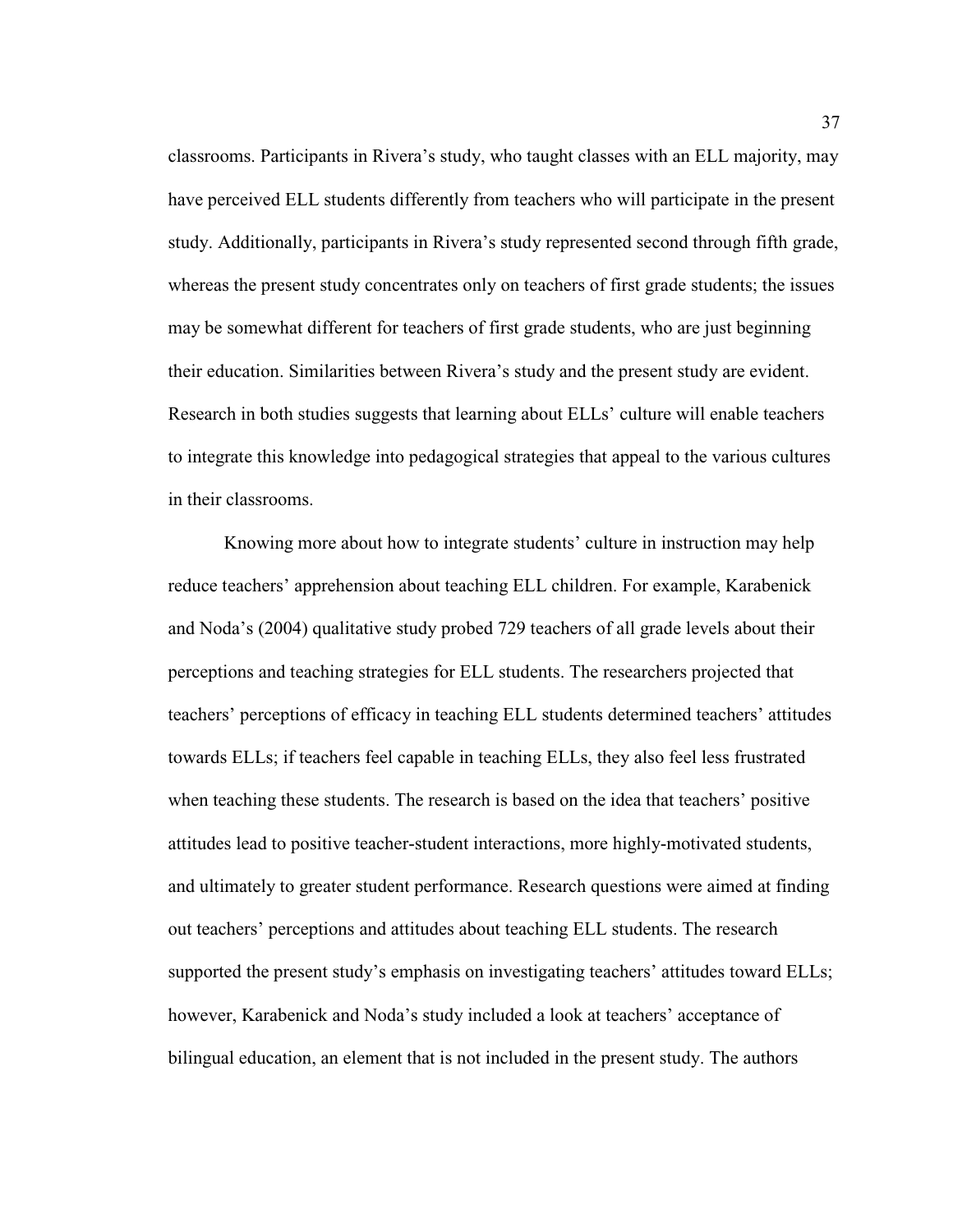found that most teachers in this study welcomed having ELLs in their classrooms. Moreover, although many of the participants supported bilingual education and encouraged students' use of their native language in the home, many teachers saw these practices as a hindrance to ELLs' learning English.

 Other research exploring the topic of culturally responsive teaching included the work of Athanases and Martin (2006). The authors went a step further, depicting culturally responsive teachers as those who not only integrate students' cultures but also serve as advocates for their ELL students. These authors conducted a mixed methods study of 38 graduates of a teacher training program focused on the preparation of teachers to strive for equality in education. The main research question asked participants their perceptions of the strengths and weaknesses of the program in preparing teachers to work with culturally diverse groups of students. The conceptual framework in this study is based on the importance of advocating for equitable education for all students. The findings from this study indicated that 61% of teachers believed that it is important that teachers be taught how to be advocates and how to provide equitable education for their diverse students.

 Unlike the present study, participants in the Athaneses and Martin (2006) study represented a multicultural group of teachers, from whom information was gathered mainly in focus group sessions. The fact that the study pertains to teachers' thoughts on advocating for ELL students is related to the present study. If teachers are to be effective teachers of ELL students, it serves as a logical conclusion that they must also be advocates for these students.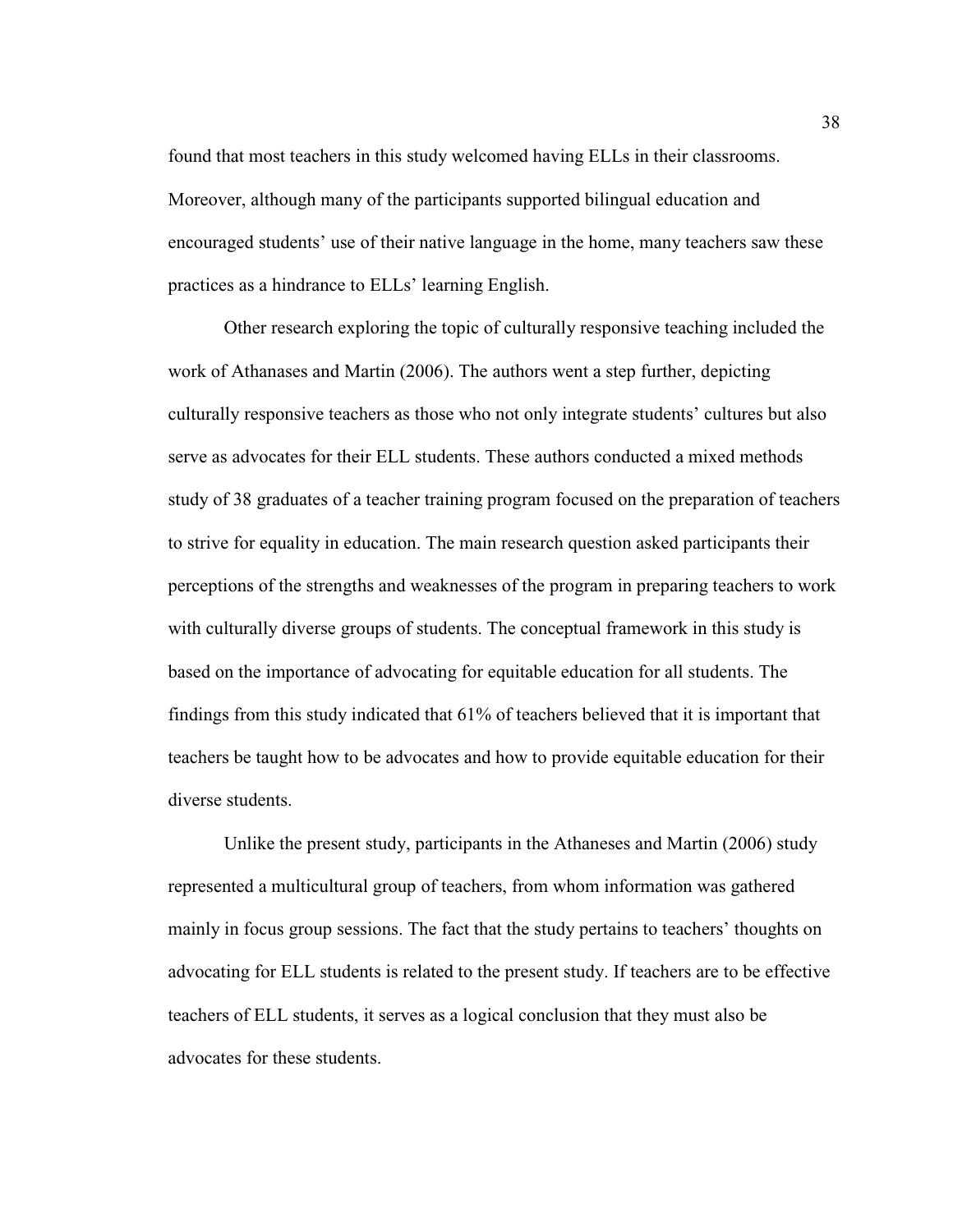Taking the concept of culturally responsive teaching to a higher level, Brock et al. (2006) suggested that teachers literally put themselves in the place of ELL students. According to the authors, a critical aspect of teacher training is cross-cultural learning in which teachers discover the experience of being in a linguistically and culturally different society. Because teachers' noncaring attitudes and low expectations for culturally diverse children may have a major effect on student achievement, the authors asserted that this kind of experience would help teachers to empathize with and more effectively instruct their ELL students. This qualitative study is based on the sociocultural theory of Vygotsky (1978) and the positioning theory presented by Harré and Gillet (1994) and Harré and van Langengrove (1999), which pertain to the social and coconstructed relationships between people. The purpose of Brock et al.'s qualitative study was to explore insights attained by six in-service multi-grade level teachers from the United States after these teachers lived with Costa Rican families for one month.

 The aim of Brock et al.'s (2006) research was to discover how teacher participants subsequently perceived their own cultures and their relationships with children in their classrooms who come from different cultural and linguistic backgrounds. Brock et al. pointed out that, although cross-cultural experiences can result in negative attitudes towards diversity, the experience itself forces participants to examine their own beliefs about other cultures. Knowledge of good instructional strategies is important, yet teachers' perceptions of their culturally diverse students are just as important in promoting students' success. The findings indicated that this cross-cultural experience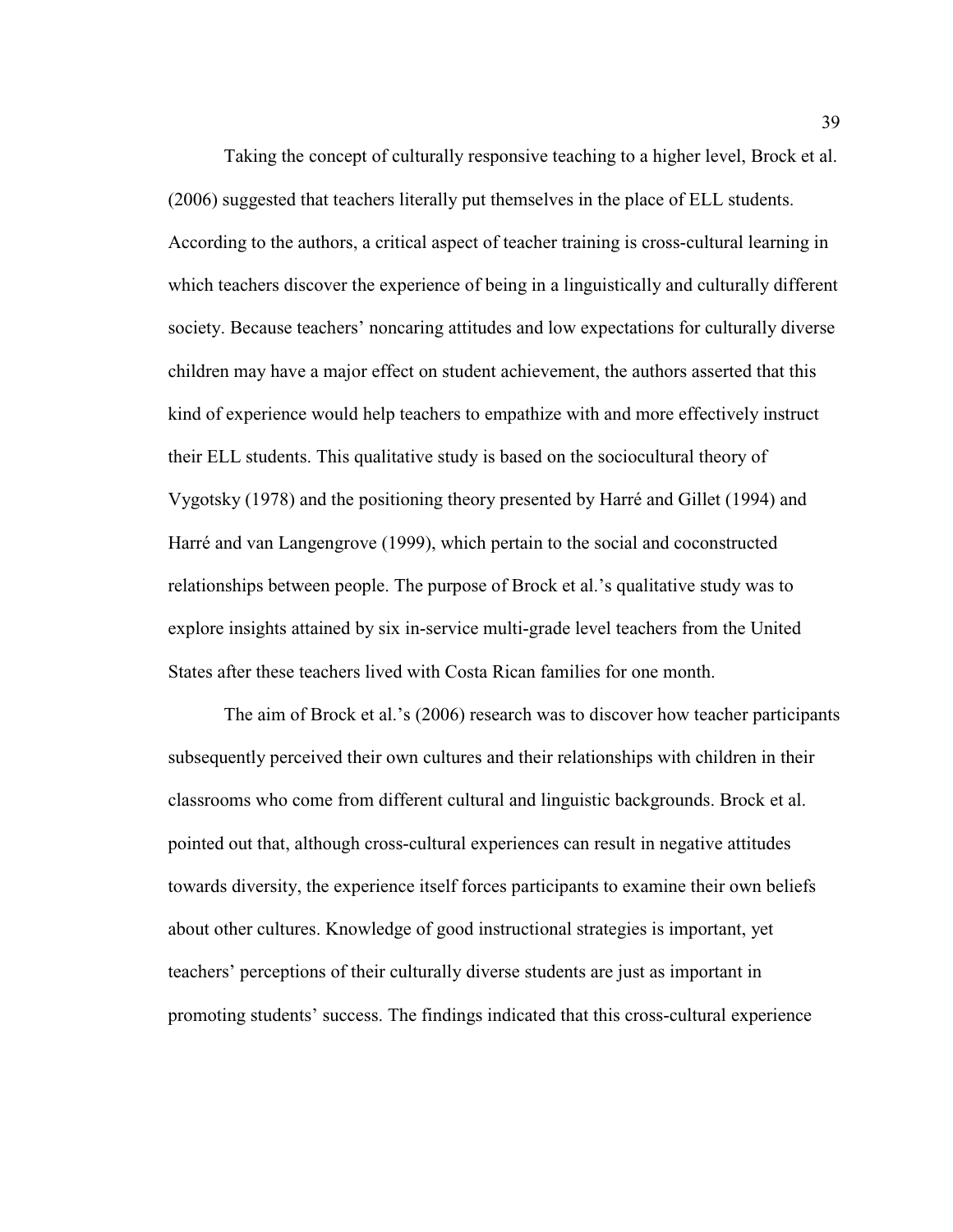served to help teachers reevaluate their perceptions of diverse students and the ways in which they interact with these students.

 Even though the Brock et al. (2006) study was done in the context of a real-life foreign culture, the study provides much support for the present study's emphasis on the importance of cultural knowledge and how awareness of others' cultures provides the cultural insight needed to more positively interact with ELL students. It would have been interesting and beneficial if the authors had extended the study to include what happened in teacher participants' classrooms after the study. The study described only how teachers' perceptions changed about their ELL students; yet, the author did not reveal how or if teachers' subsequent teaching practices changed for these children.

 As part of the research on the topic of training teachers in ELL-related matters, one final area of research was consulted. This research explored how adult learners learn best. Otway's (2007) phenomenological qualitative study pertained to how classroom teachers of ELL students view professional training to teach ELLs. Otway's study is based on Knowles' (1984) theoretical concept of andragogy, which describes how adult learners acquire knowledge. In order to design teacher training underpinned by how adults learn best, the goal of this study was to examine techniques teachers used for teaching ELLs and how teachers felt about these techniques. Research questions were asked that pertained to teachers' views of previous training they had received to teach ELLs, perceptions of their responsibility in helping ELLs learn, and what instructional strategies they considered to be the most effective. In her findings on teacher training, Otway found that participants wanted and needed more training in how to teach ELL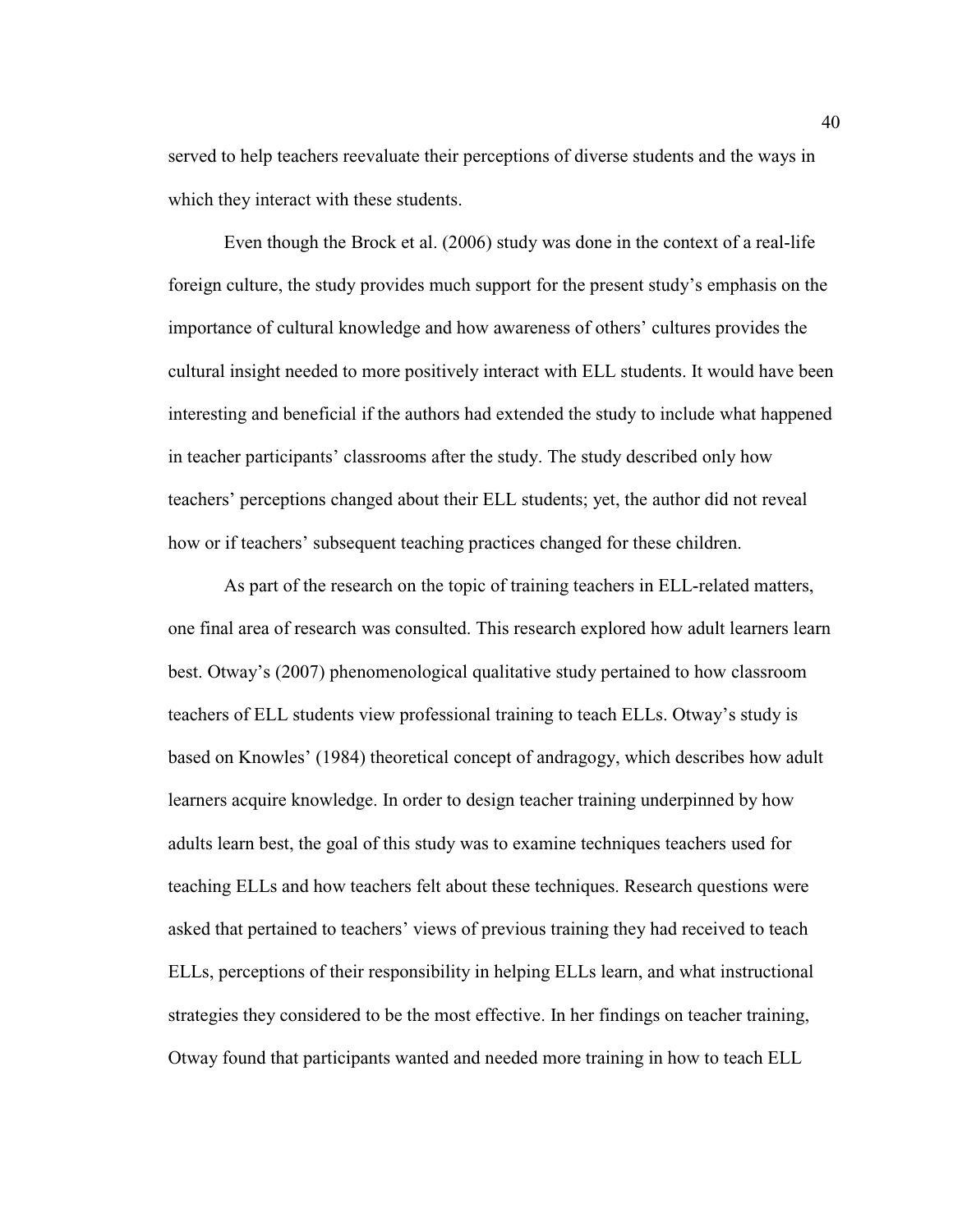students, especially in the area of pinpointing students' particular needs. The researcher noted that teachers considered collaboration and communication with others in the school community to be major component in their learning to teach ELLs effectively.

 Rather than focusing on teachers' perceptions of and expectations per se for ELLs, Otway's (2007) research appeared to center mostly around the importance of teaching adults in a way that makes learning meaningful for them. Even though Otway's study is unrelated to the present study in this respect, its exploration of teachers' learning needs is closely linked to the present study's examination of teacher training in this area. Further study by Otway might focus on administrative support given these teachers in implementing the training they have received. Regardless of if teachers have been involved in teacher training, they need ongoing modeling and support from the school community in order for any training to be effective.

# **Summary**

 For this case study, literature was reviewed that related to classroom teachers' perceptions of and expectations for their ELL students. Consulted also was literature pertaining to how stereotypical perceptions of and expectations may impact students' achievement and thus serve to maintain the achievement gap between ELLs and native English-speaking students. Additionally, literature was presented that discussed challenges as perceived by classroom teachers in educating ELL students; teachers' perceptions of professional staff development related to teaching diverse groups of children was also included. Section 3 presents further elaboration of the research methodology that will be used in this study.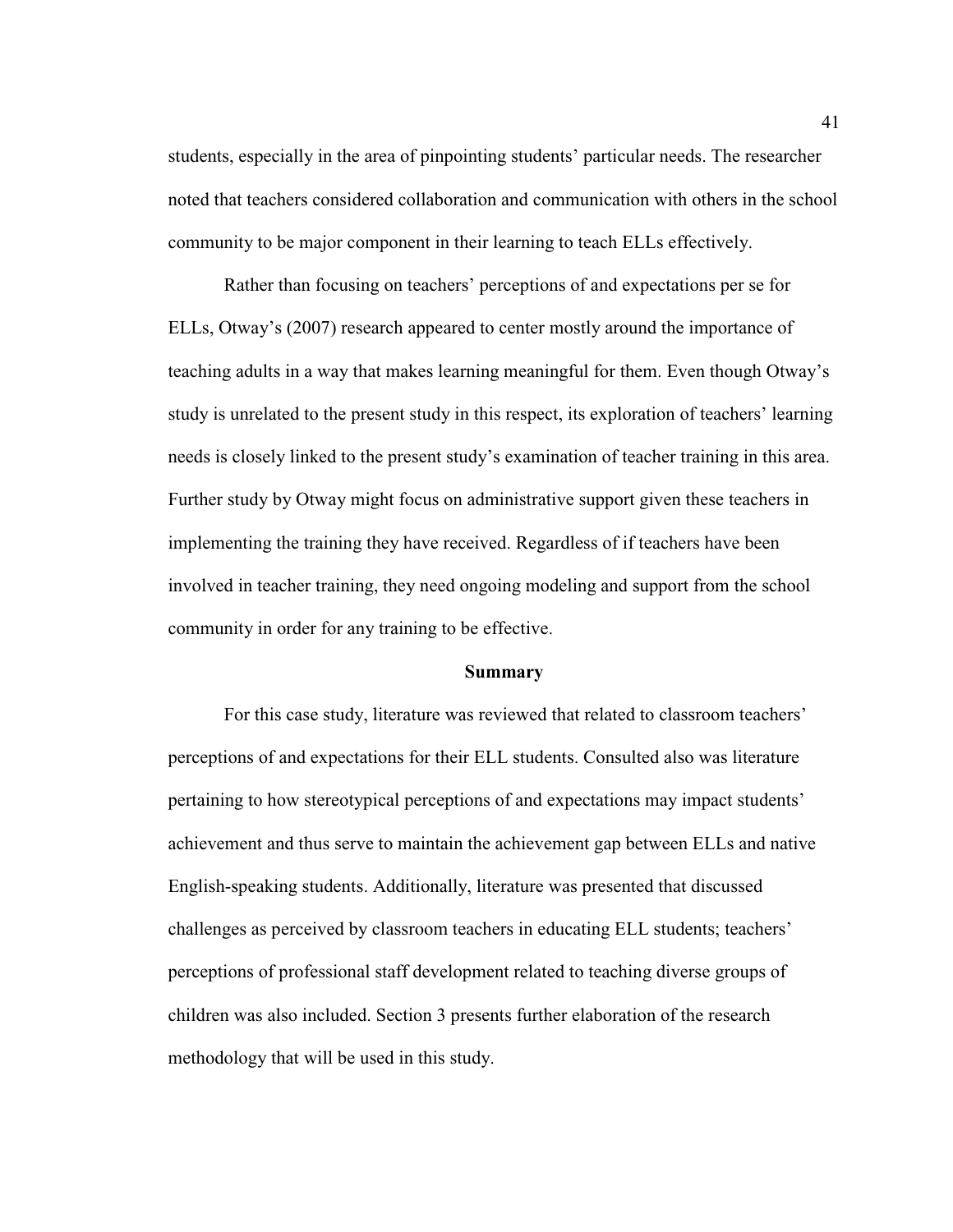#### **Section 3: Research Method**

 A case study approach was used as the traditional research design to investigate the problem, because it focuses on exploring an issue within a bounded system, or setting (Creswell, 2007). The purpose is to obtain data that will ultimately present a detailed account of "an event, an activity, a process, or one or more individuals" (Creswell, 2007). A case study approach is appropriate for this study because the aim is to examine one school's first grade teachers' perceptions and thinking of (and about) expectations for ELL students. In the process of gathering information, qualitative researchers use multiple sources of data collection, including interviews, observations, and a qualitative questionnaire. These methods were used to increase understanding about participants' perceptions of and expectations for their ELL students. Results added to the knowledge of how to ensure more equitable education for ELLs and indicated that teachers experience a need for more training in ELL-related matters. Staff development planners may deem the findings useful in training classroom teachers to more effectively solve issues encountered when teaching ELL students.

#### **Research Questions**

The objective in this study was to examine first grade classroom teachers' shared perceptions of and expectations about ELL students. Interviews were conducted as one of the basic data collection methods because information obtained from interviews contains "rich and realistic" details (Rubin & Rubin, 2005, p. 2) which reveal a deep understanding of the perspectives of those being studied (Hatch, 2002, p. 91). Observations allow the researcher to watch people go through experiences as they occur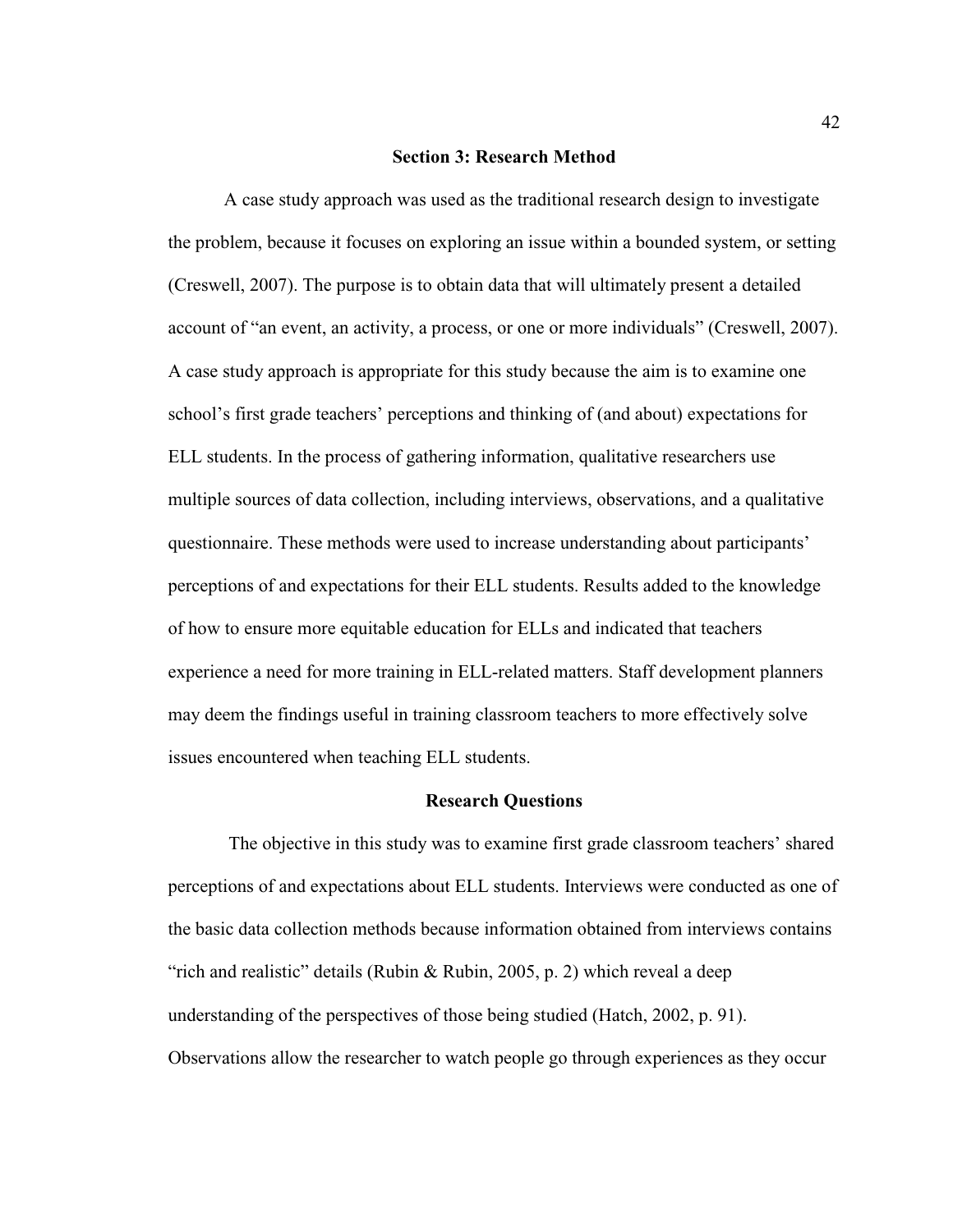and yield insight into participants' feelings (Hatch, 2002; Johnson & Christensen, 2004; Van Manen, 1990). Questionnaires were used to obtain further information pertaining to teachers' innermost thoughts about teaching ELL students (Mills, 2003). Specific research questions included those relevant to teachers' shared perceptions of and expectations for ELL children. The overarching questions addressed in this study were: What are first grade teachers' shared perceptions of the ELL students in their classrooms and what are teachers' expectations for the ELL students in their classrooms? Subquestions addressed the following:

- 1. How do first grade teachers interact with their ELL students?
- 2. How challenges do first grade teachers encounter when teaching ELLs?

### **Rationale for Qualitative Tradition**

 A qualitative research design was selected for this type of study for several reasons. First, the aim of a qualitative approach is to capture the social meaning attached to the problem being studied, highlighting how participants feel about the topic and interrelate to the world around them (Hatch, 2002; Merriam & Associates, 2002). Second, a qualitative design focuses on the internal thoughts and views of participants, rather than on numerical variables (Hatch, 2002; Merriam & Associates, 2002). Third, qualitative research can gather rich data in a natural setting where participants live their lives (Rubin & Rubin, 2005). A quantitative design was not considered because such a design can offer only statistical analysis to examine the problem, whereas a qualitative design presents the issues in the light of participants' real-life natural setting. Qualitative research enables the researcher to develop insights and understanding that may be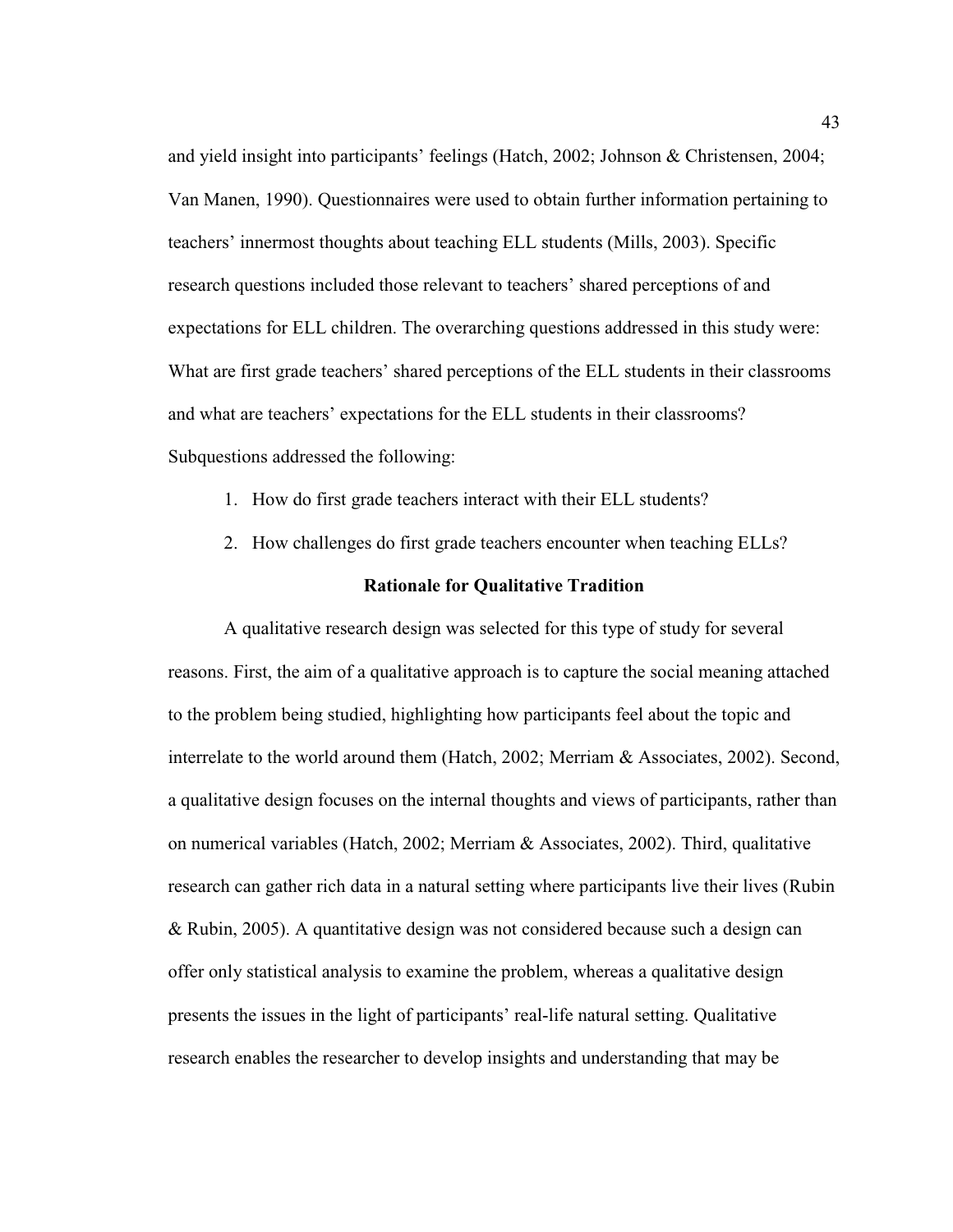unobtainable in a quantitative study (Auerbach & Silverstein, 2003; Byrne, 2001; Rubin & Rubin, 2005; Trochim, 2006). For this reason, I used a qualitative paradigm to gather information about teachers' perceptions of and expectations for ELL students.

 Despite the beneficial aspect of obtaining in-depth information about participants' inner feelings, qualitative research has been criticized for potential threats to quality. For example, the researcher may not be able to sufficiently bracket, or set aside personal feelings about the topic, in order to honestly analyze the obtained data (Hatch, 2002; Merriam & Associates, 2002; Rubin & Rubin, 2005). To address this problem, researchers must continuously keep personal feelings in check and openly acknowledge preconceived notions or biases about the research. Another potential issue that may arise with qualitative research is the lack of a good working relationship with participants. Participants need to know that the researcher empathizes with them and cares about their feelings. Inability to maintain this type of relationship may result in the participant's unwillingness to give sufficient information to answer the research question. As suggested by Hatch, researchers can prevent this problem by creating a friendly and caring bond with participants before research begins and by displaying empathy and respect for participants throughout the study. A problem may also arise from a researcher's inability to establish a balanced rapport with participants. A balance requires researchers to exhibit a respectful relationship with participants, while making sure that the relationship is not so close that data are unable to be objectively collected and analyzed (Hatch, 2002).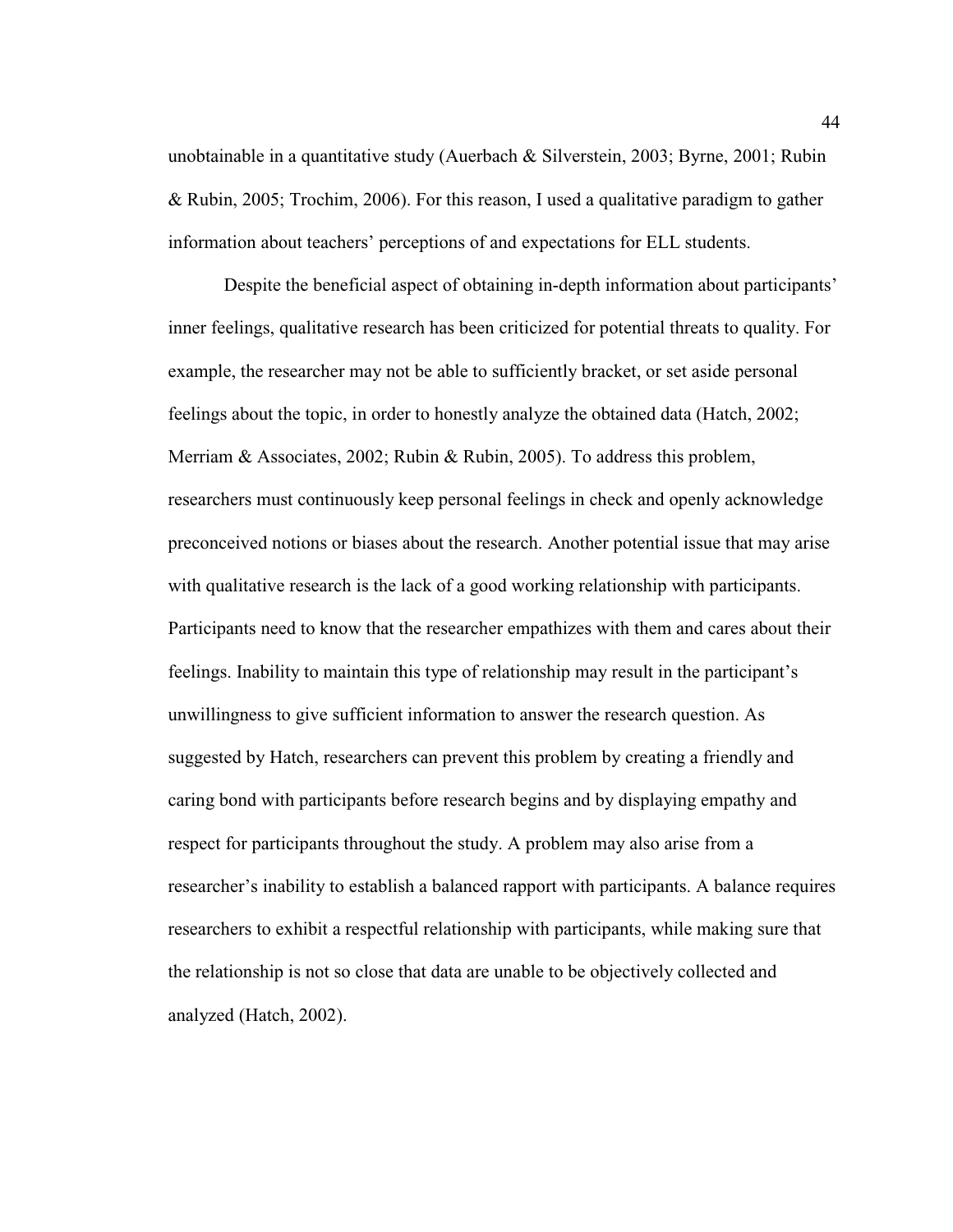The qualitative case study approach was ultimately selected as the approach that will be used to discover teachers' perceptions of and expectations for ELL students. Creswell (2007) recommended conducting a case study, because this type of design focuses on a specific case or occurrence within a given setting, such as a classroom.

# **Rationale for Choosing a Case Study Method**

 The case study approach is one of the five qualitative approaches. In this study, it allows for the exploration of processes, activities, and events (Hatch, 2002; Merriam  $\&$ Associates, 2002; Yin, 2003) related to teaching ELL students.

 All five qualitative approaches share some common characteristics, as well as differences in how data is collected. According to Creswell (2007), the approach selected should be the one that most adequately answers the research question. For this study, the appropriateness of each of the various designs was carefully considered. An ethnography focuses on acquiring knowledge about a particular cultural group (Creswell, 2007; Hatch, 2002). Because the focus of the study was on teachers' beliefs and expectations for ELL students rather than on a cultural group per se, an ethnographic method was not used. A narrative approach was also considered but was not be used, as the goal of narrative research is to analyze and understand the life of a single individual (Creswell, 2007). The intent of the present study was to understand perceptions that are common to several teachers rather than focus on the experiences of only one person. For this reason, I used a case study approach in order to learn about a particular issue. According to Stake (2006), a case study can be used to examine commonalities and differences of participants' perspecives about a specific problem (Creswell, 2007; Stake, 2006; Yin, 2003).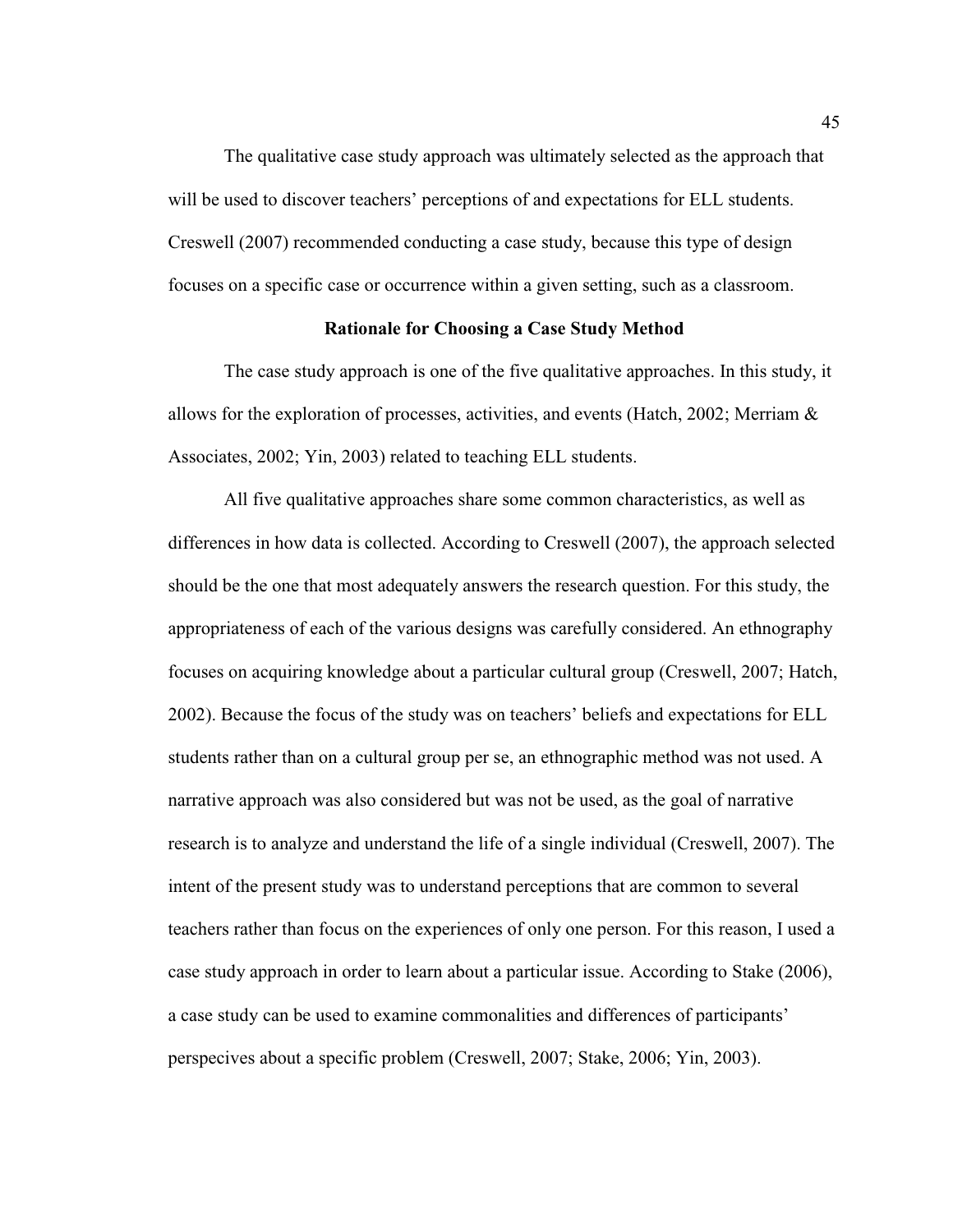A case study approach was selected for this study. Creswell (2007) described a case study as one that "has clearly identifiable cases with boundaries and seeks to provide an in-depth understanding of the cases or a comparison of several cases" (p. 74). There is a gap in the research pertaining to first grade teachers' perceptions of and expectations for ELL students, especially as this scenario pertains to teachers in small town America. A case study allows the researcher to delve into the innermost feelings that are experienced by particular teachers about a specific issue (Creswell, 2007; Hatch, 2002; Merriam  $\&$  Associates, 2002). Using the information gained from personal interviews, observation, and a qualitative questionnaire, patterns and themes of perceptions of and expectations for ELLs were explored. As a form of qualitative research, a case study approach may be criticized because there are no statistical data to support the findings Rather than being supported by numbers, the findings are supported by participants' words and are given a personal interpretation by the researcher. Furthermore, information received from data collection methods may not be sufficient to support the findings. These problems can be mitigated, however, by persistently reading and analyzing the data to make sure they accurately and adequately answer the research questions (Hatch, 2002).

#### **Context of the Study**

 The setting for the research study was one southern elementary school in Georgia whose student population included both native English-speaking and ELL students. Georgia has experienced a rapid increase in its ELL student population (Terrazas, Batalova, & Fan, 2008) and has grown more than 200% between the years of 1994 to 2005 (United States Department of Education, 2006). The school selected for study is one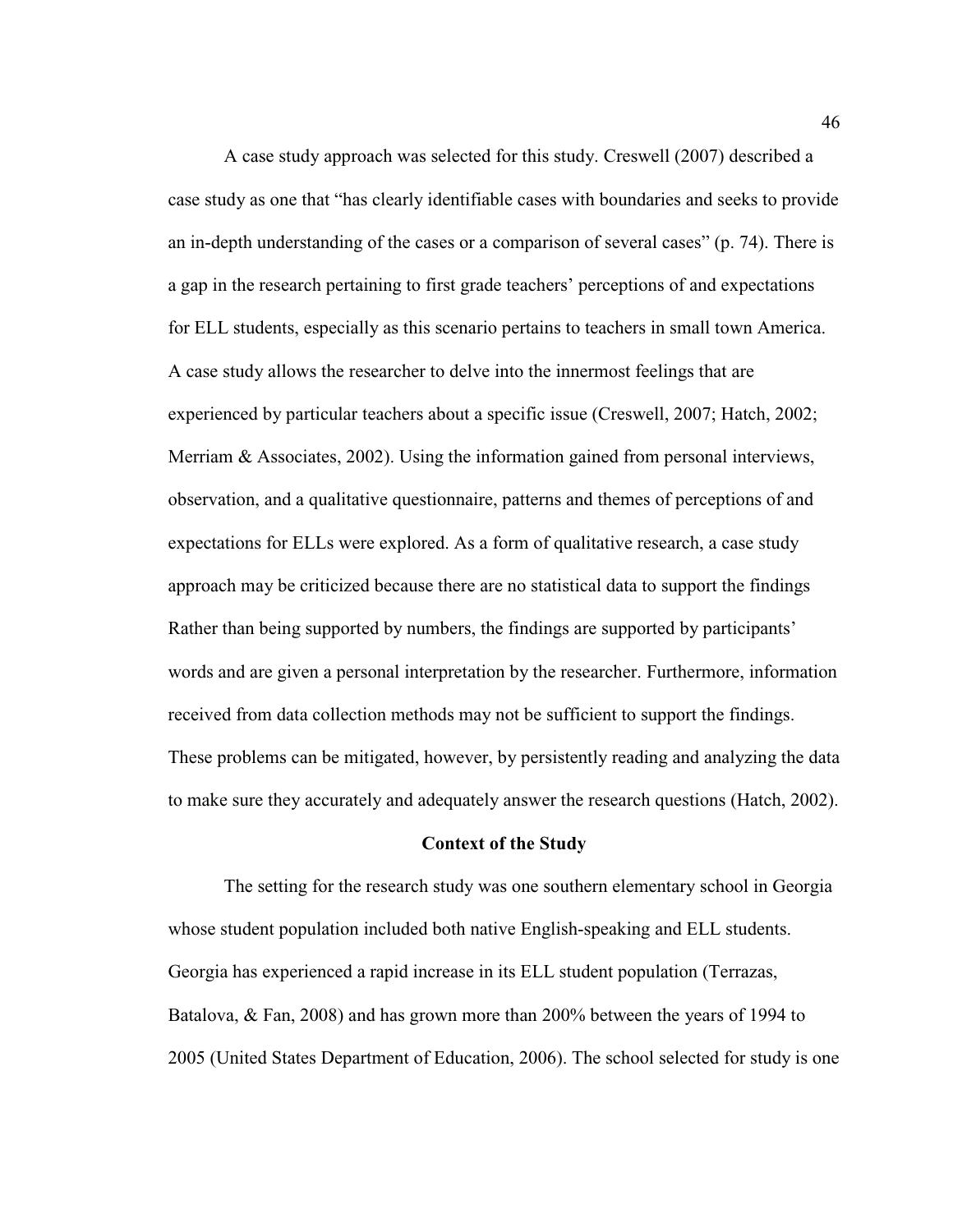of three in which I instruct ELL students. However, the context of the study was not selected for convenience purposes, as other schools are equally accessible to me. The choice of schools was determined by the fact that the school is centrally located within the community and, as such, the student body encompasses the range of cultural backgrounds represented in this area. Additionally, the school is known for its emphasis on a persistent research into professional development programs that will benefit all students, including ELLs. I understand that I conducted "backyard research," or research within the school setting where I work, (Creswell, 2003; Glesne & Peshkin, 1992). Because problems with validity could arise within this context, I took special precautions to ensure that "multiple strategies of validity" were used (Glesne & Peshkin, 1992). Methods of checks and balances to promote validity included setting aside personal feelings during the study, member-checking of data accuracy, peer-editing, and using of thick, rich data to describe and interpret the study (Hatch,  $2002$ ; Merriam & Associates, 2002).

 Before the study began, I obtained consent from the Institutional Review Board (IRB approval number 08-31-09-0367905). I subsequently met individually with the appropriate school personnel, including the superintendent, school principal, and teacher participant to obtain consent from each before conducting the study. I explained the purpose, research procedures, and ways in which the study may benefit the school and community.

 To establish rapport with participants, I approached each participant individually to explain the purpose of the study and how it may impact the local community (Hatch,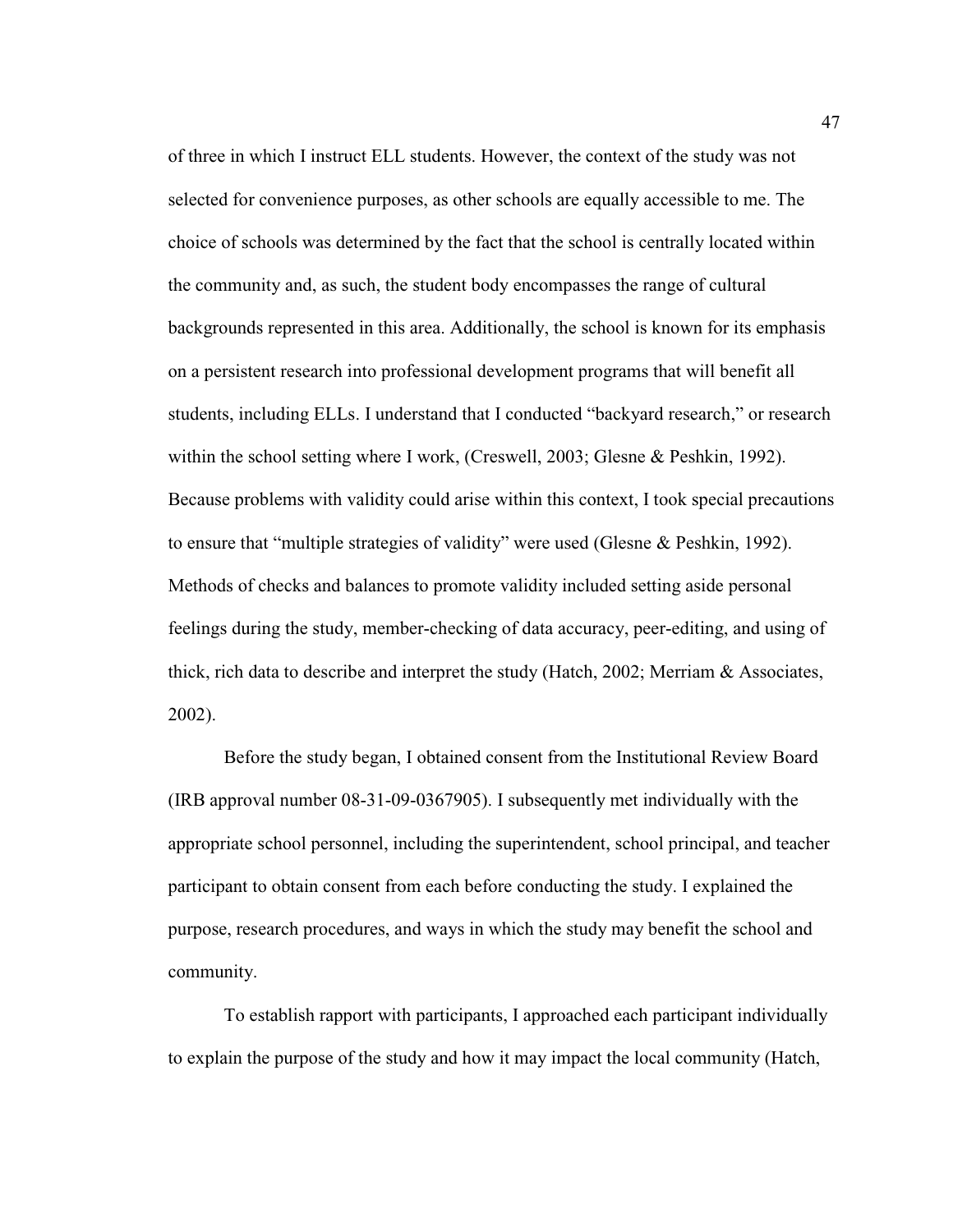2002; Rubin & Rubin, 2005) by contributing to the body of knowledge on educating ELL students. Participants were assured of confidentiality and the safeguarding of information. During the study, I maintained rapport with my participants by giving them my full attention during interviews and by expressing empathy with their feelings as needed. Rubin and Rubin noted that the researcher's empathy encourages the respondent to talk and shows a personal interest in what the respondent has to say. On the other hand, there must be a careful balance between the researcher's rapport with the participant's and keeping enough distance to conduct the research in an objective manner. I took care not to become too involved with participants' feelings. By not displaying an oversympathetic attitude and by conscientiously maintaining my stance as an impartial researcher, I took care not to become too involved with participants' feelings. Using simple head nods in response to what participants said, rather than offering abundant verbal sympathy helped me to prevent over-identification with participants.

### **Role of the Researcher**

 For the past eight years, I have been an English to Speakers of Other Languages (ESOL) teacher who has taught ELL students in Georgia. As a result of teaching ELL students exclusively, I developed a love and appreciation for the children and have become an advocate for them. I have personally observed the fears, challenges, and strengths of these children.

 Because I was the researcher in this qualitative study, I designed and implemented the interview and observation protocols, as well as the qualitative questionnaire. I was also responsible for collecting, analyzing, and storing the data. As the instrument of data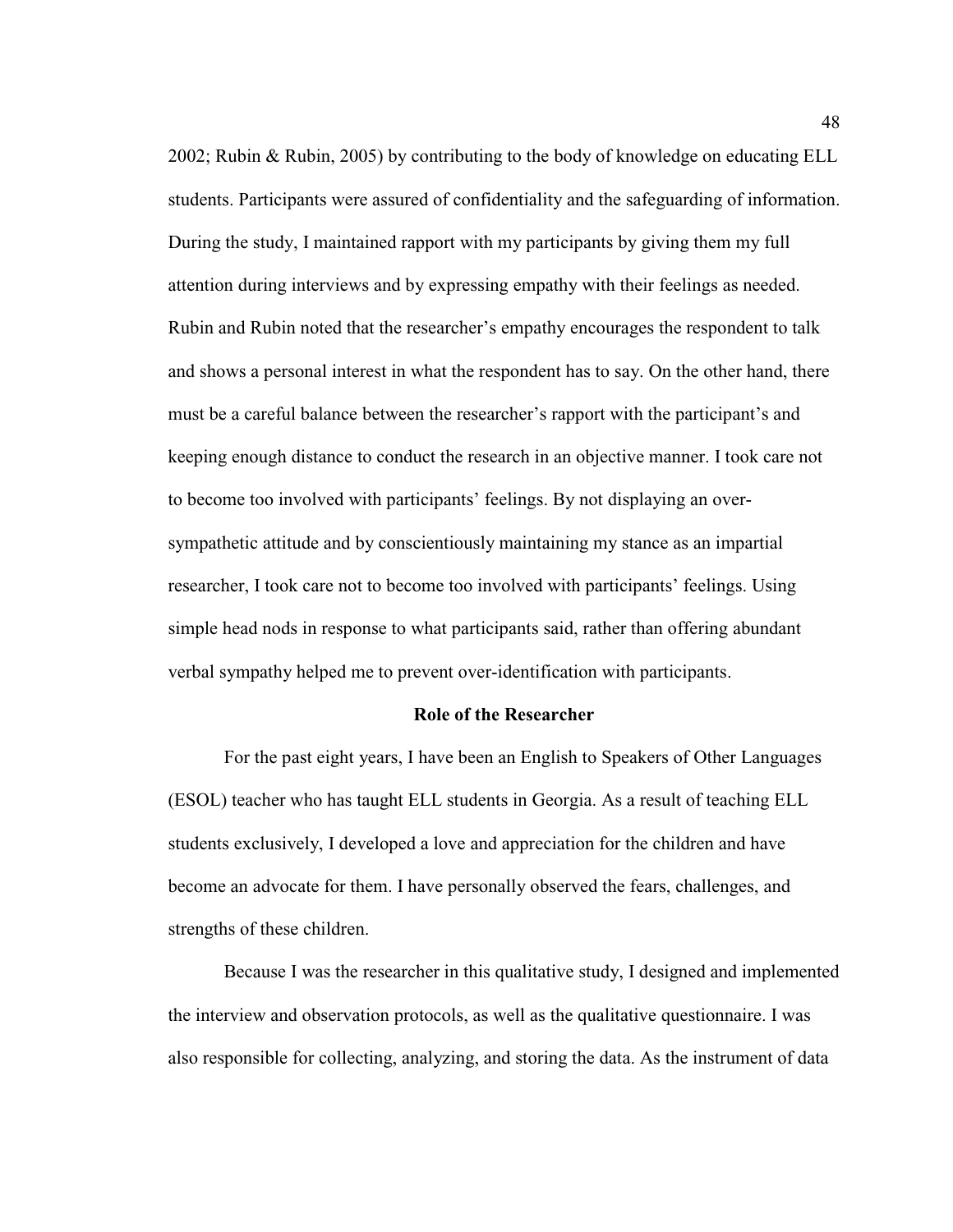collection, I continuously reflected on my role and personal viewpoints during the study, as my "biases, values, and interests" (Creswell, 2003, p. 182) had the potential to affect how I interpreted the interviews, observations, and questionnaire and how I made sense of the findings. Creswell (2007) and Moustakas (1994) affirmed that researchers must be persistent in the practice of epoché, or bracketing their personal beliefs and emotions, so that they can look at the data objectively and better understand the true meaning, or essence, of a phenomenon. In order to view the data impartially, I persistently bracketed or set aside my personal stance on the issues and attempted to gather information as objectively as possible. For the purpose of minimizing bias, I wrote down and reflected on my thoughts during the study to determine if any preconceptions on my part were present.

# **Criteria for Selecting Participants**

 Because the intent in the present study was to find out how first grade classroom teachers in one southern elementary school perceived their experiences of teaching ELL students, four first grade classroom teachers participants were interviewed and observed. Even though the sample included only four participants, a small participant sample allowed for richer information to be gained for each participant (Hatch; 2002). The aim was to understand what a particular group of people experienced rather than finding out what might be true for many people (Merriam  $\&$  Associates, 2002). In addition, using a small sample size enabled me to develop rapport with the participants in the study (Lasso & Soto, 2005) and obtain greater and richer information.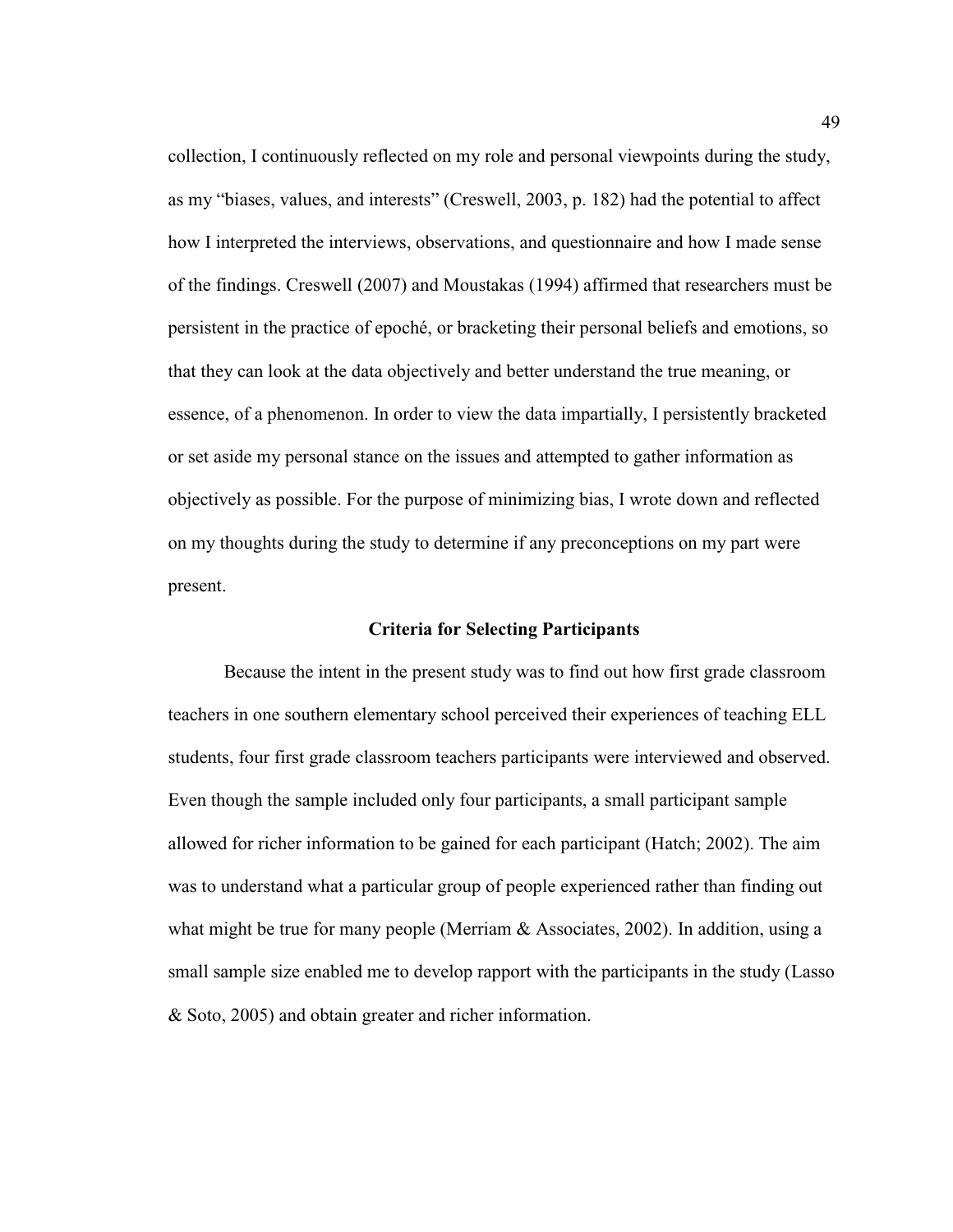The four participants in this study included all first grade teachers within the school who currently teach one or more ELL students in their classrooms. First grade teachers were used as participants because first grade is a crucial year for all students, especially ELLs who must learn the English language simultaneously with basic reading and math skills (Lasso  $\&$  Soto, 2005). Additionally, I have known these teachers professionally for two years and believed that the information received from them would be honest and adequately substantial to support the research problem. Creswell (2007) pointed out that the researcher needs to choose individuals who are accessible, willing, and able to shed light on the specific phenomenon being explored. Hatch (2002) said that the reason participants are selected is that they have a particular knowledge that will help answer the research questions. Further, Hatch established that participants are selected because they are willing to allow researchers to watch them in their natural environments or talk with them about their perceptions and intentions. The participants for this study were selected because they were willing to take part in the study and because I considered these teachers would yield the best insights about teaching ELL students.

#### **Data Collection Procedures**

 Interviews, observations, a qualitative questionnaire were used to examine first grade classroom teachers' shared perceptions of and expectations for ELL students.

## **In-Depth Semi-structured Interviews**

 In-depth, semi-structured interviews were employed to examine teachers' shared experience of teachers' perceptions of and expectations for ELL students (Creswell, 2003; Dana & Yendol-Silva, 2003; Hatch, 2002). Interviews are beneficial as they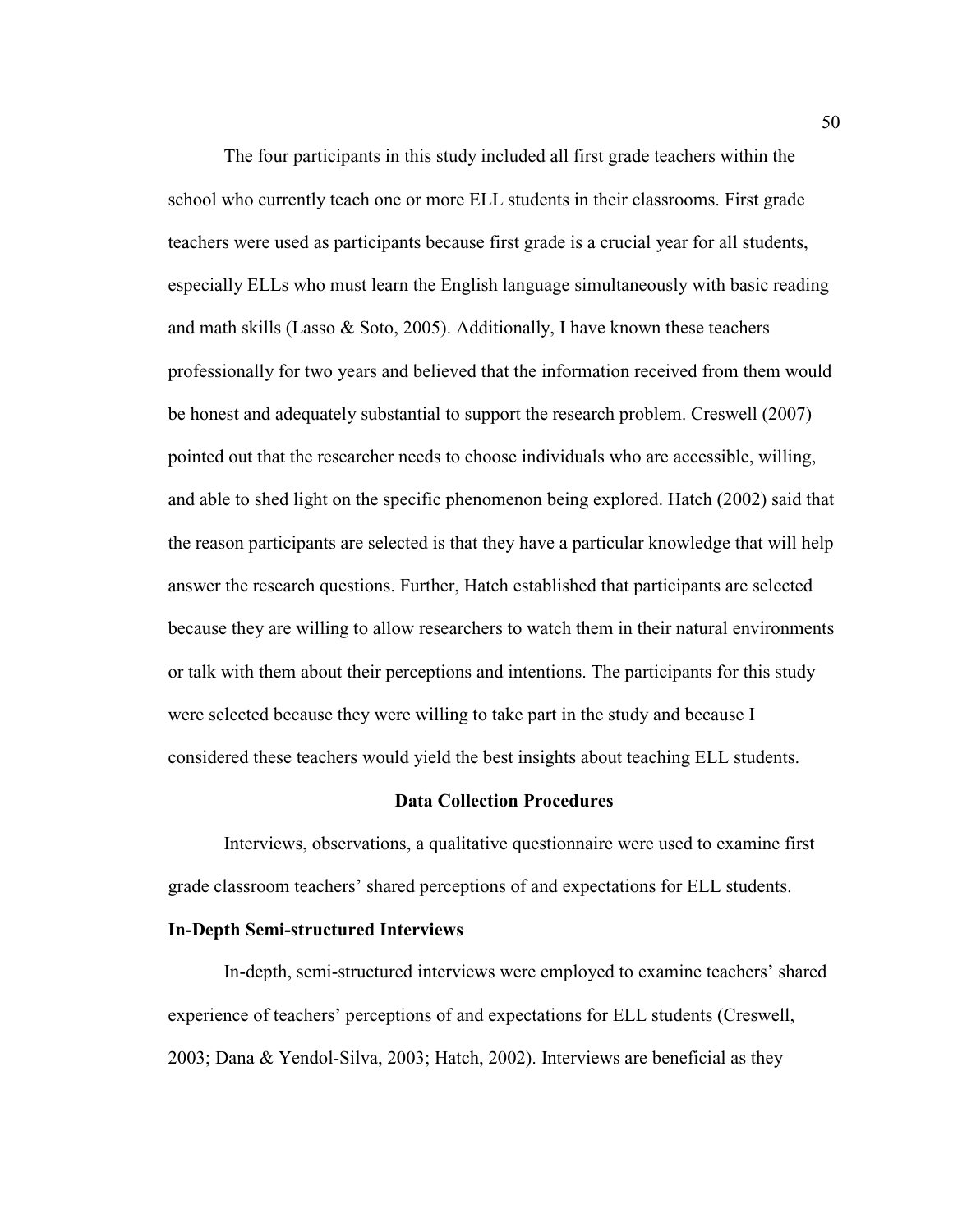encourage the discussion of the participants' thoughts on a topic (Hatch, 2002).

Interviews are a major source of data collection in a qualitative study because they extract from participants substantially descriptive information about the topic (Creswell, 2007; Janesick, 2004; Merriam & Associates, 2002). In-depth, semi-structured interviews were used as the format used to obtain information. This type of interview implies that the research will take place at a set time in a setting other than the classroom, with the researcher asking certain questions and probes to elicit answers about the research topic (Hatch, 2002). Each participant was interviewed for approximately one hour during September, 2009. Before conducting the interviews, a quiet, undisturbed room in which to hold the interviews was secured. Participants were then contacted about the dates and times of interview sessions. The interview schedule can be found in Appendix A. The recording equipment and seating arrangements were prepared ahead of time so that time for gathering information is maximized. Prior to each interview, participants were asked personal questions about themselves and provided with refreshments to put them at ease. An interview of each teacher participant was conducted during a one-hour time frame and was recorded on a Sony digital recorder for later review and analysis. Questions focused on teachers' perceptions of and expectations for ELL students. A list of the interview questions can be found in Appendix B. Teachers were invited to be open, honest, and say whatever they wish about the topic. The interview continued until the topic was "exhausted or saturated," or until participants could offer "no new perspectives on the topic" (Groenewald, 2004, p. 11) of teachers' perceptions of and expectations for ELL students. The digitally-recorded interviews were listened to several times and transcribed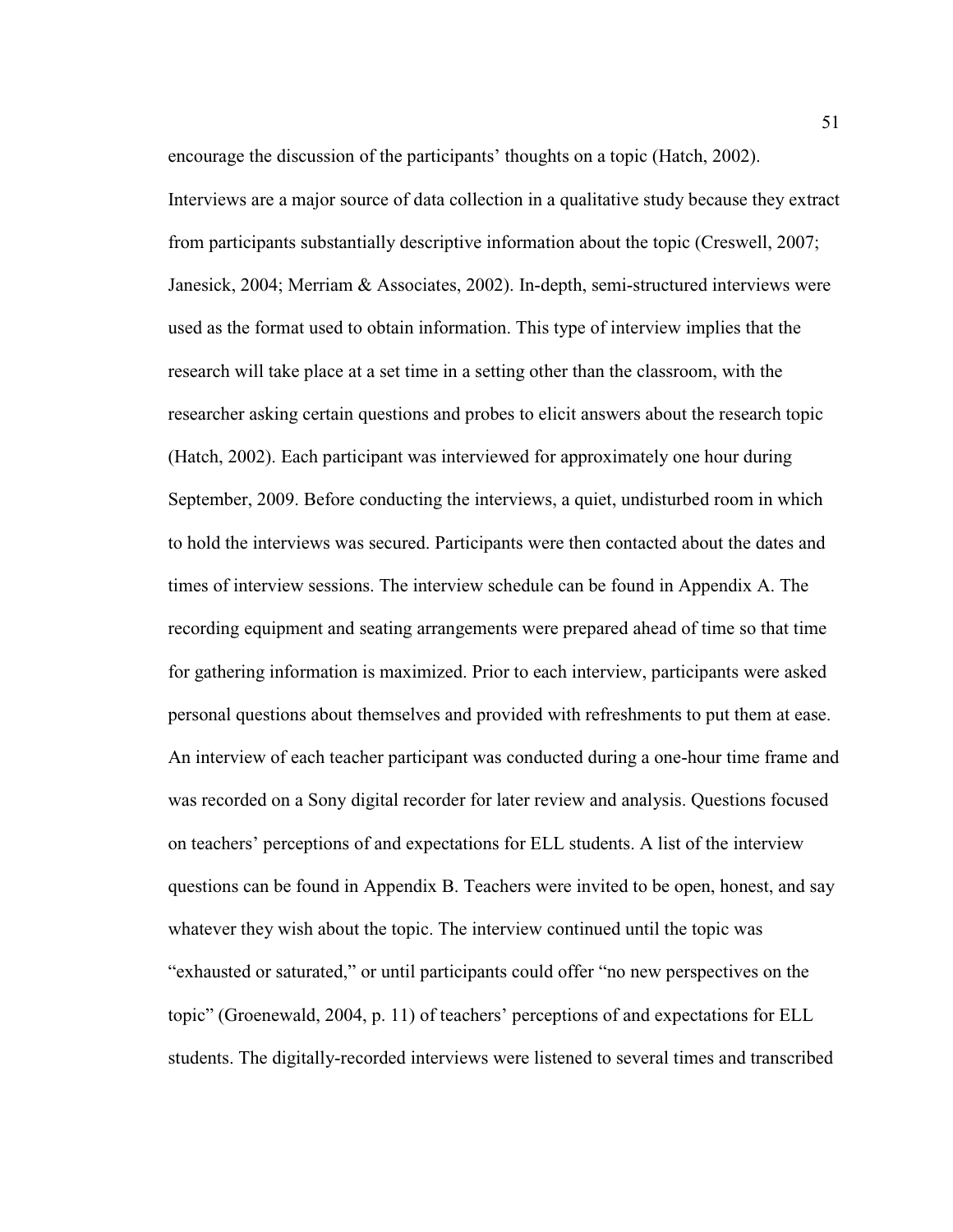on the same day that they are conducted. The conversations were typed verbatim onto a personal computer, noting teachers' pauses, intonation, and body language in order to get the full effect of the conversations during the analysis process. After the initial interview was transcribed, a follow-up interview was conducted with the interviewees in order to get clarifications of the participants' answers and any further information deemed necessary to answer research questions.

# **Observations**

 In addition to interviews, observations are also appropriate data collection methods for case studies (Hatch, 2002; Creswell, 2007). Watching people go through experiences as they occur yields an authentic description of the life experience (Johnson & Christensen, 2004; Van Manen, 1990) and provides a greater depth of information and insight than using interviews alone (Hatch, 2002). In this study, observing first grade teachers in the classroom setting revealed teachers' interactions with their ELL children and was indicative of teachers' perceptions of and expectations for their ELL students. During September, two one-hour classroom observations were conducted in each participant's classroom. Subsequently, information about the observation was recorded on an observation protocol form. The form contained information about participants, settings, and events (Creswell, 2003) for use in analyzing the data. A checklist on the form focused on teachers' interactions and conversations with ELLs during teaching and seatwork. The form also specified the kind and length of help given to ELL students. The observation protocol form can be found in Appendix C.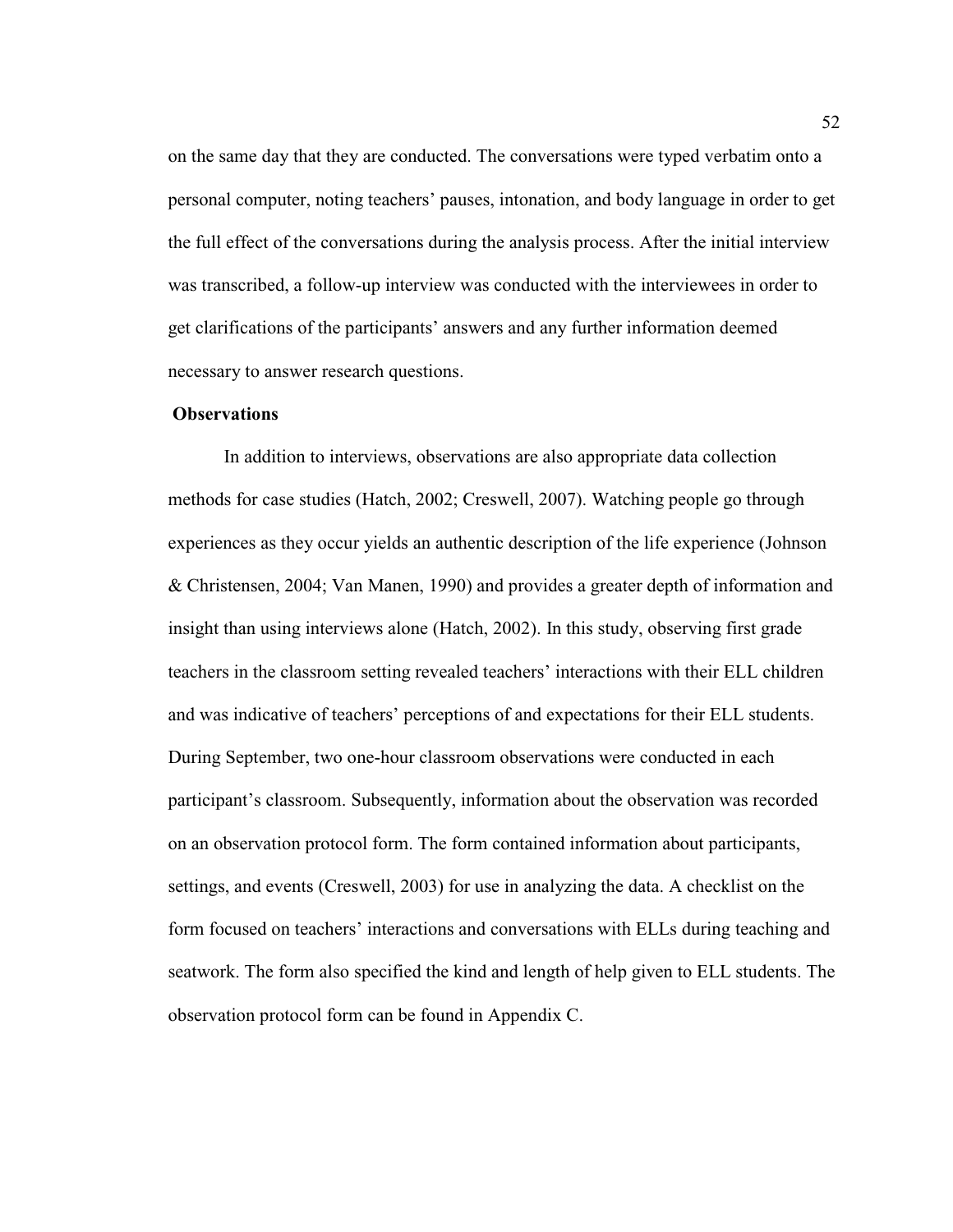# **Qualitative Questionnaire**

 In addition to interviews, a qualitative questionnaire is also an appropriate data collection method in case studies (Patton, 2002; Trochim, 2006). Because this method enables teachers to express their feelings and insights, a qualitative questionnaire provides rich data (Johnson & Christensen, 2008) about the experience of teaching ELL students. During September, 2009, the qualitative questionnaire was personally delivered to participants so that participants could clarify any questions that had about the questionnaire (Trochim, 2006). Participants were requested to answer the questionnaire within one week and questionnaires were personally collected by me. See Appendix D for a copy of the questionnaire. Information from the questionnaire was triangulated with data gathered from participant interviews and observations.

**Data storage.** Creswell (2007) attested that storing information can become an ethical problem; improper data storage may result in someone other than the researcher accessing the information and identifying the study participants. To prevent this problem from occurring, data was stored in such a way that did not compromise the confidentiality of participants and the information given during the study. The real names of the participants must not be used, due to the possibility that others may find the data and identify the participants (Hatch, 2002). For this reason, data pertaining to this study was not stored in any way or in any place that could be accessed by anyone other than me. Information pertaining in any way to this study was kept in a locked file cabinet in my home and was inaccessible to any other person.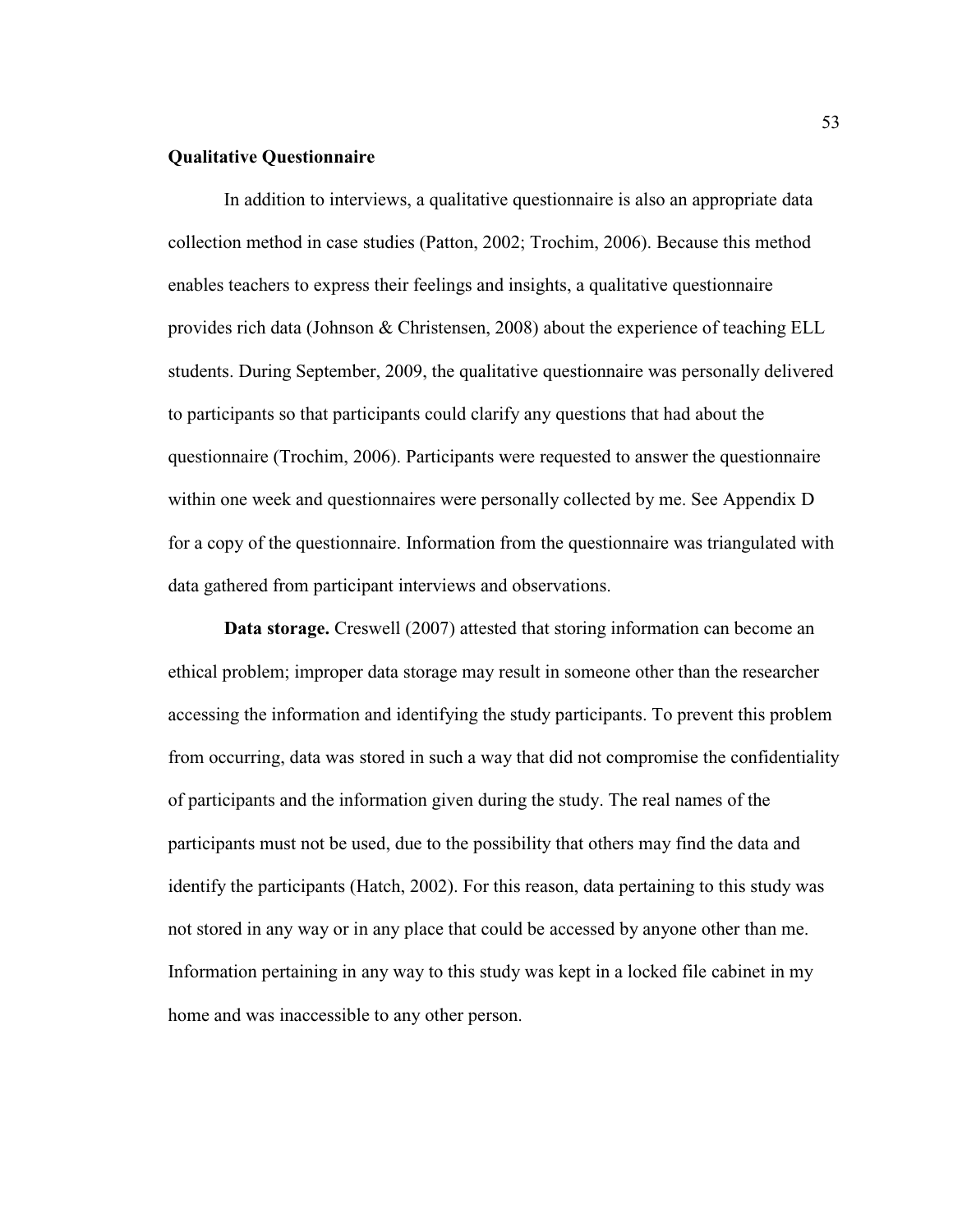### **Data Analysis Strategies**

 Information for the study was collected via interviews, observations, and a qualitative questionnaire. After all data were collected, a summary of the totality of information was given in a cross-case analysis. In this initial analysis, I examined the themes revealed in the data as a whole, as well as how participants tended to answer the research questions. Following an examination of themes across participants' responses, I examined individual participant data to find the most salient themes.

 Data was read several times in order to get a view of the whole picture (Creswell, 2003, 2007; Dana & Yendol-Silva, 2003; Hatch, 2002; Janesick, 2004; Rubin & Rubin, 2005). Cross-case analysis of the four individual cases was written up, with patterns and themes highlighted. Creswell (2007) noted that a cross-case analysis allows an examination of themes across cases to provide an in-depth understanding of individual cases or the "comparison of several cases" (p. 74). Each participant's case was written up, focusing on themes unique to each teacher and on noteworthy commonalities between patterns and themes that emerged from all four participants. Similar to ethnography, the case study approach involves a detailed description of the specific case under study. Several data sources, including interviews, observations, and a qualitative questionnaire were used to provide a detailed description of the particular setting. Based on the identification of commonalities, differences, patterns and themes, I developed propositions specific to that setting and context (Creswell, 2007; Glaser and Strauss, 1967). The information was then be reduced to the most salient themes by continuously comparing and contrasting data and combining smaller categories into larger ones (Hatch,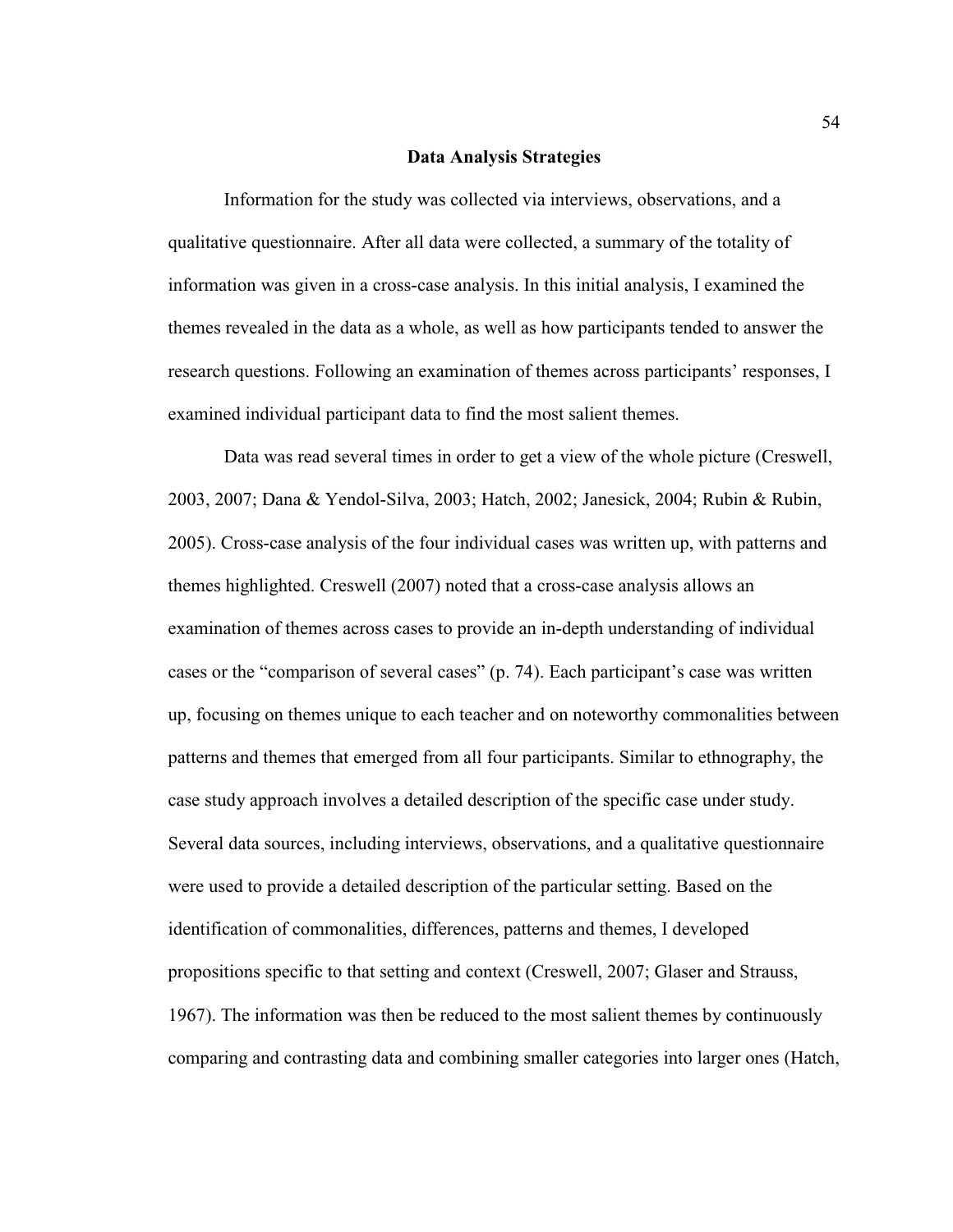2002; Hite & Evans, 2006; Merriam & Associates, 200; Moustakas, 1994). Categories were coded with codes that related to the research topic of teachers' perceptions of and expectations for ELL students. Not all data collected was relevant to the study and consequently will was not used in the analysis (Hatch, 2002; Mills, 2003). If it is discovered that particular data do not align with the study's purpose, the information should be thrown out and the reason given for why it does not fit (Briggs & Coleman, 2007; Dana & Yendol-Silva, 2003; Hatch, 2002; Janesick, 2004; Mills, 2003). The next step was to determine how the data connected to the topic of teachers' perceptions of and expectations for ELL students. This step involved discussion of significant themes, using quotations from participants to support the interpretation of these themes (Creswell, 2003; Dana & Yendol-Silva, 2003; Janesick, 2004). Hatch (2002) pointed out that having good examples gives the reader "confidence that the researcher's assertions about the topic" (p. 225) are credible. In addition to providing insight about the research topic, excerpts support the researcher's interpretation of themes (Creswell, 2007; Hatch, 2002). These excerpts were analyzed in order to determine what participants' answers mean and how they contributed to answering the research question.

# **Methods to Address Validity and Minimize Bias and Error**

 Researchers must convey to readers "the steps taken to check for the accuracy and credibility of their findings" (Creswell, 2003, p. 195). Checking for quality in a research study can be done through several methods, including triangulation, bracketing, member checking, rich description, inclusion of discrepant information, and peer debriefing. In this study, these methods were used to ensure quality and enhance validity: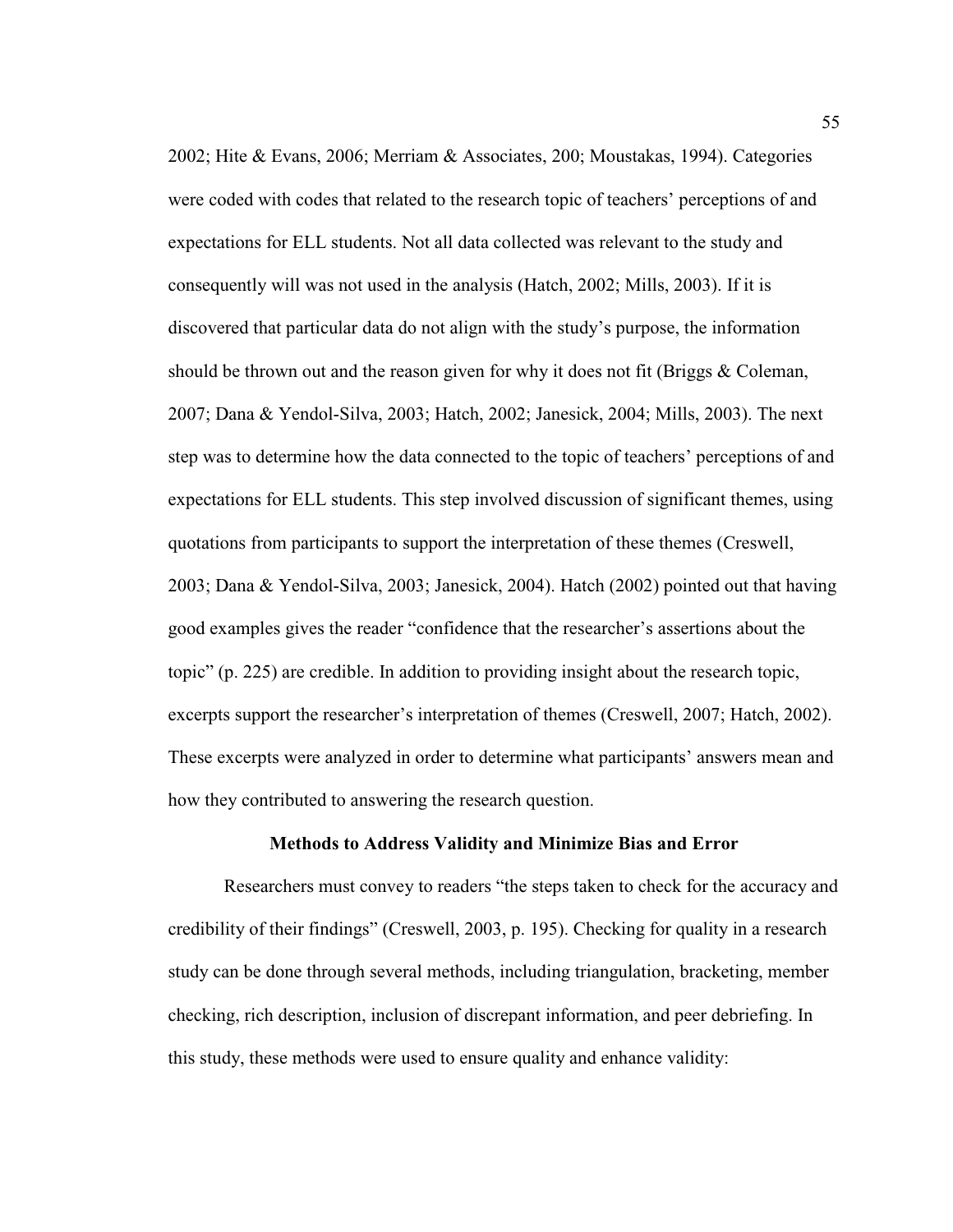# **Triangulation**

 Triangulation is one strategy to verify data. As opposed to relying on only one source of data collection, triangulation helps support the accuracy of the researcher's interpretations (Creswell, 2003, 2007; Hatch, 2002; Merriam & Associates, 2002; Mills, 2003). Accordingly, the present study used various forms of data collection (interviews, observations, and a qualitative questionnaire) to describe teachers' perceptions of and expectations for their ELL students. Multiple methods helped corroborate the findings and made them more believable for the reader (Creswell, 2003, 2007; Hatch, 2002).

# **Bracketing**

Because researchers play "an active role in the interview" (p. 26), they must be aware that their prior experiences with the phenomenon can affect how they hear or understand information (Rubin & Rubin, 2005). In order to prohibit this type of interference in the present study, personal feelings and beliefs were set aside in order to more objectively judge what participants meant through their words and actions. Additionally, personal biases were clarified, thereby adding credibility to the study and giving readers assurance that the researcher was being open and honest with them (Creswell, 2003).

# **Member-Checking**

 Another method of establishing quality in a qualitative study is through memberchecking. Having participants verify the accuracy of the findings is important in increasing the study's validity (Hatch, 2002; Creswell, 2007). For this reason, researchers should allow participants to confirm the findings and determine if they represent a true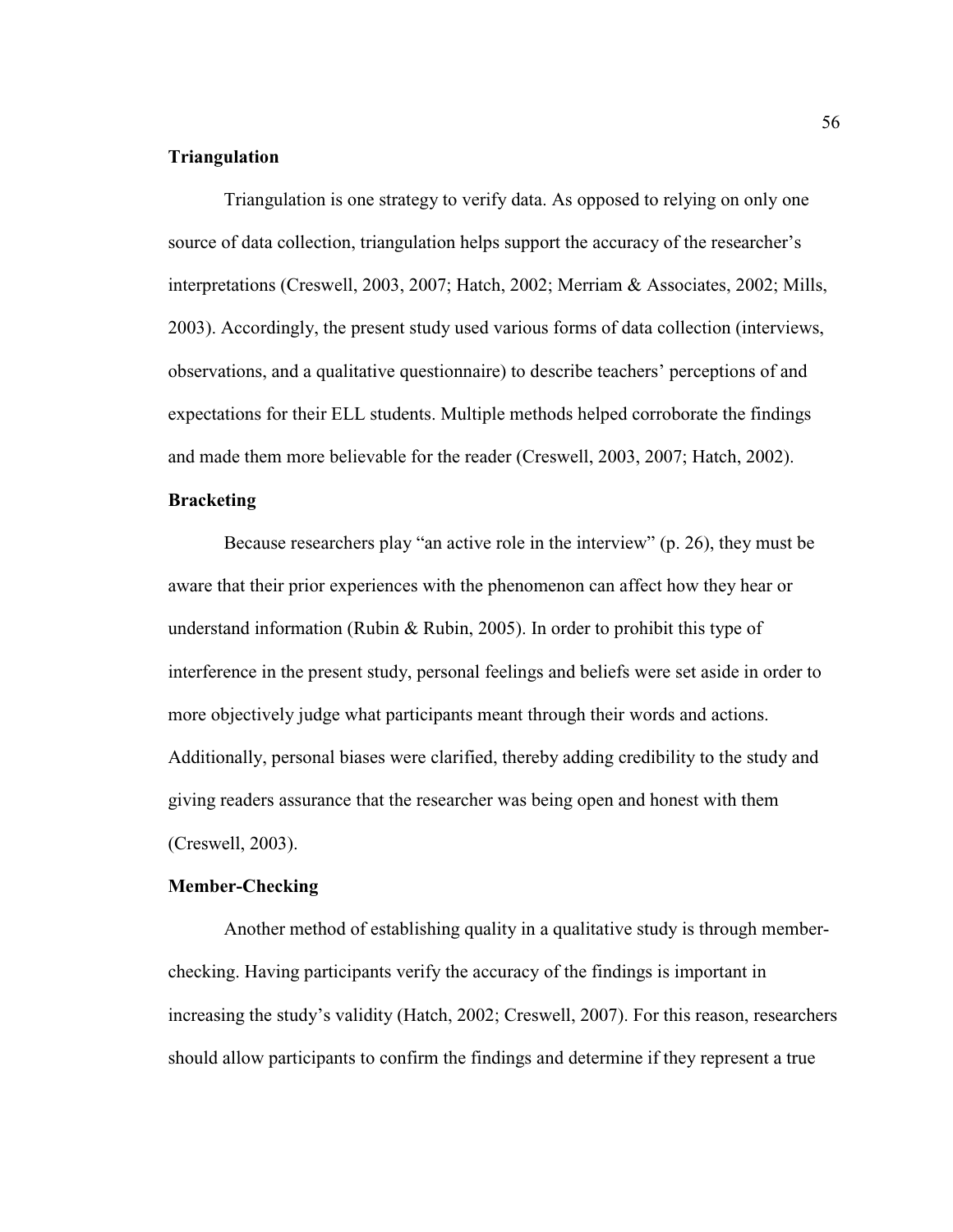picture of participants' intended meanings (Briggs & Coleman, 2007; Creswell, 2007; Hatch, 2002; Mills, 2003; Rubin & Rubin, 2005). Consequently, I checked with participants to ascertain if they considered the findings to be accurate and congruent with the meanings they were attempting to convey.

# **Peer-Editing**

 Research on qualitative studies has recommended peer-editing as a method of ensuring quality (Creswell, 2003, 2007; Janesick, 2004; Mills, 2003; Rubin & Rubin, 2005). Peer-editing involves having another person review the study "to see if the account resonates with people other than the researcher" (Creswell, 2003, p. 196). After reporting the findings, a dissertation writing editor was asked to read through the study and check for any confusing or inconsistent narrative.

# **Thick, Rich Data**

 Using description that is filled with thick, rich data is a characteristic of qualitative research (Creswell, 2007; Hatch, 2002; Merriam & Associates, 2002). Quality is impacted by the amount of thick, rich data gained from interviews (Hatch, 2002). According to Creswell (2007), such description "describes in detail the participants or setting that is being studied" (p. 209). For this reason, the findings of a study should be written so that they take the "readers inside the issues and settings under investigation" (Hatch, 2002, p. 224) and makes them feel as if they are sharing the experiences with participants (Creswell, 2003). Thick, rich description was used in this study to help the reader experience classroom teachers' shared perceptions of and expectations for ELL students.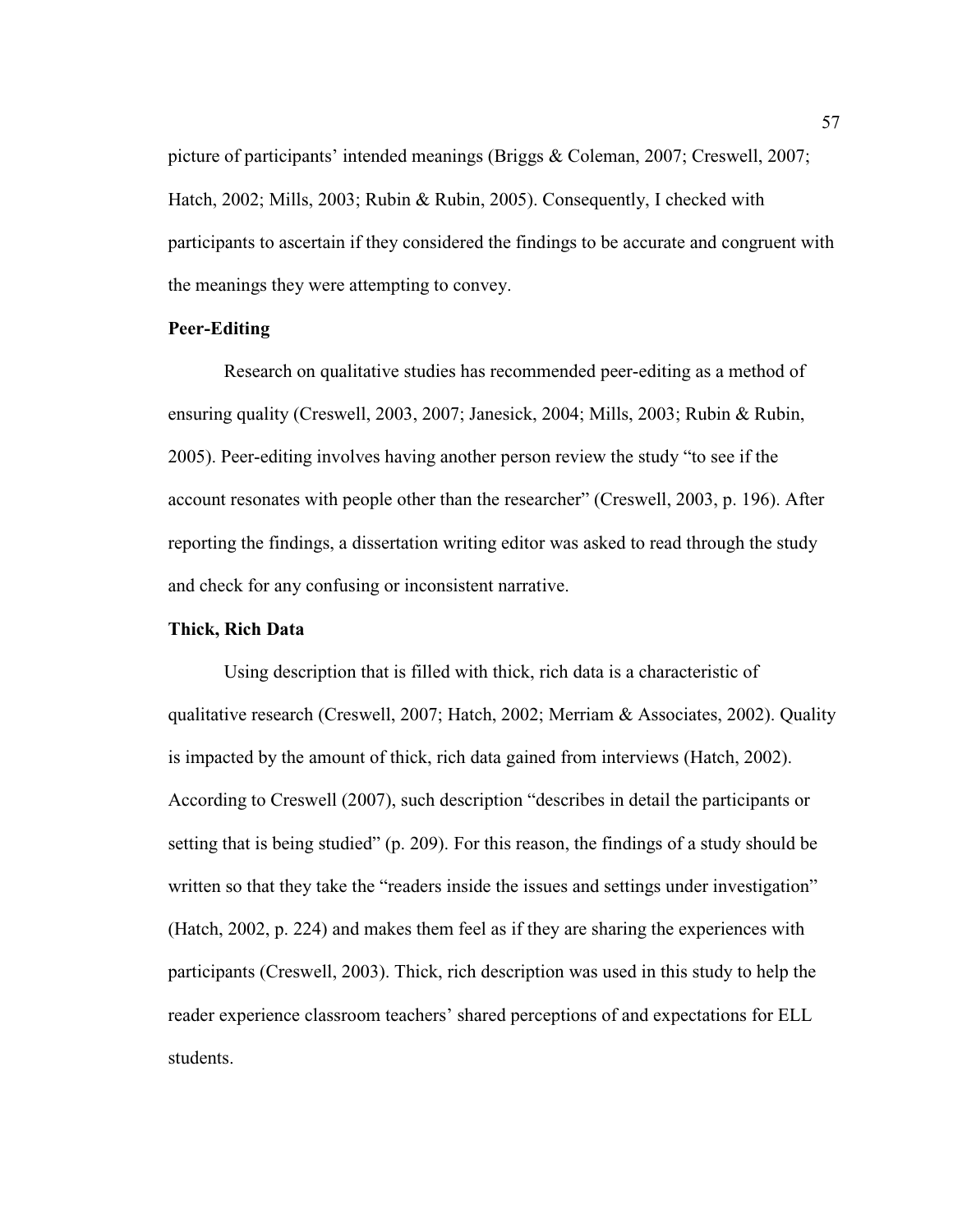## **Ethical Protection of Participants**

 A qualitative study requires building trust between the researcher and participant, as the research topic deals with very personal, sensitive, and emotional issues (Hatch, 2002). There must be a meaningful and "ongoing social relationship and connectedness between the researcher and participants" for trust to continue and questions to be adequately answered (Janesick, 2004, p. 107). In an interview, for example, participants are more willing to divulge their feelings to someone they feel can be trusted (Lambert et al., 2002). During the course of this study, I strove to develop and maintain a trusting relationship with all participants so that they felt comfortable and willing to engage in the study.

# **Reciprocity and Research Bargain**

Reciprocity refers to mutual giving and can include such actions as the researcher helping out participants in some way in exchange for participants' contributions to the study (Hatch, 2002). Hatch asserted that in qualitative research, participants are often asked to reveal intimate details about their lives and to trust the researchers with sensitive information (pp. 65-66). In return for this information, researchers may not give much of themselves to the participant in the form of ongoing friendship and information after the study is completed; ignoring the participant after the study may be considered an ethical issue. Hatch (2002) and Janesick (2004) emphasized that once the study is over, researchers should not suddenly desert the research setting and sever all ties with participants. Therefore, participants in this study were offered opportunities to review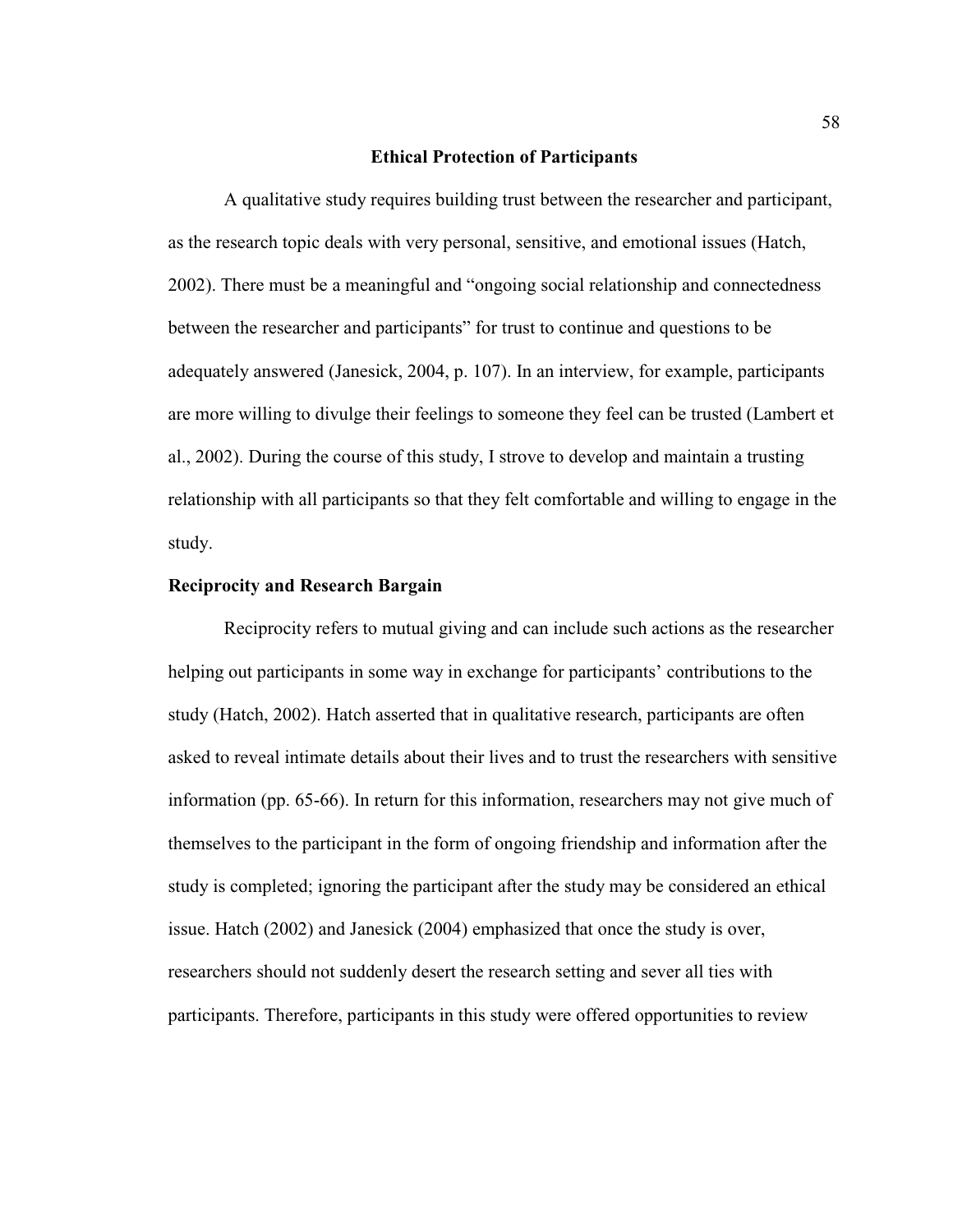transcripts and findings, to participate in any future studies on the topic, and to keep in touch with the researcher.

 To prevent abruptly-ended relationships and participant resentment from occurring at the end of the study, a research bargain between researcher and participant was in place. This agreement ensured that the researcher met certain obligations to participants and that reciprocity was in place (Hatch, 2002). Research bargains include an explanation of the purpose of the study, what the researcher will be doing when and for how long, means by which research findings will be shared with participants, the fact that participation is voluntary, and a promise of confidentiality (Creswell, 2007; Hatch, 2002; Merriam  $\&$  Associates, 2002). Confidentiality is one of the most important ethical procedures. Participants were assured that their names and the information would not be revealed to anyone other than the researcher (Creswell, 2007; Hatch, 2002; Janesick, 2004; Merriam & Associates, 2002; Mills, 2003). Confidentiality was maintained by assigning pseudonyms to participants so that their true identities could not be determined by readers.

#### **Summary**

The purpose of this study was to determine first grade classroom teachers' shared perceptions of and expectations for their ELL students. Examining teachers' perceptions and expectations provided insight into strategies for addressing stereotypical beliefs and decreasing educational disparities. Data for the study was obtained by conducting of teacher participants an in-depth personal interview, observations, and a qualitative questionnaire. The results of this study added to the body of knowledge about teachers'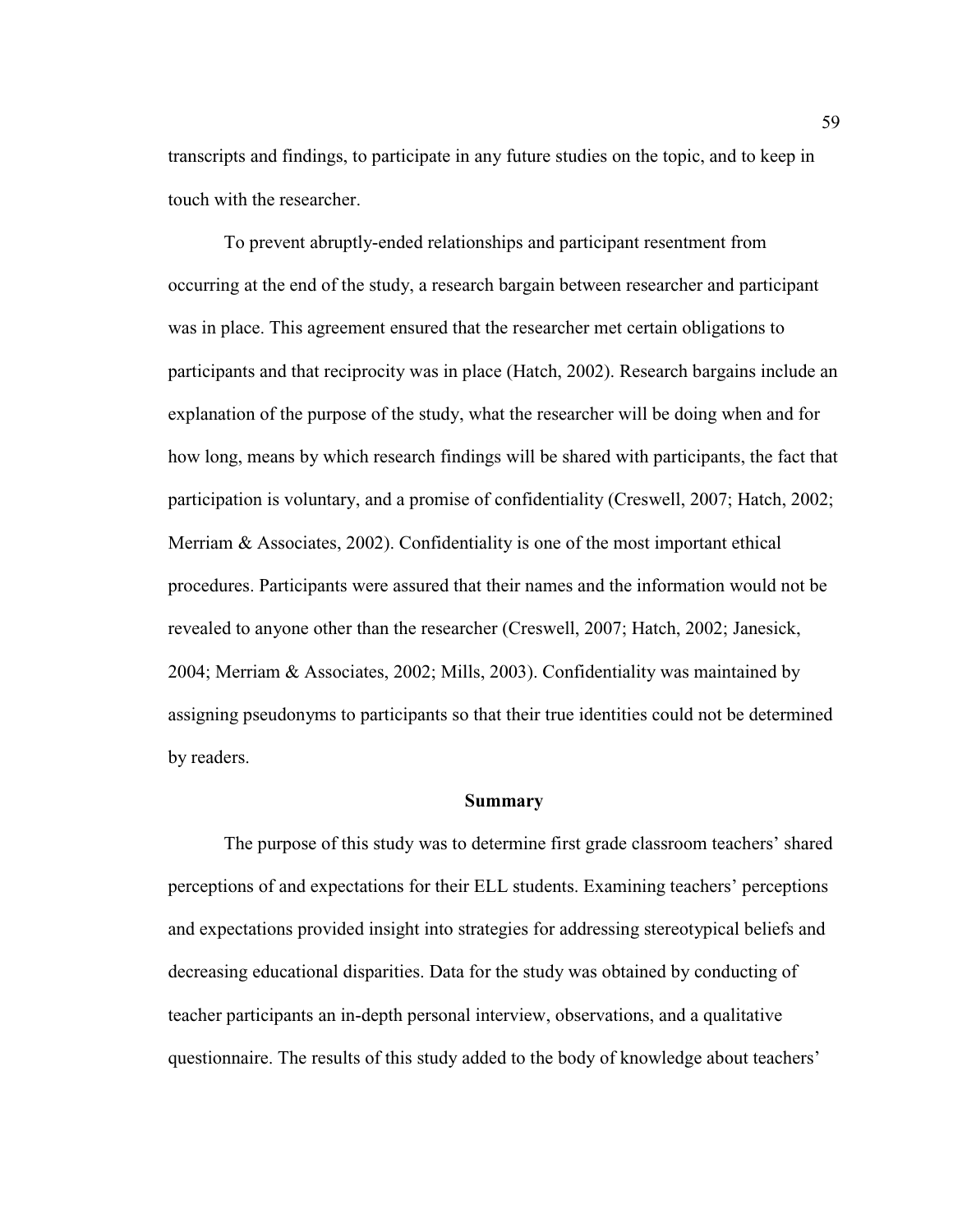perceptions of and expectations for ELL students. The results may be useful to other classroom teachers of ELL students, staff developers who determine where teacher training is needed, and policy makers who are interested in equalizing the achievement gap between ELL students and native English-speaking students.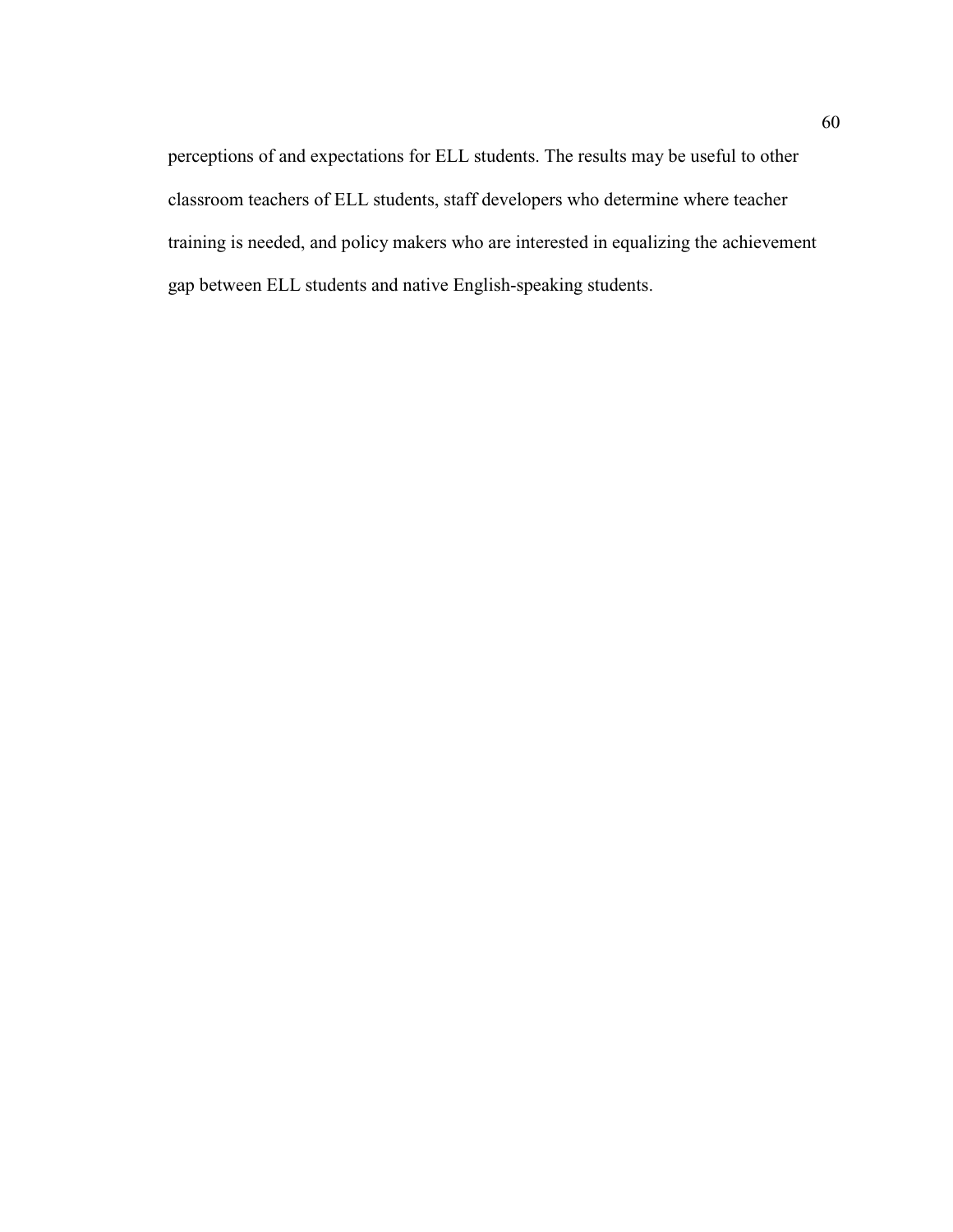## **Section 4: Results and Findings**

 This section gives an account of the findings. The purpose of the study and the rationale for participant selection is presented. The methods for gathering, recording, and analyzing data are described. The data gathered from each of the participants are presented, followed by a cross-case analysis to examine commonalities and differences in the information obtained from all participants (Creswell, 2007; Yin, 2003). Analysis of the data is presented in a manner that answers the research questions. During analysis, references are made to the conceptual framework and literature review presented in section 2. Actions and recommendations for future research, in addition to the implications for social change, are given in section 5.

## **Purpose of the Study**

 The primary purpose of this case study was to examine first grade teachers' perceptions of and expectations for their ELL students. A secondary purpose was to uncover how first grade classroom teachers perceived the amount and quality of training they had received to effectively teach ELL children. The final purpose of this study was to gather insight into how teachers interact in the mainstream classroom with their ELL students.

## **Process of Generating, Gathering, and Recording Data**

In order to strictly adhere to IRB guidelines, no participants were contacted and no data of any kind was collected until permission from the IRB was received to go ahead with the study. Only then were participants contacted and only then did data collection begin. A Notification of Approval to Conduct Research was sent by the IRB on August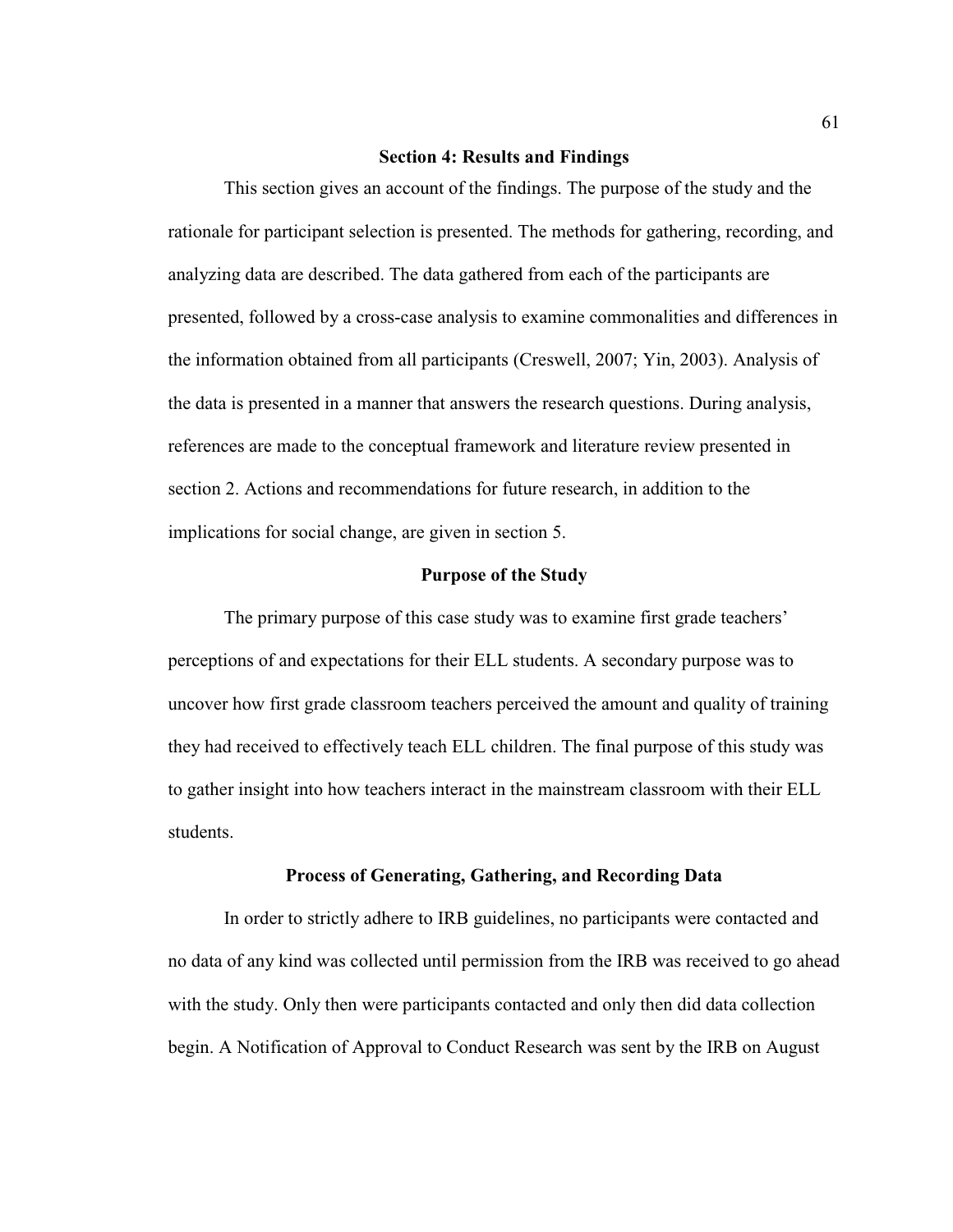31, 2009. The following day, participants were approached and asked to participate in the study. After obtaining participants' consent, data collection was initiated on September 3, 2009. Data were generated through multiple methods, including one in-depth interview and one follow-up interview, two classroom observations of teacher participants, and a qualitative questionnaire. These methods are capable of gathering highly detailed, adequate data to answer the research questions in this study. I kept up with the data process (where, when, and from whom data were collected) by recording this information in both a research log and on my personal computer. Recording information on both a hard copy (handwritten research log) and on my personal computer ensured that this information was available when needed at either the research setting or at my home.

Because I am an ESOL teacher with a list of ELL students and their teachers, I was able to determine which first grade mainstream teachers taught at least one ELL student in her classroom (all first grade teachers are female). As classroom teachers of ELL students, I assumed these participants had sufficient knowledge to answer the research questions. To enlist four teacher participants, I personally approached each of the potential participants to ask if she would be willing to take part in the study. Fortunately, all four teachers consented to be included in the research. I gave a consent form to each participant, explained the purpose of the study, assured the participant that she has the right to withdraw from the study at any time, and promised complete confidentiality of identifiable information. After each participant read the consent form, I reviewed the terms again and asked the participant if she had any questions about the study or the consent form. Each participant agreed to the terms of the study and signed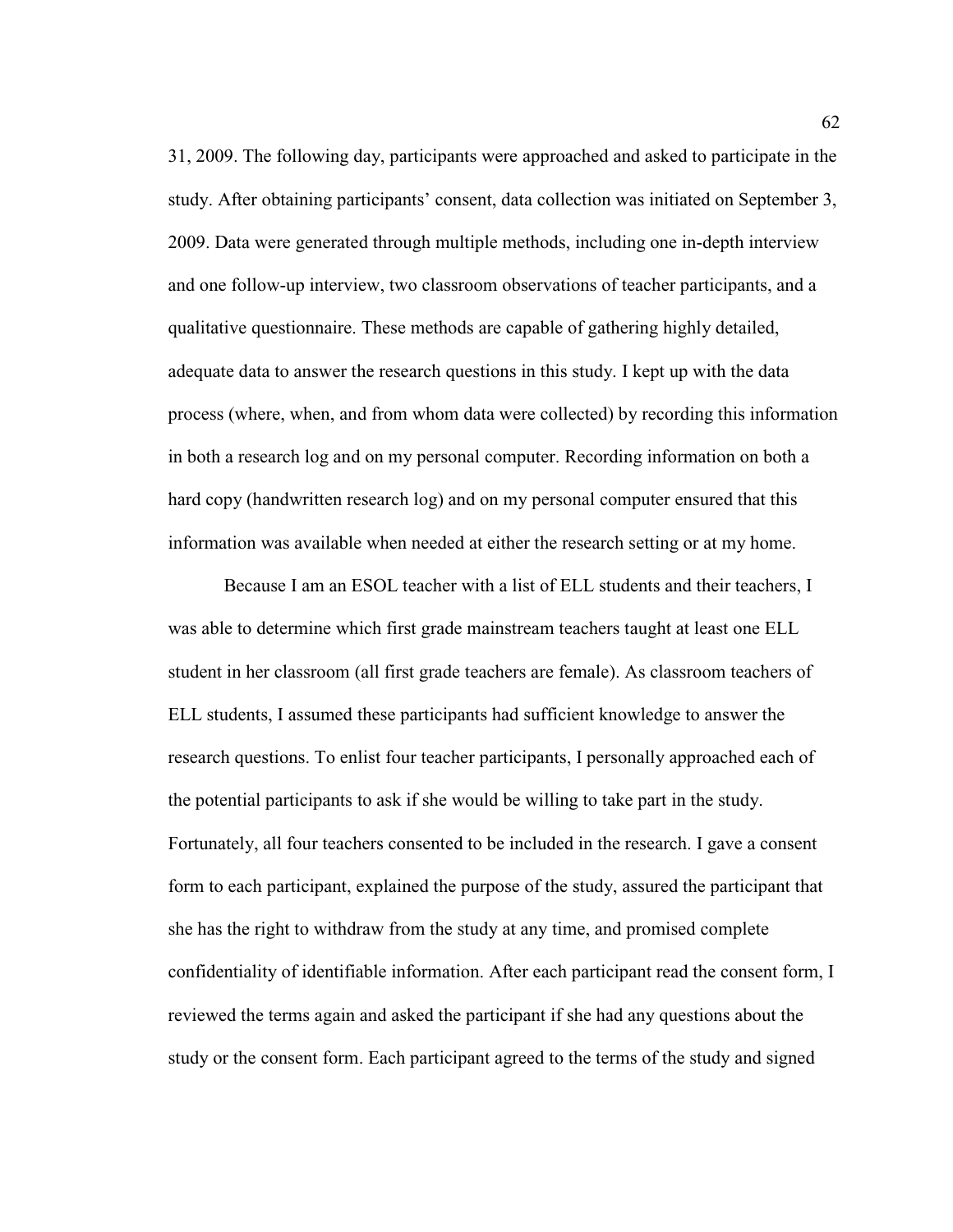the consent form. I took these documents to my residence and locked them in a secure file cabinet to safeguard the information.

Each participant was assigned a pseudonym to protect their identity. As pseudonyms, I chose a name that began with each of the first four letters (P, A, R, and T) of the word "participant." This method of assigning pseudonyms not only helped me remember participants' names but also facilitated my remembering which participants had completed interviews, observations, or questionnaire. After the study was explained and participants signed a consent form, data were obtained from the participants. The ages of these participants ranged from 25 years of age to 54 years of age. Pam is 54 years old; Abby is 25 years old; Rose is 46 years old; and, Tara is 37 years old. As a result of including participants from different ages, I felt confident in receiving comprehensive data that represented various age groups and years of experience.

All participants engaged in the three-phases of data collection: one in-depth and one follow-up interview, two observations, and a qualitative questionnaire. Interviews were held in each participant's room at the end of the school day after all students had left. The only interruptions occurred when the office staff made an occasional announcement over the public address system. Before interviews were conducted, I placed a sign outside the door stating that a private conference was in progress and requesting that no one enter. Interviews with teacher participants lasted approximately one hour. Interview questions followed an interview protocol, and probing questions were posed after each question so that participants could elaborate on their answers. Questions on the interview instrument asked teachers about their perceptions of and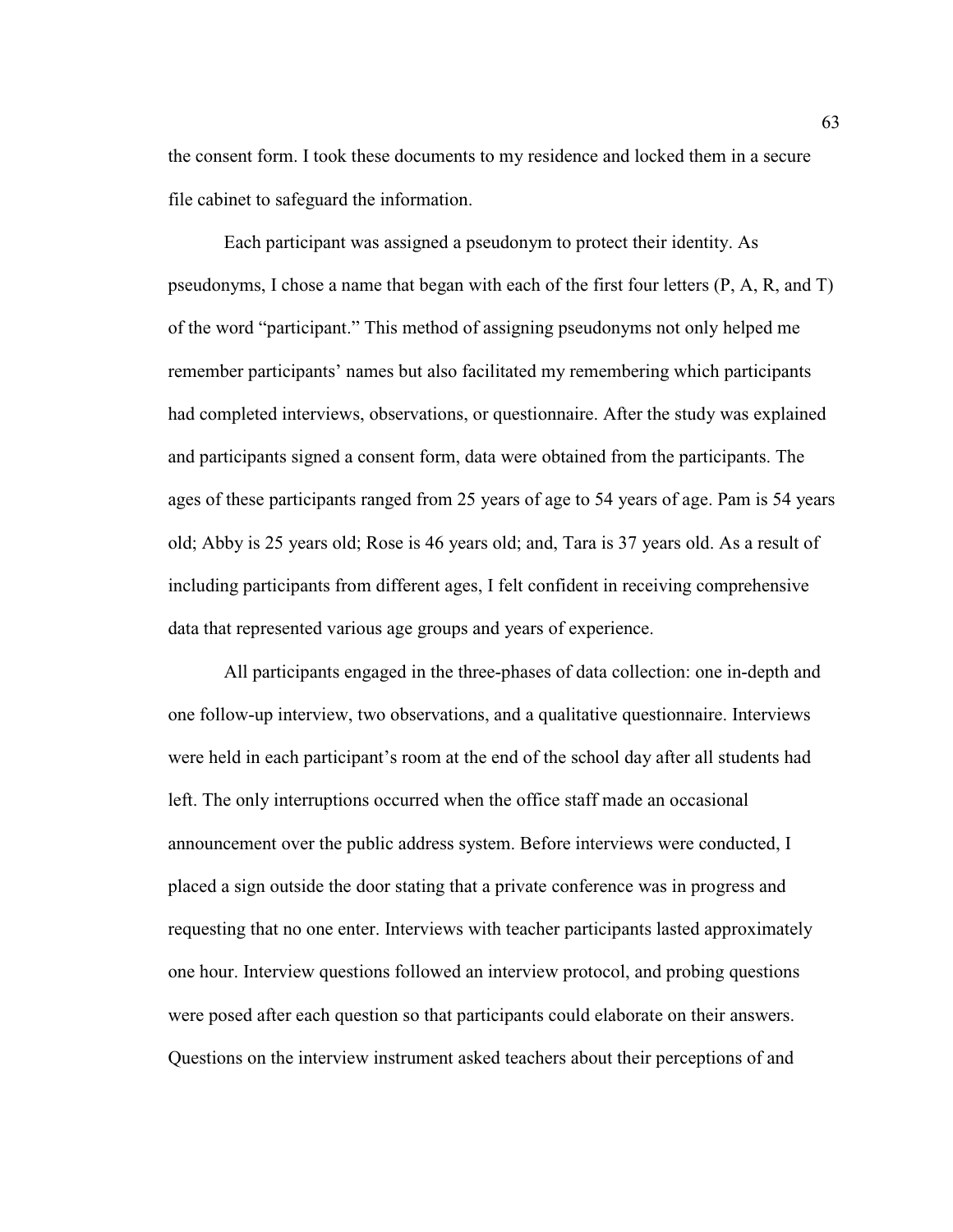expectations for ELL students in their classrooms and about teachers' reflections on the training they had received to teach ELL children. The entire interview was digitally recorded so that it could be transcribed onto my personal home computer.

Upon returning home on the day of each interview, I transcribed interview responses onto my personal computer. The timeliness of transcription ensured that the information and emotional effects of the interview moments were not forgotten. To cultivate a deeper understanding of each interview, each participant's words were recorded verbatim, along with a parenthetical description of body gestures, emotions, voice tones, pauses, and emphasis on particular words or phrases. I listened multiple times to the recorded interview until I was sure my transcription was an exact replica of the participant's spoken words. In order to make the text easier for readers to understand, I went back and made simple grammatical corrections and eliminated repetitive phrases within the same sentence. These changes were undertaken to clarify the presentation of the results, and not to alter the meaning of participants' words. In addition to transcribing the interview data on my computer, I noted the time, date, and my personal reflections about each interview in a research log. All data recorded in my research log were also typed onto my personal computer for ready access and safekeeping.

Pursuant to transcribing the initial interview, I conducted a follow-up interview session with each participant, giving her the opportunity to verify the accuracy of the interview transcript, offer clarification, and give additional details. The follow-up interview allowed me to ask participants to elaborate on specific questions for which I noticed inadequate responses during the initial interview. For example, in a follow-up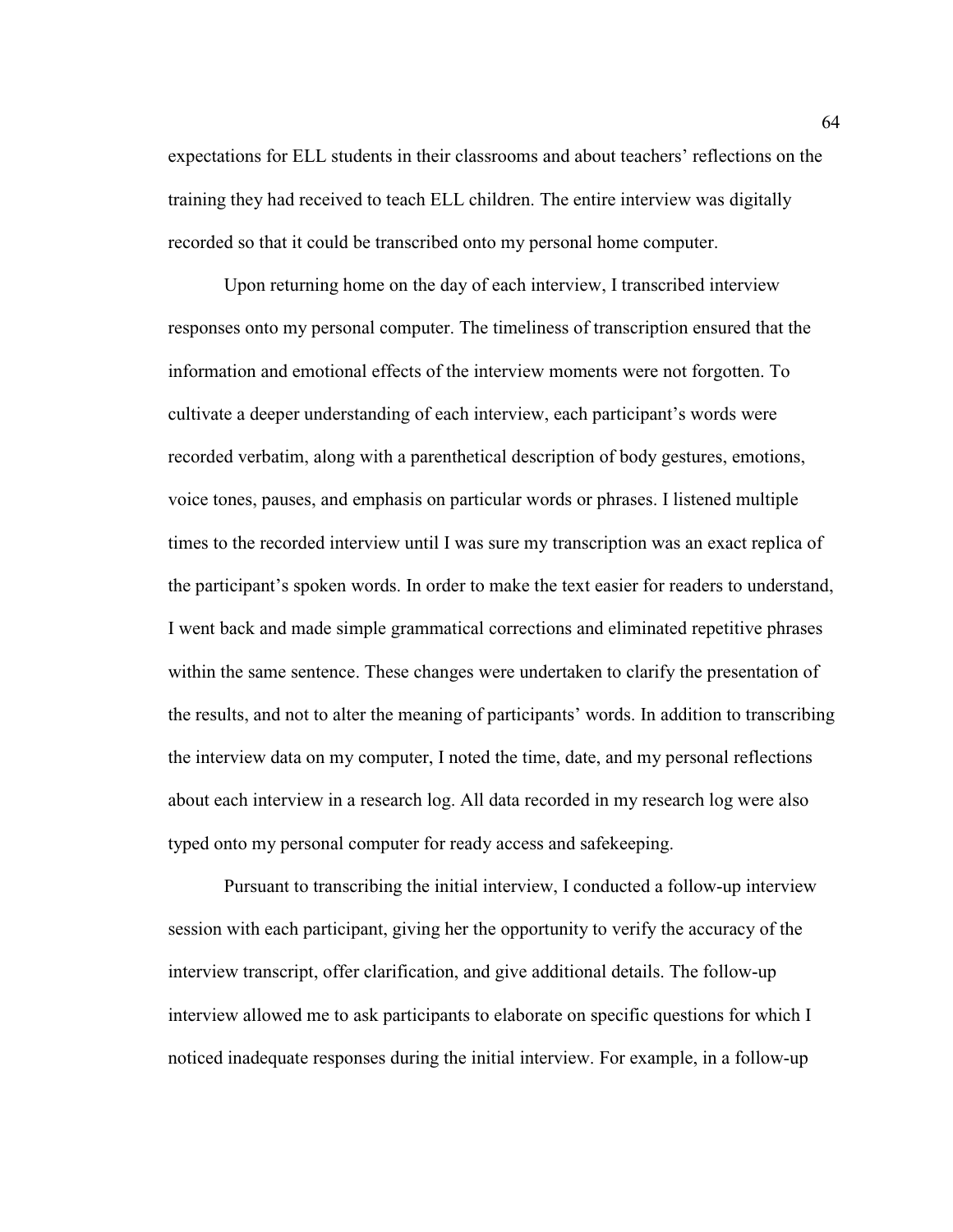visit with Pam, she excitedly told me that she had recently begun using hand gestures as a strategy to help her ELL students and had found that this strategy was increasing her ELLs' understanding of vocabulary. Additionally, each participant was offered the opportunity to confirm the correctness of her initial interview by reading the completed transcript and listening to the digitally-recorded interview. Three participants looked over the transcribed material to verify its accuracy, but said they did not want to listen to the digitally-recorded interview. One participant stated that she did not have time to review the transcription either by reading it or listening to it and trusted the accuracy of the document.

In addition to interviews, participants were personally handed a qualitative questionnaire to complete at their leisure and asked to return the questionnaire to me within two weeks, which they did. The questions on this instrument referenced specific problems participants encounter when teaching ELL students and asked participants what training lessons or resources they thought would be effective to help them address these problems. I kept track of the data collection by recording in my research log the time and place of each interview and observation, as well as which participants had returned the questionnaire. All data recorded in my research log was also typed into my personal computer for safekeeping and easier access when working at home.

Further data to answer the research questions were obtained through participant observations. Watching teachers interact with their ELL children yielded a clearer picture of participants' perceptions of and expectations for their ELL students. Observations allow the researcher to "see the world through the eyes of those they are studying"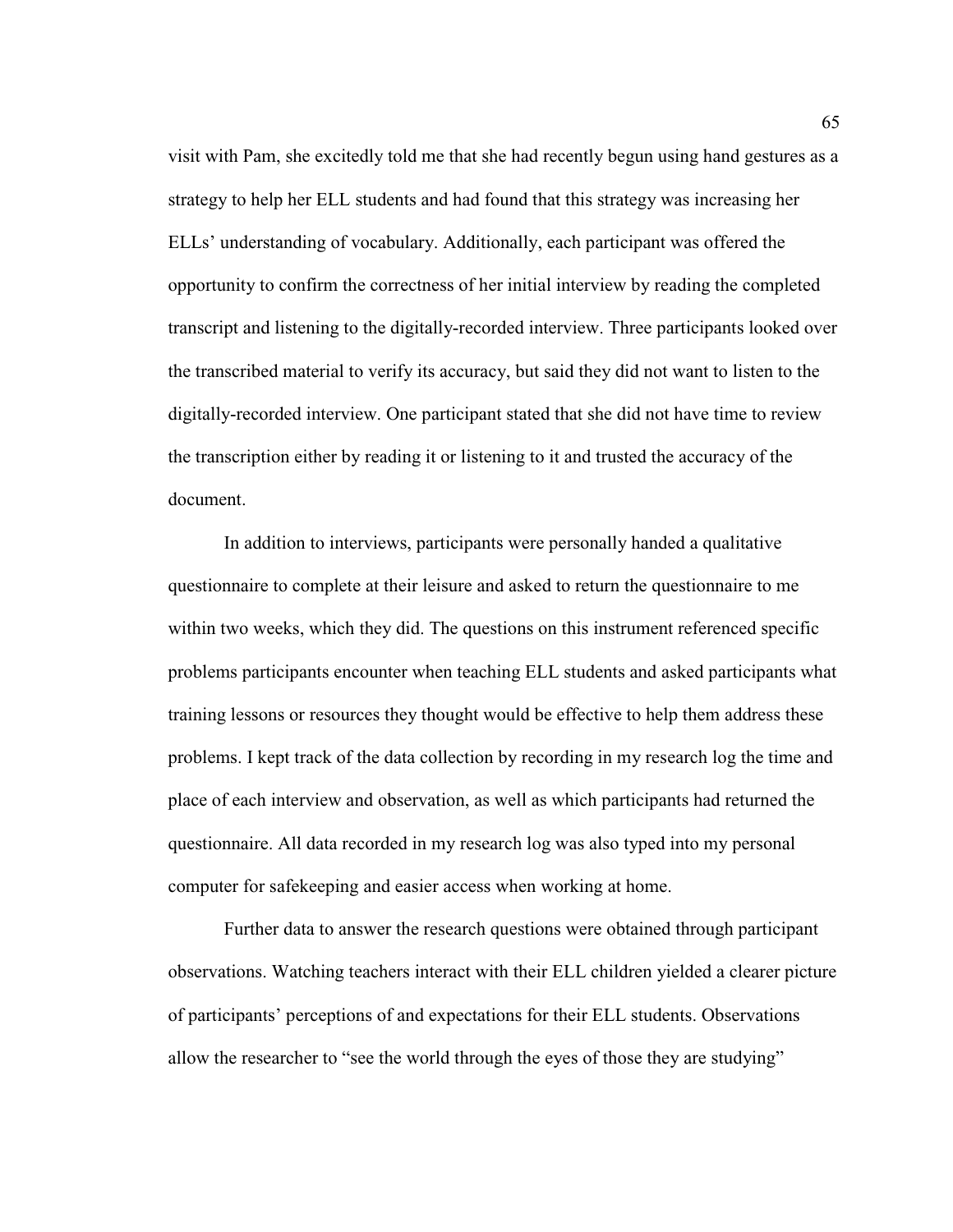(Hatch, 2002, p. 72). Rather than merely spoken or written information as presented in interviews and questionnaires, observations enabled me to see firsthand how teachers interrelate with their ELLs (Hatch, 2002). I was able to see and hear the frequency with which ELLs were called on to answer questions, the teacher's proximity with her ELL students, personal contact with ELLs, and the tone of voice used by the teacher when speaking with ELLs, The four first grade teachers were observed on two separate days as they taught a Language Arts class containing at least one ELL student. Information from the observations was recorded onto an observation protocol sheet, along with my personal notes and reflections about each observation.

Responses to the questionnaire and notes about observations were relatively brief when compared to the lengthy interview transcriptions. I pondered whether to use an Excel spreadsheet on which to record information received from observation and questionnaire data and a Microsoft Word Table on which to record observational data. After weighing the advantages and disadvantages, I ultimately decided to use Excel for recording all the data from interviews, observations, and questionnaire instruments. A friend who is an expert in the field of technology helped me set up an Excel spreadsheet with the added feature of the "freeze frame command." Using this feature, I could slide the labeled columns to the left in order to see data about each topic in the column immediately after the participant's name. This recording method permitted me to view at one glance the information about a particular topic. Recording data on Excel necessitated first going through the complete set of data and coding them to represent the topic of each research question and subquestion.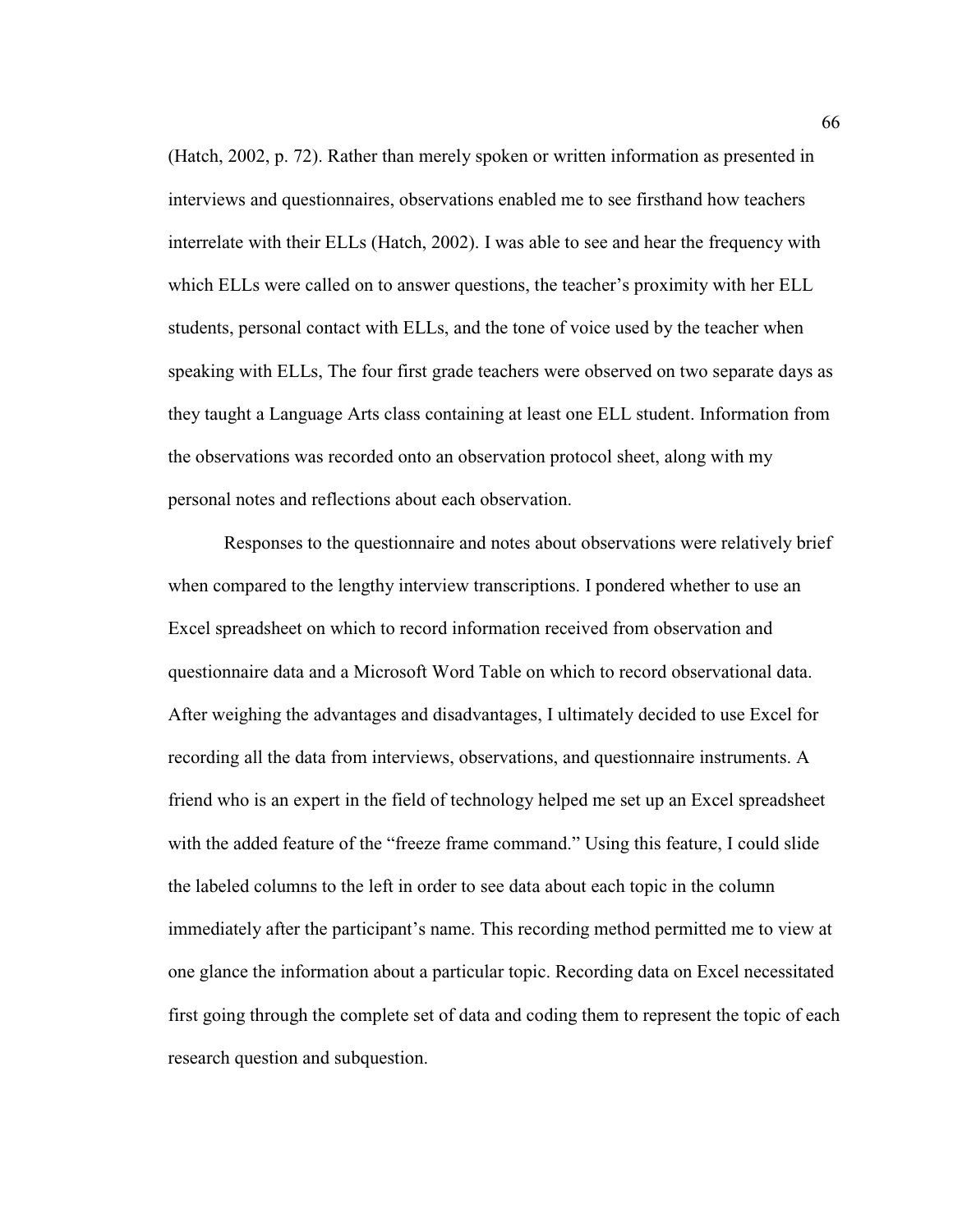Rather than using letter codes to label the data, however, I chose a visual method that used color-coded highlighting to indicate information related to the study questions (see Figure 1). Quotes and excerpts relevant to each category were highlighted. For instance, a green highlighter signified quotes and excerpts in the data that represented teachers' perceptions of ELL students; blue highlight denoted teachers' expectations for their ELLs; information referring to teachers' interactions with ELL students was highlighted in pink; and finally, yellow highlighting designated the challenges teachers face when teaching ELL students. After color-coding the collected information, I recorded the data under the appropriate category (perceptions, expectations, and challenges, and interactions) on the Excel spreadsheet.

| Color-Coding the Data |                        |                                                   |
|-----------------------|------------------------|---------------------------------------------------|
| Color                 | Description            | Details                                           |
| Green                 | Teachers' Perceptions  | Teachers' Perceptions of their ELL students       |
| Blue                  | Teachers' Expectations | Teachers' Expectations of their ELL students      |
| Pink                  | Teachers' Interactions | Teachers' Interactions with ELLs in the Classroom |
| Yellow                | Teachers' Challenges   | Challenges of Teaching ELL Students               |

Figure 1: Color-coding of data in interviews, observations, and questionnaire

I read the data again in its entirety to find themes that surfaced within each category, both from individuals and from participants as a whole. Participants' responses to the interview questions, observations, and questionnaire revealed their perceptions of, expectations for, and interactions with their ELL students. Their responses also uncovered their perceived challenges to teaching ELLs, and the training they desire to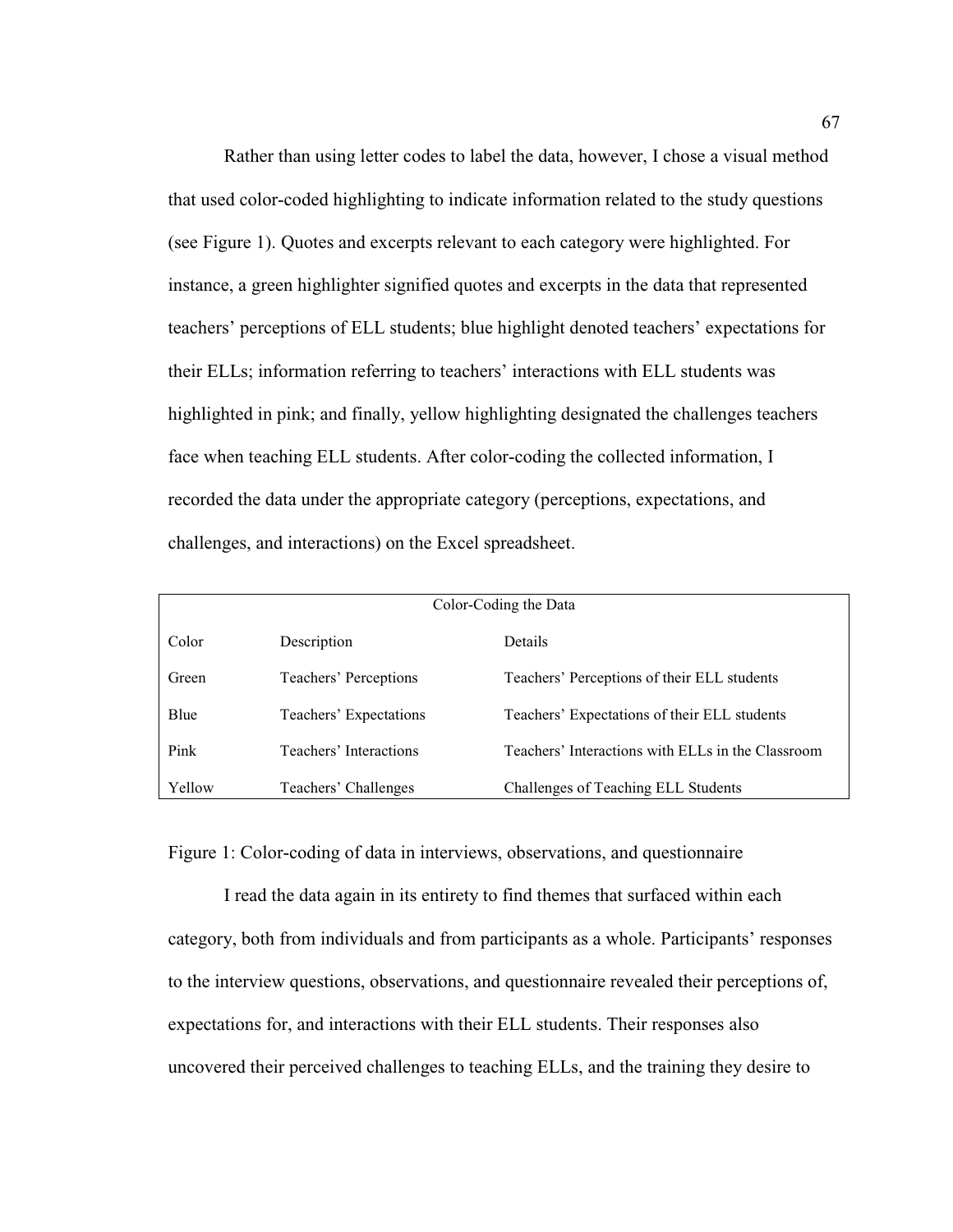help them address ELL-related problems more effectively. Using the same method set forth in Figure 1, the themes found under each category, or research question, were colorcoded. However, to differentiate between categories, which were highlighted by entire sections, I drew a circle around the themes that appeared under each category. Themes that became evident under the category of teachers' perceptions included teachers' view that ELLs are not inferior, and they are just as intelligent and capable as any other student in the classroom. The teachers believe all students learn the same way, regardless of their cultures. The theme of equal capacity to learn surfaced as a theme when teachers expressed their expectations for ELL students. Teachers expect their ELL students to do the same work and reach the same level academically as their native English-speaking students. Observations of the first grade teacher participants revealed insight into how they interact with ELL students. Figure 2 shows how the observation data was coded on the spreadsheet. Recording the data on a spreadsheet allowed me to examine the responses from individual participants converge into thematic codes and categories.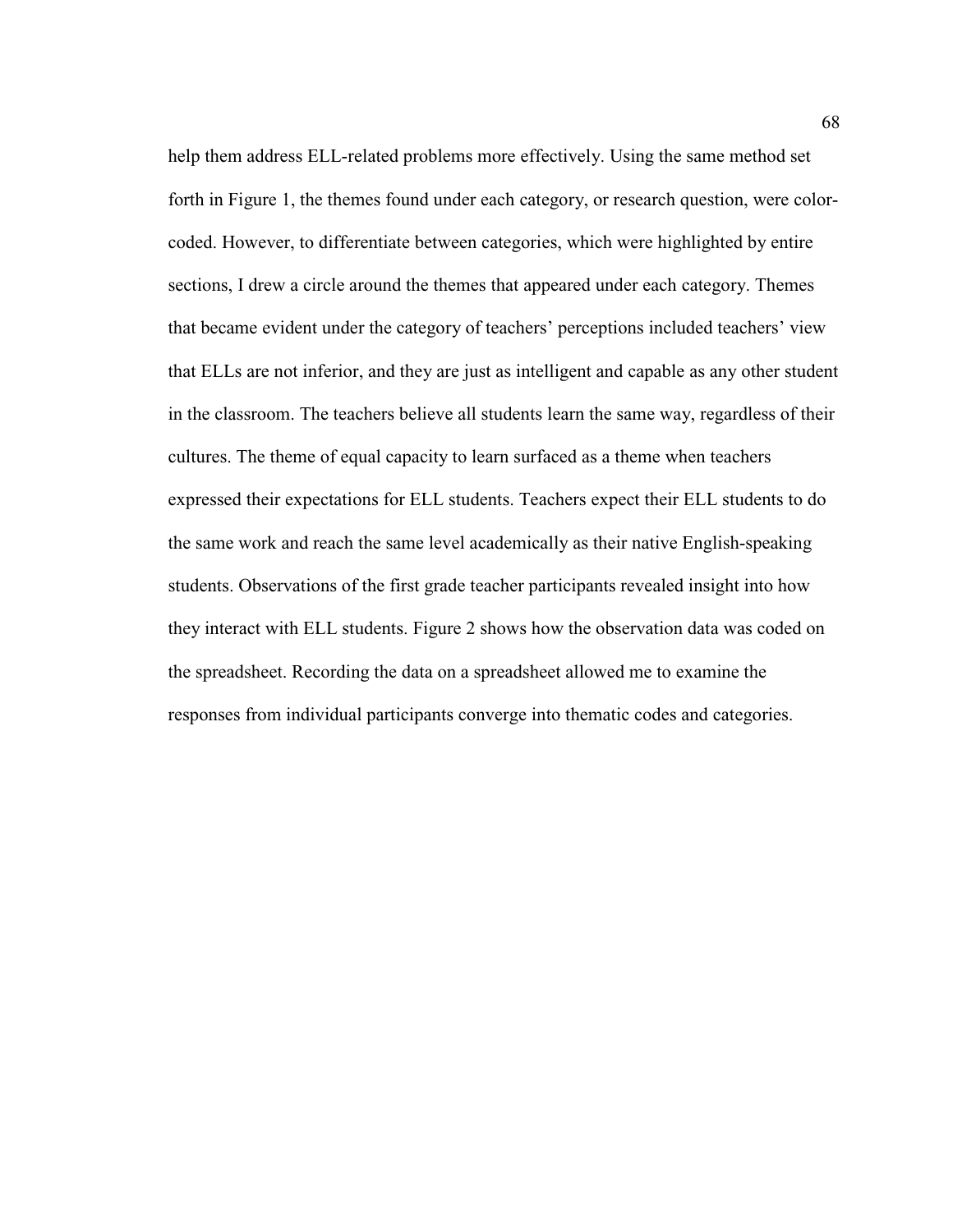| Coding of Observational Data |                     |                                                              |
|------------------------------|---------------------|--------------------------------------------------------------|
| Teachers                     |                     |                                                              |
| Code                         | Description         | Details                                                      |
| Stg                          | Seating             | Where does teacher seat ELLs in the classroom?               |
| Reph/Rest                    | Rephrase/Restate    | How often does teacher restate or rephrase information?      |
| H/C                          | Hints/Clues         | Does teacher give ELLs hints and clues when questioning?     |
| BL                           | Body Language       | What is teacher's body language while interacting with ELLs? |
| <b>PX</b>                    | Proximity           | Does teacher stand or sit close to ELLs during class?        |
| N/C                          | Nervous/Comfortable | Does teacher appear nervous or comfortable around ELLs?      |
| <b>ELL Students</b>          |                     |                                                              |
| Code                         | Description         | Details                                                      |
| AQ                           | Apprehension        | Do ELLs appear apprehensive when asking questions?           |
| <b>BLQ</b>                   | Body Language       | What is ELLs' body language when asking questions?           |
| AA                           | Apprehension        | Do ELLs appear apprehensive when answering questions?        |
| <b>BLA</b>                   | Body Language       | What is ELL's body language when answering questions?        |

# Figure 2: Coding of observation data

 For this study, a case study approach to analysis and interpretation was used. Qualitative researchers recommend reading and rereading the information to make sense of how the data fit together to form a complete picture (Hatch, 2002; Dana & Yendol-Silva, 2003). Upon concluding all data collection, the information from interview transcripts, observations, and the questionnaire was read and reread to determine the overall meaning of the entire set of data (Creswell, 2007; Hatch, 2002; Rubin & Rubin, 2005). Because my cognitive skills are most responsive to physical illustrations and diagrams, I conducted my analysis by using colors. I employed various colors of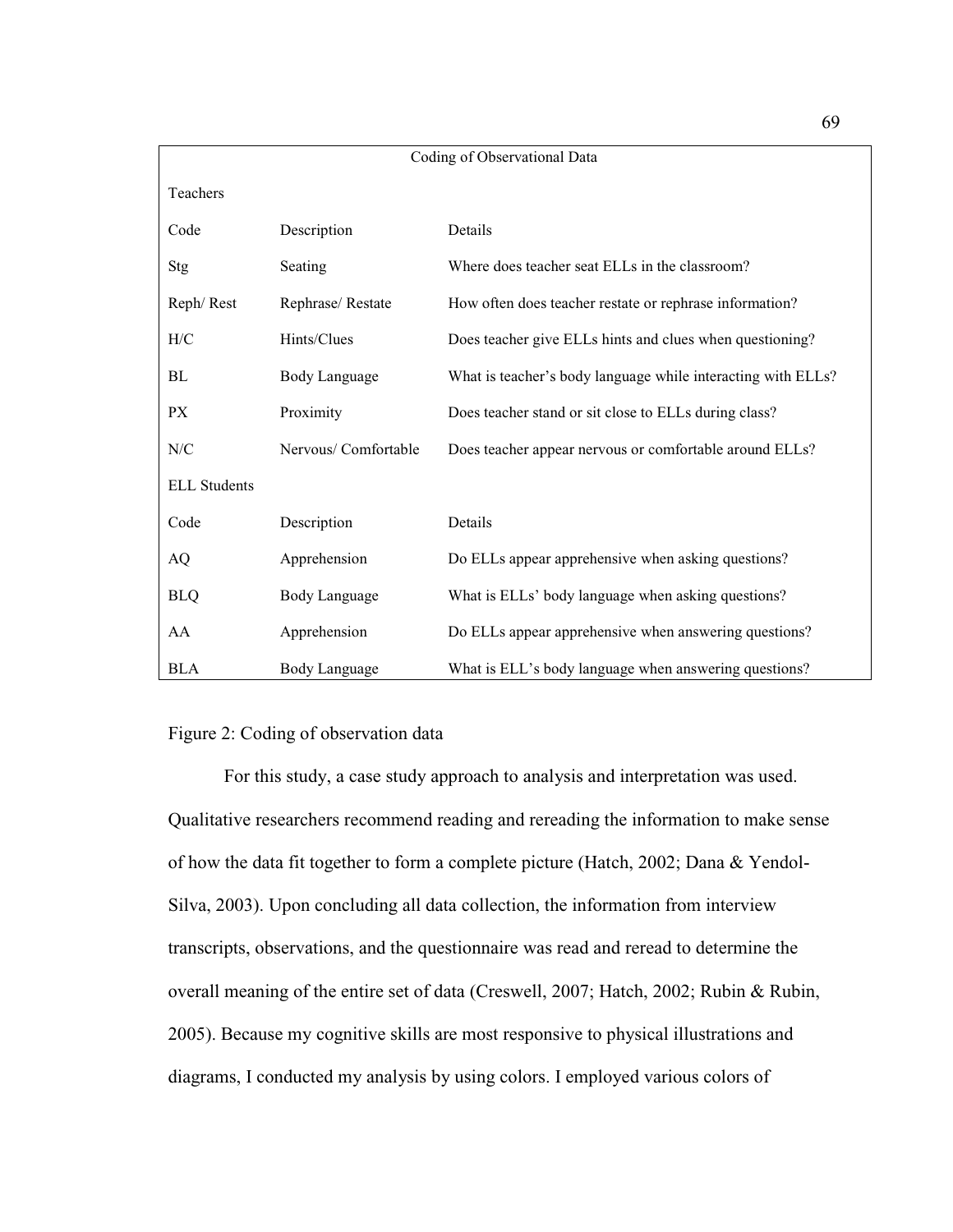highlighters to color-code key words or phrases found in participants' responses. Each color represented a particular topic or category on which the study focuses and included the following topics: teachers' perceptions of ELL students, teachers' expectations for ELL students, challenges encountered by first grade teachers of ELLs, and teachers' thoughts about staff development training to teach ELL students. Reading through the data yet again, I determined common, recurrent themes that appeared under each category (Dana & Yendol-Silva, 2003). This time, however, rather than highlighting the entire words or phrases, I drew a circle around the data that related to a particular theme, using the color that corresponded to the category under which the theme belonged. Within the circled theme, I used the same color of highlighter to star pertinent quotes or excerpts that supported that particular theme. Hatch (2002) suggested that, during data analysis, the researcher pinpoint and incorporate the "powerful quotes" (p. 159) that bring in participants' voices. I recorded in my research log where each theme and supporting data occurred. Recorded information included the name of the participant and the question to which the response was given.

The next step was to cut out the color-coded data related to each question and subquestion. I wrote an identifying letter ("P" for Pam, "A" for Abby, etc.) at the top of each cut-out piece of highlighted data to represent the pseudonym of the participant who gave that particular information. I then placed each piece of color-coded data under the corresponding label. After manually laying out all the information in this way, I could easily spot the color-coding and know to which category the data belonged. I generated an Excel spreadsheet on which I typed the category labels (perceptions, expectations,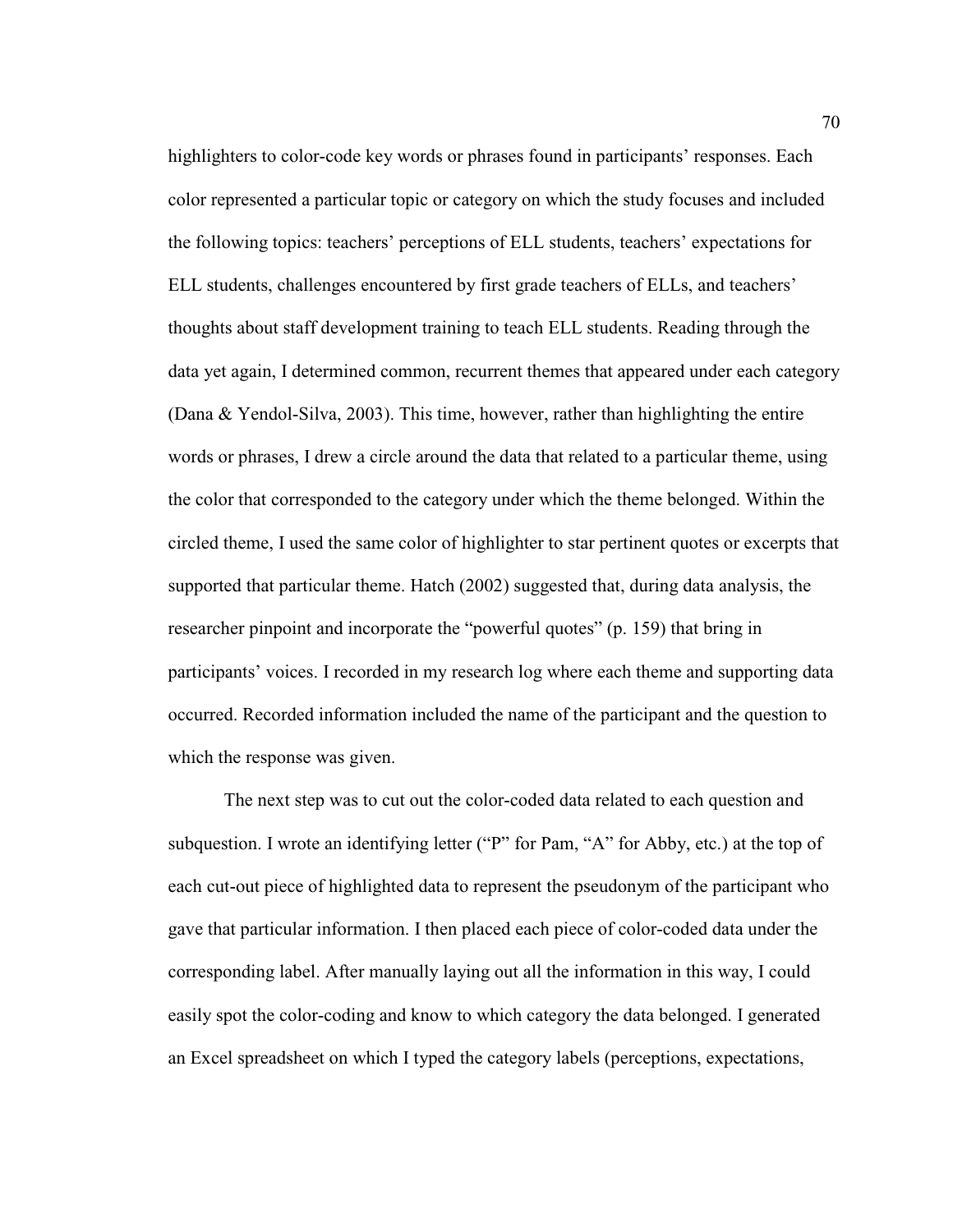interactions, and challenges) at the top. Under the labels, I recorded each participant's information relevant to the four categories, along with supporting quotes and excerpts to substantiate the themes found under each topic. Viewing the data on a spreadsheet helped me organize the data and see the individuality of each case, the interrelatedness of the four cases, and the adequacy of information to answer the research questions. Seeing all the data on one page permitted me to more easily see the similarities and differences between all cases. Furthermore, continuously comparing and contrasting data and combining smaller categories helped to reduce the enormous amount of data into the most salient themes (Dana & Yendol-Silva, 2003; Hatch, 2002; Merriam & Associates, 200; Moustakas, 1994).

After examining individual cases and determining the relationship they had with each other, the recorded data for the main research questions and subquestions were summarized and supported by quotes and excerpts from participants. These extracted words from the data increased the trustworthiness of the findings and acknowledged participants' right to be heard in the study (Creswell, 2007; Hatch, 2002). While performing data analysis, I took special care to bracket my personal beliefs and opinions. Bracketing was essential in helping me refrain from attributing my own subjective biases into analyses and inferring meanings which participants did not intend (Hatch, 2002; Rubin & Rubin, 2005). A cross-case analysis was performed first to uncover similarities and differences between cases (Creswell, 2007). A summarization of the data was followed by examining each participant's information separately in order to obtain a view of individual participants' experiences of teaching ELLs.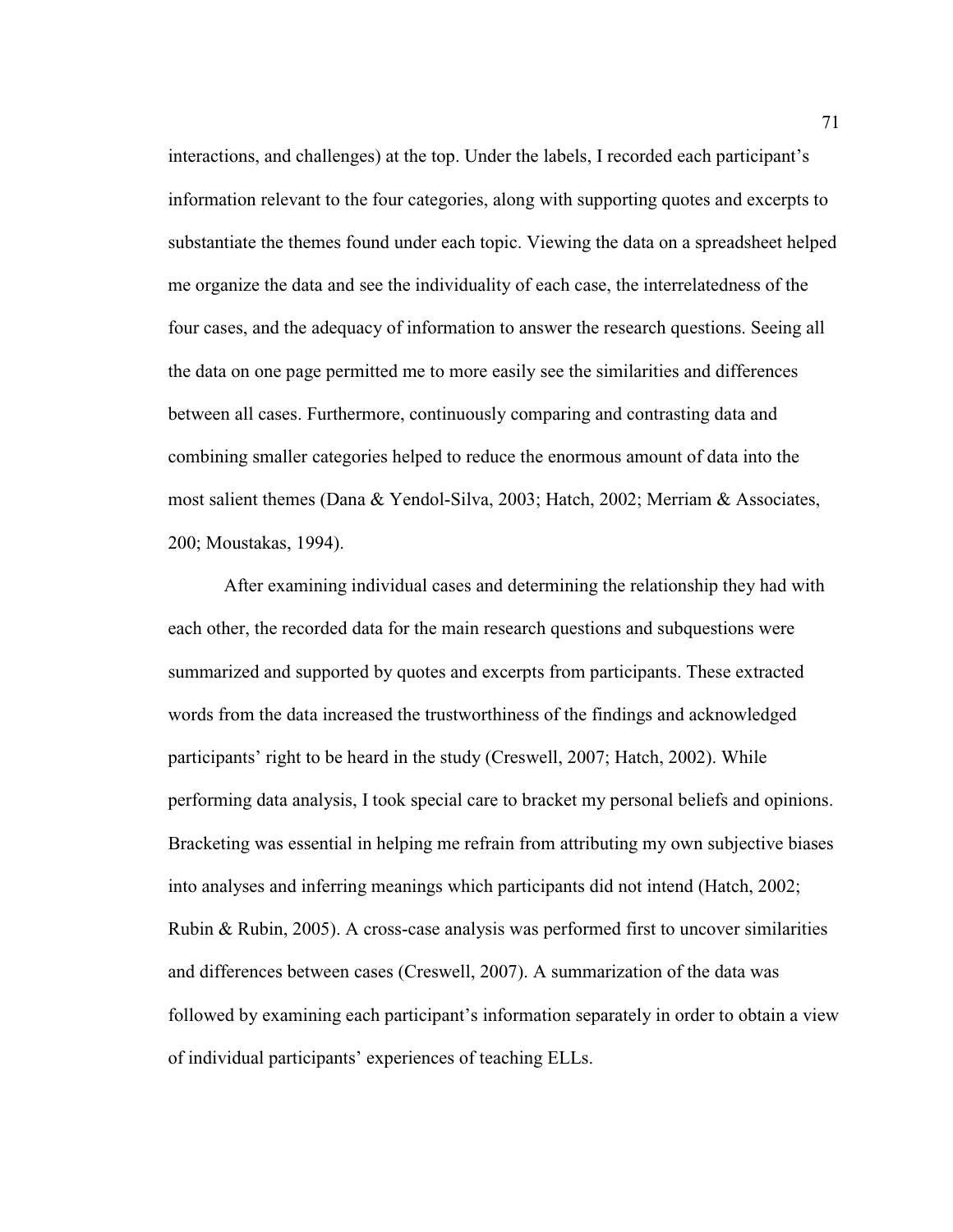### **Patterns and Trends Found in the Data**

#### **First Grade Teachers' Perceptions of ELL Students**

 The data collected from participants revealed that teachers tended to perceive ELL students as capable of learning to the same degree as native English-speaking students; therefore, teachers deemed that any strategy that worked with Englishspeaking students would work with ELL students. Tammy sustained that she would not plan any differently for her ELLs, "What I do for them, I do it for all my students who need help." Teachers attributed any "inferior" intelligence on the part of ELLs to be these students' lack of knowledge about American culture and vocabulary. On the other hand, teachers saw these students as superior in a way, because the students must put forth extra effort to acquire content knowledge through a new language. Tammy noted that ELLs have to "master a new language while also learning subjectarea content."

## **First Grade Teachers' Expectations for ELL Students**

 All teachers tended to express the same high expectations for their ELL students as they hold for their native English-speaking students. They considered their ELLs "no different from the other students." Teachers tended to treat their ELLs as "just as capable" of attaining grade level knowledge as anyone else in the class. Rose expected her ELLs to "pass the Criterion-Referenced Competency Test and go to second grade." I inferred from this statement that Rose held the same high expectations for her ELLs as she held for her native English-speaking students. Abby admitted that she may have to lower her expectations just a little but still insisted that she has "across-the-board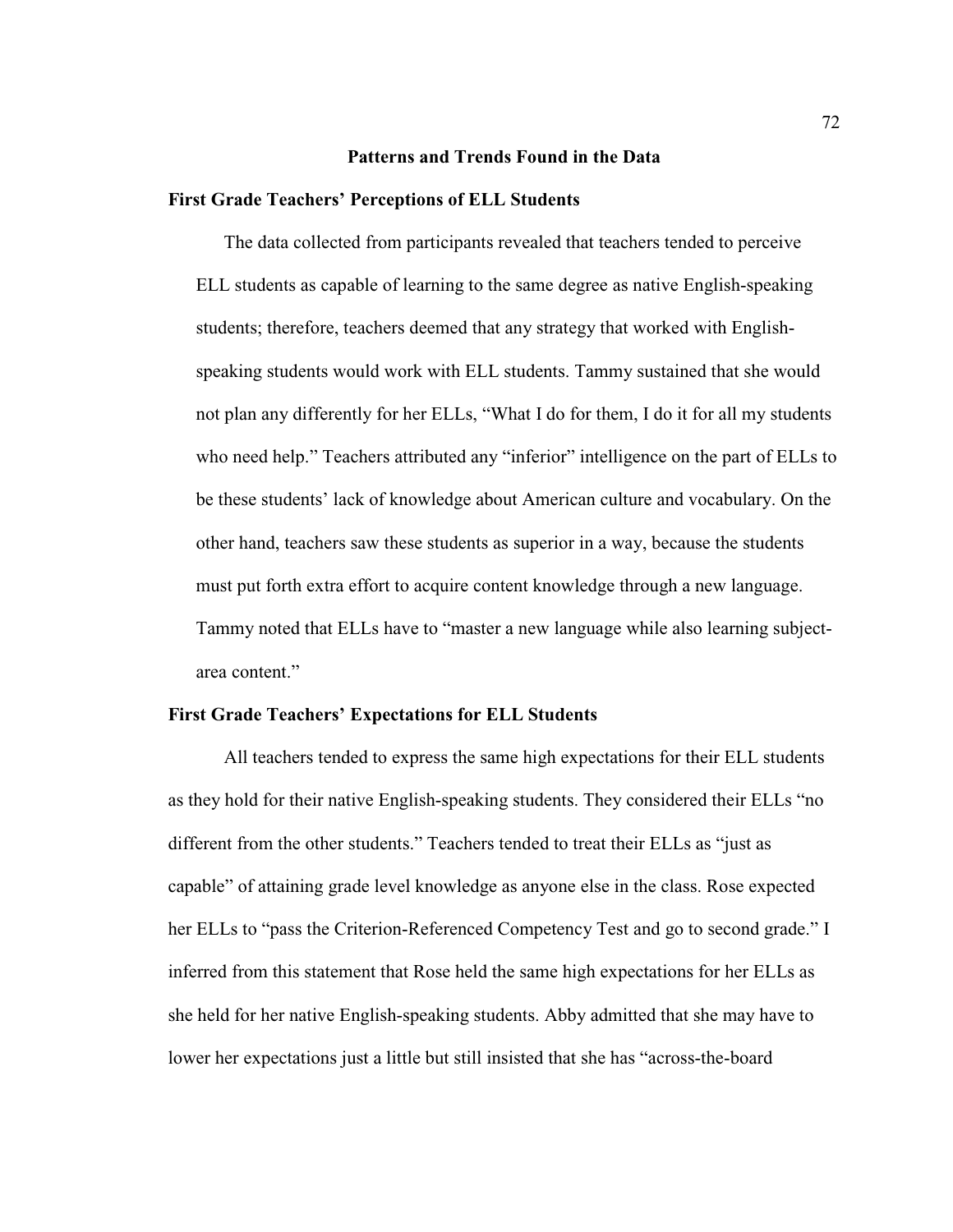expectations for all of my students, because I know they're all capable." Both Rose and Tammy insisted that they have "the same academic expectations for all of my students." High expectations for success were evidenced by teachers' insistence that ELLs work independently during class activities. Teachers did not offer much extra help to their ELLs, expressing confidence that ELLs are as capable as the native English-speaking students in the class. Therefore, these students were expected "to do academic grade level work on their own."

## **First Grade Teachers' Interactions With Their ELL Students**

 Observing teachers' interactions with their ELL students disclosed several trends, or patterns, in the data. The data indicated that first grade teachers interact in the same way with their ELLs as they do with their native English-speaking students. There was very little personal contact between teacher participants and their ELL students. Only once did I observe the teacher sit down beside an ELL student to offer extra help and encouragement. Teachers possibly do not see themselves as having enough time to help ELLs individually. They may feel that the extra time spent helping one ELL student may be time they owe to the class as a whole. Therefore, teachers refrain from giving ELLs one-on-one support.

 Another pattern that appeared in the data was that classroom teachers seemed reluctant to call on ELL students. Teachers also tended to restate or rephrase information for the class as a whole, and not to ELLs individually. This occurrence was evident throughout all the observations. In addition to restricted use of rephrasing and restating material, teachers presented most information verbally without the use of body language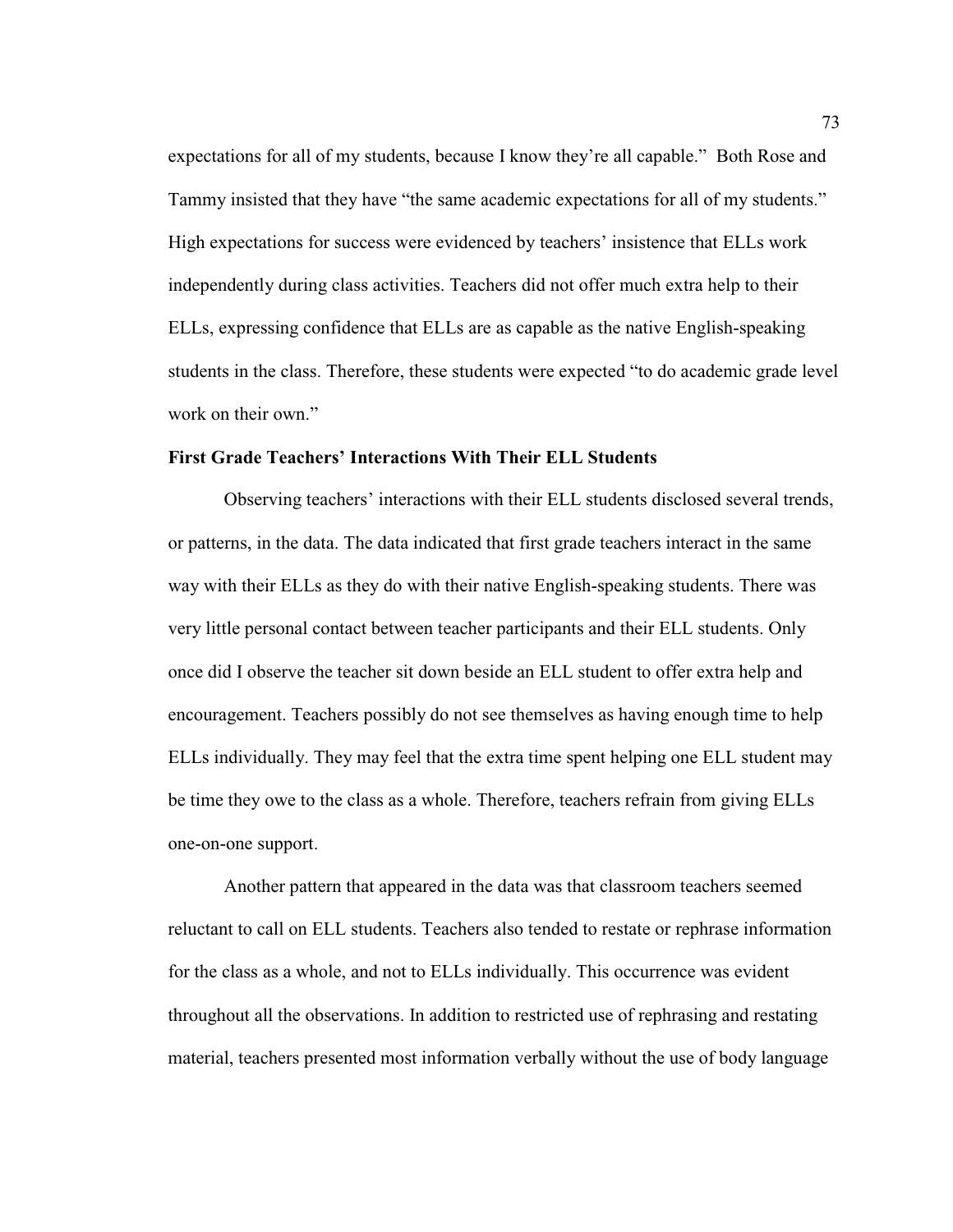or visuals to enhance ELLs' comprehension. Maybe teachers did not know what kind of body language to use; or, perhaps they felt they did not have the time to explain ideas and vocabulary using both words and body language. Doing so would take extra time and would decrease the amount of instructional time the teacher needed for whole-class instruction.

 Teachers' lack of personal interactions with their ELLs may be the result of several factors. Teachers may feel constrained by time and the responsibility of delivering a specific amount of content material within a short time frame; or, they do not perceive their ELLs as requiring extra help academically. Moreover, perhaps teachers believe ELLs should learn on their own and not rely on others for help. In the teacher's thinking, relying on others may become a crutch for ELLs and prevent these students from developing problem-solving skills. ELLs in all classrooms looked preoccupied, withdrawn, and somewhat intimidated. Students may have appeared preoccupied because they did not understand what is being said, and subconsciously let their minds drift to other places and times in order to keep from being frustrated about what was going on at the moment. Tammy believed that ELL children may experience a range of emotions in the classroom.

 I've really noticed that's why a lot of our Hispanic children are very emotional at the beginning of school, because they come in...and no one speaks their language, and no one looks like them, and so they're scared to death. And so, that's a big challenge, to make them feel comfortable in your classroom so they can start to learn.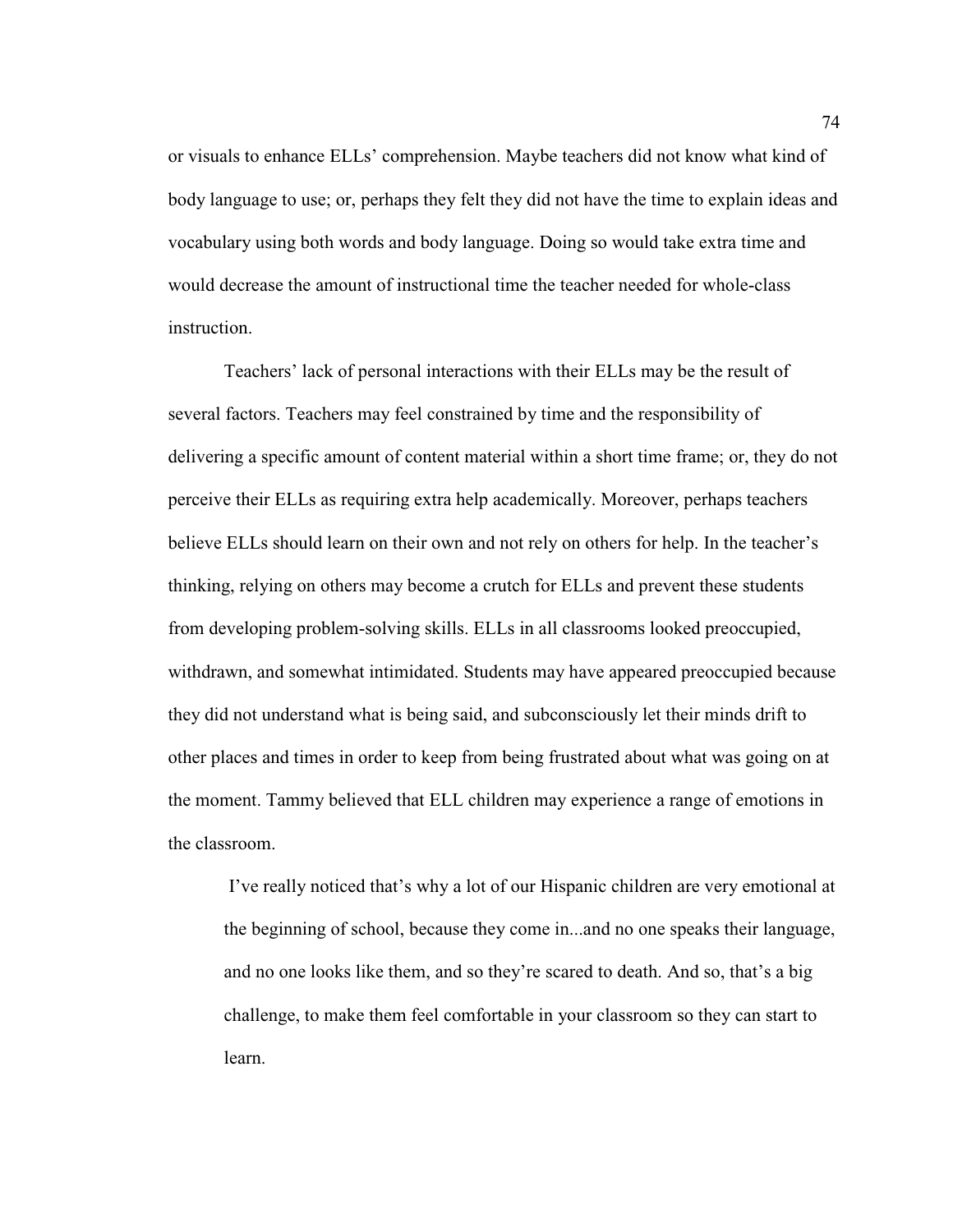Tammy's perceptions may reflect a realistic picture of why ELLs may seem to be shy and occupied with other thoughts. These students may be experiencing low self-esteem because they are "different" from the rest of the children in the class. They may be afraid that their peers will laugh at them because they speak differently or because their skin is a darker color. For fear of appearing different, being scolded for asking questions, or doing anything that might call attention to themselves, these students may become silent and detached from the learning that is taking place. Students from another culture may find it hard to sit still and listen because their preferred cultural learning style is to move around and interact with peers, rather than work independently (Hite  $&$  Evans, 2006; Reed  $&$ Railsback, 2003).

 I also noticed that ELL students rarely asked or answered questions. I wondered why these students participated seemingly very little in class. ELLs may anticipate embarrassment if they give an incorrect answer; or, they may feel that other students would make fun of the way they speak. Another reason could be that ELLs understand little of what is going on. Because they are overwhelmed by the information presented in class, they simply give up and sit back in silence to wait for the time when they can comprehend more.

## **Challenges of Teaching ELL Students**

Certain patterns appeared in the plethora of data concerning the challenges first grade teachers of ELLs face. Most participants either explicitly stated or implied a concern and need for more training. They insisted that the county should be more conscientious about offering training to address the issues involved with educating ELL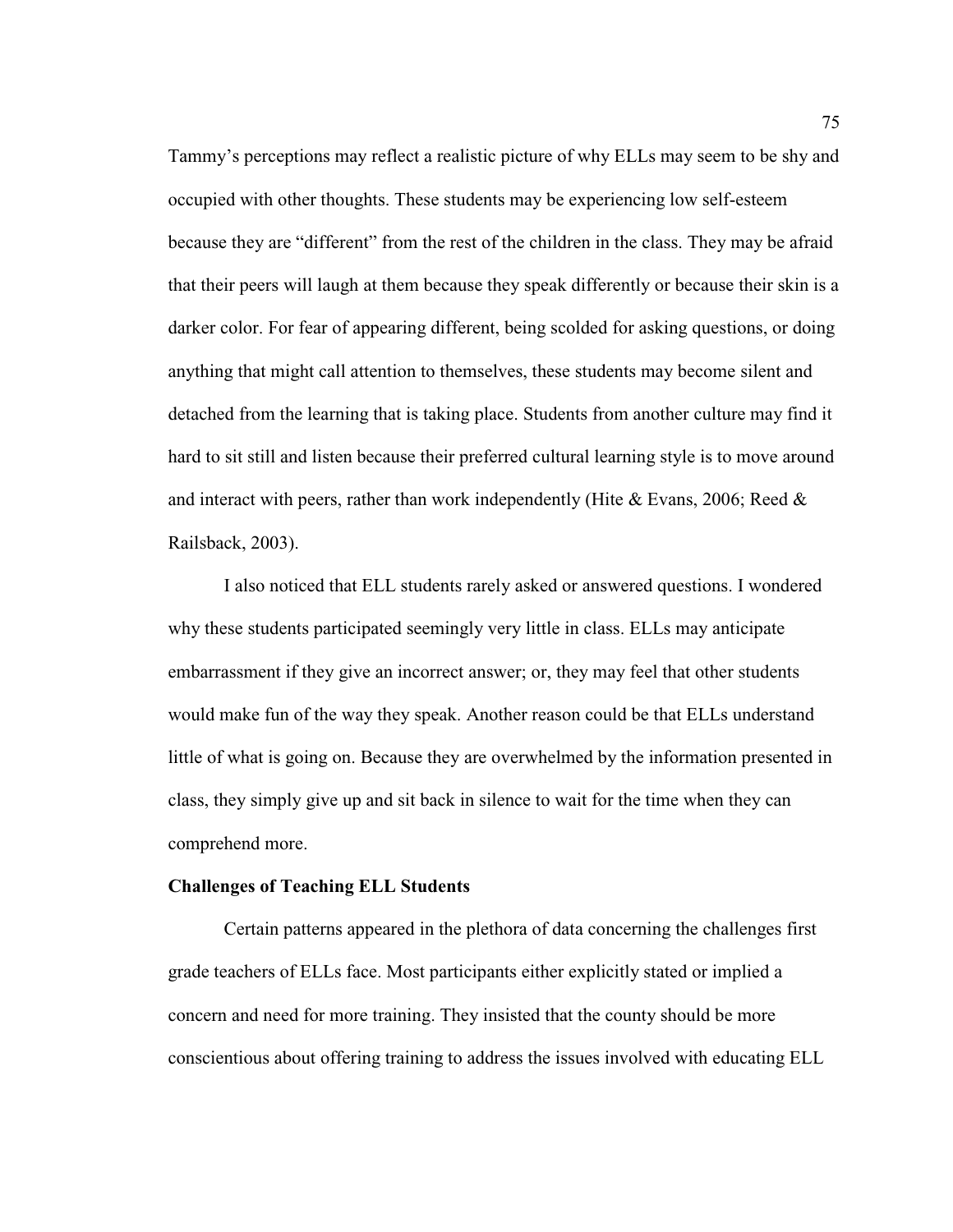children. Rose noted her concern about the lack of training in the county, "I think that ELL instruction isn't deemed as important by school districts as is instruction for students with IEPs and those on SST."

Teachers were consistently concerned and somewhat frustrated about possessing little understanding to teach and interact with ELL students, based on students' cultural learning styles. There was uncertainty about the most appropriate instructional strategies to use for the cultures represented by their ELL students. Abby commented that "the kind of training needed most is that which helps teachers differentiate instructional strategies for ELLs." Tammy emphasized that "all teachers who have ELL students need to be educated on the culture of their students. That is the most important, so you know what to expect (of ELL students)."

Another propensity evident in all the data was teachers' worry over successful communication with ELLs' parents. A big challenge mentioned frequently by teachers was how to break through the "language barrier" to get parents more involved in helping their children. Rose alluded to the need to "overcome the communication gap that I feel exists with ELL parents." When asked where challenges occurred in parent communication, Rose said, "Mostly when you send notes home, and things like that; one thing, can they read it, are they interpreting it correctly?" Rose implied that the lack of communication with parents may prevent students from learning what they should. If parents are unable to speak enough of the English language to understand their children's homework assignments or important information from the teacher, their ELL children may not receive the help that native English-speaking students receive from their parents.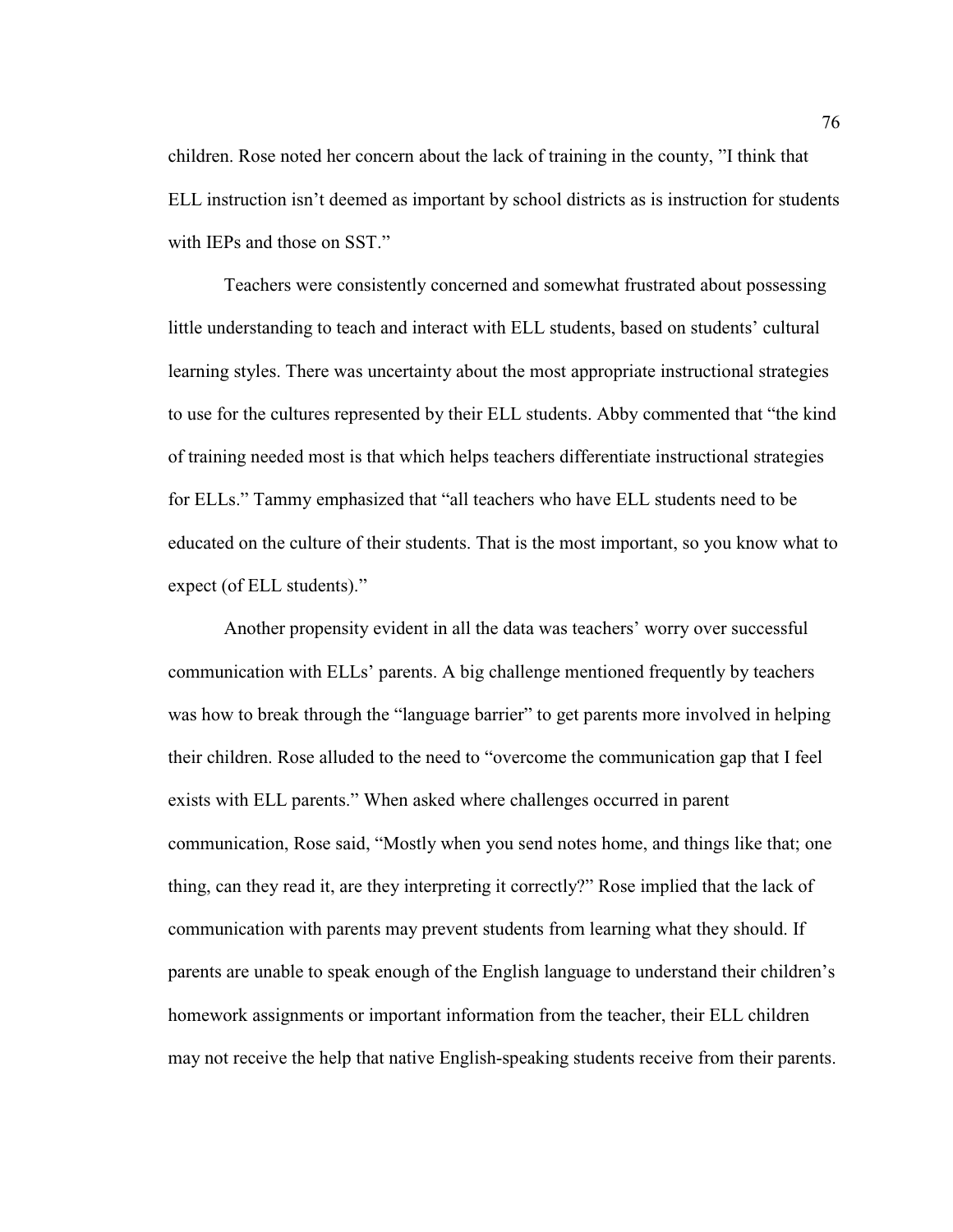Another trend in the data was teachers' concern for getting all their students, including ELLs, to pass the Criterion-Referenced Competency Test. This apprehension seemed to be an underlying function of the teaching strategies and content throughout the year. For instance, when Pam was asked about her greatest successes teaching ELL students, she claimed it was "when my ELLs met their academic goals and did well on the Criterion-Referenced Competency Test." Rose was happy when "all three ELLs passed the Criterion-Referenced Competency Test in reading and math." Although first grade teachers made little mention of the driving force to meet required grade level standards, most of them referred to the significance and concern of adequately preparing their ELLs to take standardized tests, such as the all-important Criterion-Referenced Competency Test given in the spring. Rose emphasized that, "You're just so working throughout the whole year for the month of April, for the Criterion-Referenced Competency Test."

The obsession of teaching hard and fast so that students can meet grade level standards and pass the CRCT may have influenced how teachers interacted with their students. Teachers are ever mindful that they need to cover the material on the Criterion-Referenced Competency Test. Because students' passing scores on this test are crucial to their individual school's meeting "adequate yearly progress" (AYP), teachers may rush from one activity to another during the year to cram in all the material that will be on this standardized test. Maybe teachers experience such a hectic schedule to get all the material covered that they believe they cannot afford extra time to help ELL students individually. Teachers may be reluctant to stray from instructional strategies that appeal to the class as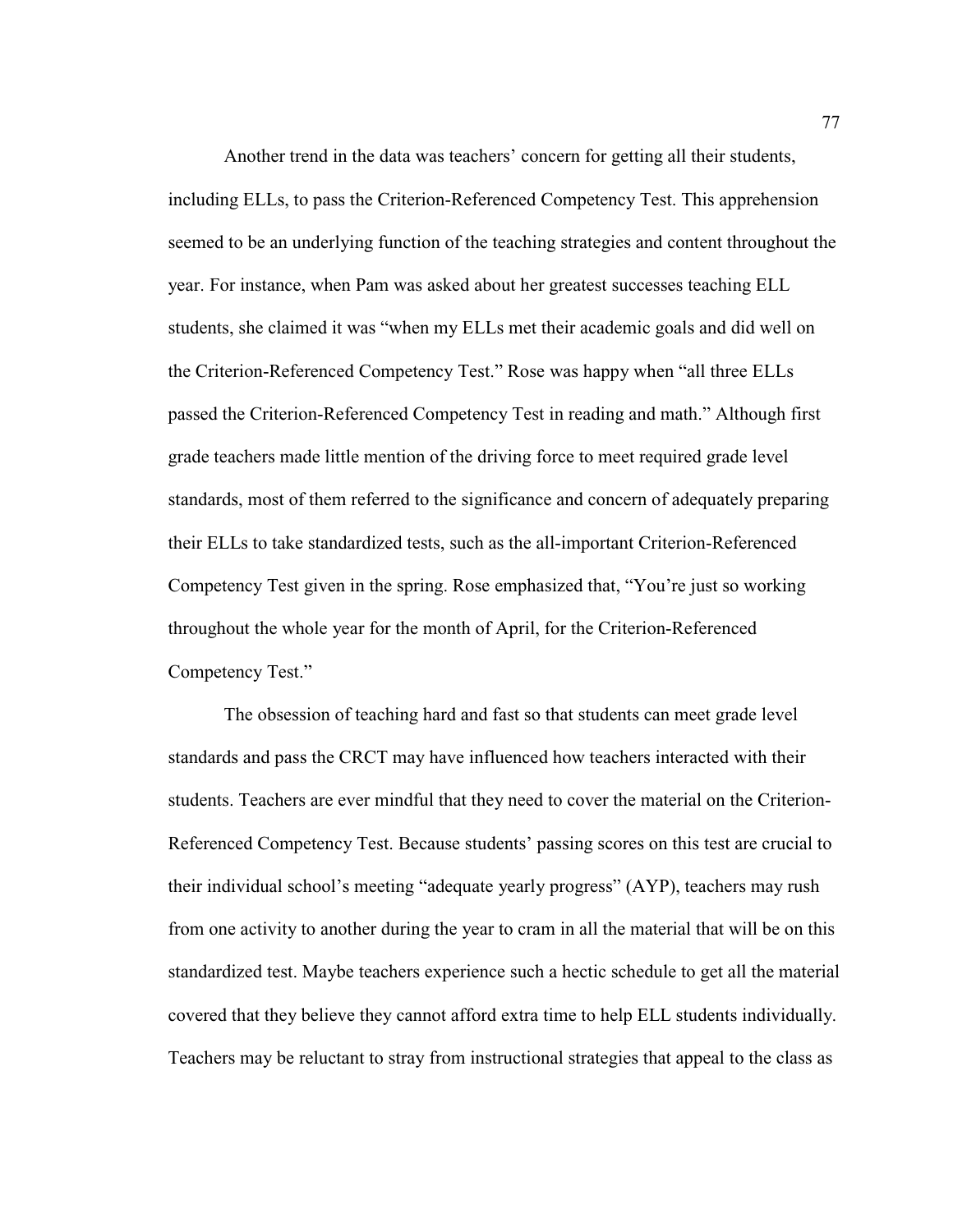a whole. ELLs' low scores would negatively reflect on the classroom teacher's teaching ability. Sleeter (2008), however, posited that teachers face the challenge of creating a democratic classroom to serve all students' needs. Accountability for simultaneously ensuring a democratic classroom and passing test scores may limit teachers' time and effort to incorporate anything else. Teachers may consider fitting in culturally-related teaching strategies and content material unrelated to standardized test content to be too difficult and time-consuming.

 It was noticeable throughout the data that teachers seemed somewhat stressed in their teaching profession. Some of the participants hinted at the tremendous stress they felt due to the heavy emphasis on meeting state and county standards and moving along at a quick pace to the next activity, the next standard. Teachers were concerned about the lack of time to get everything done that they were obligated to do. "Lack of time is certainly a variable. We seem to be inundated with things all of the time now more than ever!" For this reason, altering or including teaching strategies for ELL students may have been considered to be of secondary importance to these teachers.

## **A Panoramic View of the Data**

 Yin (2003) pointed out that a cross-case analysis involves searching for themes that are common to all cases examined in the study. For each research question, data from interviews, questionnaire responses, and observations were examined to find relationships between patterns and themes across the entire sample (Creswell, 2007; Hatch, 2002; Rubin & Rubin, 2005).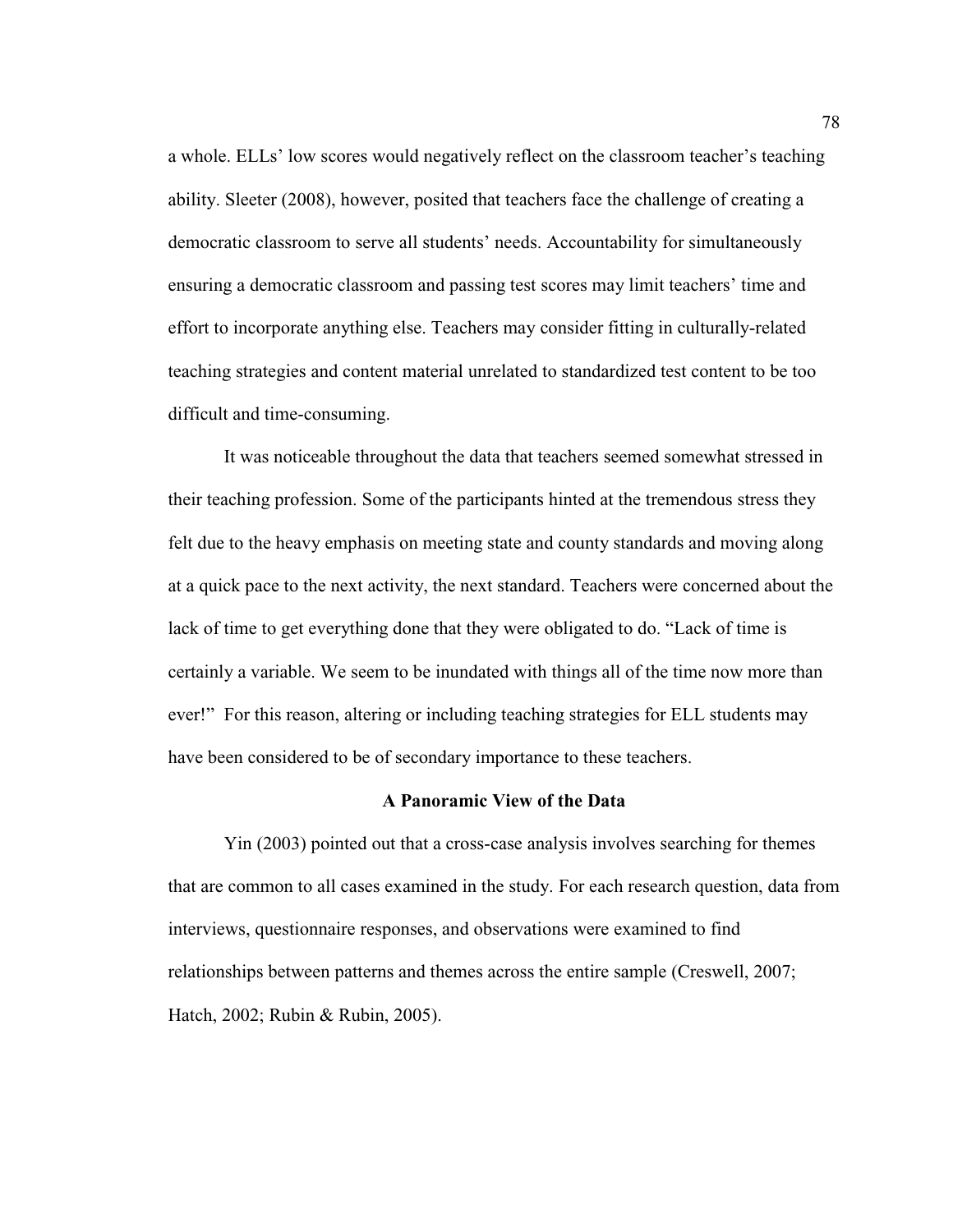According to Hatch (2002), patterns refer to occurrences that happen regularly. For instance, participants may consistently respond to specific questions similarly (Hatch, 2002). Relationships indicate how events are linked to each other. For example, there may be a link between what someone does and why they do it (Hatch, 2002). Themes refer to "statements that explain….what something means" (Rubin & Rubin, 2005, p. 57).

 In this study, I examined the data recorded on the spreadsheet to examine whether teachers responded similarly to interview questions and questionnaires about their perceptions of and expectations for the ELL students in their classrooms. I also wanted to compare teachers' answers about the challenges they encounter when teaching ELL students. Data from observations were examined to determine if teachers interacted in like manner with their ELL students.

#### **First Grade Teachers' Perceptions of Their ELL Students**

 A reading of the data obtained from interviews, questionnaires, and observations revealed that teachers commonly perceived their ELLs as having the same academic capability as native English-speaking students. None of the participants openly indicated that they considered the intellectual capabilities of their ELLs to be inferior to those of their native English-speaking students. Describing her perceptions of the ELL students in her classroom, Pam used the words "average" or "above average." These students' "average" abilities meant that they were able to perform at the same level academically as the average native English-speaking students in the class. Pam asserted that "I treat my ELLs the same as all the rest of my students." I assumed that these responses hinged on an underlying defense by Pam against anyone who might suspect that she views ELLs as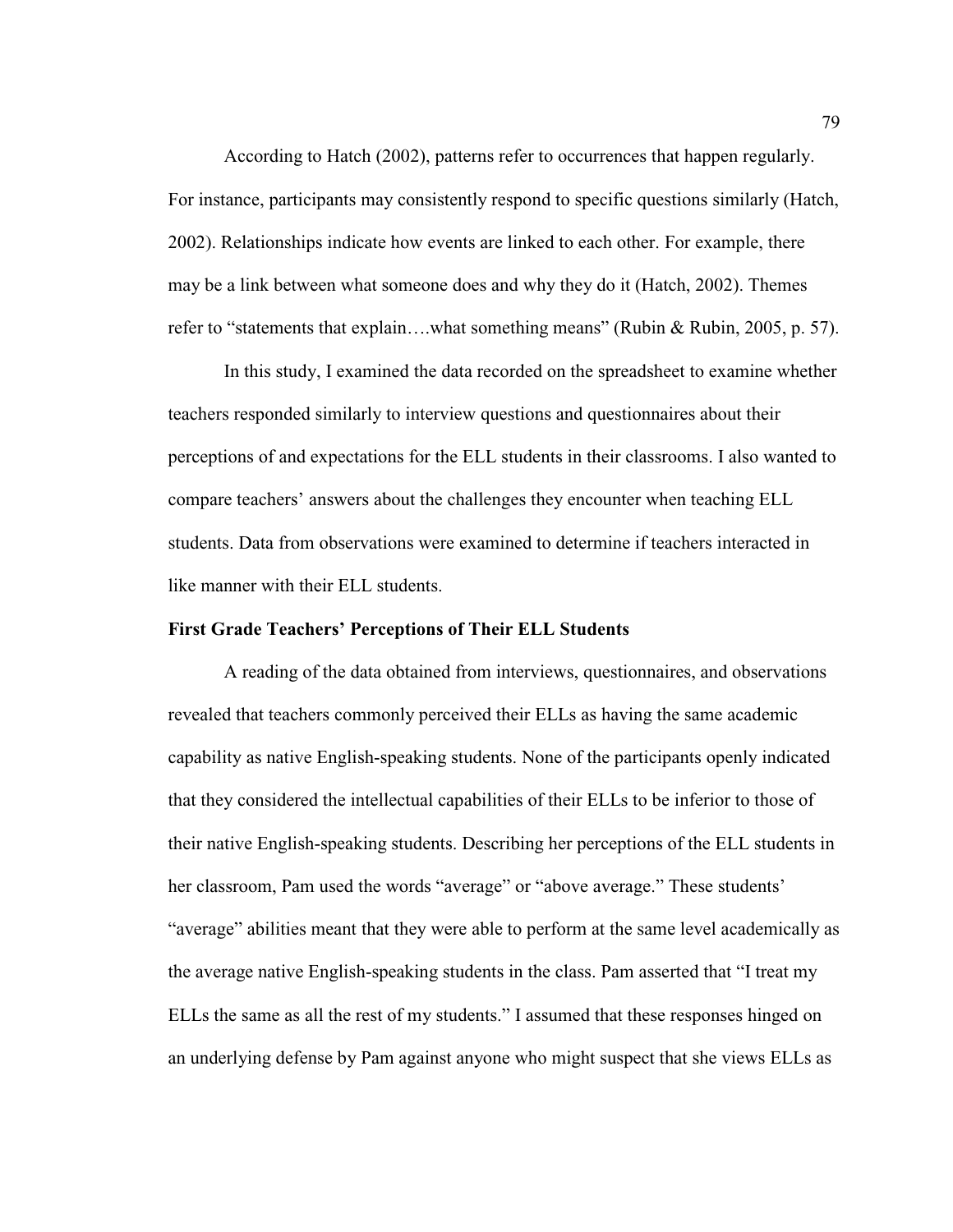inferior to native English-speakers. Like Pam, Abby considered her ELL student as academically capable as native English-speaking students, "I think she's a pretty regularfunctioning, average-functioning student." On the other hand, Abby may have felt that her ELL was not as smart because she "doesn't have the background knowledge" that the other students (native English-speaking students) have. Teachers may subconsciously think that a somewhat inferior intelligence results if ELLs do not have the background knowledge similar to that possessed by native English-speaking students. Even though she did not openly express negative perceptions of her ELLs, Rose noted that she taught two ELLs whose ability represented opposite ends of the spectrum. According to Rose, her two ELL students possessed very different academic abilities. One was considered an "average" student. An average student refers to students that are able to learn content material at the same level as the other students in the classroom. The other ELL in Rose's classroom could not keep up with the other students and, therefore, was considered by the teacher to have a decreased academic ability. Rose's rationale behind this student's lack of ability was stemmed from the supposition that only Spanish was spoken in the student's home, "I...think it depends on whether they're in a household where there are people who are speaking English, as opposed to a household where everybody's speaking Spanish and they never hear any English." Teachers may consider that a lack of English in the home somehow negatively impacts ELLs' intellectual ability. Conversely, speaking some English in the home would help increase ELL students' learning capacity in school. This idea may hinge on teachers' standpoint that English is the only acceptable language to use, and use of a language other than English may somehow decrease students'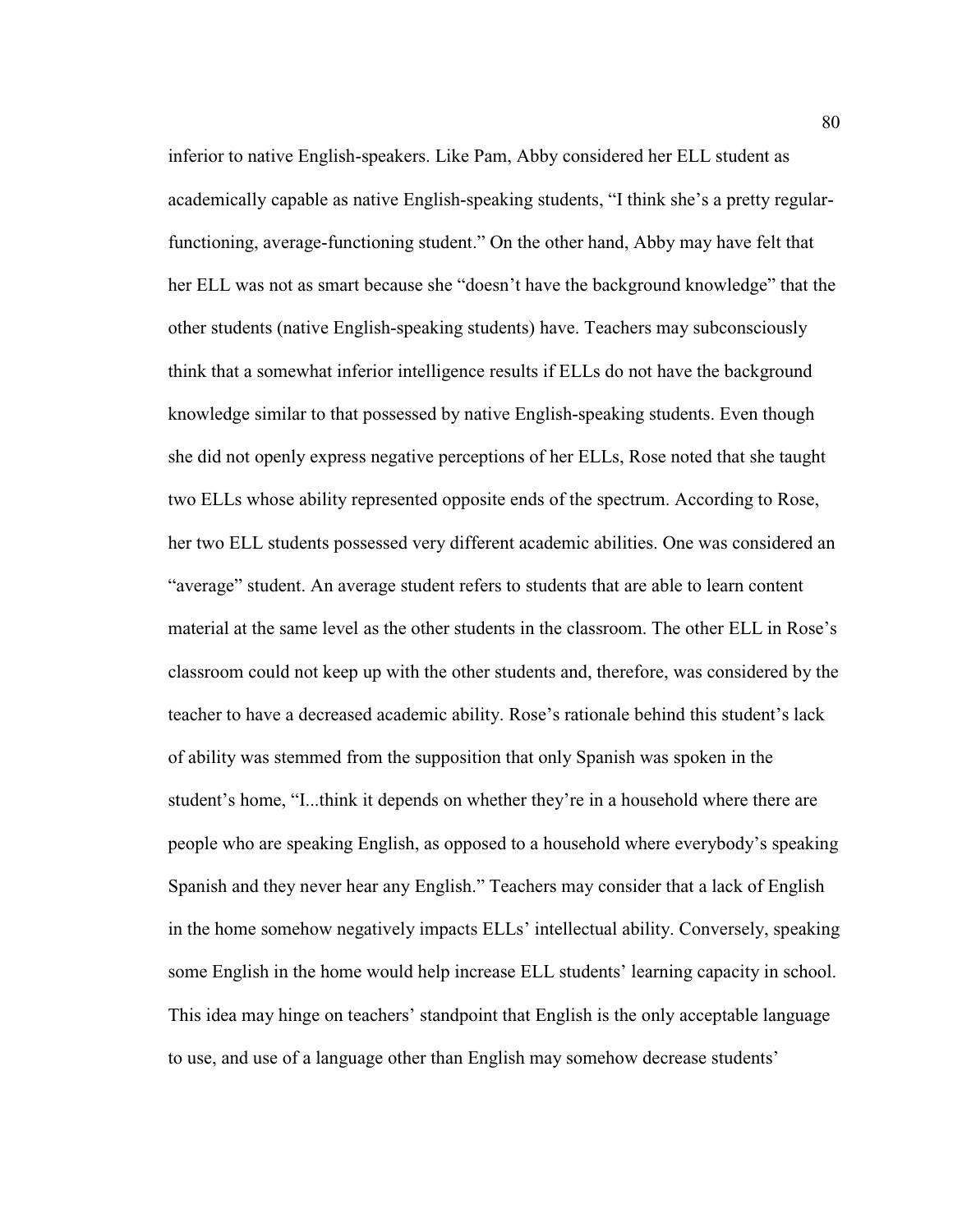academic capability. Furthermore, perhaps teachers perceive their ELLs' intellectual ability to be lower than that of native English-speaking students because of ELLs' lack of the same cultural knowledge that native English-speakers have experienced. Due to their perceptions of ELLs' mental or cultural inadequacy, teachers may label their ELLs as "average." The label of "average" may be a subliminal defense or subconscious cover-up by some teachers to conceal the fact that they gauge their students' capabilities as inferior to those of native English-speaking students.

# **First Grade Teachers' Expectations for Their ELL Students**

 The four first grade teachers were interviewed in an initial interview to answer questions about their expectations for their ELL students. Following the initial interview, a follow-up interview was conducted to verify the data transcription. At this time, teachers were offered an opportunity to supply additional information to or clarification of the answers given during the initial interview. Teachers also responded to questions on a questionnaire that supplied further information about their expectations for ELL students. The findings from both the interviews and questionnaire indicated that all participants held high expectations for their ELL students. Teachers answered the question about expectations in a similar manner, insisting that they do not hold different expectations for ELL students simply based on the fact that these students are labeled "ELLs." Abby's description of her ELLs as "regularly-function, average-functioning students" seemed to indicate how participants as a whole envisioned their ELL students. Pam sustained that "I expect the same for my ELLs as I do for all of my students." Tammy affirmed that "I had the same academic expectations for my ELL students as I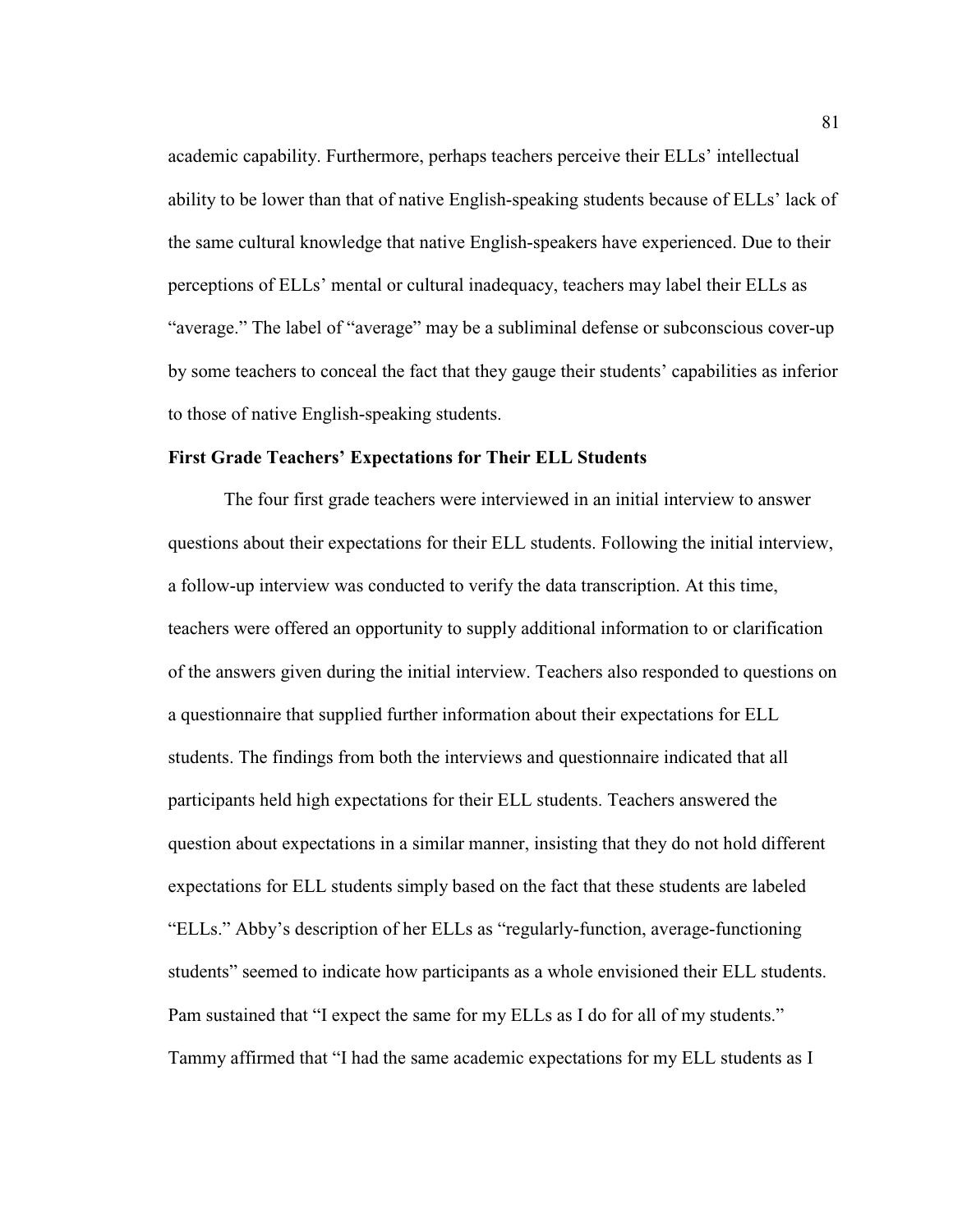had for my English-speaking students. Intelligence is not the barrier. It's the language." Participants held a general consensus that their ELLs are as capable as their native English-speaking peers in attaining grade level skills. Teachers did not see where these students needed a lot of extra help to get to that level; thus, ELLs were usually required to do their work on their own, without extra help from either the teacher or the ELL's peers. Almost nonexistent in observational data were instances in which the first grade teachers offered individual help, such as one-on-one consultation, help from peers, or rephrasing of information. In fact, Pam asked ELLs not to work together because, "I want to know what each student knows individually." In a sorting game activity, Rose went to help an ELL with an activity, but scolded the ELL, "You ought to remember how I told you to do this last week. I already explained it!" Abby stated that her sole ELL student is a "pretty regularly-functioning, average-functioning student". Tammy envisioned her ELL as a good student, noting that the problem she [Tammy] is experiencing this year with her Hispanic student is a rarity for her, "Usually, all the Hispanic children I've dealt with are very eager to learn." Most participants equated their high expectations for ELLs to their belief that these children would be pass the Criterion-Referenced Competency Test (CRCT), which indicates how well students have met the required standards for their particular grade level. When teachers spoke of their expectations for ELLs to pass the Criterion-Referenced Competency Test, inference could easily be made that passing scores on this test were considered the most important goal of the school year for each classroom. Rose mentioned her high expectations for her ELLs in relation to their success on the Criterion-Referenced Competency Test. When asked about her academic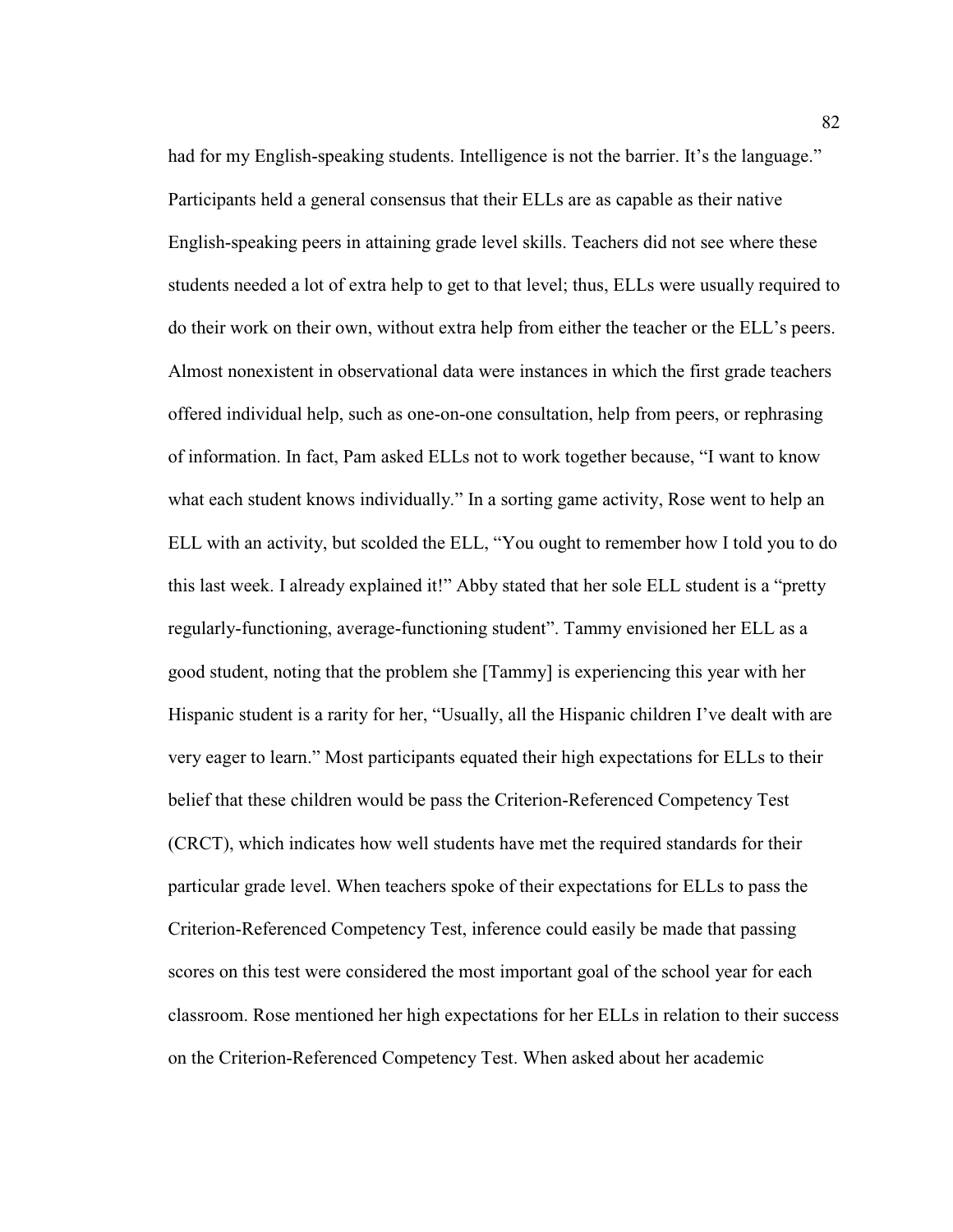expectations for her ELLs' future, Rose replied without hesitation, "I have the expectations that they will pass the Criterion-Referenced Competency Test and go to second grade." The Criterion-Referenced Competency Test is a standardized test given in April of each year. Results from this test determine if a school meets adequate yearly progress (AYP), according to No Child Left Behind legislation. The test assesses students' achievement in the content areas of reading, English/ Language Arts, and math. Tammy mentioned that she has "the same academic expectations for my ELL students as I have for my English-speaking students. Intelligence is not the barrier. It's the language." In fact, Tammy expressed pride in her ELLs' capability to learn, "They learn their alphabet and how to read, right along with having to learn a new language." She conveyed, however, her concern about the attitudes of others in the county, including teachers. For example, she has seen the "negative perceptions of ELLs and their families that imply that people from Hispanic cultures are somehow inferior." She mentioned that she knows teachers who do not accept and respect the cultures of their ELL students, "Here, I see a lot of people who look down on the Hispanic families. Tammy was offended and hurt by the attitudes she has seen in her current county, sometimes from both the community and from other teachers. She commented that "When I was in X County, I didn't see as much I see here. Here, I see a lot of people who look down on the Hispanic families, and I don't like that because they [Hispanic families] are trying their best to provide for their kids and their families."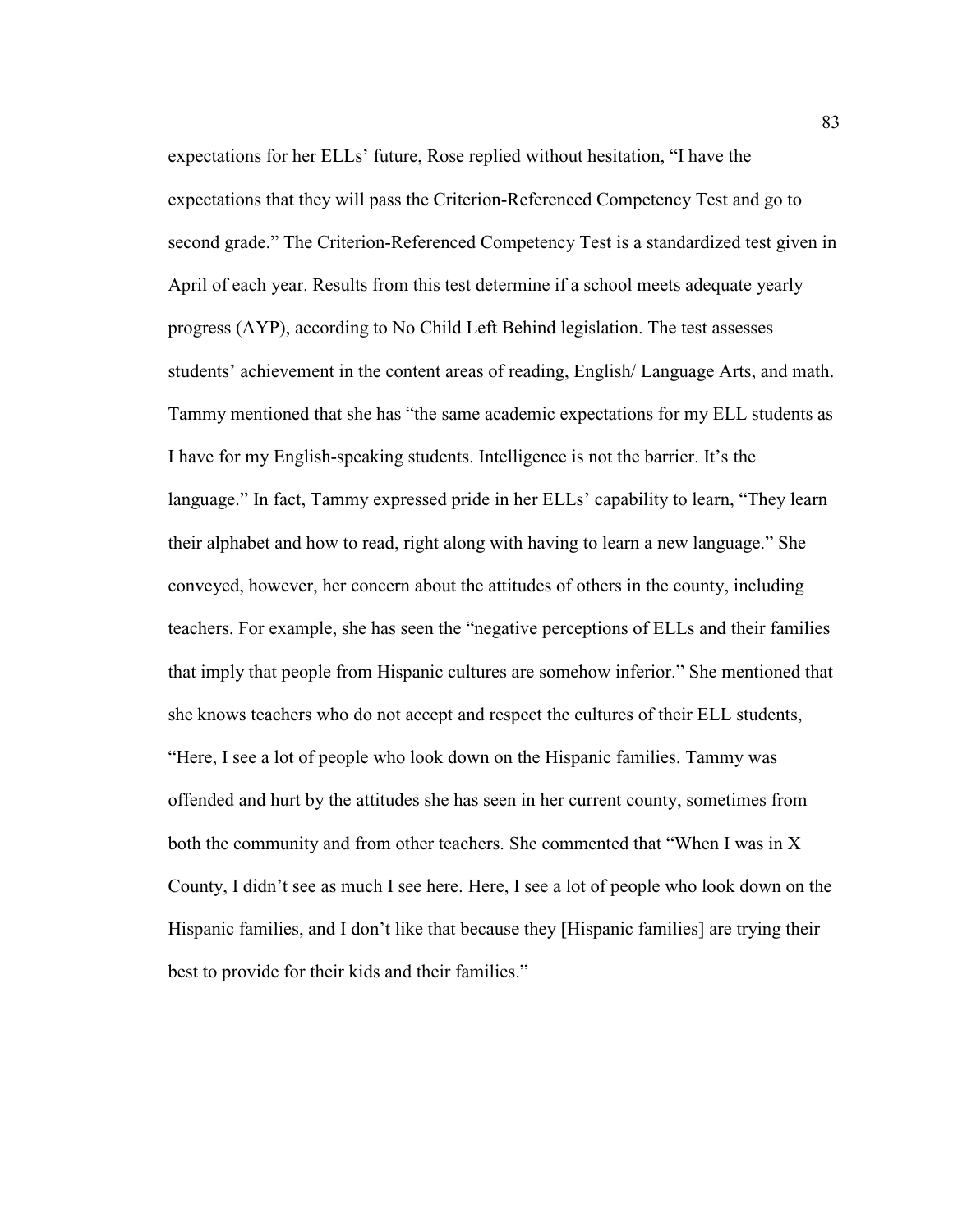#### **First Grade Teacher's Interactions With Their ELL Students**

 All four teachers were observed twice in their first grade classrooms during their Language Arts class. As a result of watching teachers as they instructed their ELLs, it appears that teachers treat their ELL students in the same manner that they behave towards their native English-speaking students and thus generally do not offer individual help to these students. Abby rephrased information and gave examples to the class as a whole, but not to ELL students per se. Teachers in general did not offer their ELLs extra help on their work. In fact, they appeared to discourage ELLs from working with others to get answers. For example, during a Bingo game activity, when an English-speaking student showed the ELL beside him the answer on the Bingo card, Pam scolded the two students and told them, "I do not want you to work together because I want to know what you know individually." She further stated, "Please do not help your neighbor. I want to see who's listening and who isn't!" Pam was the only participant who allowed one of her ELLs to work with a peer on an assignment. Working with a peer aided the ELL to better understand what he was supposed to be doing. Participants in this study made eye contact with all students, including ELLs. Teachers also showed no difference in the ways they asked and answered questions of their ELLs as opposed to native English-speakers. ELLs were called on few times to answer questions. In Pam's class, ELLs called on to answer questions were given no wait time and no hints to help them answer questions. Rose called on an ELL to spell the word "ants." However, when the student was unable to spell the word by himself, Rose spelled it for him, supplying one letter at a time for him to repeat. In the majority of instances, if an ELL student did not answer immediately, the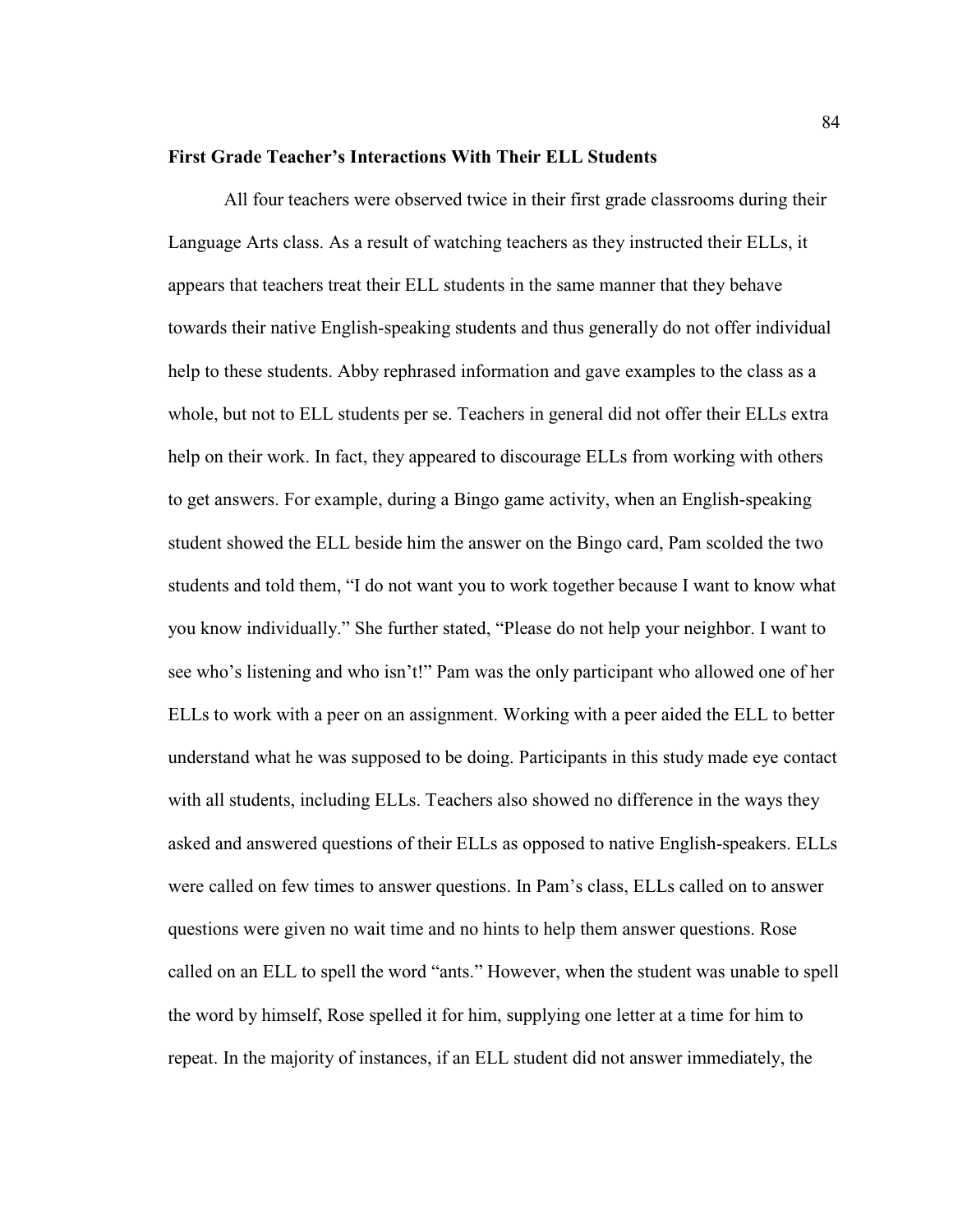teacher went on to ask the same question to another student. I surmised that teachers were hurried to cover content material and did not want to give ELLs extra wait time to answer questions. The teacher could justify this rapidity of questioning by thinking that she was not embarrassing or calling attention to her ELL student. Less time waiting for the ELL to answer meant less time that the rest of the class would be glaring at the student waiting for an answer to the question. Further, teachers could justify their lack of wait time for ELLs' answers by reminding themselves that they had only a short amount of time in which to cover a large amount of material. Hints and clues may not have been given to ELLs individually, because the teachers would then feel obligated to supply hints and clues to all other students, and there would be decreased class time to teach lesson content. Perhaps if teachers acknowledged that ELLs needed extra help, they would often feel obligated to take precious time away from whole-group instruction to give their ELLs the support and help they need to comprehend material. The teachers may have thought it was just easier and faster to tell the students the answers and go on to the next question. Teachers' tone of voice did not appear to be any different for ELLs as for native English-speakers. In the classroom observations of all participants, teachers did not generally give individual help to ELL students. Only once did I see a participant sit down next to her ELL student to offer individual help. Abby sat beside her ELL student to show her how to organize a book she was making. I was not sure why Abby did this and the other participants did not. Perhaps Abby is trying hard to pay special attention to her ELL students because this is her first year teaching ELLs, and she wants the selfsatisfaction of knowing she really tried to help her ELL. Or, perhaps Abby was more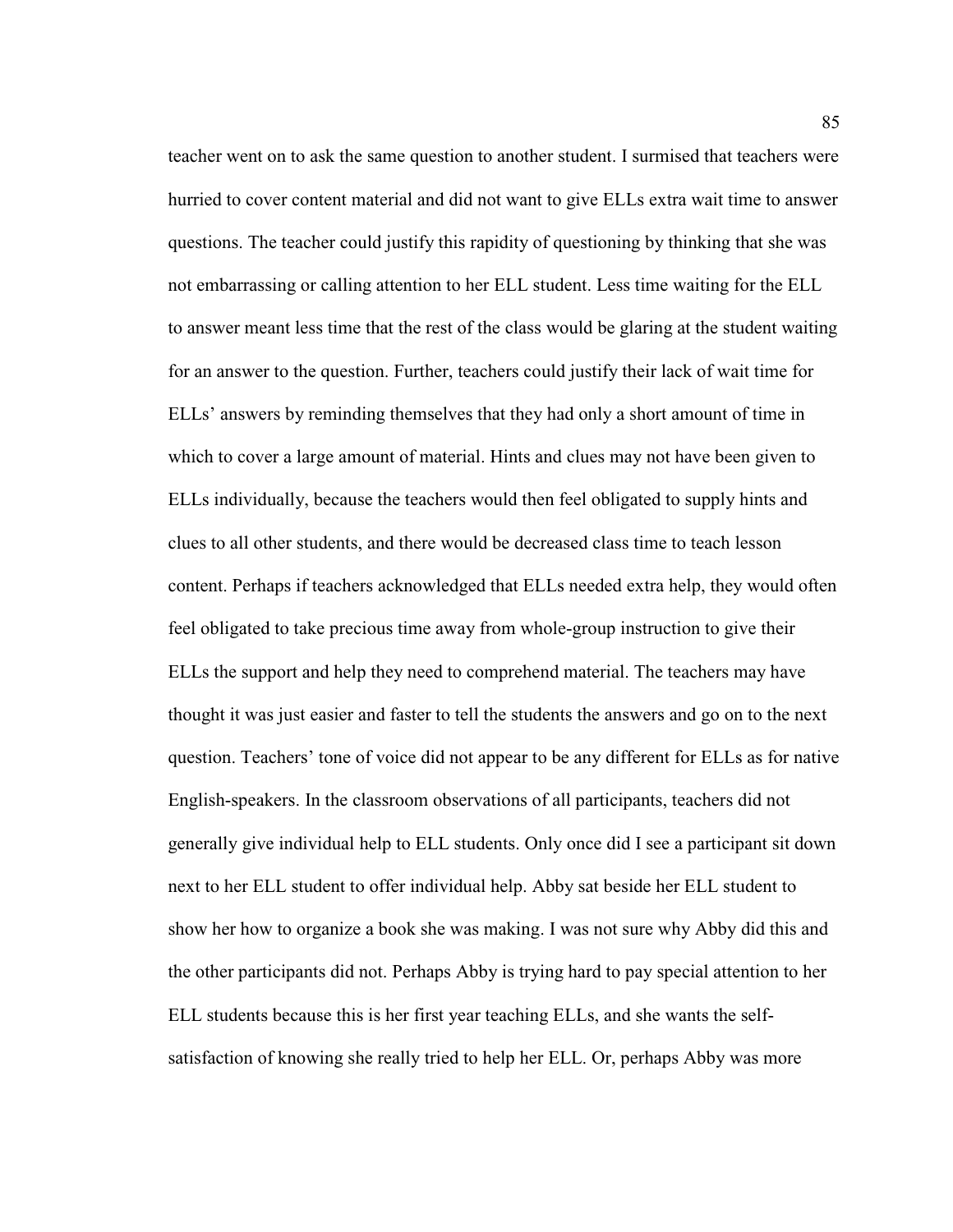inclined to help her ELL because she had only one in her classroom, compared to the two or three that the other participants had in their classrooms. It did not take a lot of extra time to help one, but taking extra time to help two or three students could be problematic by reducing the amount of time the teacher had to teach the class as a whole. Treating ELLs the same as native English-speaking students may have been an effort on the part of teachers to demonstrate that they do hold the same expectations for their ELLs as they have for their other students. On the other hand, refraining from giving one-on-one help to ELLs may be considered a misuse of the teachers' time that could more wisely be spent instructing the class as a whole.

## **Challenges of Teaching ELL Students**

 Findings from interview and questionnaire data revealed two major themes related to challenges encountered by first grade teachers of ELL students. All participants indicated that beginning ELL students' and their parents' lack of English created a "barrier" to understanding. Communicating with parents who speak other languages is often problematic for classroom teachers (Gandara, Maxwell-Jolly, and Driscoll, 2005). It was evident throughout the study that communication with ELLs' parents, as well as with students, presents a significant challenge for the first grade teachers. Rose noted a communication obstacle "mostly when I send notes home, and things like that; one thing, can they [parents] read it? Are they interpreting it correctly?" Teachers emphasized that it was difficult to convey information to parents about how to help their children, and that this difficulty may contribute to lack of achievement by ELL students. Teachers wanted to know "how to overcome the communication gap" that exists with ELLs' parents. Abby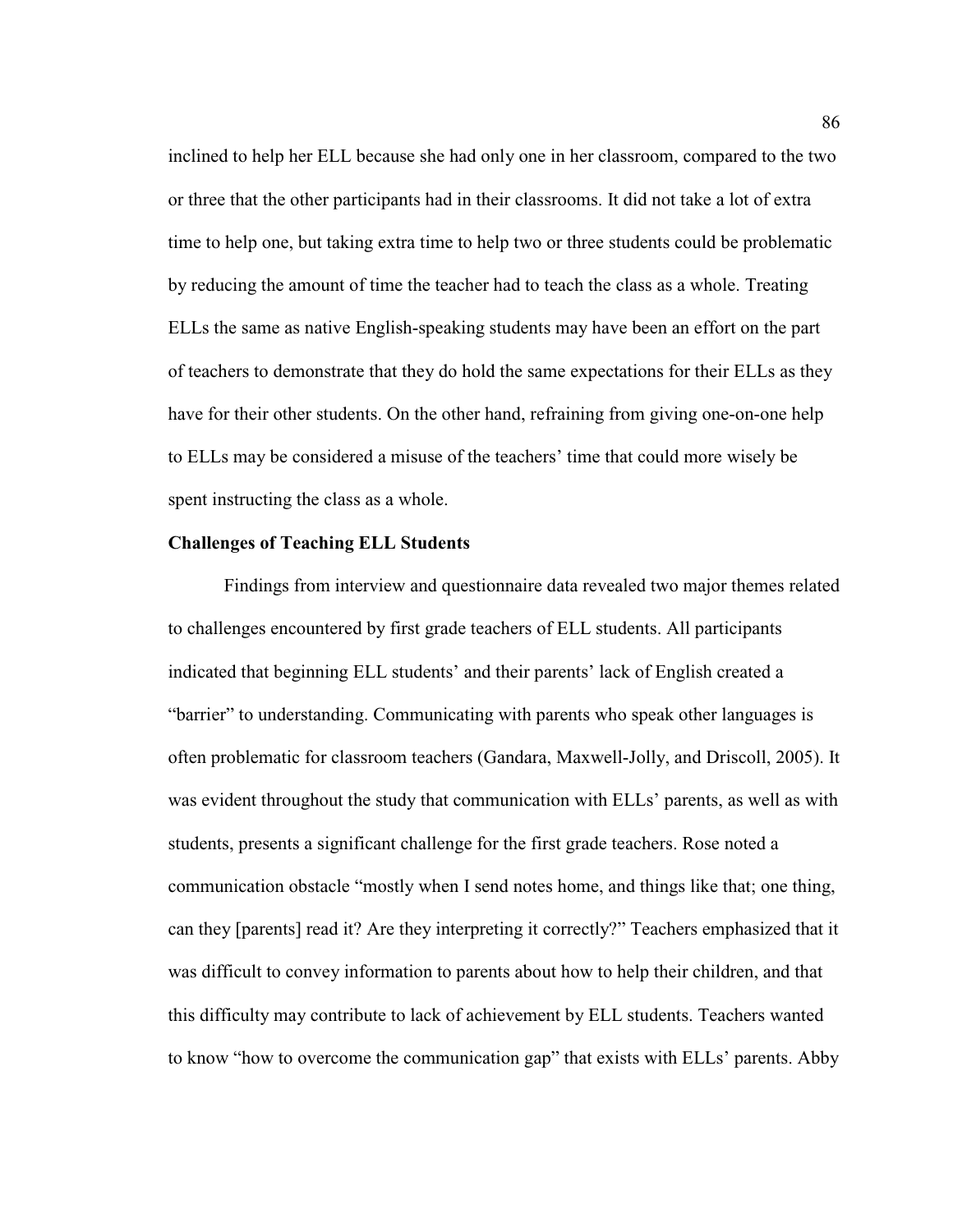indicated that her experiences had been "frustrating because I have somewhat limited communication with ELLs' parents." Tammy determined, "If I could make a change, it would be to receive more education in the Spanish language so we could communicate and bond more."

 Participants viewed insufficient training as a challenge to providing effective education to ELL students. They believed that training classroom teachers to teach their ELL students is not considered to be a significant matter by the county. Teachers indicated a need for more training in communicating with parents, developing a greater repertoire of instructional strategies to use with ELL students, and increasing their knowledge about ELLs' cultural learning styles. Linking their problems with parent communication to insufficient preparation to teach ELL students and communicate with ELLs' parents, teachers expressed a desire for ongoing, up-to-date training in this area.

 According to Rose, the kind of training needed most would be that which shows her "how to overcome the communication gap that I feel exists with ELL parents." Teachers discussed what they would like to see in the way of training them to be more effective teachers of ELL students. Often mentioned was a need to know how to address lack of communication between teachers and parents that resulted from the language barrier. Tammy's view of training was that it could help in both "communicating with and bonding with parents."

 Teachers also alluded to a need for updated training on instructional strategies that would enable them to teach their ELLs' more effectively. Abby asserted that "the kind of training I need most is some that helps me differentiate instructional strategies for ELLs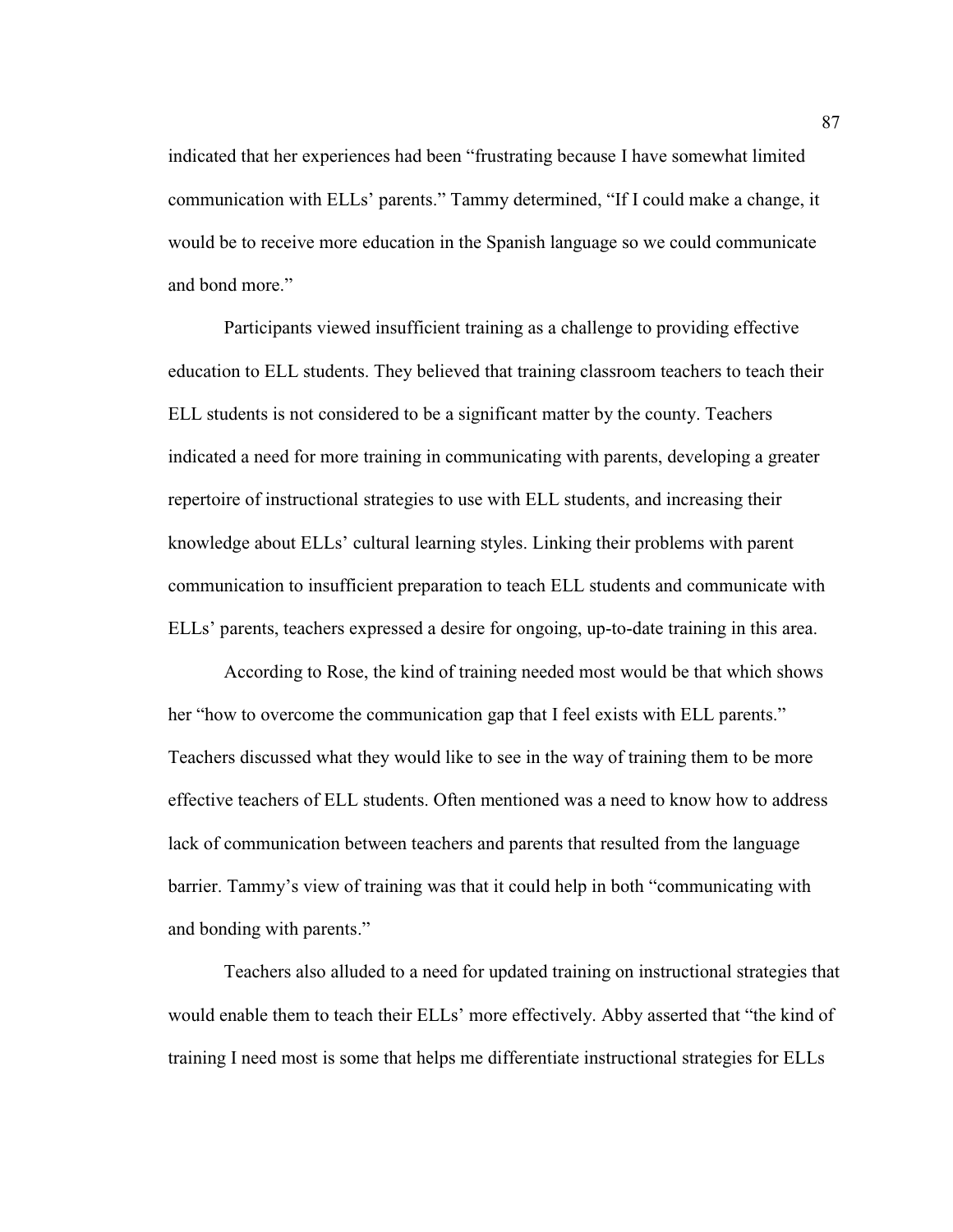whose reading ability is low." Only one participant viewed this kind of training as an insignificant, unnecessary factor in successfully teaching ELL students. She has had no training to teach ELL students but insisted that she does not need any, "because it won't add anything, anyway." She claimed that she would "do nothing differently than she already does" for her ELL students. However, in a follow-up interview with this participant, the teacher expressed enthusiasm over how her recent use of body language "to demonstrate the meanings of words" had enhanced her ELLs' comprehension. I inferred that she would now be receptive to training to help her in teaching her ELL students.

 Finally, teachers conveyed a desire for training that would help them better understand their ELLs' culture and cultural learning styles. Rose acknowledged that, "I really don't understand their culture a lot. To be honest, I don't have a big huge understanding of any of it!" This comment suggested that maybe there were teaching strategies Rose would use to help her ELLs if she only knew which ones were beneficial. Learning these strategies would involve increased knowledge of ELLs' cultural learning styles. Tammy affirmed the idea that "all teachers who have ELL students need to be educated on the culture of their students. That is most important, so you know what to expect [from these students] and the reasons why some behaviors exist." Understanding their students' cultures would increase teachers' awareness of instructional strategies likely to increase ELLs' comprehension of material. Examples might be the usage of small groups, peer help, and the use of visuals and body language to demonstrate meaning.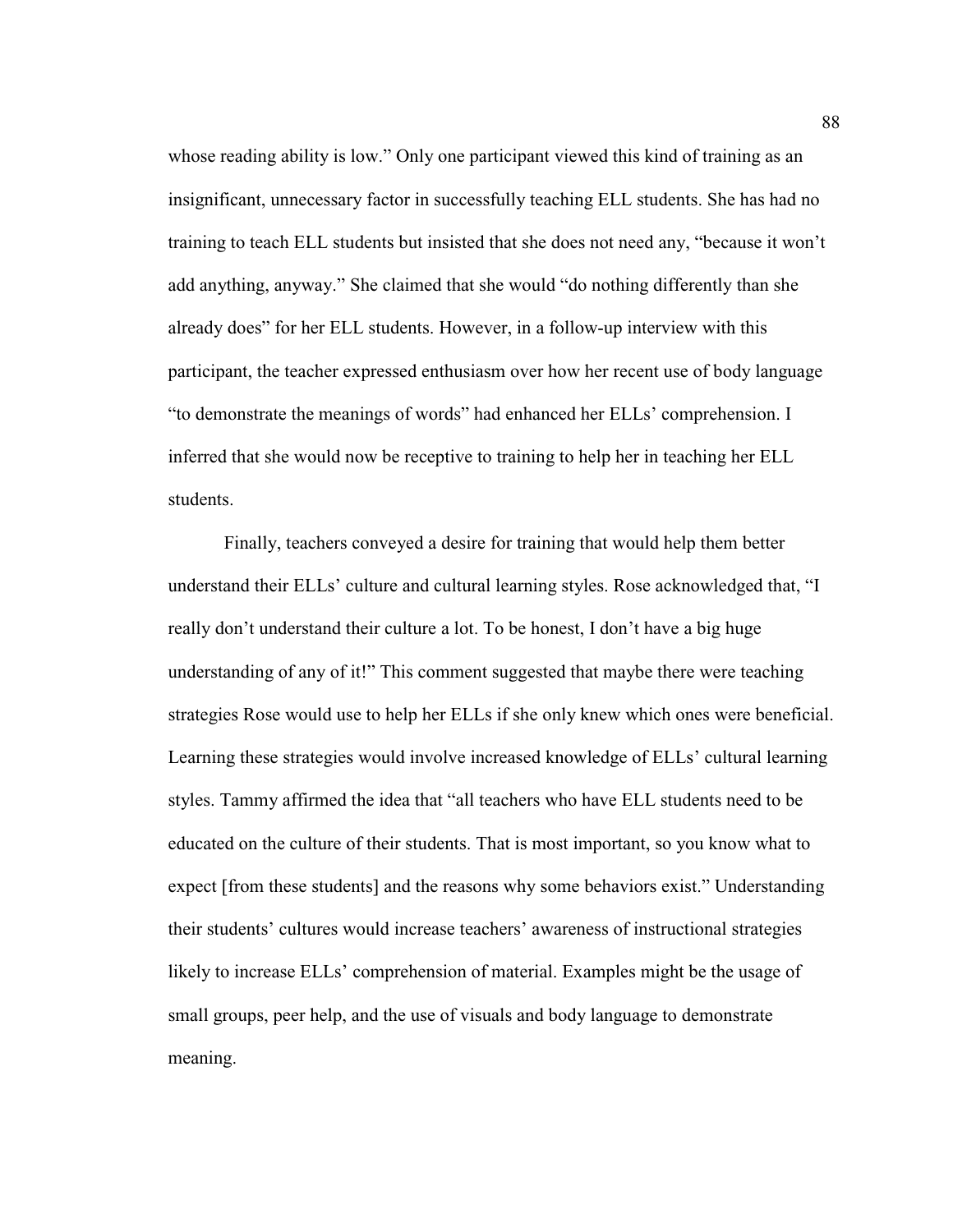#### **View of Individual Participants**

 The major purpose of the interview and questionnaire instruments was to gather information pertaining to first grade teachers' perceptions of and expectations for ELL students. Secondly, these two instruments were intended to provide understanding about the challenges that first grade teachers face when teaching ELLs. The observation protocol instrument examined first grade teachers' interactions with ELLs during a regular teaching session. Examining the data from all research instruments, I analyzed the cases individually to reveal what teaching ELLs is like for each participant.

# **First Grade Teachers' Perceptions of Their ELL Students**

**Pam***.* Pam is a middle-aged teacher with many years of experience in teaching. Currently, she teaches a first grade class of 26 students, including three ELL children. Her class is run in an organized and strict manner. Pam's quiet, yet authoritative voice lets her children know they are not to make noise or do anything to disturb classroom order. Talking in a low, stern manner, Pam's demeanor demands her students' compliance with classroom rules. Pam vehemently insisted that she is not one who perceives her ELL students "as any different from the native English-speaking students in my classroom." She described them as being "simply fabulous" and "as capable as any other student." To Pam, "all my students learn in the same way," so she saw no need to plan lessons with ELLs' cultural learning styles in mind. After all, she said her ELLs had been "very successful in my classroom", and she "could not remember any particular experience that was better than all the rest." Pam viewed her ELLs as valuable because they all "added something to the classroom," such as multicultural influences and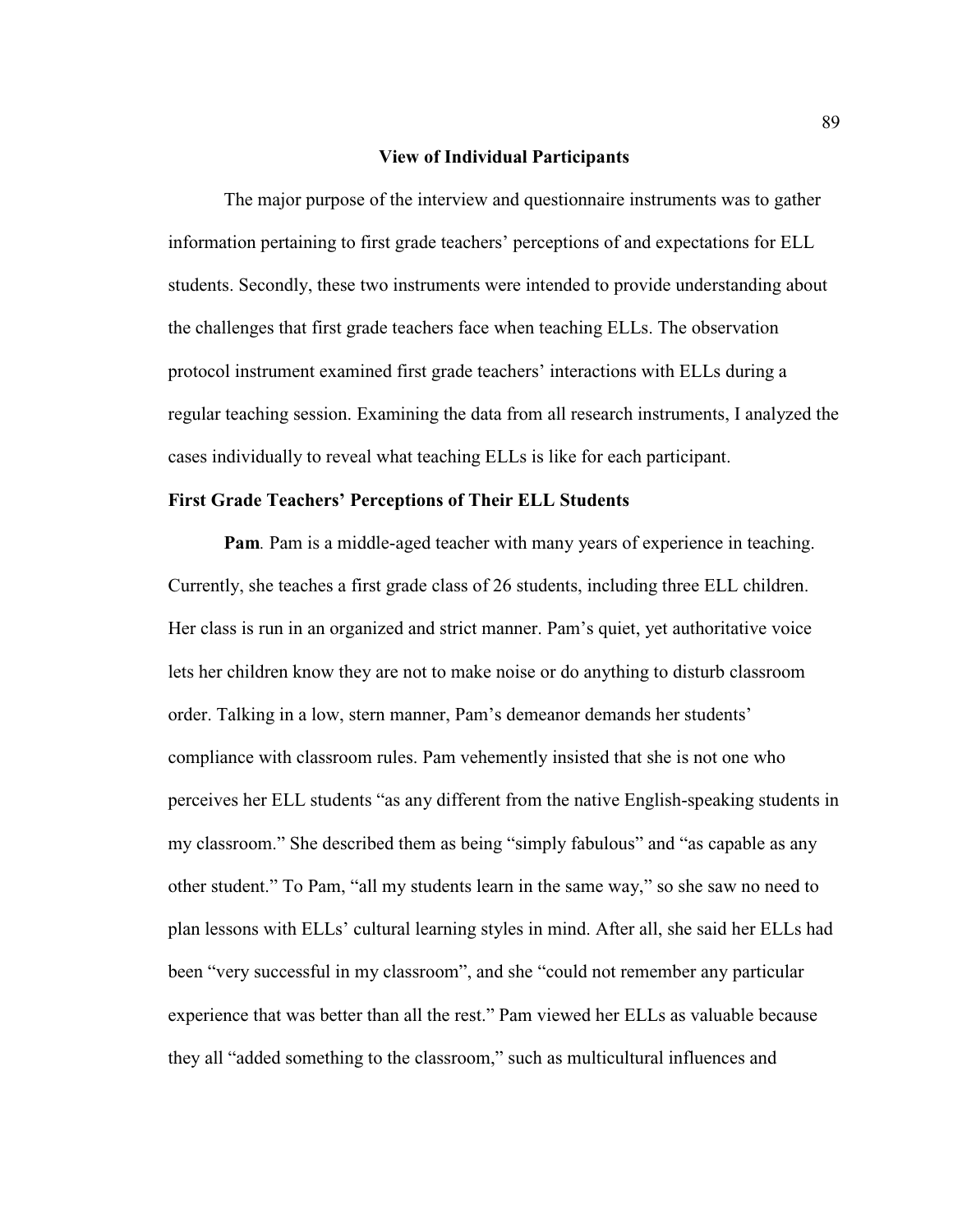language. However, Pam appeared very overwhelmed and stressed while talking about her ELL children. Her face looked anxious and tired. Some of her answers to the interview questions were short and almost nondescript. I often had to ask probing questions to elicit more elaboration of her responses. Pam mentioned that she had just been given a long list of things to do and paperwork to fill out by the following week. She made reference to her enormous job responsibilities as being "more than I can deal with," and she was "not about to add anything else to my work load." Perhaps Pam's effort to see her students as the "same" and her adamancy about not needing any training could be a result of the frustration that Pam felt in her job. Maybe she was physically and emotionally stretched to the limit. Pam claimed that she did not see these students any differently from the way she saw her native English-speaking students; therefore, she did not need to use different instructional strategies for her ELLs because "all students are the same." Viewing all students, including ELLs, as the same somehow helped Pam to justify a continuation of the same instructional strategies she has routinely used with the whole class. She would not have to admit that ELLs are different in their cultural learning styles, and she would not feel obligated to take extra time and energy to learn new strategies for these students.

**Abby**. Abby is a young teacher who teaches only one ELL student in her first grade class of 25 students. Abby has never taught ELL students prior to this school year. This youthful, enthusiastic teacher perceived her ELL students as being as capable as the other students in her classroom. However, she appeared somewhat worried that these students might not be able to keep up with the rest of the class. Abby also perceived her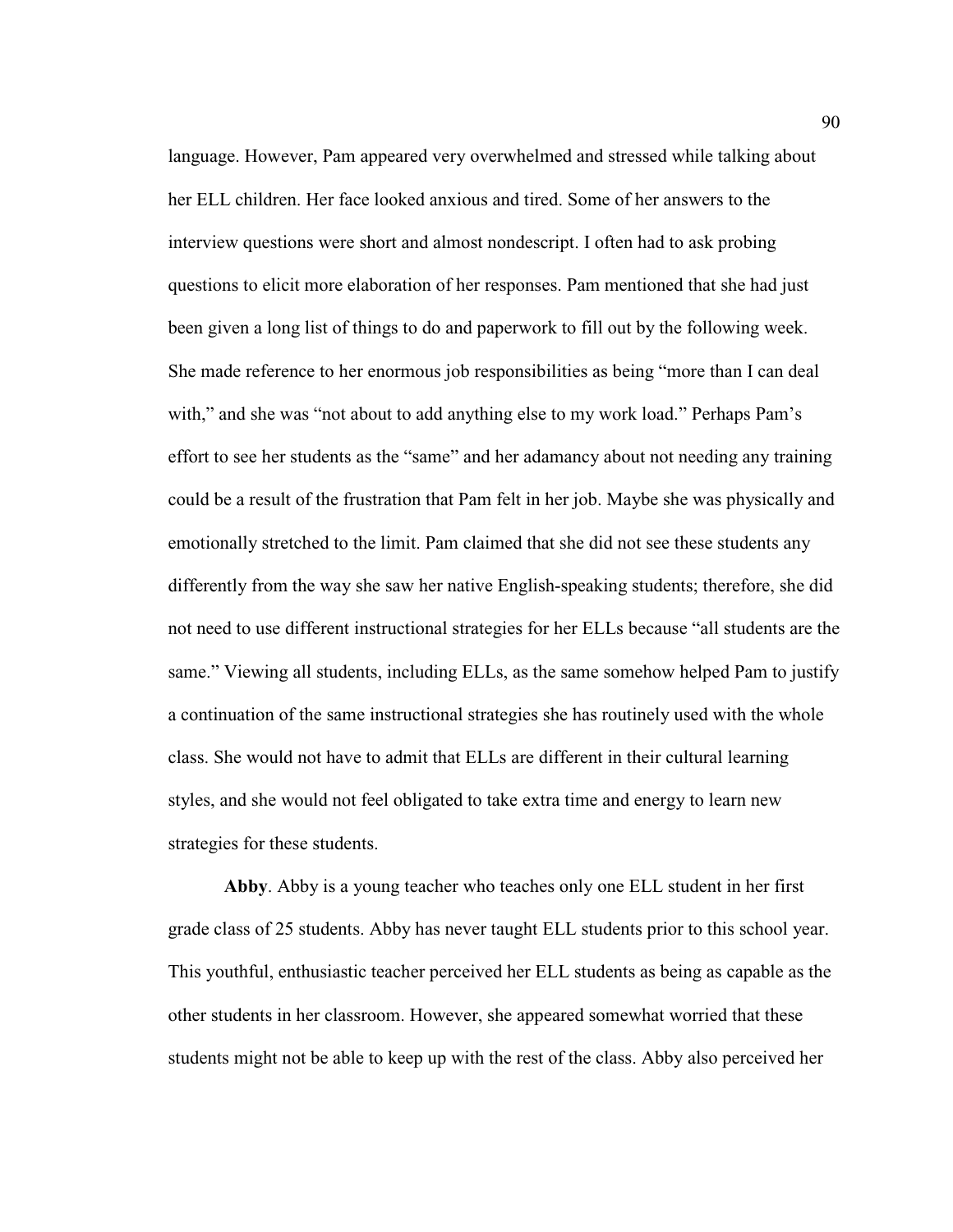ELLs as partially limited in their background knowledge. Perhaps this situation is due to students' lack of preparation in kindergarten or to their insufficient knowledge about American culture. At any rate, Abby described her students as those who, even though they "don't have the same background knowledge, they really have a good grasp on the same types of things as other [English-speaking] classmates do." Therefore, Abby viewed her ELLs as being "no different in academic capability as their native English-speaking peers." I believe that Abby genuinely considers her ELL student to be equal both academically and culturally to her native English-speaking students. Perhaps her advocacy for equality, training, and new ideas regarding ELL education may result from the fact that she is a young teacher just starting out in the teaching profession. The stress, pressures, demands, and continuous change that are characteristic of the teaching profession have not had time to take their toll on her energy and enthusiasm for teaching. Because Abby has never taught ELLs before, she may experience a more conscientious awareness of reaching this student. Abby, who has not been beaten down by years of heavy teaching responsibilities, may welcome and view as exciting the challenge of teaching an ELL student. Additionally, having only one ELL in her classroom this year, Abby may feel that she can afford a small amount of extra time for this one student, Conversely, the other first grade teachers may consider the extra time spent with their ELLs as not feasible, because giving extra attention to ELLs would decrease the amount of time needed to help the class as a whole to learn required grade level material.

**Rose**. Rose's classroom was appropriately decorated to accommodate all the active "Buckaroos" in her classroom. The Buckaroos were comprised of 26 first graders,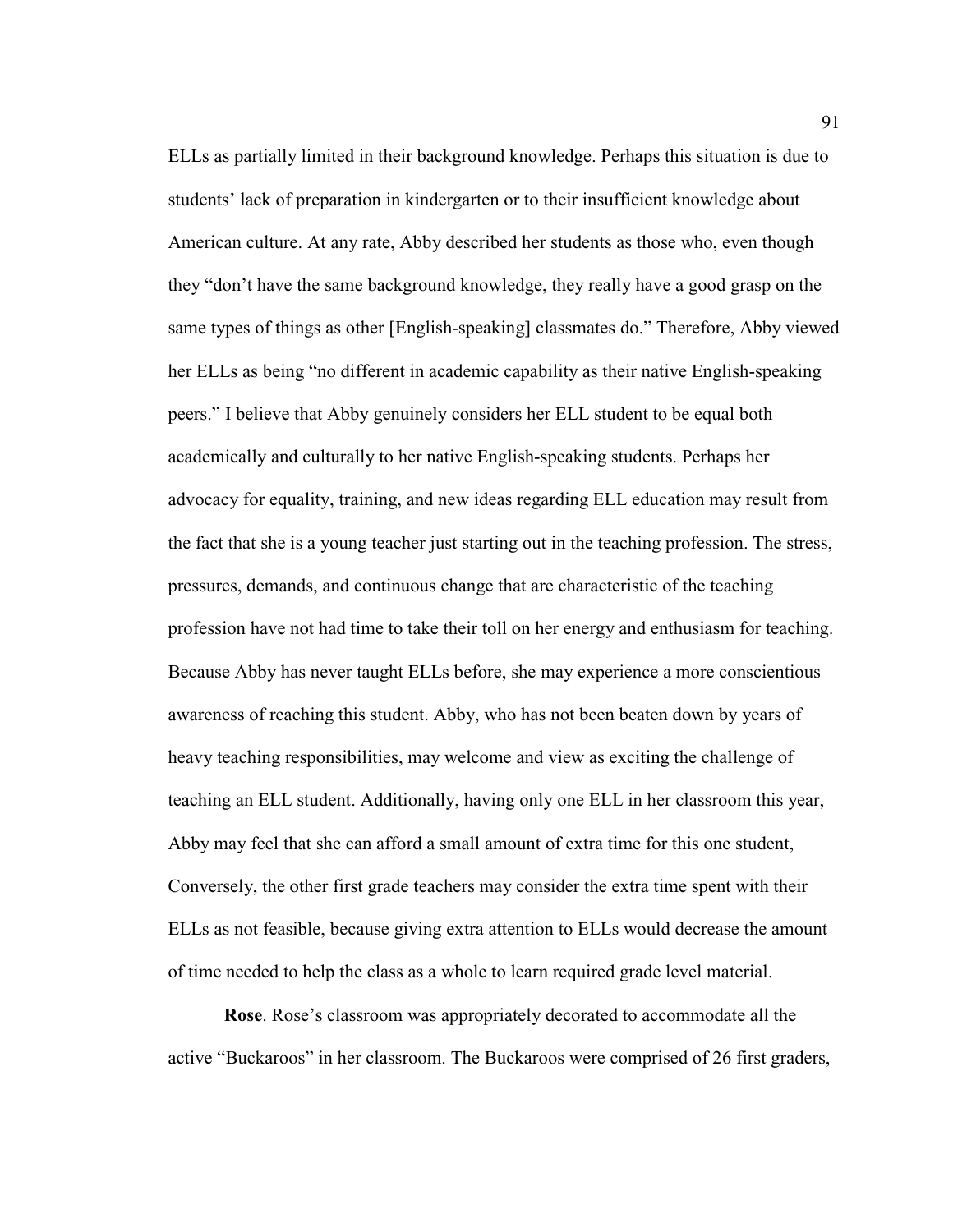including three ELL children. The Old West theme presented an engaging, inviting atmosphere in which students could both work and fantasize at the same time. Rose is a seasoned teacher with almost a quarter of a century experience in the teaching profession. Her calm, yet firm voice commanded the respect of her students. Rose has had several years of previous experience teaching ELL students. She perceived her ELLs as "just as able to do first grade work as all of my other students." She asserted that her ELL children are "absolutely as capable" as the native English-speaking students in her classroom. However, Rose does have some doubt about one of her ELL student's success in first grade, "So I, my expectations are that she will [word emphasized, but with some hesitancy], I do... I have high hopes that she will [be successful]. It's just gonna take more work with her, I believe, than with [the other ELL student] just because they're on two different levels right now." On the other hand, Rose predicted that more remediation might become necessary for her ELLs, "Well, you just have to do some more remediation with them. But it's just because of their language." Rose pointed out that she has always used the same instructional strategies for her ELLs as she does for her other students, "The things I did with the ELL children--they were based on just my experiences as a teacher. Good things that I need to do, that I would do with any child that came in that was at a disadvantage." This statement about ELLs being like "any child" depicted the way that many teachers perceive their ELL students, when in fact, ELLs are different. They represent a different culture with its own learning styles, background knowledge, and attitudes toward school (Trumbull & Pacheco, 2005: Marzano, 2003). Rose believed that her ELLs are intelligent and capable of being successful. She likened their situation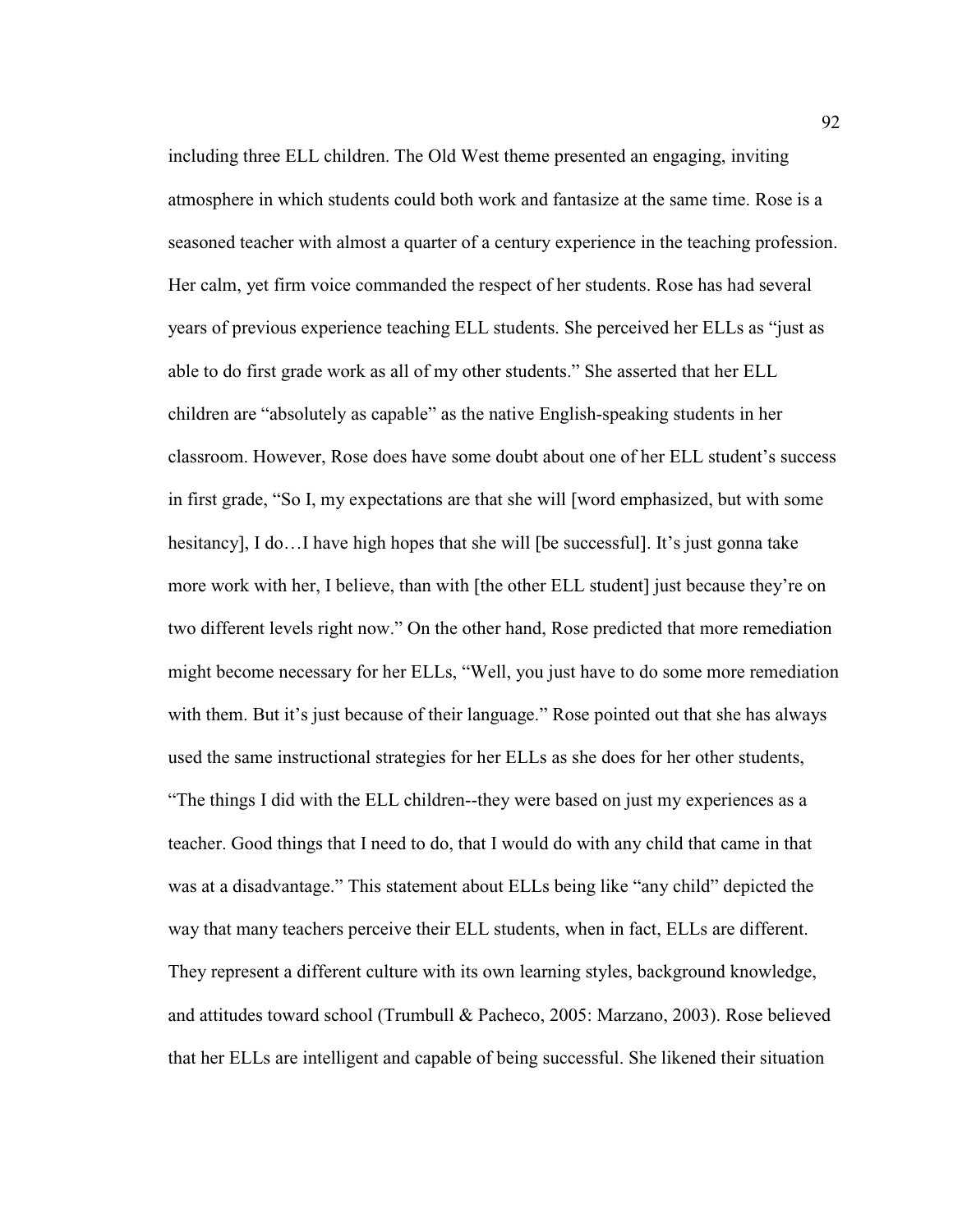to that of an American going to another country and being lost, incapable of functioning because of the language barrier.

 I just think that they're, they're just in an English-speaking environment, and it would be like me going to Mexico. I would be, you know, I would be the same way they are. Functioning would be difficult because that's not native to me at all. So, they're [ELLs] in this environment, and they're having to learn.

I believe that Rose's example indicated that she understood to some degree the crosscultural scenario that impacts the lives of her ELL students. With this cross-cultural scenario playing out in her mind, Rose desired to better understand what her ELLs were experiencing as students among those who spoke a different language and lived in a different culture. She could sympathize with the difficulties ELLs and their parents were experiencing in simultaneously learning a new language, learning about a new culture, and functioning in the daily activities of life in a new country. This data informs my study in that it offers evidence that teachers do understand to some degree what ELLs and their families in our county are experiencing. Teachers' may perceive their ELLs as capable of achieving academically but held back to some extent by the English language barrier and insufficient knowledge about American culture. Knowing the challenges these students face may increase teachers' appreciation of the contributions and sacrifices these children make when they come to our schools.

**Tammy***.* Tammy, a well-groomed woman in her late 30's, had previously taught ELLs for several years in another county. In her current class of 26 students, which includes three ELL students, Tammy's loud and clear voice can easily be heard by all her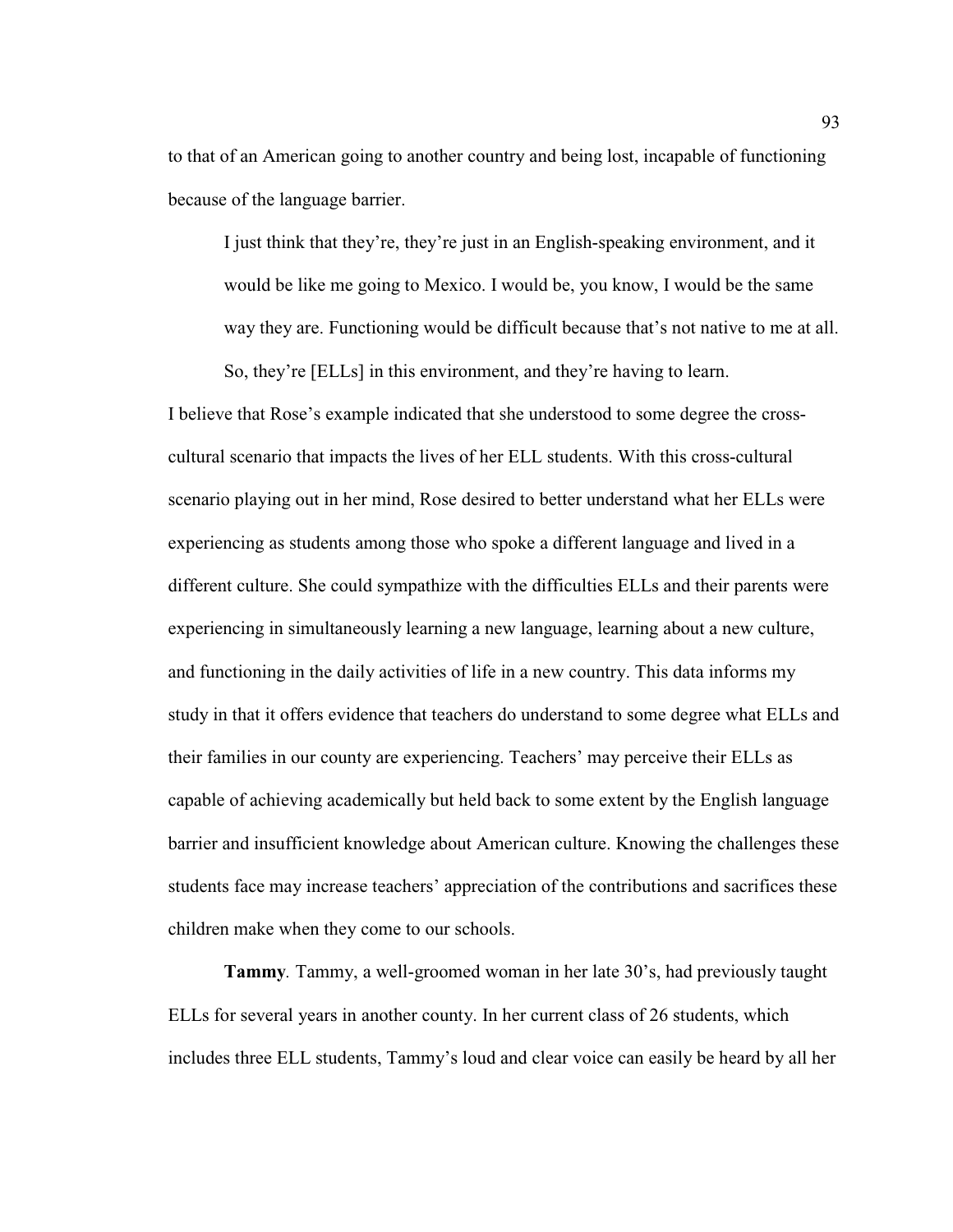rowdy group of first graders. Of all the participants in this study, Tammy embodied the most proactive ideas. She was very concerned about educating ELLs in the county and was the most outspoken advocate for ELL students and their parents. Having previously taught in a county with very large numbers of ELL students, Tammy had experienced firsthand the challenges of teaching ELLs, as well as the training provided to meet those challenges. Coming from a district in which ELLs were the majority to a county where the population of ELL students is growing, yet still small, Tammy realizes the significance of helping classroom teachers better understand the problems ELL students and their parents face on a daily basis. She perceived her ELLs to be as intelligent as her native English-speaking students. She believed that "intelligence is not the barrier. It's the language. They learned their alphabet and how to read, right along with learning a new language." In Tammy's opinion, these children deserve a lot of credit, as they are being required to learn both a new language and new material at the same time. Tammy does have, however, one ELL about whom she is very concerned, because this student does not appear to have a desire to learn. According to Tammy, "lack of motivation to learn is something I rarely see in my ELLs, especially the Hispanic children. It's very rare. Usually, all the Hispanic children I've dealt with are very eager to learn. He's the first one I've had that, that just doesn't care about learning at all." Tammy is trying to figure out how to motivate this child, "I try, but I don't know how to persuade him to try to do what he can do; he gives me a hard time. So, I don't know what that deal is."

 An outspoken advocate for ELL children and their parents, Tammy is concerned about how other teachers perceive their ELL students and their families. She commented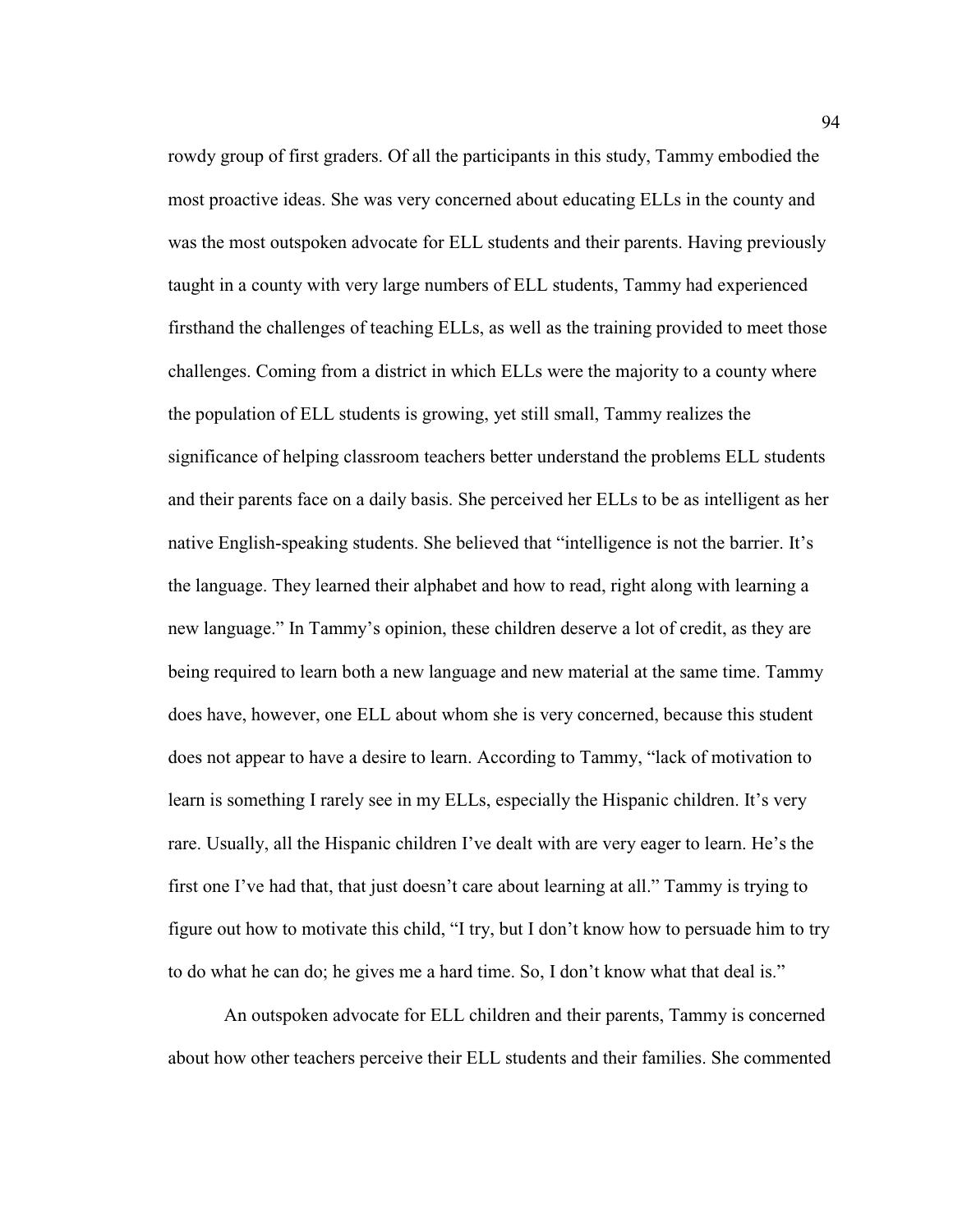that, when she taught in her previous county, she did not see the attitudes and negative perceptions that she sees here in this school and county. Even though the following quote is lengthy, I feel that it paints a descriptive picture of how some people in this area, including teachers, may view ELLs and their families.

 Here, I see a lot of people who look down on the Hispanic families and I don't like that, because they're trying their best to provide for their kids and their families. And, what I've learned, just because I have been to these classes [in her previous county], I've been around so many Hispanic families [in her previous county], that I know they want what's best for their kids and they want them to have a better life. And they're doing the best that they can, you know, to get that for those kids. So, when I hear, like people saying, like last year, we had a family who, um, Ms. X [the ESOL teacher] asked for help for because they didn't have food. And, I heard comments made like, "Well, where's that daddy?" and, "Why don't they go back to Mexico where they got family and they can help take care of them." And, I was like, "People! You know, you just…!" You know, the kid's hungry whether the daddy… You know, the daddy was traveling very far for work because, you know, there was no work, so the mother was trying to take care of home while he was traveling to work, and I'm like, "You know, if your husband could not work, if there weren't any jobs here for him because he didn't speak the language or because he didn't have the education or something like that, when you want somebody to help you...!" So, I see a lot of that here in this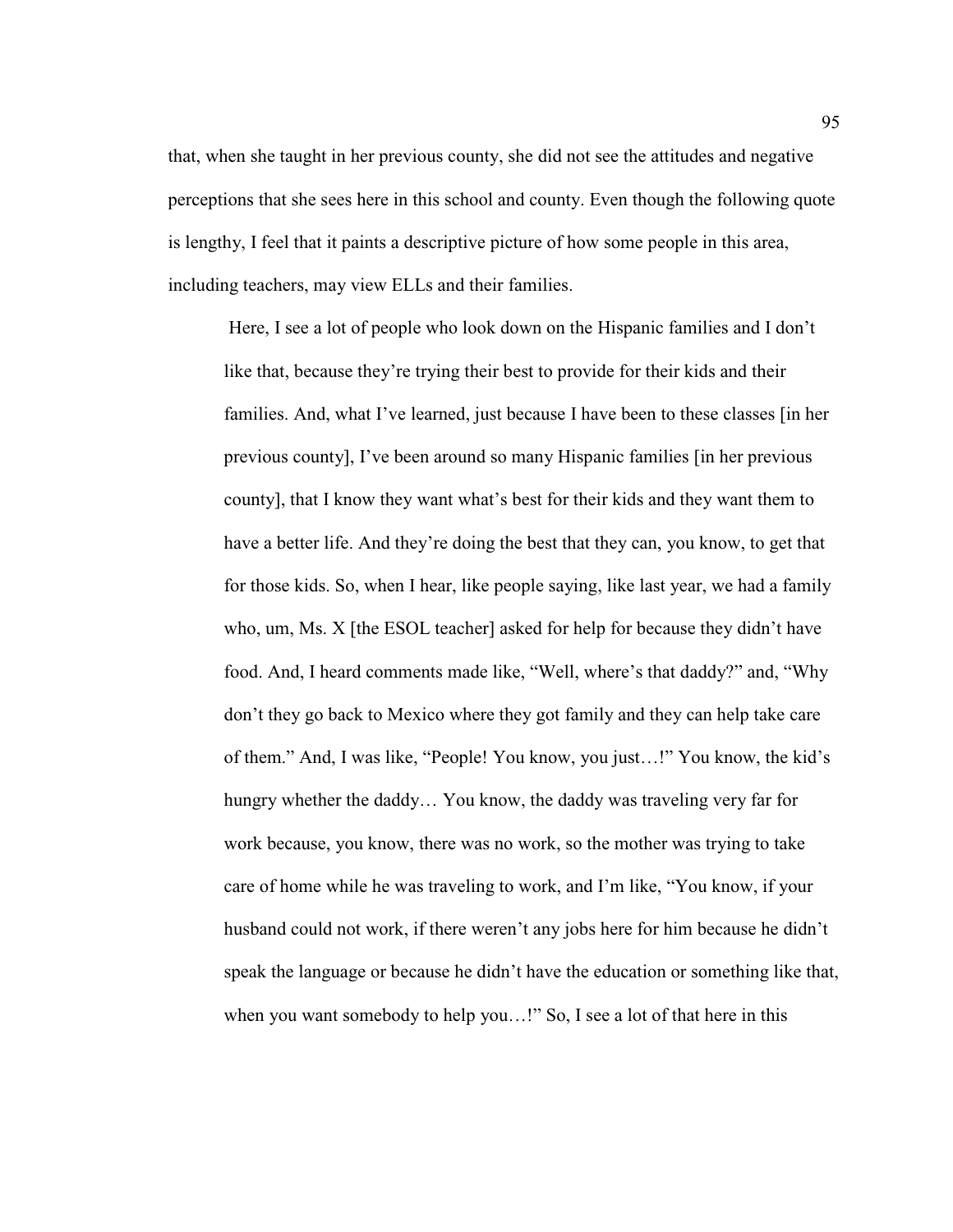community, where they look down on the Hispanics. But, where I came from, where I taught before, it wasn't like that.

Tammy's comments implied a deep concern for how children of diversity in the county's schools are viewed and treated. She lamented over the fact that more training is not provided for the teachers of ELLs in this county. The excerpt informs the research because it represents an underlying perception that many people in our county, including teachers, may have of students whose culture differs from their own. I believe that teachers have an innate desire to view all of their students in an equitable way; yet, because of the cultural environment in which they were brought up, teachers may subconsciously hold stereotypical views of people from other cultures. They may think of people from other cultures as not belonging here. Perhaps secretly, they wish that these people would "go back to Mexico" or wherever it is they came from. They do not envision the possibility that other cultures can enrich the lives of native English-speakers.

# **First Grade Teachers' Expectations for Their ELL Students**

**Pam***.* Pam strongly emphasized that her expectations for the ELL students in her class were "the same as they are for all the other students I teach." She repeatedly remarked, "I treat my ELLs the same as all the rest of my students, because I expect all [word emphasized] of them to do well." The idea of holding each child in her class to the same high standard was one point that Pam wanted to make sure she conveyed. She did not want anyone to think that she held different expectations for ELL students simply because they were labeled "ELL." On the other hand, Pam did not believe that she would have to lower her expectations in any way, because "all children are alike." Pam's refusal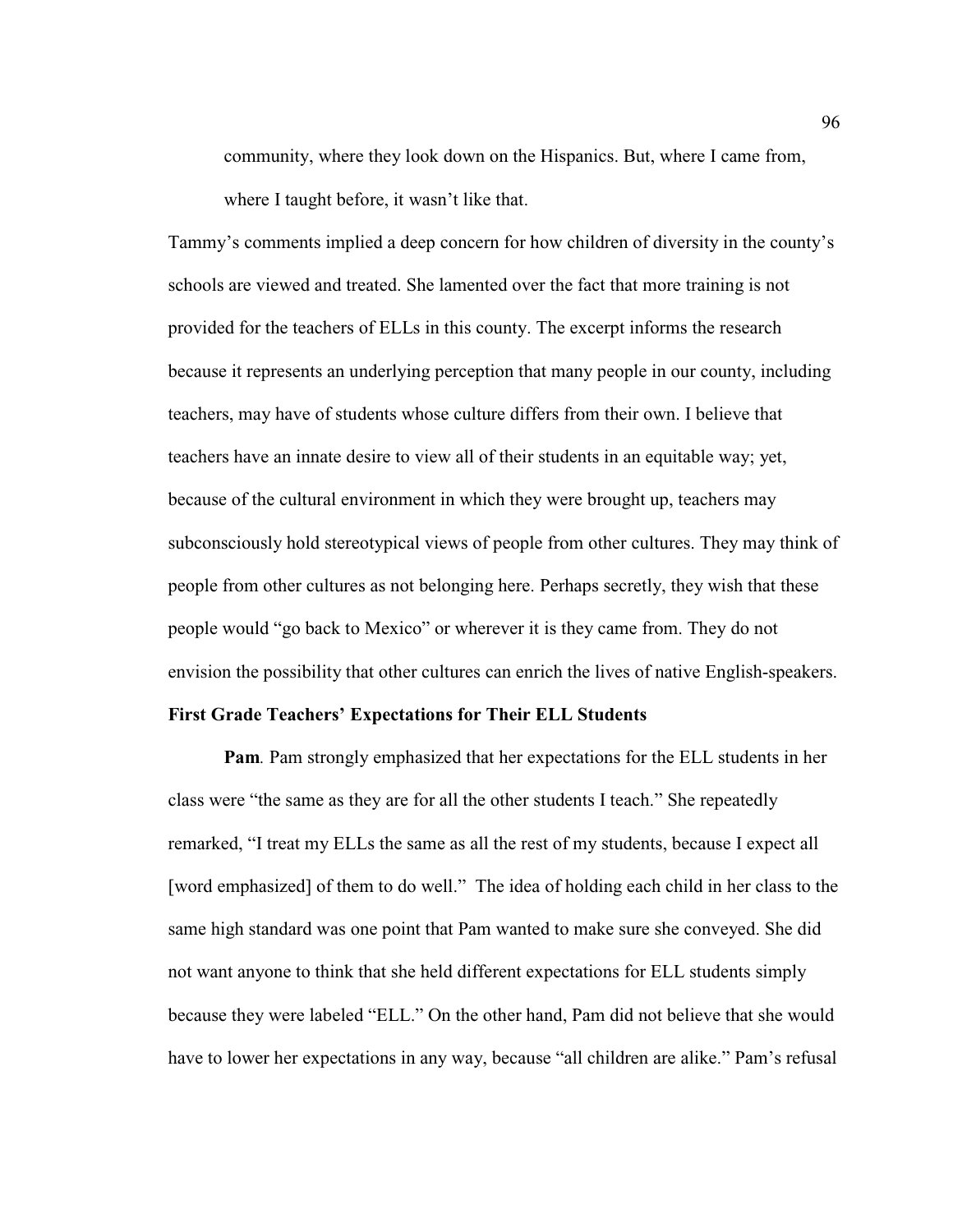to see her ELL students as different from her other students was unsettling to me. Even though all children are alike in some way, when children come from diverse cultures, their thoughts about life, about education, about relationships, to name a few, are bound to be different (Trumbull & Pacheco, 2005). Thus, in their view of education and the ways in which they learn, ELL children may be different from native English-speaking students (Abedi et al., 2005; Chamot, 2004). Refusing to acknowledge learning differences may prevent teachers from searching for teaching strategies to address the cultural learning styles of their ELL students (Trumbull & Pacheco, 2005; Lucina & Sowa, 2005). Insistence that all students learn similarly may be a subconscious justification by teachers to instruct in the same manner all of the students in their classroom. Teaching all students the same requires less time and effort on the part of teachers in the form of lesson planning and individual instruction. Additionally, seeing all children as "alike" may be a way for teachers to concentrate on only American culture, at the expense of acknowledging and valuing other cultures represented by ELLs in the classroom.

 During a Bingo activity in which students had to look for pictures beginning with a particular letter sound, Pam would not let her ELLs seek help from the students sitting beside them and admonished the ELLs if they did so. She said that they "should work on their own and not get answers from their neighbors." Possibly, Pam's insistence that students work on their own without help from others was indicative of her high expectations for all students, regardless of ethnicity. Conversely, if Pam were to admit that her ELLs needed extra help, she would feel compelled to search for ways to help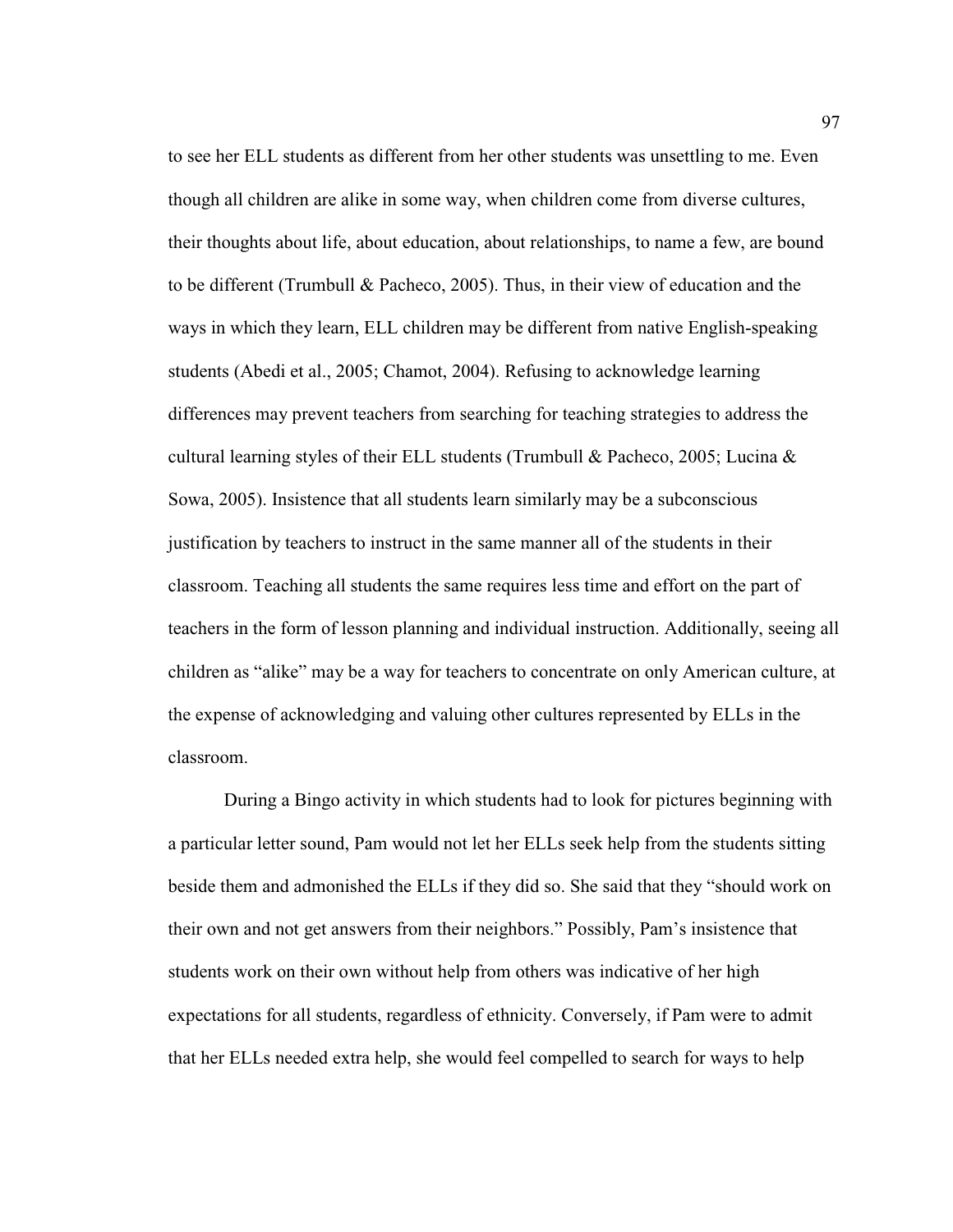them; at this time, she could not gather the will or energy to "add anything else to my job demands."

**Abby**. Abby expected her ELLs to achieve grade level requirements the same as their native English-speaking peers, even though she acknowledged having to "bring my expectations and instruction down a little ways. It's almost as if I need to bring it down just a little bit further for her [the ELL student in her class]." She described her sole ELL student as "a pretty regularly-functioning, average-functioning student." In other words, Abby expected her ELL child to perform academically as well as the average Englishspeaking students in her classroom. As a prerequisite to learning the material being taught, Abby indicated that students' ability to follow the teacher's instructions is pivotal in students' learning. Abby noted that her ELL student was able to "follow instructions", so communication with her "has not been a problem." Although perhaps untrue, this statement made it seem that Abby was more concerned about the student's ability to follow directions rather than the student's ability to communicate in English. She noted possible causes why ELLs may not reach their potential, such as classroom teachers' inability to communicate to parents the ways to help their children and the general lack of training for classroom teachers in the area of ELL education. Abby labeled herself as "frustrated" because of the problems she encountered as a result of insufficient training. Nevertheless, Abby has "across-the-board, somewhat, expectations for all of my students because I know they're all capable. Abby quickly added that she "meets them all on their own levels." She emphatically stated that she is not going to change her expectations for her ELL student because the student "has the ELL label per se." While she expects her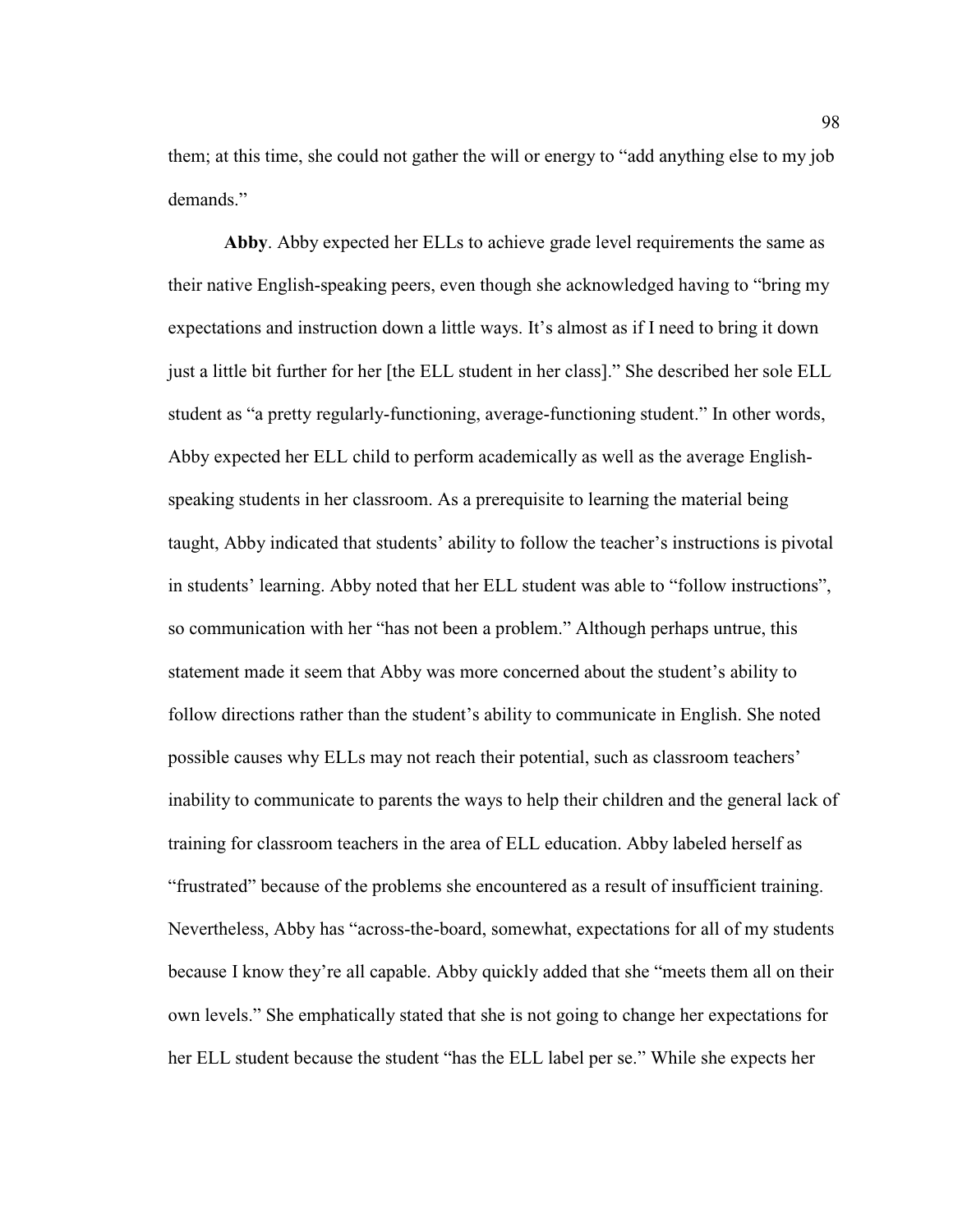ELL student to try to achieve the same goals as her English-speaking students, Abby might "modify [the ELL's] work to maybe just a smaller amount if she [the ELL] is having difficulty with it, so I don't frustrate her." Abby insisted that "overall, my expectations are the same thing."

**Rose***.* Rose's experience with ELL students has been limited to Hispanic students. She has never had ELLs of Asian, African, or any other ethnic descent placed in her regular classroom. Because she had taught only Hispanic ELL students, Rose had no other culture with which to compare her expectations for her ELL students. When asked about her expectations for her Hispanic ELL students, Rose was quick to point out, "My expectations are different for Hispanics as opposed to English speaking students only because of the language barrier. However, I do have the same standard for all….that with hard work….Hispanics may have to work harder….they can all be successful." Rose described her expectations for her Hispanic ELL students as "basically the same expectations I have for the rest of the students in my classroom."

 Rose attributed her ELLs' difficulty and inability to perform at the same level as native English-speaking students to a lack of English vocabulary and background knowledge of American culture. According to Rose, ELLs "don't have the same vocabulary advantage that the English-speaking children do." If provided with sufficient background knowledge and the vocabulary they need to understand the material, Rose believed her ELL students would be capable of the same level of achievement as the other students in the class. For this reason, Rose asserted that she took special care to get her ELLs to this point.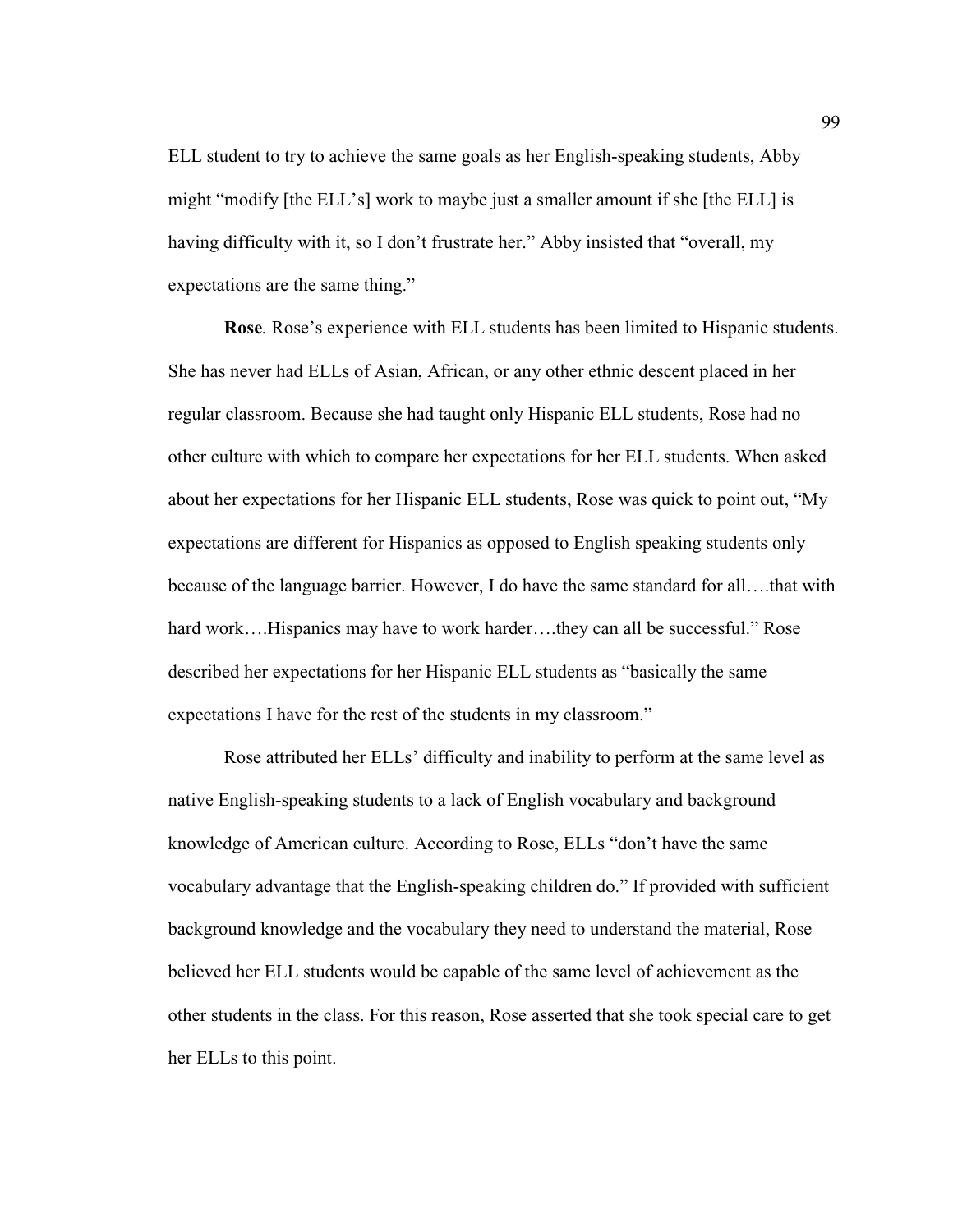I build background thoroughly with the ELL children, because they don't have the knowledge of a lot of things. And, whether it's their environment, their culture, I don't know. But I do go into more depth, building background, just so they do have a total knowledge of what we're talking about. They might not be very familiar with some of that, you know, the way in America that we are.

 When asked about the academic potential of her ELLs, Rose affirmed that she believes these students are "absolutely able to meet the requirements of first grade. It's just the lack of their exposure to things." Rose alluded several times to her high hopes that ELLs would pass the Criterion-Referenced Competency Test. Rose expects her ELLs to pass the Criterion-Referenced Competency Test and has high hopes that they will, "He [ELL student] did so well to pass, like I said, he passed the Criterion-Referenced Competency Test in all three areas. Rose perceived her greatest success as helping students meet her expectations of their achieving a passing score on the Criterion-Referenced Competency Test, "to get them to the point that I needed them to be, which was to be successful on the Criterion-Referenced Competency Test." Students' success on the Criterion-Referenced Competency Test can possibly be seen as a reflection on the teacher's ability to teach. Teachers believe that if their students pass the Criterion-Referenced Competency Test, administrators, parents, and others in the school community will regard these teachers as successful and competent. The pass rate for the school as a whole is also pivotal in whether that particular school makes Adequate Yearly Progress. Consequently, teachers' most important goal, whether consciously or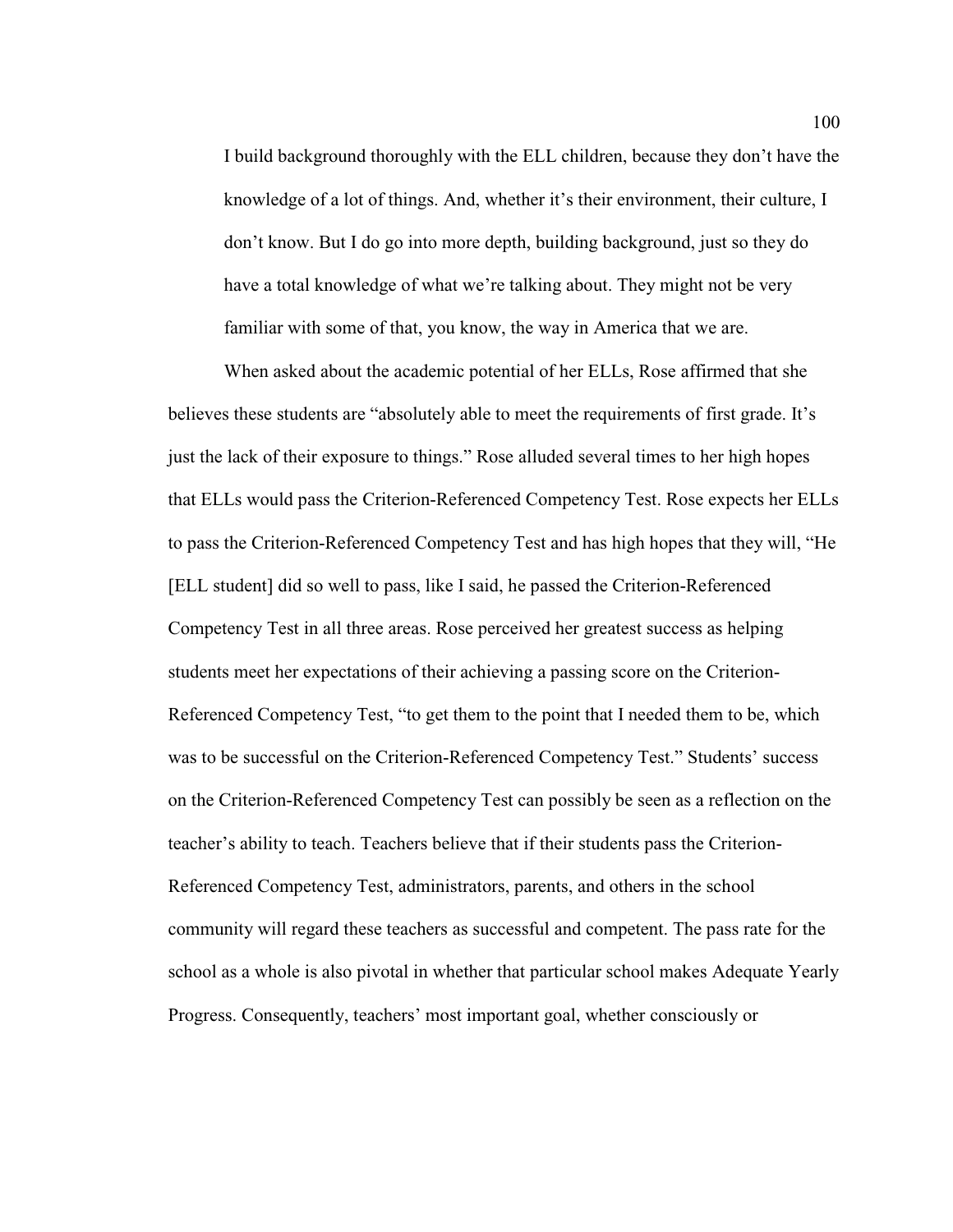subconsciously, is to ensure that their students pass the Criterion-Referenced Competency Test.

**Tammy**. Tammy came from a county with a much larger percentage of nonnative speakers than exists in the county where this study takes place. Tammy expressed high expectations for her ELL students, "Academically, these kids are gonna be fine." Tammy indicated that ELLs will achieve, and that it is mainly their lack of the English language that holds them back. They're "very capable of doing the work, but sometimes the language, you know, the language is what hinders reading, that kind of thing." When asked specifically to tell me what expectations she holds for ELL children, Tammy responded.

 I have the same academic expectations for all of them. I just do. I've always taught Kindergarten, and I found that, in Kindergarten, they come in, um, and they pick up the language very fast, and, even though they don't speak it as well, they understand it. So, I have always held the same, you know, the same expectations for all of them, whether they were ELL or not ELL. I never have had a situation where my ELL students didn't achieve just as much as my other students did. I always expected the same for my [ELL] kids as the other kids. Because Tammy has taught mostly very young ELL students, these students' acquisition of English may have occurred at a faster pace than occurs with older children.

 Tammy did not plan her lessons differently for her ELL students: "No, I don't plan any different for them. What I do for them, I do it for all my students who are struggling." She noted that the same teaching strategies she uses for her native English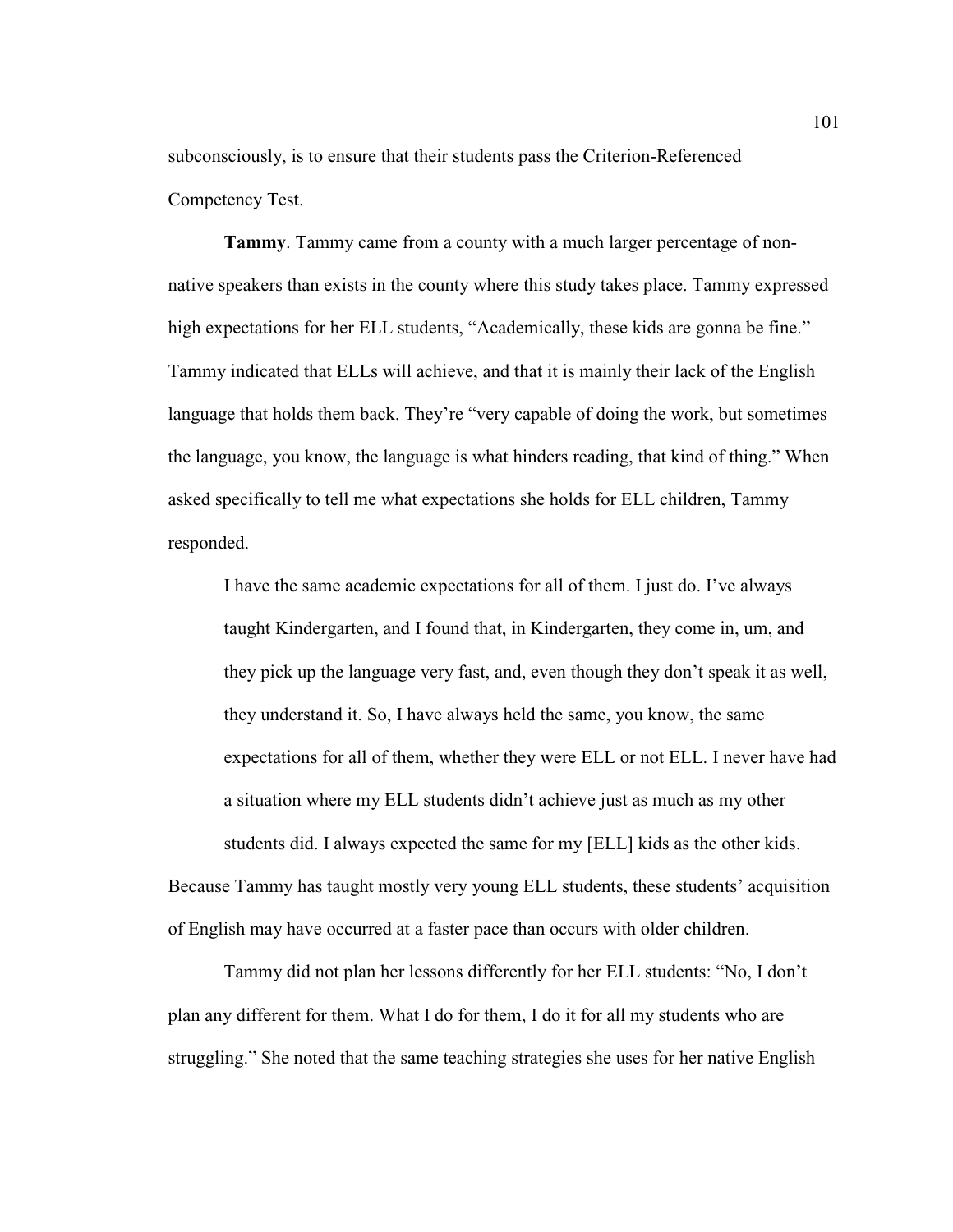speakers are also appropriate for her ELL students. Because she expects her ELLs to learn in the same way as her other students, she does not alter her lesson plans for them. Research has shown that children learn more when instruction is given that parallels students' cultural learning styles (Trumbull & Pacheco, 2005). Unwillingness to admit that ELLs are different may prevent teachers from acknowledging that ELLs' require instructional strategies that are unlike those used with native English-speaking students (Hite & Evans, 2006; Lucina & Sowa; Solomon et al., 2006). As a result, ELLs may not receive instruction that addresses their cultural learning needs. One teacher sustained that she does use "small group, collaborative learning as a way to address Hispanics' general preference for working together with their peers." However, there was no mention by the other participants of using any type of instruction that was related to ELLs' cultural learning styles.

 Additionally, I was somewhat concerned with teachers' belief that ELLs should work independently. Expecting these students to work on their own may not be conducive to their comprehension. I believe that ELLs often need extra help from teachers and their peers to better understand information. As an ESOL teacher, I know that my ELL students often need assistance from others to facilitate understanding of concepts and new material. Furthermore, working with peers is an effective instructional strategy, because other students are often able to explain ideas in a comprehensible way for other children their age (Miller & Endo, 2004; Padrón et al., 2002). I was also concerned with teachers' blanket expectations for their ELL students. As a teacher, I know that not all children, ELLs included, are going to achieve at the same level. Some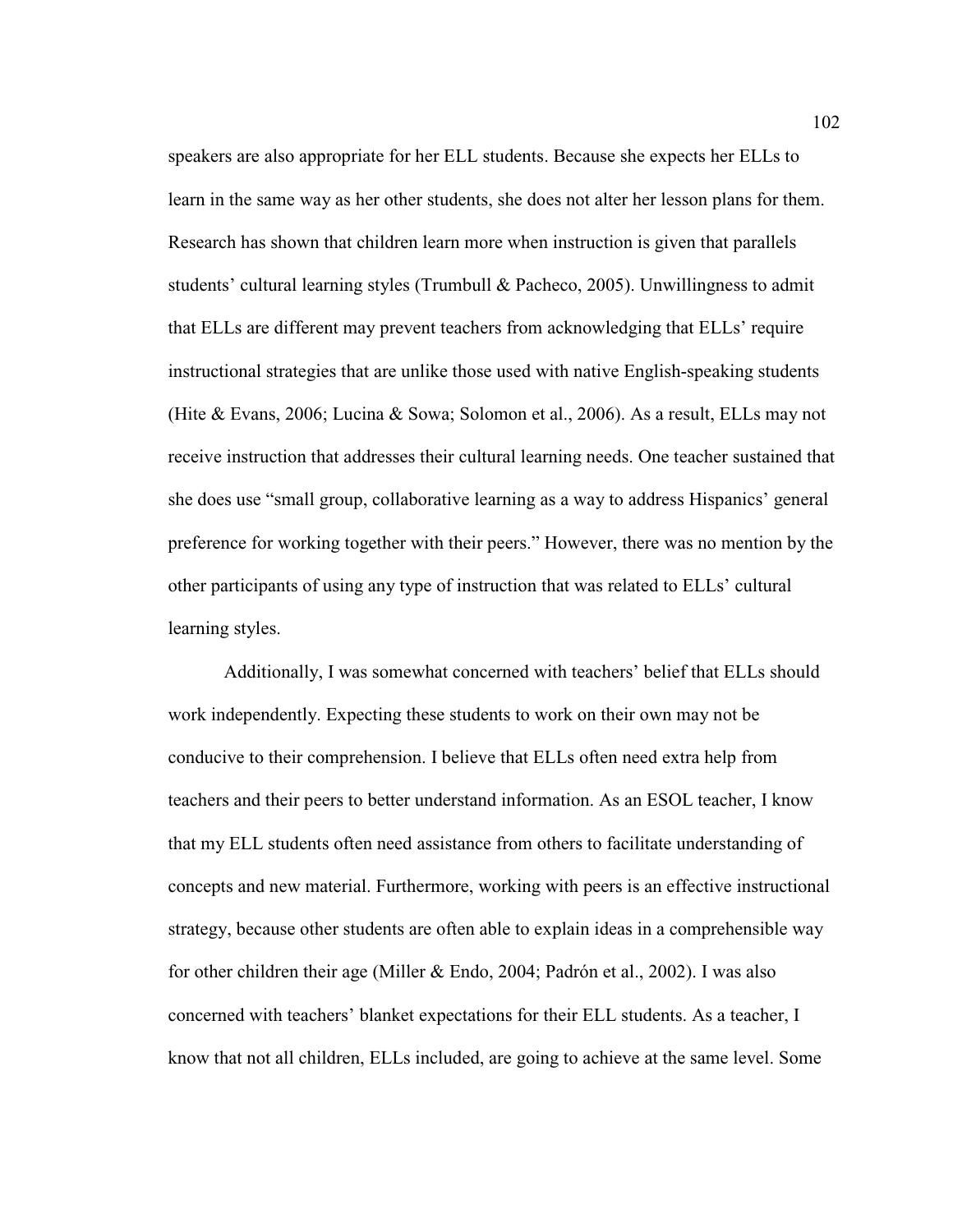ELL students, just as native English-speaking students, may have learning disabilities that prevent them from reaching a particular level of achievement. These children should not feel ashamed of these disabilities, simply because their teacher expects all students to reach the same level of achievement as the "average" native English-speaking student in the classroom. Expecting this kind of achievement from a classroom of diverse children may be an unrealistic goal, because everyone does not have the same academic skills.

## **First Grade Teacher's Interactions With Their ELL Students?**

**Pam**. Pam was one of the more mature teacher participants. She has been teaching for a number of years. She appeared very stressed and overwhelmed by the responsibilities bestowed upon her in the teaching profession, such as planning lessons, attending meetings, and scheduling parent conferences. Surrounded by a very organized, neatly-arranged classroom environment, Pam was quite strict with her class of 26 students, which included three ELL students. Even though she spoke quietly, her tone was authoritative and demanding. She reprimanded the class several times for talking above what Pam considered to be the acceptable noise level in her classroom. One ELL student looked somewhat intimidated and afraid to move his hands for fear of being chastised. ELL students neither asked nor answered questions during my two observations and seemed somewhat withdrawn and reserved. During a Bingo activity, a native English-speaking student showed an ELL student the correct answer to cover on the Bingo card. Pam admonished both students and told them she did not want them to work together because she wanted to know what they knew individually. She said, "Please do not help your neighbor. I want to see who's listening and who isn't!" My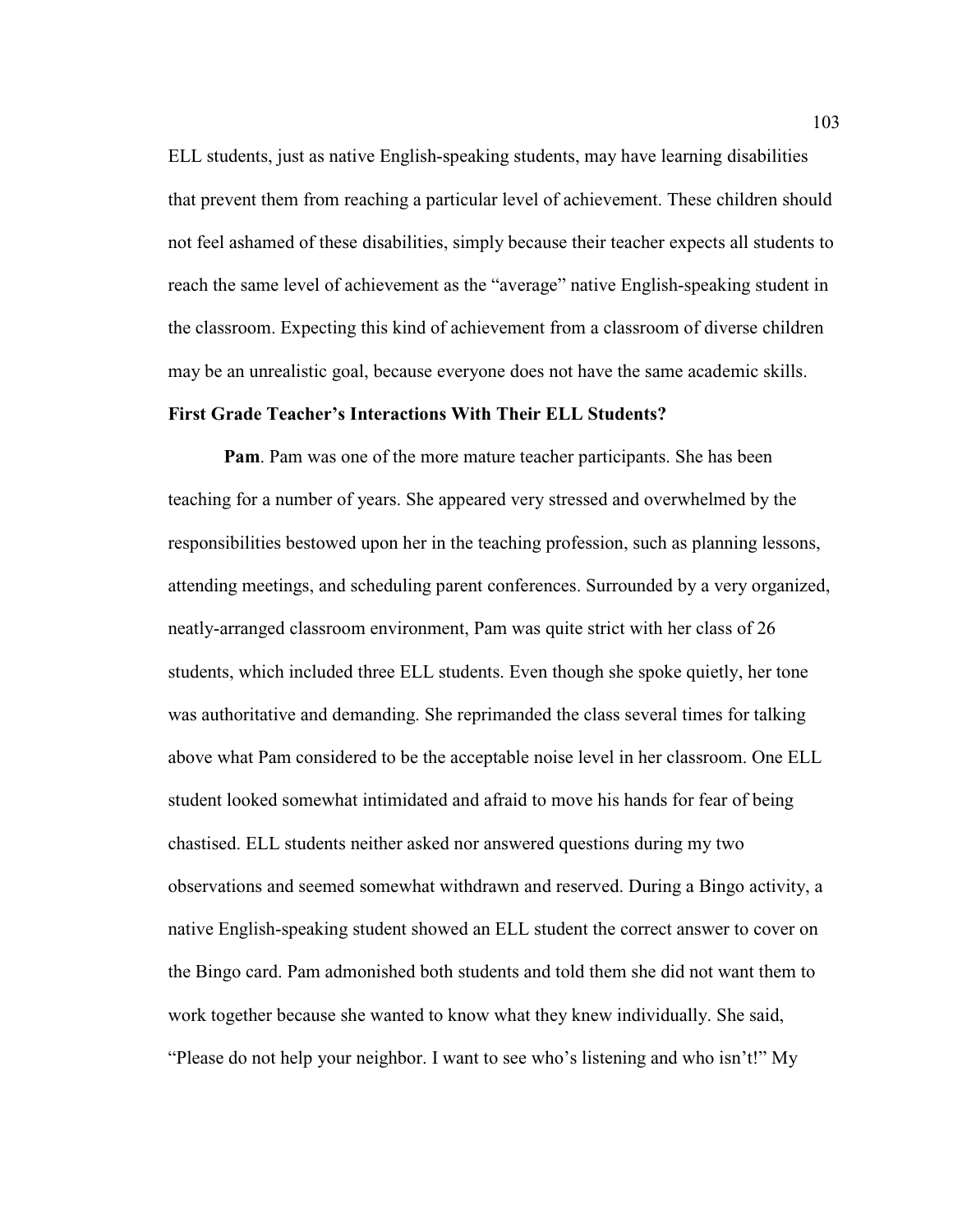impression was that Pam did not want anyone to talk or do anything that would detract from the very orderly, structured classroom environment. If the ELL student were allowed to receive assistance from a peer, other students might feel that they have the right to ask their neighbor for help, also. Eventually, there would be a noise level that would disrupt the very quiet, orderly atmosphere of the classroom. I got the impression that Pam was more concerned about maintaining the quiet atmosphere of the classroom than about whether ELL students received the help they needed. As revealed during classroom observations, interactions with her ELLs suggested that Pam expects the same level of achievement from all her students. During observations of her Language Arts classes, I noticed that Pam instructed the class as a whole, without restating or rephrasing questions and answers for ELLs per se. Pam seemed to expect that her ELL students would perform at the same level as native English-speaking students.

 Pam's class was also observed during story time. Students sat on the floor in a clustered group and listened as Pam read a story about two animal characters. She asked the class as a whole how characters in the story about community helpers related to their previous experiences with community helpers. Pam did not ask ELLs to respond to this question, perhaps because she assumed that these students did not have the same background knowledge about community workers as did native English-speakers; or maybe Pam felt pushed to get the lesson completed and did not want to take the time to build background knowledge for these students. ELLs often do not have adequate background knowledge to understand the concepts presented in lessons that are created for native English-speaking students (Solomon et al., 2006; Tinajero, 2006). Building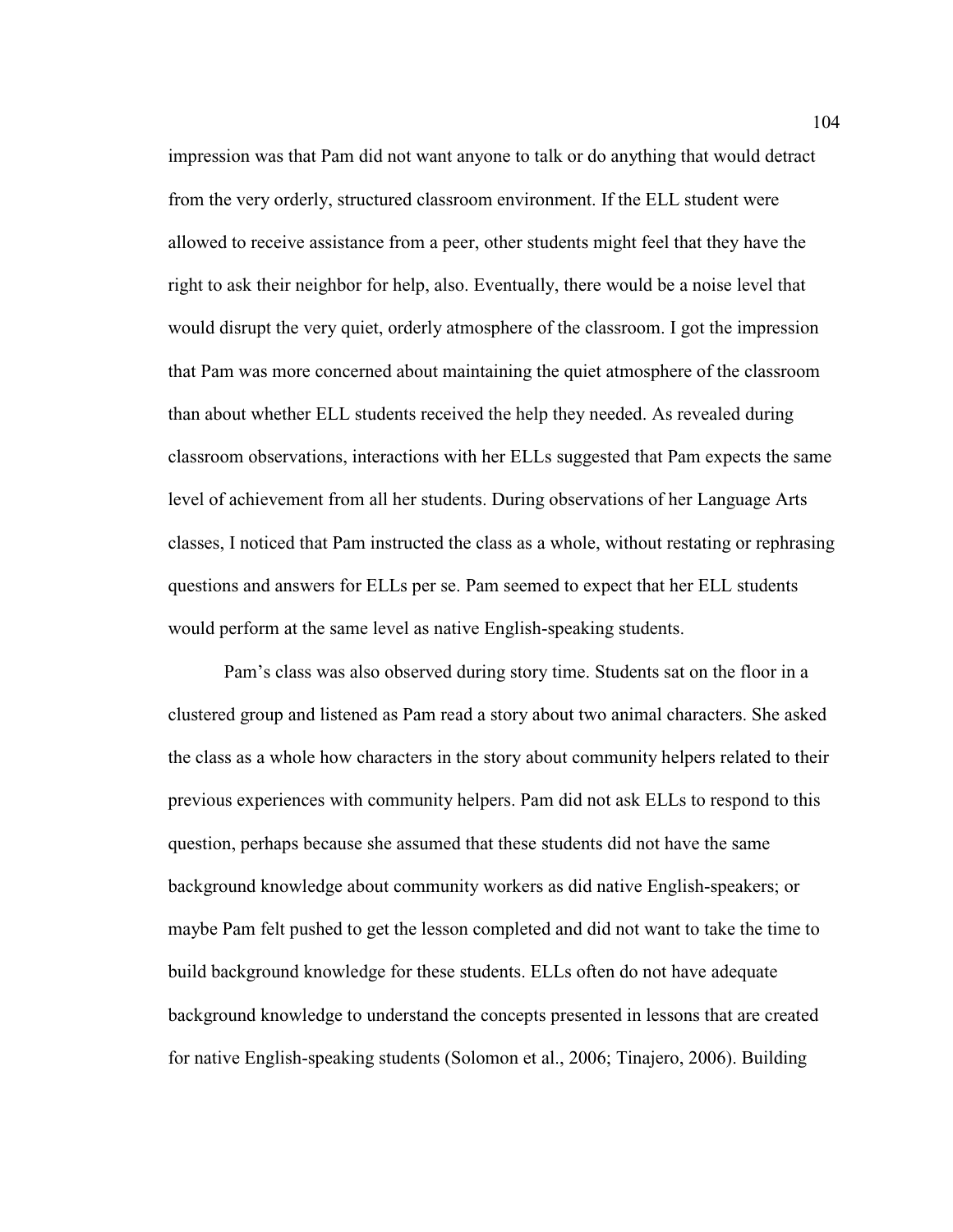background knowledge for ELL students who have not been exposed to the same experiences as native English-speakers may present a problem for ELLs in areas such as reading (Short & Fitzsimmons, 2007).

**Abby**. Abby was the youngest of the teacher participants. She displayed enthusiasm about teaching and spoke to her class in a soothing, yet excited tone of voice. Exhibiting a caring personality, Abby made eye contact with her one ELL student, who was surrounded on all sides by native English-speaking students. Tammy's eye contact, as well as her calm, comforting voice helped create an accepting learning environment in which her ELL student could more easily learn. The room also contained a mixture of items that made students feel comfortable, such as adorable stuffed animals and fluffy pillows on the floor. When students are in a comfortable environment and feel that they are accepted and valued, their learning increases (Hite & Evans, 2006; Lasso & Soto, 2005; Oliveira & Athanases, 2007; Reed & Railsback, 2003). During the class activities observed (which included students reading their story silently while they listened to the story being read on a CD and reading sentences on sentence cards), the ELL student was rarely asked to reply to questions. However, the teacher did walk around the room, speaking to each one to offer help and encouragement. Abby's interactions included a non-threatening proximity and eye contact with her ELLs that induced an accepting environment in which these students could feel comfortable learning. On the other hand, questions were rephrased and restated for the entire class, and not for the ELL student per se. The ELL did not have an opportunity to ask the teacher any questions. Even though this student raised her hand a couple of times to respond to a question, she was not called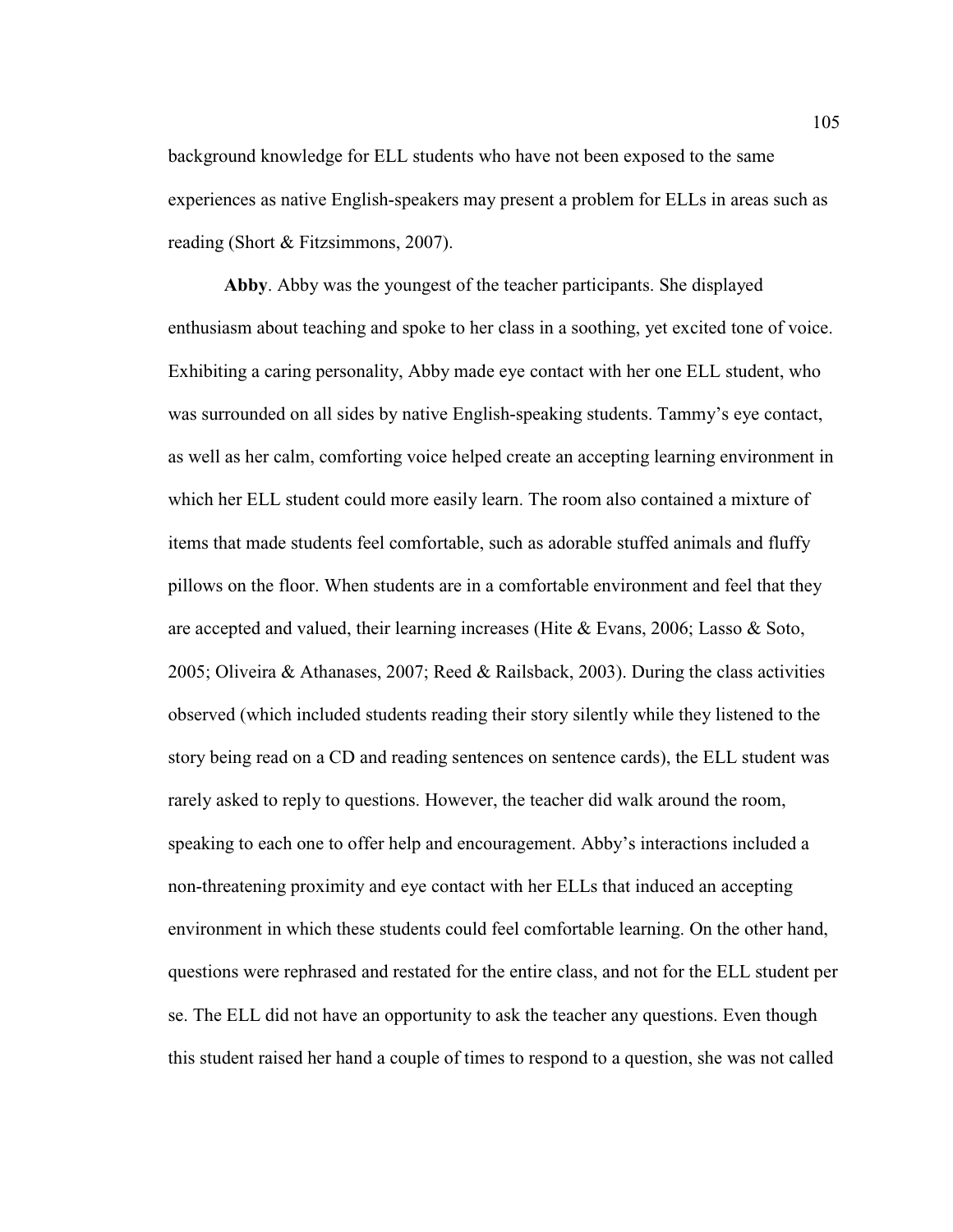on to answer. Perhaps Abby did not perceive the ELL as capable of answering and did not want to take the time to ask the student a question and give wait time. Doing so would consume valuable class time. Abby may have assumed that the ELL did not know the answers, and she did not want to embarrass this student by calling on her. The ELL student appeared calm, yet somewhat preoccupied with other thoughts. The student's calmness was likely a result of the comforting and accepting atmosphere in the classroom. The student may have been preoccupied with other thoughts because she did not understand much of what was going on and therefore was tempted to fill her mind with subconscious experiences and events which made sense to her.

**Rose***.* Rose's classroom displayed a very interesting and inviting atmosphere. Done in a western theme, the room was filled with objects and themes related to the wild west of long ago. While observing students engaged in several activities, I could tell that students were actively involved in what they were doing. Rose made eye contact with all students, including her two ELLs, when she asked questions of the class as a whole. She used positive correction with the class, "I appreciate the students who …" Rose made an effort to walk around the room to check on students' work, especially when students were writing their sentences about ants. After finishing an activity in which students wrote a sentence about ants on a sentence strip, students were allowed to go to one of various work stations where they worked with various manipulatives related to language. At one point, the teacher asked an ELL a question and gave little wait time for the student to answer. Perhaps the short amount of time given to ELLs to answer questions could have been due to teachers' thinking that ELLs were not capable of providing the correct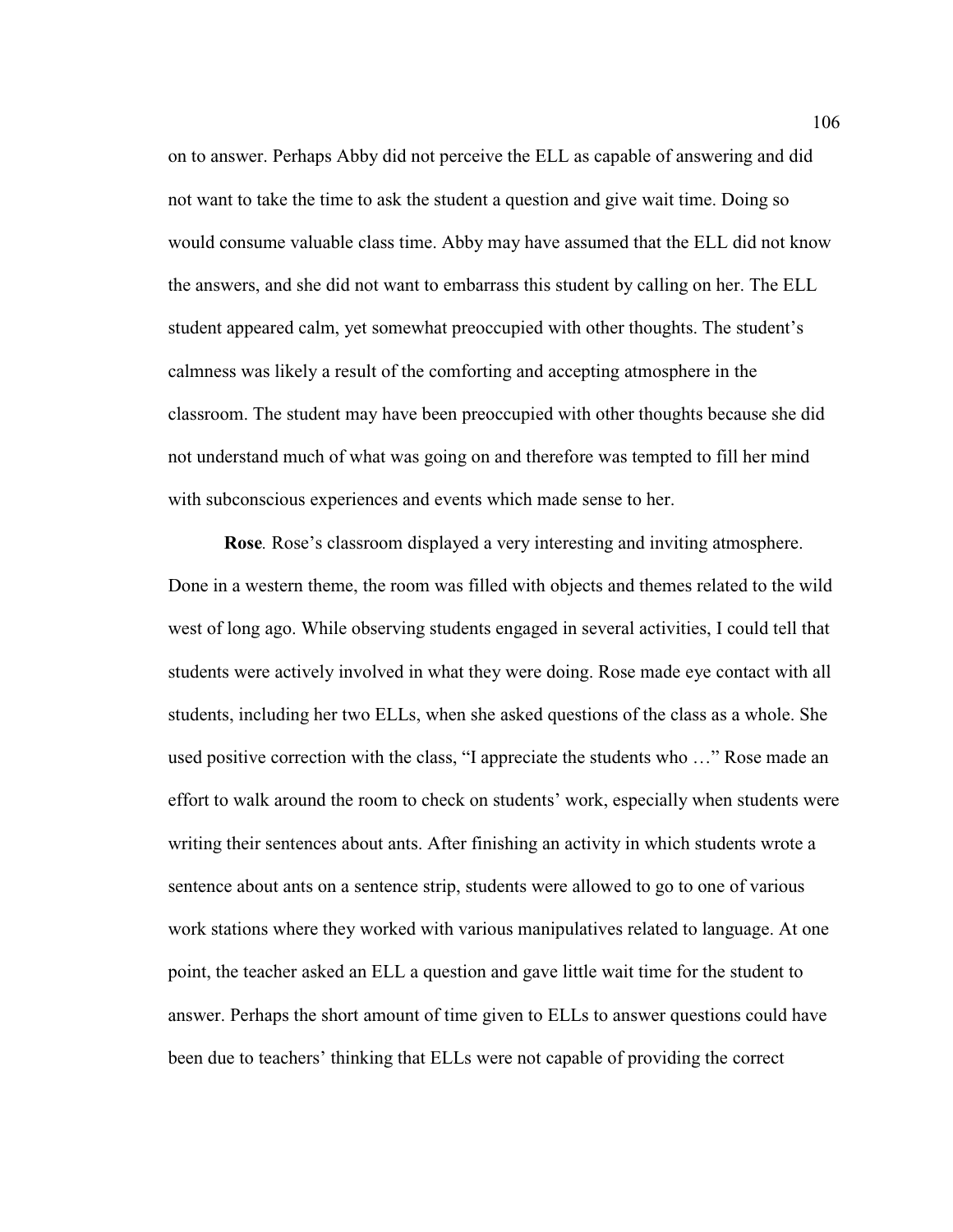answer. The lack of wait time could also have been a result of teachers' genuinely having the same expectations for ELLs as the teachers have for their native English-speaking students. More wait time can be beneficial for ELLs (Mohr & Mohr, 2007), who may not have the same cultural background as native English-speakers. Rose gave hints and clues to the class as a whole and not to individual ELL students. She checked on ELL's sentence about ants and noticed an incorrectly written word; she asked him to look at the word on his sentence strip and compare it to the one on the board. After checking, the student was able to find his mistake. Rose gave clues and hints ("It's the word 'tear' but starts with an 'h'; it's the word 'hear', yes.") when she asked questions, but did not rephrase or restate questions or statements for ELLs per se. This type of help is probably not very helpful to the ELL students because it does not require the students to use his thinking skills to search for mistakes. When teachers offer too much help, ELLs may begin to lean heavily on this kind of support and fail to develop the capacity to reason out problems on their own. Perhaps a better way to help would be for the teacher to suggest that the student repeatedly read and check one word at a time on the sentence strip against the sentence on the board until he finds his mistake. Another good way to assist the ELL's learning would be to allow the ELL to work with a peer. Working together with peers to pick out and discuss mistakes can facilitate ELLs' acquisition of knowledge (Hite & Evans, 2006; Miller & Endo, 2004; Solomon et al., 2006).

**Tammy.** Even though she has taught for several years and has had some experience teaching ELL children, this is Tammy's first year teaching first grade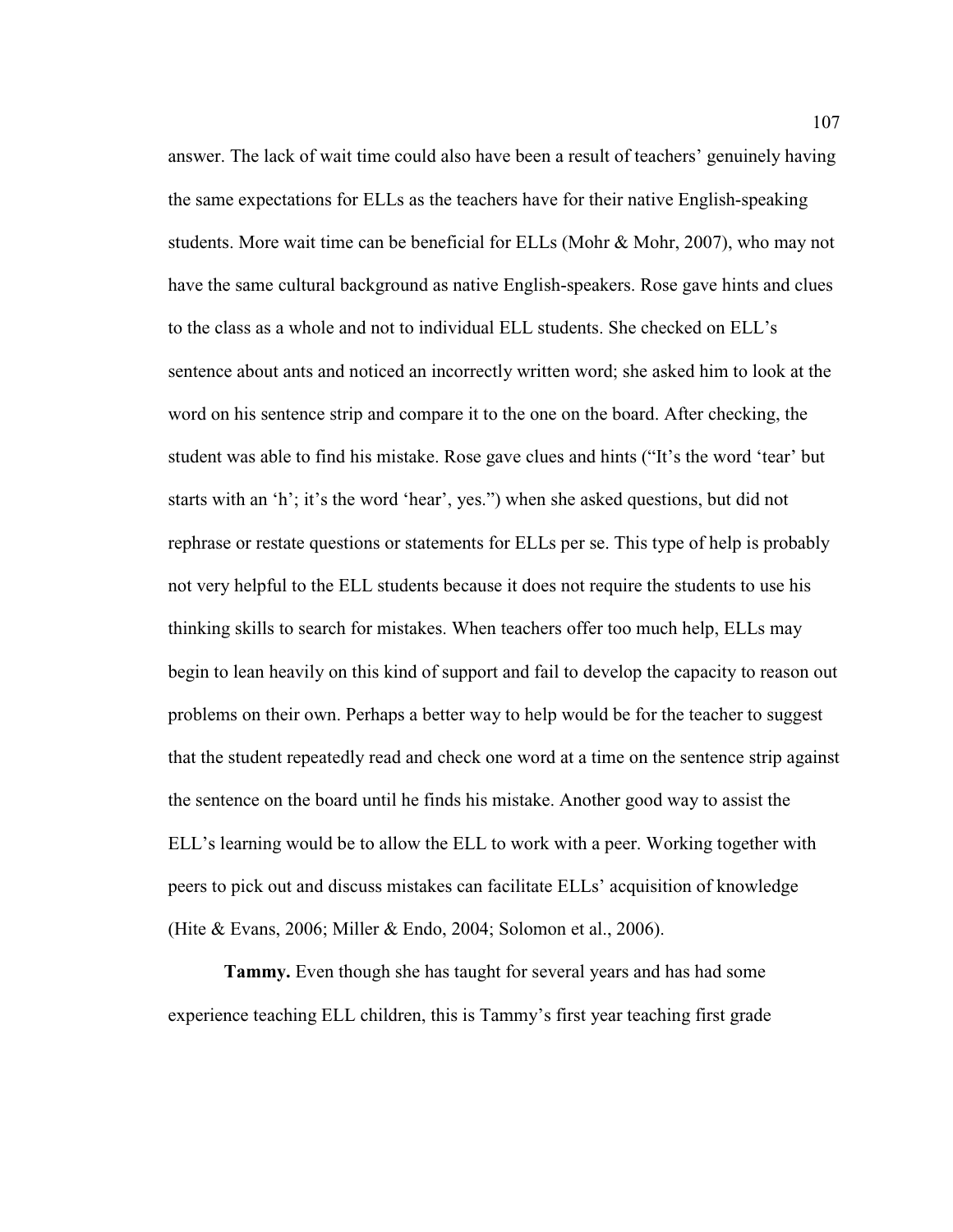students, which includes three ELL children. Tammy is keenly mindful that she has the responsibility to teach grade level standards before the end of the school year.

 During my observations of Tammy's class, students engaged in several activities involving spelling and story comprehension. Group activities entailed the students sitting randomly on the floor. The three ELLs did not sit very close to the teacher. In fact, one ELL sat back a good distance from the front of the group, which was closest to the teacher. ELL students seemed somewhat preoccupied during the group activities. One student gazed around the room at objects on the wall. Another student looked as if she were almost asleep. The third ELL played with his shoelaces. ELLs' preoccupation persisted, despite the sound of Tammy's loud, clear, and authoritative voice as she spoke to her class. Perhaps ELLs did not fully understand the story or the language in which it was told, so they filled their minds with other thoughts. Tammy made eye contact with all students, including the three ELL students in her classroom. Tammy verbally told the story verbally and refrained from using body gestures to illustrate it. She asked students to give the antonyms of several words used in the story. Tammy restated or rephrased questions or answers for the class as a whole, despite apprehensive and confused looks which sometimes appeared on ELLs' faces. The use of body language and visuals, especially when teaching antonyms, would have been beneficial in helping increase ELLs' understanding of these words. Enhancing ELLs' comprehension of concepts and vocabulary often requires the use of visuals, examples, or restating and rephrasing of information (Gray & Fleischman, 2004; Reed & Railsback, 2003; Trumbull & Pacheco, 2005). When one of her ELL students had trouble spelling a word, Tammy said, "I can't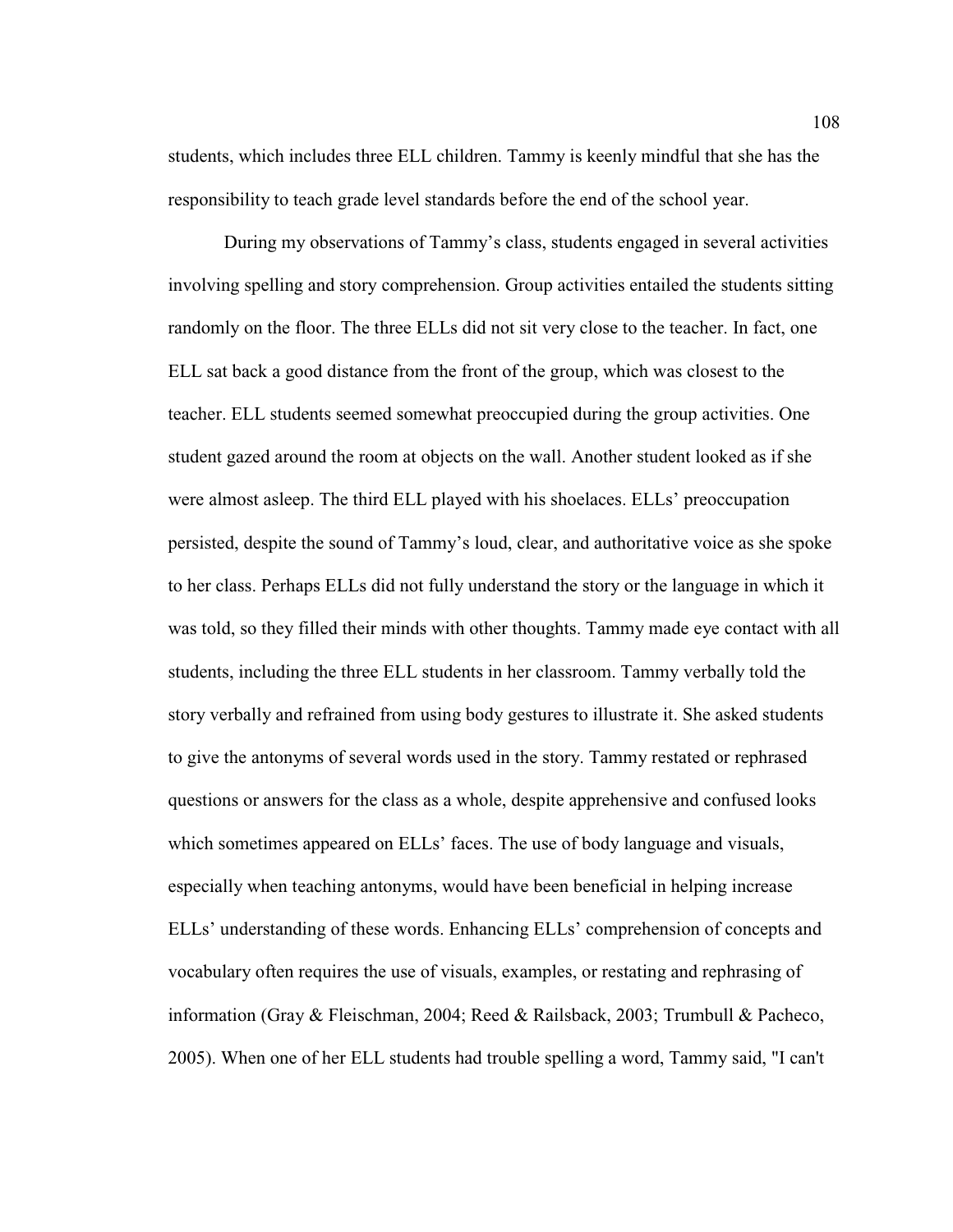tell you!" She reprimanded this same student several times, including the time the ELL attempted to get spelling answers from a fellow student. Another time, Tammy rebuked the ELL during a group activity for having something in his hand and told him to go put it in the trash can. When the student returned from the trash can, he sat down and angrily scooted to the very back of group, burying his head in his hands. During the spelling test, Tammy sounded out and repeated words for the class as a whole. Without singling out ELLs, Tammy walked around the room and stood closely to all students at one time or another as she called out the spelling words. Tammy's equal monitoring of all students may have been an indication that she expected all students to do well on the test. Tammy's close proximity to students gave the appearance to students that she was there to help them if they needed her. Possibly, Tammy was checking to see if students were keeping up with the words; or, she may have had the subliminal motive of checking to make sure students were not getting answers from other students or from hidden notes.

During my observations of Tammy's class, the ELL students were asked to reply on two different occasions. One ELL was called on to tell the number of sounds in the alphabet, but the student did not know the answer. The teacher did not give him hints or wait time. On another occasion, an ELL was asked to identify a letter of the alphabet. Because the student could not give an answer, Tammy asked an English-speaking student, who did know the answer. Another time, an ELL was the only student in the class who volunteered an answer to one of Tammy's questions. Tammy, possibly inadvertently, did not acknowledge this student's attempt to answer the question and moved on to the next activity. As she displayed various letters and asked the class to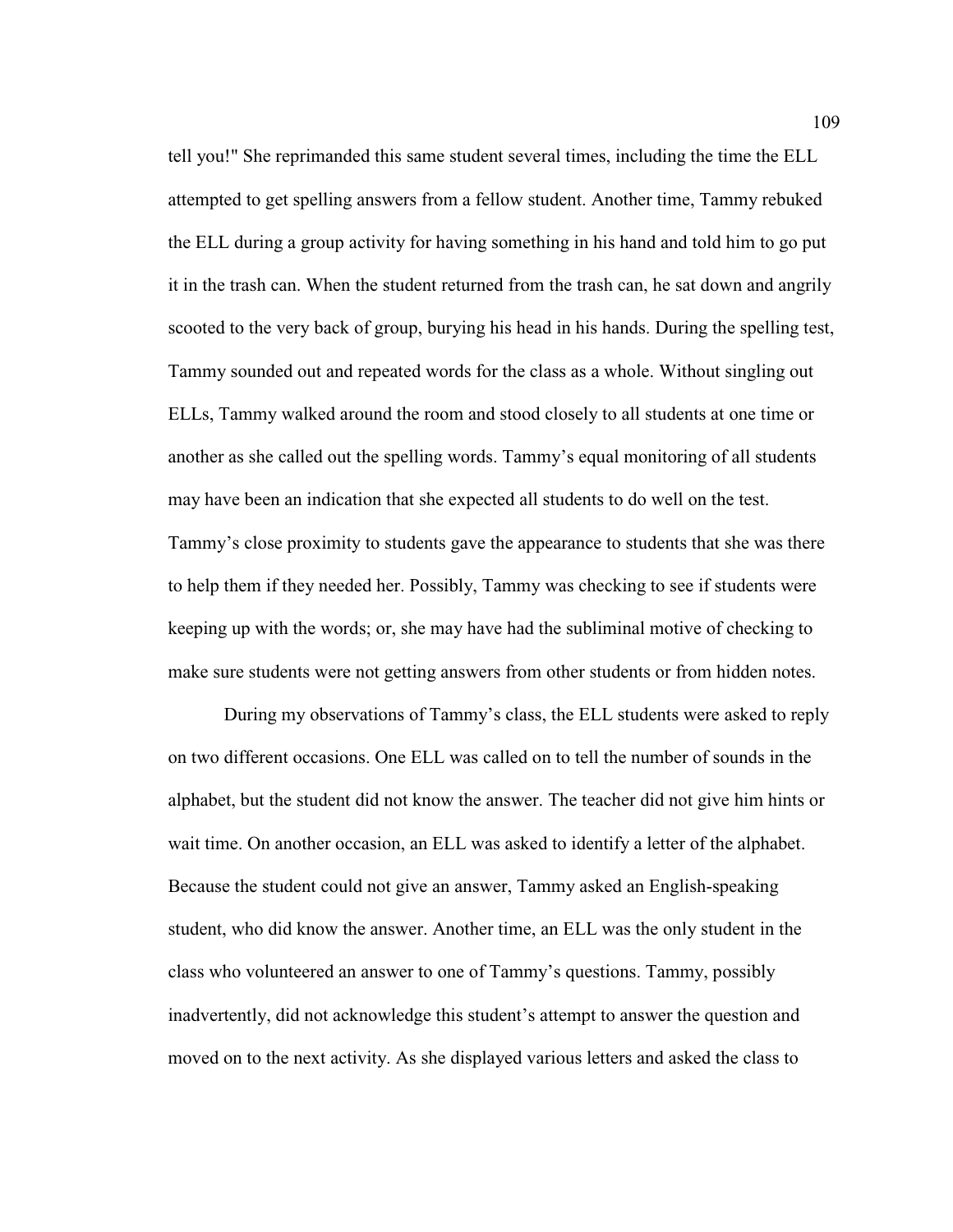respond with the appropriate letter sound for each letter, Tammy gave hints and clues to the whole class by repeating the sound of the letter. However, she refrained from giving hints and clues to individual ELL students per se. One ELL asked a question, and Tammy replied, "You should know the answer to that question!" After this incident, the ELL did not ask any other question. Perhaps he was afraid that he would be scolded again if he asked for help. Rather than being embarrassed again, he preferred to remain silent.

During another activity in which students put together a little book about "Mr. Ant," the teacher walked around to inspect students' books to see if they had put them together correctly. ELL students appeared apprehensive about cutting out their books and getting them in the right order. They often gazed around the room, as if asking for help. Although ELLs' facial expressions appeared to be a plea for help, these students exhibited a noticeable silence and did not ask any questions. Perhaps they felt uncomfortable doing so because of their lack of English; or, they were afraid of being scolded by the teacher if they did not know the answers. During the storybook activity, some students did not cut out their pages neatly or put them in the right order. Tammy reprimanded a few students, including the ELLs, for not cutting their pages out properly. ELLs did not ask or answer questions. If ELLs do not feel comfortable in the classroom environment, they are less likely to ask questions, and their comprehension may decrease. ELLs must feel free to ask questions as part of the learning process (Hite & Evans, 2006; Lucina & Sowa, 2005).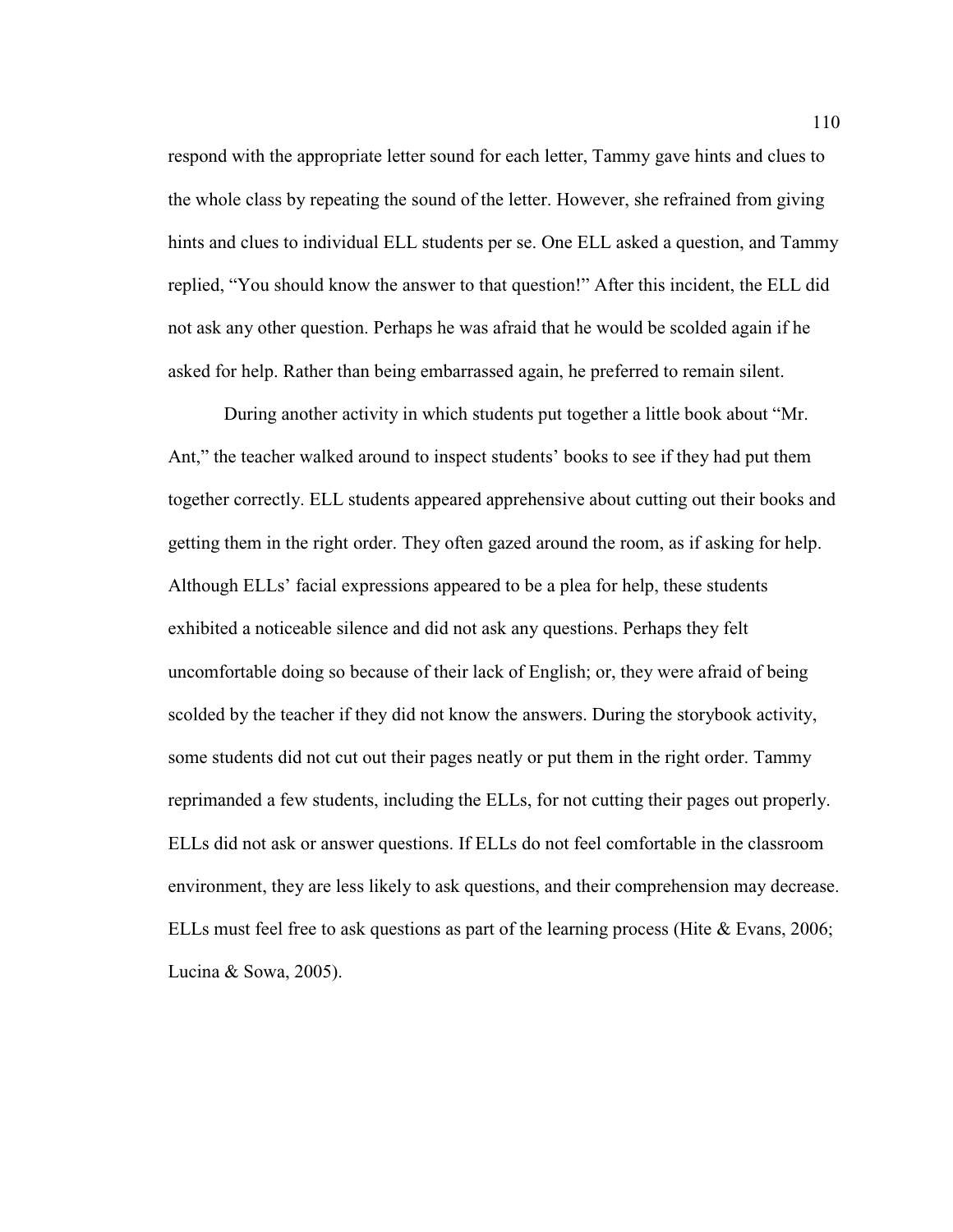# **Challenges of Teaching ELL Students**

**Pam**. Pam, a teacher with quite a few years of experience teaching small children, did not see herself as having any difficulties teaching ELL students. She described these students as "the same as the rest of my students." Because Pam did not consider ELLs' learning styles to be any different from those of native English-speaking students, she did not do "anything differently for them" and did not indicate a need to change any of her instructional strategies "just because I have ELL students in my classroom." Even though she was among the first grade teacher participants who had the greatest proportion of ELL students, Pam saw no need for any kind of training that was designed to specifically to teach ELLs. She fiercely resisted training, noting that "there is no need for training, because it won't add anything!" Pam's drawn, tense expression revealed a person who was overwhelmed with the demands of teaching. I deduced that Pam's reluctance to admit that she needed help with the challenges of educating ELLs stemmed from her inability to emotionally take on more issues than she was presently forced to address.

**Abby**. As the youngest participant in the study, Abby was well aware of the challenges involved in teaching ELL children in the mainstream classroom. She noted that one of the most difficult aspects of educating ELLs was the task of "teaching these students phonics, reading, and spelling." In the process of teaching this material to her ELL students, Abby was frustrated because of her inability to fully communicate problems to parents and because of her lack of knowledge and training in educating ELL students. Abby described her contact with ELLs' parents as "limited communication." It has not been easy for her to use a mixture of English and Spanish to "explain to parents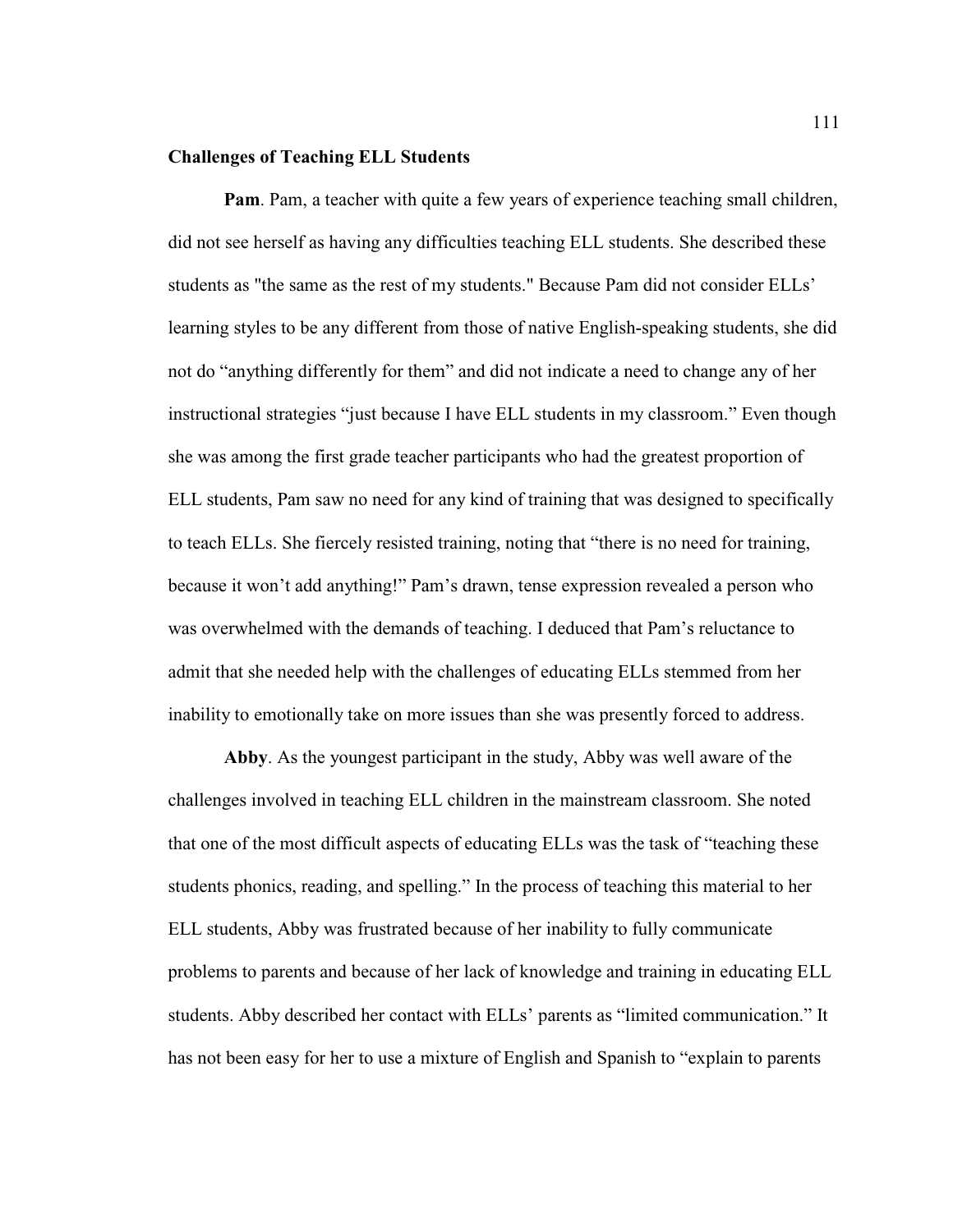how to help their children." Another aspect of teaching ELLs that has been somewhat exasperating for Abby is the lack of training in the area of differentiating instruction for ELL students. When asked what kind of training she believed would be beneficial to her as a first grade teacher of ELL students, Abby responded:

 Uh, maybe different ways to differentiate with ELL students. I know how to differentiate instruction, but being new to first grade, I'm having to bring my expectations and instruction down a little ways. It's almost as if I need to bring it down just a little bit further for her. But, how do I differentiate but find a good place for her at the same time? Let's say we're doing a math or a reading activity. She might get a little jumbled up with reading the directions, even though we discussed them. She might have a little trouble reading it or maybe if I'm doing more remediation with her, and other students were doing acceleration with skills, like how, I mean I don't always want to put her in the bottom category, because that's not necessarily where she needs to be. I'm curious if there are specific strategies that you can do, what you can do to put her in the place that's best suited for her. And, again, it's still the beginning of the year, so it's going to be hard to tell what all of her strengths and all of her weaknesses are so far. But letter recognition is a big thing for her. I don't have that same problem with too many other students, or few. But I'm just—differentiation would be a big thing; I would love to see some examples, maybe even talk with [ESOL teacher's name mentioned here]. Um, I have a Spanish background because I'm Colombian, but I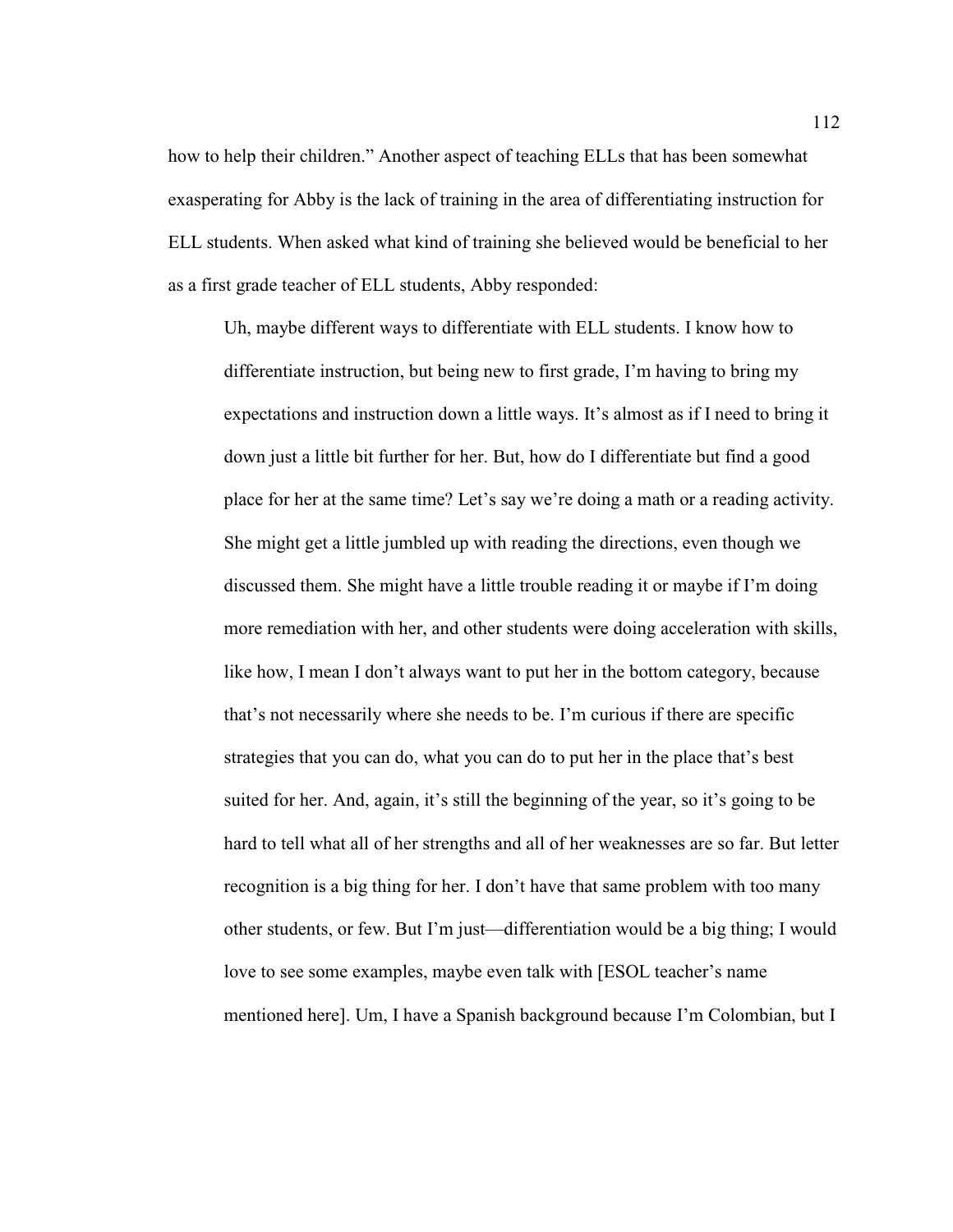didn't grow up there. So, it's [pause] difficult for me to be able to make a connection with her on that level.

 Abby exhibited a great desire to learn more about teaching and interacting with her ELL student. Being a somewhat new and inexperienced teacher without a repertoire of teaching strategies, Abby understood the value of ongoing teacher training. Training would help first grade teachers keep abreast of ELLs' learning needs and strategies that may relate to these students' different cultural backgrounds. Abby did sometimes use strategies such as placing her ELL in a small group to work in order "to take the pressure off her [the ELL] a little bit and increase her confidence." Yet, Abby readily acknowledged that there is "so much more for me to learn about teaching ELL students."

**Rose**. When asked about the challenges she faces in teaching ELLs, Rose noted that the most difficult challenge is "the language barrier and communicating with parents, and sometimes even with the children themselves. But mostly when you send notes home and things like that. One thing, can they read it? Are they interpreting it correctly, you know." Contrarily, her best experiences included the times "when parents felt comfortable enough to participate in classroom activities." I asked Rose what she does differently in class for her ELL students. She delineated the strategies that she uses, such as a greater number of "graphic sources sometimes, you know, more pictures, because that seemed to help them [ELL students] more than words. I had extra pictures to explain something just because they don't have the same vocabulary advantage that the Englishspeaking children do." Laughingly, yet mixed with a hint of embarrassment, Rose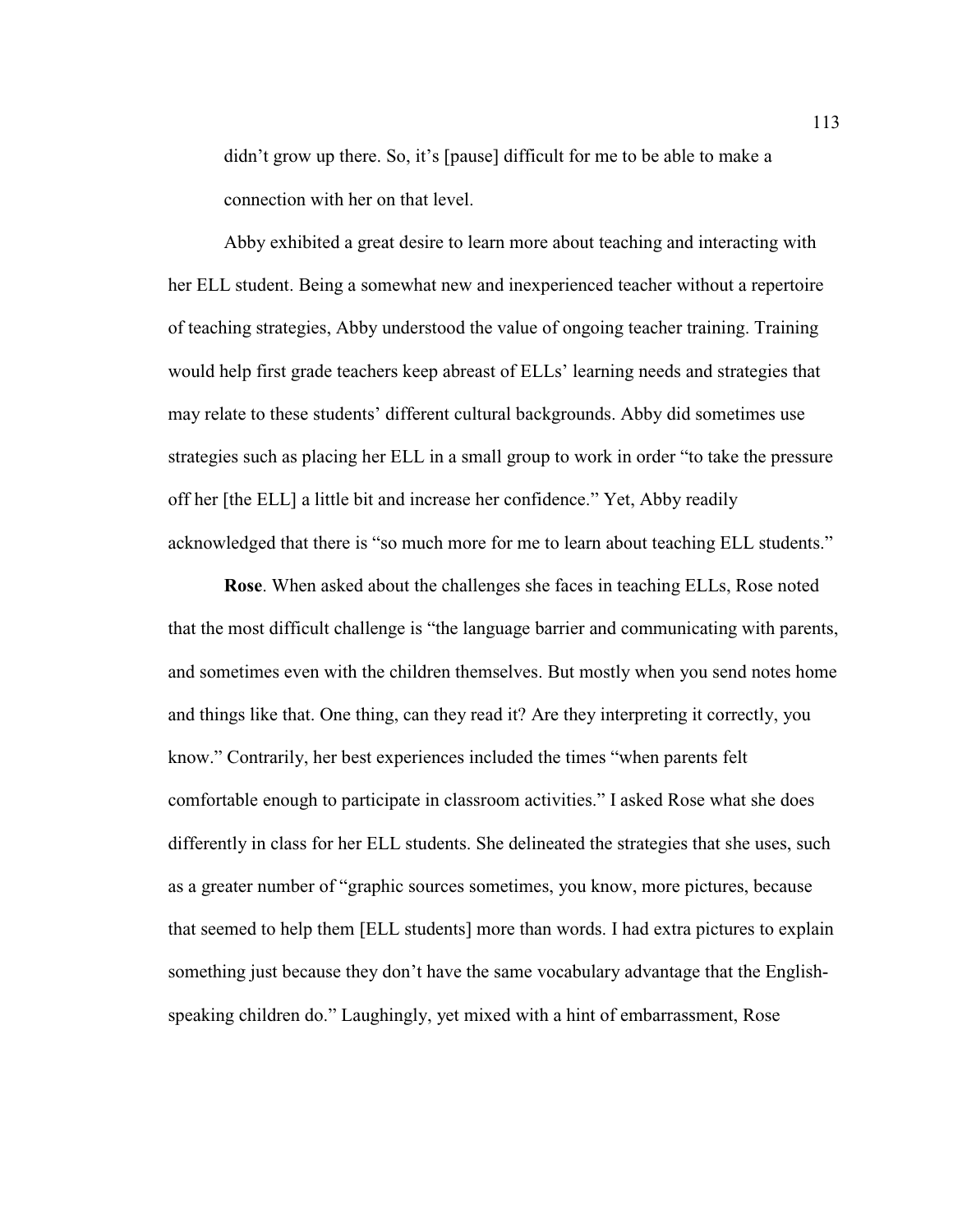referenced the lack of training she had previously received to prepare her for teaching ELL students.

Well, this is my [20+] year of teaching. If I've received some [training], it's been so long ago that I can't remember it! I'll be quite honest, um, you know, I probably have received some. I do have a folder of things to help with, 'cause it was ESOL—that was way back when it was ESOL, when I first started teaching. I have materials, but don't remember what [word emphasized] it was and I don't remember where [word emphasized] it was. I definitely have that folder, so it's just been a long [word emphasized] time ago, but not any training recently, within the last ten years, no.

This excerpt from Rose's interview brings to light the great need in the county for training classroom teachers in educating ELL students. As the ELL student population continues to grow, the necessity of providing this training will become even more significant. Our county cannot pretend that classroom teachers of ELLs will function well using the same strategies for all students or that a one-time training session can sufficiently provide information the teacher should know for several years thereafter. Training should be ongoing and should address the challenges that classroom teachers face today (Hite & Evans, 2006; Lucina & Sowa, 2005; Solomon et al., 2006), including how to communicate with parents and how to instruct ELL's according to their cultural learning styles. Despite her lack of training in teaching ELLs, however, Rose stated that she "does not know of any changes" that she would make in her instruction. I believe that teachers know in their hearts that they need and want training; but, they have so many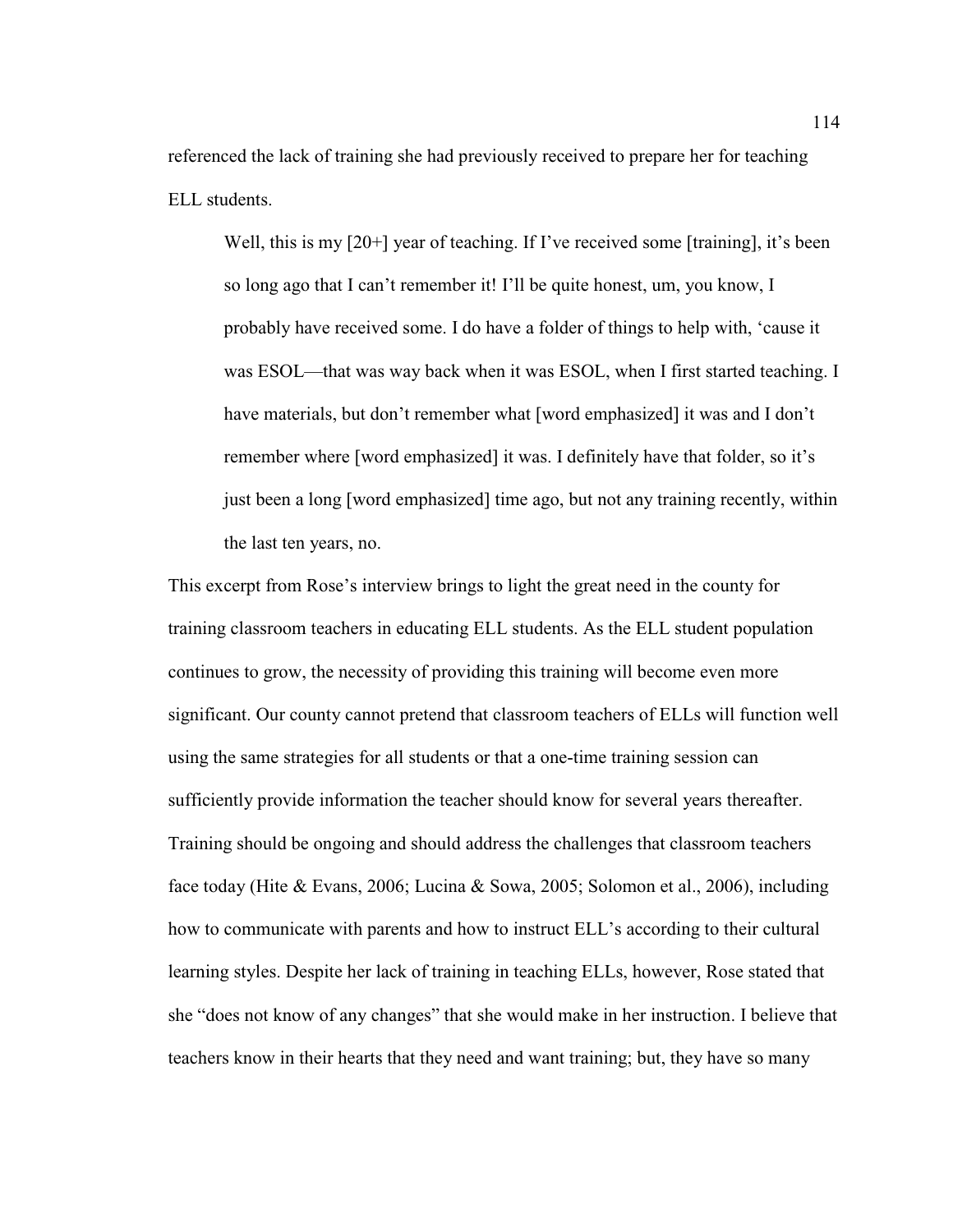responsibilities already and do not perceive that there is enough time or energy for additional training.

**Tammy**. Tammy declared that her most difficult challenge in teaching ELL students was getting her children to master a new language while also learning subjectarea content. Tammy said she could understand the frustration these children must feel. She told about the time her ELL students tried to teach her Spanish. It was very difficult for her to pronounce the words "the correct way" and her ELLs would laugh at her. Tammy insisted that, "even as an adult, it was intimidating; so, I could just imagine how children feel learning a new language."

 Another challenge that Tammy faced was providing a comfortable and accepting environment in which ELLs could learn. She noted that "a lot of our Hispanic children are very emotional at the beginning of school because they come in at the beginning of the year, and no one speaks their language, and no one looks like them; and so, they're scared to death." Tammy wanted to make these children "feel comfortable so they can start to learn." She described this situation as her "biggest challenge, because when they come and they speak very little English….that's hard, and it's very scary for them [ELLs] to do that."

 A further challenge mentioned by Tammy is that ELLs often lack background knowledge that is similar to that possessed by native English-speaking students. Tammy commented that, "I don't think parents know what they need to know to provide them [their ELL children] with the background knowledge, such as vocabulary." For example, some students might ask her what a desk is, and Tammy would answer that "A desk has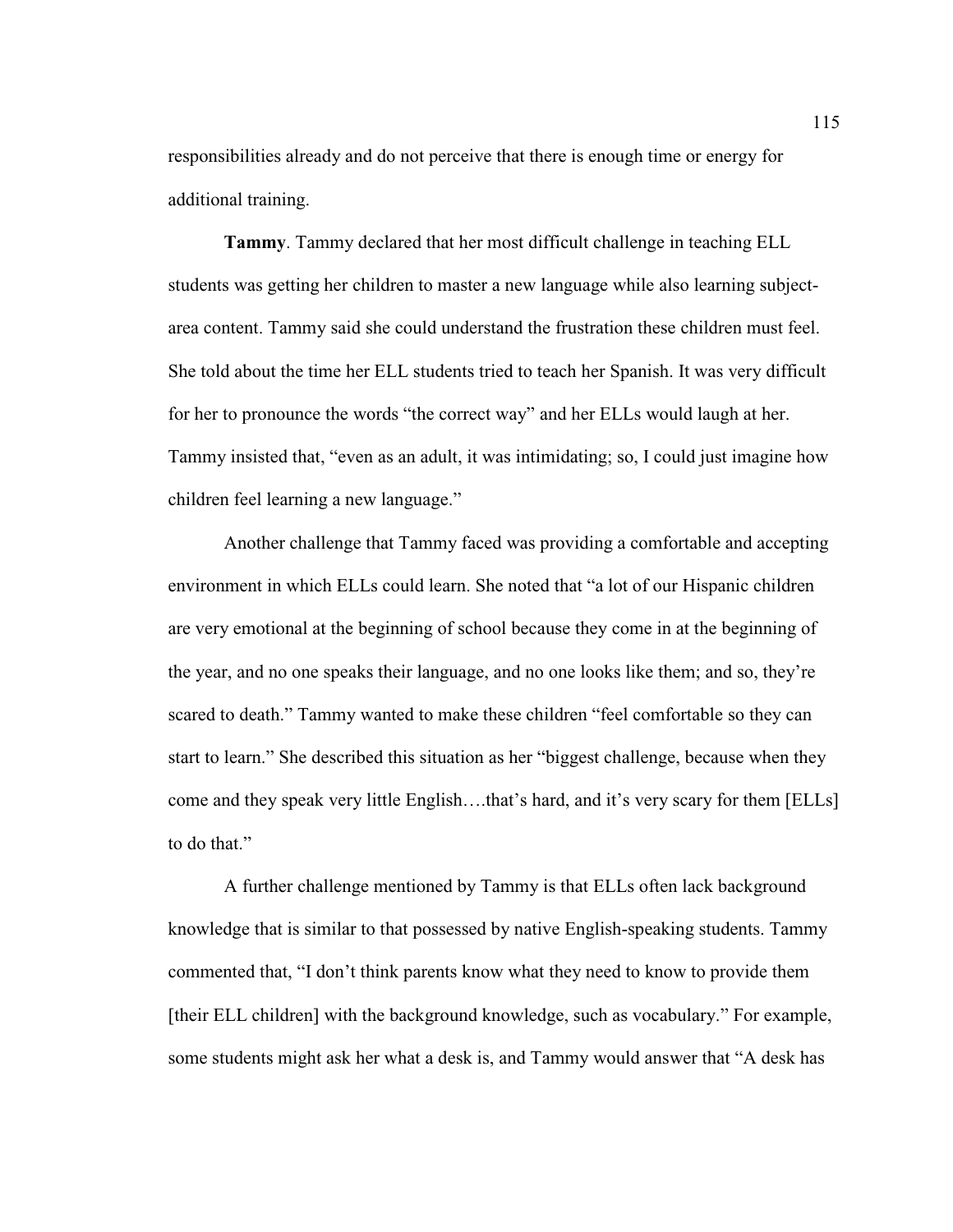four legs." She told how the kids would then say it in Spanish, and that would help them transfer this knowledge into what they know.

 Tammy has also had many problems communicating with parents. She conveyed to me her concerns about the school's responsibility to build a bridge between parents and the school. According to Tammy, the county "does not do enough to reach the Hispanic families." She had come from a county that "went over and above to reach ELLs' parents, because they knew that they needed their help with these children." The county offered a lot of programs to help Hispanic parents. Tammy pointed out that she did not think that kind of help is offered in our county, and "as the population's growing, I think they need to start doing it." Tammy gave compelling reasons why she supports this type of training. She commented that "teachers don't know how to deal with ELL students. And then, definitely they don't know how to deal with their parents. And so, I think that they need some training, like what addresses students' cultural needs." Tammy believed that teachers need to be aware "how other cultures feel about things, so we could better understand the kids and the parents and know where they're coming from." She lamented that our county does offer any training like that, even though Tammy maintained that "it is much needed to help teachers better understand their ELL students and parents."

#### **Non-conforming or Discrepant Data**

 Hatch (2002) emphasized that researchers must systematically strive to unearth data found to be contradictory to the findings. He pointed out that this kind of data must be either "satisfactorily explained or the findings must be changed" (Hatch, 2002, p.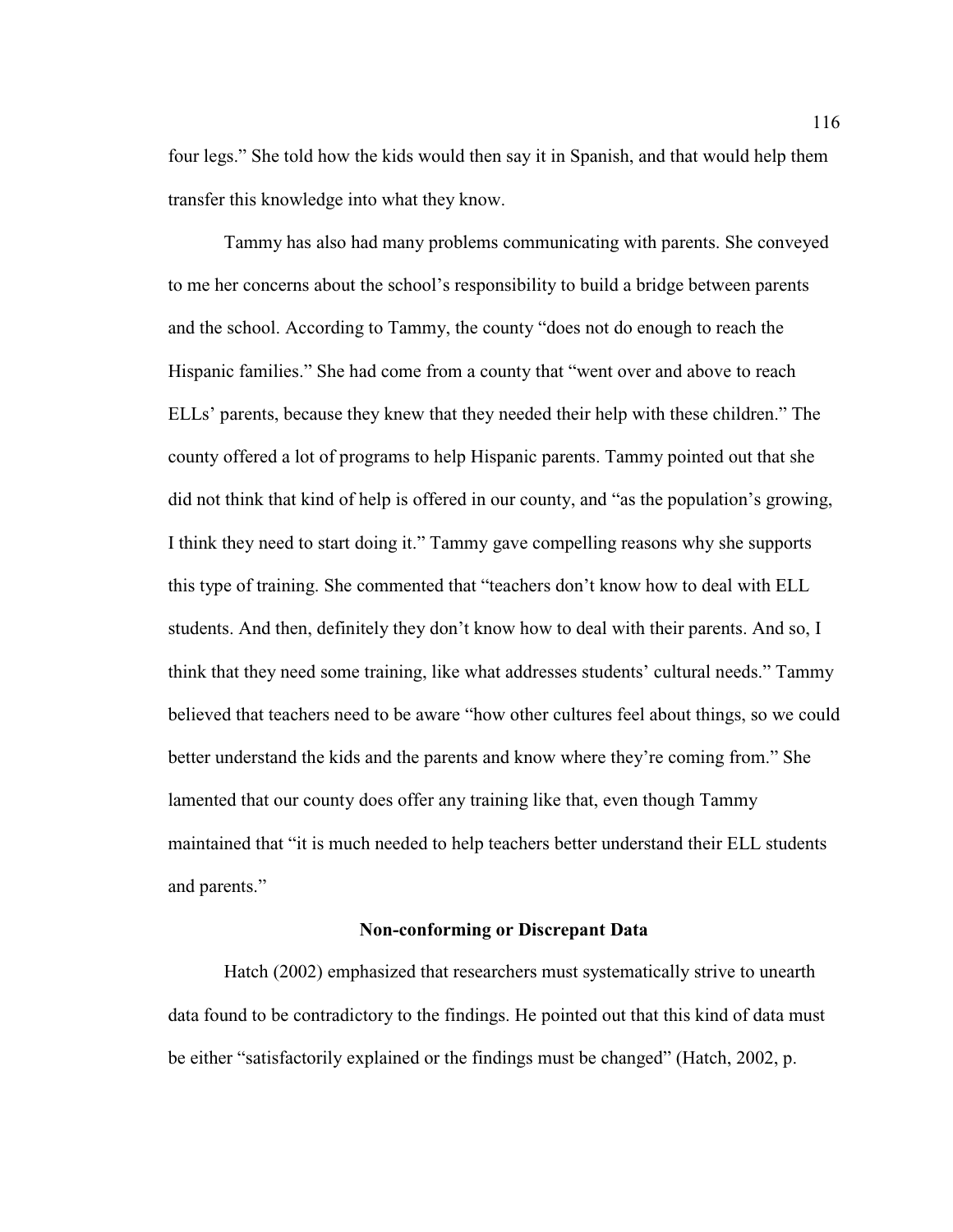158). After analyzing the totality of the data, some discrepancies were revealed. I expected to find that some teachers held lower expectations for some or all of their ELL students. This scenario did not come to fruition, however. In fact, all participants expressed high expectations for their ELL students and held them to the same high standards that they expect for their native English-speaking students. Even though I was elated to discover equitable expectations among the participants, I found myself secondguessing why these teachers' expectations were the same for all students in their classroom, regardless of ethnicity. I wondered if teachers were cognizant of how a lack of background knowledge about American culture could impact their ELLs' comprehension of material. If not, I pondered if teachers actually understood the importance of offering extra help to these students. I know I must simply be content knowing that the participants at least have a desire to treat their ELLs equitably.

 Another expectation was to find that all of the teachers experienced some degree of frustration due to a lack of training in how to teach ELLs effectively. To my surprise, however, one teacher insisted that training classroom teachers in ELL-related matters is unnecessary. Even though this participant was among the first grade teachers with the largest number of ELLs in the classroom, she unwaveringly maintained that she did not see any benefits in training teachers to teach ELL students. She insisted that "all students are alike", implying that what works for one will work for all of them, regardless of culture. She insisted that she "would not change anything" about the way she teaches ELLs, because she felt she was "doing everything I should be doing to help these students." Trumbull and Pacheco (2005) asserted, however, that teachers must not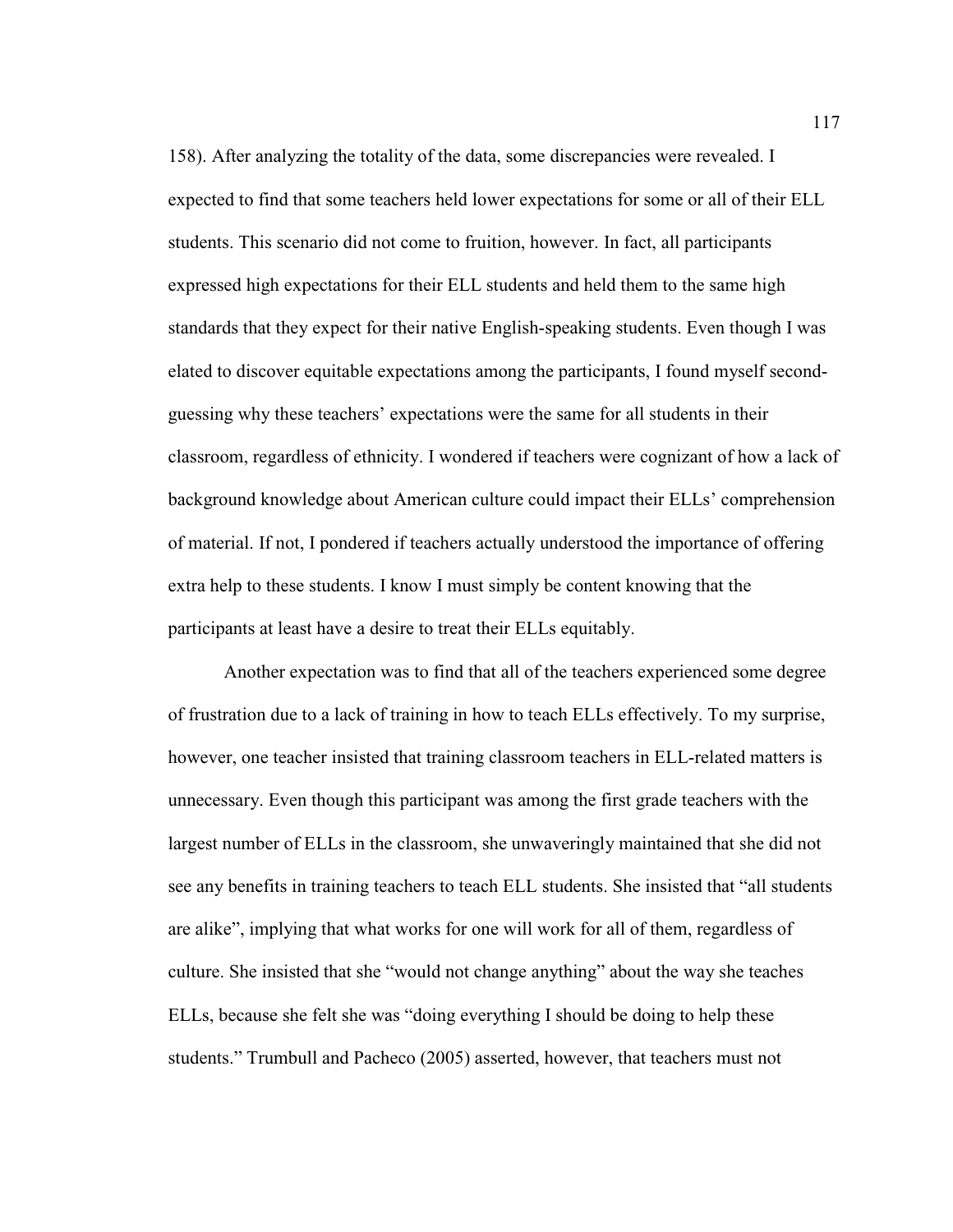assume that what works for native English-speaking students will work for their ELL students. These authors emphasized the significance of using teaching strategies that appeal to students' cultural learning styles.

# **Evidence of Data Quality**

As the researcher, I am bound by ethical guidelines to protect the participants in the study and ensure quality of the study. To stay within these guidelines, I refrained from contacting any potential participants or collecting data of any kind until I received approval from my committee and from Walden's Institutional Review Board (IRB). I am aware that participants' rights must be protected. For this reason, I gave a consent form to each participant to sign. Mills (2003) described informed consent as central to research ethics, as it ensures that all subjects retain the freedom "to judge for themselves if the risks are worth taking for the purpose of furthering scientific knowledge" (p. 91). Keeping this right in mind, I explained to participants the information on the consent form. The information included the study's purpose, the data collection process in which each participant would take part, a guarantee of the confidentiality of each participant's information and identity, and assurance that the participant had the option to withdraw from the study at any time without personal or professional repercussions or stigma. I also informed participants of their right and opportunity to verify the accuracy of their interview transcripts.

 To enhance the quality of data, various safeguards were applied throughout the study. Data quality was maintained through triangulation of data, bracketing, memberchecking, peer-editing, and usage of very descriptive information.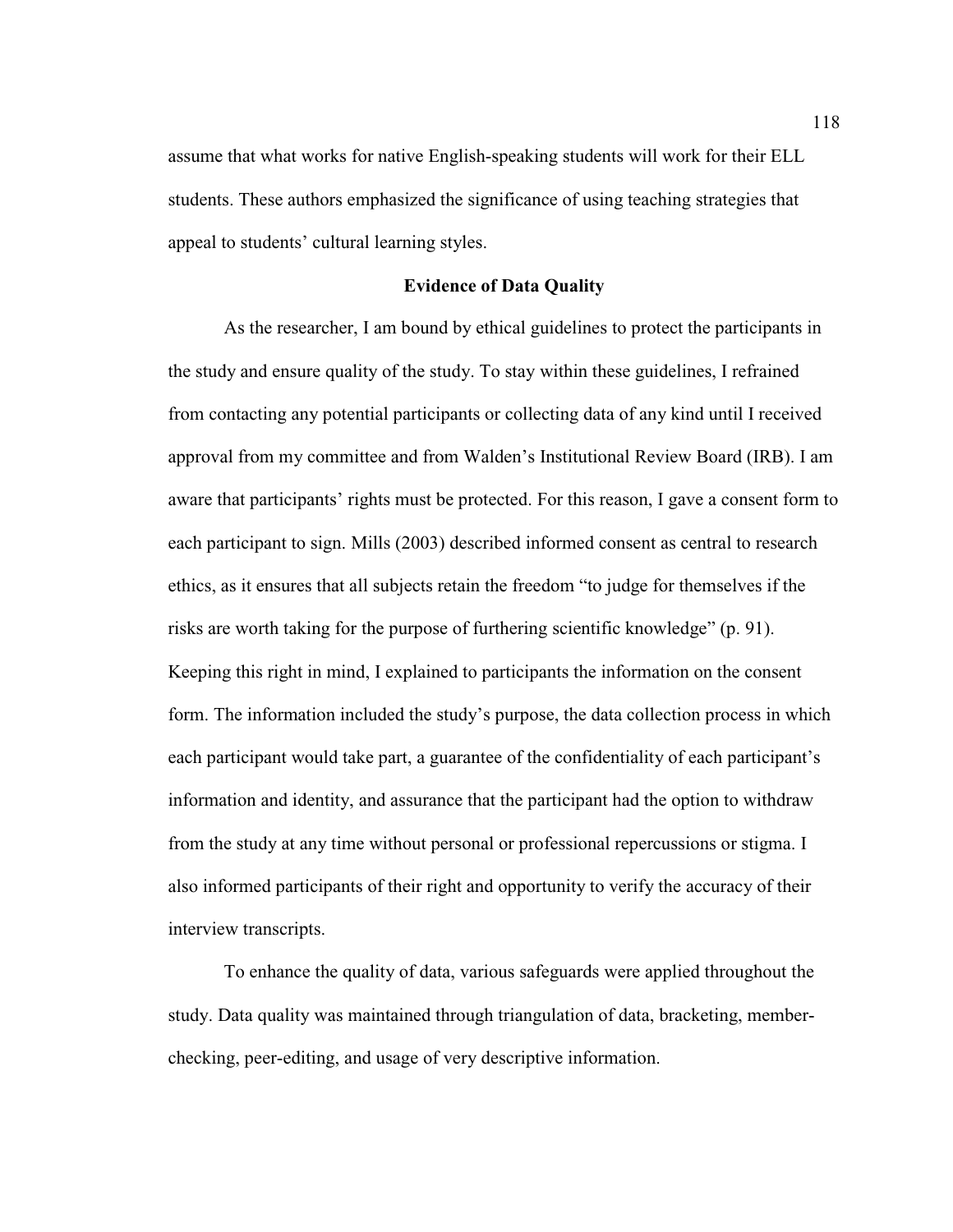First, the quality of this study was enhanced by using triangulated research methods. Triangulation ensures that multiple methods are used to corroborate the data (Creswell, 2003, 2007; Hatch, 2002). The triangulated methods in this study included interviews, observations, and a qualitative questionnaire. Using a multi-method approach provided me a more ecologically valid assessment of teachers' perceptions and expectations. Further, if each means of data collection yielded basically the same information, I was confident that the emergent themes were in fact representative of participants' perceptions about the study topic.

 Another means of increasing quality was to bracket, or set aside (Creswell, 2003; Rubin & Rubin, 2005), my personal biases and feelings so that I could look at what participants said and did, without judging the motives behind their words and actions. Whenever I felt I was slipping back into the role of an ESOL teacher rather than being an objective researcher, I readjusted my thinking so that my perceptions of participants were viewed and recorded without surmising teachers' motives behind the data.

 Peer-editing was a further means of ensuring data quality (Creswell, 2003, 2007; Janesick, 2004; Mills, 2003; Rubin & Rubin, 2005). As a peer editor, I chose a fellow ESOL teacher, Anna (pseudonym), to examine the study. My colleague is well-qualified to serve as a peer-reviewer. Having previously taught in another state with high numbers of ELLs in each classroom, Anna is currently employed as an ESOL teacher. She is aware of the issues and challenges that mainstream first grade teachers in the local community may encounter when teaching ELL students. For this reason, she is capable of evaluating the quality of this study. I requested that Anna specifically evaluate the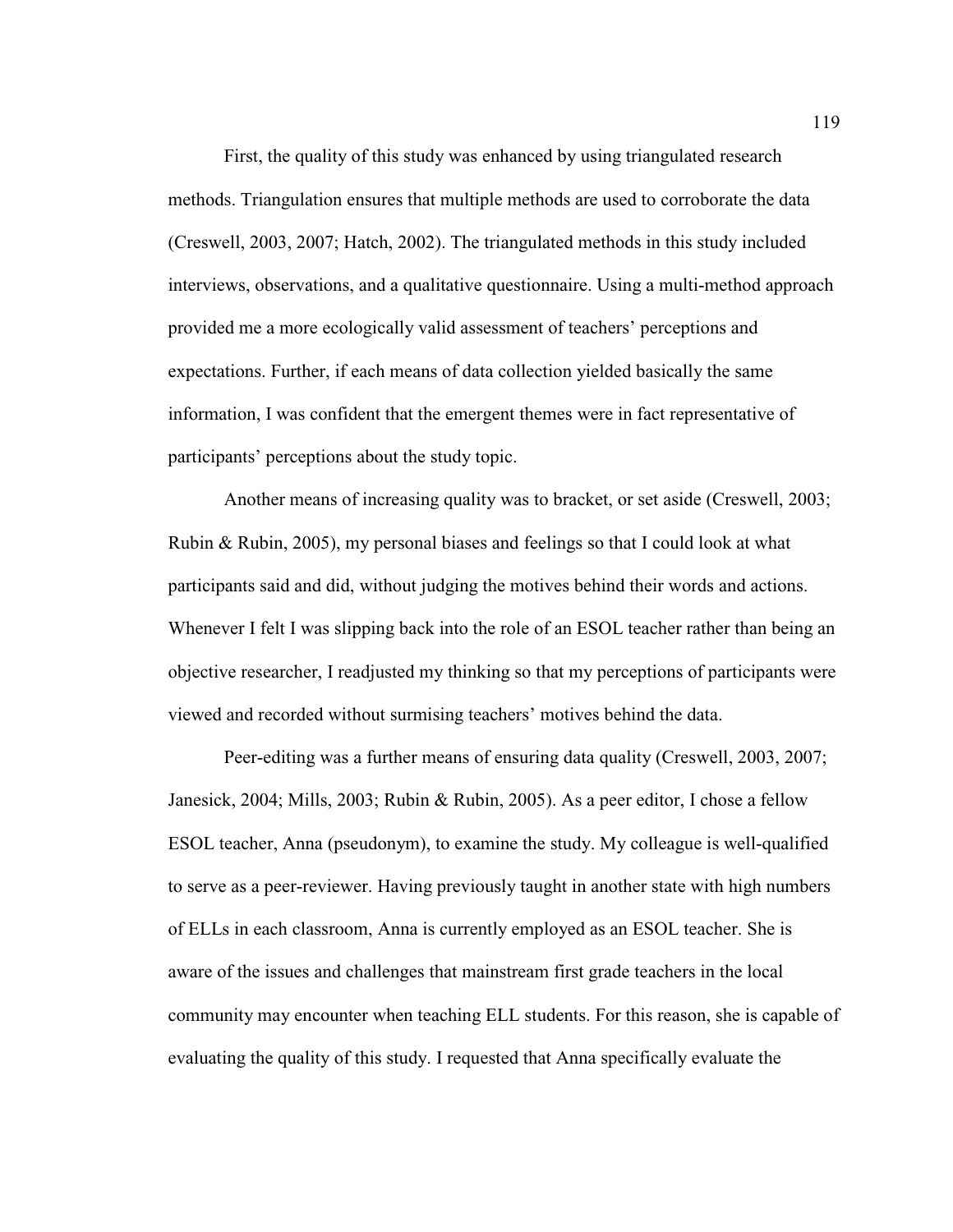purpose of the study, the protocol questions, the findings, and the interpretation. She was also asked if she detected any researcher bias in the study.

 After reading the study, my colleague gave me constructive feedback. She confirmed the feasibility of the interview and observation protocols to answer the study's research questions; further, she offered advice on what probes might have been more effective for eliciting more elaboration from participants. She questioned me about a particular theme which she noticed in the data collection that she thought should have been in the findings. After some discussion, she and I came to the conclusion that this theme was not one of the most significant ones in the study, and it was ultimately not included in the findings.

 Moreover, accuracy of data was assured through member-checking (Briggs & Coleman, 2007; Creswell, 2007; Hatch, 2002; Mills, 2003; Rubin & Rubin, 2005). Following the initial in-depth interviews, I checked with each participant to confirm the accuracy of her interview transcription to determine if it portrayed the meaning that the participant intended. All participants who read their individual interview transcriptions stated that the information obtained from them was correctly transcribed.

 Finally, I used descriptive language to denote participants' feelings and to interpret the data (Hatch, 2002; Merriam & Associates, 2002). Thick, highly detailed data includes a detailed description of events. As part of the detailed description, direct quotes and excerpts from the information obtained are incorporated. Integrating descriptive details and participants' actual words helps "transport readers to the setting" (Creswell, 2003, p. 196) and permits the reader to share the experiences of both the participants and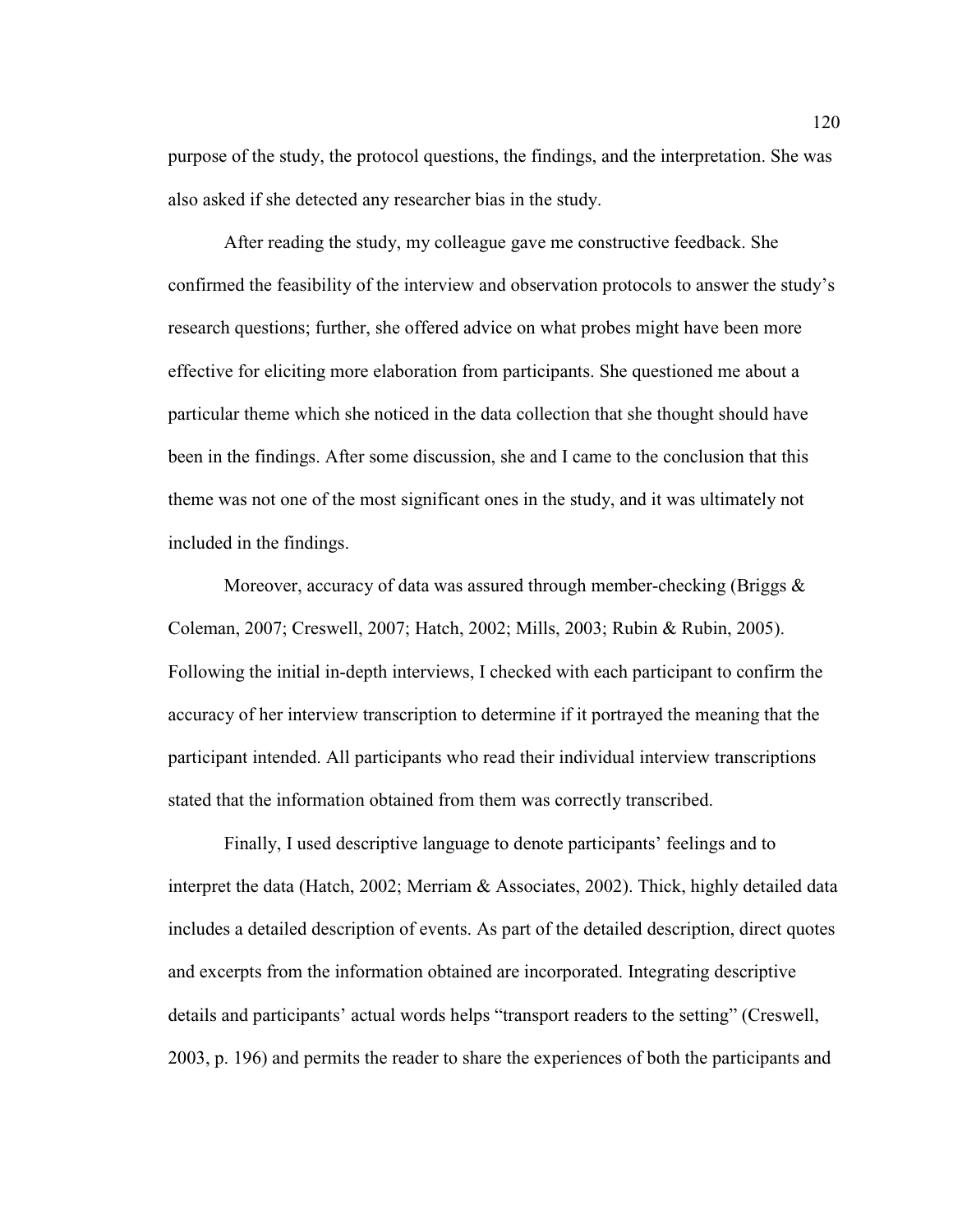perhaps even the ELL students in the classrooms. As a result, a realistic picture of participants' feelings was presented, and the quality of the study was elevated.

# **Summary**

Section 4 presented a summary of the findings from the totality of in-depth interviews, classroom observations, and a qualitative survey. The data yielded insight into classroom teachers' perceptions of and expectations for their ELL students. Information also discussed the challenges that first grade teachers face when teaching ELL students and teachers' perceptions of the need for training related to educating ELL students. Section 5 examines how this study may impact educators and other stakeholders by adding to the knowledge about educating ELL students in the mainstream classroom. The gap in current research on the study topic will be addressed, and recommendations will be offered about the direction in which future research should be directed. Perhaps more understanding about this topic will serve to narrow the achievement gap between ELL students and their native English-speaking peers.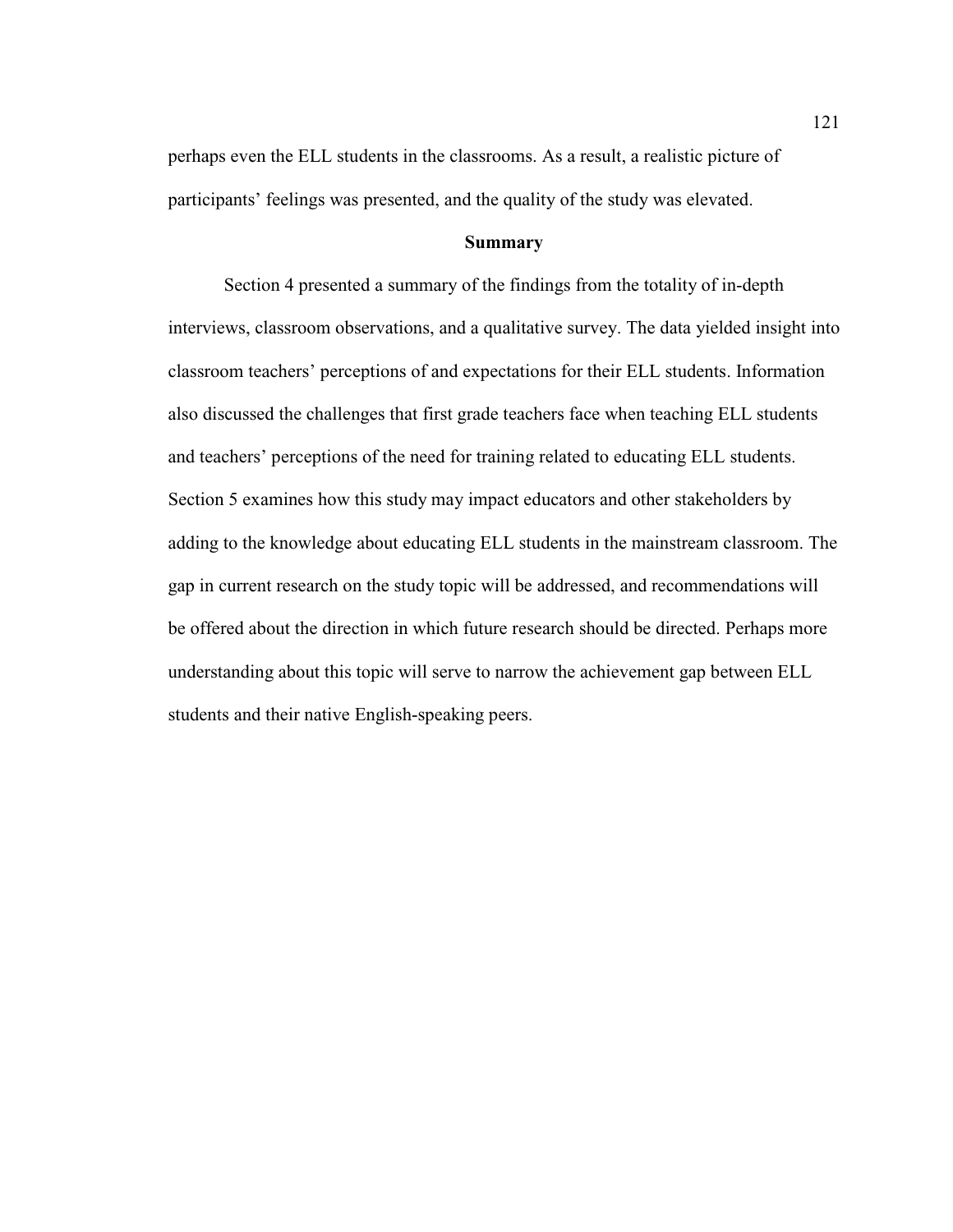# **Section 5: Summary, Conclusions, and Recommendations Why and How the Study Was Done**

This study was done because there is a need for more knowledge in the area of educating first grade ELL children. The knowledge can be used by staff development to design training to help first grade teachers of ELLs become more effective teachers of these children. There is a wide achievement gap between ELL children and native English-speaking students (Batalova et al., 2007; Nieto, 2003; Trumbull & Pacheco, 2005). The achievement gap is evident even in early grades. According to the National Center for Education Statistics (2007), only 7% of fourth-grade ELLs, compared to 36% of native English speakers, met proficiency levels in English. This disparity sets the stage for ELLs to be unsuccessful in upper grades. In fact, the drop-out rates of Hispanic students have been found to be four times higher than the drop-out rates of native English speaking students (Trumbull & Pacheco, 2005). For this reason, educators must examine ways to help this ever-increasing population of ELL students. The focus of this study was to discover, in one southern elementary school, the nature of first grade teachers' perceptions of and expectations for their ELL students. These findings may help to provide more effective and equitable education for ELL children.

The context of the study was one southern elementary school where all participants teach a mainstream first grade classroom containing at least one ELL student. Information needed to answer research questions was gathered through interviews, observations, and a questionnaire. I believe the data to be a credible portrayal of participants' thoughts and feelings about ELL students and the training (or lack thereof)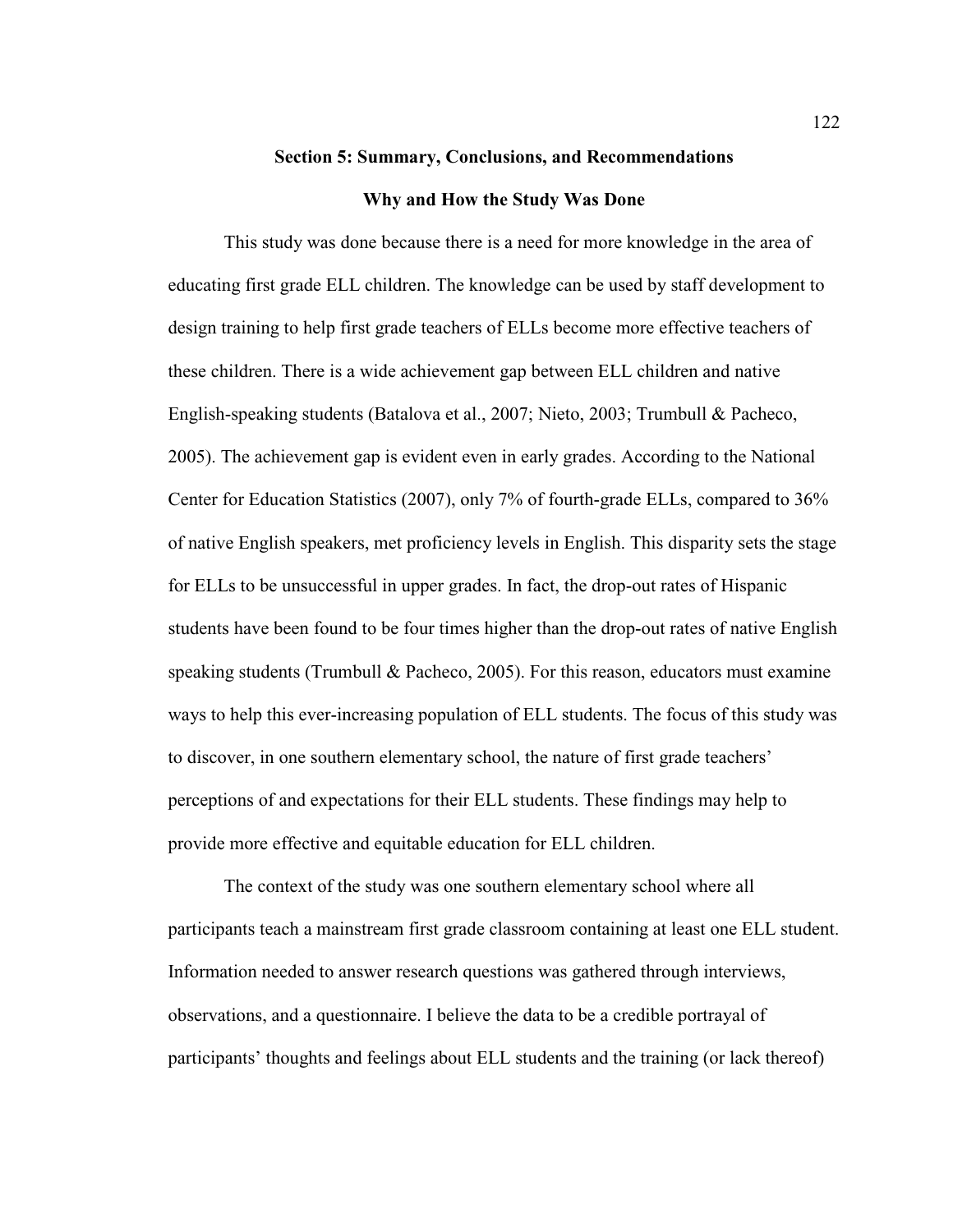these teachers believe is needed to address the education of ELL children. I have confidence that the findings will benefit my fellow teachers and the school community by increasing knowledge and understanding of what it is like to teach ELL students in the local community. By providing more insight into teaching ELL students, the findings will translate into positive social change in the local community.

Information was gathered through triangulated methods that included in-depth interviews, observations, and a qualitative questionnaire. A case study approach allowed me to answer the research questions from the perspective of each individual participant, followed by a cross-case analysis that provided an examination of the similarities and differences found in the complete set of data (Creswell, 2007; Yin, 2003). Assessing the data through a case study approach permitted me to gain a panoramic view of participant's information, followed by an analysis of the data from each individual participant. Significant themes that emerged naturally from the data were coded and categorized. The research instruments sought answers to the following overarching questions: What are first grade teachers' shared perceptions of the ELL students in their classrooms and what are teachers' expectations for the ELL students in their classrooms? Subquestions addressed the following:

- 1. How do first grade teachers interact with their ELL students?
- 2. What challenges do first grade teachers encounter when teaching ELLs?

Findings to the research questions revealed the following: The participants in this study do not see their ELL students as inferior to their native English-speaking students. Even though their ELL students represent a different culture, teachers see them as "just as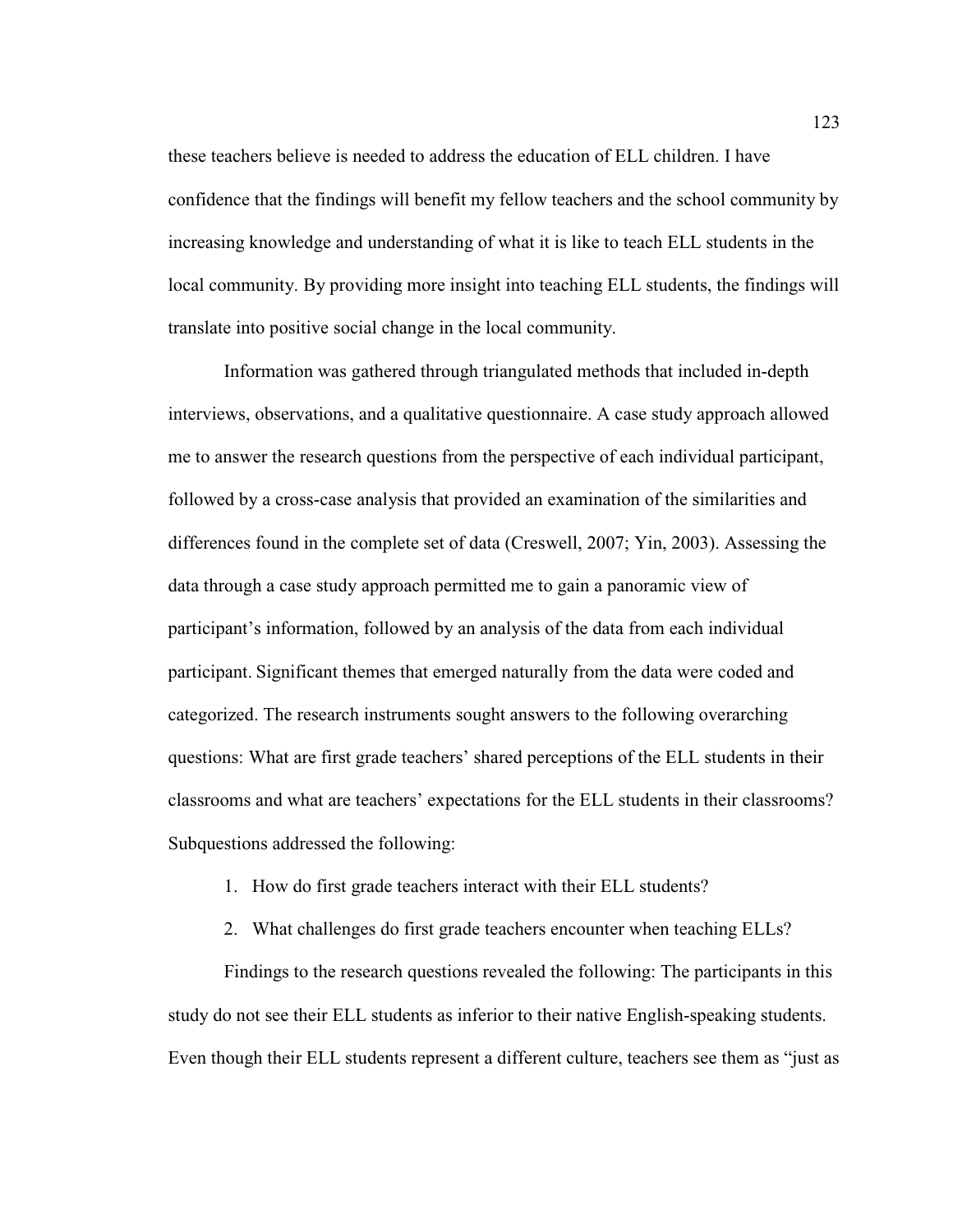capable" as any other student in the classroom. Teachers expect their ELLs to reach the same level of achievement as their native English-speakers, because their ELLs are "no different" in their ability to succeed academically. Additionally, teachers interact no differently with their ELL students than they do with their native English-speaking students. Teachers refrain from offering their ELLs extra help or support during class. Finally, teachers generally expressed the need for more training that would enable them to address their ELLs' learning styles and communicate with ELLs' parents in a more effective manner.

### **Interpretation of Findings**

The interview, observation, and questionnaire instruments revealed first grade teachers' perceptions of and expectations for ELL students. Additionally, they provided insight into teachers' interactions with ELL children and teachers' challenges when teaching ELL students. An interpretation of findings will be presented in the following manner: Conclusions will be given, with reference made to the outcomes presented in section 4 and to a larger body of literature on the research topic.

### **First Grade Teachers' Perceptions of ELL Students**

 The findings from section 4 revealed that the teachers in school perceive their ELLs as academically equal to English-speaking students in the classroom. If teachers see their ELLs as inferior because of looks, culture, or language, these students may experience feelings of being alone and inferior in cognitive skills (Nieto, 2007). However, the teachers in this study apparently do not perceive their students as inferior to native English-speaking students. Rose commented that her ELLs were "absolutely" as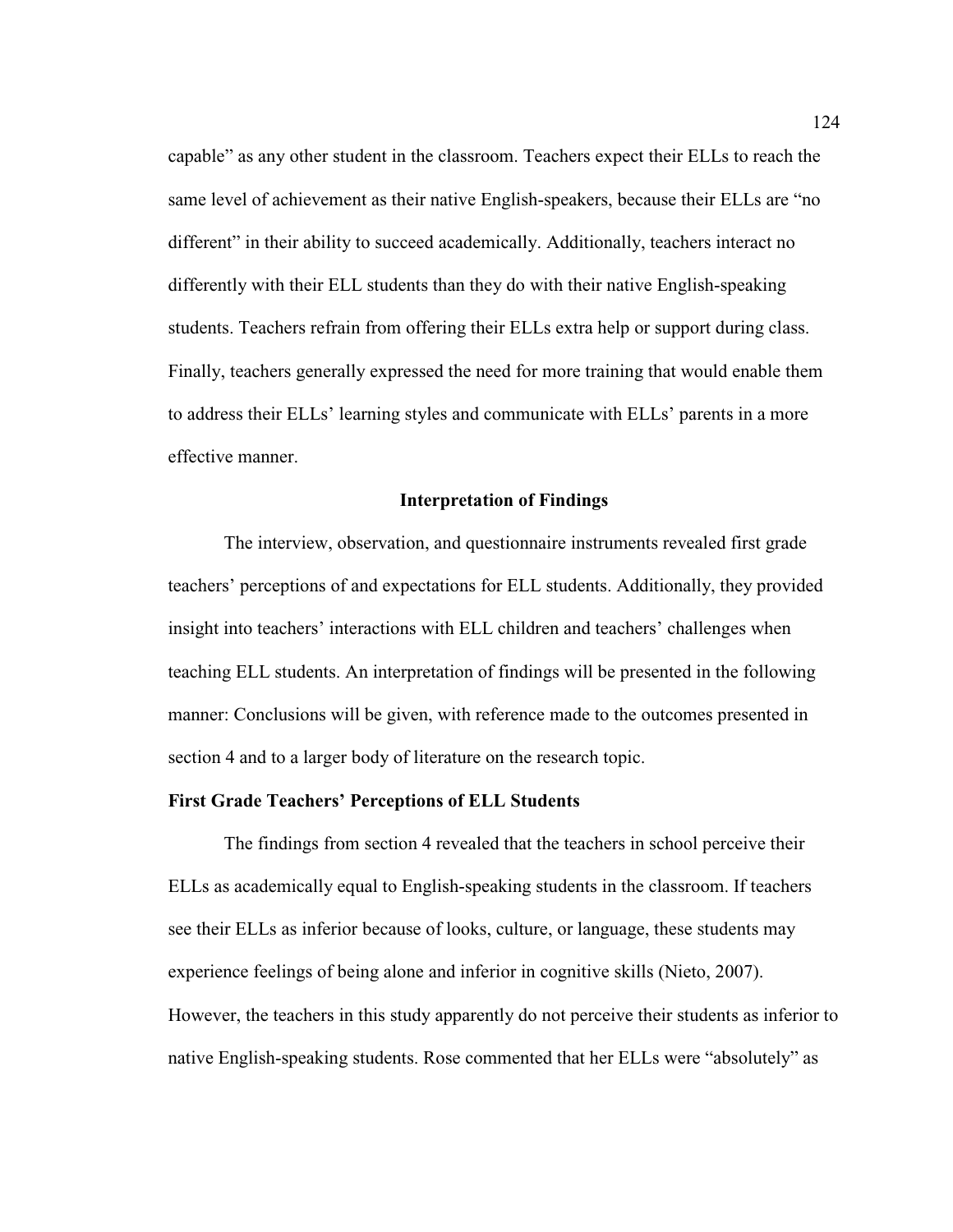capable as her other students and that the only difference between the two groups of students is ELLs' lack of the English language. Teachers see their ELLs as "pretty regularly-function, average-functioning students." This statement means that teachers believe their ELLs function at the same level as most native English-speaking students in their classroom. One teacher remarked that "the things I did with the ELL children that I had—it was based on just my experiences as a teacher—good things that I need to do, that I would do with any child." The reason for teachers' expression of positive perceptions of their ELLs may be the result of the teachers' genuine personal belief that all children, regardless of ethnicity or culture, have the capacity to achieve success. Conversely, teachers may believe that if they perceive ELLs to be as academically as capable as native English-speaking students, using the same instructional strategies for all of the students in their class can be warranted. Telling me that they consider ELLs to be no different from native English-speakers in the class may be teachers' self-justification for not spending additional time preparing lesson plans that consider ELLs' cultural learning styles. Even though teachers may rationalize that the same strategies work for all students, research has established the benefits of teaching ELLs according to their cultural learning styles (Padrón et al., 2002; Trumbull & Pacheco, 2005).

### **First Grade Teachers' Expectations for ELL Students**

 All first grade teacher participants indicated that they expect the same for their ELL students as they do for their native English-speaking students. Positive expectations can have a significant influence on children's academic performance and future success (Brock et al., 2006; Ferguson, 2002; Hite & Evans, 2006; Nieto, 2002, 2005; Rumberger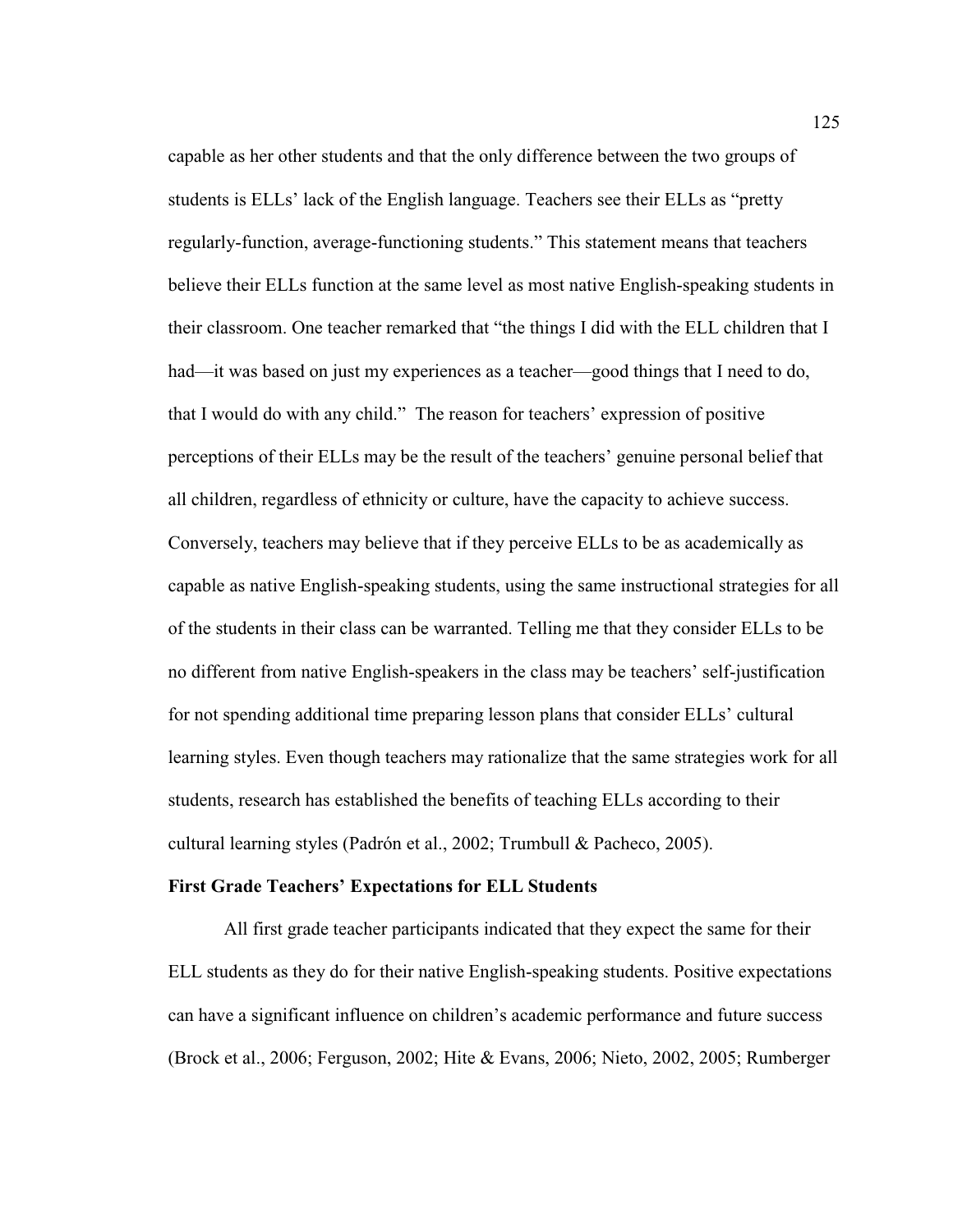& Gándara, 2004). Pam insisted that ELLs "are no different from my other students." Pam maintained that "I expect my ELLS to do quality work." Abby expressed "acrossthe-board" expectations for the students in her classroom. Similar to Pam and Abby, Rose and Tammy expressed high expectations for their ELLs. Teachers' high expectations may stem from a genuine, innate belief that all students, regardless of ethnicity, are academically able to succeed. On the other hand, teachers may be embarrassed to disclose personal expectations that ELLs are incapable of reaching the same academic level as native English-speaking students. As a result, teachers may be taking the stance that they think is "politically correct." Additionally, teachers may subconsciously justify the one-size-fits–all instructional strategies they use for all students, regardless of cultural background. Research has argued, however, that teachers cannot assume that what is effective for native English-speakers will be effective for students of diversity (Trumbull & Pacheco, 2005). ELLs learn differently, depending on their individual cultural learning styles, and their learning will increase if instructional strategies are aligned with these learning styles (Lambert et al., 2002; Trumbull & Pacheco, 2005).

### **First Grade Teachers Interactions With Their ELL Students**

 Information obtained through observations permitted a first-hand view of how first grade teachers interact with their ELL students. The findings showed that most of the teachers do not normally spend extra time helping their ELL students. If teachers feel pushed to cover required content material within a specific timeframe, they may not want to acknowledge that ELLs need extra help. Taking additional time to help ELLs would mean less time for teaching required lesson content to the class as a whole. Teachers may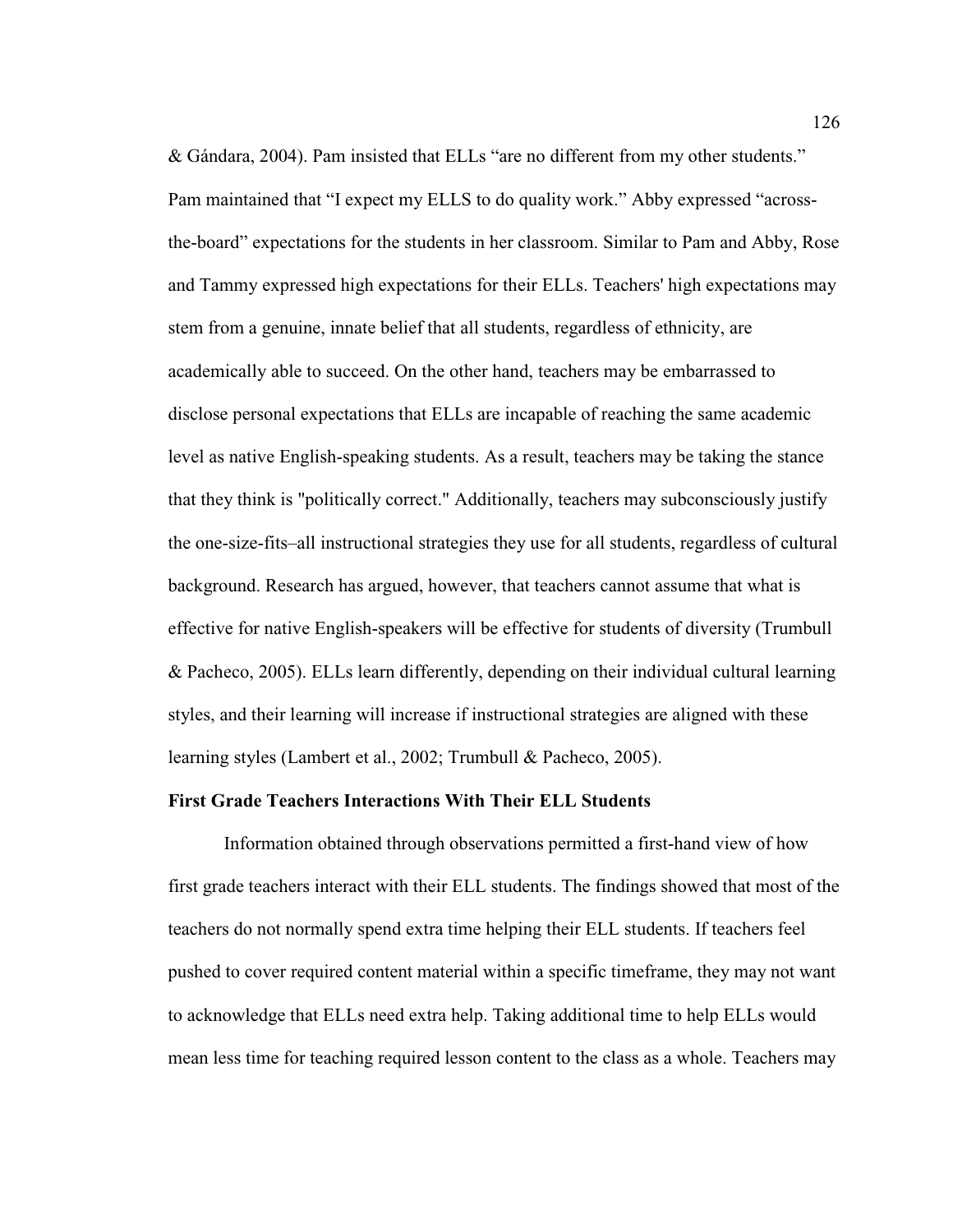subconsciously hope that ELLs will eventually acquire knowledge on their own without additional help from the teacher. Alternatively, teachers may not offer extra help to ELLs because they believe these students should learn the material the best they can by themselves. Pam reminded her ELLs not to work together because "I want to know what you know individually." Teachers may think that working alone to find the answer strengthens the ELLs' ability to find future answers on their own, without having to rely on others. Teachers may believe that individually searching for answers will create harder-working, more self-reliant ELLs whose success does not depend on others. Additionally, ELLs will not use their lack of English as an excuse to underachieve. During observations, only one participant used the teaching strategy of allowing her ELLs to work together collaboratively. Rose's ELLs were allowed to work with a peer on a cutting and sorting activity. Generally, however, participants reprimanded their ELLs for seeking help from other students. It must be noted that there are some cultures who do not consider working with peers to be unethical or a form of cheating (Reed & Railsback, 2003). Curtin's (2005) study concluded that teachers who use cooperative and interactive learning are those who understand and demonstrate culturally competent teaching. Other research has advocated peer groups as a method to increase ELL students' learning (Hite & Evans, 2006; Solomon et al., 2006). It is probable that if teachers allowed their ELL students to work with a peer, ELLs' academic achievement would increase.

 Teachers called on ELL students infrequently to answer questions. ELLs in some of the classes raised their hands several times but were not called on. Perhaps the teacher was trying to give as many opportunities as possible for students to respond and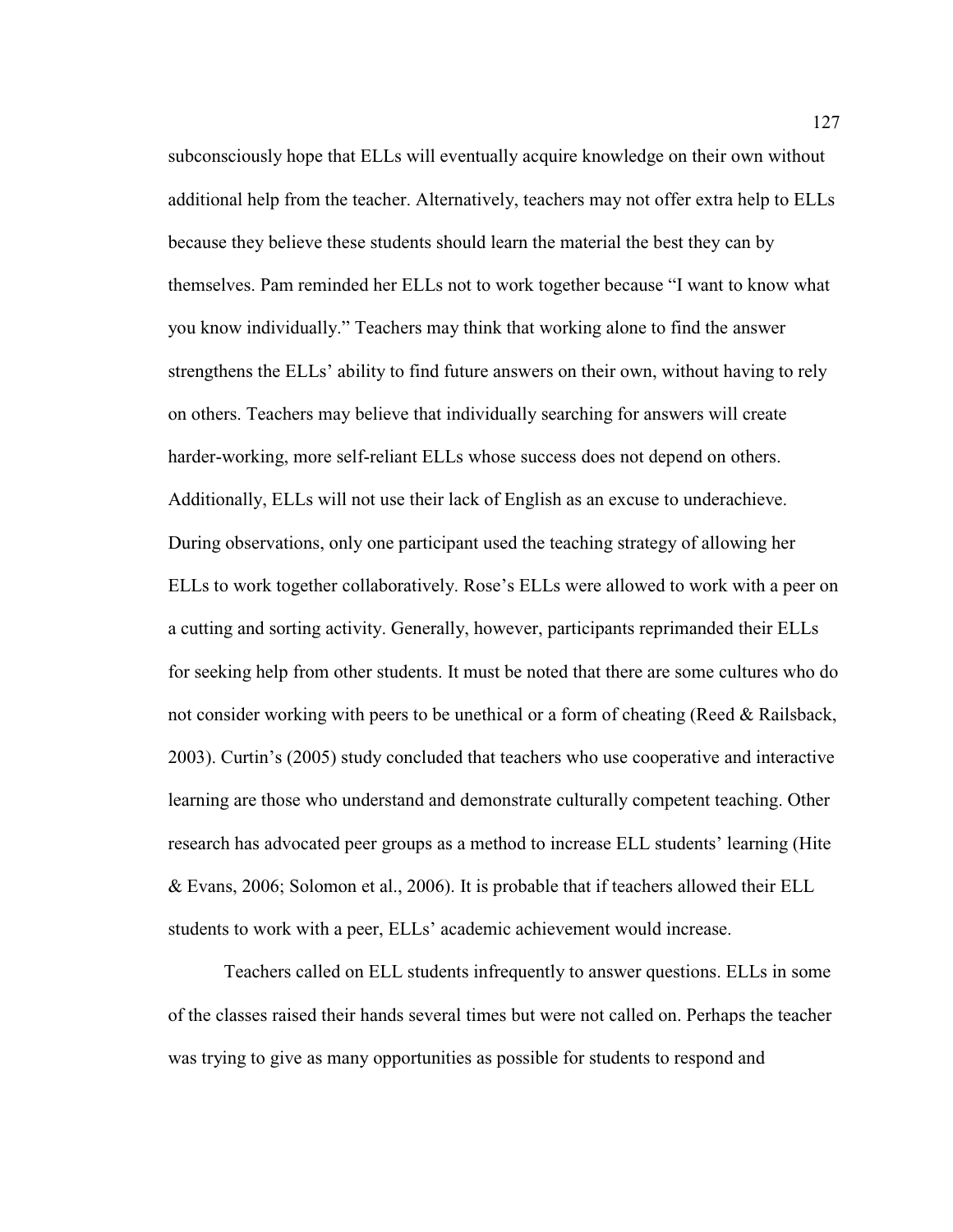inadvertently did not realize that she was not including her ELLs. Because of class sizes, which are quite large in this school, it would have been difficult for the teacher to give every student a chance to answer. Not giving ELLs more opportunities to answer could also be interpreted as the teachers' failure to allow ELLs the same chances as native English-speaking students to engage academically. The reasons for not offering Ells more chances to respond may be that teachers do not expect these students to know the answer; thus, the teachers may consider calling on them to be a waste of time.

 Teachers did appear to make eye contact with all students in their classrooms. However, only once did I observe a teacher sit down next to and work one-on-one with an ELL student. The other participants did not engage individually with their ELLs. Again, the lack of one-on-one engagement could be due to class size and the probability that teachers are preoccupied with teaching "the standards" and material that will be tested on the Criterion-Referenced Competency Test. Even though I did not ask teachers specifically about the Criterion-Referenced Competency Test, I sensed the importance and urgency for teachers to pack in as much learning as possible so their students would pass this test in the spring. Because of Georgia's emphasis on standardized test scores, teachers may feel that they have only enough time to teach the test material to the class as a whole; they cannot afford the time to help individual students such as ELLs on a regular basis. Sleeter (2008) noted this dilemma, pointing out that teachers face the challenge of creating a democratic classroom while being held accountable for their students' test scores on standardized tests. Even if teachers want to spend more time planning for and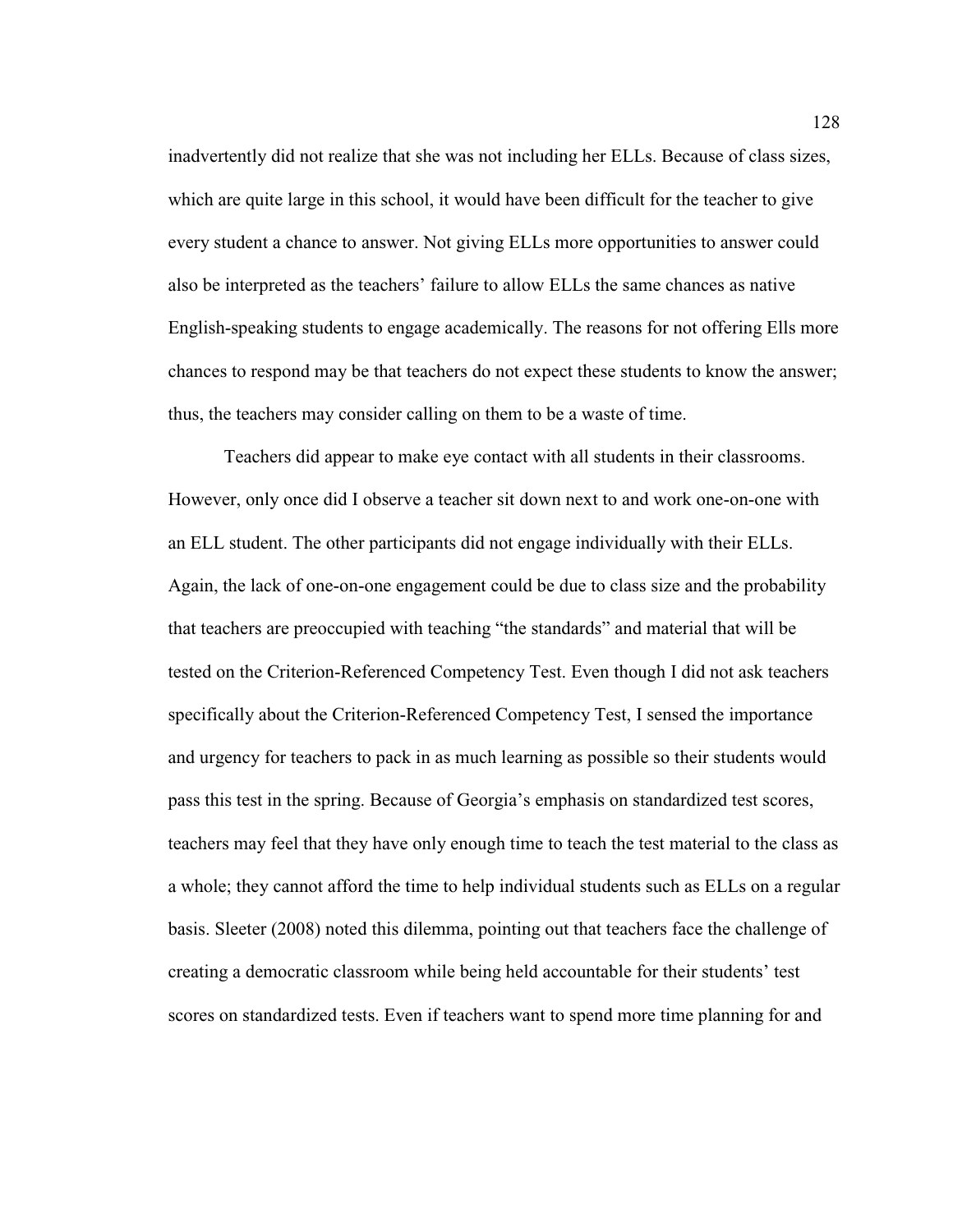helping their ELLs, they are limited by the push to teach all standardized test material within a short timeframe.

# **Challenges of Teaching ELL Students**

 The findings from the information obtained through interviews and the questionnaire illustrated the challenges that arise for first grade teachers of ELL students. Teachers in this study exhibited some degree of frustration over the lack of training they had been given to teach ELL students effectively. Abby needed help with "differentiating instructional strategies for ELLs." Tammy insisted that teachers must be taught "how to deal with ELLs' parents," as well as learn about "students' cultural needs." Karabenick and Noda (2004) asserted that if teachers feel capable in teaching ELLs, they also feel less frustrated when teaching these students.

 Overall, teachers expressed a desire to receive more training in ELL-related matters. The main areas of concern for these teachers were: communicating with ELLs' parents, responding to their students' cultural needs, and using the appropriate instructional strategies to aid in their ELLs' comprehension. Research has sustained that an inability to communicate effectively with both ELLs and their parents can often present a challenge to teachers (Lee, Butler, & Tippins, 2007). Teachers in this study appeared very concerned and frustrated about their inability to communicate information to ELLs' parents. Teachers believed that they could help their ELL children be more successful if bridges were built between teachers and ELLs' parents. Tammy was disturbed by her inability to communicate effectively with ELLs' parents, but she lamented that she was unable to receive the training she needed in this area. She pointed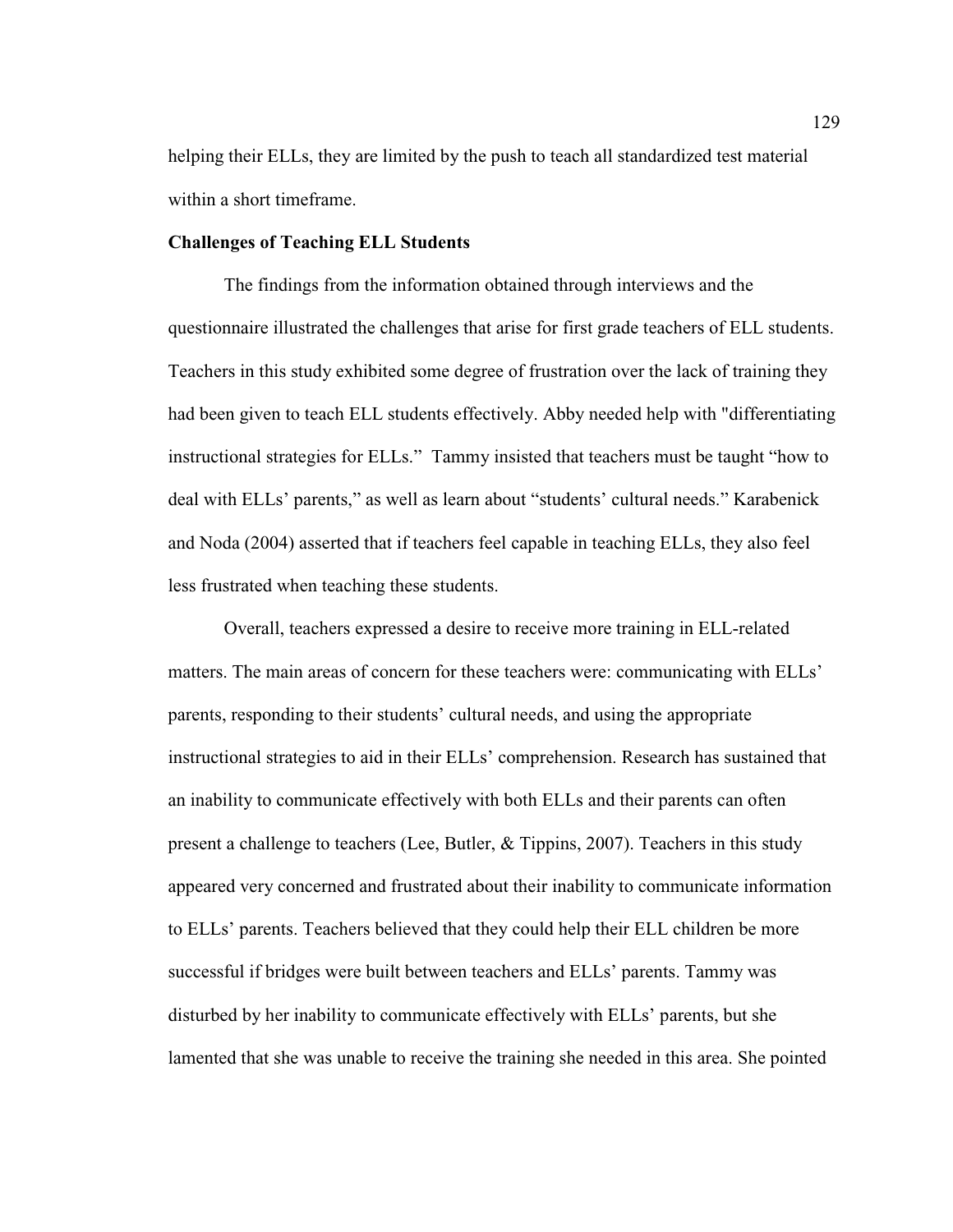out that "the county does not prepare its teachers in this area," whereas in the other county, "this type of preparation was a must because we knew that we needed their [the parents'] help with these children." Perhaps teachers have not pursued asking the county for help because teachers' time is already limited, with teaching responsibilities and deadlines to meet.

 In addition to training in how to involve and communicate with parents, teachers expressed a concern about insufficient knowledge of their ELLs' culture. One participant noted that teachers "need some training…. like what addresses students' cultural needs." Verdugo and Flores (2007) noted that teaching ELL students is made more challenging because of the "inability of educators to understand ELL students and their backgrounds" (p. 168). More training is needed by teachers if they are to understand their students' cultures and instruct these students in a culturally responsive manner (Cho & Reich, 2008; Nieto, 1999, 2005). It is important for classroom teachers to be able to relate students' cultural background to the learning that takes place in the classroom (de Oliveira & Athanases, 2007). I believe that these teachers wanted their ELLs to succeed, but were inhibited by the lack of training they had about their ELLs' culture. They expressed particular concern that they had not received any training in this county. Their aspiration to be more knowledgeable about their students' cultures and learning styles was likely an indication that these teachers genuinely cared about their ELL students. Otway's (2007) study found that participants needed and wanted more training so that they could respond to the particular needs of their ELL students.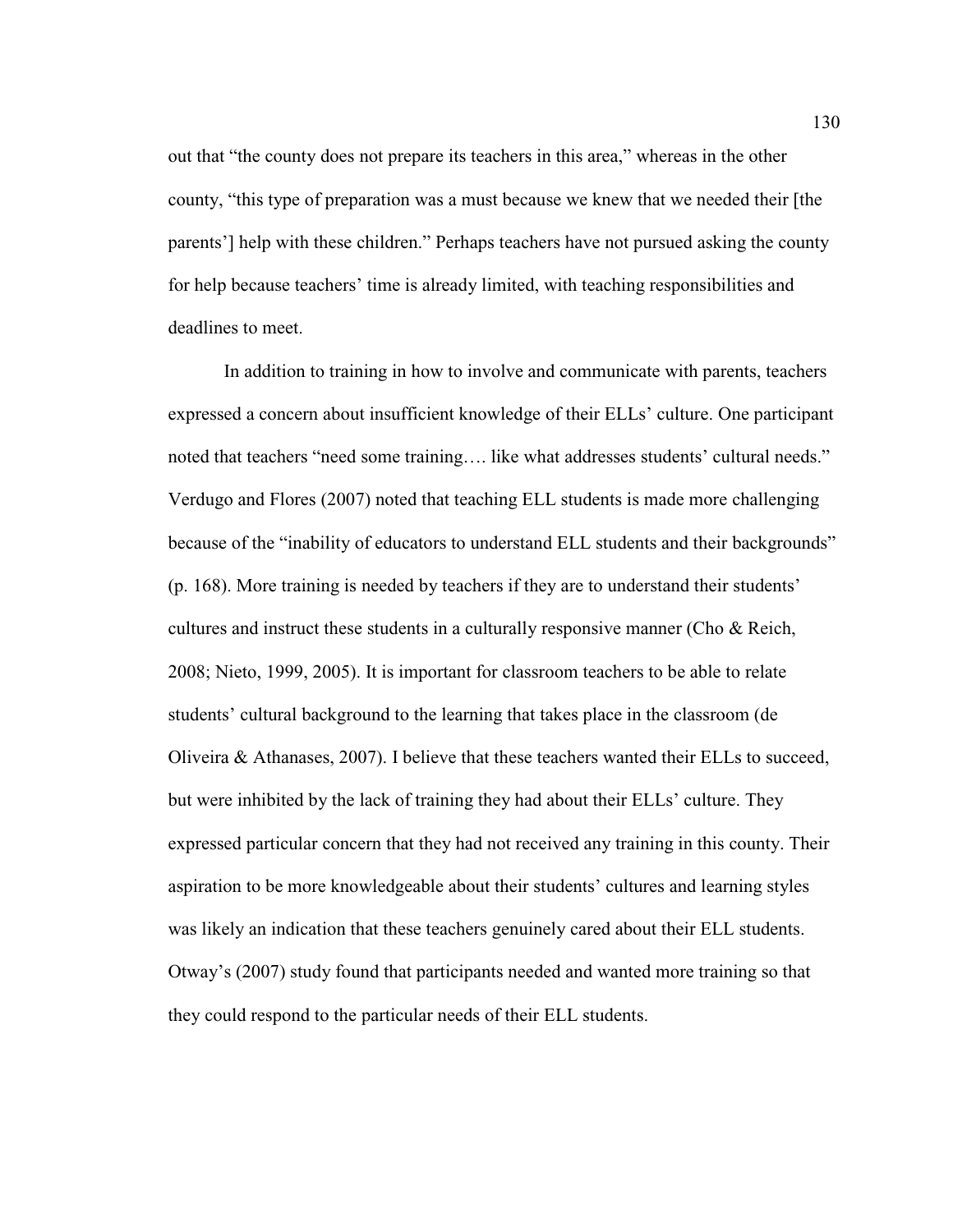It is unclear about the reasons one teacher expressed disdain at any kind of training offered to help teachers effectively teach ELLs. "I have had no training and don't need any," she said, "because it won't add anything. I would do nothing differently for these students than I already do." Disdain for and resistance to training could be a result of one or more factors. First, teachers may see themselves as successful teachers of ELL students because, in their opinion, they know the most effective ways to teach these students. Another reason for resistance to teacher training in this area could be the failure to recognize that internal negative attitudes exist towards ELLs. Teachers may sometimes not realize or be able to address negative attitudes. Self-examination is crucial to discovering how one really perceives ELL students (Banks et al., 2001; Lucina & Sowa, 2005; Nieto, 2000; Spindler, 1987). It is also unclear why, even though most teachers seemed to hunger for more knowledge about ELL-related matters, teachers have not pushed the county to provide them with more training. Perhaps already feeling overwhelmed with professional and personal responsibilities, teachers may be reluctant to actively pursue additional training. Research has frequently alluded to these underlying factors. Walker et al. (2004) found that teachers experience frustration about not having the time, energy, or training to teach ELLs. Others have concurred with this idea, suggesting that teachers are already juggling a heavy load of responsibilities and may not be willing to exert additional time and energy on meeting the needs of their ELL students (Reeves, 2006; Rumberger & Gándara, 2004).

 Most of the participants expressed a need for more training because they had little, none, or outdated training to prepare them to teach ELL students. In the process of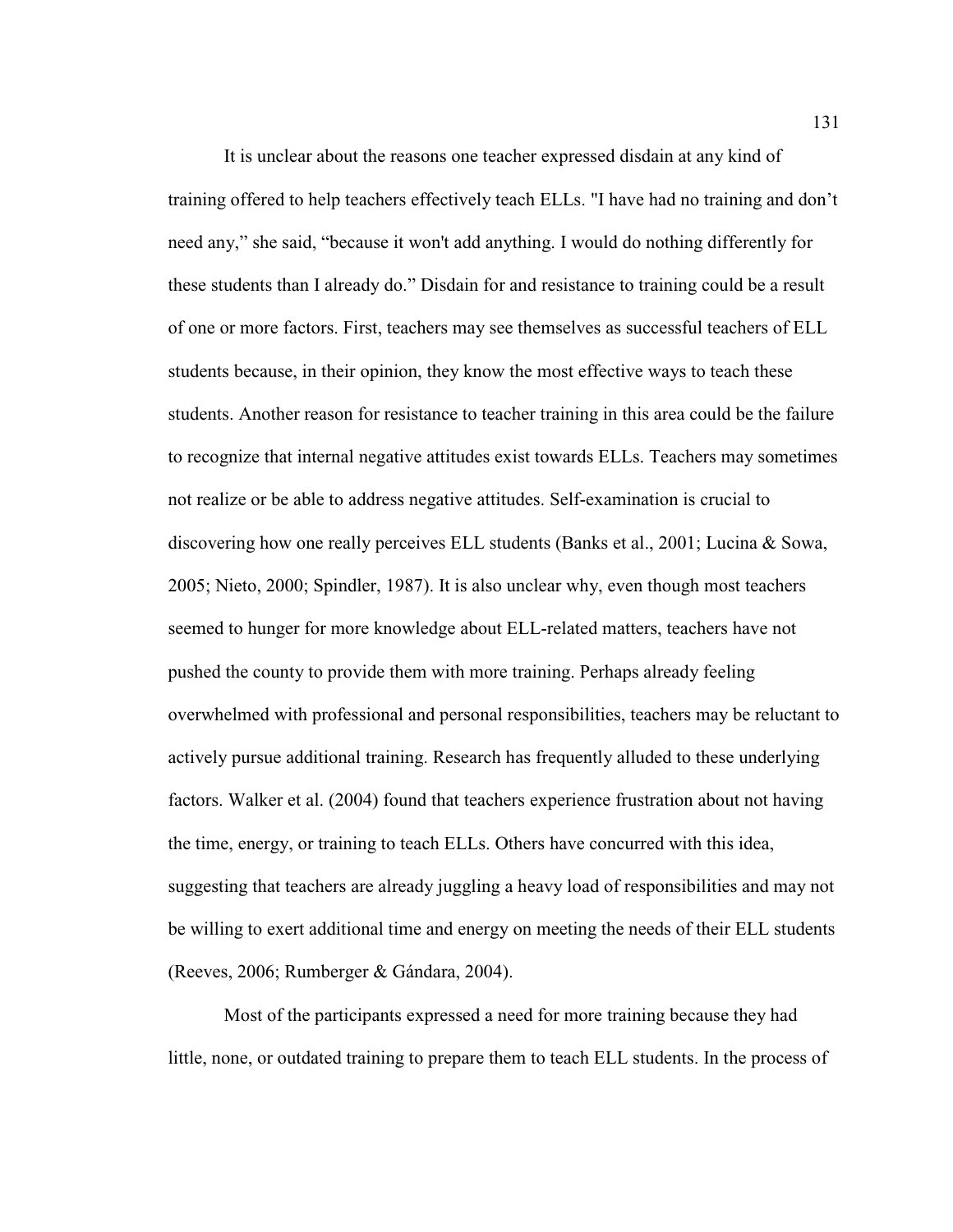gathering the data from all participants, I was stunned to learn that teachers either had formerly received no training in ELL-related matters or either had received training such a long time ago that they forgot what the training was about. Tammy lamented, "It's been four years since I had training." Rose remarked that she "has had no training in 10 years." Abby said she had "never had any training." In the local community, the amount of training has not kept pace with the growing increase in the ELL population. Moreover, this type of training may not be deemed as significant in the context of the small southern town represented by this study. As Tammy suggested, schools closer to Atlanta with much greater percentages of ELLs are forced to find ways to address ELL educational needs now. If teachers in our county believe they do not have time to add additional training to their already-hectic schedules, they may be reluctant to ask the county for training in this area. Tammy, however, asserted that "if teachers really care about their ELL students, they will make time for the training!" Insufficient training has taken its toll on teachers' perceptions about their ability to teach ELL students. Even though none of the participants made a statement to this effect, I sensed their self-doubt and embarrassment over the lack of training.

#### **Implications for Social Change**

 The results of the study have significant implications for social change. Because the United States is a democracy and advocates justice for everyone, any research that helps to improve the status of cultures in this country is beneficial. Researchers have noted that the achievement gap between ELL students and native English-speaking students prohibits an equitable education and therefore equal employment opportunities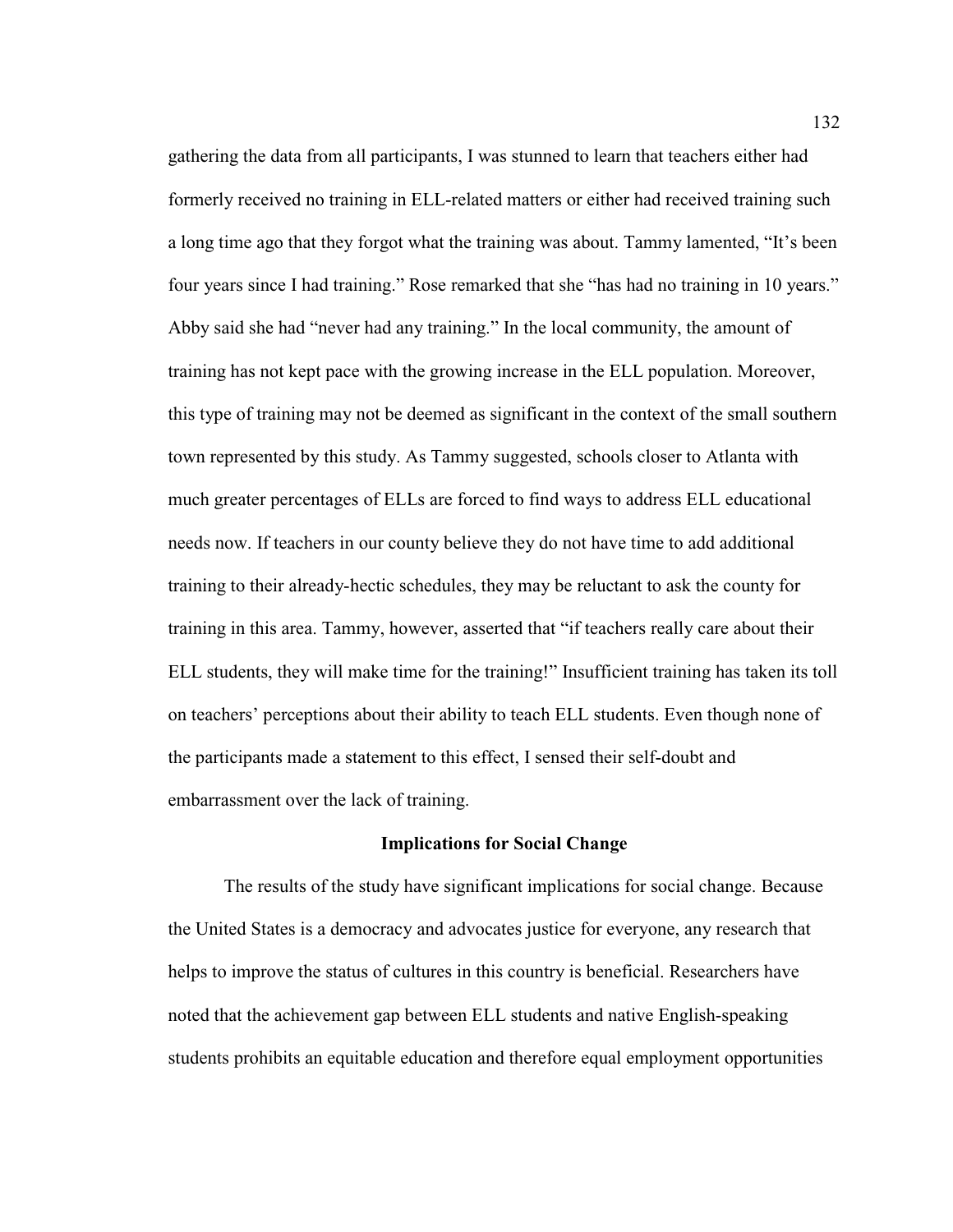in society for these students (Batalova et al., 2007; Nieto, 2003; Trumbull & Pacheco, 2005). Students in non-dominant groups are often "held to lower expectations and implicitly prepared for lower level jobs while their dominant-culture peers are prepared to be the leaders and professionals" (Trumbull & Pacheco, 2005, p. 14). ELLs who do not succeed in school will not go on to college to become prepared for jobs. For example, technology permeates almost every area of the workplace. Because computers are an integral part of the local working community, many of today's jobs require at least a college-level understanding of computer literacy.

 Negative repercussion from an inadequate education of ELL students may include a decrease in money for the local community. The National Center for Public Policy and Higher Education (2005) predicted that that inequitable education for ELLs may result in adult workers who earn lower salaries and will consequently pay in fewer taxes to support the local community. Short and Fitzsimmons (2007) asserted that "by helping ELLs learn and perform more effectively in the nation's schools, America's educational system and society as a whole will be strengthened and enriched" (p. 42). A concerted effort by all stakeholders in education, including teachers, will enhance ELL' chances to compete for good jobs and be productive citizens in the local community.

 The "trickle-down" effect from the findings of this research study will be that policy-makers in my district will have a better idea how to develop new local policies related to ELL education; local school staff developers will better understand what kind of training is needed by first grade classroom teachers of ELLs; classroom teachers of ELL students will have greater awareness and understanding of teaching ELL children;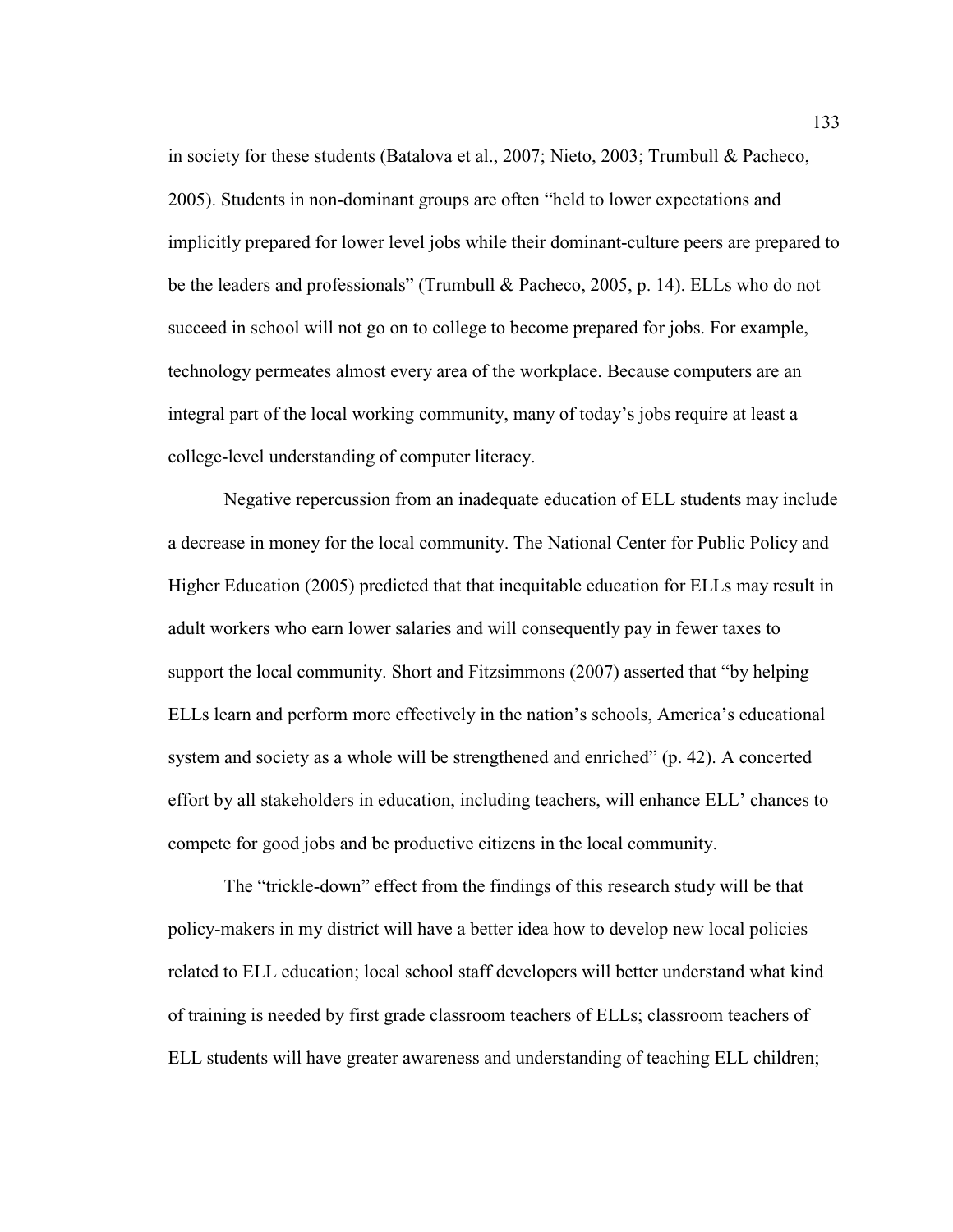and, ELL students will experience teachers' positive expectations and instruction that aligns with their individual cultural needs. The bottom line is that ELL students will be the benefactors of teachers' positive perceptions and expectations, which increase their self-esteem and desire to learn. If the high expectations expressed by the teachers in this study are genuine, such perceptions may bring about real social change for this smalltown elementary school. The result will be increased opportunity for these students to positively contribute and succeed in the local community.

#### **Recommendations for Action**

The results of this study should be used to inform several audiences. Because of the possible impact of inappropriate beliefs and low expectations for ELL children, classroom teachers of ELL students need to be aware of the larger picture presented by the findings. If teachers' beliefs and expectations do impact the academic progress of these children, educators should take heed to address low expectations (ETS, 2005). Staff developers need to provide teachers with access to training in areas related to educating ELL students. Training could include allowing teachers to collaborate with each other to discuss and reflect on ways to help ELL students. I would also recommend peer coaching, in which teachers observe each other in the process of teaching ELLs and subsequently offer suggestions and insight to each other about the effectiveness of observed teaching methods.

 A further recommendation is that local policy makers examine the results of the study and determine the kind of educational policies needed to ensure fair and equal treatment of ELL students within our schools. When ELL students receive an effective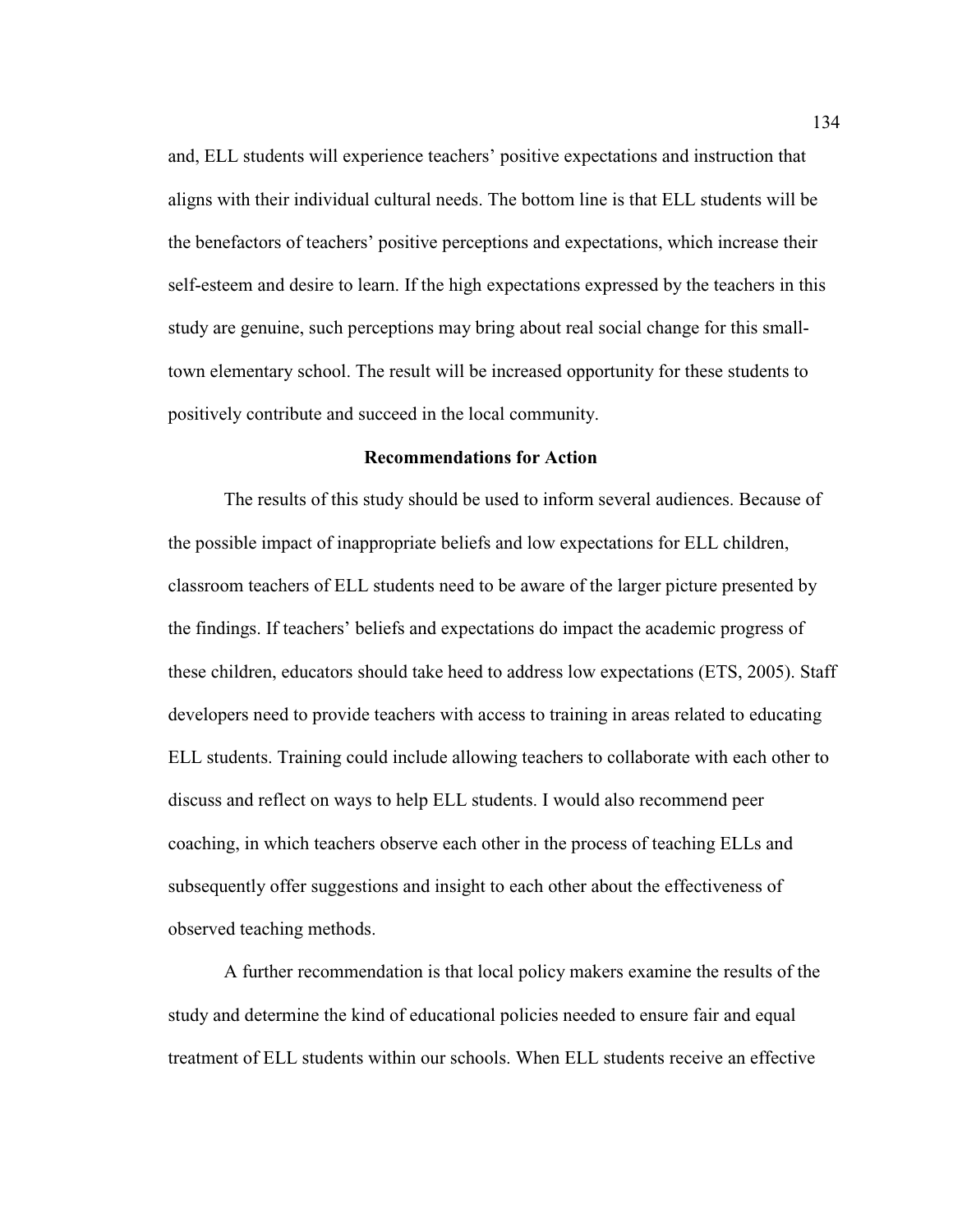and equitable education, they are more likely to become better workers and citizens within the local community (Goldenberg, 2008; Lasso & Soto, 2005).

#### **How the Results Might Be Disseminated**

 Results may be disseminated by sending a copy of the study to the school's principal and staff development coordinator. To ensure that the results are made known to teachers in the school, results may be shared in the form of a power point during preservice training for classroom teachers. Information on the power point will include the training needs indicated by teacher participants, including learning how to communicate effectively with ELLs' parents and acquiring knowledge about ELLs' cultural learning styles. To enhance the power point presentation, a brochure will be made available to the teachers. Brochure contents will delineate suggestions for teaching and ELL students and communicating with their parents. Also given will be instructional strategies that are beneficial for ELL students, such as the use of more visuals and body language to teach vocabulary and concepts. Teachers can incorporate these suggestions into their curriculum plans so that ELLs' learning needs are addressed more effectively. In addition to my school, I will share the results of the study with the county's staff development coordinators who are responsible for elementary classroom teachers' training. Guided by the results of this study, coordinators can design beneficial training to address the challenges that classroom teachers encounter when teaching ELL students. I also plan to create a web site for teachers that will offer a continuous flow of information about the study topics, such as effective communication with ELLs' parents, instructional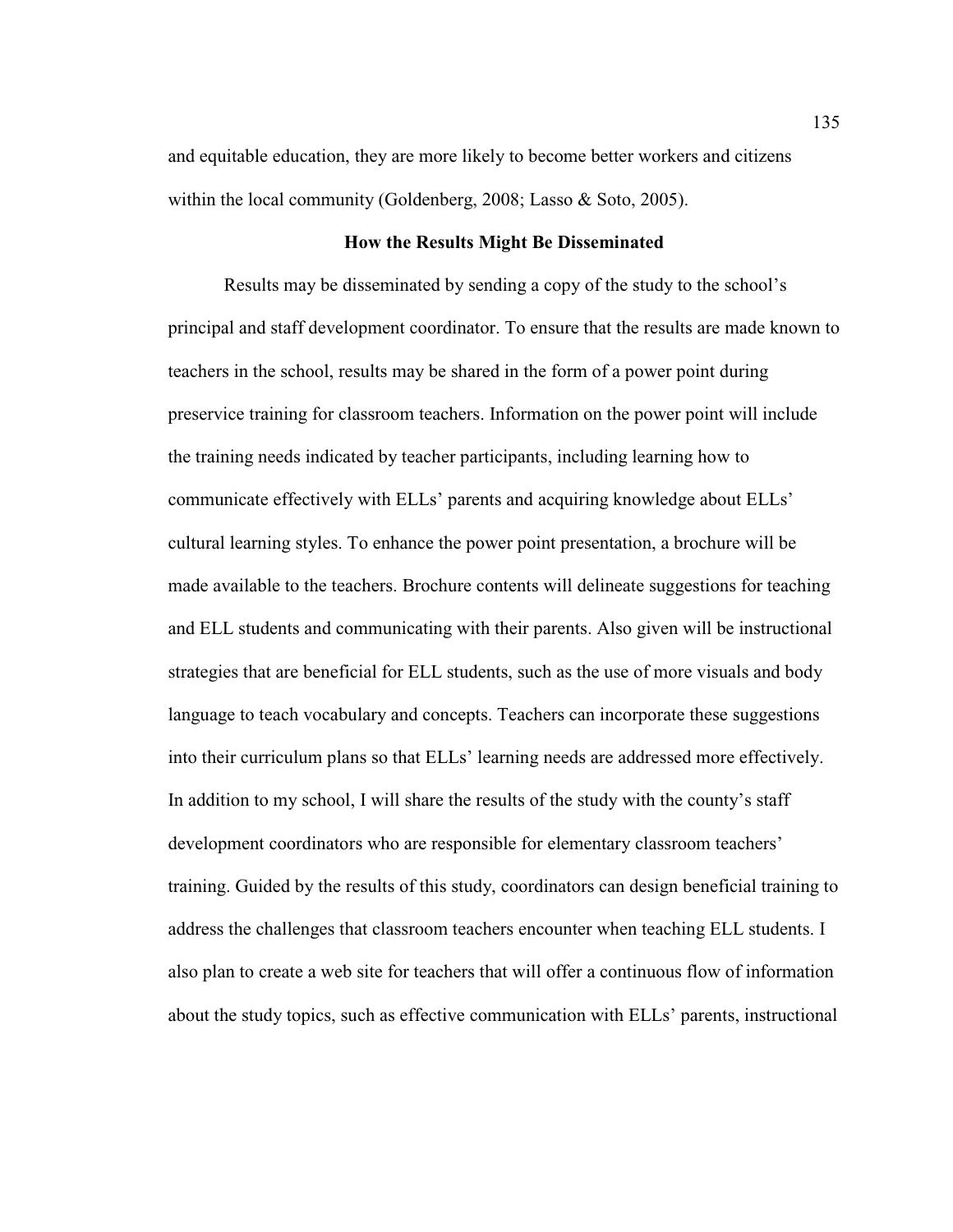strategies that may enhance ELLs' comprehension, and general information about various cultures represented in the school.

#### **Recommendations for Future Research**

 To more thoroughly investigate the effects of teachers' perceptions of and expectations for ELL students, more studies should be done that examine this topic. Recommendations for further, deeper examination include: (a) other possible causes of the achievement gap between ELLs and native English-speaking students, (b) the difference between how teachers from the dominant group perceive ELL students vis à vis how teachers representing other ethnicities perceive ELL students, (c) the role that teachers' prior experiences in teaching ELLs may play in teachers' beliefs and expectations for ELL students, (d) the relationship between teachers' ages and their perceptions of and expectations for ELL students in their classrooms, (e) the difference between the perceptions and expectations of teachers who have a small percentage of ELLs in the classroom and those teachers whose class consists of either a large number or a majority of ELL students, and (f) the impact of teachers' beliefs and expectations for ELL students who are weak in academics to determine if these students respond to teachers' low expectations with decreased effort and achievement, as suggested by Aronson and Steele (2005).

 Other aspects of ELL education also require further examination. Aronson and Steele emphasized that students' competence is "both fragile and malleable" (p. 452); how people think about and treat each other can make a significant difference in students' achievement. The authors went on to say that the students "most vulnerable to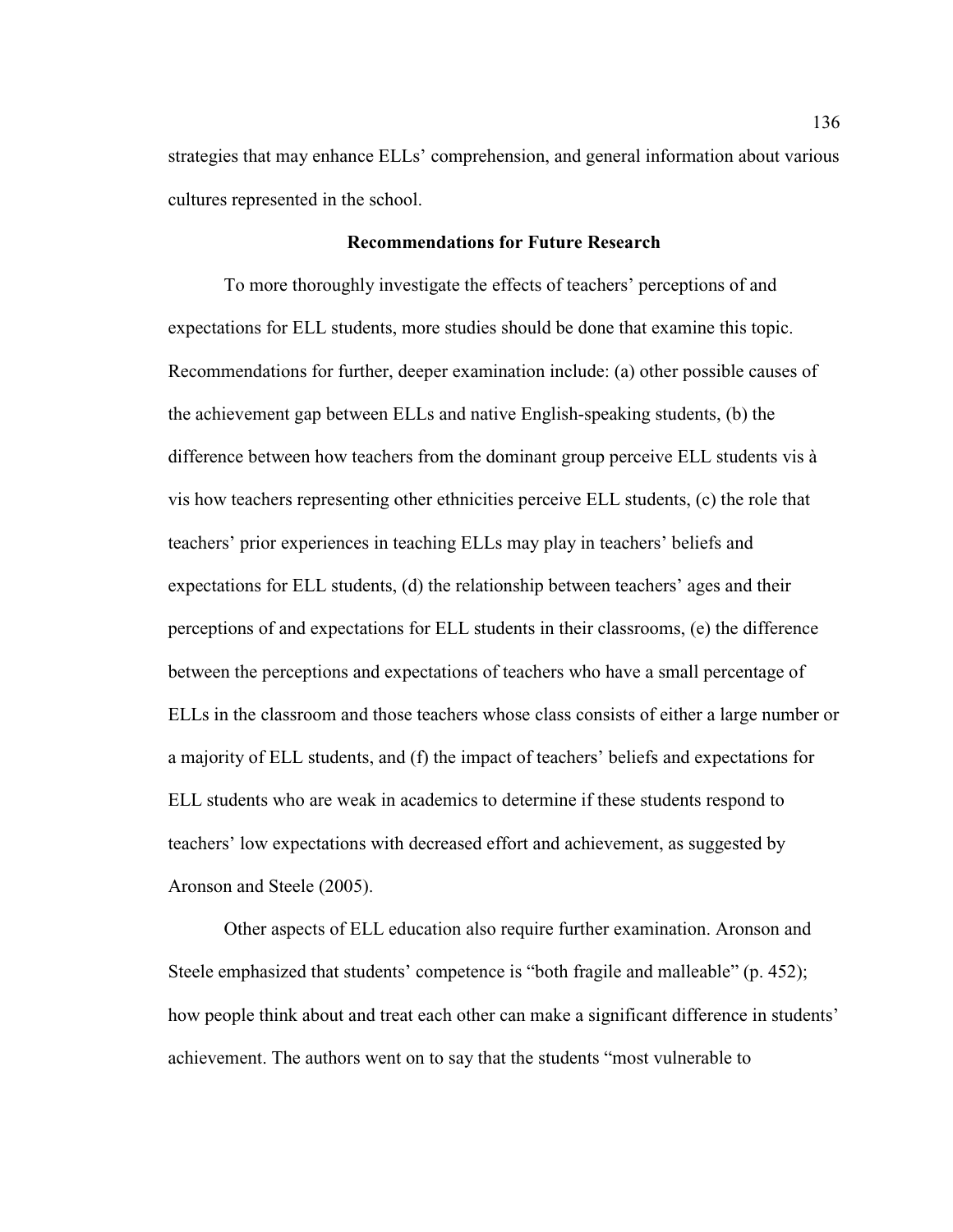stereotypical generalizations may be those who do not have clear academic selfconcepts" (p. 450). Consequently, further study should be conducted on how much students' awareness of their own feelings about self-confidence relates to teachers' stereotypical expectations. Perhaps "students' *feelings* of competence" are of greater importance than more overt signs of confidence (Aronson & Steele, p. 450). These are all areas that deserve more research and examination in order to determine the significance of these issues in the education of ELL children.

 There is much discussion in the literature concerning the achievement gap at the high school level and the effect of teachers' expectations for young adults. However, research is lacking that examines and gives insight into how first grade teachers perceive their ELLs and what these teachers can do to help their ELL students.

#### **Reflections of the Researcher**

 Before I could begin to reflect on my own thoughts and perceptions about the study, I felt a hunger to return to the participants and gather even more information than I had already obtained. As a novice gathering data to answer the research questions, I thought to myself, "Perhaps I should have asked participants this or that question." However, I had to make myself stop agonizing over gathering additional information. This situation is analogous to leaving the house and always feeling like I forgot something. Hatch (2002) alluded to this feeling of inadequacy by the researcher.

 Data analysis is like teaching—there is always more you could do. Knowing when to stop…is a judgment call that can be as perplexing as deciding how to start. For every study I have done, I am left with the feeling that only a part of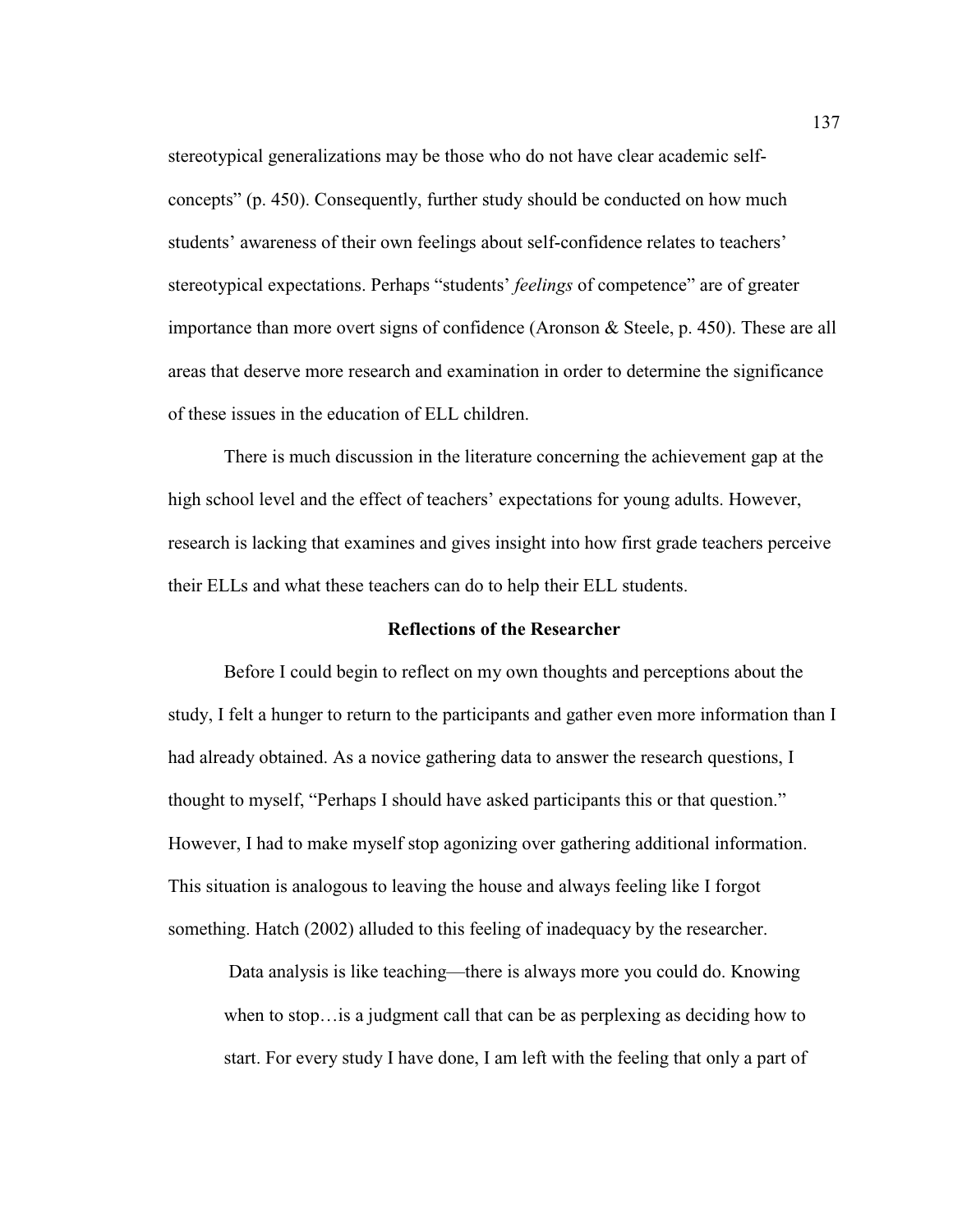what was in the data was ever reported. For virtually every qualitative dissertation I've helped students get through, I have advised students to focus on parts of their data and "let go" of others, saving them for another day, another analysis, another article or book (p. 150).

Consequently, in order to follow Hatch's advice, I ceased to fret over unasked questions and proceeded to concentrate on the information I had gathered.

 My personal biases and preconceived ideas about the research topic may have been somewhat formed from an early age. I have felt a love for other languages and cultures since childhood. Fortunate enough to be a teenager during the "Beatlemania" days, I became enthralled with other languages and other cultures. I had a burning desire to travel to other countries and "see what it was like." I saved up my money, a whopping \$500 for a plane ride to England. After arriving in London, I found a job and lived on my own, thoroughly enjoying the new sights and different culture. While living in London, I met people from many nationalities—French, German, Spanish, Italian, and Portuguese, to name a few. I was intrigued by the uniqueness of each culture and language. My pursuit of a college major in languages may have emanated from these early experiences. I continued to travel the world, seeking to get a "taste" of each culture and let the excitement of the experience sink deeply into my bones. It was this obsession with experiencing other cultures that led me to become an ESOL teacher. I love interacting with children from other cultures. I eagerly accept the interesting aspects of their cultures and mingle them with my own. My love of learning about other languages and cultures has developed into a feeling of advocacy for my ELL students. I sympathize with the fear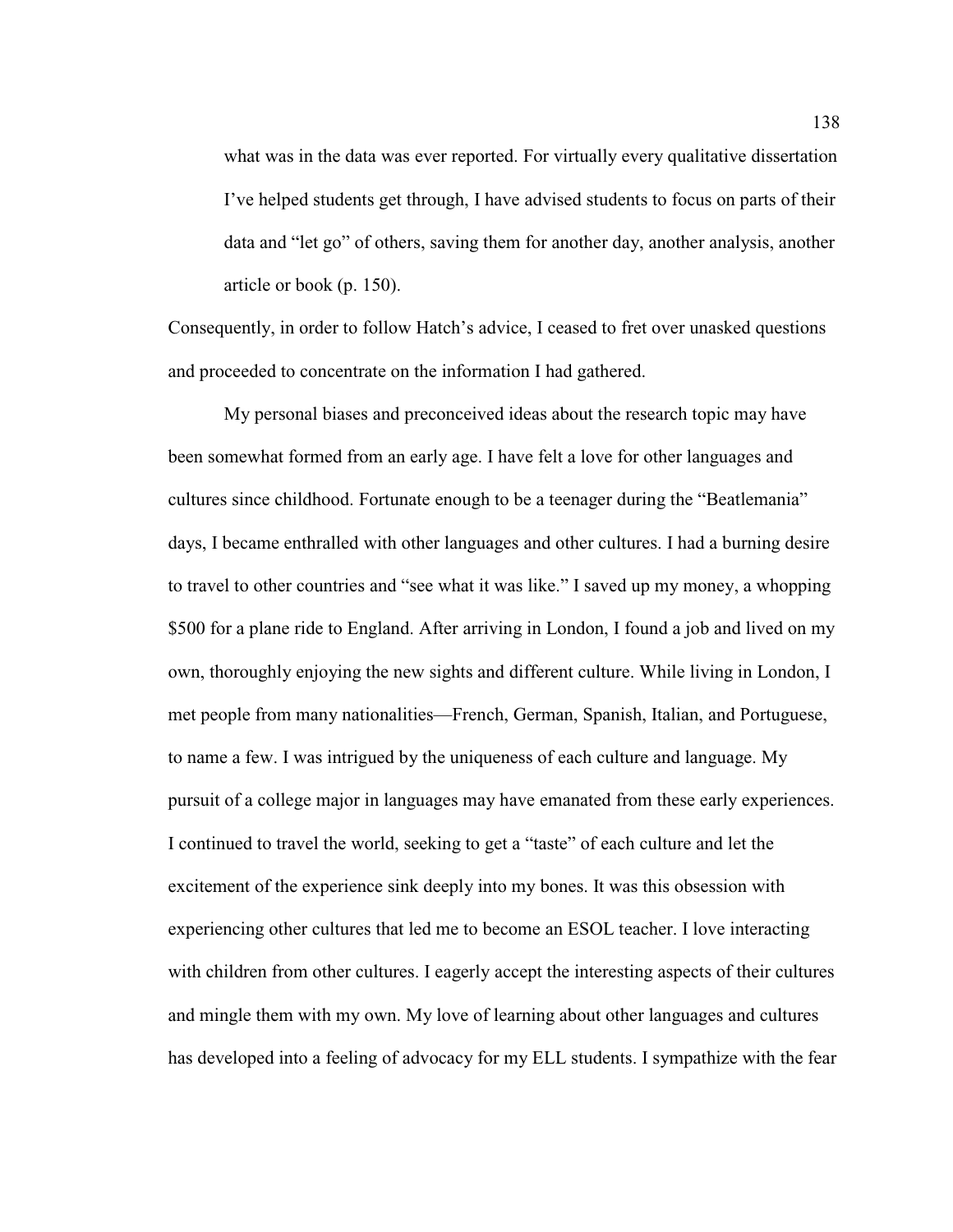and anxiety ELLs must feel upon arriving in the United States. Even though I have never moved to another country or tried to learn in a foreign school, I did experience when I traveled to Sweden what this awareness of being "different" must be like for ELL students. Riding in the elevator with only Swedish-speaking adults who were laughing, talking, and staring, I could not help but feel that these people were mocking me. Though somewhat faded, this memory surfaces when I am tempted to forget how much assurance and acceptance our ELLs need from their friend, (and sometimes their only friend), the classroom teacher.

 Having taught French as a second language for many years and English to Speakers of Other Languages for the past ten years, I have above average appreciation for other cultures. I know the value of these cultures and how they enrich my own life and widen the often-myopic view of others. ELL children over the past years have trusted me as their ESOL teacher to guide them and care for them. As their advocate, as well as their teacher, I want to see these children receive equitable education. Because of my personal feelings about these children, I had to continuously bracket my experiences during this study. A perpetual self-reminder was to set aside preconceived notions before conducting each phase of the study. Putting aside my role as an ESOL teacher, I thought of myself only as a researcher whose aim was to collect data that represented an accurate representation of teachers' experiences teaching ELL students. I feel that I achieved this task and was able to listen to and watch each participant objectively, without allowing personal bias to interfere with the research.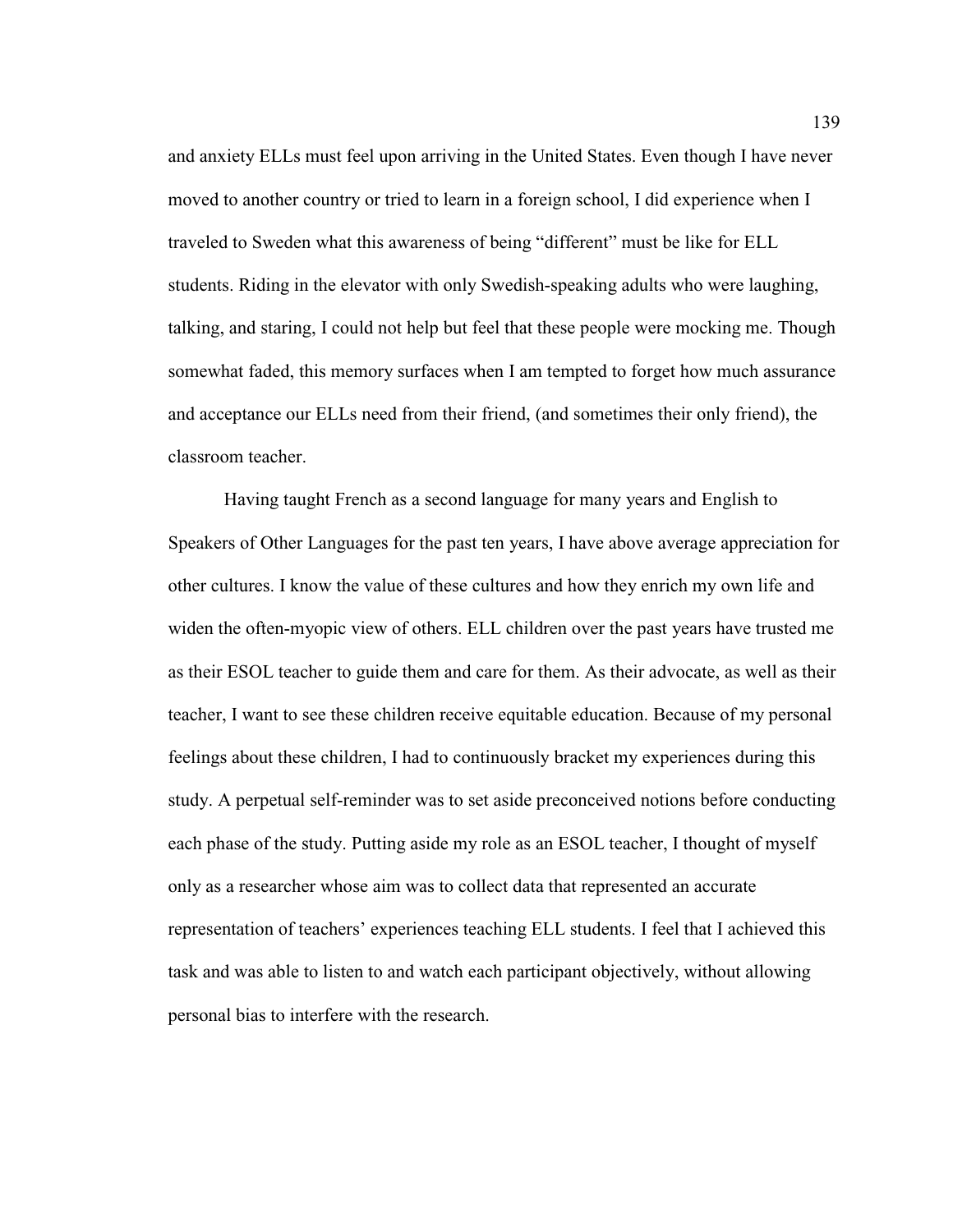On the other hand, knowing that I am an ESOL teacher may have influenced to some degree the interview responses given by classroom teachers. When I remember a high school student whom I shall call José telling me how much he appreciated my helping him learn English and that his ability to speak English had helped him secure a job, I experience the internal rewards that come from caring about ELL students. Despite participants' knowledge that I am a strong advocate for ELL students, it is my hope that my position as advocate did not affect participants' responses to interview questions or how these teachers interacted with their ELL students during my observations. It is also my belief that emphasizing the significance of the study for participants will make teachers more aware and knowledgeable of the plight of ELL students and the need for addressing educational issues concerning these students.

As a result of the study, I support my ELL students even more than I previously have. Watching these children as they struggle to understand and learn through the medium of English has helped strengthen my determination to change the status quo for these students. I have a wish to make school systems cognizant of the fact that teachers need training that helps them better deal with educating ELL children. After talking with and observing classroom teachers who are confronted with ELL-related issues on a daily basis, I am more sympathetic with the professional needs of these teachers. My sympathy is especially strong for those who indicated a substantial need for more time, collaboration, and training to address the problems involved with teaching ELL students. Teachers cannot rightfully be blamed for inequitable ELL education if these hardworking educators are not provided with time and training needed to prepare them for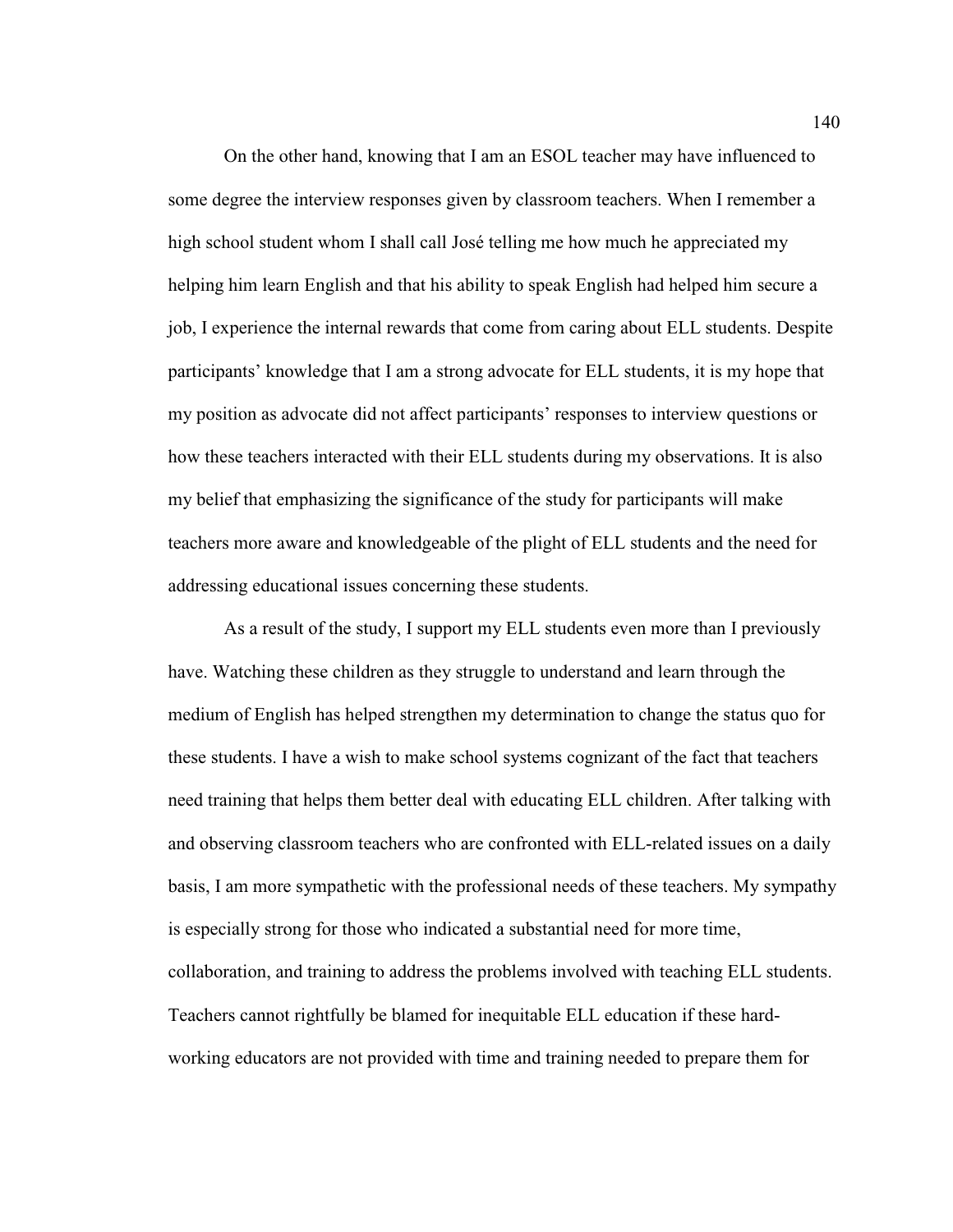this rapidly growing, diverse student population. Additionally, my thinking during the study has evolved from a status quo mentality and tunnel vision about the situation. As a result of this study, I see the issues from a more panoramic, proactive point of view. The larger picture is that schools have the responsibility of providing democratic opportunities for all students to learn. Doing so can enable students of all cultures to contribute to the local community and have an equal chance to succeed in the job market (Nieto, 2000).

#### **Conclusion**

 A closer look at first grade teachers' perceptions of and expectations for ELL students adds to the knowledge base about how teachers perceive their ELLs in terms of academic achievement. There will be increased understanding for local policy-makers, staff developers, and teachers about what is needed to help first grade teachers more effectively educate their ELLs. The Atlanta Regional Commission (August, 2009) predicted that, by 2040, there will be no majority in the United States; European Americans, African Americans, and those from the Hispanic and other ethnic groups will be almost equal in numbers (June, 2009). Ultimately, Georgia's and the local community's economic welfare depend on the quality of education given to all ethnic groups. Companies are less likely to locate in Georgia and the local region if they cannot find an adequately educated workforce. Inability to attract businesses can negatively affect local economic growth. Children, including ELLs, must receive an education that prepares them for the future in a society that depends on its workers having sufficient knowledge to perform their jobs. In order for students to be receptive to what they are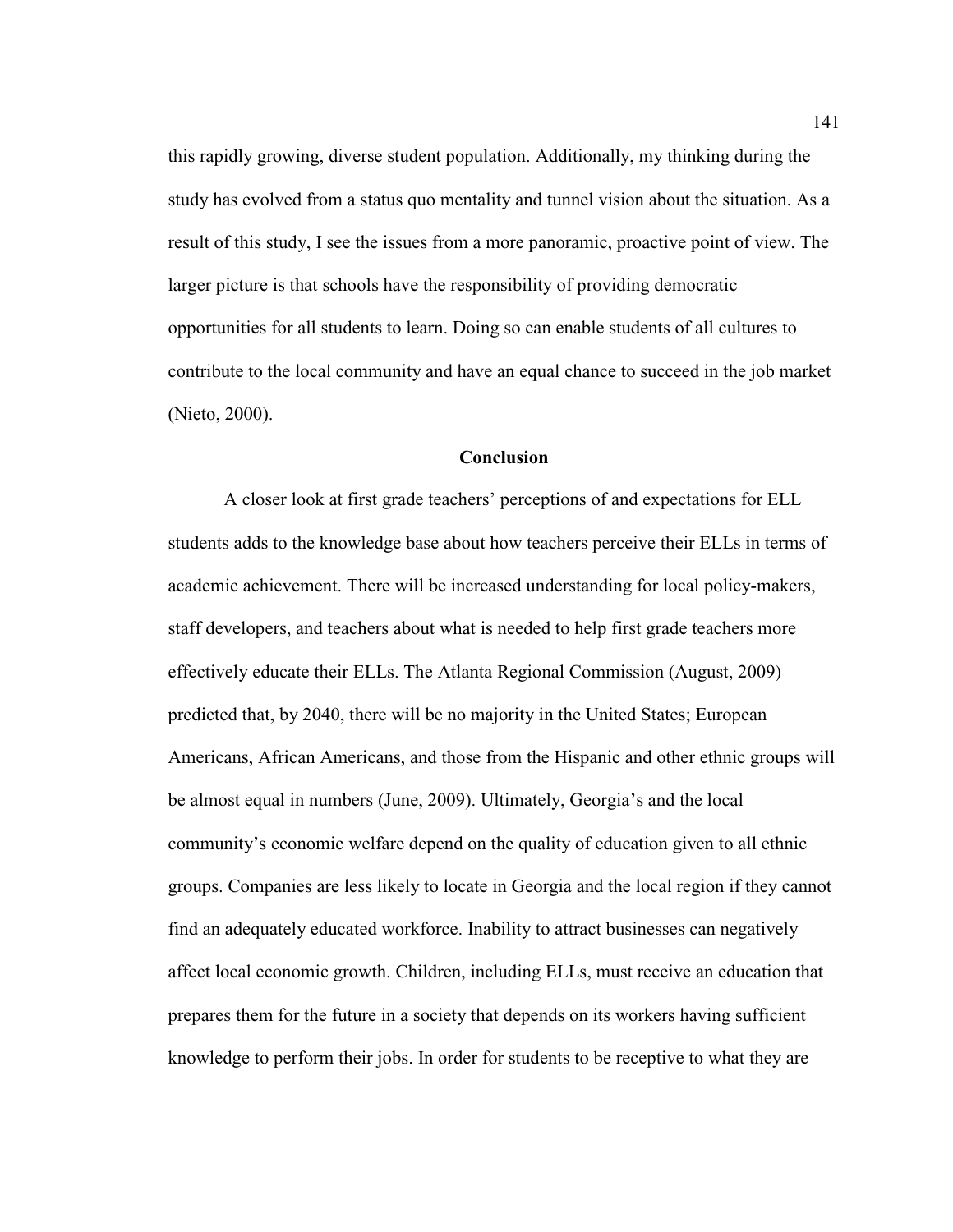taught, they must have a positive relationship with the teacher, who serves as a powerful source of motivation (Rothstein-Fisch & Trumbull, 2008). Positive relationships result when teachers hold the concept that ethnic and linguistic differences between themselves and their students can impact their own thoughts and eventually the students they teach (Trumbull & Pacheco, 2005). Teachers can take pride of knowing they have improved their ELLs' status in life. The community may have at one time represented a place that was foreign and not accepting. Now, however, this place is their home, where ELL students have the same chances for success as do their English-speaking peers.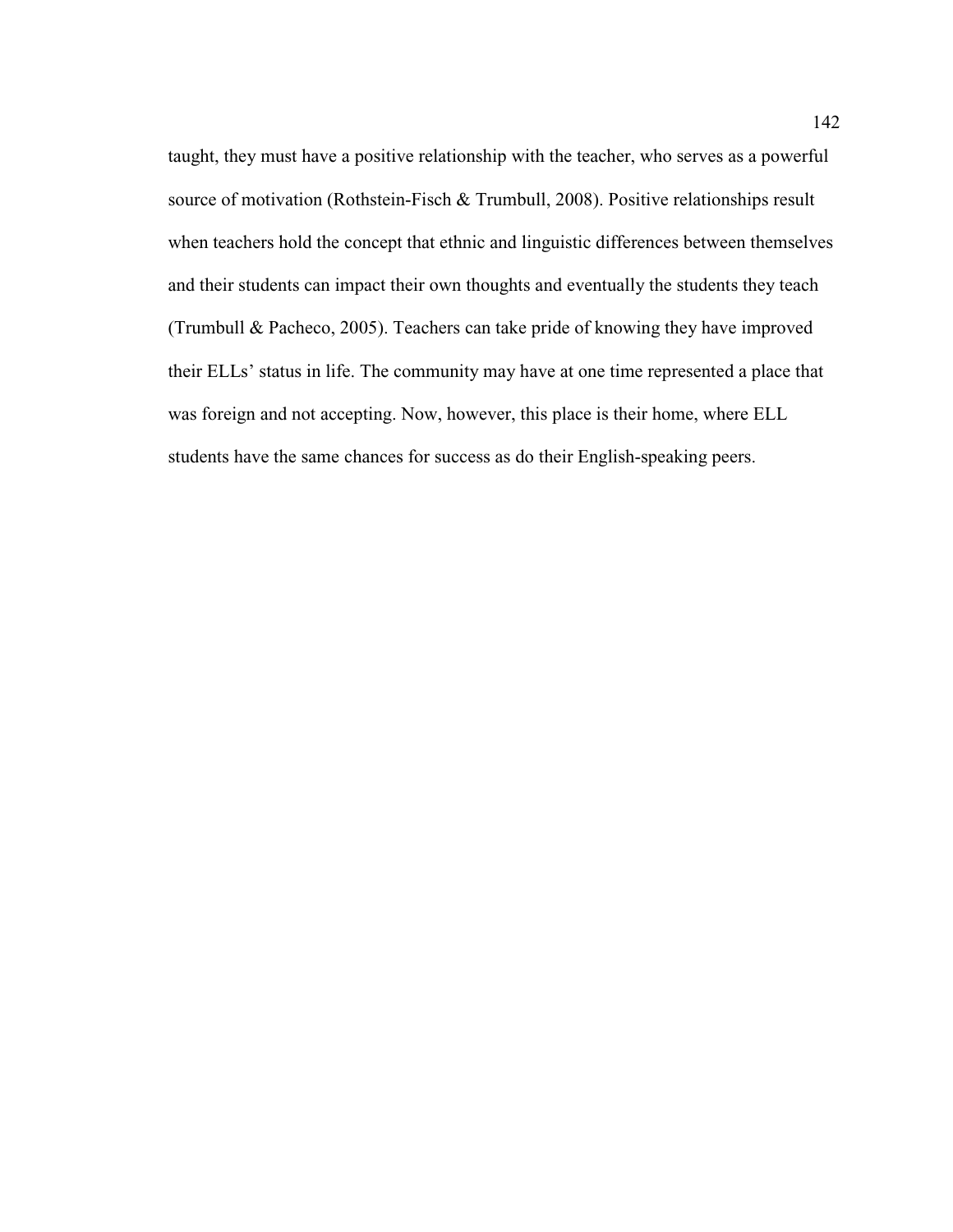#### References

- Abedi, J., Courtney, M., Mirocha, J., Leon, S., and Goldberg, J. (2005). *Language accommodations for English language learners in large-scale assessments.* Los Angeles: National Center for Research on Education, Standards, and Student Testing.
- Alliance for Excellent Education. (2007). *Urgent but overlooked: The literacy crisis among adolescent English language learners.* Washington, DC: Author.
- American Federation of Teachers. (2004). *Closing the achievement gap: Focus on Latino students* (Policy Brief No. 17). Washington, DC: Author.

Aronson, J. (2004). The threat of stereotype. *Educational Leadership, 62*(3), 14-19.

- Aronson, J., & Steele, C. M. (2005). Stereotypes and the fragility of human competence, motivation, and self-concept. In C. Dweck & E. Elliot (Eds.), *Handbook of competence and motivation* (pp. 436-456). New York, NY: Guilford.
- Athanases, S., & Martin, K. (2006). Learning to advocate for educational equity in a teacher credential program. *Teaching and Teacher Education, 22*(6), 627-646.
- Atlanta Regional Commission. (August, 2009). Retrieved from

http://www.atlantaregional.com/arc/html/

- Auerbach, C., & Silverstein, L. (2003). *An introduction to coding and analysis: Qualitative data*. New York: New York University Press.
- Banks, J. A., Cookson, P., Gay, G., Hawley, W. D., Irvine, J. J., Nieto, S., …Stephan, W. (2001). Diversity within unity: Essential principles for teaching and learning in a multicultural society. *Phi Delta Kappan, 83*(3), 196-203.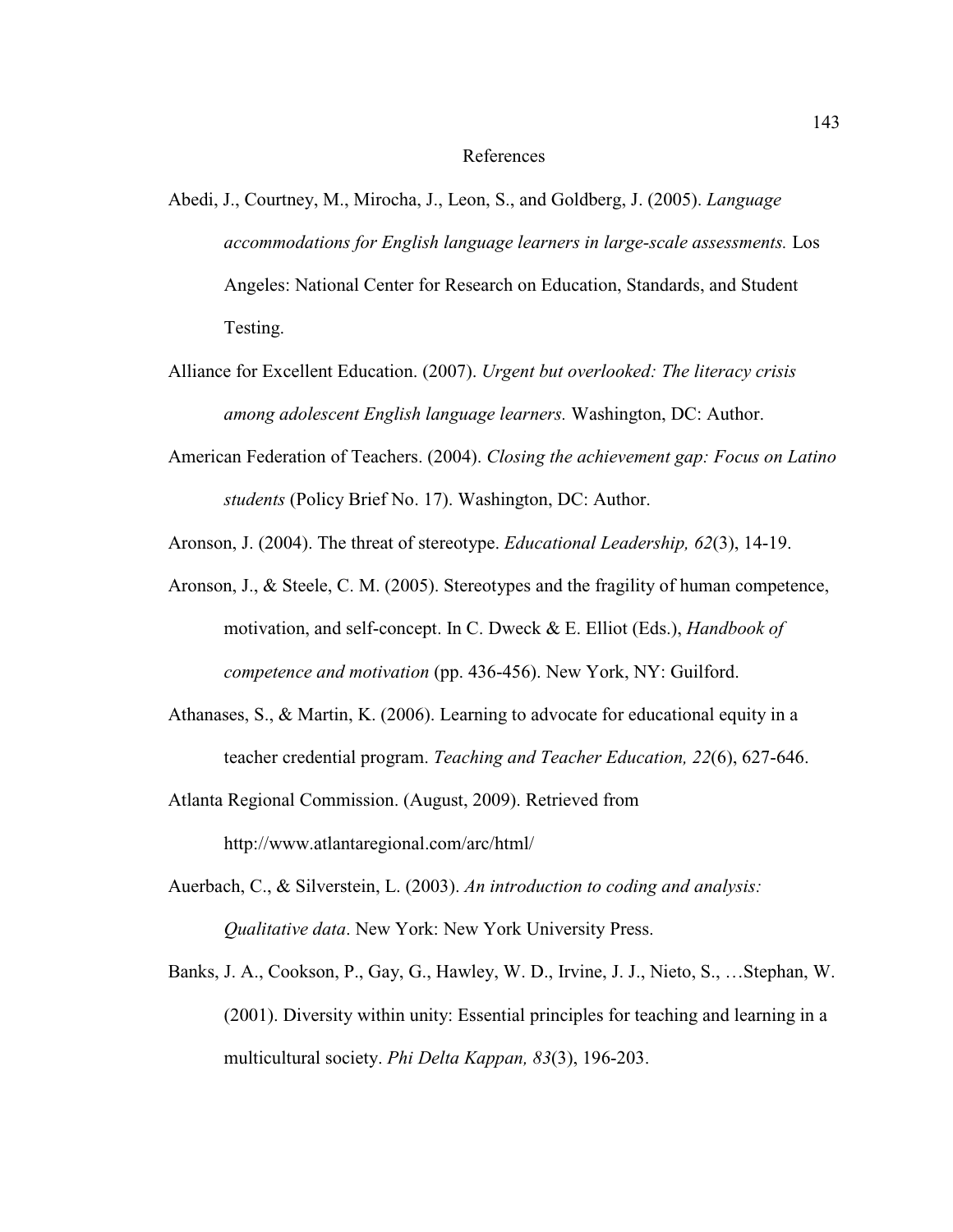- Batalova, J., Fix, M., & Murray, J. (2007). *Measures of change: The demography and literacy of adolescent English learners—A report to Carnegie Corporation of New York.* Washington, DC: Migration Police Institute.
- Batt, E. (2008, Spring). Teachers' perceptions of ELL education: Potential solutions to overcome the greatest challenges. *Multicultural Education, 15*(3), 39-43.
- Boyes, K. (2004). Are you dumbing down your students? *Education Today, 6*(4), 1-14.
- Briggs, A., & Coleman, M. (Eds.). (2007). *Research methods in educational leadership and management.* Thousand Oaks, CA: Sage.
- Brock, C., Wallace, J., Herschbach, M., Johnson, C., Raiker, B., Warren, K., …Poulsen, H. (2006). Negotiating displacement spaces: Exploring teachers' stories about learning and diversity. *Curriculum Inquiry, 36*(1), 35-62.
- Byrne, M. (2001). Understanding life experiences through a life approach to research. *The Association of periOperative Registered Nurses* (*AORN) Journal, 73*(4), 830- 832.
- Carrasquillo, A., & Rodriguez, V. (2002). *Language minority students in the mainstream classroom* (2nd ed.). Clevedon, England: Cromwell Press.
- Chamot, A. (2004). Issues in language learning strategy research and training. *Journal of Foreign Language Teaching, 1*(1), 14-26.
- Cho, S., & Reich, G. (2008, Winter). New immigrants, new challenges: High school social studies teachers and English language learner instruction. *Social Studies, 99*(6), 235-242.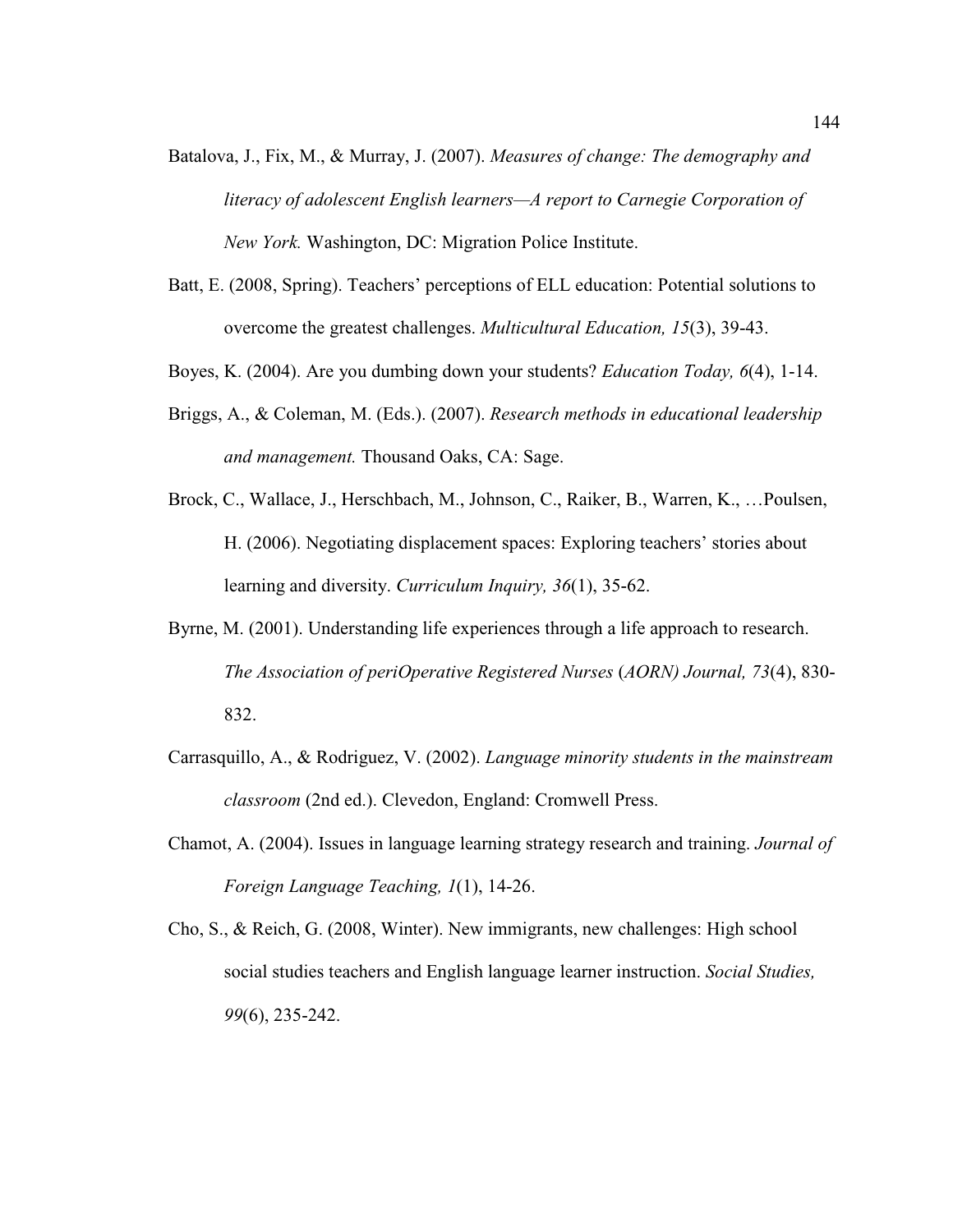- Cochran-Smith, M. (2003, Spring). The multiple meanings of multicultural teacher education: A conceptual framework. *Teacher Education Quarterly, 30*(2), 7-26.
- Colombo, M. (2006). Building school partnerships with culturally and linguistically diverse families. *Phi Delta Kappan, 88*(4), 314-318.
- Creswell, J. W. (2003). *Research design: Qualitative, quantitative, and mixed methods approaches* (2nd ed.). Thousand Oaks, CA: Sage.
- Creswell, J. W. (2007). *Qualitative inquiry and research design: Choosing among five approaches* (2nd ed.). Thousand Oaks, CA: Sage.
- Crowther, F., Kaagan, S. S., Ferguson, M., & Hann, L. (2002). *Developing teacher leaders: How teacher leadership enhances school success*. Thousand Oaks, CA: Corwin Press.
- Curtin, E. (2005). Instructional styles used by regular classroom teachers while teaching recently mainstreamed ESL students: Six urban middle school teachers in Texas share their experiences and perceptions. *Multicultural Education*, *12*(4), 36-42.
- Dana, N. F., & Yendol-Silva, D. (2003). *The reflective educator's guide to classroom research: Learning to teach and teaching to learn through practitioner inquiry.* Thousand Oaks, CA: Corwin Press.
- Delgado-Gaitan, C. (2001). *The power of community: Mobilizing for family and schooling.* Boulder, CO: Rowman and Littlefield.
- De Oliveira, L., & Athanases, S. (2007). Graduates' reports of advocating for English language learners. *Journal of Teacher Education, 58*(3), 202-215. doi 10.1177/0022487107299978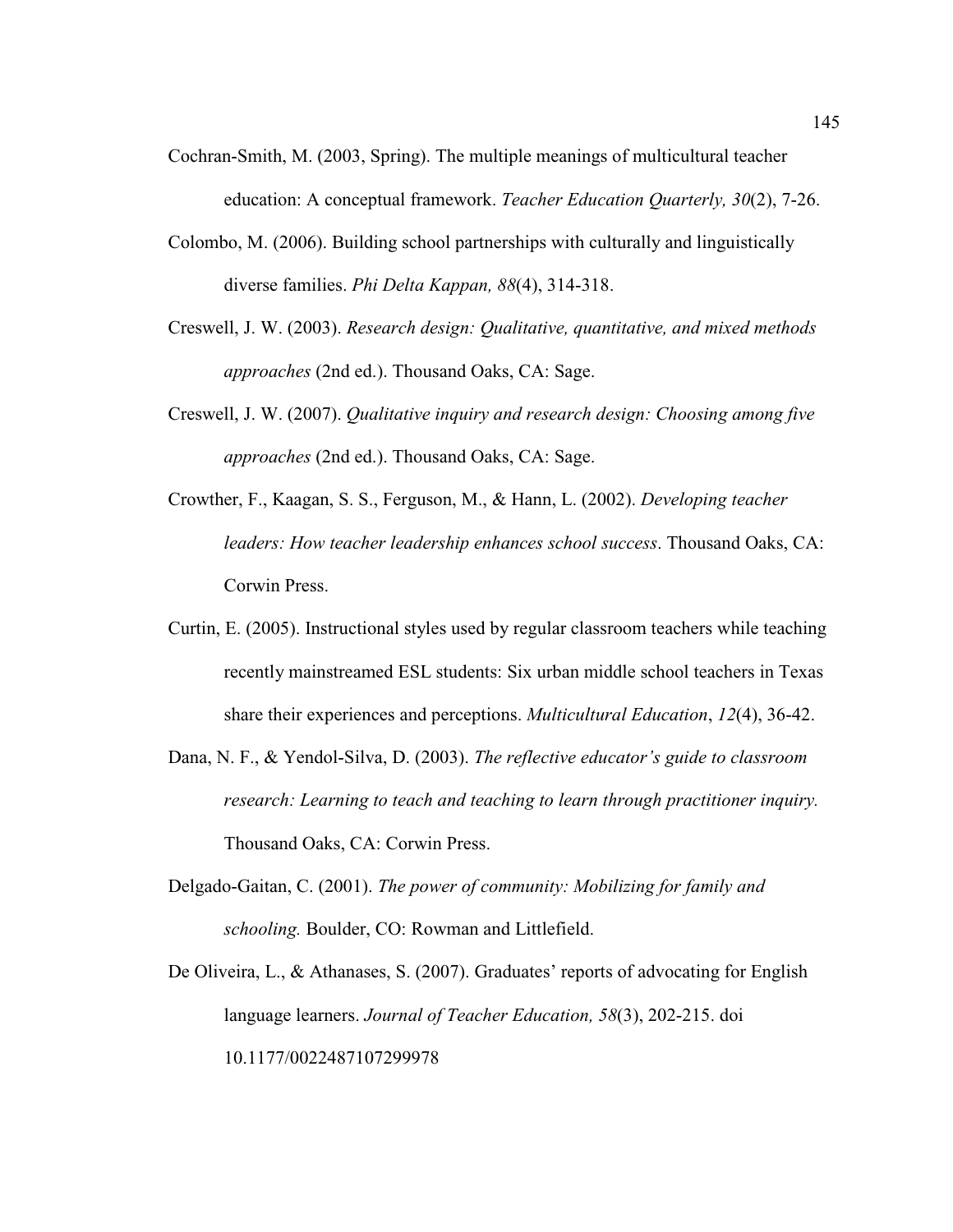- Ferguson, R. (2002). *Addressing racial disparities in high-achieving suburban schools.* Naperville, IL: North Central Regional Educational Laboratory (NCREL), Learning Point Associates.
- Freedman, S. (2001). Teacher research and professional development: Purposeful planning or serendipity. In A. Lieberman & L. Miller (Eds.). *Teachers caught in the action: Professional development that matters* (pp. 188-208). New York, NY: Teachers College Press.
- Freeman, R. (2004). *Building on community bilingualism: Promoting multiculturalism through schooling.* Philadelphia, PA: Caslon.
- Freeman, Y. (2008). *Diverse learners in the mainstream classroom: Strategies for supporting all students across content areas--English language learners, students with disabilities, gifted/talented students.* Portsmouth, NH: Heinemann.
- Fry, R. (2007, Spring). *How far behind in Math and Reading are English language learners?* Washington, DC: PEW Hispanic Center.
- Gándara, P., Maxwell-Jolly, J., & Driscoll, A. (2005). *Listening to teachers of English language learners. A survey of California teachers' challenges, experiences, and professional development needs.* Santa Cruz: Policy Analysis for California Education, The Center for the Future of Teaching and Learning, and University of California. Linguistic Minority Research Center.
- Giambo, D., & Szecsi, T. (2005). Opening up the issues: Preparing pre-service teachers to work effectively with English language learners. *Childhood Education, 82*(2), 107-112.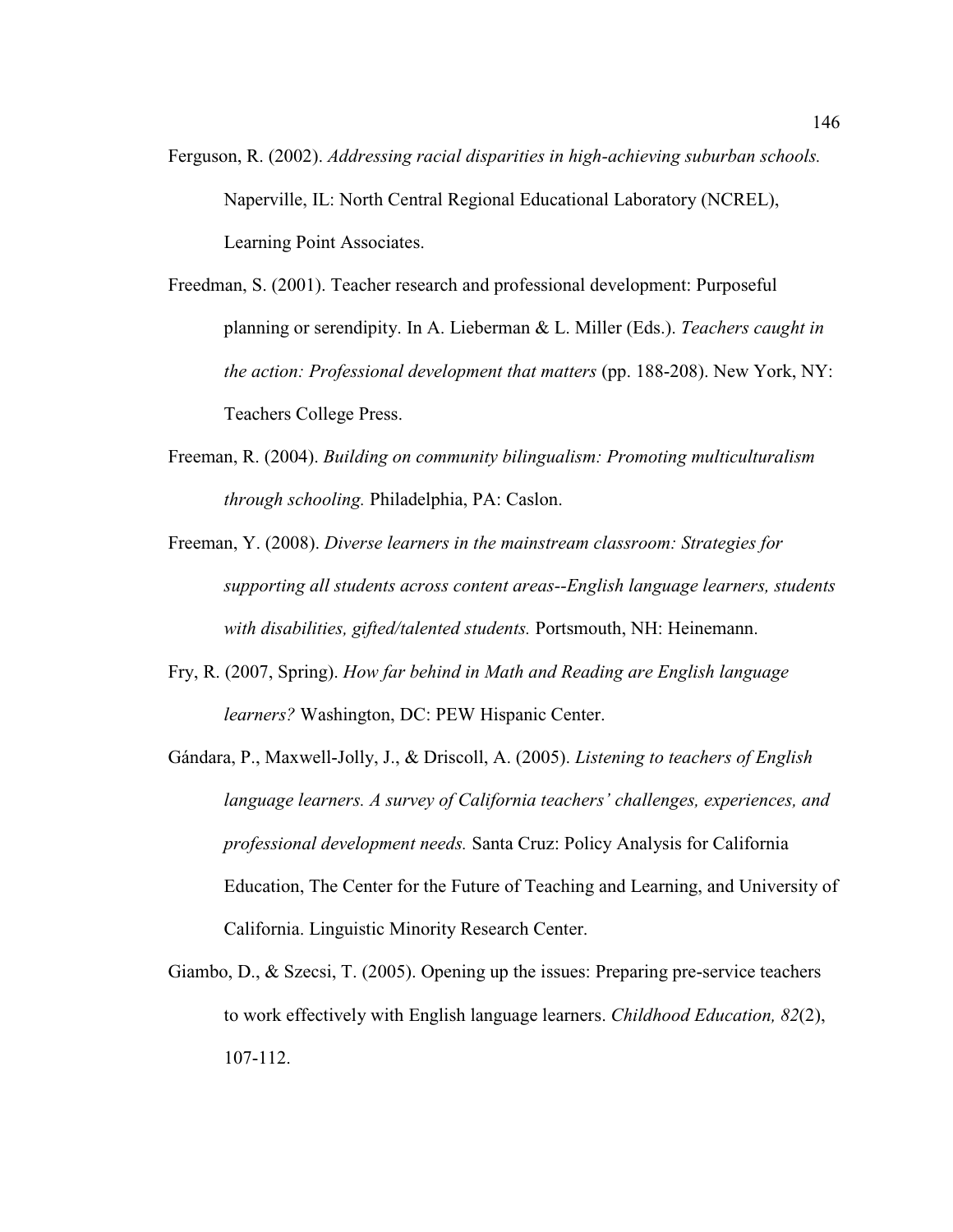- Glaser, B., & Strauss, A. (1967). *The discovery of grounded theory: Strategies for qualitative research*. Chicago, IL: Aldine Publishing.
- Glesne, C., & Peshkin, A. (1992). *Becoming qualitative researchers: An introduction.*  White Plains, NY: Longman.
- Goldenberg, C. (2008). Teaching English lnaguage learners: What the research does and does not say. *American Educator, 32*(2), 8-44.
- Gray, T., & Fleischman, S. (2004). Successful strategies for English language learners. *Educational Leadership, 62*(4), 84-85.
- Groenewald, T. (2004). A phenomenological research design illustrated. *International Journal of Qualitative Methods, 3*(1), 1-26.
- Guest, K., & Dawson, T. (2003). *Teaching and learning for diversity at UTSC*. Scarborough, Canada: University of Toronto at Scarborough.
- Hargreaves, A. (2003). *Teaching in the knowledge society: Education in the age of insecurity.* New York, NY: Teachers College Press.
- Harris, M., & Rosenthal, R. (1985). Mediation of interpersonal expectancy effects: 31 meta-analyses. *Psychological Bulletin 97*(3), 363-386.
- Hatch, J. A. (2002). *Doing qualitative research in education settings.* Albany, NY: State University of New York Press.
- New York, NY: Harper & Row. (Original German work published 1927).
- Hargreaves, A. (2003). *Teaching in the knowledge society: Education in the age of insecurity*. New York, NY: Teachers College Press.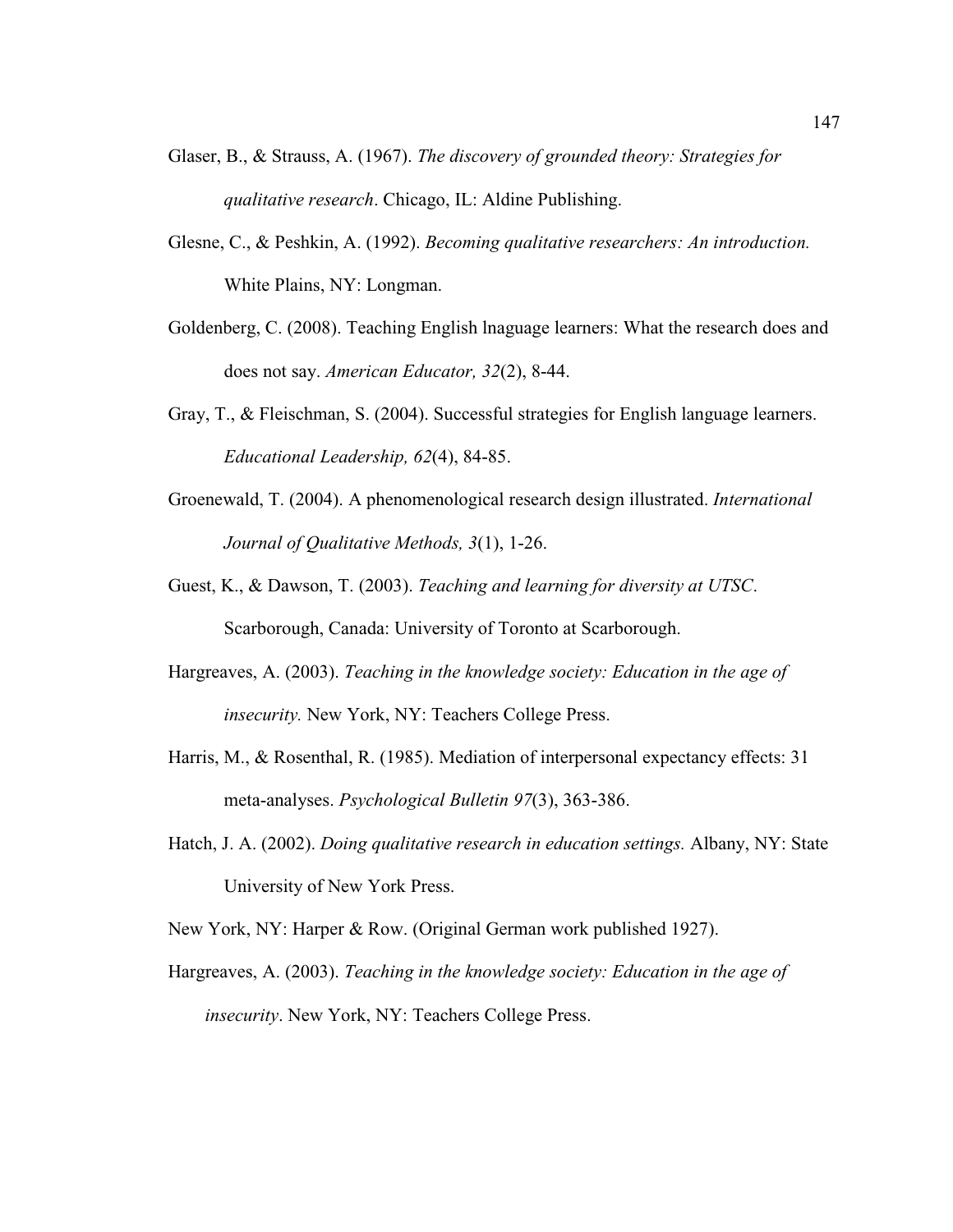- Hertzog, Lisa (2007). *Three successful elementary teachers of English language learners.* Retrieved from Walden University's ProQuest Digital Dissertations. (AAT 3269074).
- Hite, C., & Evans, L. (2006). Mainstream first-grade teachers' understanding of strategies for accommodating the needs of English language learners. *Teacher Education Quarterly, 33*(2), 89-110.
- Howard, G. (2007). As diversity grows, so must we. *Educational Leadership, 64*(6), 16- 22.
- Janesick, V. J. (2004).*"Stretching" exercises for qualitative researchers* (2nd ed.). Thousand Oaks, CA: Sage.
- Johnson, B. & Christensen, L. (2008). *Educational research: Quantitative, qualitative, and mixed approaches.* Los Angeles: Sage.
- Jussim, L., & Harber, K. (2005). Teacher expectations and self-fulfilling prophecies: Knowns and unknowns, resolved and unresolved controversies. *Personality and Social Psychology Review, 9*(2), 131–155.
- Karabenick, S., & Noda, P. (2004). Professional development implications of teachers' beliefs and attitudes toward English language learners. *Bilingual Research Journal*, *28*(1), 55-75.
- Klump, J., & McNeir, G. (2005). *Culturally responsive practices for student success: A regional sampler*. Portland, OR: Northwest Regional Educational Laboratory.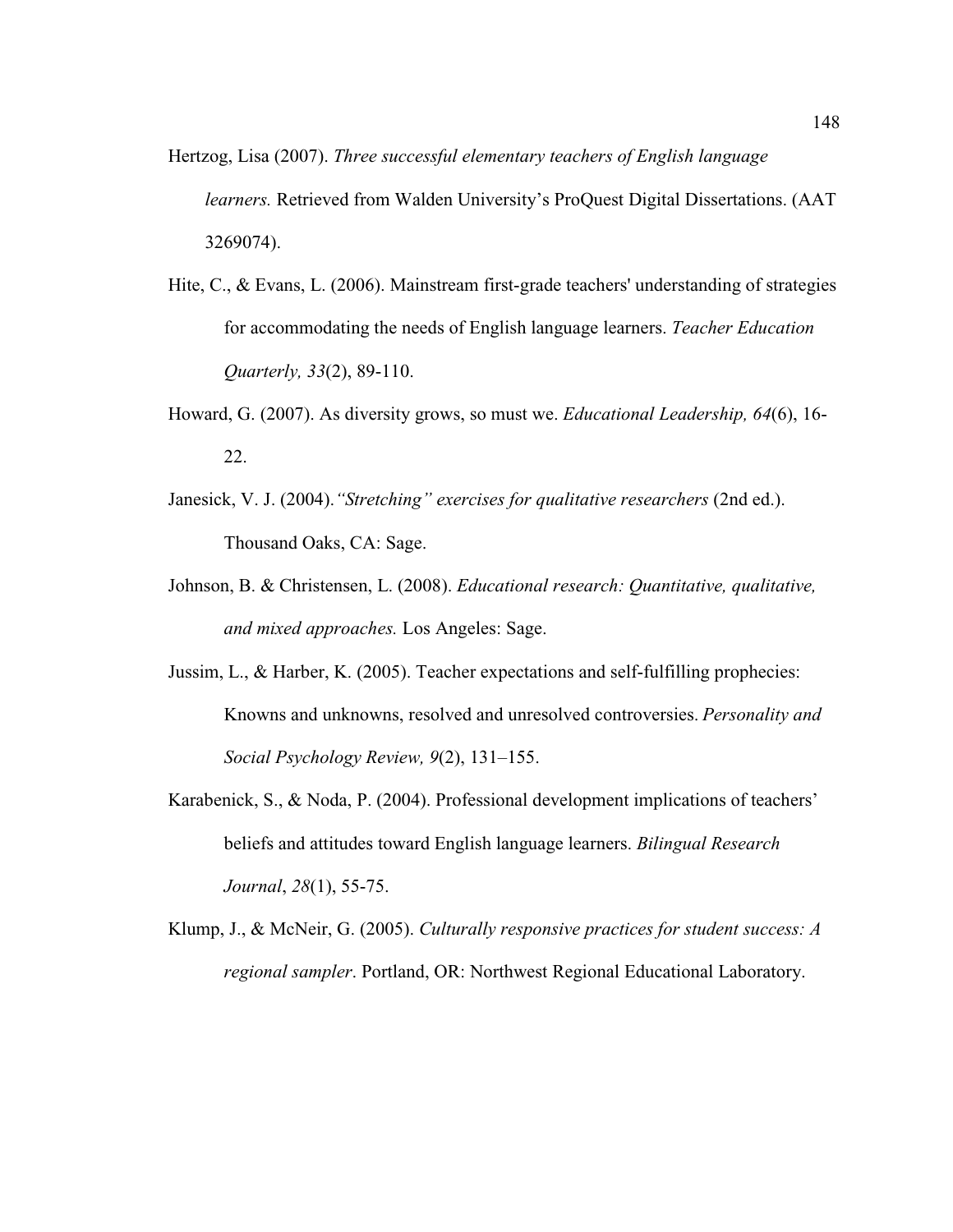Lalas, J. (2007). Teaching for social justice in multicultural urban schools:

Conceptualization and classroom implication*. Multicultural Education, 14*(3), 17- 21.

- Lambert, L., Walker, D., Zimmerman, D. P., Cooper, J. E., Lambert, M. D., Gardner, M. E., & Szabo, M. (2002). The constructivist leader (2nd ed.). New York, NY: Teachers College Press.
- Landsman, J. (2004). Confronting the racism of low expectations. *Educational Leadership, 62*(3), 28-32.
- Lasso, C., & Soto, N. (2005). The social integration of Latino newcomer students in midwestern elementary schools: Teacher and administrator perceptions. *Essays in Education, 14*, 1-21.
- Lee, S., Butler, M., & Tippins, D. (2007). A case study of an early childhood perspective on working with English language learners. *Multicultural Education, 15*(2), 43- 49.
- Lindsey, R. B., Roberts, L. M., & CampbellJones, F. (2004). *The culturally proficient school: An implementation guide for school leaders.* Thousand Oaks, CA: Corwin Press.
- Lucina, J., & Sowa, P. (2005). Preparing for multicultural schools: Teacher candidates dialogue online with teachers from Egypt, Japan, Ghana, and the U. S. *Teacher Education Quarterly, 32*(1), 61-75.
- Madon, S., Smith, A., Jussim, L., Russell, P., Eccles, J., Palumbo, P., & Walkiewicz, M. (2001). Am I as you see me or do you see me as I am? Self-fulfilling prophecies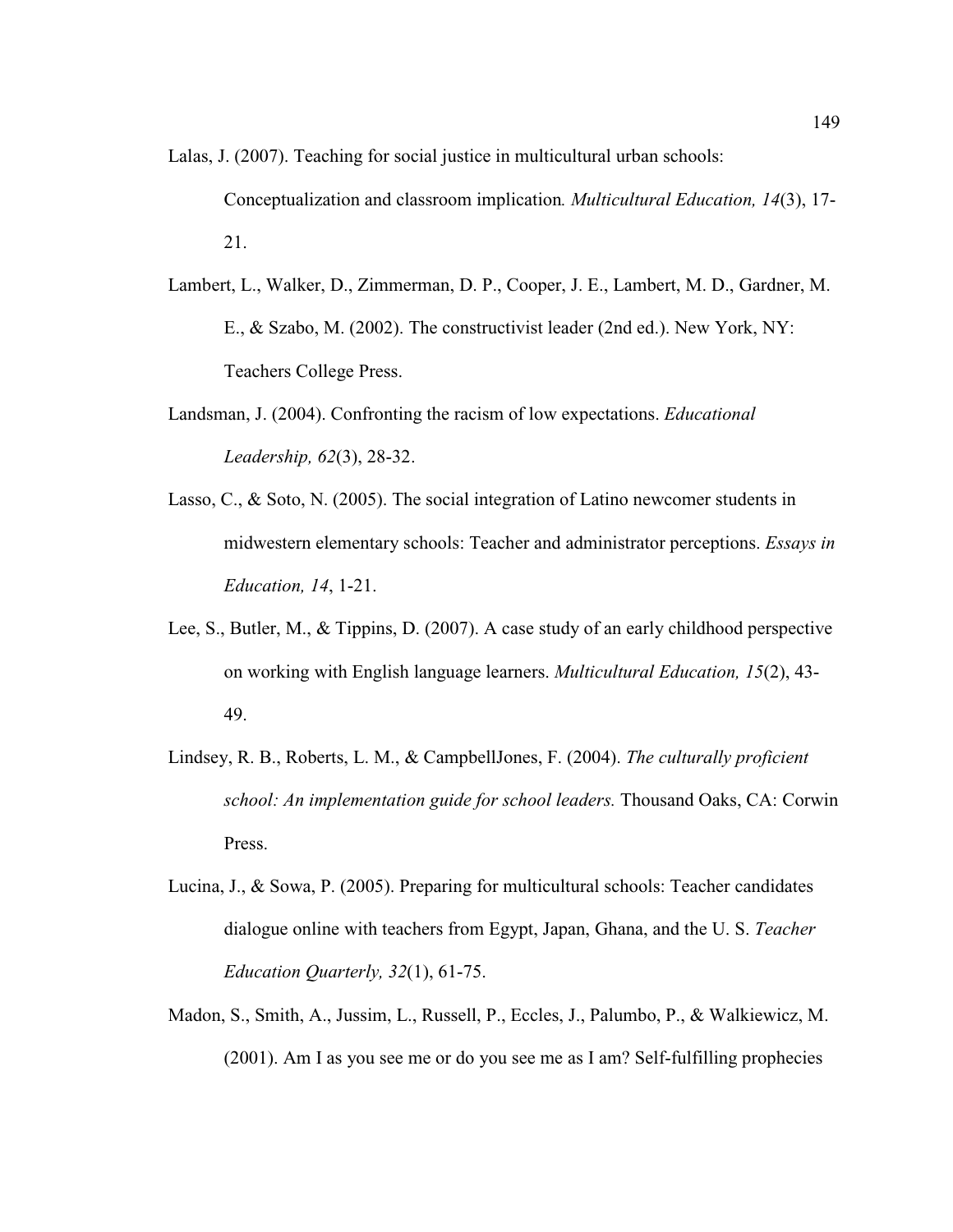and self-verification. *Personality and Social Psychology Bulletin, 27*(9), 1214- 1224. doi: 10.1177/0146167201279013

- Marzano, R. J. (2003). *What works in schools: Translating research into action.* Alexandria, VA: Association for Supervision and Curriculum Development.
- McIntyre, E., Kyle, D., Cheng-Ting, C., Kraemer, J., & Parr, J. (2008). *6 principles for teaching English language learners in all classrooms*. Thousand Oaks, CA: Corwin Press.
- McKown, C., & Weinstein, R. (2003). The development and consequences of stereotype consciousness in middle childhood. *Child Development, 74*(2), 498-515.
- Merriam, S. B., & Associates (2002). *Qualitative research in practice: Examples for discussion and analysis.* San Francisco, CA: Jossey-Bass.
- Merton, R. (1948). The self-fulfilling prophecy. *Antioch Review, 8*, 193-210.
- Miller, P., & Endo, H. (2004). Understanding and meeting the needs of ESL students. *Phi Delta Kappan*, *85*(10), 786-791.
- Mills, G. (2003). *Action research: A guide for the teacher researcher* (2nd ed.). Upper Saddle River, NJ: Pearson Education, Inc.
- Mohr, K., & Mohr, E. (2007). Extending English-language learners' classroom interactions using the response protocol. *The Reading Teacher, 60*(5), 440-450.

Moustakas, C. (1994). *Phenomenological research methods*. Thousand Oaks, CA: Sage.

Myers, M. (2000). Qualitative research and the generalizability question: Standing firm with proteus. *The Qualitative Report, 4*(3/4), 1-9.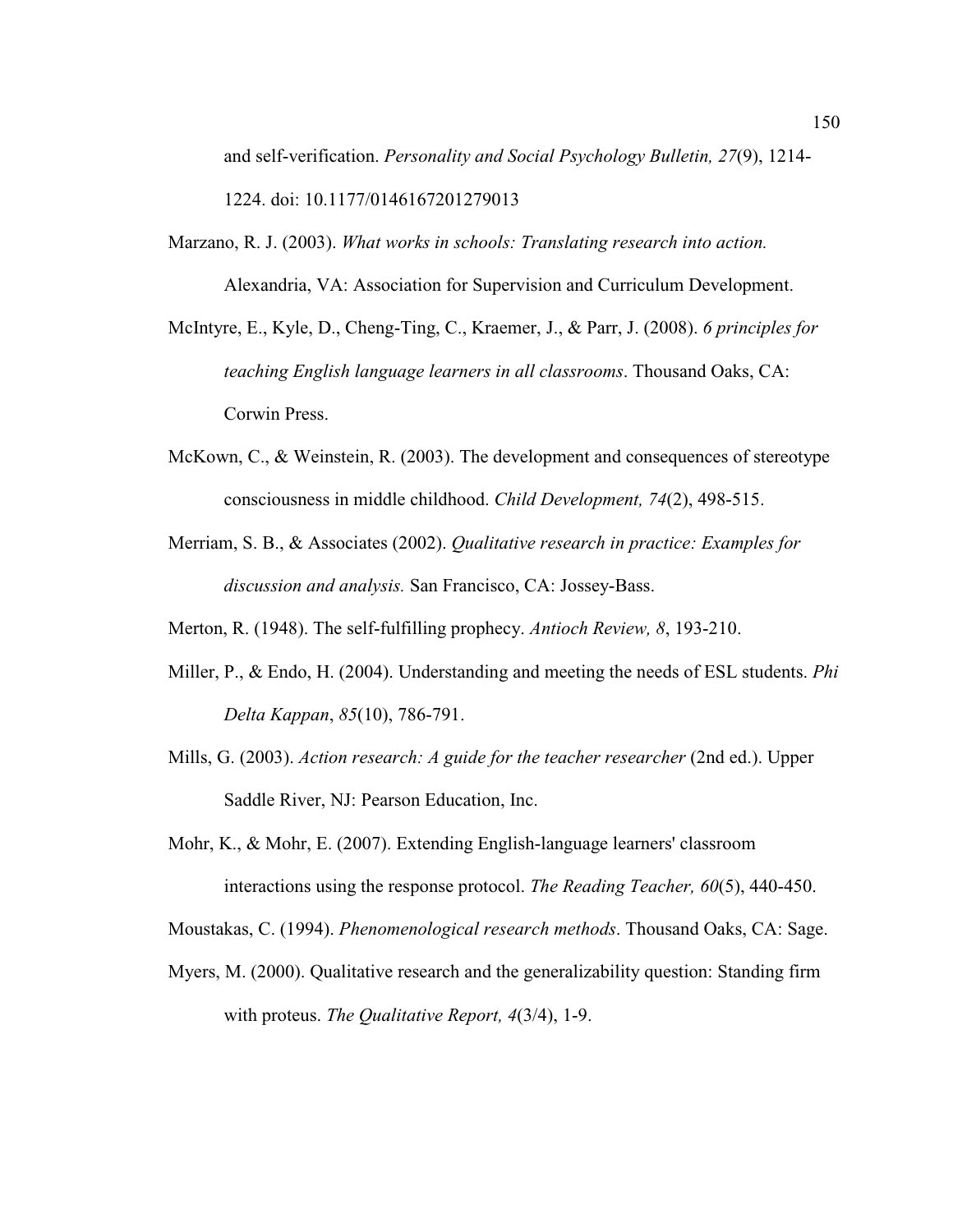National Center for Educational Statistics. (2005). NAEP Reading Assessment Measure. Retrieved from

http://www.ncela.gwu.edu/policy/states/reports/statedata/2002LEPGrowing\_LEP 203.pdf

National Center for Education Statistics, NAEP. (2007). Retrieved from http://www.nces.ed.gov/nationsreportcard/nde/

- National Center for Public Policy and Higher Education. (2005). *Income of U.S. workforce projected to decline if education does not improve: Policy alert.* San Jose, CA: National Center for Public Policy and Higher Education.
- Ndura, E. (2004). Teachers' discoveries of their cultural realms: Untangling the web of cultural identity. *Multicultural Perspectives, 6*(3), 10-16.
- Newmann, F. (2002). Achieving high-level outcomes for all students. In W. D. Hawley & D. L. Rollie (Eds.), *The keys to effective schools* (pp. 28-42).Thousand Oaks, CA: Corwin Press, Inc.
- Nieto, S. (1999). *The light in their eyes: Creating multicultural learning communities. Multicultural education series.* New York, NY: Teachers College Press.
- Nieto, S. (2000). Placing equity front and center. *Journal of Teacher Education, 51*(3), 180-187.
- Nieto, S. (2002). *Language, culture, and teaching: perspectives for a new century.* Mahwah, NJ: Erlbaum Associates.
- Nieto, S. (2003). Profoundly multicultural questions. *Educational Leadership, 60*(4), 5- 10.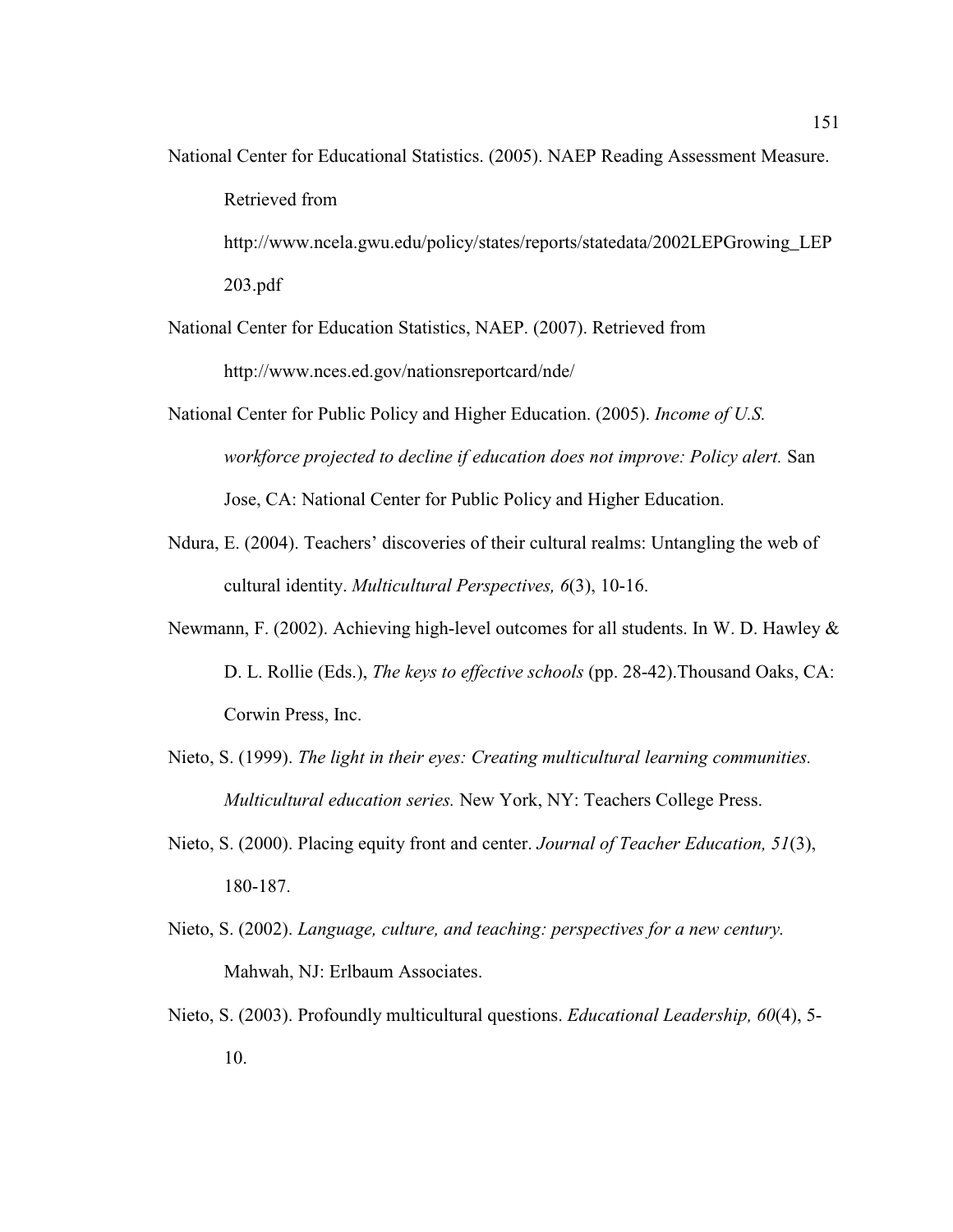- Nieto, S. (2005) Schools for a new majority: The role of teacher education in hard times. *The New Educator, 1*(1), 27-43).
- Otway, Maisha Nandi (2007). *Teachers' practices, perceptions, and perspectives of instructing English language learners.* Retrieved from Walden University's ProQuest Digital Dissertations. (AAT 3274998).
- Padrón, Y. N., Waxman, H. C., & Rivera, H. H. (2003). Educating Hispanic students: Obstacles and avenues to improved academic achievement. *ERS Spectrum, 21*(2), 27-39.
- Patton, M. (2002). *Qualitative research and evaluation methods*. Thousand Oaks, CA: Sage.
- Reed, B., & Railsback, J. (2003). *Strategies and resources for mainstream teachers of English language learners.* Portland, OR: Northwest Regional Educational Laboratory.
- Reeves, J. (2006). Secondary teacher attitudes towards including English language learners in mainstream classrooms. *Journal of Educational Research, 99*(3), 131- 142.
- Rist, R. (1970). Student social class and teacher expectations: The self-fulfilling prophecy in ghetto education. *Harvard Educational Review 40*(3), 411-451.
- Rivera, H. (2005). *Mainstream teachers' perceptions and experiences that shape their pedagogies in classrooms comprised mostly of Hispanic students*. Doctoral dissertation, Aurora University, 2008). Illinois. Retrieved from http://proquest.umi.com.ezp.waldenulibrary.org/pqdweb?index=0&did=11441779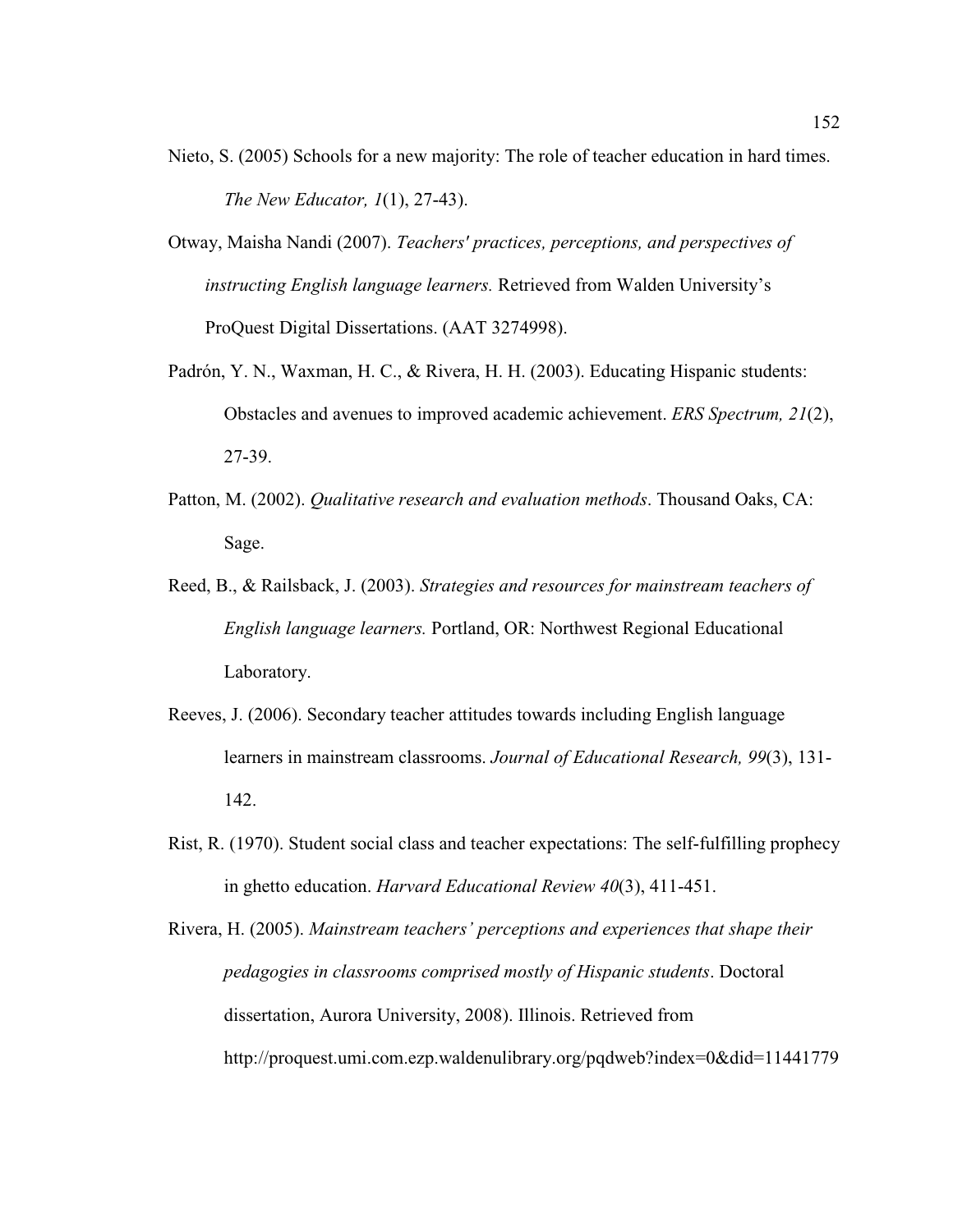71&SrchMode=2&sid=1&Fmt=6&VInst=PROD&VType=PQD&RQT=309&VN ame=PQD&TS=1243372053&clientId=70192 (AAT 3214525).

- Rivera-Goba, M., & Nieto, S. (2007). Mentoring Latina nurses: A multicultural perspective. *Journal of Latinos and Education, 6*(1), 35-53.
- Rosenthal, R. (2002). Covert communication in classrooms, clinics, and courtrooms. *American Psychologist, 57*(11), 839-849.
- Rosenthal, R., & Jacobson, L.(1968). *Pygmalion in the classroom: Teacher expectation and pupils' intellectual development*. New York, NY: Rinehart and Winston.
- Rothstein-Fisch, C., & Trumbull, E. (2008). Managing diverse classrooms: How to build on students' cultural strengths. Alexandria, VA: Association for Supervision and Curriculum Development.
- Rubies-Davies, C., Hattie, J., & Hamilton, R. (2006). Expecting the best for students: Teacher expectations and academic outcomes. *British Journal of Educational Psychology, 76*(3), 429–444.
- Rubin, H.J., & Rubin, I. S. (2005). *Qualitative interviewing: The art of hearing data* (2nd ed.). Thousand Oaks, CA: Sage.
- Rumberger, R., & Gándara, P. (2004). Seeking equity in the education of California's English learners. *Teacher's College Record, 106*(10), 2032-2056.
- Short, D. J., & Fitzsimmons, S. (2007). *Double the work: Challenges and solutions to acquiring language and academic literacy for adolescent English language learners.* A report commissioned by the Carnegie Corporation of New York. New York, NY: Alliance for Excellent Education.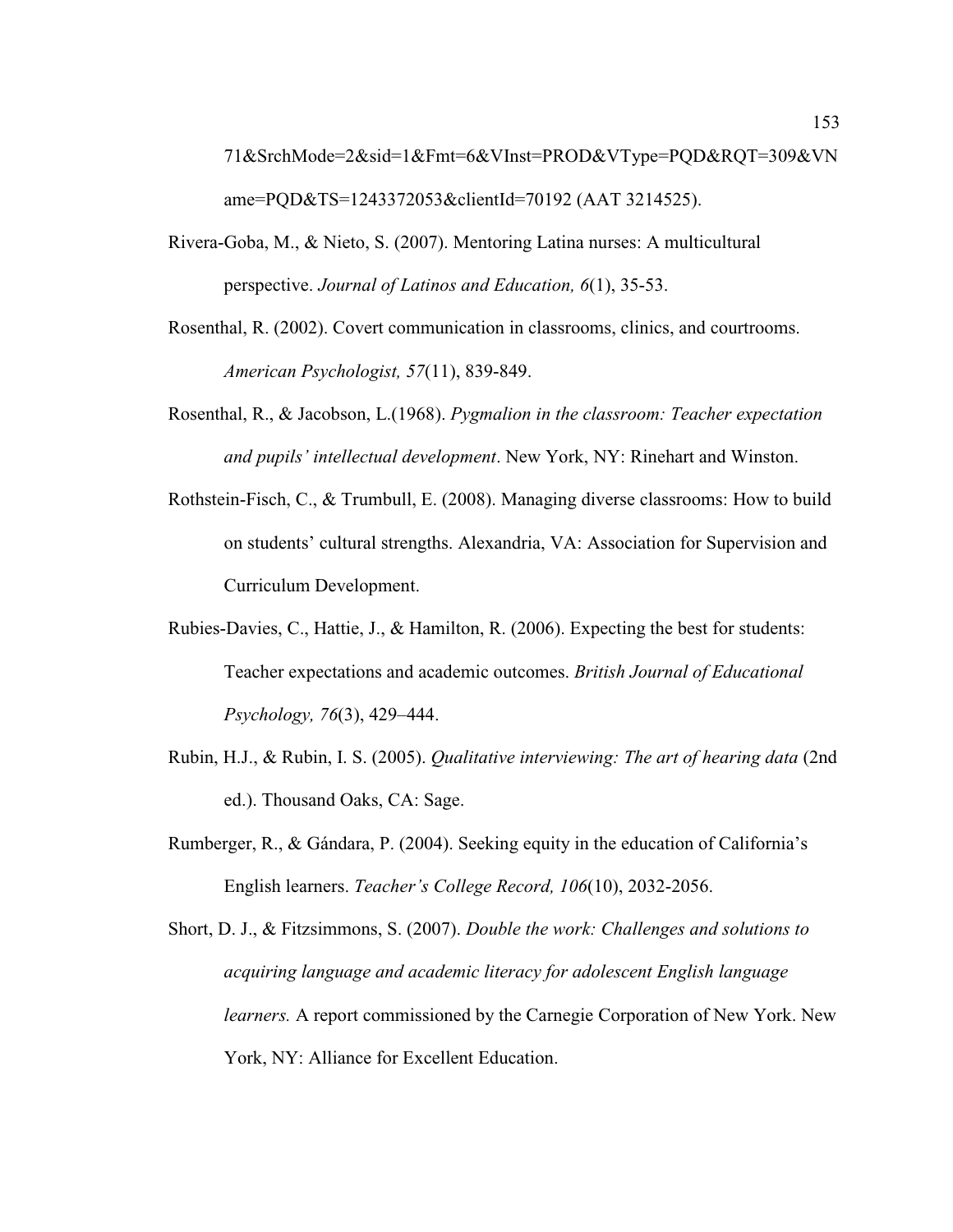- Sleeter, C. (2008). Teaching for democracy in an age of corporatocracy. *Teachers College Record, 110*(1), 139-159.
- Sleeter, C., & Grant, C. (2003). *Making choices for multicultural education: Five approaches to race, class, and gender.* New York, NY: John Wiley and Sons.

Solomon, M., Lalas, J., & Franklin, C. (2006). Making instructional adaptations for English language learners in the mainstream classroom: Is it good enough? *Multicultural Education, 13*(2), 42-45.

- Spindler, G. (1987), *Education and cultural process: An anthropological approach* (2<sup>nd</sup> ed.). Prospects Heights, IL: Waveland Press.
- Spring, J. (2005). *The American school: 1642-2004* (6th ed.). New York, NY: McGraw Hill.
- Stake, R. (2006). *Multiple case study analysis*. New York, NY: Guilford Press.
- Tatum, B. (2004). Family life and school experience: Factors in the racial identity development of Black youth in White communities. *Journal of Social Issues, 60*(1), 117-135.
- Terrazas, A., Batalova, J., & Fan, V. (2008). *Frequently requested statistics on immigrants in the United States*. Washington, DC: Migration Policy Institute.
- Tinajero, J. (2006). *Strategies to support ELLs in mainstream classrooms.* Author Monograph. New York, NY: Macmillan/McGraw-Hill.
- Trochim, W. (2006). *Research methods knowledge base* (2nd ed.). Cincinnati, OH: Atomic Dog Publishing.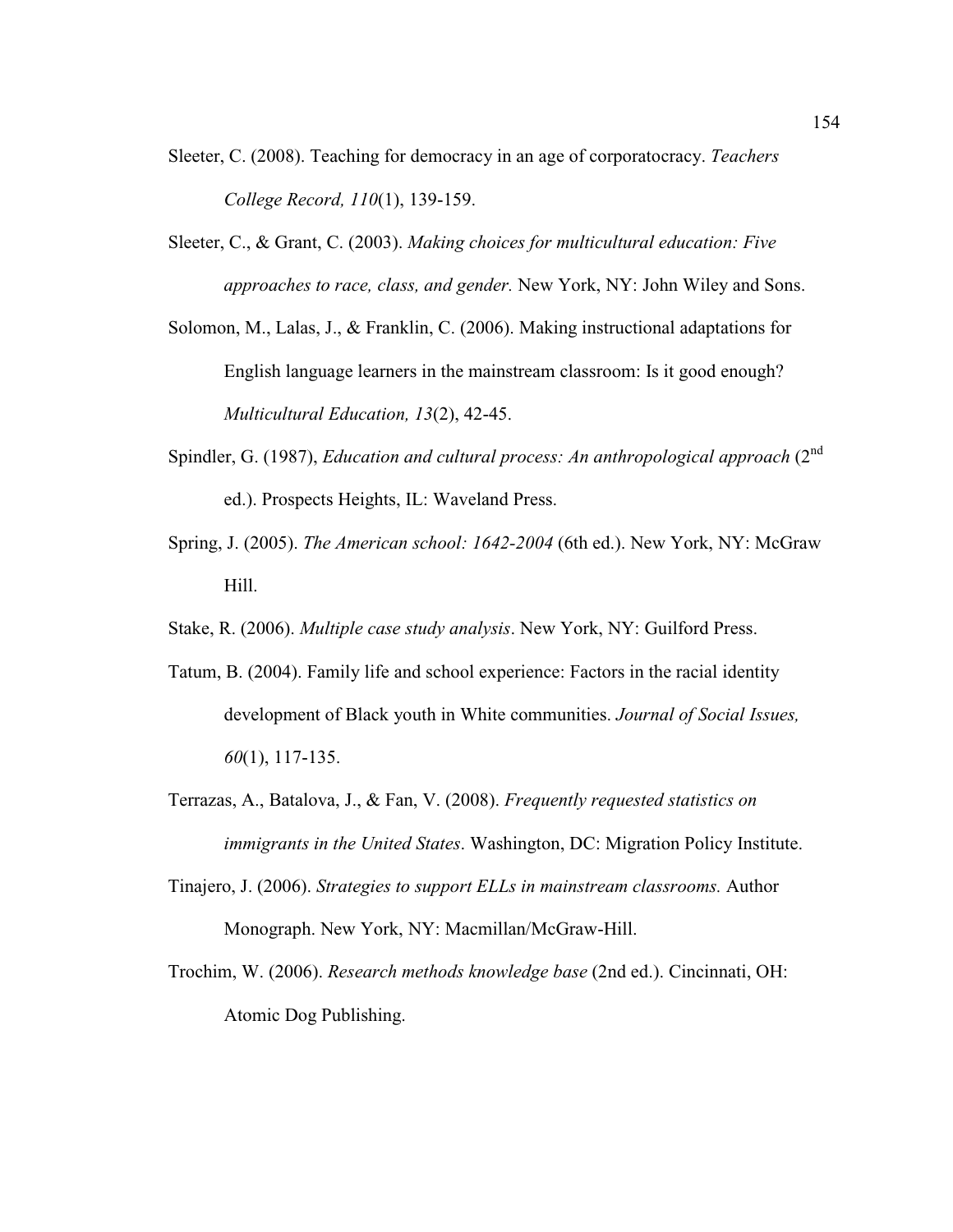- Trueba, H. (1992). Many groups, one people: The meaning and significance of multicultural education in modern America. *Bilingual Research Journal, 16*(3/4), 91-116.
- Trumbull, E., & Pacheco, M. (2005). *Leading with diversity: Cultural competencies for teacher preparation and professional development.* Providence, RI: Brown University, The Education Alliance.
- Van Manen, M. (1990) *Researching lived experience: Human science for action sensitive pedagogy*. Albany, NY: University of New York Press.
- Verdugo, R., & Flores, B. (2007). English language learners. *National Education Association, 39*(2), 167-193. doi: 10.1177/0013124506294852
- Villegas, A. (2007). Dispositions in teacher education: A look at social justice. *Journal of Teacher Education, 58*(5), 370-380.
- Villegas, A., & Lucas, T. (2002). *Educating culturally responsive teachers: A coherent approach*. Albany, NY: SUNY Press.
- Wainer, A. (2006). The new Latino south and the challenge to American public education. *International Migration, 44*(5), 129–165. doi:10.1111/j.1468- 2435.2006.00389.x
- Walker, A., Shafer, J., & Iiams, M. (2004). "Not in my classroom": Teacher attitudes towards English language learners in the mainstream classroom. *NABE Journal of Research and Practice, 2*(1), 130-160.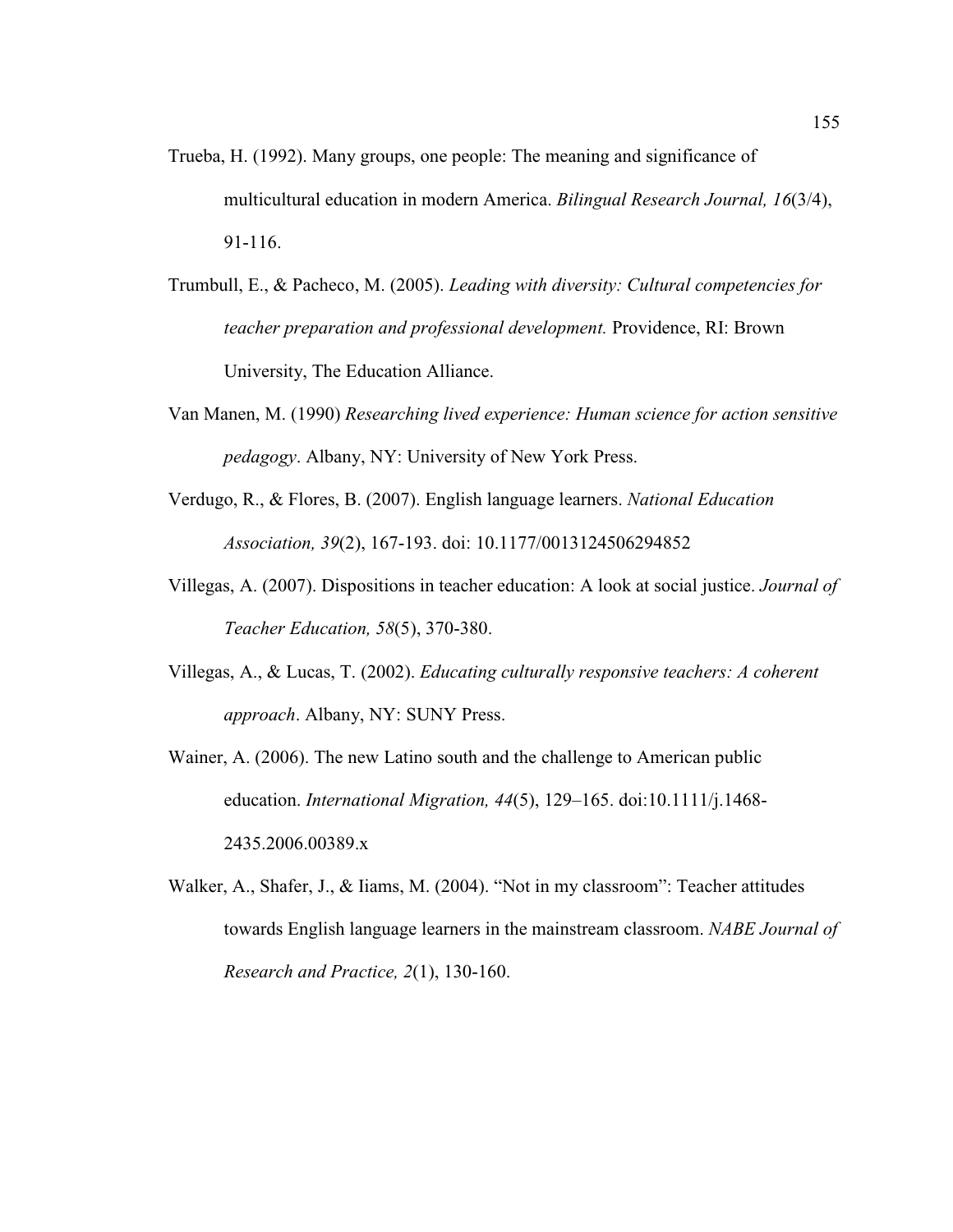- Weinstein, R., Gregory, A., & Strambler, M. (2004). Intractable self-fulfilling prophecies: *Fifty years after* Brown v. Board of Education. *American Psychologist, 59*(6), 511-520. doi:10.1037/0003-066X.59.6.511
- Wolcott, H. F. (1974). The teacher as the enemy. In G. D. Spindler (Ed.). *Education and cultural process: Toward anthropology of education*. New York, NY: Holt, Rinehart, & Winston.
- Yin, R. (2003).*Case study research: Design and methods* (3<sup>rd</sup> ed.). Thousand Oaks, CA: Sage.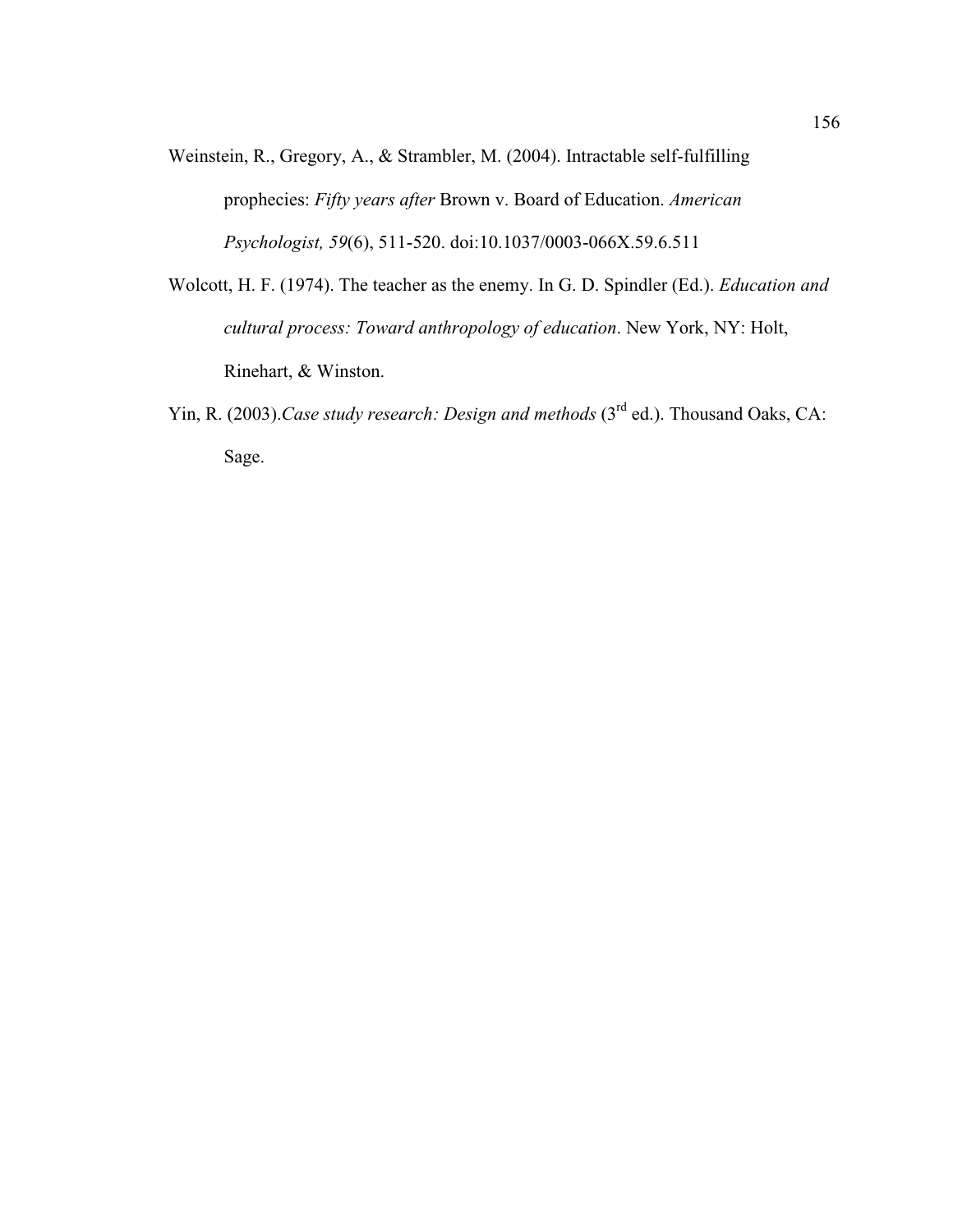# APPENDIX A: SCHEDULE FOR CONDUCTING INTERVIEWS

September 3, 2009 Rose 3:30-4:30 September 8, 2009 Abby  $2:45-3:45$ September 9, 2009 Pam 2:30-3:30 September 10, 2009 Tammy 2:30-3:30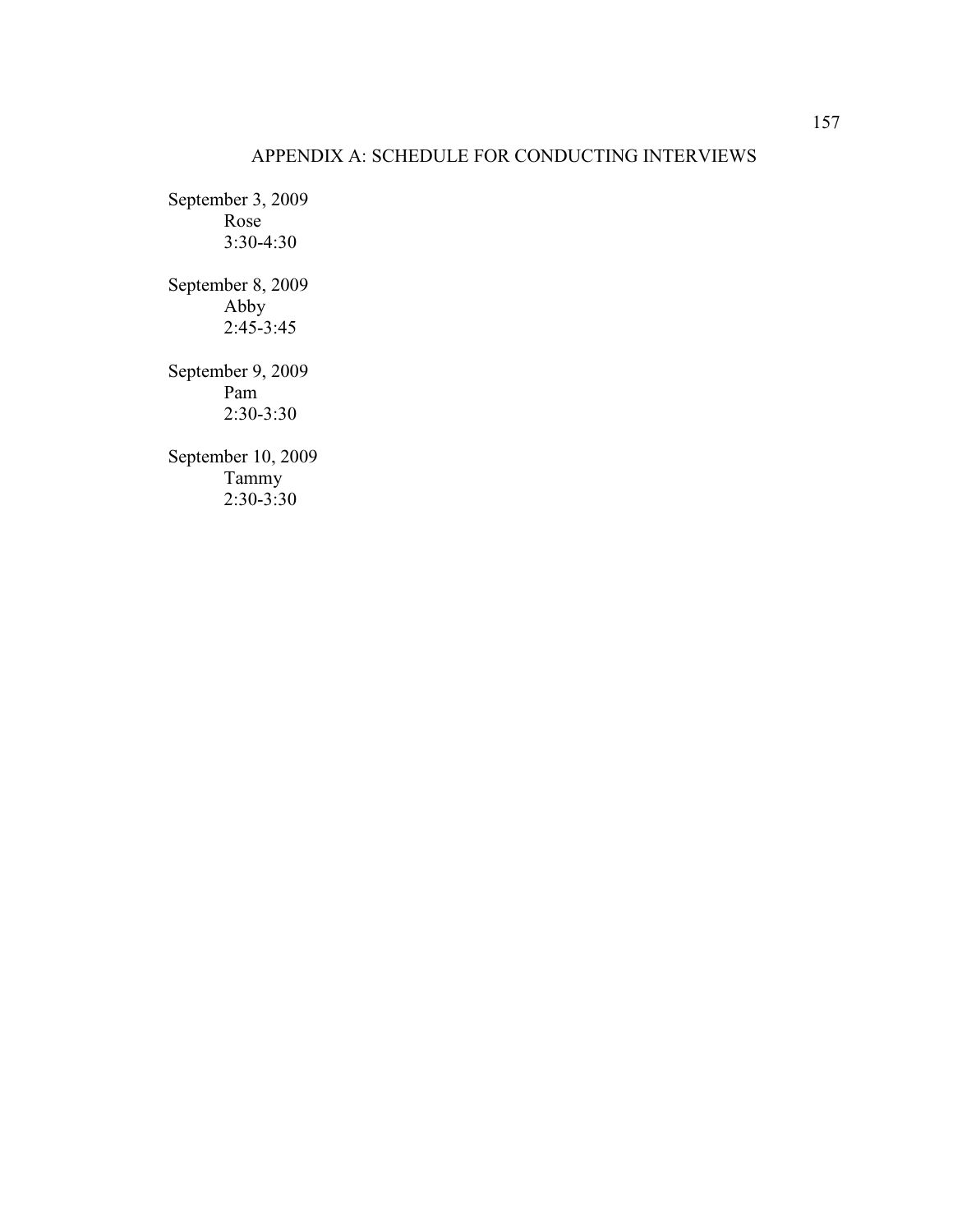### APPENDIX B: INTERVIEW PROTOCOL QUESTIONS

The overarching questions addressed in this study are: What are first grade teachers' perceptions of and what are first grade teachers' expectations for ELL students in their classrooms?

Subquestions include:

- 1. Can you describe your perceptions of the academic capability of each ELL in your classroom?
- 2. What are your academic expectations for each ELL student that you teach?
- 3. What has been your greatest success in teaching ELL students? Explain your answer.
- 4. What obstacles, if any, do you encounter when teaching ELL students?
- 5. What has been your greatest challenge in teaching ELL students?
- 6. Can you describe the content of training you have received to teach ELLs?
- 7. Can you describe the sufficiency of training you have received to teach ELLs?
- 8. How have your perceptions of and expectations for ELLs been changed by the training?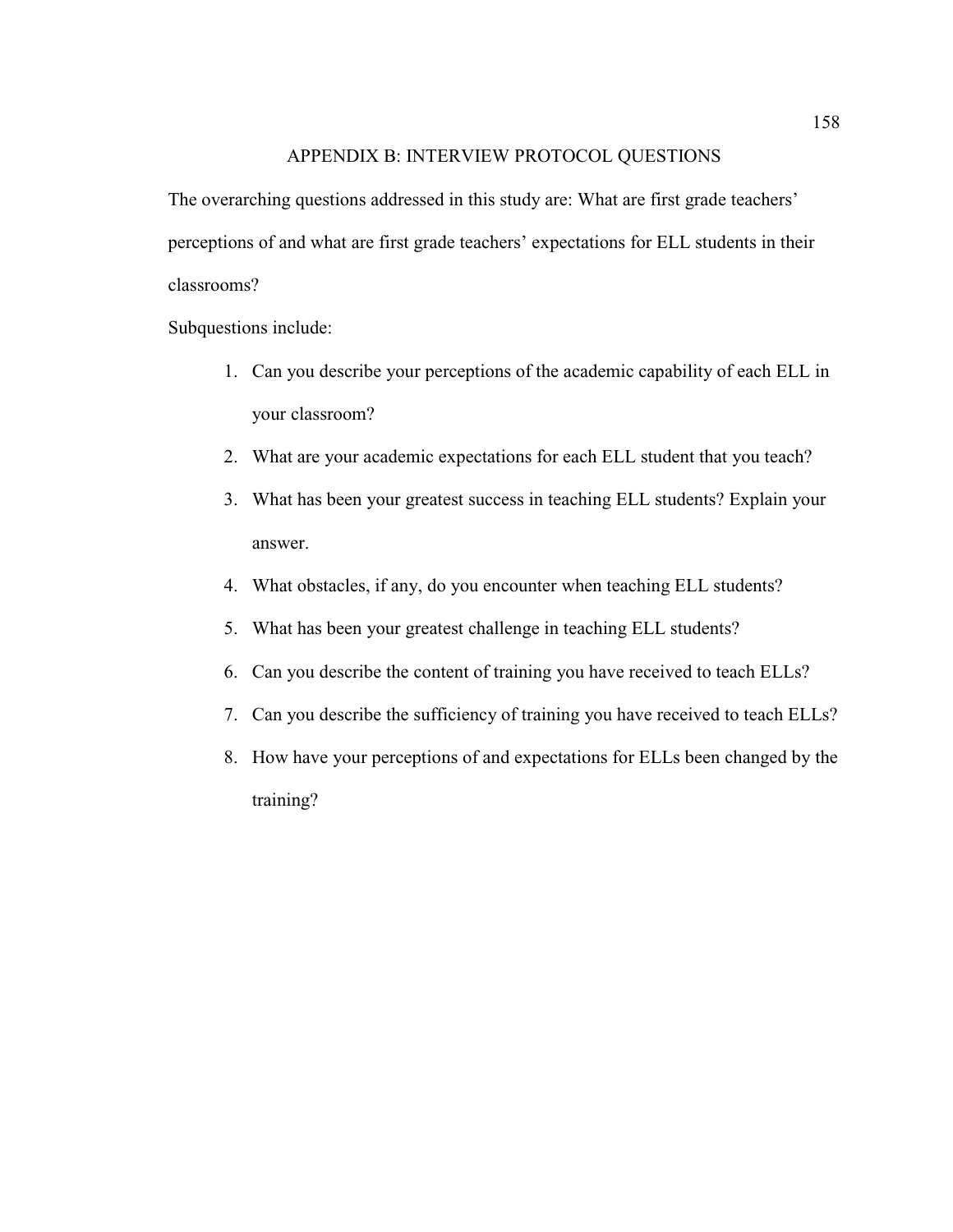### APPENDIX C: OBSERVATION PROTOCOL

Participant observations will focus on how teachers interact with their ELL students and will provide insight into teachers' perceptions of teaching ELL students and teachers' expectations for these students.

Date of Observation: <br>
Duration of Observation:

Study Participant: \_\_\_\_\_\_\_\_\_\_\_\_\_\_\_\_\_\_\_\_\_ Observation # \_\_\_\_\_\_\_\_\_\_\_\_\_

Learning Activity Observed: \_\_\_\_\_\_\_\_\_\_\_\_\_\_\_\_\_\_\_\_\_\_\_\_\_\_\_\_\_\_\_\_\_\_\_\_\_

Teacher's Interaction with ELLs

Where ELLs are seated in classroom (back, front, middle of room):

Are ELLs seated in a group or seated randomly among native English-speakers?

Teacher's questions to ELLs:

How teacher's questions are shaped:

Are questions rephrased or restated for ELL's greater understanding?

Does teacher call on ELLs and native English-speaking students a relatively equal

number of times?

Teacher's tone of voice:

Teacher's body language when asking questions:

Teacher's use of eye contact:

Proximity of teacher during questioning:

Length of time teacher allows ELLs to answer questions:

Does teacher's supply hints and clues when student stalls?

Teacher's answers to ELLs: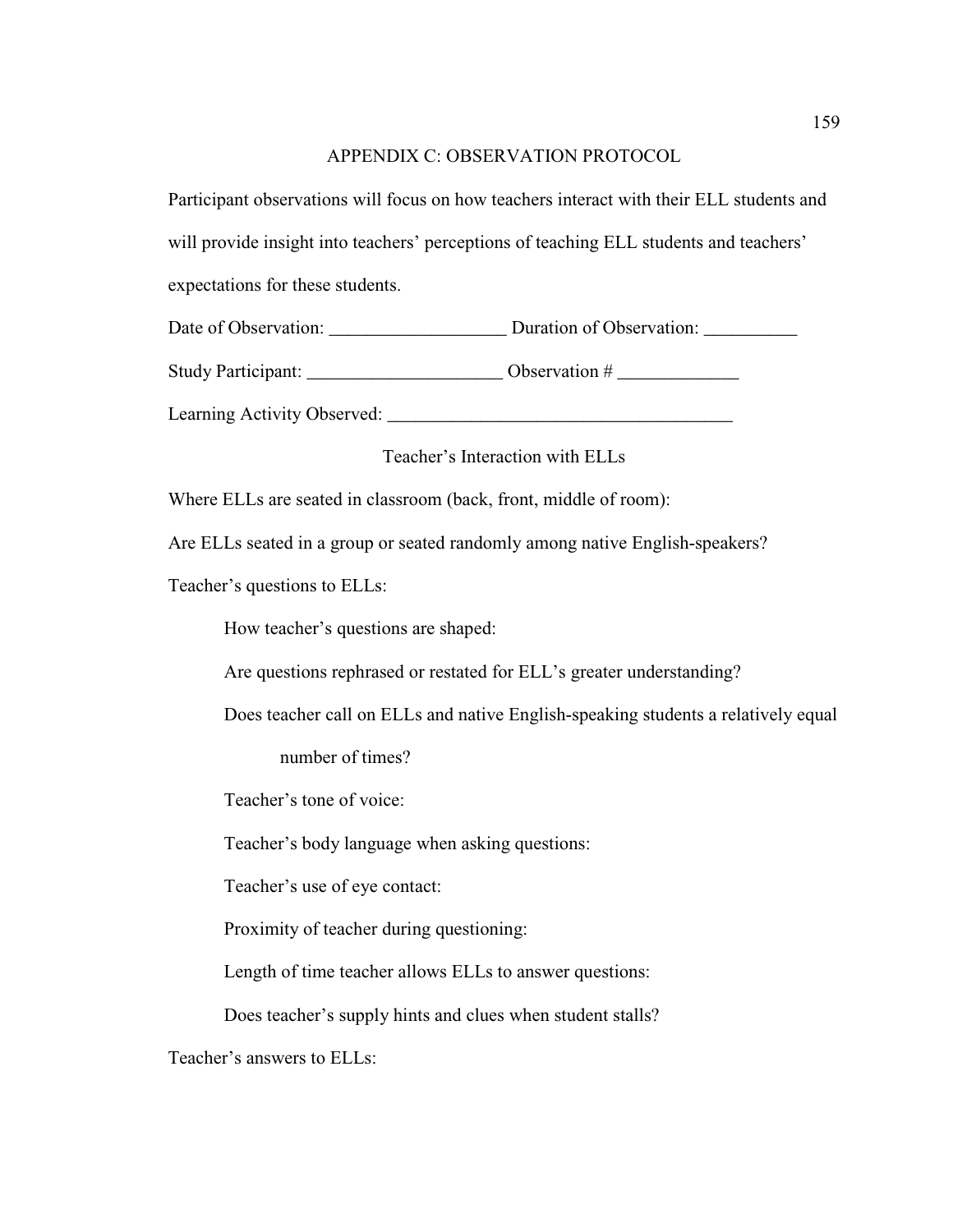How are teacher's answers shaped?

Does teacher offer examples to aid in greater understanding?

Teacher's tone of voice when answering:

Teacher's body language when answering questions:

Teacher's use of eye contact:

Proximity of teacher during questioning:

Does teacher appear nervous or comfortable when answering questions?

ELLs' questions to teacher:

How ELLs' questions are shaped:

ELLs' presence or absence of apprehension when asking questions:

ELLs' body language when asking questions:

ELLs' answers to teacher:

How ELLs' answers are shaped:

ELLs' presence or absence of apprehension when answering questions:

ELLs' body language when answering questions: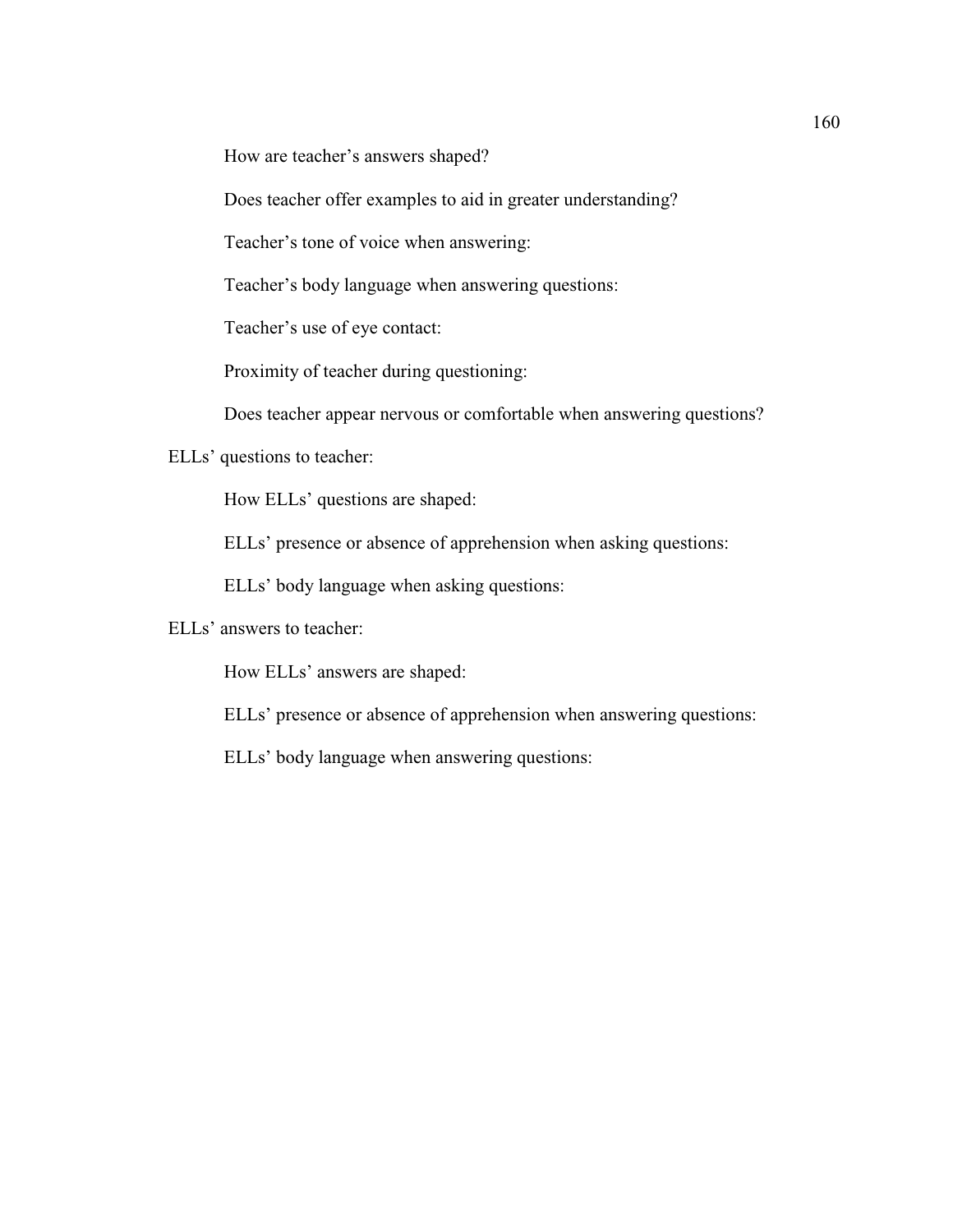#### APPENDIX D: QUALITATIVE QUESTIONNAIRE

During the previous school year:

- 1. What were the most difficult aspects of teaching ELL students?
- 2. What was one of your best experiences teaching ELL students?
- 3. What were your experiences with individual cultures represented by ELL students?
- 4. What were your academic expectations for the future of the individual ELLs you taught?
- 5. If you had the previous year to do over, what changes would you make in your instruction and interaction with ELLs?
- 6. What aspect of teaching ELLs would you keep the same?
- 7. What kind of training is needed most to help classroom teachers who work with ELL students?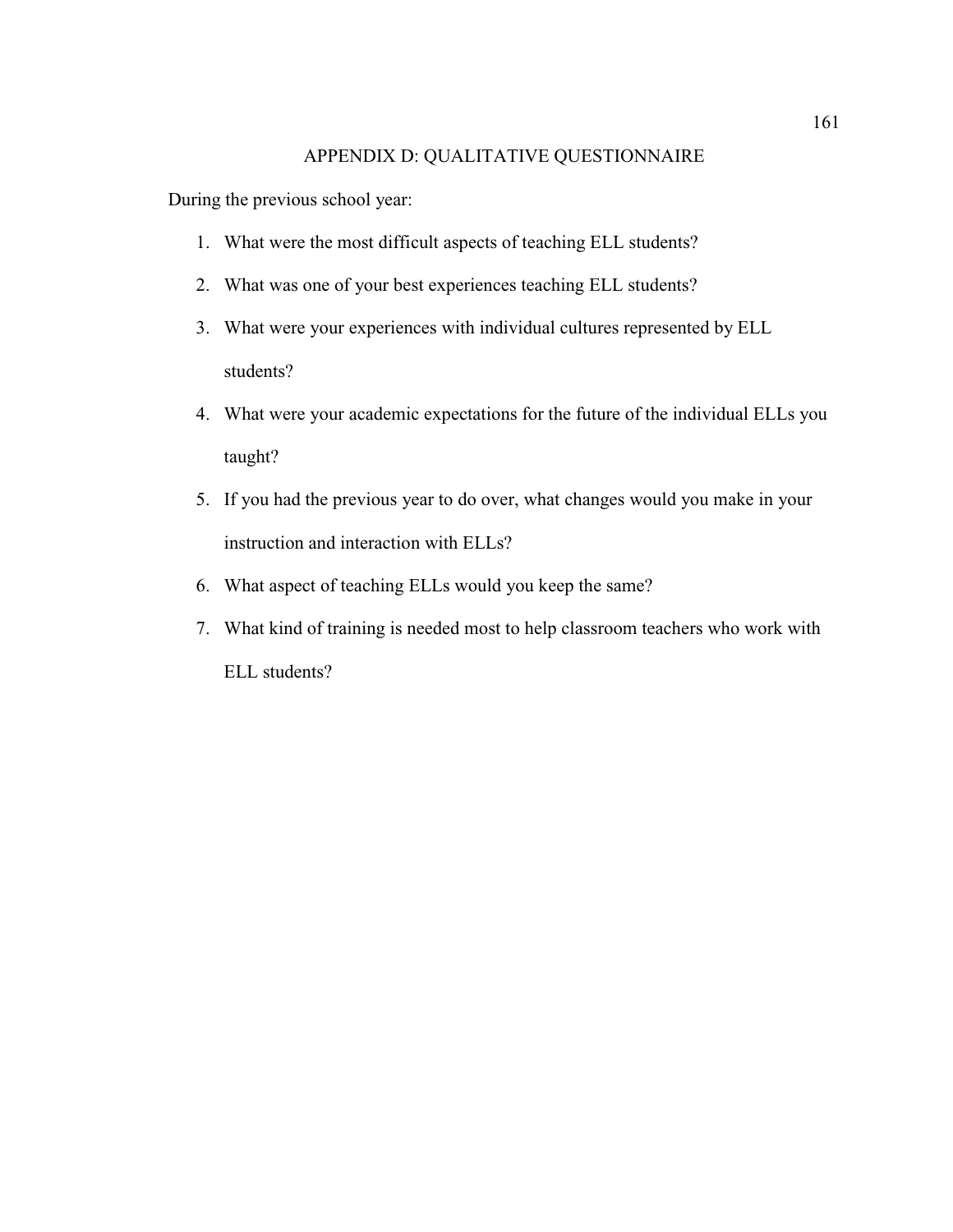APPENDIX E: CONSENT FORM (IRB approval number 08-31-09-0367905)

First Grade Teachers' Perceptions of and Expectations for ELL Students: A Case Study

This study will involve research and will be conducted by Marsha Couch, a doctoral candidate at Walden University. You are invited to participate in this study. You were selected as a possible participant because you are a first grade teacher and are considered to be knowledgeable about teaching English language learners. The duration of your participation in this study will be approximately one to two weeks, depending on unforeseen circumstances or disruptions to scheduled data collection. Look over this consent form and let me know if you have any questions before you accept this invitation to participate in the study.

## **Background Information:**

The purpose of this study is to discover first grade teachers' perceptions of and expectations for their ELL students.

## **Procedures:**

After consenting to participate in this study, you will be requested to:

- 1. Participate in one in-depth interviews and one follow-up interview related to perceptions of and expectations for ELL students.
- 2. Answer a qualitative questionnaire related to teaching ELLs.
- 3. Be observed during two hour-long sessions in the classroom by the researcher.

## **Voluntary Nature of the Study:**

Participation in this study is solely voluntary. Continuing participation in the study is also up to you. You may withdraw from the study at any point, without your relationship to the school or to the researcher being affected in any way.

### **Risks and Benefits of Being in the Study:**

Participants may benefit by examining and reflecting on their own teaching practices. Participation in this study does not involve any type of risk to you. There are no foreseeable conflicts of interest involved with this study. The benefits from participating in this study include adding to the body of knowledge about teachers' perceptions of ELL students and may ultimately impact the education of ELL children.

### **Compensation:**

Compensation for your time will include a \$5 gift certificate to Starbucks, even if you decide to withdraw from the study.

### **Confidentiality:**

Participants' names and information will be kept in complete confidentiality. No identifying data will be included in the study. All information will be preserved in a locked storage file, and the researcher will be the sole person with access to the data.

### **Contacts and Questions:**

The researcher conducting this study is Marsha Couch. The researcher's faculty advisor is Dr. Lillian Castaneda. I will address any questions you have now. If you have questions later, you may contact the researcher through her e-mail address at marsha.couch@numail.org., 770-251-5837, or the researcher's committee chair, who may be contacted via e-mail at lillian.castaneda@ waldenu.edu., 323-972-1778. The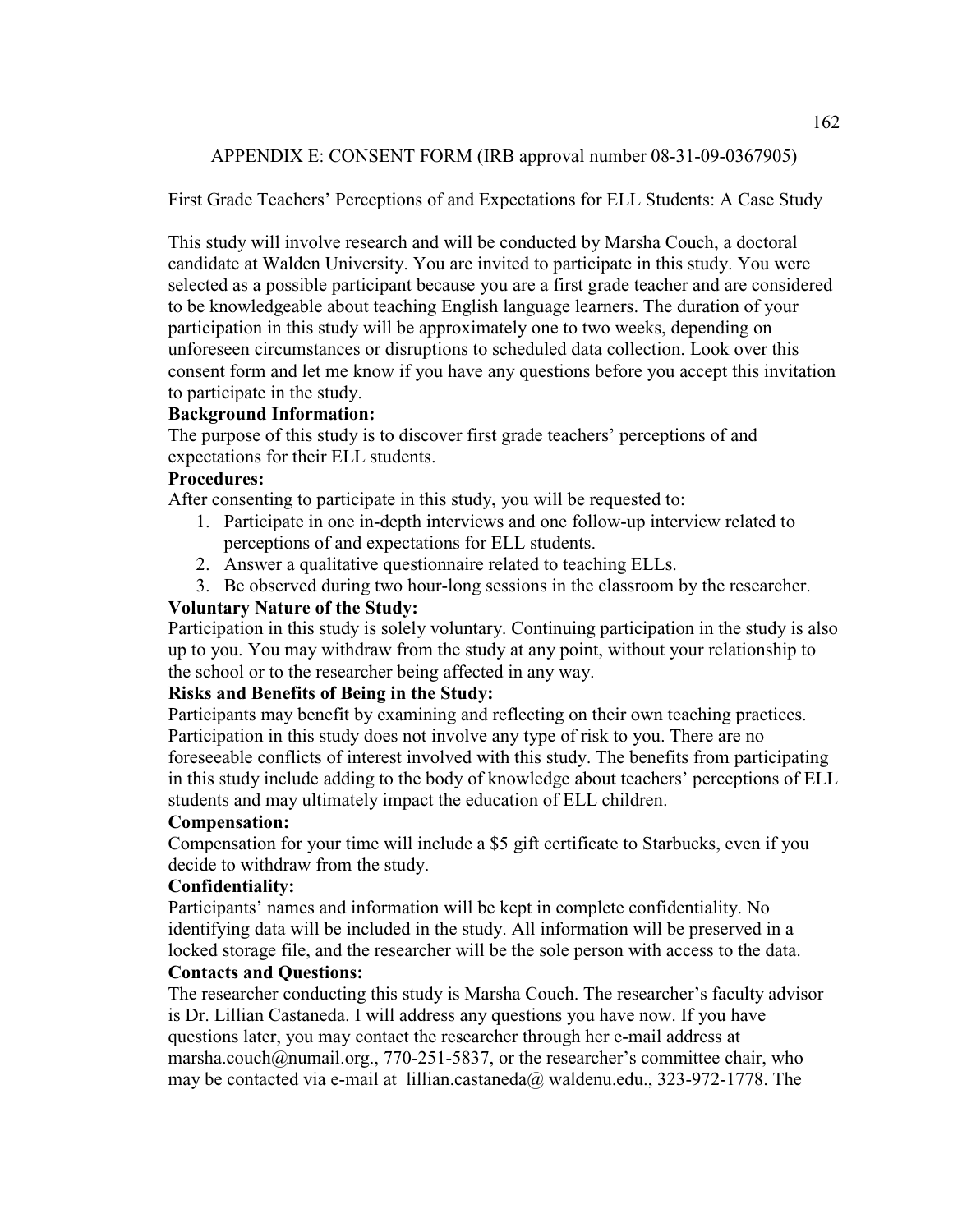Research Participant Advocate at Walden University is Dr. Leilani Endicott, you may contact her at 1-800-925-3368, extension 1210, if you have questions about your participation in this study. You will receive a copy of the consent form from the researcher.

# **Statement of Consent:**

I have read the above information and consent to participate in the study.

| Printed Name of Participant: |  |
|------------------------------|--|
| Participant Signature:       |  |
| Signature of Investigator:   |  |

Researcher: What obstacles, if any, do you encounter when teaching ELL students?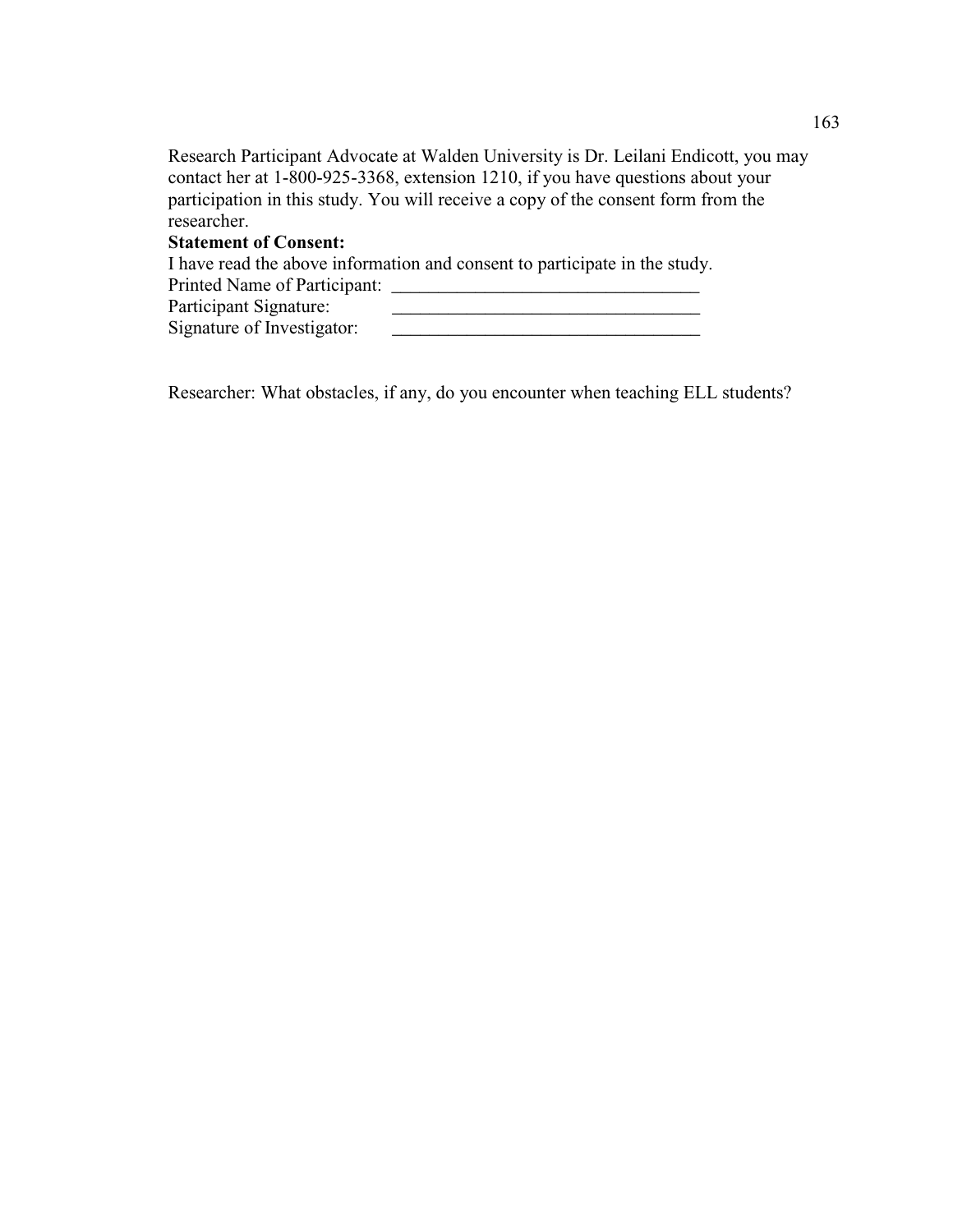### APPENDIX F: CONFIDENTIALITY AGREEMENT

# **Name of Signer: Jacqueline M. Couch**

During the course of my activity in collecting data for this research: "First Grade Teachers' Perceptions of and Expectations for English Language Learners." I will have access to information, which is confidential and should not be disclosed. I acknowledge that the information must remain confidential, and that improper disclosure of confidential information can be damaging to the participant.

By signing this Confidentiality Agreement I acknowledge and agree that:

- 1. I will not disclose or discuss any confidential information with others, including friends or family.
- 2. I will not in any way divulge, copy, release, sell, loan, alter or destroy any confidential information except as properly authorized.
- 3. I will not discuss confidential information where others can overhear the conversation. I understand that it is not acceptable to discuss confidential information even if the participant's name is not used.
- 4. I will not make any unauthorized transmissions, inquiries, modification or purging of confidential information.
- 5. I agree that my obligations under this agreement will continue after termination of the job that I will perform.
- 6. I understand that violation of this agreement will have legal implications.
- 7. I will only access or use systems or devices I'm officially authorized to access and I will not demonstrate the operation or function of systems or devices to unauthorized individuals.

Signing this document, I acknowledge that I have read the agreement and I agree to

comply with all the terms and conditions stated above.

Signature: Jacqueline M. Couch Date: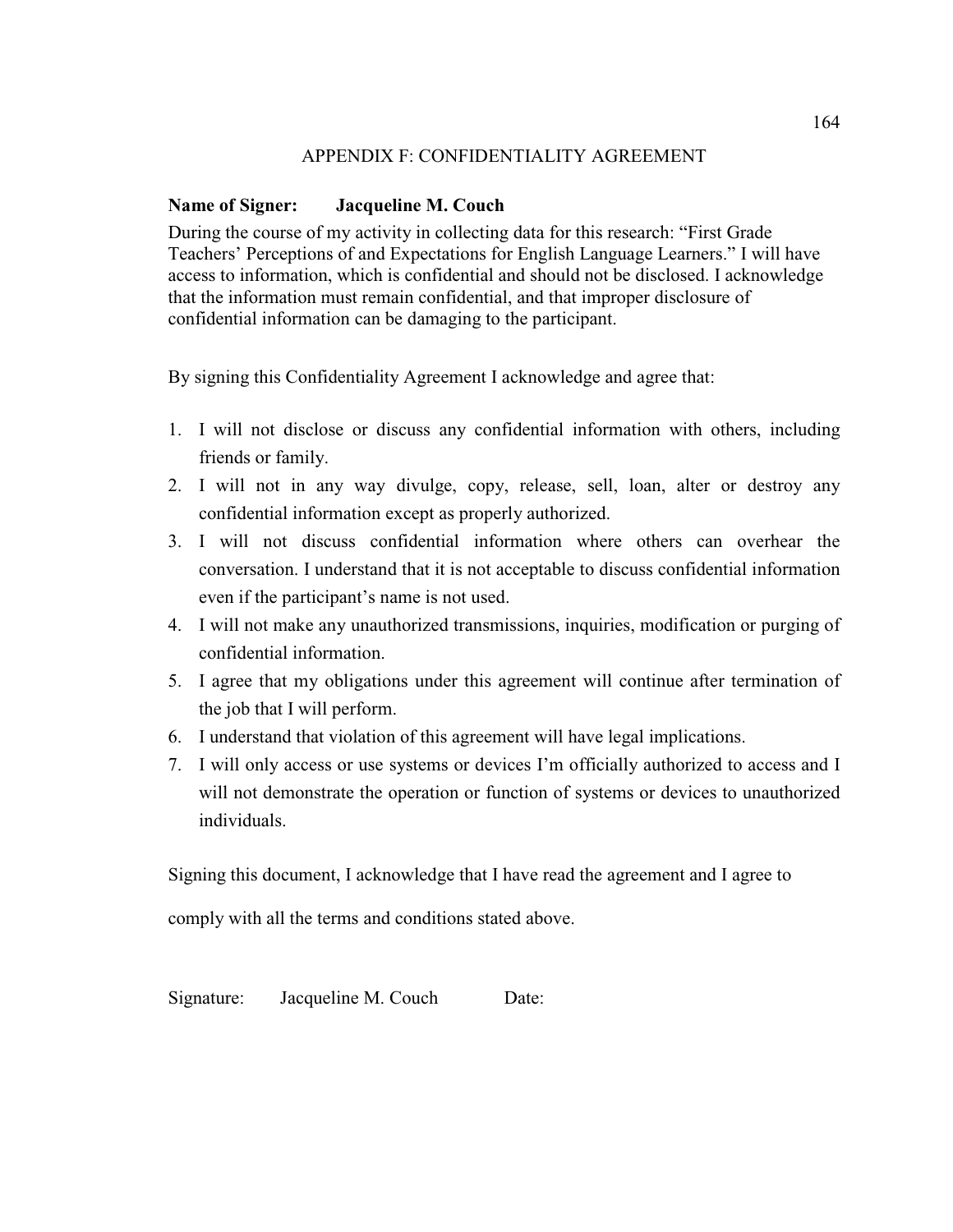#### APPENDIX G: LETTER OF COOPERATION FROM PRINCIPAL

August, 2009

Dear Mrs. Darrah:

As a doctoral student at Walden University, I am conducting a research study for my doctoral dissertation entitled A Case Study: First Grade Teachers' Perceptions of and Expectations for ELL Students*.* The research study will include participation of four first grade classroom teachers who teach ELL students. The study will include (1) one personal, in-depth, digitally-taped interview with teacher participants and one follow-up interview to verify initial interview transcription, (b) a qualitative questionnaire, and (c) two classroom observations. The interviews will take place after school hours to avoid interference and distraction during the school day. The questionnaire will be personally delivered to each participant, who will complete the questionnaire and return the document to the researcher. The observations will take place during a Language Arts class and will be conducted during the school day. Great efforts will be taken to not disturb the teaching activity. Thank you so much for your cooperation with this study.

Sincerely, Marsha Couch Ed.D. Student Walden University

Principal's Electronic Signature: \_\_\_\_\_\_\_\_\_\_\_\_\_\_\_\_\_\_\_\_\_\_\_ Date: \_\_\_\_\_\_\_\_\_\_\_\_\_\_\_\_\_\_\_\_\_\_\_\_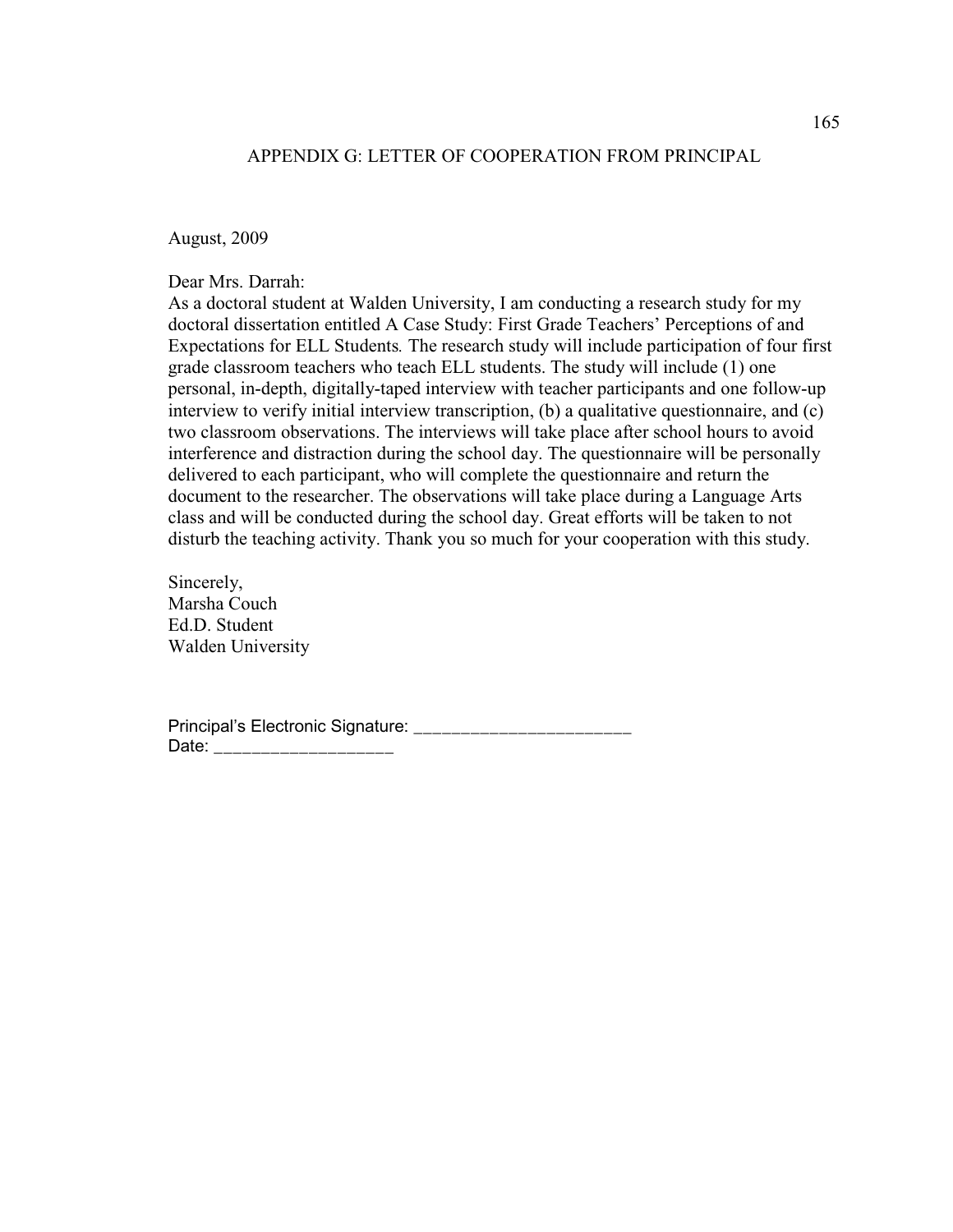#### APPENDIX H: SAMPLE TRANSCRIPT DATA

Researcher: What has been your greatest challenge in teaching ELL students? Participant: When they come and they speak very little English—just communicating with them, the basic things that you need for them to do. That's really hard. That's hard, and it's very scary for them to do that. And, I've really noticed that's why a lot of our Hispanic children are very emotional at the beginning of school because they come in at the beginning of the year, and no one speaks their language, and no one looks like them, and so they're scared to death. And so, that's a big challenge, to make them feel comfortable in your classroom so they can start to learn.

Researcher: What are your thoughts about the sufficiency of ELLs' background knowledge? Do you feel their background knowledge is sufficient?

Participant: No! Oh no! Especially if they've never been in pre-k or something like that! Because I don't think parents know what they need to know to provide them with the background knowledge, such as vocabulary. That's the big thing, is that they don't know the vocabulary. Some of them will ask me, "What does this mean?" and I would tell 'em what it meant, and a lot of the times, they'll say it in Spanish after I tell 'em what it means. My parapro would help me with this. Like the word "desk". They would say, like "Mrs. C, what's a desk, and I would have to explain to them what a desk is. I would say, "A desk has four legs" and then, a lot of the times, they would say it in Spanish. So, that would help them transfer that knowledge into what they know. So, that was pretty amazing that they did that; but, no, they don't have the background knowledge, and it has a lot to do with their language.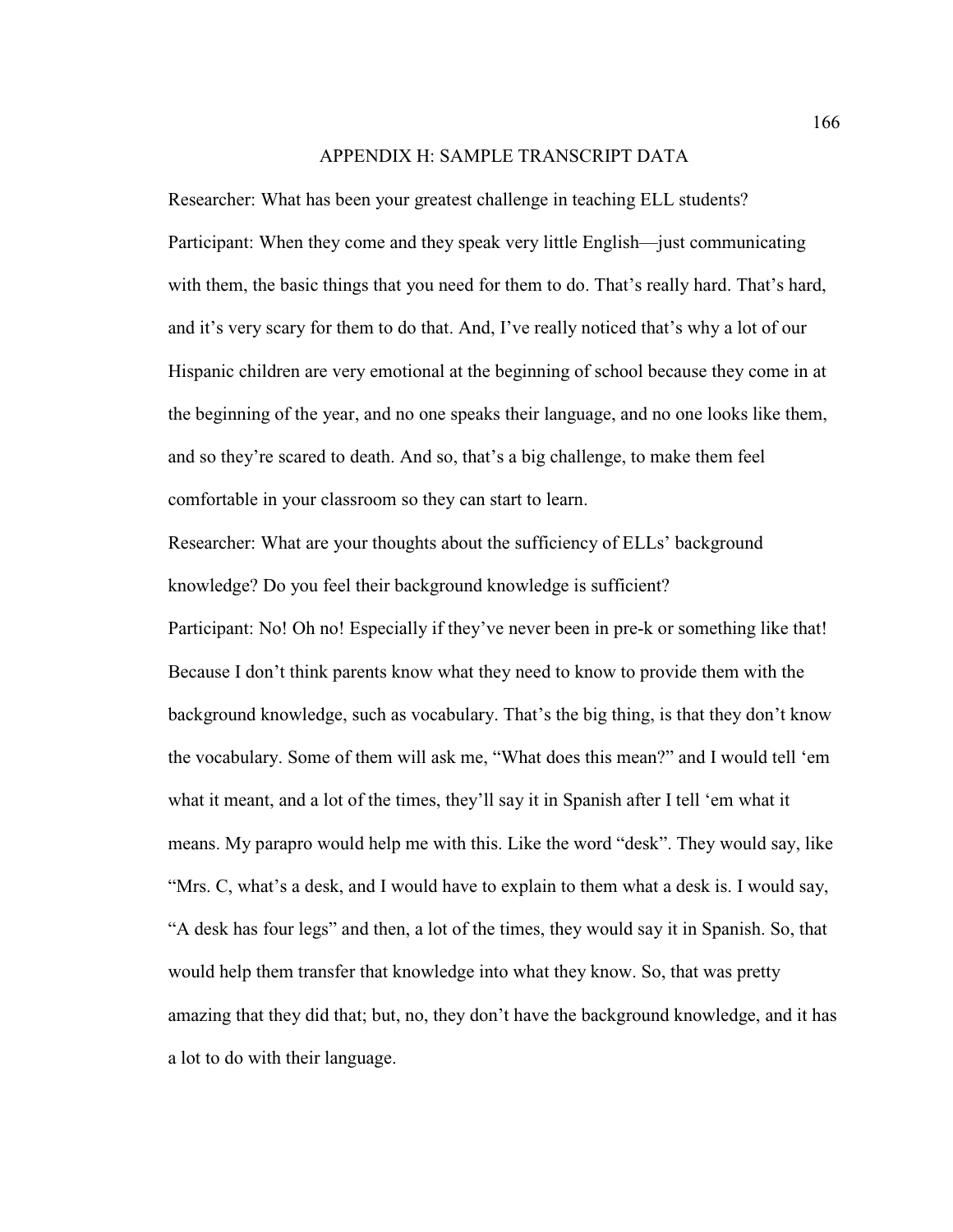Researcher: Can you describe the content of training you have received to teach ELLs? Participant: I haven't gotten anything here in Z County. I got training when I was in X County. We got a lot. We had, I took a class about poverty, which had a lot to do with ELL students. (Pretend scenario): They gave you a certain amount of money, I can't remember what it was, but you had a certain amount of money and a list of things you had to do with that money. They told us that we needed to put ourselves into their (ELL parents' shoes) to see how things are going on at home, and then our school, you know, we had lots of programs where, (for example), they offered us Spanish classes. One of the girls who worked there who was from Cuba, she taught us Spanish class, and so, you know, we always (emphasized) had things going on like that in our school, where they would come in and give us, I don't know if you would call it training, but just give us knowledge mostly, on Hispanic culture, because that's mostly what we had. Now, we did have, when I first went there, a lot of Cambodians. But, we always had something going on at our school (training).

Researcher: How long ago has that been?

Participant: I've been in this county four years.

Researcher: So, you've never had any training here?

Participant: No

Researcher: So, you would say your training in X County was sufficient, but here, it hasn't been?

Participant: No. But, then, in X County, like I said, the last year I was there, I had 85% ELL student in my class. It got to when I first went to X County we were teaching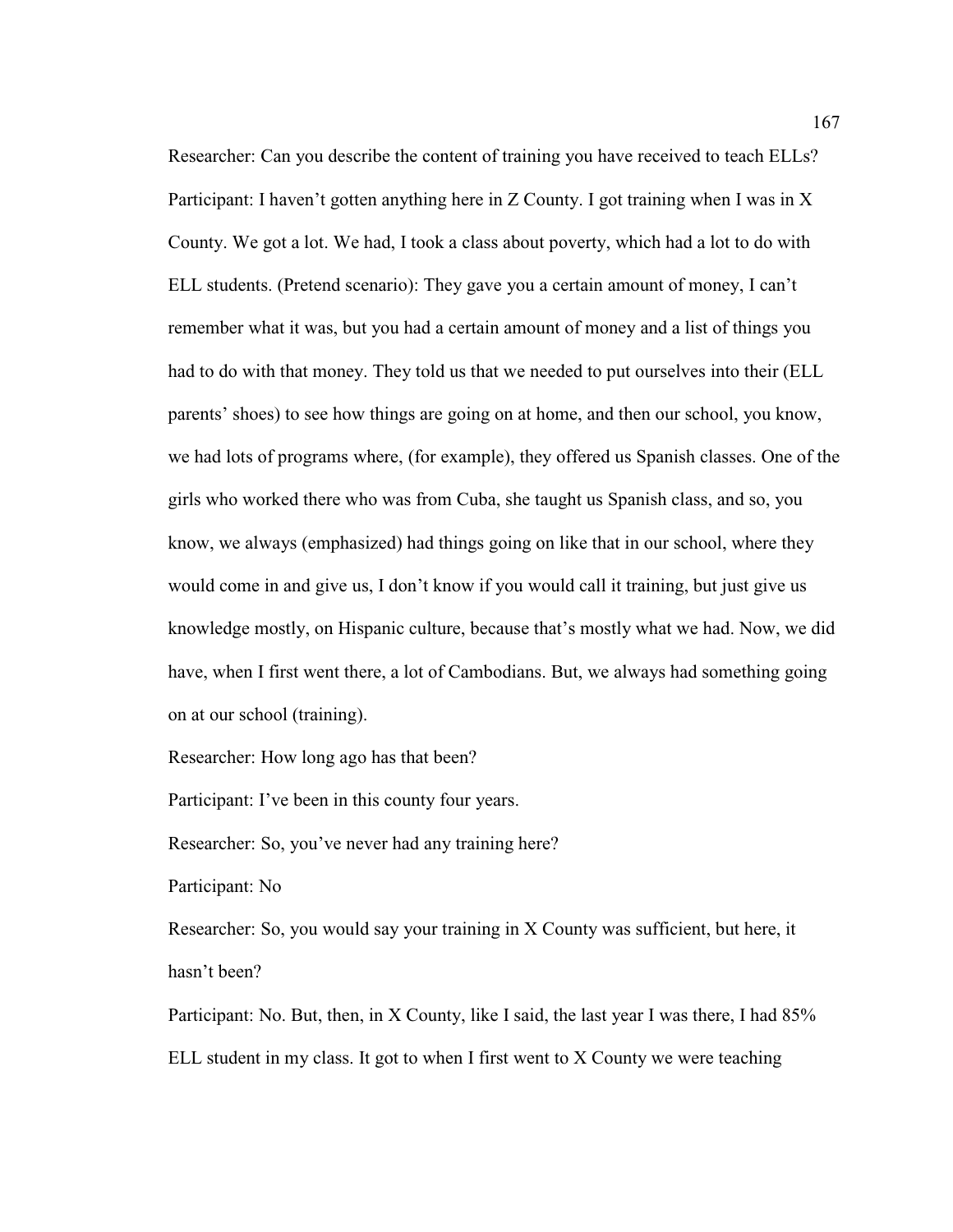Spanish in the classroom. We had a Spanish teacher come in for 30 minutes and teach our class Spanish. And then, when I left, we didn't have Spanish in the classroom—we had English, you know, the ELL teacher came in and did a 30-minute lesson, because most of our class was ELL. So, that was the transition that it (X County) made over the ten years that I was there.

Researcher: What do you think about having some training here, either at the county or school level?

Participant: Well, I think that they need some training, just from my observation, the teachers, they don't know how to deal with the ELL students. And then, definitely they don't know how to deal with their parents. And so, I think that they need some training, like what addresses students' cultural needs.

Researcher: What do you think about teachers having time for training?

Participant: Well, if they wanted to help their ELL students, they would make the time. Researcher: What do you think would help classroom teachers to best put themselves in place of the ELL students in order to understand what they're going through? Participant: I can't remember, 'cause it's been so long ago, um, but that thing we did in X County was wonderful. It was just so, I mean, they gave you a packet. (Scenario): Like, if I was a single mother cause my husband was still in Mexico, and I had like 3 kids and \$400, and they were gonna pay my electricity bill. And, my electricity bill was like \$170, but when I got to the electric company, the lady didn't speak Spanish, and so I was trying to speak English to her 'cause I couldn't speak Spanish. And, she was like, "No español, no español?", cause she couldn't understand. And see, I couldn't go on to my next thing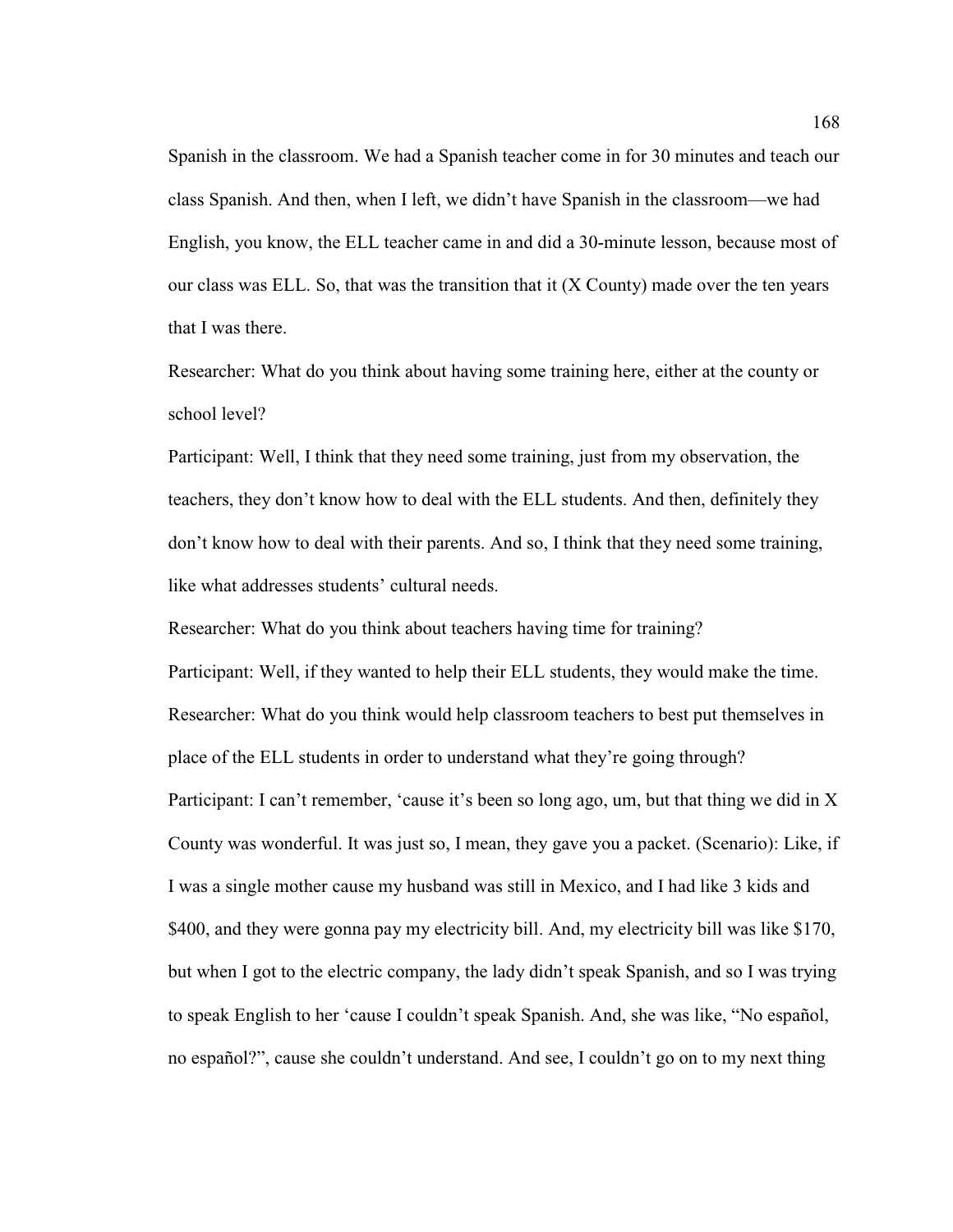because you had to go in order. So until she took my money for the electricity bill, I couldn't go on. And, you had a certain amount of time. That was the best thing, 'cause then it put you in their shoes of what they have to deal with, you know, in the everyday things they have to deal with. I don't know if X County did that or if they paid someone to come in and do it. But it was the best thing, 'cause it put us into their shoes. And, then, we had a speaker that came and told us that in the Hispanic culture which is poor people, how we don't understand some of the things that they do. They might have a whole bunch of money, and they would send their kids in \$20 to go to the book fair, but then they won't have lunch money or shoes on their feet. But, um, it's just a different culture, and they see things differently, and, you know, that was a really good speaker. But, we were always having good things like that to teach us about how they feel about things, so we could better understand the kids and the parents. But we don't have anything like that here. But, I think we need it because we need to know where they're coming from. Researcher: How do you perceive teachers' thoughts about how Hispanic parents or students don't care about education, about high achievements?

Participant: Well, when I was in X County, I didn't see as much I see here. Here, I see a lot of people who look down on the Hispanic families and I don't like that because they're trying their best to provide for their kids and their families. And, what I've learned, just because I have been to these classes (in X County), I've been around so many Hispanic families (in X County), that I know they want what's best for their kids and they want them to have a better life. And they're doing the best that they can, you know, to get that for those kids. So, when I hear, like people saying, like last year, we had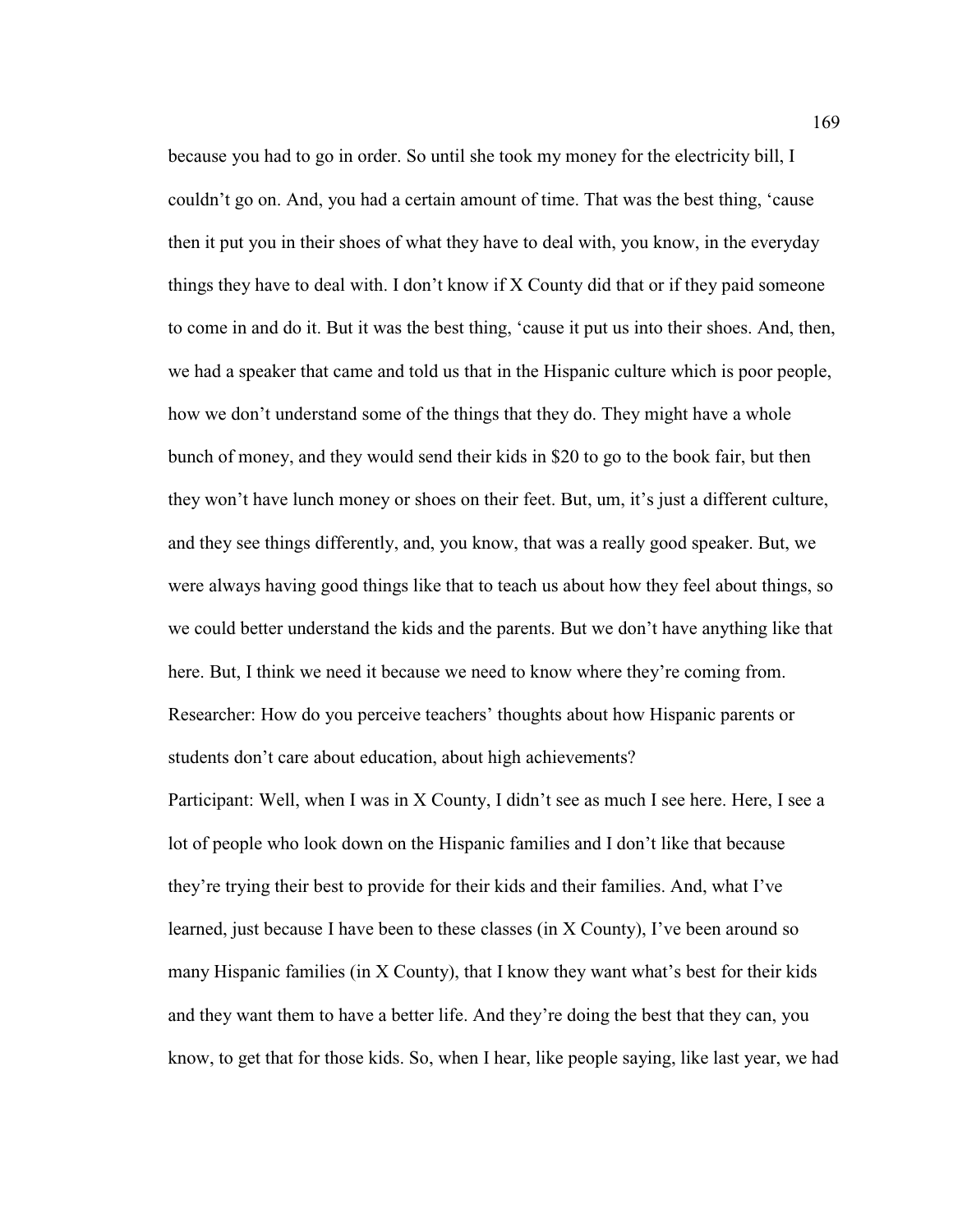a family who, um, Ms. Y asked for help for because they didn't have food. And, I heard comments made like, "Well, where's that daddy?" and, "Why don't they go back to Mexico?" where they got family and they can help take care of them. And, I was like, "People! You know, you just…!" You know, the kid's hungry whether the daddy, you know, the daddy was traveling very far for work because, you know, there was no work, so the mother was trying to take care of home while he was traveling to work, and I'm like, "You know, if your husband could not work, if there weren't any jobs here for him because he didn't speak the language or because he didn't have the education or something like that, when you want somebody to help you…!" So, I see a lot of that here in this community, where they look down on the Hispanics. But, where I came from, where I taught before, it wasn't like that?

Researcher: What are your thoughts about ELLs educational background? Participant: There is a difference in background knowledge. But, I think that, if they had as much as the rest of 'em (native English-speakers), coming into Kindergarten, they'd probably be on the same level.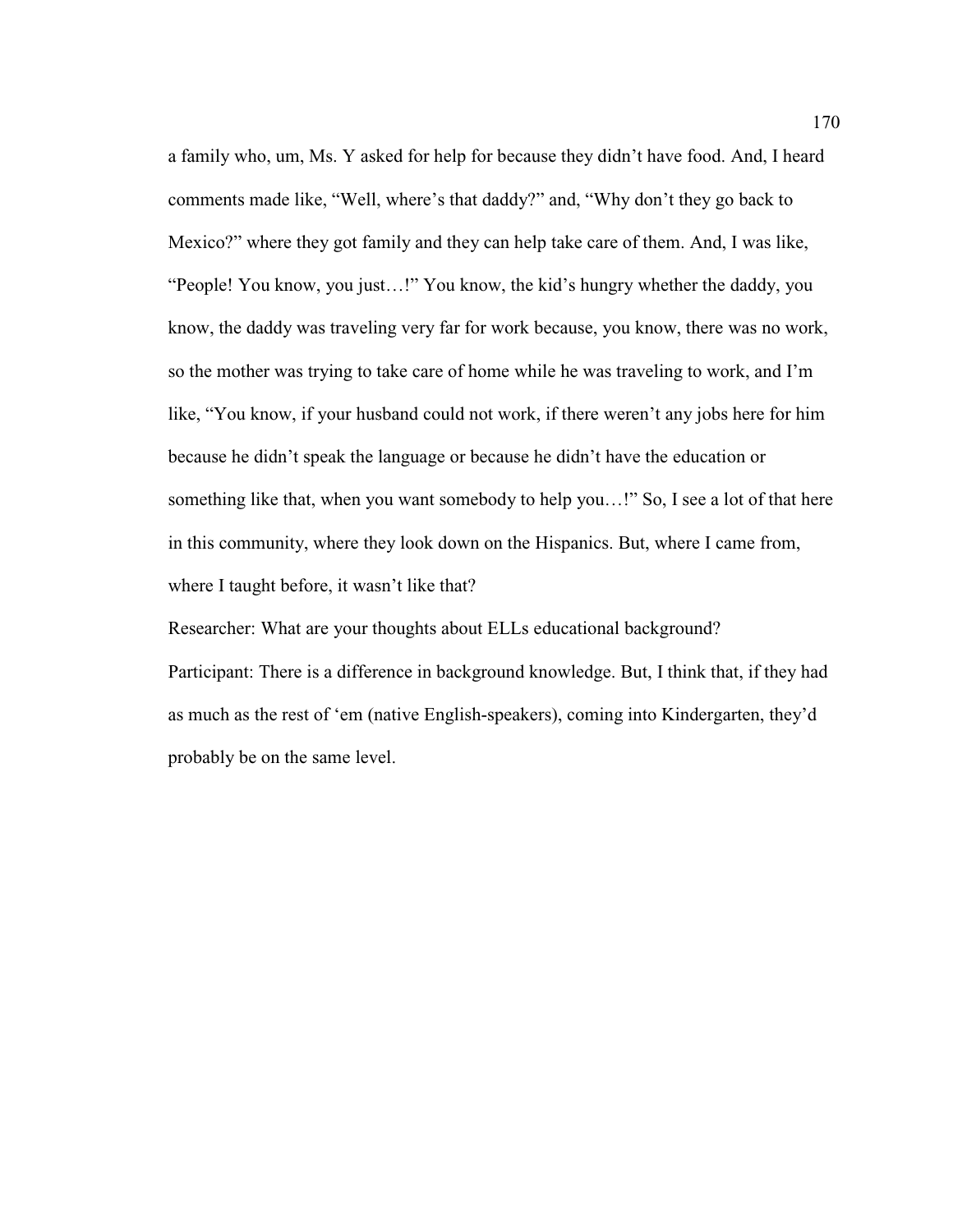## CURRICULUM VITAE

### Jacqueline M. Couch E-mail: marshacouch@numail.org

# Education:

| $\bigcirc$ ollege/ $\bigcirc$ Iniversity                                       | Degree/ Certificate      | ) ates                          |
|--------------------------------------------------------------------------------|--------------------------|---------------------------------|
| <b>Walden University</b>                                                       | Ed.S. Teacher Leadership | December 21, 2008               |
| Early Childhood Certification                                                  | Early Childhood (P-5)    | April 17, 2006                  |
| West Georgia RESA                                                              | <b>ESOL</b> Endorsement  | June 25, 2002                   |
| State University of West Georgia                                               | M.Ed. French             | 1986-1992                       |
| <b>Agnes Scott College</b>                                                     | French Summer Institute  | July, 1987                      |
| State University of West Georgia                                               | B.A. French              | 1966-1969                       |
| Certifications added: Early Childhood Certification (P-5)<br>Secondary English | Minor: Spanish, German   | April 17, 2006<br>October, 2006 |

## Experiences:

| Schools                                                                                      | Subjects/Levels | ates         |
|----------------------------------------------------------------------------------------------|-----------------|--------------|
| Jefferson Parkway Elementary<br>Welch Elementary<br>East Coweta High School                  | $ESOL(K-12)$    | 2009-present |
| Jefferson Parkway Elementary<br><b>Newnan Crossing Elementary</b><br>East Coweta High School | $ESOL(K-12)$    | 2008-2009    |
| Jefferson Parkway Elementary<br><b>Welch Elementary</b>                                      | $ESOL(K-1)$     | 2007-2008    |
| East Coweta High School<br><b>Central Educational Center</b>                                 | $ESOL(9-12)$    | 2006-2007    |